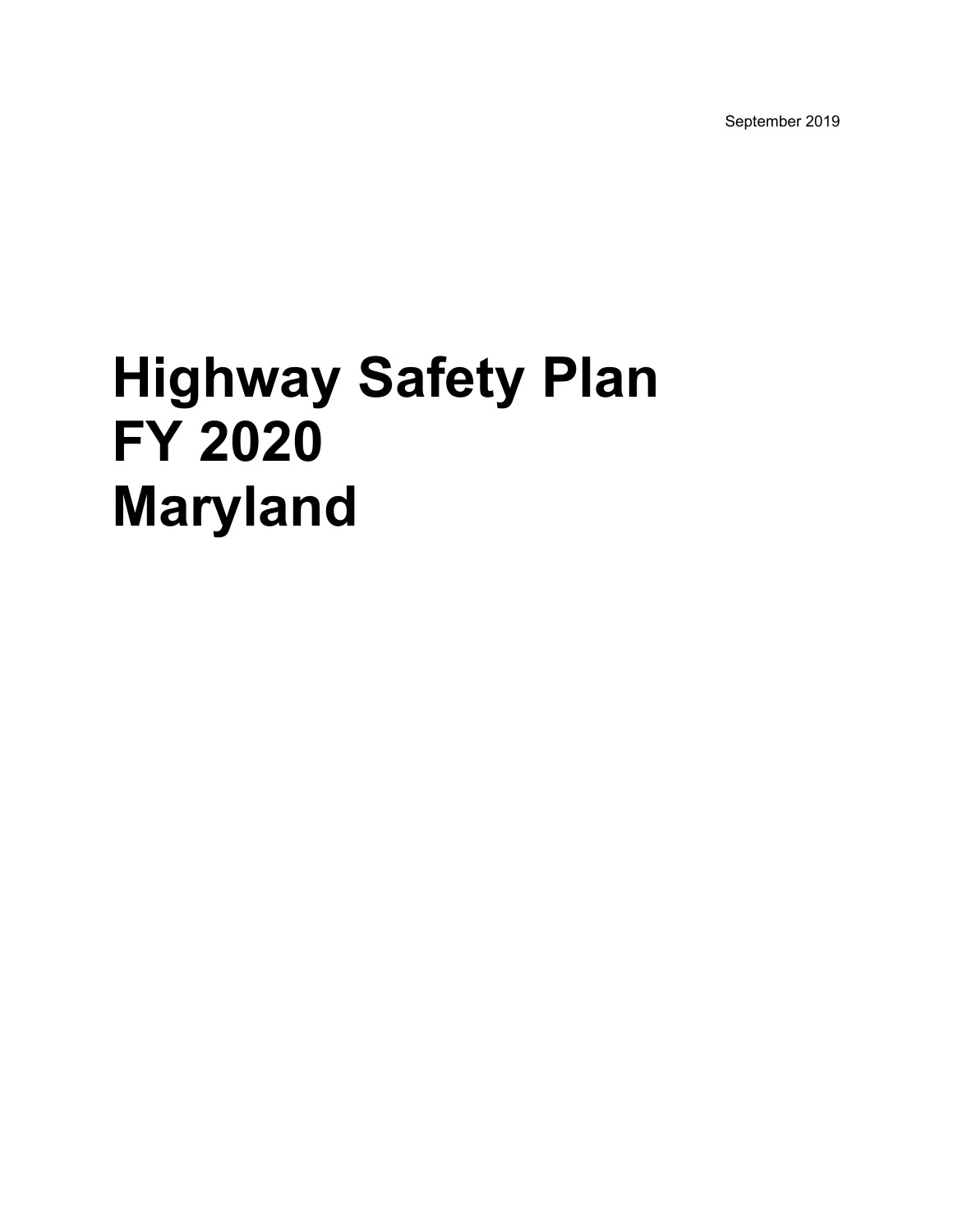## Highway Safety Plan

#### NATIONAL PRIORITY SAFETY PROGRAM INCENTIVE GRANTS - The State applied for the following incentive grants:

- S. 405(b) Occupant Protection: Yes
- S. 405(e) Distracted Driving: No
- S. 405(c) State Traffic Safety Information System Improvements: Yes
- S. 405(f) Motorcyclist Safety Grants: Yes
- S. 405(d) Impaired Driving Countermeasures: Yes
- S. 405(g) State Graduated Driver Licensing Incentive: No
- S. 405(d) Alcohol-Ignition Interlock Law: No
- S. 405(h) Nonmotorized Safety: Yes
- S. 405(d) 24-7 Sobriety Programs: No
- S. 1906 Racial Profiling Data Collection: No

## Highway safety planning process

#### Data Sources and Processes

#### Target Setting Process

Maryland maintains the Toward Zero Deaths (TZD) approach by developing interim targets to reduce fatalities by at least 50 percent in the next two decades (from 592 in 2008 to 296 in 2030).

Considering the federal guidelines detailed in the Fixing America's Surface Transportation (FAST) Act, Maryland executives collaborated on revisions to the target-setting methodology. The initial TZD goal remains: 296 fatalities or fewer by 2030. The annual targets for each of the SHSP's six emphasis areas are set using an exponential trend line connecting the historical data to the 2030 goal. Five-year averages are used to calculate projections, and the targets for each individual year are taken from the midpoint of the five-year average (e.g., 2017 annual interim target = midpoint of the 2015–2019 average). The same methodology was used for serious injury targets. However, it should be noted that due to significant declines in serious injuries in recent years, the use of historical trends currently puts the State at or below current targets. Finally, this same method was applied to the five performance measures required by the Federal Highway Administration (FHWA): fatalities, fatality rate, serious injuries, serious injury rate, and non-motorized fatalities and serious injuries. All traffic safety documents in the State of Maryland conform to these methodologies, including the Maryland Highway Safety Office's HSP, the Maryland Department of Transportation State Highway Administration's HSIP, and the MDOT SHA's Commercial Vehicle Safety Plan (CVSP). Additionally, all planning documents developed by the MHSO staff and all State-level reporting to the Governor use the SHSP emphasis-area fatality and serious injury target-setting methodology.

#### Data Sources

Unless otherwise noted, all data are derived from the MDOT SHA's Safety Information Databases (SHA-SID) and Traffic Analysis Network Garage (TANG) based on crash reports submitted to, and processed by, the Maryland State Police Central Records Division (MSP-CRD) utilizing the Enhanced Maryland Automated Accident Reporting System (eMAARS) and the Automated Crash Reporting System (ACRS). Data are subject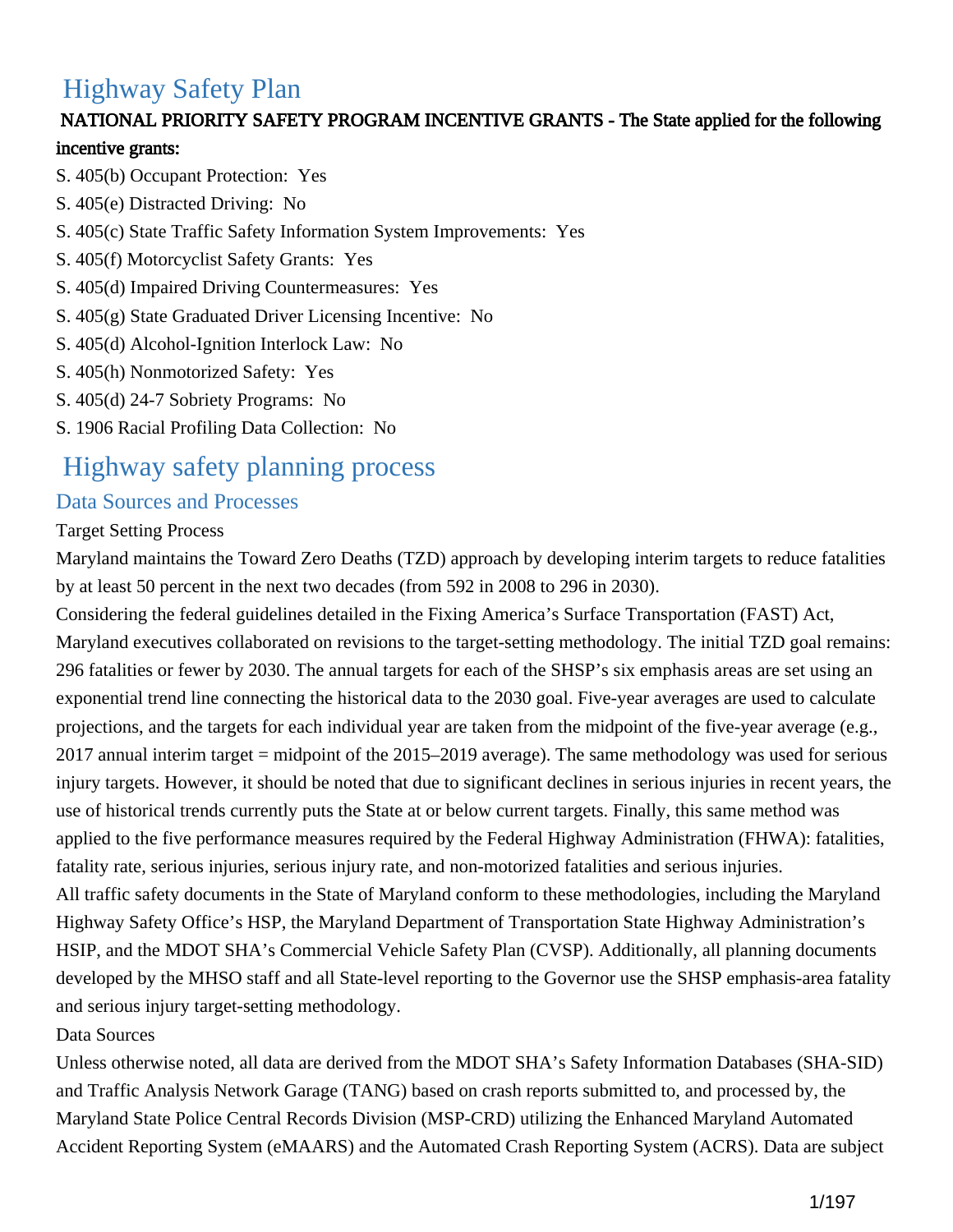to change. Effective January 1, 2015, the MSP mandated all law enforcement agencies submit all crash reports via ACRS.

Data elements in motor vehicle crash analysis can be classified in three general categories: people, vehicles, and roadway.

These categories may be further defined in subgroups and assigned relevant characteristics for ease and consistency of analysis, as shown in the following table:

| Data Category | Subgroups                                                                                      | Details                                                               |
|---------------|------------------------------------------------------------------------------------------------|-----------------------------------------------------------------------|
| People        | Drivers, occupants,<br>pedestrians, etc.                                                       | Age, gender, behavioral<br>aspects, blood alcohol level               |
| Vehicles      | Passenger cars, trucks,<br>buses, motorcycles, bicycles, airbags, levels of protection<br>etc. | Sedans, SUVs, convertibles,                                           |
| Roadway       | Interstate, primary,<br>secondary                                                              | Political subdivisions,<br>lighting conditions, surface<br>conditions |

Data subgroups are reviewed to determine statistical over-representations, which can indicate traffic safety problems or potential problems among subgroups. A good example is the high percentage of crashes among teen drivers compared to the lower percentage of crashes among all drivers or other age groups. Further analysis then typically focuses on identifying subgroup characteristics (such as increased frequency or severity) or other factors suggested by the data when asking the traditional "who, what, where, why, and how" questions. Evidence-Based Strategies

Maryland's evidence-based traffic safety enforcement methodology uses an integrated enforcement approach utilizing checkpoint inspections and saturation patrols, each as outlined in NHTSA's Countermeasures that Work guiding document. The data-driven, HVE methodology includes enforcement of traffic laws pertaining to impairment, speeding, occupant restraint usage, and other safety issues, coupled with enforcement patrols that saturate specific areas, which are well-documented in local media and describe the effort as an impaired-driving or other appropriate campaign.

Such an effort typically includes uniformed law enforcement officers saturating a high-risk crash or incidence area and engaging the driving public by stopping as many violators as possible to serve as a deterrent to improper and dangerous driving. This highly visible approach provides a public perception of risk that driving without following the law can and will result in a traffic stop, resulting in a citation, or an arrest in the case of impaired driving. This comprehensive statistical and partner-based approach, often in concurrence with associated national campaigns and mobilizations, helps Maryland provide continuous Specific and General Deterrence of improper and unsafe driving from the causal factors outlined above.

In-depth, comprehensive enforcement efforts, combined with background and evidence provided on grant applications, guide Maryland's efforts to allocate funds to law enforcement agencies to conduct priority areaspecific overtime enforcement services based on specific problem identification and recent statistical results. The MHSO uses several sources of data to determine funding allocations. The State's 24 jurisdictions are divided into three groups based on average population over the most recent three-year period for which data is available. The most populous jurisdictions make up the top group and the least populated make up the third group. Within each group, crashes (serious injury and fatal) and citations (DUI, speed and unbelted) per vehicle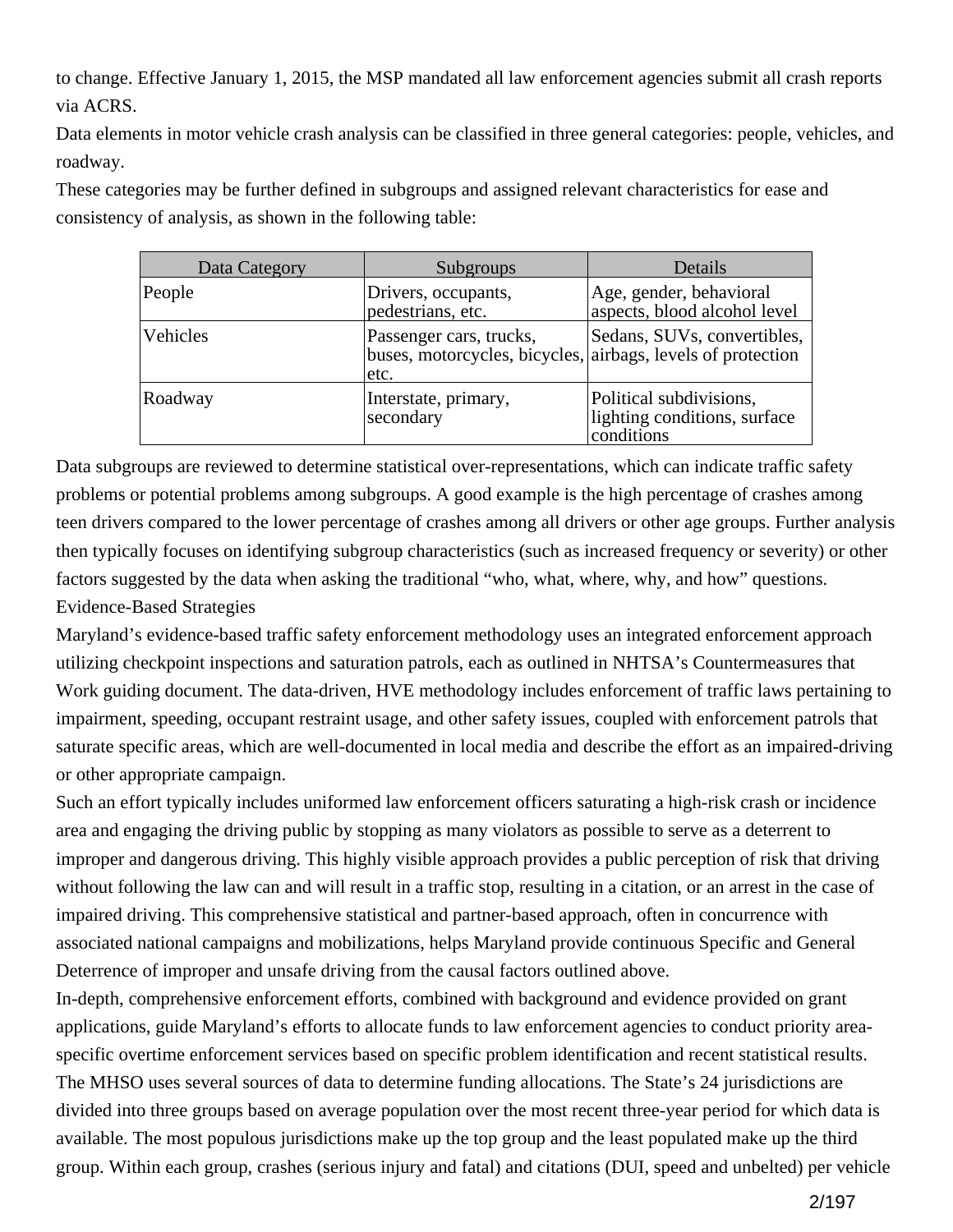miles traveled are calculated by jurisdiction.

Average ranks per jurisdiction are computed across crash and citation fields and applied to the previous year's funding allocations to determine revised funding proportions. Crash and enforcement data are used initially to determine the proper percentage of funding to be disbursed to jurisdictions within the groups. Subjective measures such as demographics, enforcement and outreach capacity, geographical considerations, seasonal fluctuations in traffic, and past performance are then used to refine the figures. From that process, each jurisdiction receives a total allocation of funding to be used in the next fiscal year. The MHSO continues to work with its data consultants to ensure that funding allocations are based on the most recent data available and that formulas are accurate, reasonable, and achievable. This methodology ensures that enforcement funding is allocated to the areas in greatest need and to the agencies that are most capable of implementing the appropriate countermeasures.

The MHSO uses both quantitative and qualitative criteria to measure the desired outcomes of the MHSO's law enforcement grant programs that utilize overtime enforcement funds, including those in the aggressive driving, distracted driving, impaired driving, occupant protection, and pedestrian safety program areas. The MHSO employs a monitoring system for law enforcement reporting data that engages law enforcement partners, grant managers and MHSO team members. In addition to the productivity of officers working overtime enforcement grants, an analysis of crashes, crash fatalities, and serious injuries is utilized by the MHSO's staff throughout the grant monitoring process. The MHSO's four Law Enforcement Liasons (LELs) provide more direct contact with individual agencies across the State. By developing relationships with law enforcement managers and traffic supervisors, the LELs closely monitor project success and efficiently provide information, training, and outreach materials.

Through this comprehensive approach, the MHSO and its law enforcement partners continually follow up, evaluate, and adjust enforcement plans accordingly. This approach improves effectiveness, enhances understanding and support of programs, and utilizes highway safety resources as efficiently as possible.

#### Processes Participants

#### **Partners**

Here is a brief outline of Maryland's ongoing partnership circles and the types of contributions and synergies these committed and invaluable partners provide within Maryland's highway safety grants process: Federal Government – Agencies such as the NHTSA, the FHWA, and the FMCSA play key roles in problem identification, target-setting, development of countermeasures, grants management, development of education and media campaigns, and assistance to the MHSO with administrative oversight of Maryland's traffic safety grants program.

National Organizations – Organizations representing national professional associations such as the Governors Highway Safety Association (GHSA), the International Association of Chiefs of Police (IACP), the National Sheriffs Association (NSA), and the American Automobile Association (AAA) provide forums for idea formulation, discussion, and analysis of highway safety issues across the nation. These organizations also provide best practices and innovative strategies for dealing with certain highway safety issues.

State and Local Governments – All business units of the MDOT take on significant roles in the MHSO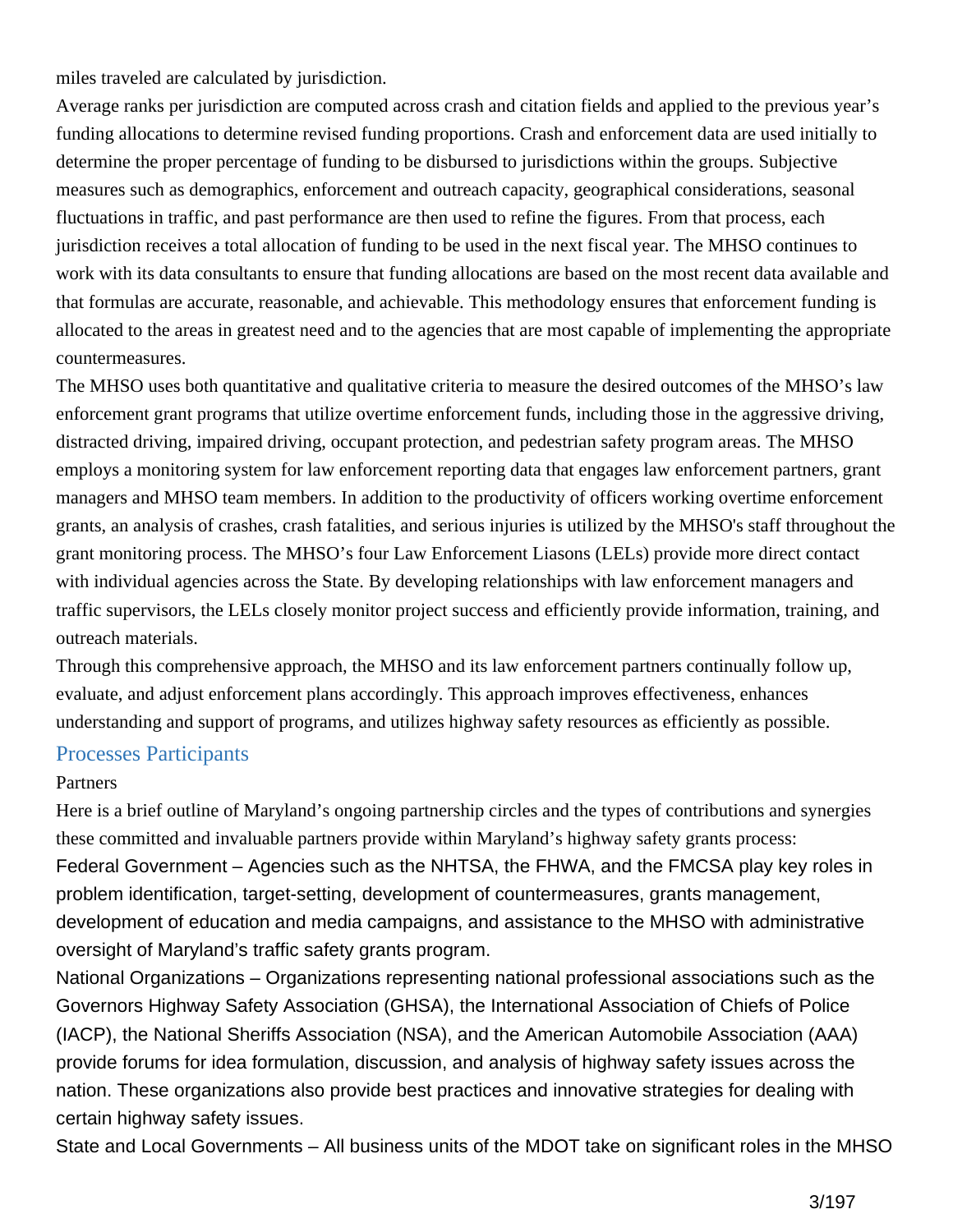programming model. Each integrates the goals and priorities of the SHSP into business plans, as outlined within each of the SHSP emphasis areas, including coordination of effective media approaches to ensure consistent, effective, and timely messaging. Local government agencies contribute to the highway safety planning process through representation and input within SHSP Emphasis Area Teams (EATs), MHSOaposs annual highway safety summit, metropolitan planning organization, and most important, the effective oversight and implementation of local grants programs. The MHSO also utilizes data provided by the Maryland Department of Health (MDH), the Maryland Institute for Emergency Medical Services Systems (MIEMSS), and the Statewide EMS Advisory Council.

Law Enforcement – Law enforcement agencies at all levels, including professional organizations such as the Maryland Chiefs of Police Association (MCPA) and Maryland Sheriffs' Association (MSA), are crucial to statewide success in achieving the long-term goal of zero traffic fatalities. Clearly, the highly visible enforcement of Maryland's traffic laws and ongoing participation in executing localized enforcement and training grants are crucial to the ultimate success of the State's traffic safety strategies. Maryland also utilizes information gathered from the Maryland Police and Correctional Training Commissions (MPCTC). MHSO management co-chairs the MCPA Traffic Safety Committee. Colleges, Universities, and Schools – Maryland employs educational campaigns at all levels, from elementary school through higher education, to inform and guide behaviors of students, often beginning years before they can legally drive. Representatives from educational institutions regularly contribute to Maryland's SHSP EATs and grants review process, assisting with problem identification and countermeasures strategies, and coordinating data and educational programs. Court System – The MHSO funds a Traffic Safety Resource Prosecutor (TSRP) that focuses solely

on clarifying and assisting with traffic enforcement issues and prosecutions in ways designed to increase conviction rates of criminal drivers, and to provide partners within the court system for adjudication support. This TSRP provides training to prosecutors and law enforcement officers, and conducts outreach and assistance to judges, all to facilitate services to the Maryland Judiciary and create safer traffic environments on all roadways.

The MHSO cultivates and fully utilizes its traffic safety partnerships to improve every aspect of its HSP and related policy and implementation decisions, engaging partners in strategy selection, problem identification, and the establishment of effective performance metrics for ongoing evaluation and planning needs. Throughout the grant year, the MHSO coordinates a wide range of activities and interactions with partner agencies, including governmental entities and private, not-for-profit groups. Communications among these partner agencies include regular contact and planning exchanges directly with the MHSO staff through inclusion in traffic safety task forces, SHSP EATs, scheduled planning meetings, conference calls, and individual interactions through correspondence such as email. Ongoing input and feedback from these partners is vital to establishing a clear direction for statewide strategies and complementary efforts throughout Maryland. In some cases, agencies serve as direct grantees to the MHSO, with closely planned and monitored activities coordinated by those entities. For example, not-for-profit partners such as Mothers Against Drunk Driving (MADD) and the Washington Regional Alcohol Program (WRAP) have established programs to coordinate a variety of statewide impaired driving prevention activities through MHSO grants. As a matter of course, these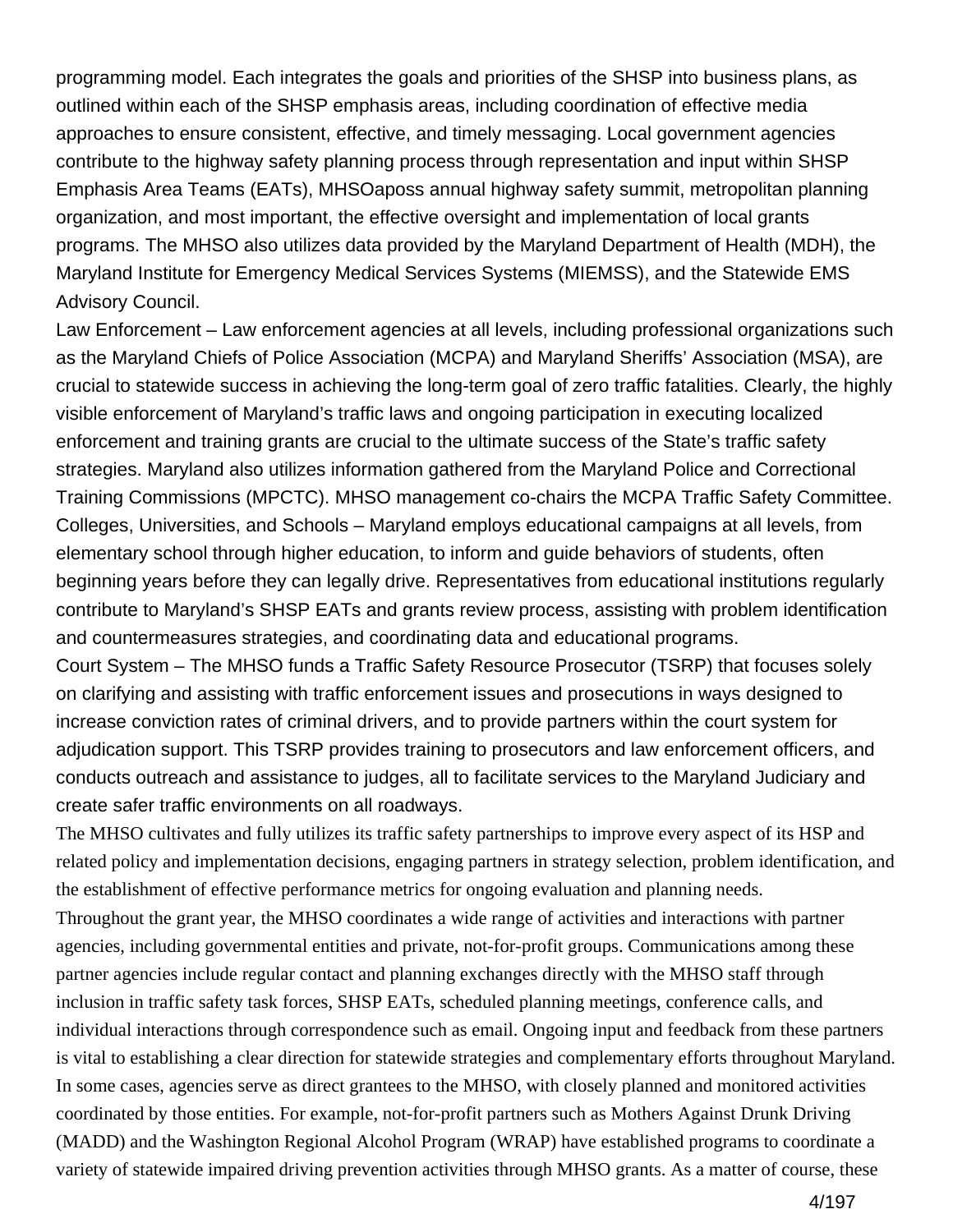entities are often consulted on impaired driving initiatives, and they regularly provide valuable testimony on legislation or other matters of importance to safety efforts.

Similarly, organizations such as MDH offer a variety of expertise and input on child passenger safety issues. Smaller partners are engaged in localized projects throughout the State, including such efforts as young driver education activities planned and implemented through programs like prom projects and other local outreach. These partners are frequently engaged by the MHSO's staff, and such partners are instrumental in the success of local outreach efforts that complement statewide traffic safety programming.

The MHSO also frequently works with partner entities that are not grantees, and input from these partners proves to be vital to the success of the MHSO's efforts. These partners include AAA Mid-Atlantic, National Safety Council, Maryland Shock Trauma, numerous community hospitals, faith-based organizations, service organizations such as Kiwanis Clubs, Metropolitan Planning Organizations, Maryland's public and private school system, ABATE of Maryland, private businesses such as Baltimore Gas and Electric, and representatives of the restaurant industry all serve as knowledge bases that help shape the MHSO's traffic safety messaging and outreach.

In addition, non-grantee partners prove to be valuable conduits through which the MHSO's messaging can be disseminated, and the MHSO works diligently to keep lines of communication open with all potential partners. Again, regular contact is maintained through a variety of methods including task forces, Partners Summits, and regular meetings and contacts, through all aspects of planning and implementation of the HSP.

#### Description of Highway Safety Problems

In 2017, 558 people were killed—the highest number since 2008—in 115,266 police-reported traffic crashes in Maryland, while 51,337 people were injured, and 80,120 crashes involved property damage only. In total, 347 drivers (268 vehicle drivers and 79 motorcycle operators), 130 non-motorists, and 81 passengers were killed on Maryland roads. On average, one person was killed every 17 hours, 139 people were injured each day (6 injuries every hour), and 329 police-reported traffic crashes occurred every day.

Each year, the same contributing factors account for crashes on Maryland roads -- lack of seat belt use, impaired driving and speed.

The five-year fatality rate trend for Maryland decreased from 0.91 in 2015 to 0.89 in 2016 then increased to 0.93 in 2017. The overall fatality rate has consistently been lower than the national fatality rate every year since 1992.

Crashes in the Baltimore and Washington metropolitan regions accounted for more than 80 percent of the State's annual crashes. More than 19,800 crashes occurred in the City of Baltimore alone in 2017 accounting for approximately 17 percent of those reported statewide. Prince George's County accounted for the greatest number of fatal crashes in Maryland, but ranked third to Baltimore City and Baltimore County in the number of overall crashes.

Crashes occur consistently through the year on Maryland's roadways, spread relatively evenly through the calendar year, but, on average, slightly fewer crashes occur in January and February. Crashes tend to occur most frequently on Fridays and during afternoon or early evening hours in Maryland. Approximately one in every six crashes (16 percent) occurred on a Friday, and close to 50 percent happened between 12 noon and 7 p.m. Young adult drivers, ages 21 to 29, represented one in every five drivers (20 percent) involved in Maryland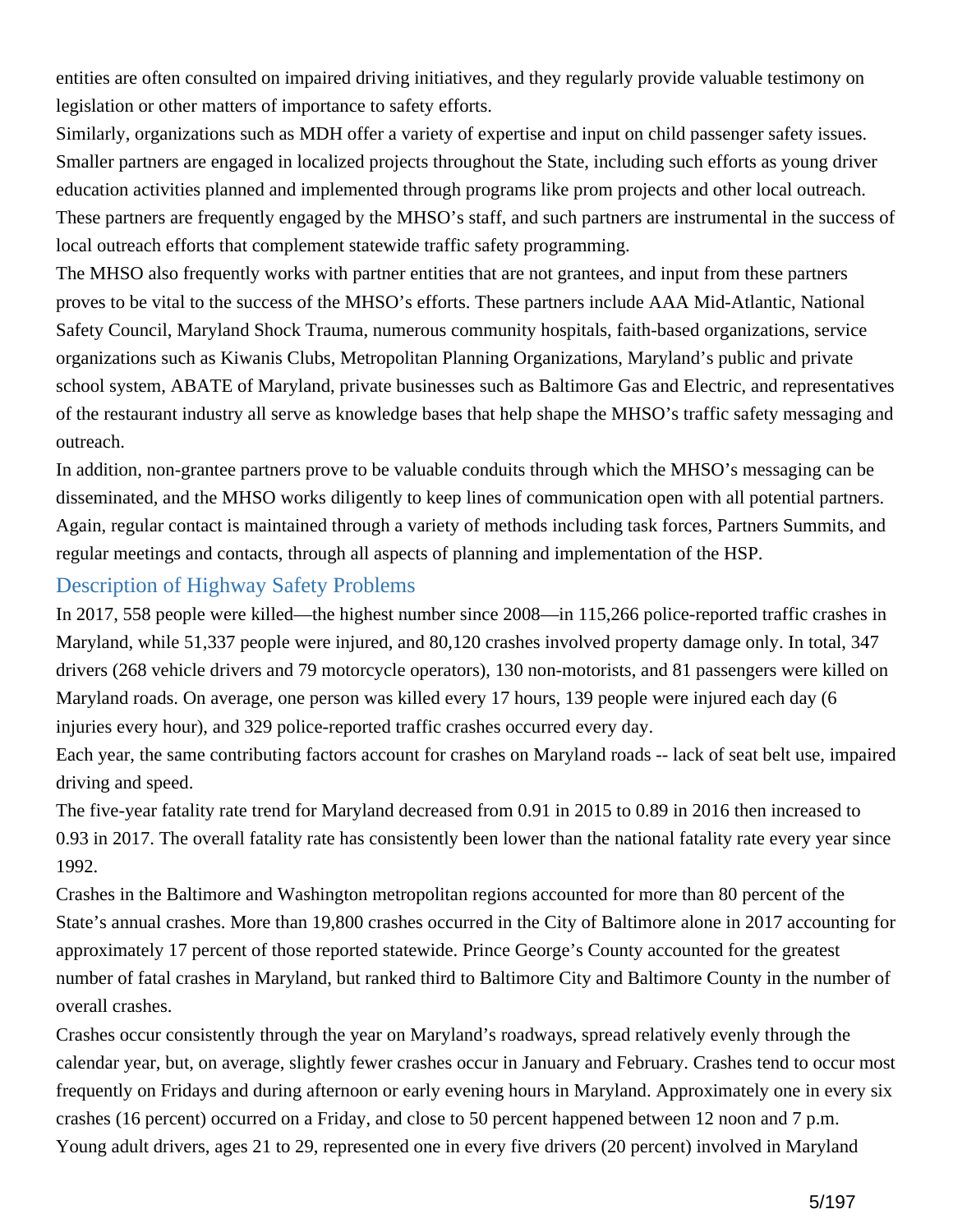crashes. These young adults also comprised a large share of injuries (23 percent) and deaths (24 percent) because of crashes on Maryland roadways.

Female drivers were involved in one-third of the State's overall crashes, but accounted for half of the drivers injured. Male drivers were involved in close to 50 percent of crashes yet accounted for nearly 80 percent of fatally injured drivers. Driver gender was unknown in approximately 18 percent of all crashes. The following table outlines general crash factors, reflecting statistical over-representation in the various categories listed on crash reports for all of Maryland's traffic crashes. Over-representation is defined as more crashes, injuries, or fatalities occurring among a sub-population than would be expected based on its proportion of the total State population. For example, if 50 percent of the driving population consists of men and 75 percent of impaired drivers in crashes are men, they are statistically over-represented among impaired driving crashes. The MHSO uses such data and information to target informational, educational, and other media efforts by age and gender, while helping State and local officials focus enforcement efforts to areas of high crash frequency by month, day of week, time of day, road type, and county area.

|            | <b>General Crash Factors</b><br>$(2013-2017$ Averages)                                                                                                                                                            | Factor        | Variable                                                                                    |
|------------|-------------------------------------------------------------------------------------------------------------------------------------------------------------------------------------------------------------------|---------------|---------------------------------------------------------------------------------------------|
| Percentage |                                                                                                                                                                                                                   | Age (drivers) | $21 - 34$                                                                                   |
| of killed  | 29% of involved 34% of<br>injured33% of killed29% of<br>involved34% of injured33%<br>of killed29% of<br>involved 34% of injured 33%                                                                               | Sex (drivers) | Male                                                                                        |
| of killed  | 48% of involved 49% of<br>injured 79% of killed 48% of<br>involved49% of injured79%<br>of killed48% of<br>involved 49% of injured 79%                                                                             | Month         | October-December (total<br>crashes) May-July (injury<br>crashes)May-July (fatal<br>crashes) |
|            | Oct.-Dec., total crashes -<br>27% May–July, injury<br>crashes $-27\%$ May-July,<br>fatal crashes -<br>26% Oct.-Dec., total crashes<br>– 27% May–July, injury<br>crashes $-27\%$ May-July,<br>fatal crashes $-26%$ | Day of Week   | Friday (total and injury<br>crashes) Saturday (fatal<br>crashes)                            |
|            | Fri. total crashes – 16% Fri.<br>injury crashes - 16% Sat.<br>fatal crashes $-18%$                                                                                                                                | Time of Day   | 2 p.m. $-6$ p.m. (total and<br>injury crashes)9 p.m.–2 a.m.<br>(fatal crashes)              |
| $-25%$     | Total crashes $-27\%$ Injury<br>$crashes - 29\%$ Fatal crashes                                                                                                                                                    | Road Type     | <b>State and County roads</b>                                                               |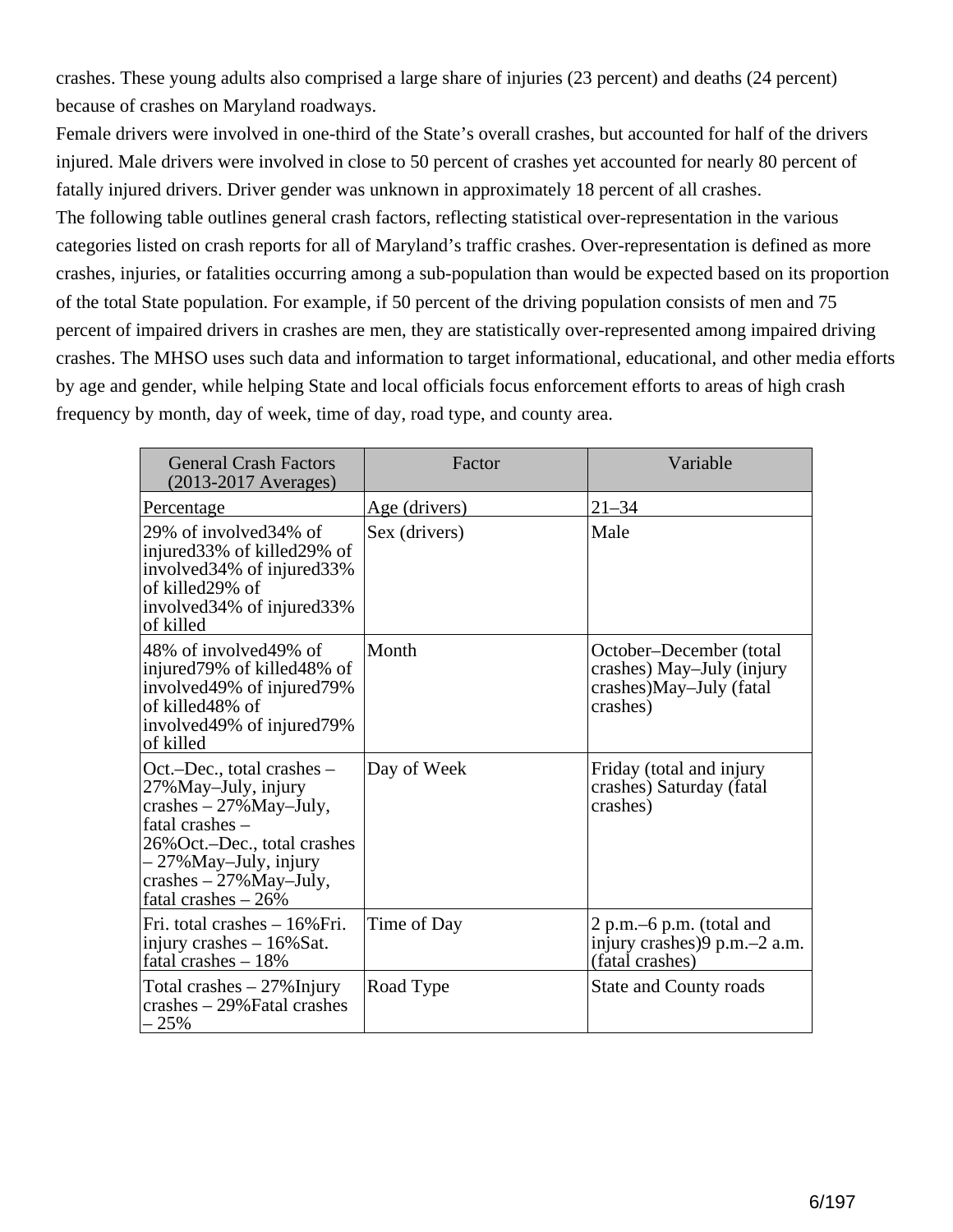| Total crashes $-51\%$ Injury<br>$ {\rm crashes} - 58\%$ Fatal crashes<br>$-65%$ | <b>Jurisdiction</b> | Baltimore City, Baltimore,<br>and Prince George's<br>counties (total and injury<br>crashes)Baltimore and<br>Prince George's counties<br>(fatal crashes) Baltimore<br>City, Baltimore, and Prince<br>George's counties (total and<br>injury crashes)Baltimore and |
|---------------------------------------------------------------------------------|---------------------|------------------------------------------------------------------------------------------------------------------------------------------------------------------------------------------------------------------------------------------------------------------|
|                                                                                 |                     | Prince George's counties<br>(fatal crashes)                                                                                                                                                                                                                      |

Source: Based on Maryland State Police crash data provided by the MDOT State Highway Administration, 2012-2016 averages.

#### Methods for Project Selection

#### Selection Process

Strategies chosen by the MHSO and its partners are selected based on the anticipated success of the countermeasures outlined and on their proven effectiveness in meeting highway safety goals, which are based on analysis processes previously described. In selecting strategies, countermeasures, and projects to best meet safety goals, the MHSO consistently utilizes the HSP and the SHSP, both of which are guided by in-depth data analysis.The MHSO uses proven resources to help select evidence-based countermeasures, including NHTSA's Countermeasures that Work: A Highway Safety Countermeasure Guide for State Highway Safety Offices (Ninth Edition, 2017). In some instances, the MHSO utilizes additional countermeasures based on other federal and state research evidence. In each program area, countermeasures and requirements to show and prove their effectiveness are embedded in grant descriptions and project requirements. The solicitation proposals come from news releases, social media, and direct interaction.

Proposed grant applications are first reviewed jointly by MHSO program managers and professional staff with several objectives in mind:

To ensure the application meets required criteria (eligibility, completeness);

To determine whether the traffic safety impact of proposed grant activities is likely to support established goals by ensuring that the identified problem is adequately outlined, that solutions and strategies are reasonable, that evidence-based resources can be expected to address noted problems, and that proposed solutions align with Maryland's SHSP;

To weigh the applicant's merits in terms of current activities and past performance; and

To determine the appropriateness of the potential grantee to perform the activities.

Determination of the application's potential to impact traffic safety goals is based on the applicant's demonstrated:

Ability to implement evidence-based strategies;

Commitment to sustain and consistently contribute to success of strategies;

Establishment of measurable outcomes for strategies;

Past project performance (if applicable); and

Ability to address the greatest demonstrable need or problem identified.

Proposals that target high-risk populations, high-risk behaviors, and high-crash locations receive additional consideration, thus emphasizing the need for and use of measurable outcomes in defining grant application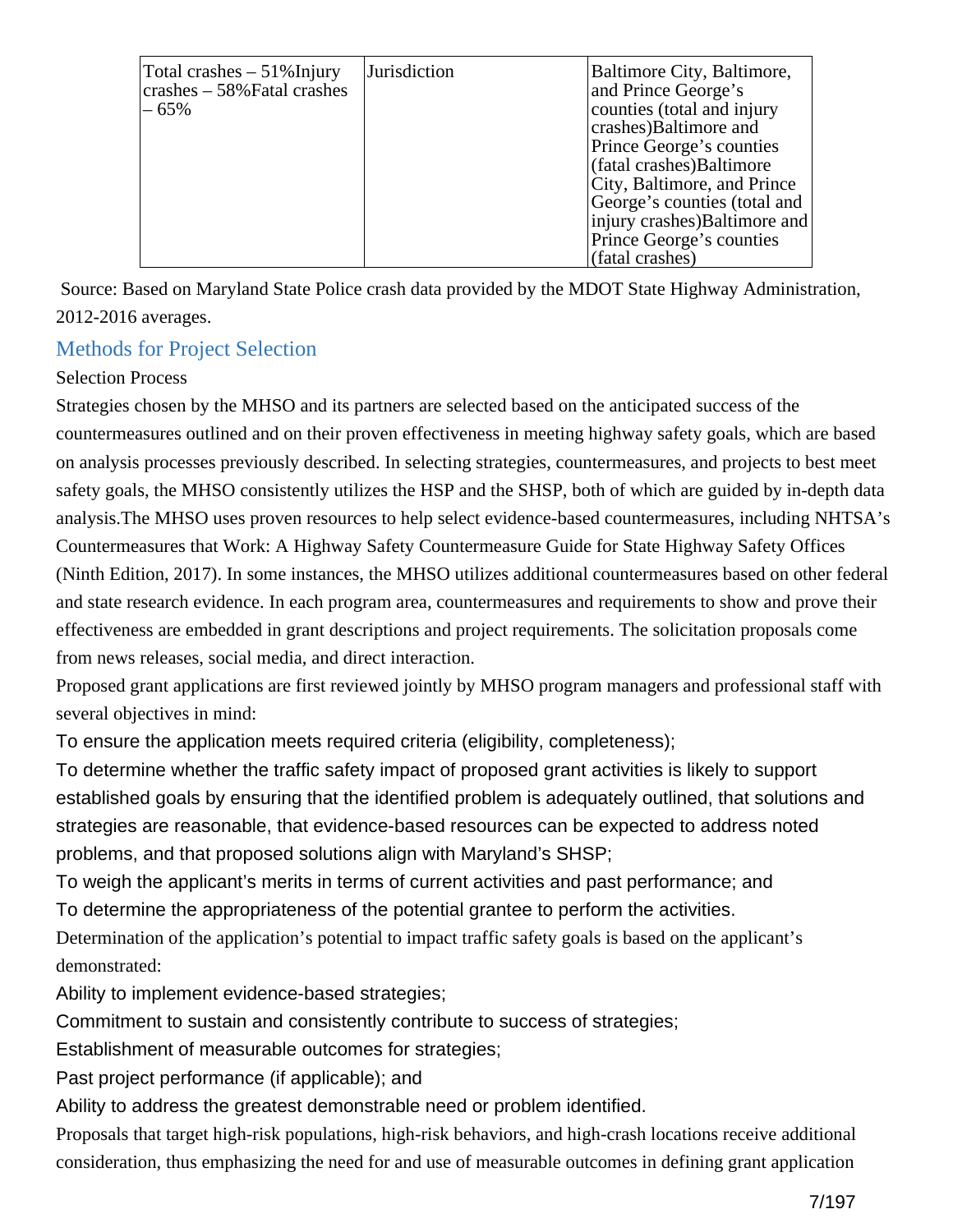strategies and approaches.

Proposed strategies must demonstrate one or more of the following attributes:

An evidence-based strategy of countermeasures supported by research;

A demonstration project, with clear evidence of data-driven safety needs identified; or

A strong evaluation plan for the project that allows the grantee to assess the effectiveness of the activity at its conclusion.

After grant applications are received, the MHSO's Grant Review Team (GRT) conducts a comprehensive review of the applications and described projects or programs. GRT members include:

The MHSO's Chief and Deputy Chief;

The MHSO's Finance Section Chief;

The NHTSA's Region III Program Manager; and

MHSO Program Managers, Section Chiefs, and LELs who present the grant applications to the GRT and provide background and assistance as needed.

The GRT conducts technical analysis of all proposed grant applications, based in part on the following criteria: Has a traffic safety-related problem been adequately identified and appropriately described in the problem statement?;

Does the proposal clearly address a strategy contained within the SHSP?;

Does the proposal clearly show how the project is expected to address the problem along with expected outcomes?;

Did the applicant include a sensible evaluation plan?;

Are action steps clearly organized and well-defined, especially in terms of countermeasures to be used?;

Are timelines reasonable and achievable?;

Are considerations that might affect grantee performance identified and addressed?; and Past performance and risk assessment.

During an application review, all aspects of the proposal are analyzed by the various GRT members and any portion of the prospective grantee's request for funding may be excluded. If a portion of the grant request is removed from consideration, the corresponding dollar amount is removed from the total request when calculating the award amount.

Responsibility for final approval and allocation of funds to any grantee rests with the MHSO's Chief during grant review. All projects are reviewed to make sure that costs are allowable, allocable, and appropriate within funding limitations.

Following all team reviews of the applications and appropriate recommendations, the entire grant program proposal is presented for final approval to the GR for Maryland. The GR must then review and sign off on all strategies and grants proposed to be incorporated into the HSP. The MHSO's final selection of grant proposals is heavily based upon the ability of proposed grant projects to address federal and State priorities for traffic safety programs or related priorities and needs outlined through the problem identification process. All grants funded are measured against goals set forth in the HSP and the SHSP, and all grants selected for funding are thus assured to be rooted in a strategy from the SHSP.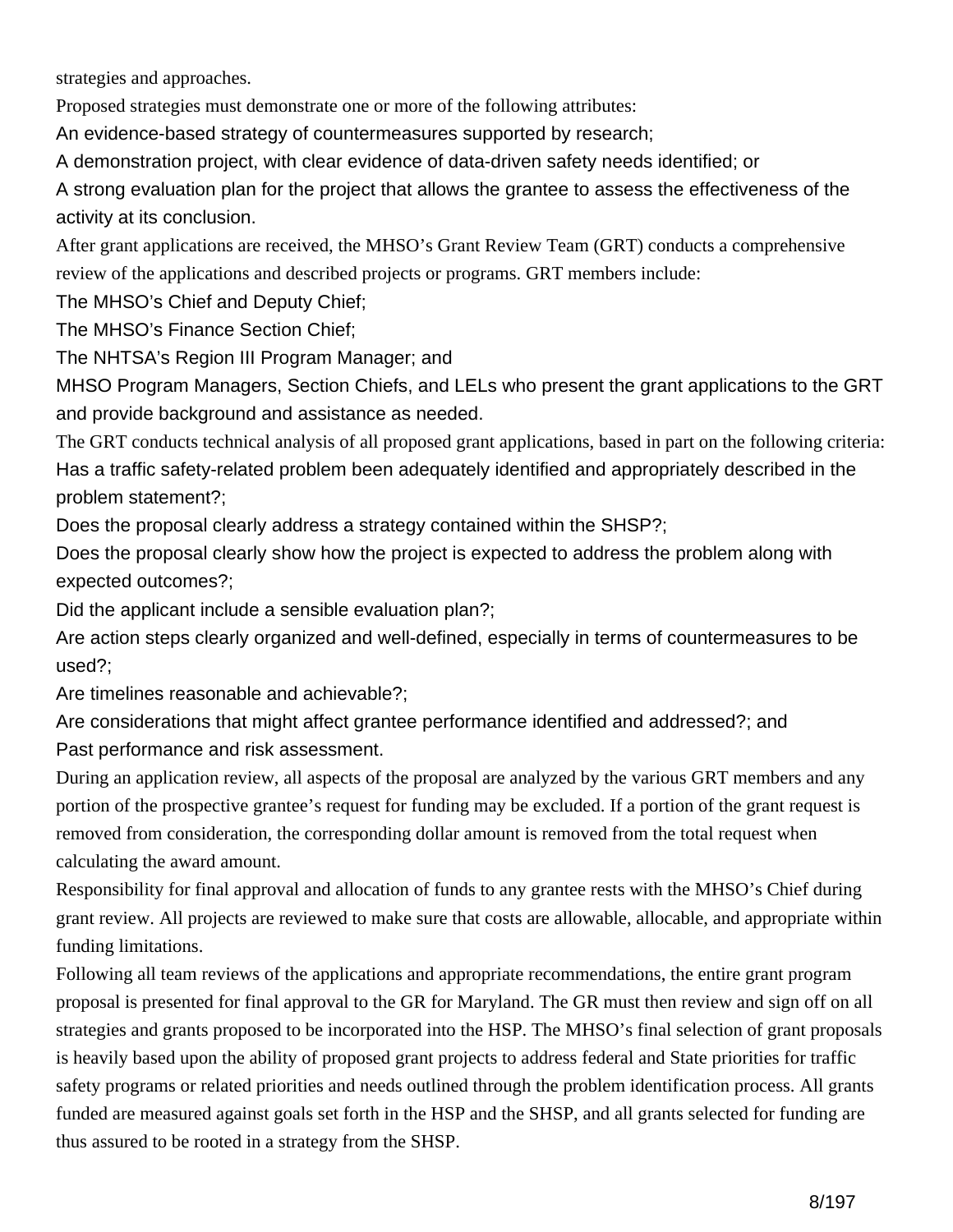#### List of Information and Data Sources

Data Sources

The sources of the MHSO's data include, but are not limited to:

Maryland Department of Transportation State Highway Administration (MDOT SHA) – Crash data are obtained from the MDOT SHA, which maintains a database derived from crash reports submitted to, and processed and approved by, the Maryland State Police (MSP), along with data on average daily traffic counts and vehicle miles traveled (VMT).

NHTSA – Federal Fatality Analysis Reporting System (FARS);

Maryland Department of Transportation Motor Vehicle Administration (MDOT MVA) – Vehicle and driver information, including the State's driver license, vehicle registration, and citation/conviction files;

Maryland Institute for Emergency Medical Services Systems – Emergency Medical Services (EMS) data information network; statewide trauma registry;

Maryland District Court – Citation data;

Maryland Trauma Registry – Trauma registry, injury data, and EMS databases;

Office of the Chief Medical Examiner (OCME) – Medical examiner data; and

National Study Center (NSC) – CODES; observational seat belt use surveys.

#### Description of Outcomes

Integration of the Maryland SHSP

Under the GR's leadership, the MHSO provides the day-to-day coordination for Maryland's SHSP. The Maryland SHSP is governed by an Executive Council that includes:

The Deputy Secretary of the MDOT;

The MDOT MVA Administrator/GR;

The MDOT SHA Administrator;

The Secretary of the Maryland Department of State Police (Superintendent);

The Executive Director of the Maryland Institute for EMS Systems;

The Chief of Police of the Maryland Transportation Authority; and

The Deputy Secretary of Maryland's Department of Health.

The SHSP Executive Council meets semi-annually and is responsible for the development and implementation of Maryland's SHSP. Members represent the four Es of highway safety– engineering, education, enforcement, and emergency medical services. The SHSP EATs execute the SHSP's six Emphasis Area strategies and action steps. The EATs include private and not-for-profit highway safety partners, including advocacy groups working for occupant protection legislation; working against impaired, distracted and aggressive driving; and working on behalf of bicycle users, pedestrians, motorcyclists, teen drivers, and many others.

The Executive Council's guidance helps promote partnerships, and ensure inter-agency integration of the SHSP to address Maryland's safety needs comprehensively and strategically, and to share and utilize resources effectively. The MHSO, with the SHSP Executive Council, works closely with Maryland stakeholders at federal, state, and local levels to select performance measures, define targets, and use appropriate data to choose and implement evidence-based countermeasures. In short, the Executive Council coordinates with safety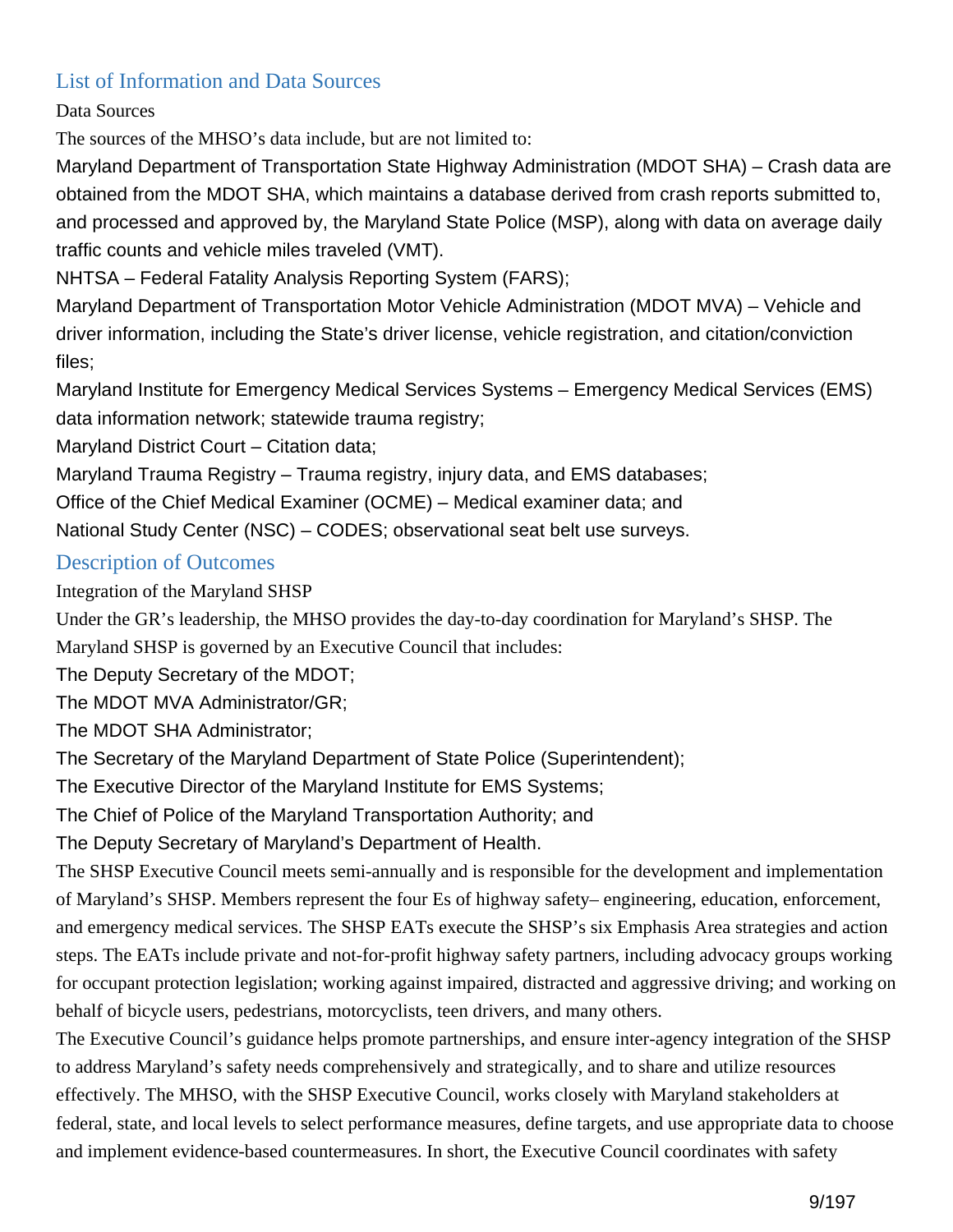partners throughout the State to achieve Maryland's overarching goals to decrease the number of traffic crashes, save lives, and prevent injuries.

To ensure consistent and appropriate technical support for the SHSP EATs, the MHSO assigns a designated Data Coordinator to each team to help control and ensure the consistency, availability, and accuracy of data resources for the SHSP. Dependable quality data collection and analysis is crucial in assisting EATs to properly identify target groups, to adapt and refine countermeasures, and to evaluate the effectiveness of implemented strategies.

As part of its responsibilities for the management and direction of Maryland's SHSP, the MHSO updates the strategic plan every five years, providing a current and comprehensive framework to help guide all partners in reducing the numbers of deaths and serious injuries on all public roads within the State. Fatality and serious injury target reductions are communicated and coordinated among partners through meetings, conferences, strategy sessions, and regular communication networks by the MHSO to ensure uniformity and consistency with targets stated in the SHSP.

Thus, the SHSP serves as a true "umbrella" plan guiding highway safety for MDOT, identifying Maryland's key safety needs and priorities as it establishes an agenda of approved strategies to reduce or eliminate identified safety problems. For consistency and completeness, the SHSP is integrated with other state transportation plans including the HSP and the MDOT SHA's Highway Safety Improvement Plan (HSIP). Additionally, frequent coordination meetings between the MHSO Chief and the MDOT SHA's Director of the Office of Traffic and Safety help to harmonize enforcement and educational efforts with engineering countermeasures.

## Performance report

| Progress towards meeting State performance targets from the previous fiscal year's HSP |  |  |  |  |
|----------------------------------------------------------------------------------------|--|--|--|--|
|----------------------------------------------------------------------------------------|--|--|--|--|

| Sort Order     | Performance measure name                                                                                                      | Progress    |
|----------------|-------------------------------------------------------------------------------------------------------------------------------|-------------|
| $\mathbf{1}$   | C-1) Number of traffic<br>fatalities (FARS)                                                                                   | In Progress |
| $ 2 \>$        | C-2) Number of serious<br>injuries in traffic crashes<br>(State)                                                              | Met         |
| $\vert 3$      | C-3) Fatalities/VMT (FARS, In Progress<br>FHWA)                                                                               |             |
| $\overline{4}$ | C-4) Number of unrestrained Met<br>passenger vehicle occupant<br>fatalities, all seat positions<br>(FARS)                     |             |
| $\overline{5}$ | C-5) Number of fatalities in<br>crashes involving a driver or<br>motorcycle operator with a<br>BAC of .08 and above<br>(FARS) | In Progress |
| $\overline{6}$ | C-6) Number of speeding-<br>related fatalities (FARS)                                                                         | Met         |
| 7              | C-7) Number of<br>motorcyclist fatalities<br>(FARS)                                                                           | In Progress |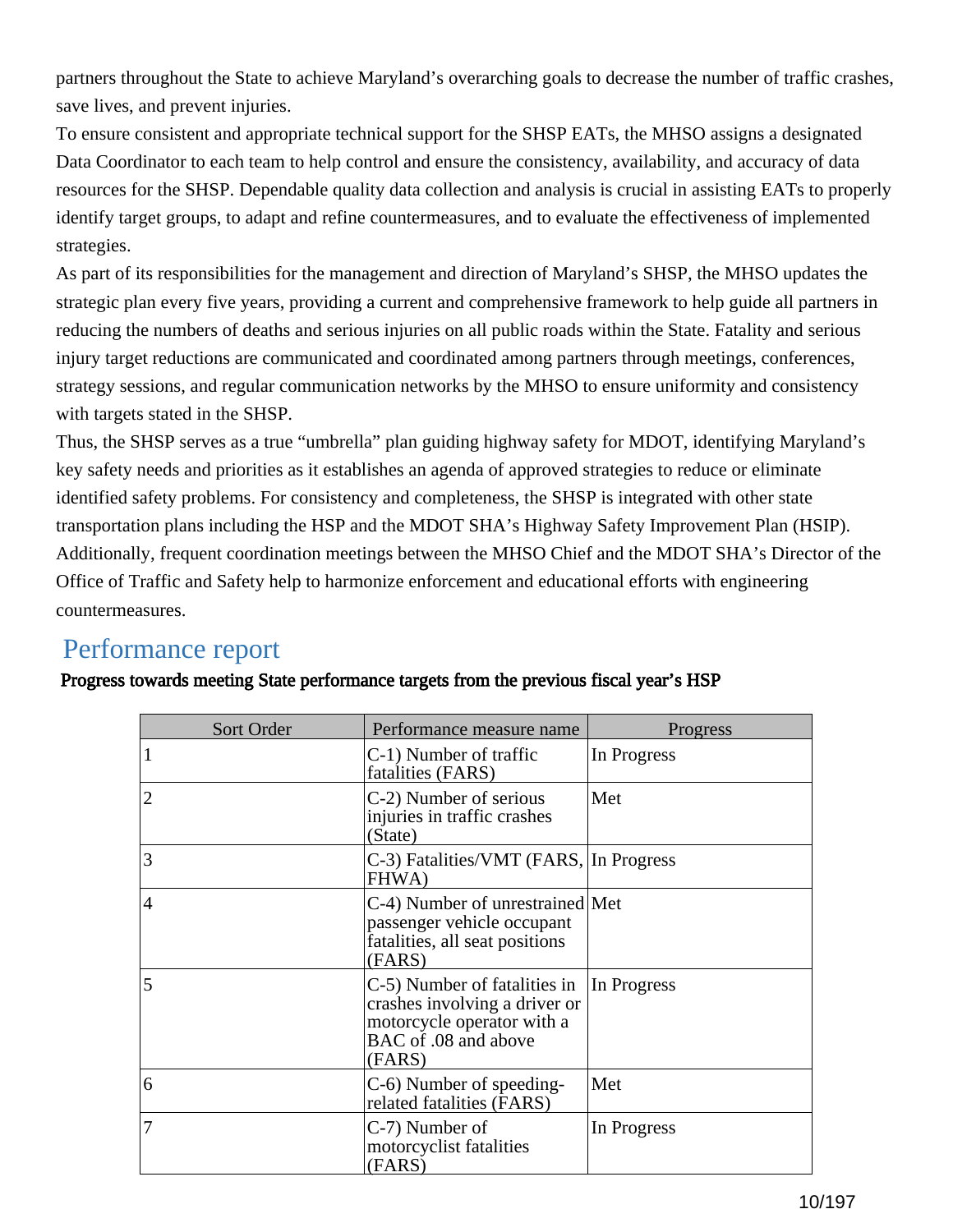| 8  | C-8) Number of unhelmeted<br>motorcyclist fatalities<br>(FARS)                                      | In Progress |
|----|-----------------------------------------------------------------------------------------------------|-------------|
| 9  | C-9) Number of drivers age<br>20 or younger involved in<br>fatal crashes (FARS)                     | Met         |
| 10 | C-10) Number of pedestrian<br>fatalities (FARS)                                                     | In Progress |
| 11 | C-11) Number of bicyclist<br>fatalities (FARS)                                                      | In Progress |
| 12 | B-1) Observed seat belt use<br>for passenger vehicles, front<br>seat outboard occupants<br>(survey) | In Progress |
| 13 | Number of pedestrian (on<br>foot) serious injuries on all<br>roads (State)                          | In Progress |
| 13 | Number of young driver<br>involved fatalities on all<br>roads (State)                               | Met         |
| 13 | Number of older driver (65-<br>110) involved serious<br>injuries on all roads (State)               | In Progress |
| 13 | Number of non-motorized<br>fatalities plus serious<br>injuries on all roads (FARS<br>and State)     | In Progress |
| 13 | Number of motorcycle-<br>involved serious injuries on<br>all roads (State)                          | In Progress |
| 13 | Number of bicyclist<br>fatalities on all roads (State)                                              | In Progress |
| 13 | Number of young driver<br>involved serious injuries on<br>all roads (State)                         | Met         |
| 13 | Number of traffic-related<br>fatalities on all roads (State)                                        | In Progress |
| 13 | Number of distracted driving Met<br>related fatalities on all roads<br>(State)                      |             |
| 13 | Number of aggressive<br>driving related serious<br>injuries on all roads (State)                    | Met         |
| 13 | Number of impaired driving<br>(alcohol/drugs) related<br>fatalities on all roads (State)            | In Progress |
| 13 | Number of impaired driving<br>(alcohol/drugs) related<br>serious injuries on all roads<br>(State)   | Met         |
| 13 | Number of unrestrained-<br>occupant motor vehicle<br>fatalities on all roads (State)                | Met         |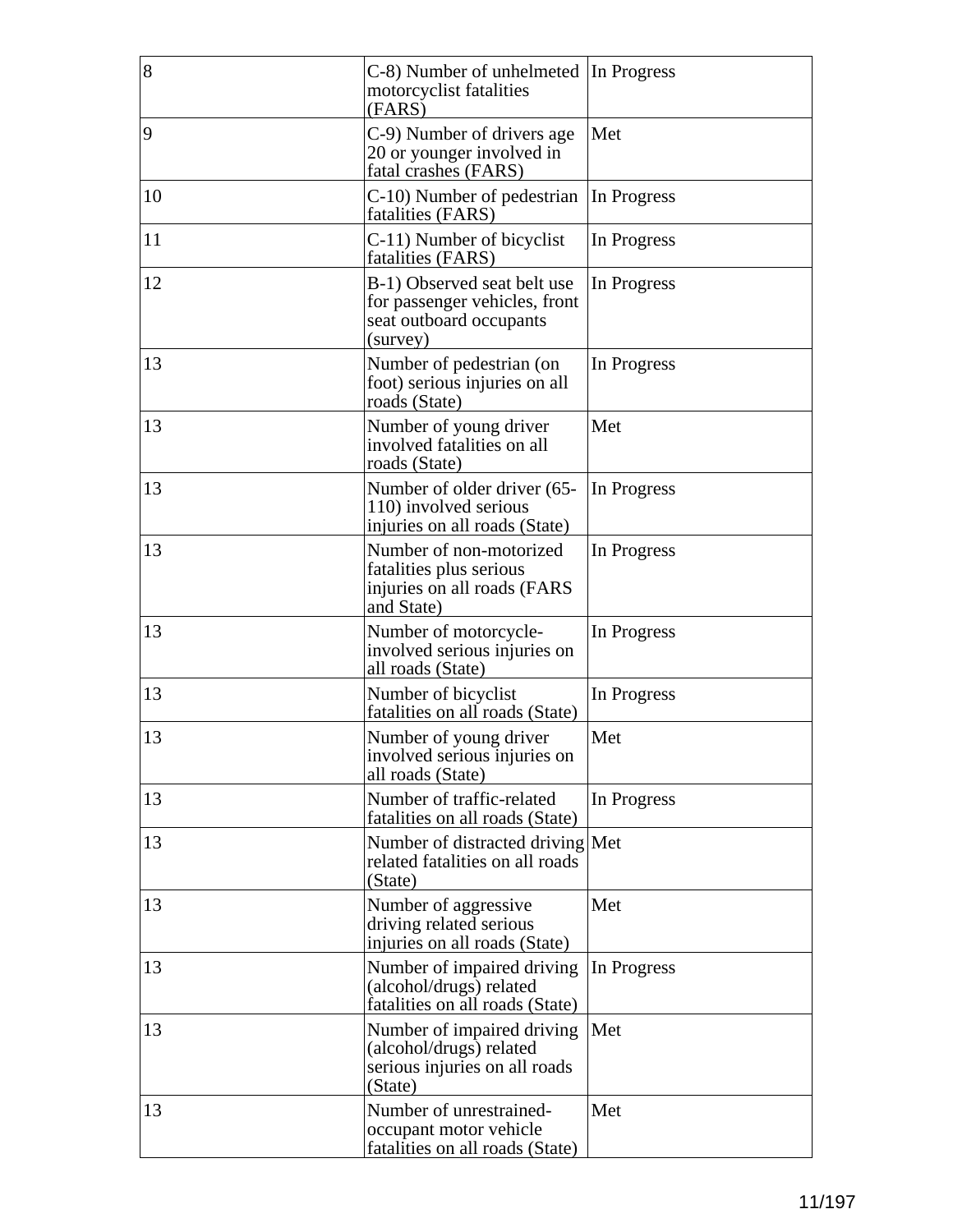| 13 | Number of distracted driving Met<br>related serious injuries on all<br>roads (State)                               |             |
|----|--------------------------------------------------------------------------------------------------------------------|-------------|
| 13 | Number of unrestrained-<br>occupant motor vehicle<br>serious injuries on all roads<br>(State)                      | Met         |
| 13 | Number of speed-related<br>fatalities on all roads (State)                                                         | Met         |
| 13 | Number of speed-related<br>serious injuries on all roads<br>(State)                                                | Met         |
| 13 | Number of motorcycle-<br>involved fatalities on all<br>roads (State)                                               | In Progress |
| 13 | Number of aggressive<br>driving related fatalities on<br>all roads (State)                                         | Met         |
| 13 | Number of pedestrian (on<br>foot) fatalities on all roads<br>(State)                                               | In Progress |
| 13 | Number of bicyclist serious<br>injuries on all roads (State)                                                       | In Progress |
| 13 | Number of older driver (65-<br>110) involved fatalities on<br>all roads (State)                                    | In Progress |
| 13 | Annual rate of traffic-related Not Met<br>fatalities per 100 million<br>vehicle miles traveled<br>(MVMT) (State)   |             |
| 13 | Annual rate of traffic-related Met<br>serious injuries per 100<br>million vehicle miles<br>traveled (MVMT) (State) |             |

Performance Measure: C-1) Number of traffic fatalities (FARS)

#### Progress: In Progress

#### Program-Area-Level Report

Reduce the number of traffic-related fatalities on all roads in Maryland from 499.8 (2013-2017 average, FARS ARF) to 425.7 (2016–2020 average) or fewer by December 31, 2020. Maryland's 2015-2019 fatalities target is 438.2. The actual number of fatalities was 499.8 (2013-2017 average), which is higher than the target; therefore, Maryland is not progressing towards its target.

## Performance Measure: C-2) Number of serious injuries in traffic crashes (State) Progress: Met

#### Program-Area-Level Report

Reduce the number of traffic-related serious injuries on all roads in Maryland to 3,029.4 (2016–2020 average) or fewer by December 31, 2020.

Maryland's 2015-2019 serious injuries target is 3,153.1. The actual number of serious injuries was 3,022.2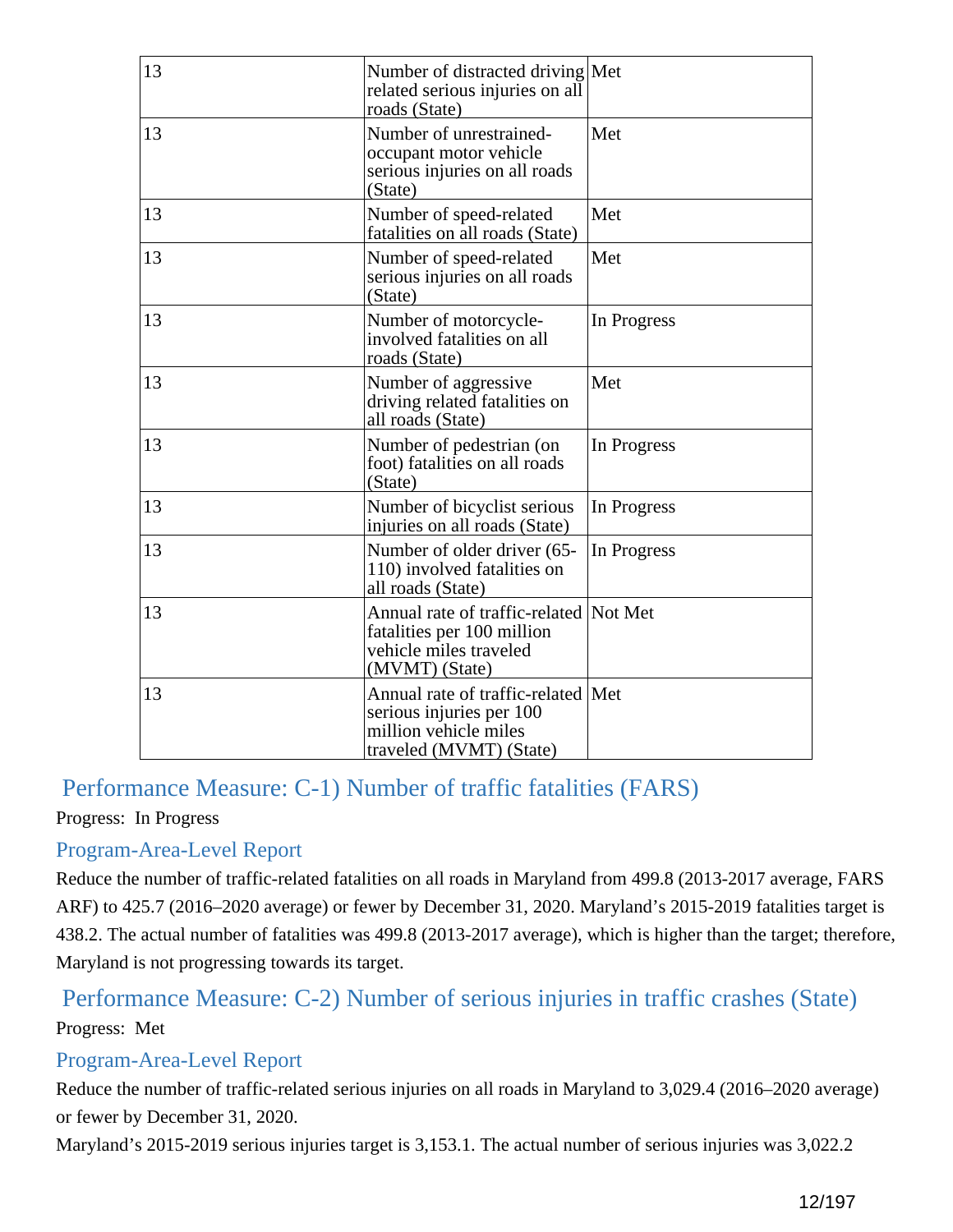(2013–2017 average), which is lower than the target; therefore, Maryland has met its target.

## Performance Measure: C-3) Fatalities/VMT (FARS, FHWA)

Progress: In Progress

#### Program-Area-Level Report

Reduce the traffic-related fatality rate on all roads in Maryland from 0.856 (2012–2016 average, FARS ARF) to 0.750 (2016–2020 average) or lower by December 31, 2020. Maryland's 2015-2019 fatality rate target is 0.773. NHTSA has not yet released the 2017 rate information in order to determine progress.

Performance Measure: C-4) Number of unrestrained passenger vehicle occupant

#### fatalities, all seat positions (FARS)

Progress: Met

#### Program-Area-Level Report

Reduce the number of unrestrained fatalities on all roads in Maryland to 109.6 (2016–2020 average, FARS ARF) or fewer by December 31, 2020.

Maryland's 2015-2019 unrestrained fatality target is 112.1. The actual number of unrestrained fatalities was 104.2 (2013-2017 average), which is lower than the target; therefore, Maryland has met its target.

 Performance Measure: C-5) Number of fatalities in crashes involving a driver or motorcycle operator with a BAC of .08 and above (FARS)

Progress: In Progress

#### Program-Area-Level Report

Reduce the number of alcohol-impaired driving fatalities ( $BAC = .08+$ ) on all roads in Maryland from 150.8 (2013–2017 average, FARS ARF) to 119.8 (2016–2020 average) or fewer by December 31, 2020. Maryland's 2015-2019 alcohol-impaired driving fatality target is 124.4. The actual number of alcohol-impaired driving fatalities was 150.8 (2013-2017 average), which is higher than the target; therefore, Maryland is not progressing towards its target.

#### Performance Measure: C-6) Number of speeding-related fatalities (FARS)

Progress: Met

#### Program-Area-Level Report

Reduce the number of speeding-related fatalities on all roads in Maryland to 135.5 (2016–2020 average, FARS ARF) or fewer by December 31, 2020.

Maryland's FFY 2019 HSP speeding-related fatality target was 140.2 (2015–2019 average). The actual number of speeding-related driving fatalities was 139.6 (2013-2017 average), which is lower than the target; therefore, Maryland has met its target.

## Performance Measure: C-7) Number of motorcyclist fatalities (FARS)

Progress: In Progress

#### Program-Area-Level Report

Reduce the number of motorcyclist fatalities on all roads in Maryland from 73.6 (2013–2017 average, FARS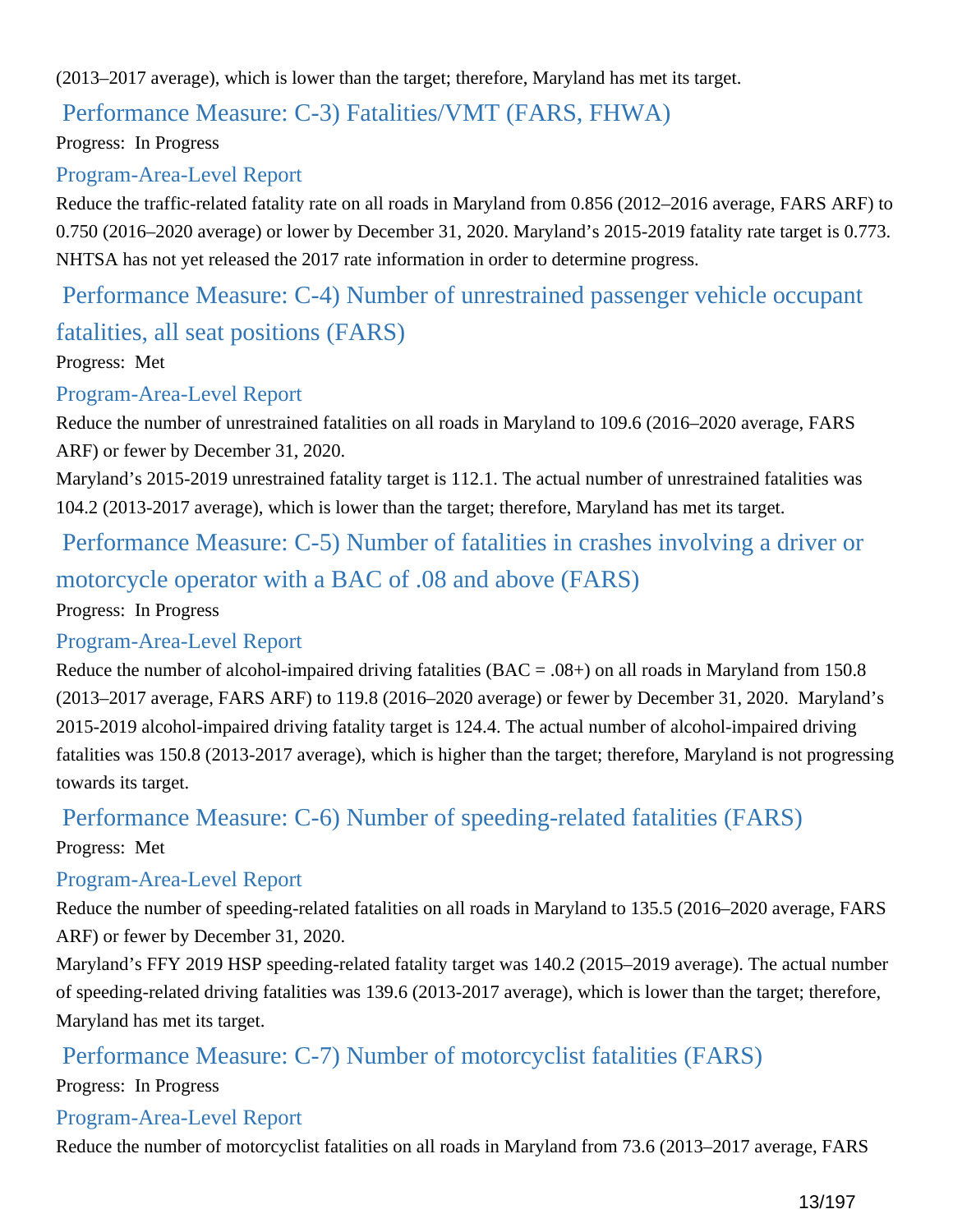ARF) to 64.1 (2016–2020 average) or fewer by December 31, 2020. Maryland's 2015-2019 motorcyclist fatality target is 65.8. The actual number of motorcyclist fatalities was 73.6 (2013-2017 average), which is higher than the target; therefore, Maryland is not progressing towards its target.

## Performance Measure: C-8) Number of unhelmeted motorcyclist fatalities (FARS)

#### Progress: In Progress

#### Program-Area-Level Report

Reduce the number of unhelmeted motorcyclist fatalities on all roads in Maryland from 8.6 (2013–2017 average, FARS ARF) to 7.4 (2016–2020 average) or fewer by December 31, 2020. Maryland's 2015-2019 unhelmeted motorcyclist fatality target is 7.7. The actual number of unhelmeted motorcyclist fatalities was 8.6 (2013-2017 average), which is higher than the target; therefore, Maryland is not progressing towards its target.

#### Performance Measure: C-9) Number of drivers age 20 or younger involved in fatal

crashes (FARS)

Progress: Met

#### Program-Area-Level Report

Reduce the number of drivers age 20 or younger-involved fatalities on all roads in Maryland to 52.2 (2016–2020 average, FARS ARF) or fewer by December 31, 2020.

Maryland's 2015-2019 younger-involved fatality target is 54.1. The actual number of younger-involved fatalities was 44.2 (2013-2017 average), which is lower than the target; therefore, Maryland has met its target.

## Performance Measure: C-10) Number of pedestrian fatalities (FARS)

Progress: In Progress

#### Program-Area-Level Report

Reduce the number of pedestrian fatalities on all roads in Maryland from 105.6 (2013–2017 average, FARS ARF) to 85.8 (2016–2020 average) or fewer by December 31, 2020. Maryland's 2015-2019 pedestrian fatality target is 87.7. The actual number of pedestrian fatalities was 105.6 (2013-2017 average), which is higher than the target; therefore, Maryland is not progressing towards its target.

## Performance Measure: C-11) Number of bicyclist fatalities (FARS)

Progress: In Progress

#### Program-Area-Level Report

Reduce the number of bicyclist fatalities on all roads in Maryland from 9.6 (2013–2017 average, FARS ARF) to 5.5 (2016–2020 average) or fewer by December 31, 2020. Maryland's 2015-2019 bicyclist fatality target is 5.7. The actual number of bicyclist fatalities was 9.6 (2013-2017 average), which is higher than the target; therefore, Maryland is not progressing towards its target.

#### Performance Measure: B-1) Observed seat belt use for passenger vehicles, front

seat outboard occupants (survey)

Progress: In Progress

Program-Area-Level Report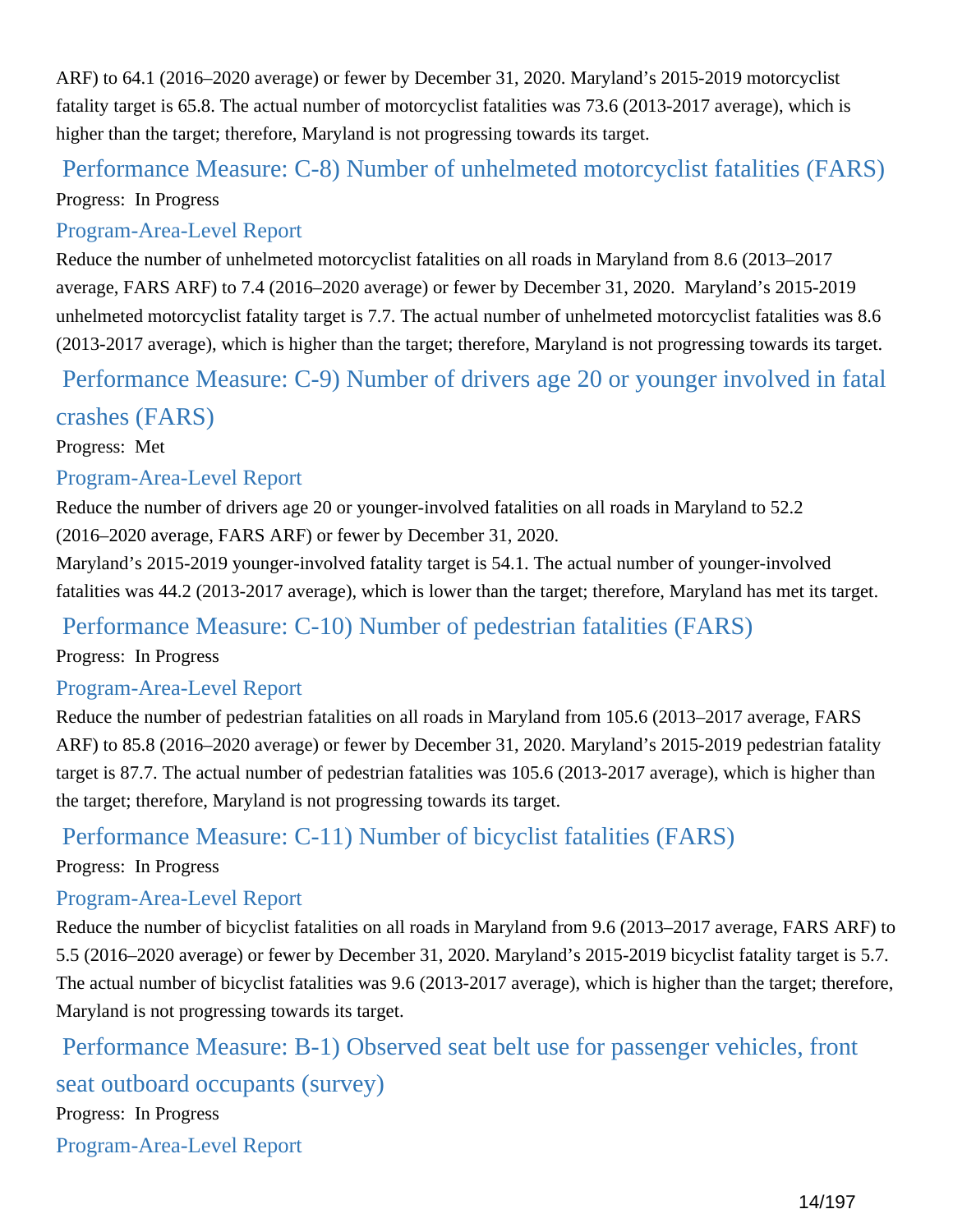To increase statewide observed belt use rate of front seat outboard occupants in passenger vehicles and light trucks from the 2012 calendar base year of 91.1 percent to 96.2 percent by December 31, 2020. The target for 2019 is 95.5. It is unknown at this time whether the target has been met as survey results will not be available until after the HSP is submitted to NHTSA on July 1; however, the 2018 rate of 90.3% indicates the State may not be moving toward its target. (The target submitted in the FFY2018 for 2018 was 94.8.)

## Performance Measure: Number of pedestrian (on foot) serious injuries on all roads (State)

#### Progress: In Progress

#### Program-Area-Level Report

Reduce the number of pedestrian (on foot) serious injuries on all roads in Maryland from 396.8 (2013–2017 average) to 319.8 (2016–2020 average) or fewer by December 31, 2020. Maryland's FFY 2019 HSP pedestrian (on foot) serious injuries target was 329.5 (2015–2019 average). The actual number of pedestrian (on foot) serious injuries was 396.8 (2013–2017 average), which is higher than the target; therefore Maryland is not progressing towards its target.

## Performance Measure: Number of young driver involved fatalities on all roads

#### (State)

Progress: Met

#### Program-Area-Level Report

Reduce the number of young-driver-involved fatalities on all roads in Maryland to 57.9 (2016–2020 average) or fewer by December 31, 2020.

Maryland's 2015-2019 young-driver-involved fatalities target was 59.9 (2015–2019 average). The actual number of young-driver-involved fatalities was 48.8 (2013–2017 average), which is lower than the target; therefore, Maryland has met its target.

#### Performance Measure: Number of older driver (65-110) involved serious injuries

#### on all roads (State)

Progress: In Progress

#### Program-Area-Level Report

Reduce the number of older-driver-involved serious injuries on all roads in Maryland from 474.2 (2013–2017 average) to 442.1 (2016–2020 average) or fewer by December 31, 2020. Maryland's 2015-2019 older-driverinvolved serious injuries target was 458.7. The actual number of older-driver-involved serious injuries was 474.2 (2013–2017 average), which is higher than the target; therefore, Maryland has not met its target.

#### Performance Measure: Number of non-motorized fatalities plus serious injuries on

#### all roads (FARS and State)

Progress: In Progress

#### Program-Area-Level Report

Reduce the number of traffic-related non-motorized fatalities and serious injuries on all roads in Maryland from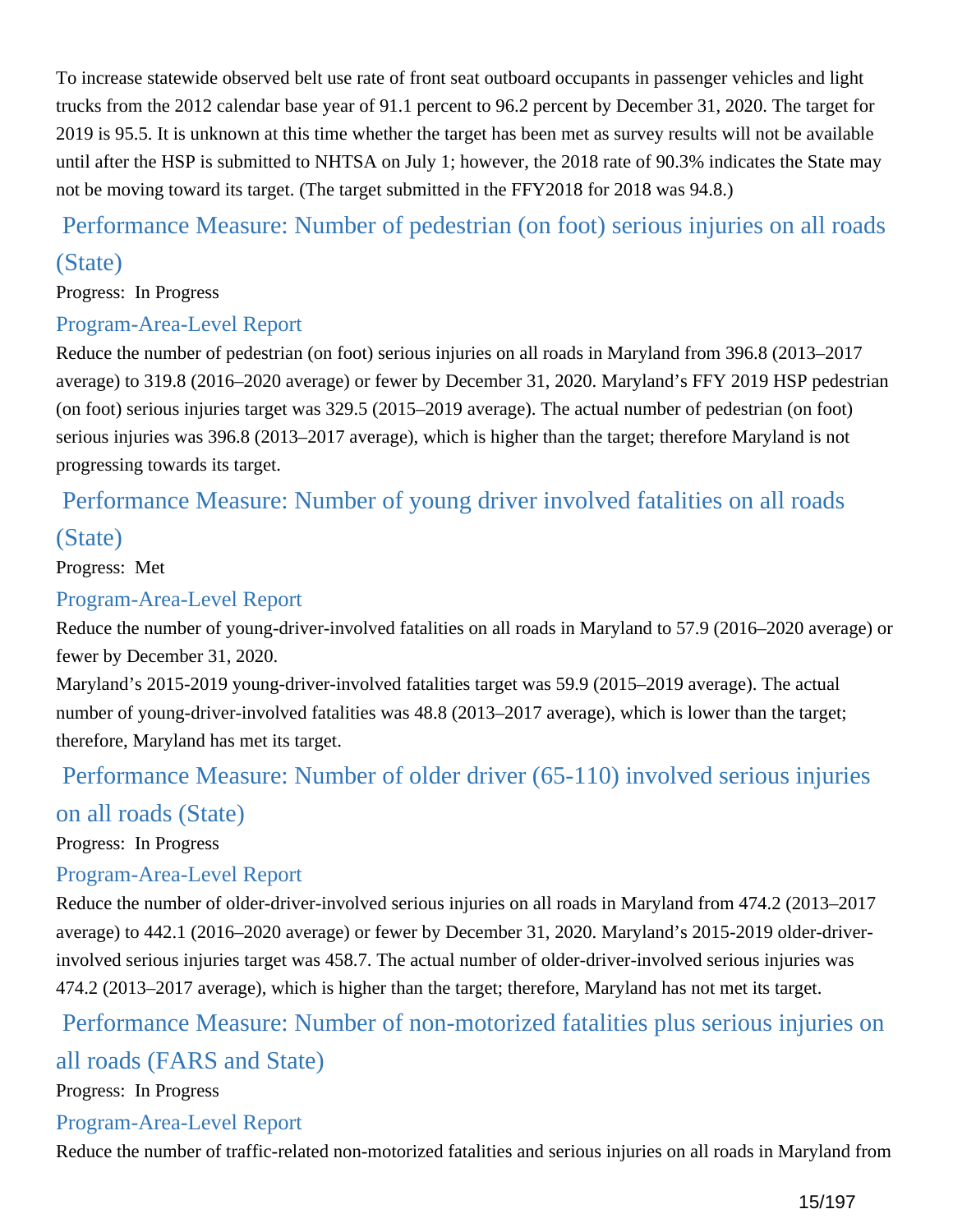578.2 (2013-2017 average) to 465.8 (2016–2020 average) or fewer by December 31, 2020. Maryland's 2015- 2019 non-motorized fatalities and serious injuries target is 479.5. The actual number of traffic-related nonmotorized fatalities and serious injuries was 578.2 (2013–2017 average), which is higher than the target; therefore Maryland is not progressing towards its target.

#### Performance Measure: Number of motorcycle-involved serious injuries on all

#### roads (State)

Progress: In Progress

#### Program-Area-Level Report

Reduce the number of motorcyclist serious injuries on all roads in Maryland from 283.6 (2013–2017 average) to 248.9 (2016–2020 average) or fewer by December 31, 2020. Maryland's 2015-2019 motorcyclist serious injuries target was 258.3. The actual number of motorcyclist serious injuries was 283.6 (2013–2017 average), which is higher than the target; therefore, Maryland has not met its target.

#### Performance Measure: Number of bicyclist fatalities on all roads (State)

Progress: In Progress

#### Program-Area-Level Report

Reduce the number of bicyclist fatalities on all roads in Maryland from 10.0 (2013–2017 average) to 5.9 (2016–2020 average) or fewer by December 31, 2020. Maryland's 2015-2019 bicyclist fatalities target was 6.1. The actual number of bicyclist fatalities was 10.0 (2013–2017 average), which is higher than the target; therefore, Maryland has not met its target.

## Performance Measure: Number of young driver involved serious injuries on all

#### roads (State)

Progress: Met

#### Program-Area-Level Report

Reduce the number of young-driver-involved serious injuries on all roads in Maryland to 528.2 (2016–2020 average) or fewer by December 31, 2020.

Maryland's 2015-2019 young-driver-involved serious injuries target was 553.6. The actual number of youngdriver-involved serious injuries was 420.4 (2013–2017 average), which is lower than the target; therefore, Maryland has met its target.

#### Performance Measure: Number of traffic-related fatalities on all roads (State) Progress: In Progress

#### Program-Area-Level Report

Reduce the number of traffic-related fatalities on all roads in Maryland from 501.8 (2013–2017 average, State data) to 426.3 (2016–2020 average) or fewer by December 31, 2020. Maryland's 2015-2019 fatalities target was 438.8. The actual number of fatalities was 501.8 (2013–2017 average, State data), which is higher than the target; therefore, Maryland is not progressing toward its target.

Performance Measure: Number of distracted driving related fatalities on all roads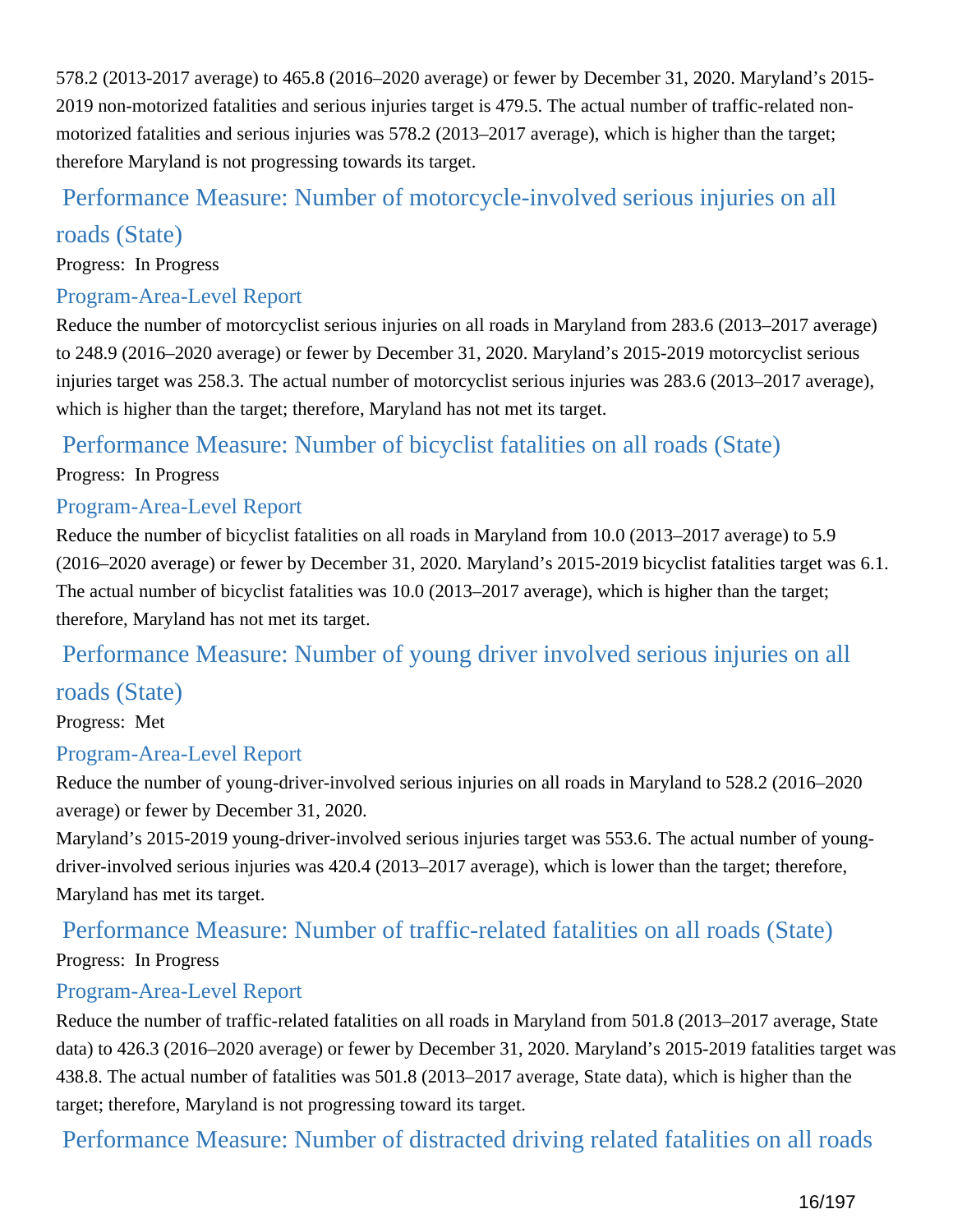## (State)

Progress: Met

#### Program-Area-Level Report

Reduce the number of distracted-driving-related fatalities on all roads in Maryland to 178.2 (2016–2020 average) or fewer by December 31, 2020.

Maryland's 2015-2019 distracted-driving-related fatalities target is 185.1. The actual number of distracteddriving-related fatalities was 168.0 (2013–2017 average), which is lower than the target; therefore, Maryland has met its target.

## Performance Measure: Number of aggressive driving related serious injuries on all

#### roads (State)

Progress: Met

#### Program-Area-Level Report

Reduce the number of aggressive-driving-related serious injuries on all roads in Maryland to 266.8 (2016–2020 average) or fewer by December 31, 2020.

Maryland's 2015-2019 aggressive-driving-related serious injuries target is 277.5. The actual number of aggressive-driving-related serious injuries was 211.8 (2013–2017 average), which is lower than the target; therefore, Maryland has met its target.

#### Performance Measure: Number of impaired driving (alcohol/drugs) related

## fatalities on all roads (State)

#### Progress: In Progress

#### Program-Area-Level Report

Reduce the number of impaired-driving-related (State definition) fatalities on all roads in Maryland from 162.6 (2013–2017 average) to 135.4 (2016–2020 average) or fewer by December 31, 2020. Maryland's FFY 2019 HSP impaired-driving-related fatalities target was 140.4 (2015–2019 average). The actual number of distracteddriving-related fatalities was 162.6 (2013–2017 average), which is higher than the target; therefore, Maryland is not progressing towards its target.

## Performance Measure: Number of impaired driving (alcohol/drugs) related serious

#### injuries on all roads (State)

Progress: Met

#### Program-Area-Level Report

Reduce the number of impaired-driving-related (State definition) serious injuries on all roads in Maryland to 427.7 (2016–2020 average) or fewer by December 31, 2020.

Maryland's 2015-2019 impaired-driving-related serious injuries target is 446.0. The actual number of impaireddriving related serious injuries was 413.6 (2013-2017 average), which is lower than the target; therefore, Maryland has met its target.

Performance Measure: Number of unrestrained-occupant motor vehicle fatalities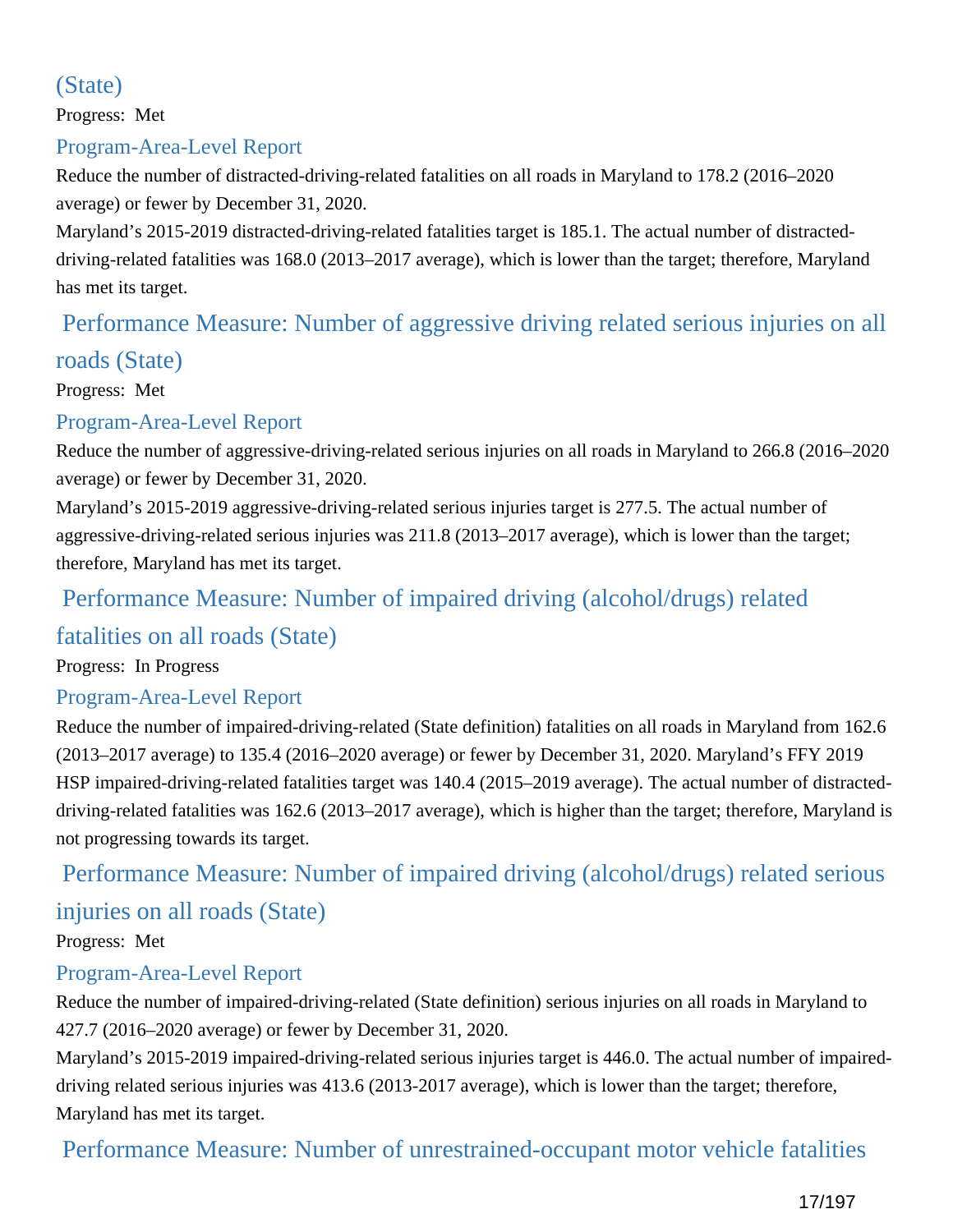#### on all roads (State)

Progress: Met

#### Program-Area-Level Report

Reduce the number of unrestrained fatalities on all roads in Maryland to 96.5 (2016–2020 average) or fewer by December 31, 2020.

Maryland's 2015-2019 unrestrained fatalities target is 99.9. The actual number of unrestrained fatalities was 98.6 (2013–2017 average), which is lower than the target; therefore, Maryland has met its target.

#### Performance Measure: Number of distracted driving related serious injuries on all

#### roads (State)

Progress: Met

#### Program-Area-Level Report

Reduce the number of distracted-driving-related serious injuries on all roads in Maryland to 1,763.9 (2016–2020 average) or fewer by December 31, 2020.

Maryland's 2015-2019 distracted-driving-related serious injuries target is 1,845.0. The actual number of distracted-driving-related serious injuries was 1,317.6 (2013–2017 average), which is lower than the target; therefore, Maryland has met its target.

#### Performance Measure: Number of unrestrained-occupant motor vehicle serious

#### injuries on all roads (State)

Progress: Met

#### Program-Area-Level Report

Reduce the number of unrestrained serious injuries on all roads in Maryland to 281.4 (2016–2020 average) or fewer by December 31, 2020.

Maryland's 2015-2019 unrestrained fatalities target is 292.6. The actual number of unrestrained fatalities was 285.6 (2013–2017 average), which is lower than the target; therefore, Maryland has met its target.

#### Performance Measure: Number of speed-related fatalities on all roads (State)

Progress: Met

#### Program-Area-Level Report

Reduce the number of speed-related fatalities on all roads in Maryland to 104.6 (2016–2020 average) or fewer by December 31, 2020.

Maryland's 2015-2019 speed-related fatalities target was 108.3. The actual number of speed-related fatalities was 91.2 (2013–2017 average), which is lower than the target; therefore, Maryland has met its target.

#### Performance Measure: Number of speed-related serious injuries on all roads (State)

Progress: Met

#### Program-Area-Level Report

Reduce the number of speed-related serious injuries on all roads in Maryland from 409.2 (2013–2017 average) to 566.5 (2016–2020 average) or fewer by December 31, 2020. Maryland's 2015-2019 speed-related serious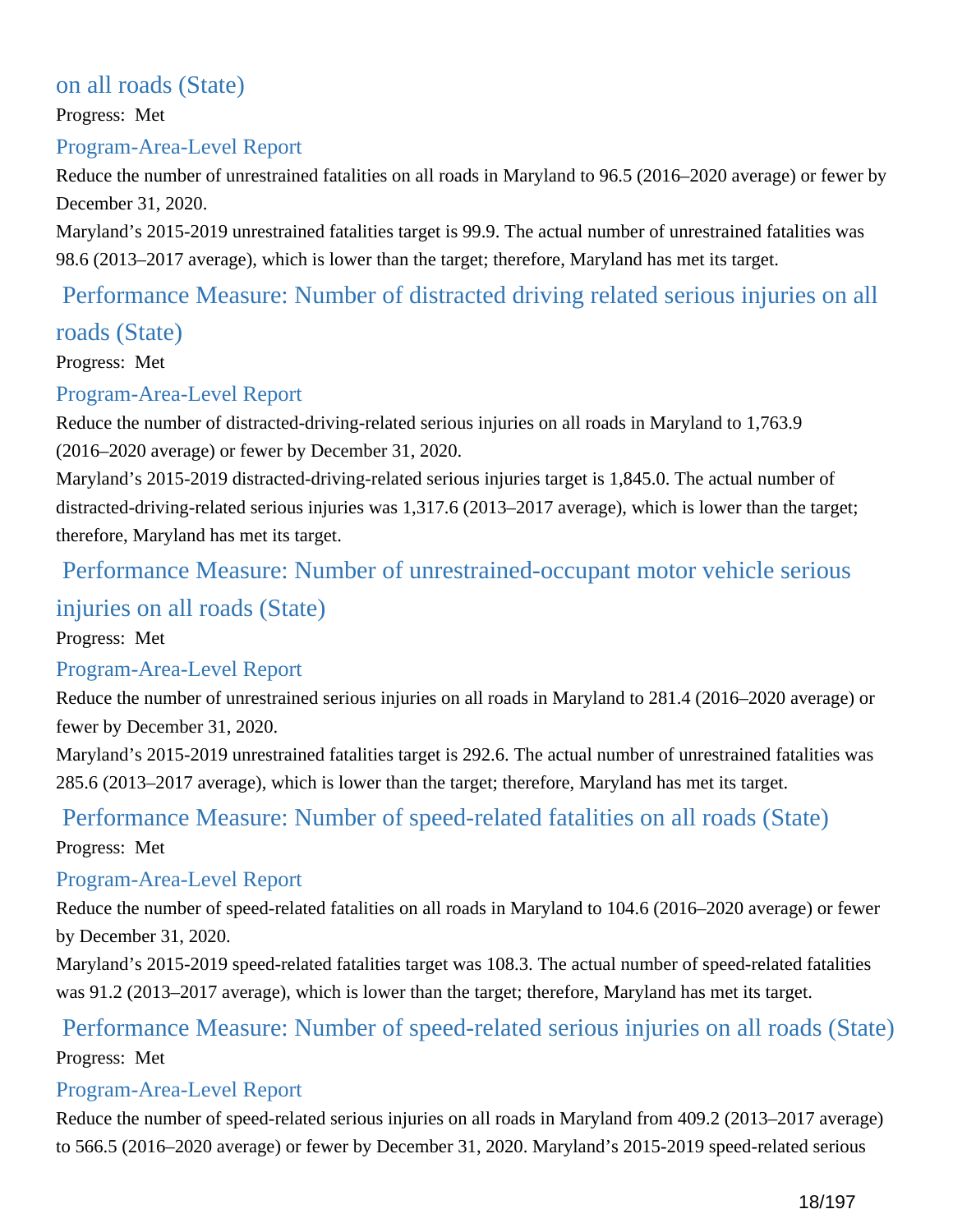injuries target was 592.0. The actual number of speed-related serious injuries was 409.2 (2013–2017 average), which is lower than the target; therefore, Maryland has met its target.

## Performance Measure: Number of motorcycle-involved fatalities on all roads

#### (State)

Progress: In Progress

#### Program-Area-Level Report

Reduce the number of motorcyclist fatalities on all roads in Maryland from 71.8 (2013–2017 average) to 60.2 (2016–2020 average) or fewer by December 31, 2020. Maryland's FFY 2019 HSP motorcyclist fatalities target was 62.0 (2015–2019 average). The actual number of motorcyclist fatalities was 71.8 (2013–2017 average), which is higher than the target; therefore, Maryland has not met its target.

Performance Measure: Number of aggressive driving related fatalities on all roads

#### (State)

Progress: Met

#### Program-Area-Level Report

Reduce the number of aggressive-driving-related fatalities on all roads in Maryland to 40.7 (2016–2020 average) or fewer by December 31, 2020.

Maryland's 2015-2019 aggressive-driving-related fatalities target is 42.2. The actual number of aggressivedriving-related fatalities was 39.4 (2013–2017 average), which is lower than the target; therefore, Maryland has met its target.

## Performance Measure: Number of pedestrian (on foot) fatalities on all roads (State)

Progress: In Progress

#### Program-Area-Level Report

Reduce the number of pedestrian (on foot) fatalities on all roads in Maryland from 107.0 (2013–2017 average) to 86.2 (2016–2020 average) or fewer by December 31, 2020. Maryland's FFY 2019 HSP pedestrian (on foot) fatalities target was 88.4 (2015–2019 average). The actual number of pedestrian (on foot) fatalities was 107.0 (2013–2017 average), which is higher than the target; therefore, Maryland is not progressing towards its target.

#### Performance Measure: Number of bicyclist serious injuries on all roads (State)

#### Progress: In Progress

#### Program-Area-Level Report

Reduce the number of bicyclist serious injuries on all roads in Maryland from 66.2 (2013–2017 average) to 56.7 (2016–2020 average) or fewer by December 31, 2020. Maryland's 2015-2019 bicyclist serious injuries target was 58.4. The actual number of bicyclist serious injuries was 66.2 (2013–2017 average), which is higher than the target; therefore, Maryland has not met its target.

Performance Measure: Number of older driver (65-110) involved fatalities on all

#### roads (State)

Progress: In Progress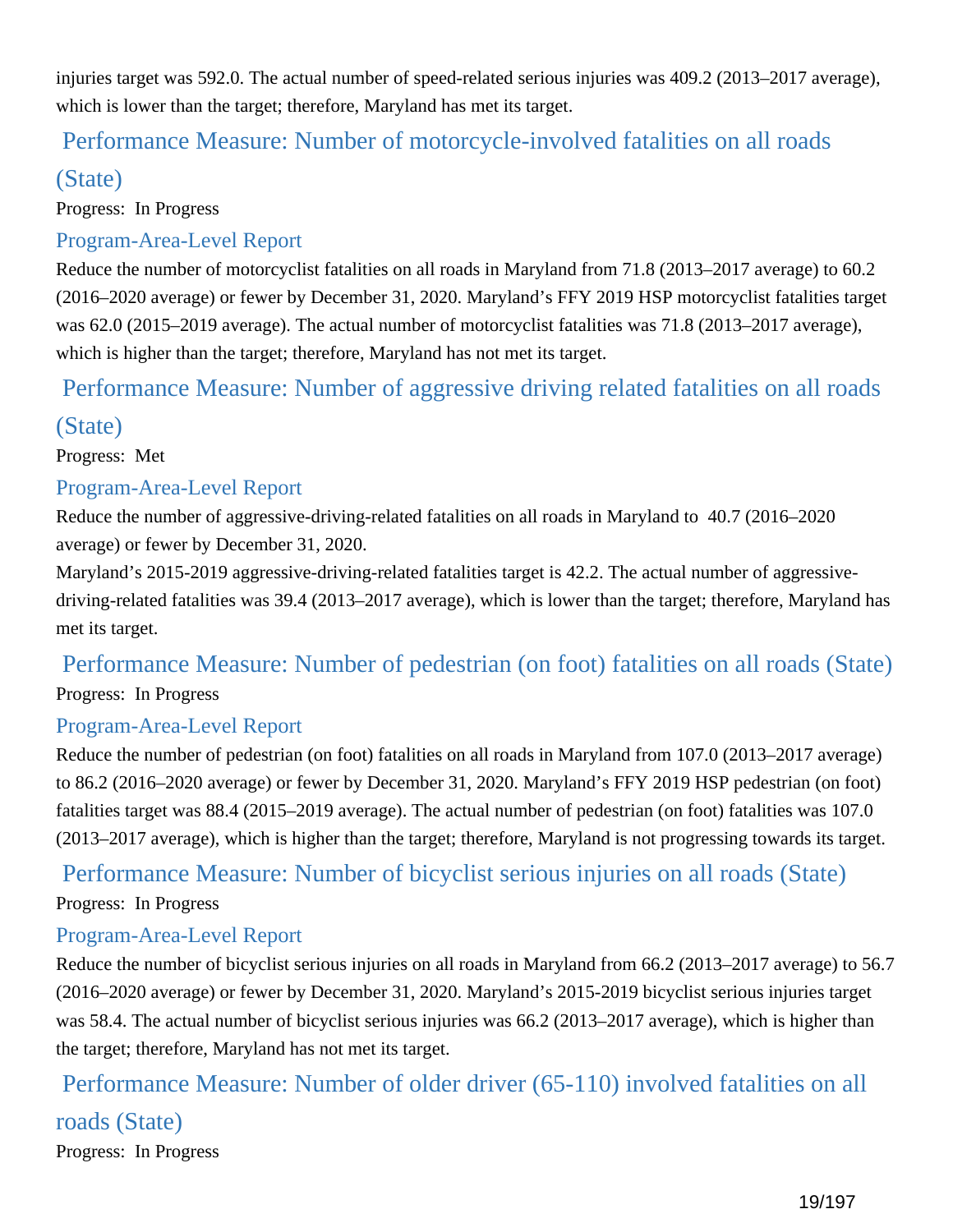#### Program-Area-Level Report

Reduce the number of older-driver-involved fatalities on all roads in Maryland from 91.2 (2013–2017 average) to 68.1 (2016-2020 average) or fewer by December 31, 2020. Maryland's 2015-2019 older-driver-involved fatalities target was 70.3. The actual number of older-driver-involved fatalities was 91.2 (2013–2017 average), which is higher than the target; therefore, Maryland has not met its target.

## Performance Measure: Annual rate of traffic-related fatalities per 100 million vehicle miles traveled (MVMT) (State)

Progress: Not Met

Program-Area-Level Report

Performance Measure: Annual rate of traffic-related serious injuries per 100

million vehicle miles traveled (MVMT) (State)

Progress: Met

#### Program-Area-Level Report

Reduce the traffic-related serious injury rate on all roads in Maryland to 5.372 (2016–2020 average) or lower by December 31, 2020.

Maryland's 2015-2019 serious injury rate target is 5.591. The actual serious injury rate was 5.225 (2013–2017 average), which is lower than the target; therefore, Maryland has met its target.

## Performance Plan

| Sort Order   | Performance<br>measure<br>name                                                                                                 | <b>Target Period</b> | <b>Target Start</b><br>Year | <b>Target End</b><br>Year | <b>Target Value</b> |
|--------------|--------------------------------------------------------------------------------------------------------------------------------|----------------------|-----------------------------|---------------------------|---------------------|
| $\mathbf{1}$ | $C-1$ ) Number 5 Year<br>of traffic<br>fatalities<br>(FARS)                                                                    |                      | 2016                        | 2020                      | 425.7               |
| $ 2\rangle$  | $C-2$ ) Number 5 Year<br>of serious<br>injuries in<br>traffic crashes<br>(State)                                               |                      | 2016                        | 2020                      | 3029.4              |
| $\vert$ 3    | $C-3$<br>Fatalities/VM<br>T (FARS,<br>FHWA)                                                                                    | 5 Year               | 2016                        | 2020                      | 0.750               |
| 4            | $C-4$ ) Number 5 Year<br>of<br>unrestrained<br>passenger<br>vehicle<br>occupant<br>fatalities, all<br>seat positions<br>(FARS) |                      | 2016                        | 2020                      | 109.6               |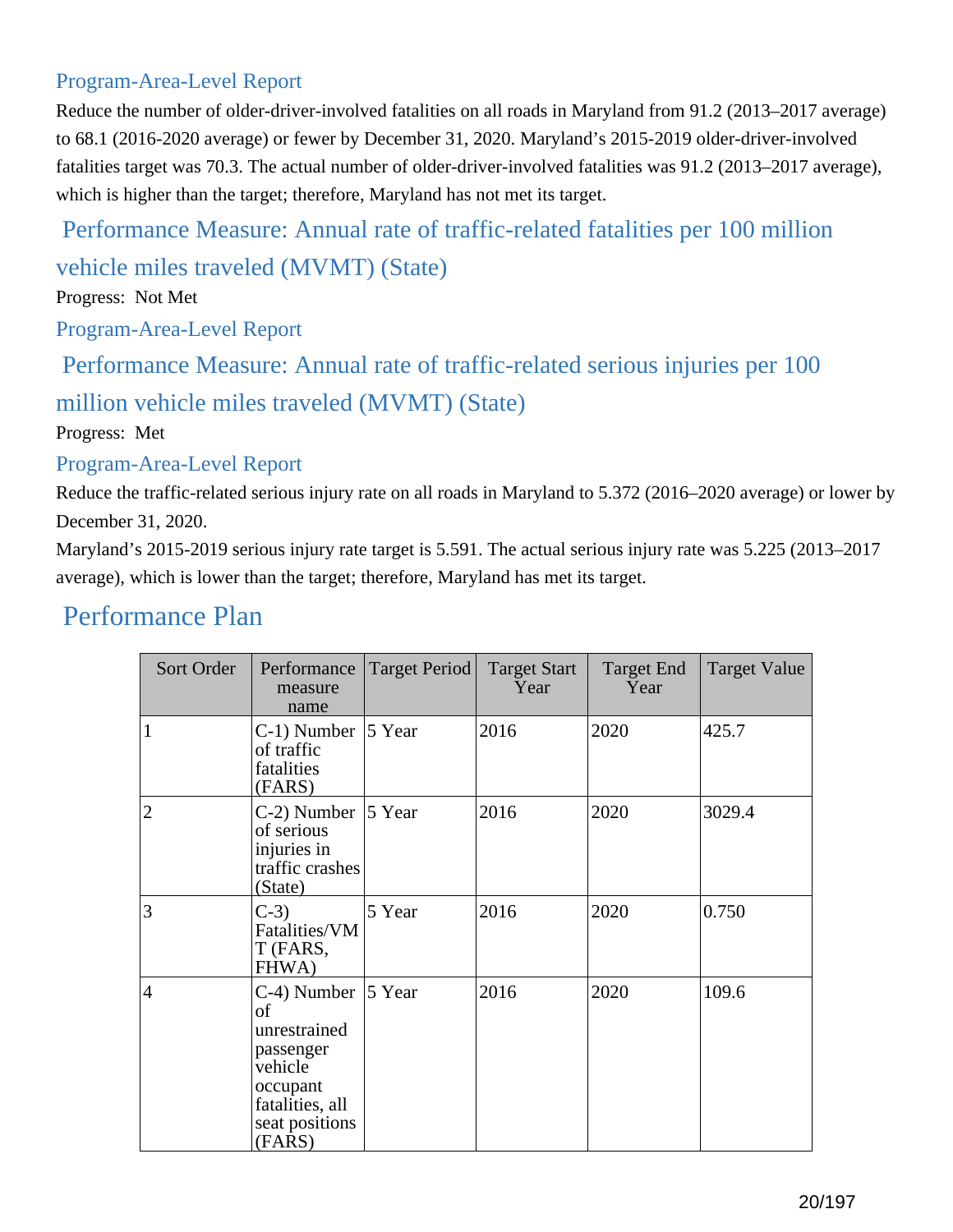| 5  | C-5) Number 5 Year<br>of fatalities in<br>crashes<br>involving a<br>driver or<br>motorcycle<br>operator with<br>a BAC of .08<br>and above<br>(FARS) |        | 2016 | 2020 | 119.8 |
|----|-----------------------------------------------------------------------------------------------------------------------------------------------------|--------|------|------|-------|
| 6  | $C-6$ ) Number   5 Year<br>of speeding-<br>related<br>fatalities<br>(FARS)                                                                          |        | 2016 | 2020 | 135.5 |
| 7  | $C-7$ ) Number 5 Year<br>οf<br>motorcyclist<br>fatalities<br>(FARS)                                                                                 |        | 2016 | 2020 | 64.1  |
| 8  | $C-8$ ) Number 5 Year<br>of<br>unhelmeted<br>motorcyclist<br>fatalities<br>(FARS)                                                                   |        | 2016 | 2020 | 7.40  |
| 9  | C-9) Number 5 Year<br>of drivers age<br>20 or younger<br>involved in<br>fatal crashes<br>(FARS)                                                     |        | 2016 | 2020 | 52.2  |
| 10 | $C-10$<br>Number of<br>pedestrian<br>fatalities<br>(FARS)                                                                                           | 5 Year | 2016 | 2020 | 85.8  |
| 11 | $C-11$<br>Number of<br>bicyclist<br>fatalities<br>(FARS)                                                                                            | 5 Year | 2016 | 2020 | 5.52  |
| 12 | $B-1)$<br>Observed seat<br>belt use for<br>passenger<br>vehicles,<br>front seat<br>outboard<br>occupants<br>(survey)                                | Annual | 2020 | 2020 | 95.50 |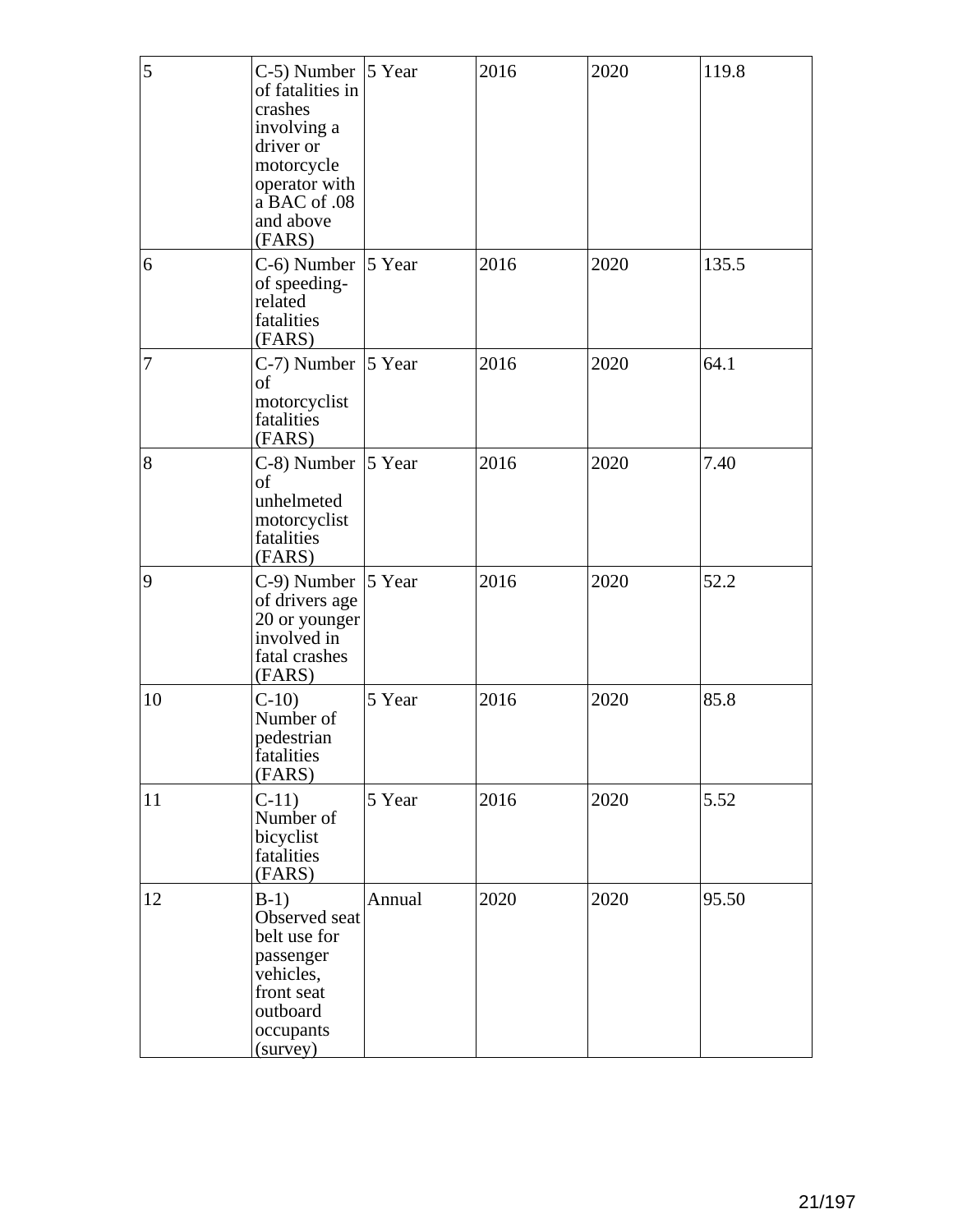| 13 | Number of<br>impaired<br>driving<br>(alcohol/drug<br>s) related<br>fatalities on<br>all roads<br>(State data)          | 5 Year | 2016 | 2020 | 135.4  |
|----|------------------------------------------------------------------------------------------------------------------------|--------|------|------|--------|
| 14 | Number of<br>impaired<br>driving<br>(alcohol/drug<br>s) related<br>serious<br>injuries on all<br>roads (State<br>data) | 5 Year | 2016 | 2020 | 427.7  |
| 15 | Number of<br>unrestrained-<br>occupant<br>motor vehicle<br>fatalities on<br>all roads<br>(State data)                  | 5 Year | 2016 | 2020 | 96.5   |
| 16 | Number of<br>unrestrained-<br>occupant<br>motor vehicle<br>serious<br>injuries on all<br>roads (State<br>data)         | 5 Year | 2016 | 2020 | 281.4  |
| 17 | Number of<br>distracted<br>driving<br>related<br>fatalities on<br>all roads<br>(State data)                            | 5 Year | 2016 | 2020 | 178.2  |
| 18 | Number of<br>distracted<br>driving<br>related<br>serious<br>injuries on all<br>roads (State<br>data)                   | 5 Year | 2016 | 2020 | 1763.9 |
| 19 | Number of<br>speed-related<br>fatalities on<br>all roads<br>(State data)                                               | 5 Year | 2016 | 2020 | 104.6  |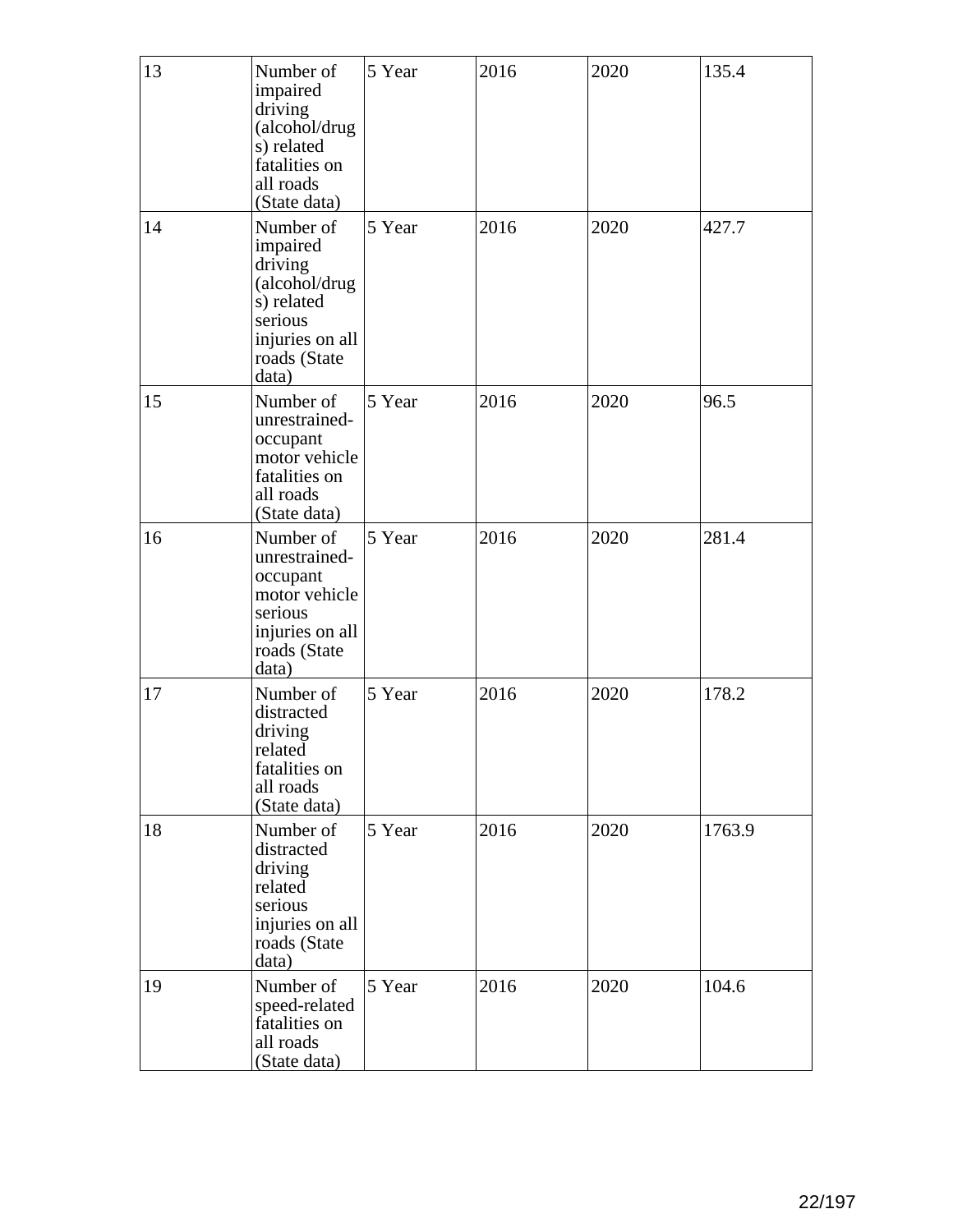| 20 | Number of<br>speed-related<br>serious<br>injuries on all<br>roads (State<br>data)             | 5 Year | 2016 | 2020 | 566.5 |
|----|-----------------------------------------------------------------------------------------------|--------|------|------|-------|
| 21 | Number of<br>motorcycle-<br>involved<br>fatalities on<br>all roads<br>(State data)            | 5 Year | 2016 | 2020 | 60.2  |
| 22 | Number of<br>motorcycle-<br>involved<br>serious<br>injuries on all<br>roads (State<br>data)   | 5 Year | 2016 | 2020 | 248.9 |
| 23 | Number of<br>pedestrian<br>(on foot)<br>fatalities on<br>all roads<br>(State data)            | 5 Year | 2016 | 2020 | 86.2  |
| 24 | Number of<br>pedestrian<br>(on foot)<br>serious<br>injuries on all<br>roads (State<br>data)   | 5 Year | 2016 | 2020 | 319.8 |
| 25 | Number of<br>bicyclist<br>fatalities on<br>all roads<br>(State)                               | 5 Year | 2016 | 2020 | 5.9   |
| 26 | Number of<br>bicycle<br>serious<br>injuries on all<br>roads (State)                           | 5 Year | 2016 | 2020 | 56.7  |
| 27 | Number of<br>young driver<br>involved<br>fatalities on<br>all roads<br>(State roads)          | 5 Year | 2016 | 2020 | 57.9  |
| 28 | Number of<br>young driver<br>involved<br>serious<br>injuries on all<br>roads (State<br>roads) | 5 Year | 2016 | 2020 | 528.2 |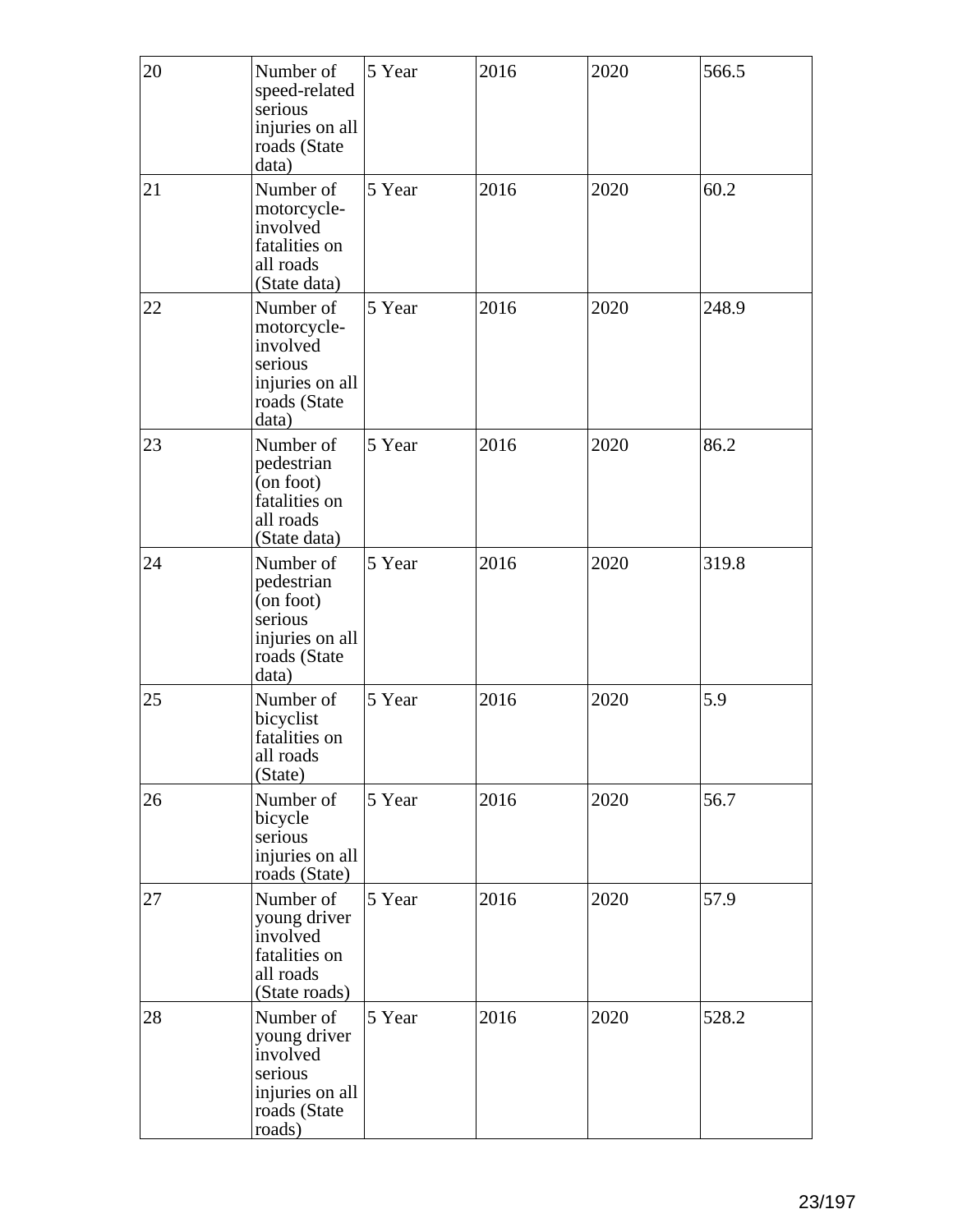| 29 | Number of<br>older driver<br>$(65-110)$<br>involved<br>fatalities on<br>all roads<br>(State data)                                      | 5 Year | 2016 | 2020 | 68.1  |
|----|----------------------------------------------------------------------------------------------------------------------------------------|--------|------|------|-------|
| 30 | Number of<br>older driver<br>$(65-110)$<br>involved<br>serious<br>injuries on all<br>roads (State<br>data)                             | 5 Year | 2016 | 2020 | 442.1 |
| 31 | Number of<br>traffic-related<br>fatalities on<br>all roads<br>(State)                                                                  | 5 Year | 2016 | 2020 | 426.3 |
| 32 | Annual rate<br>of traffic-<br>related<br>fatalities per<br>100 million<br>vehicle miles<br>traveled<br>(MVMT)<br>(State data)          | 5 Year | 2016 | 2020 | 0.756 |
| 33 | Annual rate<br>of traffic-<br>related<br>serious<br>injuries per<br>100 million<br>vehicle miles<br>traveled<br>(MVMT)<br>(State data) | 5 Year | 2016 | 2020 | 5.372 |
| 34 | Number of<br>non-<br>motorized<br>fatalities plus<br>serious<br>injuries on all<br>roads (FARS<br>and State)                           | 5 Year | 2016 | 2020 | 465.8 |
| 35 | Number of<br>aggressive<br>driving<br>related<br>fatalities on<br>all roads<br>(State data)                                            | 5 Year | 2016 | 2020 | 40.7  |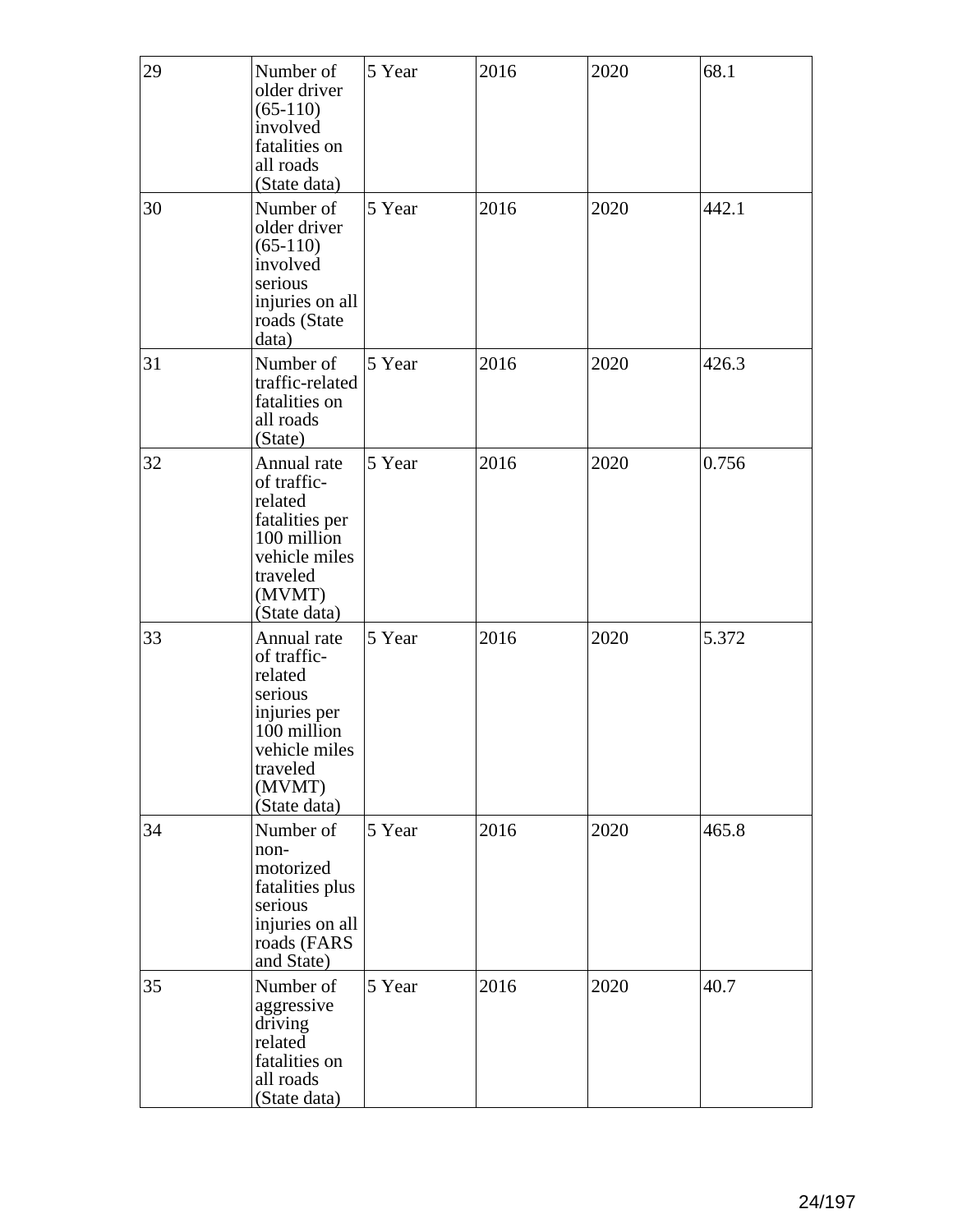| 36 | Number of                  | 5 Year | 2016 | 2020 | 266.8 |
|----|----------------------------|--------|------|------|-------|
|    | laggressive<br>driving     |        |      |      |       |
|    | related                    |        |      |      |       |
|    | serious<br>injuries on all |        |      |      |       |
|    | roads (State               |        |      |      |       |
|    | data)                      |        |      |      |       |

### Performance Measure: C-1) Number of traffic fatalities (FARS)

#### Performance Target details

| Performance<br>Target                                                     | <b>Target Metric</b><br>Type | <b>Target Value</b> | <b>Target Period</b> | <b>Target Start</b><br>Year |
|---------------------------------------------------------------------------|------------------------------|---------------------|----------------------|-----------------------------|
| $ C-1\rangle$ Number of  Numeric<br>traffic fatalities<br>$ $ (FARS)-2020 |                              | 425.7               | 5 Year               | 2016                        |

#### Performance Target Justification

Maryland has set highway safety performance targets that are quantifiable and data driven, maintaining the Toward Zero Deaths (TZD) approach by developing interim targets to reduce overall fatalities and serious injuries by at least 50 percent, starting with a baseline of 2008 to an end goal in 2030. Five-year rolling averages are used to calculate five-year-average targets for fatalities and serious injuries, e.g., 2012–2016 actual crash data are used to determine targets for 2015–2019 (five-year average). (However, it should be noted that due to significant declines in serious injuries in recent years, and a recent change in the Maryland crash report definition of injury severity, the use of historical trends currently puts the State at or below current targets for serious injuries.) This method is applied to the five performance measures required by the Federal Highway Administration (FHWA): fatalities, fatality rate, serious injuries, serious injury rate, and non-motorized fatalities and serious injuries with the first three being identical in Maryland's HSP and HSIP. For these five measures, the exponential trend line uses the 2030 TZD goal as a fixed end-point when calculating interim targets. To meet federal guidelines set forth in the Fixing America's Surface Transportation (FAST) Act, annual targets for each of the SHSP's six emphasis areas and HSP program areas are also set using an exponential trend line and five-year rolling averages to calculate future targets; however, due to smaller numbers in the emphasis area categories, no fixed end-point is used.

## Performance Measure: C-2) Number of serious injuries in traffic crashes (State) Performance Target details

| Performance<br>Target                                                                                    | <b>Target Metric</b><br>Type | <b>Target Value</b> | <b>Target Period</b> | <b>Target Start</b><br>Year |
|----------------------------------------------------------------------------------------------------------|------------------------------|---------------------|----------------------|-----------------------------|
| $ C-2 $ Number of  Numeric<br>serious injuries<br>in traffic crashes<br>(State crash data<br>files)-2020 |                              | 3029.4              | 5 Year               | 2016                        |

#### Performance Target Justification

Maryland has set highway safety performance targets that are quantifiable and data driven, maintaining the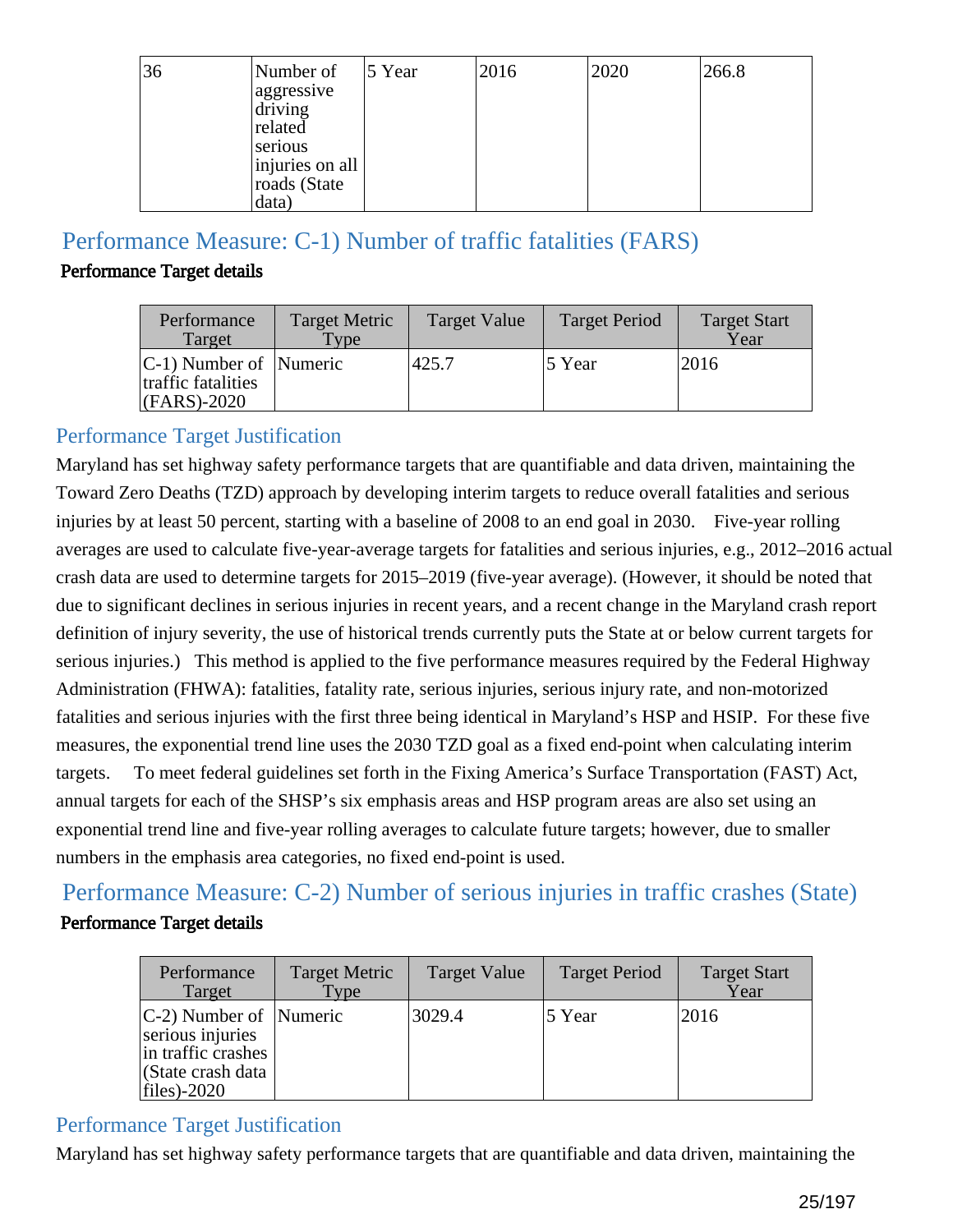Toward Zero Deaths (TZD) approach by developing interim targets to reduce overall fatalities and serious injuries by at least 50 percent in the next two decades, starting with a baseline of 2008 to an end goal in 2030. Five-year rolling averages are used to calculate five-year-average targets for fatalities and serious injuries, e.g., 2012–2016 actual crash data are used to determine targets for 2015–2019 (five-year average). (However, it should be noted that due to significant declines in serious injuries in recent years, and a recent change in the Maryland crash report definition of injury severity, the use of historical trends currently puts the State at or below current targets for serious injuries.) This method is applied to the five performance measures required by the Federal Highway Administration (FHWA): fatalities, fatality rate, serious injuries, serious injury rate, and non-motorized fatalities and serious injuries with the first three being identical in Maryland's HSP and HSIP. For these five measures, the exponential trend line uses the 2030 TZD goal as a fixed end-point when calculating interim targets. To meet federal guidelines set forth in the Fixing America's Surface Transportation (FAST) Act, annual targets for each of the SHSP's six emphasis areas and HSP program areas are also set using an exponential trend line and five-year rolling averages to calculate future targets; however, due to smaller numbers in the emphasis area categories, no fixed end-point is used.

## Performance Measure: C-3) Fatalities/VMT (FARS, FHWA)

#### Performance Target details

| Performance<br>Target                                          | <b>Target Metric</b><br>Type | <b>Target Value</b> | <b>Target Period</b> | <b>Target Start</b><br>Year |
|----------------------------------------------------------------|------------------------------|---------------------|----------------------|-----------------------------|
| $ C-3\rangle$<br>Fatalities/VMT<br>(FARS,<br><b>FHWA)-2020</b> | Numeric                      | 0.750               | 5 Year               | 2016                        |

#### Performance Target Justification

Maryland has set highway safety performance targets that are quantifiable and data driven, maintaining the Toward Zero Deaths (TZD) approach by developing interim targets to reduce overall fatalities and serious injuries by at least 50 percent in the next two decades, starting with a baseline of 2008 to an end goal in 2030. Five-year rolling averages are used to calculate five-year-average targets for fatalities and serious injuries, e.g., 2012–2016 actual crash data are used to determine targets for 2015–2019 (five-year average). (However, it should be noted that due to significant declines in serious injuries in recent years, and a recent change in the Maryland crash report definition of injury severity, the use of historical trends currently puts the State at or below current targets for serious injuries.) This method is applied to the five performance measures required by the Federal Highway Administration (FHWA): fatalities, fatality rate, serious injuries, serious injury rate, and non-motorized fatalities and serious injuries with the first three being identical in Maryland's HSP and HSIP. For these five measures, the exponential trend line uses the 2030 TZD goal as a fixed end-point when calculating interim targets. To meet federal guidelines set forth in the Fixing America's Surface Transportation (FAST) Act, annual targets for each of the SHSP's six emphasis areas and HSP program areas are also set using an exponential trend line and five-year rolling averages to calculate future targets; however, due to smaller numbers in the emphasis area categories, no fixed end-point is used.

Performance Measure: C-4) Number of unrestrained passenger vehicle occupant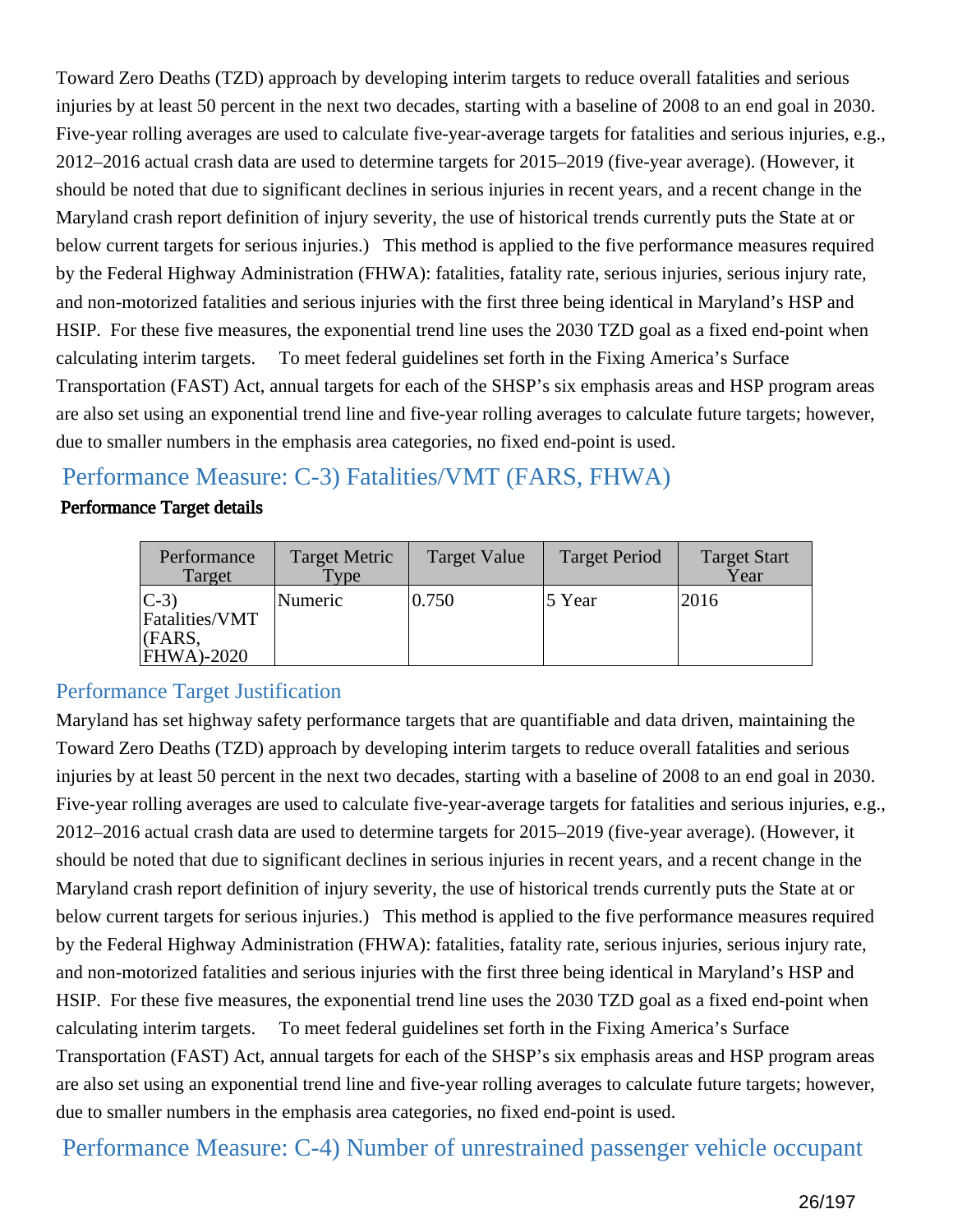## fatalities, all seat positions (FARS)

#### Performance Target details

| Performance<br>Target                                                                                            | <b>Target Metric</b><br>Type | <b>Target Value</b> | <b>Target Period</b> | <b>Target Start</b><br>Year |
|------------------------------------------------------------------------------------------------------------------|------------------------------|---------------------|----------------------|-----------------------------|
| $ C-4 $ Number of  Numeric<br>unrestrained<br>passenger<br>vehicle occupant<br>fatalities, all seat<br>positions |                              | 109.6               | 5 Year               | 2016                        |
| $ $ (FARS)-2020                                                                                                  |                              |                     |                      |                             |

#### Performance Target Justification

Maryland has set highway safety performance targets that are quantifiable and data driven, maintaining the Toward Zero Deaths (TZD) approach by developing interim targets to reduce overall fatalities and serious injuries by at least 50 percent in the next two decades, starting with a baseline of 2008 to an end goal in 2030. Five-year rolling averages are used to calculate five-year-average targets for fatalities and serious injuries, e.g., 2012–2016 actual crash data are used to determine targets for 2015–2019 (five-year average). (However, it should be noted that due to significant declines in serious injuries in recent years, and a recent change in the Maryland crash report definition of injury severity, the use of historical trends currently puts the State at or below current targets for serious injuries.) This method is applied to the five performance measures required by the Federal Highway Administration (FHWA): fatalities, fatality rate, serious injuries, serious injury rate, and non-motorized fatalities and serious injuries with the first three being identical in Maryland's HSP and HSIP. For these five measures, the exponential trend line uses the 2030 TZD goal as a fixed end-point when calculating interim targets. To meet federal guidelines set forth in the Fixing America's Surface Transportation (FAST) Act, annual targets for each of the SHSP's six emphasis areas and HSP program areas are also set using an exponential trend line and five-year rolling averages to calculate future targets; however, due to smaller numbers in the emphasis area categories, no fixed end-point is used.

 Performance Measure: C-5) Number of fatalities in crashes involving a driver or motorcycle operator with a BAC of .08 and above (FARS)

#### Performance Target details

| Performance<br>Target                                                                                                                                    | <b>Target Metric</b><br>Type | <b>Target Value</b> | <b>Target Period</b> | <b>Target Start</b><br>Year |
|----------------------------------------------------------------------------------------------------------------------------------------------------------|------------------------------|---------------------|----------------------|-----------------------------|
| $ C-5)$ Number of<br>fatalities in<br>crashes<br>involving a<br>driver or<br>motorcycle<br>operator with a<br>BAC of .08 and<br>$ above (FARS)-$<br>2020 | Numeric                      | 119.8               | 5 Year               | 2016                        |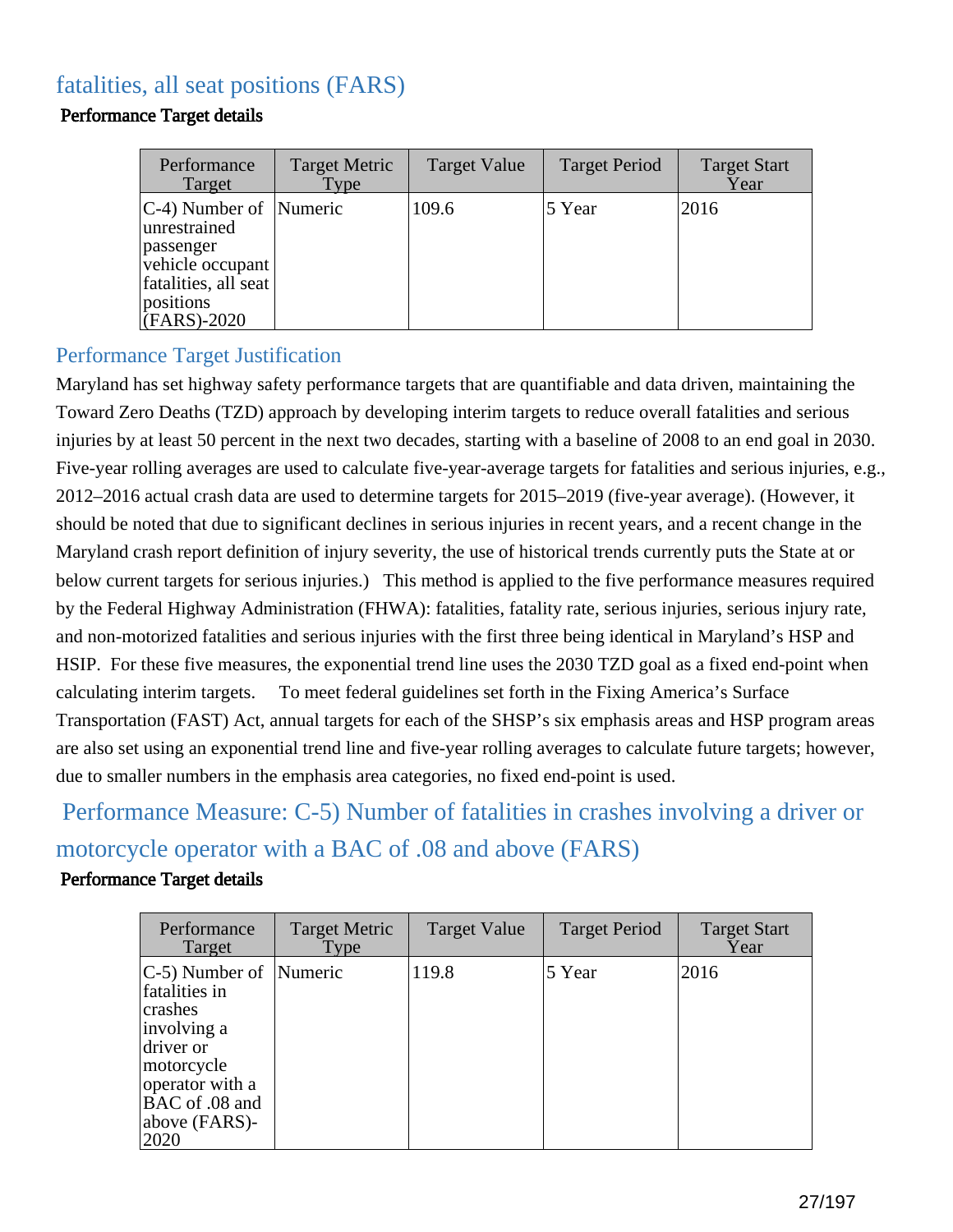#### Performance Target Justification

Maryland has set highway safety performance targets that are quantifiable and data driven, maintaining the Toward Zero Deaths (TZD) approach by developing interim targets to reduce overall fatalities and serious injuries by at least 50 percent in the next two decades, starting with a baseline of 2008 to an end goal in 2030. Five-year rolling averages are used to calculate five-year-average targets for fatalities and serious injuries, e.g., 2012–2016 actual crash data are used to determine targets for 2015–2019 (five-year average). (However, it should be noted that due to significant declines in serious injuries in recent years, and a recent change in the Maryland crash report definition of injury severity, the use of historical trends currently puts the State at or below current targets for serious injuries.) This method is applied to the five performance measures required by the Federal Highway Administration (FHWA): fatalities, fatality rate, serious injuries, serious injury rate, and non-motorized fatalities and serious injuries with the first three being identical in Maryland's HSP and HSIP. For these five measures, the exponential trend line uses the 2030 TZD goal as a fixed end-point when calculating interim targets. To meet federal guidelines set forth in the Fixing America's Surface Transportation (FAST) Act, annual targets for each of the SHSP's six emphasis areas and HSP program areas are also set using an exponential trend line and five-year rolling averages to calculate future targets; however, due to smaller numbers in the emphasis area categories, no fixed end-point is used.

#### Performance Measure: C-6) Number of speeding-related fatalities (FARS) Performance Target details

| Performance<br>Target                                                                 | <b>Target Metric</b><br>Type | <b>Target Value</b> | <b>Target Period</b> | <b>Target Start</b><br>Year |
|---------------------------------------------------------------------------------------|------------------------------|---------------------|----------------------|-----------------------------|
| $ C-6\rangle$ Number of  Numeric<br>speeding-related<br>fatalities<br>$ $ (FARS)-2020 |                              | 135.5               | 5 Year               | 2016                        |

#### Performance Target Justification

Maryland has set highway safety performance targets that are quantifiable and data driven, maintaining the Toward Zero Deaths (TZD) approach by developing interim targets to reduce overall fatalities and serious injuries by at least 50 percent in the next two decades, starting with a baseline of 2008 to an end goal in 2030. Five-year rolling averages are used to calculate five-year-average targets for fatalities and serious injuries, e.g., 2012–2016 actual crash data are used to determine targets for 2015–2019 (five-year average). (However, it should be noted that due to significant declines in serious injuries in recent years, and a recent change in the Maryland crash report definition of injury severity, the use of historical trends currently puts the State at or below current targets for serious injuries.) This method is applied to the five performance measures required by the Federal Highway Administration (FHWA): fatalities, fatality rate, serious injuries, serious injury rate, and non-motorized fatalities and serious injuries with the first three being identical in Maryland's HSP and HSIP. For these five measures, the exponential trend line uses the 2030 TZD goal as a fixed end-point when calculating interim targets. To meet federal guidelines set forth in the Fixing America's Surface Transportation (FAST) Act, annual targets for each of the SHSP's six emphasis areas and HSP program areas are also set using an exponential trend line and five-year rolling averages to calculate future targets; however,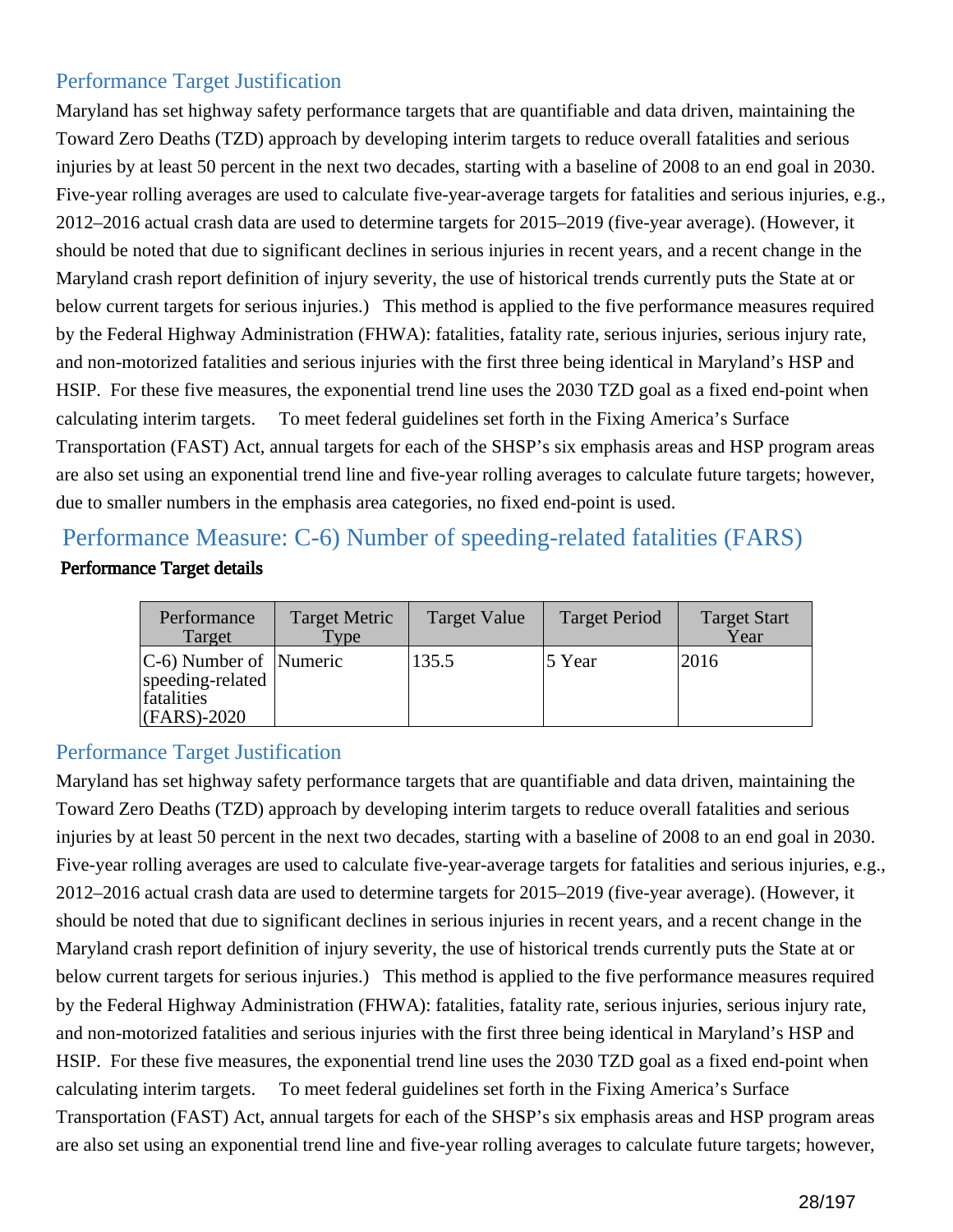due to smaller numbers in the emphasis area categories, no fixed end-point is used.

## Performance Measure: C-7) Number of motorcyclist fatalities (FARS)

#### Performance Target details

| Performance<br>Target                                                             | <b>Target Metric</b><br>Type | <b>Target Value</b> | <b>Target Period</b> | <b>Target Start</b><br>Year |
|-----------------------------------------------------------------------------------|------------------------------|---------------------|----------------------|-----------------------------|
| $ C-7\rangle$ Number of  Numeric<br>motorcyclist<br>fatalities<br>$ $ (FARS)-2020 |                              | 64.1                | 5 Year               | 2016                        |

#### Performance Target Justification

Maryland has set highway safety performance targets that are quantifiable and data driven, maintaining the Toward Zero Deaths (TZD) approach by developing interim targets to reduce overall fatalities and serious injuries by at least 50 percent in the next two decades, starting with a baseline of 2008 to an end goal in 2030. Five-year rolling averages are used to calculate five-year-average targets for fatalities and serious injuries, e.g., 2012–2016 actual crash data are used to determine targets for 2015–2019 (five-year average). (However, it should be noted that due to significant declines in serious injuries in recent years, and a recent change in the Maryland crash report definition of injury severity, the use of historical trends currently puts the State at or below current targets for serious injuries.) This method is applied to the five performance measures required by the Federal Highway Administration (FHWA): fatalities, fatality rate, serious injuries, serious injury rate, and non-motorized fatalities and serious injuries with the first three being identical in Maryland's HSP and HSIP. For these five measures, the exponential trend line uses the 2030 TZD goal as a fixed end-point when calculating interim targets. To meet federal guidelines set forth in the Fixing America's Surface Transportation (FAST) Act, annual targets for each of the SHSP's six emphasis areas and HSP program areas are also set using an exponential trend line and five-year rolling averages to calculate future targets; however, due to smaller numbers in the emphasis area categories, no fixed end-point is used.

## Performance Measure: C-8) Number of unhelmeted motorcyclist fatalities (FARS)

#### Performance Target details

| Performance<br>Target                                                                     | <b>Target Metric</b><br>Type | <b>Target Value</b> | <b>Target Period</b> | <b>Target Start</b><br>Year |
|-------------------------------------------------------------------------------------------|------------------------------|---------------------|----------------------|-----------------------------|
| $ C-8 $ Number of  Numeric<br>unhelmeted<br>motorcyclist<br>fatalities<br>$ $ (FARS)-2020 |                              | 7.40                | 5 Year               | 2016                        |

#### Performance Target Justification

Maryland has set highway safety performance targets that are quantifiable and data driven, maintaining the Toward Zero Deaths (TZD) approach by developing interim targets to reduce overall fatalities and serious injuries by at least 50 percent in the next two decades, starting with a baseline of 2008 to an end goal in 2030. Five-year rolling averages are used to calculate five-year-average targets for fatalities and serious injuries, e.g., 2012–2016 actual crash data are used to determine targets for 2015–2019 (five-year average). (However, it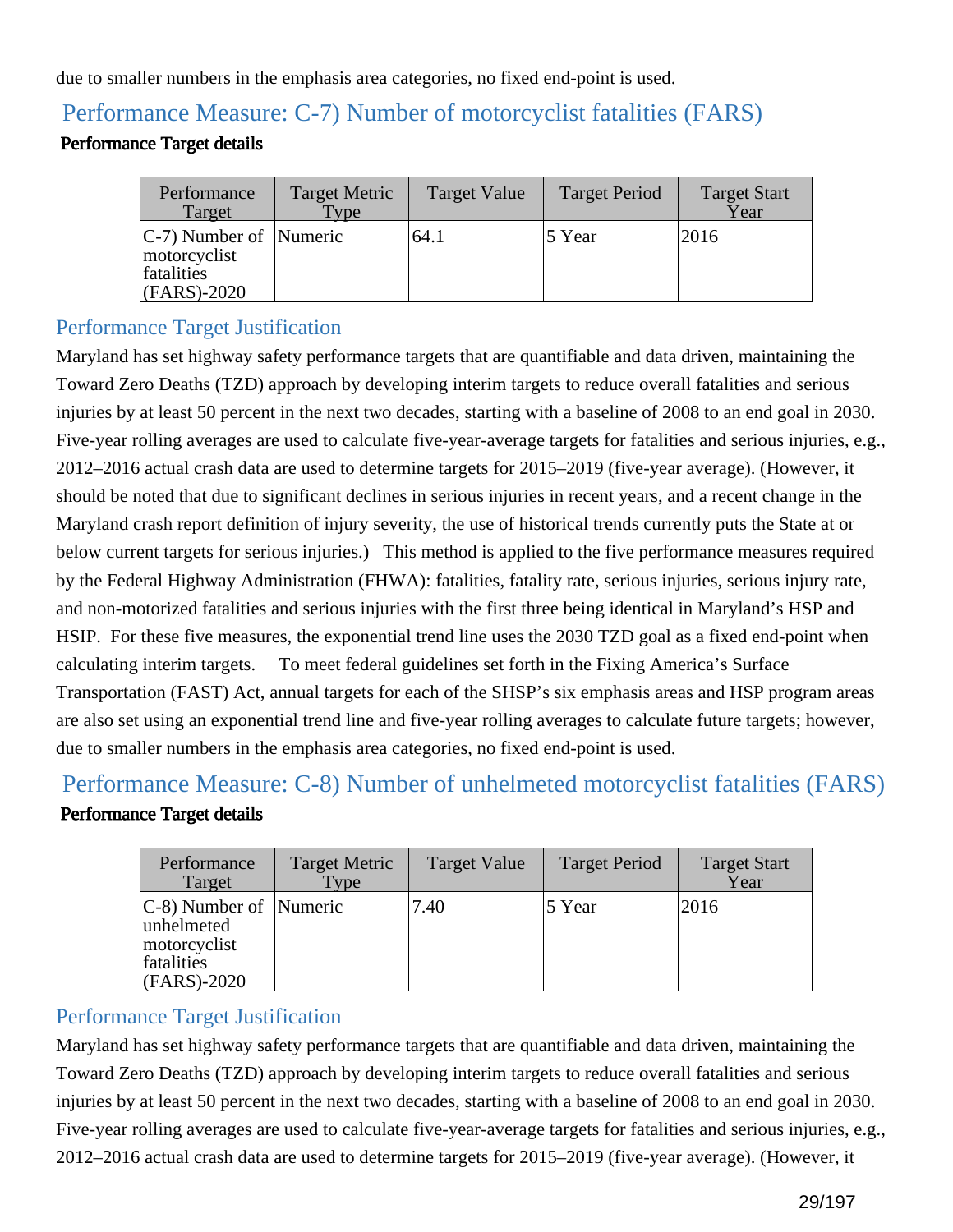should be noted that due to significant declines in serious injuries in recent years, and a recent change in the Maryland crash report definition of injury severity, the use of historical trends currently puts the State at or below current targets for serious injuries.) This method is applied to the five performance measures required by the Federal Highway Administration (FHWA): fatalities, fatality rate, serious injuries, serious injury rate, and non-motorized fatalities and serious injuries with the first three being identical in Maryland's HSP and HSIP. For these five measures, the exponential trend line uses the 2030 TZD goal as a fixed end-point when calculating interim targets. To meet federal guidelines set forth in the Fixing America's Surface Transportation (FAST) Act, annual targets for each of the SHSP's six emphasis areas and HSP program areas are also set using an exponential trend line and five-year rolling averages to calculate future targets; however, due to smaller numbers in the emphasis area categories, no fixed end-point is used.

 Performance Measure: C-9) Number of drivers age 20 or younger involved in fatal crashes (FARS)

#### Performance Target details

| Performance<br>Target                                                                                      | <b>Target Metric</b><br>Type | <b>Target Value</b> | <b>Target Period</b> | <b>Target Start</b><br>Year |
|------------------------------------------------------------------------------------------------------------|------------------------------|---------------------|----------------------|-----------------------------|
| $ C-9 $ Number of  Numeric<br>drivers age 20 or<br>younger<br>involved in fatal<br>crashes (FARS)-<br>2020 |                              | 52.2                | 5 Year               | 2016                        |

#### Performance Target Justification

Maryland has set highway safety performance targets that are quantifiable and data driven, maintaining the Toward Zero Deaths (TZD) approach by developing interim targets to reduce overall fatalities and serious injuries by at least 50 percent in the next two decades, starting with a baseline of 2008 to an end goal in 2030. Five-year rolling averages are used to calculate five-year-average targets for fatalities and serious injuries, e.g., 2012–2016 actual crash data are used to determine targets for 2015–2019 (five-year average). (However, it should be noted that due to significant declines in serious injuries in recent years, and a recent change in the Maryland crash report definition of injury severity, the use of historical trends currently puts the State at or below current targets for serious injuries.) This method is applied to the five performance measures required by the Federal Highway Administration (FHWA): fatalities, fatality rate, serious injuries, serious injury rate, and non-motorized fatalities and serious injuries with the first three being identical in Maryland's HSP and HSIP. For these five measures, the exponential trend line uses the 2030 TZD goal as a fixed end-point when calculating interim targets. To meet federal guidelines set forth in the Fixing America's Surface Transportation (FAST) Act, annual targets for each of the SHSP's six emphasis areas and HSP program areas are also set using an exponential trend line and five-year rolling averages to calculate future targets; however, due to smaller numbers in the emphasis area categories, no fixed end-point is used.

Performance Measure: C-10) Number of pedestrian fatalities (FARS)

#### Performance Target details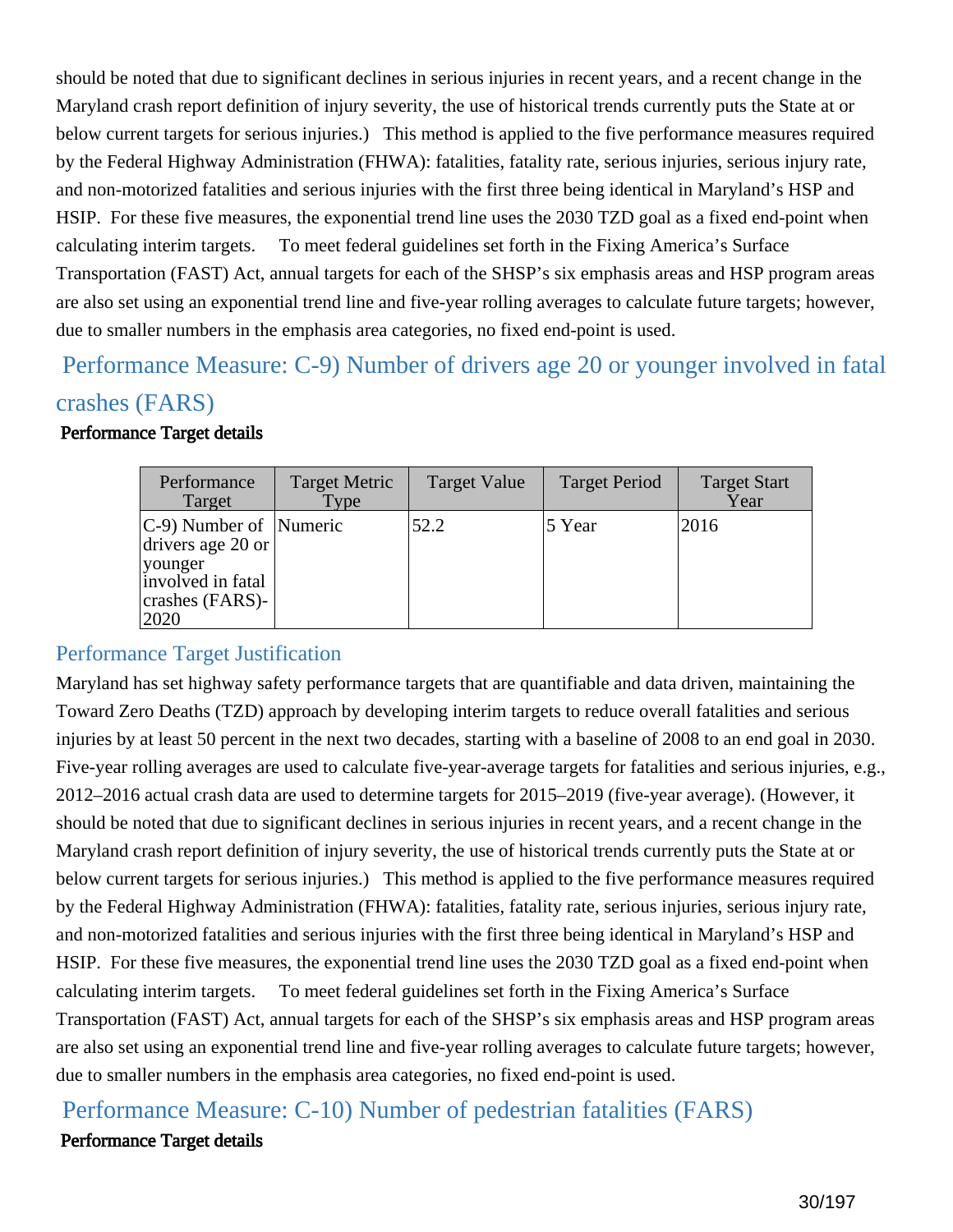| Performance<br>Target                                                   | <b>Target Metric</b><br>Type | <b>Target Value</b> | <b>Target Period</b> | <b>Target Start</b><br>Year |
|-------------------------------------------------------------------------|------------------------------|---------------------|----------------------|-----------------------------|
| $ C-10\rangle$ Number<br>of pedestrian<br>fatalities<br>$ $ (FARS)-2020 | Numeric                      | 85.8                | 5 Year               | 2016                        |

#### Performance Target Justification

Maryland has set highway safety performance targets that are quantifiable and data driven, maintaining the Toward Zero Deaths (TZD) approach by developing interim targets to reduce overall fatalities and serious injuries by at least 50 percent in the next two decades, starting with a baseline of 2008 to an end goal in 2030. Five-year rolling averages are used to calculate five-year-average targets for fatalities and serious injuries, e.g., 2012–2016 actual crash data are used to determine targets for 2015–2019 (five-year average). (However, it should be noted that due to significant declines in serious injuries in recent years, and a recent change in the Maryland crash report definition of injury severity, the use of historical trends currently puts the State at or below current targets for serious injuries.) This method is applied to the five performance measures required by the Federal Highway Administration (FHWA): fatalities, fatality rate, serious injuries, serious injury rate, and non-motorized fatalities and serious injuries with the first three being identical in Maryland's HSP and HSIP. For these five measures, the exponential trend line uses the 2030 TZD goal as a fixed end-point when calculating interim targets. To meet federal guidelines set forth in the Fixing America's Surface Transportation (FAST) Act, annual targets for each of the SHSP's six emphasis areas and HSP program areas are also set using an exponential trend line and five-year rolling averages to calculate future targets; however, due to smaller numbers in the emphasis area categories, no fixed end-point is used.

## Performance Measure: C-11) Number of bicyclist fatalities (FARS)

#### Performance Target details

| Performance<br>Target                                             | <b>Target Metric</b><br><b>Type</b> | <b>Target Value</b> | <b>Target Period</b> | <b>Target Start</b><br>Year |
|-------------------------------------------------------------------|-------------------------------------|---------------------|----------------------|-----------------------------|
| $ C-11)$ Number<br>of bicyclists<br>fatalities<br>$ $ (FARS)-2020 | Numeric                             | 5.52                | $5$ Year             | 2016                        |

#### Performance Target Justification

Maryland has set highway safety performance targets that are quantifiable and data driven, maintaining the Toward Zero Deaths (TZD) approach by developing interim targets to reduce overall fatalities and serious injuries by at least 50 percent in the next two decades, starting with a baseline of 2008 to an end goal in 2030. Five-year rolling averages are used to calculate five-year-average targets for fatalities and serious injuries, e.g., 2012–2016 actual crash data are used to determine targets for 2015–2019 (five-year average). (However, it should be noted that due to significant declines in serious injuries in recent years, and a recent change in the Maryland crash report definition of injury severity, the use of historical trends currently puts the State at or below current targets for serious injuries.) This method is applied to the five performance measures required by the Federal Highway Administration (FHWA): fatalities, fatality rate, serious injuries, serious injury rate, and non-motorized fatalities and serious injuries with the first three being identical in Maryland's HSP and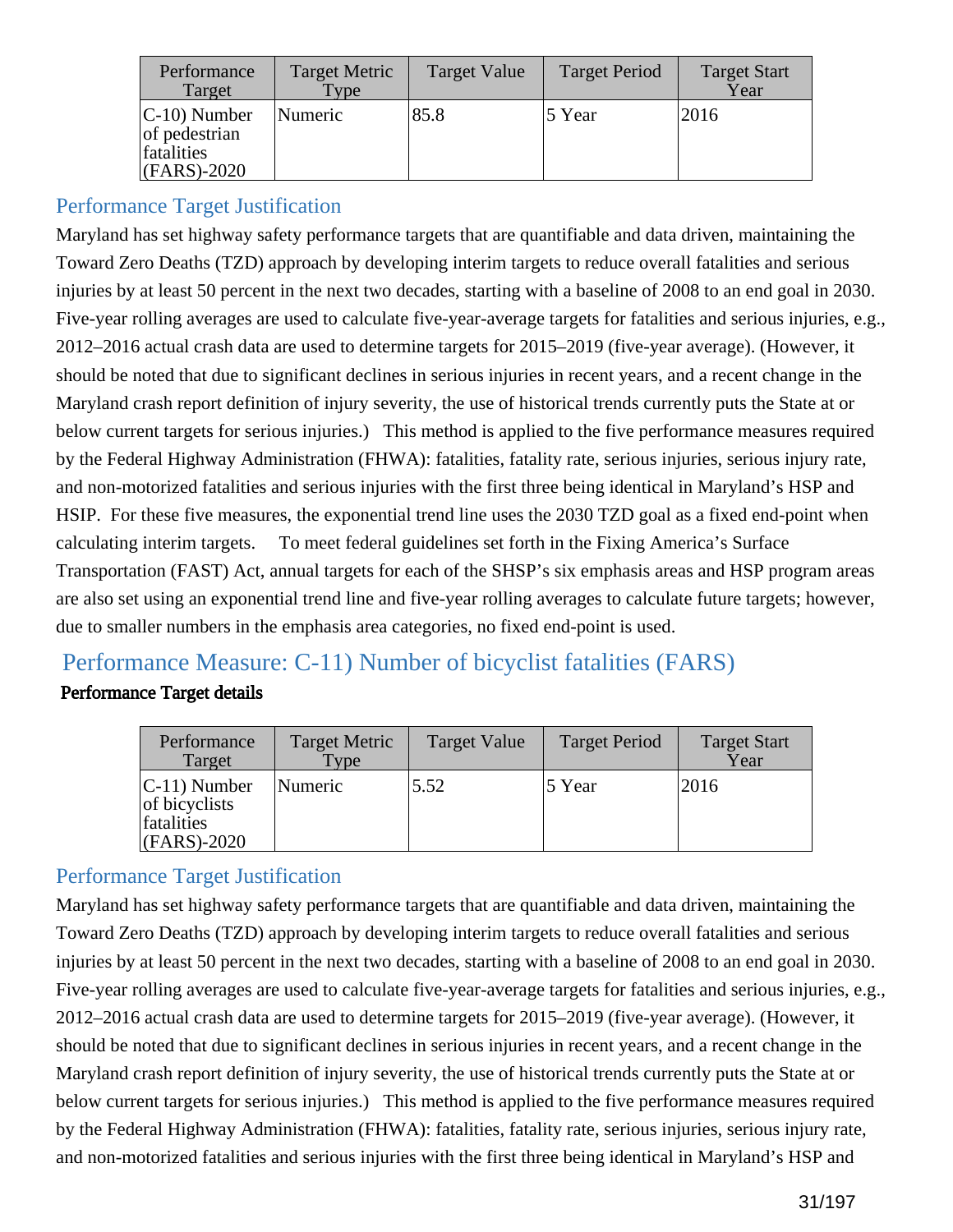HSIP. For these five measures, the exponential trend line uses the 2030 TZD goal as a fixed end-point when calculating interim targets. To meet federal guidelines set forth in the Fixing America's Surface Transportation (FAST) Act, annual targets for each of the SHSP's six emphasis areas and HSP program areas are also set using an exponential trend line and five-year rolling averages to calculate future targets; however, due to smaller numbers in the emphasis area categories, no fixed end-point is used.

## Performance Measure: B-1) Observed seat belt use for passenger vehicles, front seat outboard occupants (survey)

#### Performance Target details

| Performance<br>Target                                                                                                               | <b>Target Metric</b><br>Type | <b>Target Value</b> | <b>Target Period</b> | <b>Target Start</b><br>Year |
|-------------------------------------------------------------------------------------------------------------------------------------|------------------------------|---------------------|----------------------|-----------------------------|
| B-1) Observed<br>seat belt use for<br>passenger<br>vehicles, front<br>seat outboard<br>occupants<br>$\left($ survey $\right)$ -2020 | Percentage                   | 95.50               | Annual               | 2020                        |

#### Performance Target Justification

The target belt use rates estimate a reduction in the number of observed unbelted motor vehicle occupants by at least 25 in each of the observation counties for each successive year. Targets were set based on the 92.1% belt use rate in 2014.

Performance Measure: Number of impaired driving (alcohol/drugs) related

## fatalities on all roads (State data)

#### Performance Target details

| Performance<br>Target                                                                                                    | <b>Target Metric</b><br>Type | <b>Target Value</b> | <b>Target Period</b> | <b>Target Start</b><br>Year |
|--------------------------------------------------------------------------------------------------------------------------|------------------------------|---------------------|----------------------|-----------------------------|
| Number of<br>impaired driving<br>$\alpha$ (alcohol/drugs)<br>related fatalities<br>on all roads<br>(State data)-<br>2020 | Numeric                      | 135.4               | 5 Year               | 2016                        |

#### Performance Target Justification

Maryland has set highway safety performance targets that are quantifiable and data driven, maintaining the Toward Zero Deaths (TZD) approach by developing interim targets to reduce overall fatalities and serious injuries by at least 50 percent in the next two decades, starting with a baseline of 2008 to an end goal in 2030. Five-year rolling averages are used to calculate five-year-average targets for fatalities and serious injuries, e.g., 2012–2016 actual crash data are used to determine targets for 2015–2019 (five-year average). (However, it should be noted that due to significant declines in serious injuries in recent years, and a recent change in the Maryland crash report definition of injury severity, the use of historical trends currently puts the State at or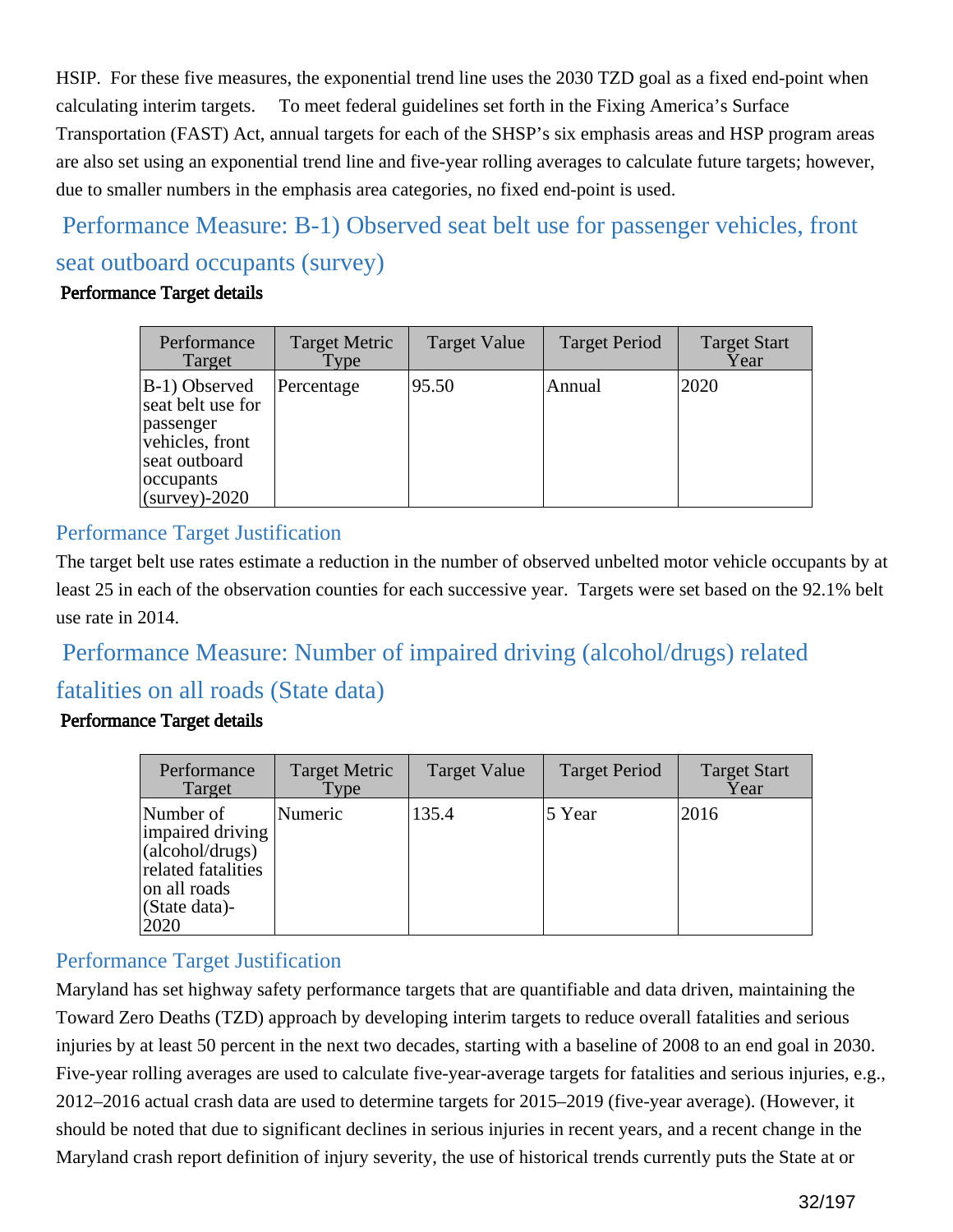below current targets for serious injuries.) This method is applied to the five performance measures required by the Federal Highway Administration (FHWA): fatalities, fatality rate, serious injuries, serious injury rate, and non-motorized fatalities and serious injuries with the first three being identical in Maryland's HSP and HSIP. For these five measures, the exponential trend line uses the 2030 TZD goal as a fixed end-point when calculating interim targets. To meet federal guidelines set forth in the Fixing America's Surface Transportation (FAST) Act, annual targets for each of the SHSP's six emphasis areas and HSP program areas are also set using an exponential trend line and five-year rolling averages to calculate future targets; however, due to smaller numbers in the emphasis area categories, no fixed end-point is used.

## Performance Measure: Number of impaired driving (alcohol/drugs) related serious injuries on all roads (State data)

#### Performance Target details

| Performance<br>Target                                                                                                  | <b>Target Metric</b><br>Type | <b>Target Value</b> | <b>Target Period</b> | <b>Target Start</b><br>Year |
|------------------------------------------------------------------------------------------------------------------------|------------------------------|---------------------|----------------------|-----------------------------|
| Number of<br>impaired driving<br>(alcohol/drugs)<br>related serious<br>injuries on all<br>roads (State<br>$data$ -2020 | Numeric                      | 427.7               | 5 Year               | 2016                        |

#### Performance Target Justification

Maryland has set highway safety performance targets that are quantifiable and data driven, maintaining the Toward Zero Deaths (TZD) approach by developing interim targets to reduce overall fatalities and serious injuries by at least 50 percent in the next two decades, starting with a baseline of 2008 to an end goal in 2030. Five-year rolling averages are used to calculate five-year-average targets for fatalities and serious injuries, e.g., 2012–2016 actual crash data are used to determine targets for 2015–2019 (five-year average). (However, it should be noted that due to significant declines in serious injuries in recent years, and a recent change in the Maryland crash report definition of injury severity, the use of historical trends currently puts the State at or below current targets for serious injuries.) This method is applied to the five performance measures required by the Federal Highway Administration (FHWA): fatalities, fatality rate, serious injuries, serious injury rate, and non-motorized fatalities and serious injuries with the first three being identical in Maryland's HSP and HSIP. For these five measures, the exponential trend line uses the 2030 TZD goal as a fixed end-point when calculating interim targets. To meet federal guidelines set forth in the Fixing America's Surface Transportation (FAST) Act, annual targets for each of the SHSP's six emphasis areas and HSP program areas are also set using an exponential trend line and five-year rolling averages to calculate future targets; however, due to smaller numbers in the emphasis area categories, no fixed end-point is used.

 Performance Measure: Number of unrestrained-occupant motor vehicle fatalities on all roads (State data) Performance Target details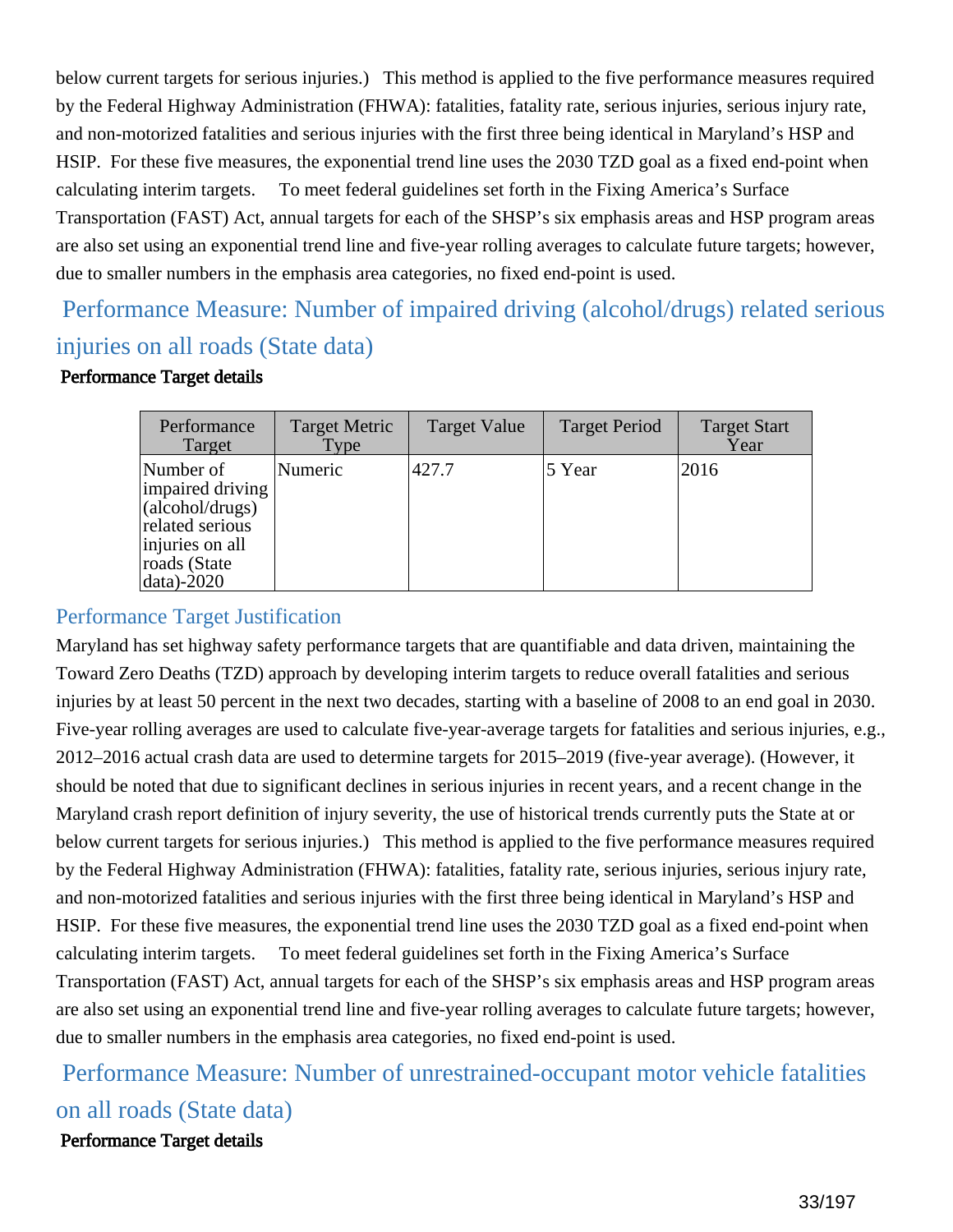| Performance<br>Target                                                                                       | <b>Target Metric</b><br>Type | <b>Target Value</b> | <b>Target Period</b> | <b>Target Start</b><br>Year |
|-------------------------------------------------------------------------------------------------------------|------------------------------|---------------------|----------------------|-----------------------------|
| Number of<br>unrestrained-<br>occupant motor<br>vehicle fatalities<br>on all roads<br>(State data)-<br>2020 | Numeric                      | 96.5                | 5 Year               | 2016                        |

#### Performance Target Justification

Maryland has set highway safety performance targets that are quantifiable and data driven, maintaining the Toward Zero Deaths (TZD) approach by developing interim targets to reduce overall fatalities and serious injuries by at least 50 percent in the next two decades, starting with a baseline of 2008 to an end goal in 2030. Five-year rolling averages are used to calculate five-year-average targets for fatalities and serious injuries, e.g., 2012–2016 actual crash data are used to determine targets for 2015–2019 (five-year average). (However, it should be noted that due to significant declines in serious injuries in recent years, and a recent change in the Maryland crash report definition of injury severity, the use of historical trends currently puts the State at or below current targets for serious injuries.) This method is applied to the five performance measures required by the Federal Highway Administration (FHWA): fatalities, fatality rate, serious injuries, serious injury rate, and non-motorized fatalities and serious injuries with the first three being identical in Maryland's HSP and HSIP. For these five measures, the exponential trend line uses the 2030 TZD goal as a fixed end-point when calculating interim targets. To meet federal guidelines set forth in the Fixing America's Surface Transportation (FAST) Act, annual targets for each of the SHSP's six emphasis areas and HSP program areas are also set using an exponential trend line and five-year rolling averages to calculate future targets; however, due to smaller numbers in the emphasis area categories, no fixed end-point is used.

## Performance Measure: Number of unrestrained-occupant motor vehicle serious injuries on all roads (State data)

#### Performance Target details

| Performance<br>Target                                                                                                    | <b>Target Metric</b><br>Type | <b>Target Value</b> | <b>Target Period</b> | <b>Target Start</b><br>Year |
|--------------------------------------------------------------------------------------------------------------------------|------------------------------|---------------------|----------------------|-----------------------------|
| Number of<br>unrestrained-<br>occupant motor<br>vehicle serious<br>injuries on all<br>roads (State<br>$\vert$ data)-2020 | Numeric                      | 281.4               | 5 Year               | 2016                        |

#### Performance Target Justification

Maryland has set highway safety performance targets that are quantifiable and data driven, maintaining the Toward Zero Deaths (TZD) approach by developing interim targets to reduce overall fatalities and serious injuries by at least 50 percent in the next two decades, starting with a baseline of 2008 to an end goal in 2030. Five-year rolling averages are used to calculate five-year-average targets for fatalities and serious injuries, e.g., 2012–2016 actual crash data are used to determine targets for 2015–2019 (five-year average). (However, it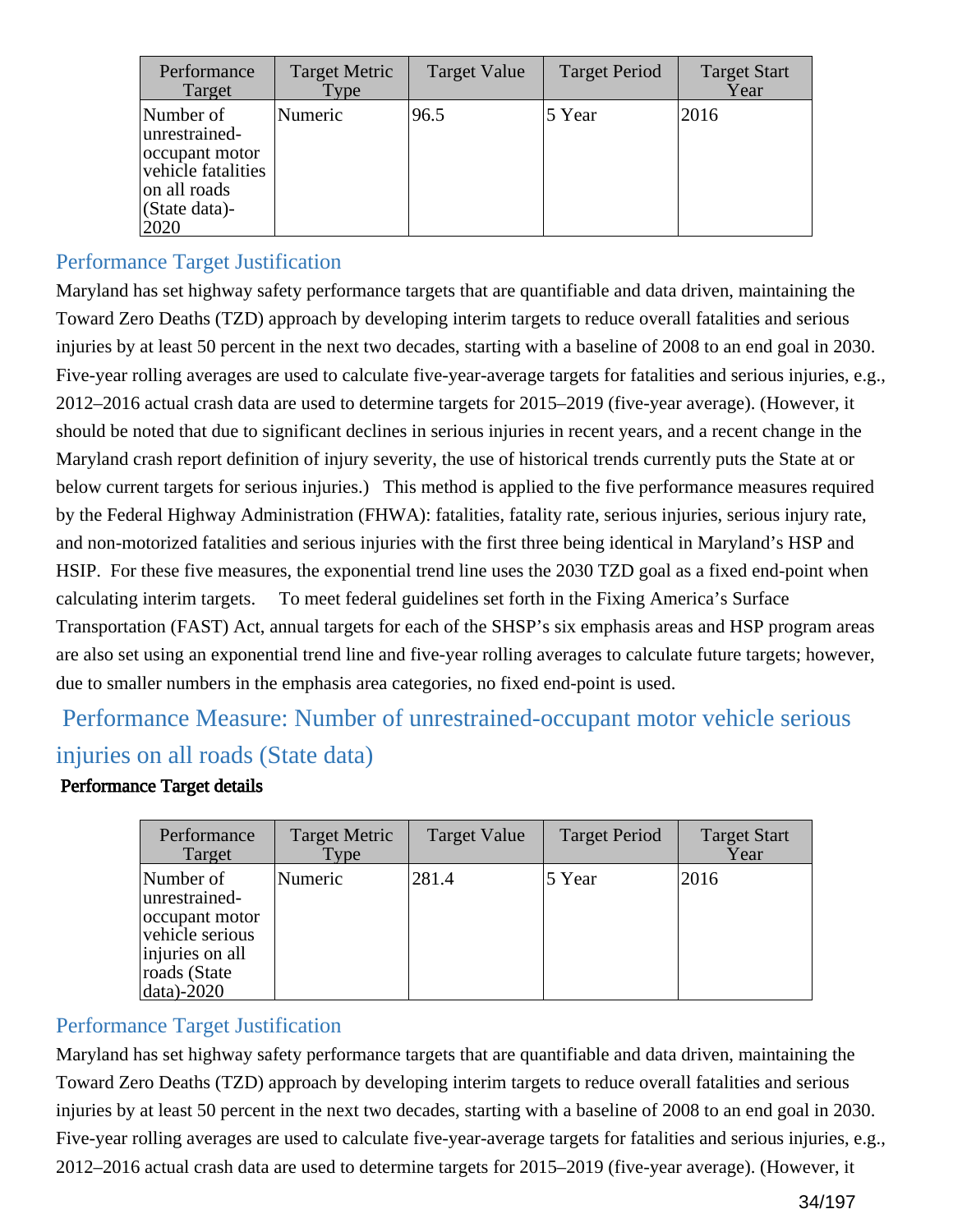should be noted that due to significant declines in serious injuries in recent years, and a recent change in the Maryland crash report definition of injury severity, the use of historical trends currently puts the State at or below current targets for serious injuries.) This method is applied to the five performance measures required by the Federal Highway Administration (FHWA): fatalities, fatality rate, serious injuries, serious injury rate, and non-motorized fatalities and serious injuries with the first three being identical in Maryland's HSP and HSIP. For these five measures, the exponential trend line uses the 2030 TZD goal as a fixed end-point when calculating interim targets. To meet federal guidelines set forth in the Fixing America's Surface Transportation (FAST) Act, annual targets for each of the SHSP's six emphasis areas and HSP program areas are also set using an exponential trend line and five-year rolling averages to calculate future targets; however, due to smaller numbers in the emphasis area categories, no fixed end-point is used.

Performance Measure: Number of distracted driving related fatalities on all roads

#### (State data)

| Performance<br>Target                                                                         | <b>Target Metric</b><br>Type | <b>Target Value</b> | <b>Target Period</b> | <b>Target Start</b><br>Year |
|-----------------------------------------------------------------------------------------------|------------------------------|---------------------|----------------------|-----------------------------|
| Number of<br>distracted<br>driving related<br>fatalities on all<br>roads (State<br>data)-2020 | Numeric                      | 178.2               | 5 Year               | 2016                        |

#### Performance Target details

#### Performance Target Justification

Maryland has set highway safety performance targets that are quantifiable and data driven, maintaining the Toward Zero Deaths (TZD) approach by developing interim targets to reduce overall fatalities and serious injuries by at least 50 percent in the next two decades, starting with a baseline of 2008 to an end goal in 2030. Five-year rolling averages are used to calculate five-year-average targets for fatalities and serious injuries, e.g., 2012–2016 actual crash data are used to determine targets for 2015–2019 (five-year average). (However, it should be noted that due to significant declines in serious injuries in recent years, and a recent change in the Maryland crash report definition of injury severity, the use of historical trends currently puts the State at or below current targets for serious injuries.) This method is applied to the five performance measures required by the Federal Highway Administration (FHWA): fatalities, fatality rate, serious injuries, serious injury rate, and non-motorized fatalities and serious injuries with the first three being identical in Maryland's HSP and HSIP. For these five measures, the exponential trend line uses the 2030 TZD goal as a fixed end-point when calculating interim targets. To meet federal guidelines set forth in the Fixing America's Surface Transportation (FAST) Act, annual targets for each of the SHSP's six emphasis areas and HSP program areas are also set using an exponential trend line and five-year rolling averages to calculate future targets; however, due to smaller numbers in the emphasis area categories, no fixed end-point is used.

 Performance Measure: Number of distracted driving related serious injuries on all roads (State data)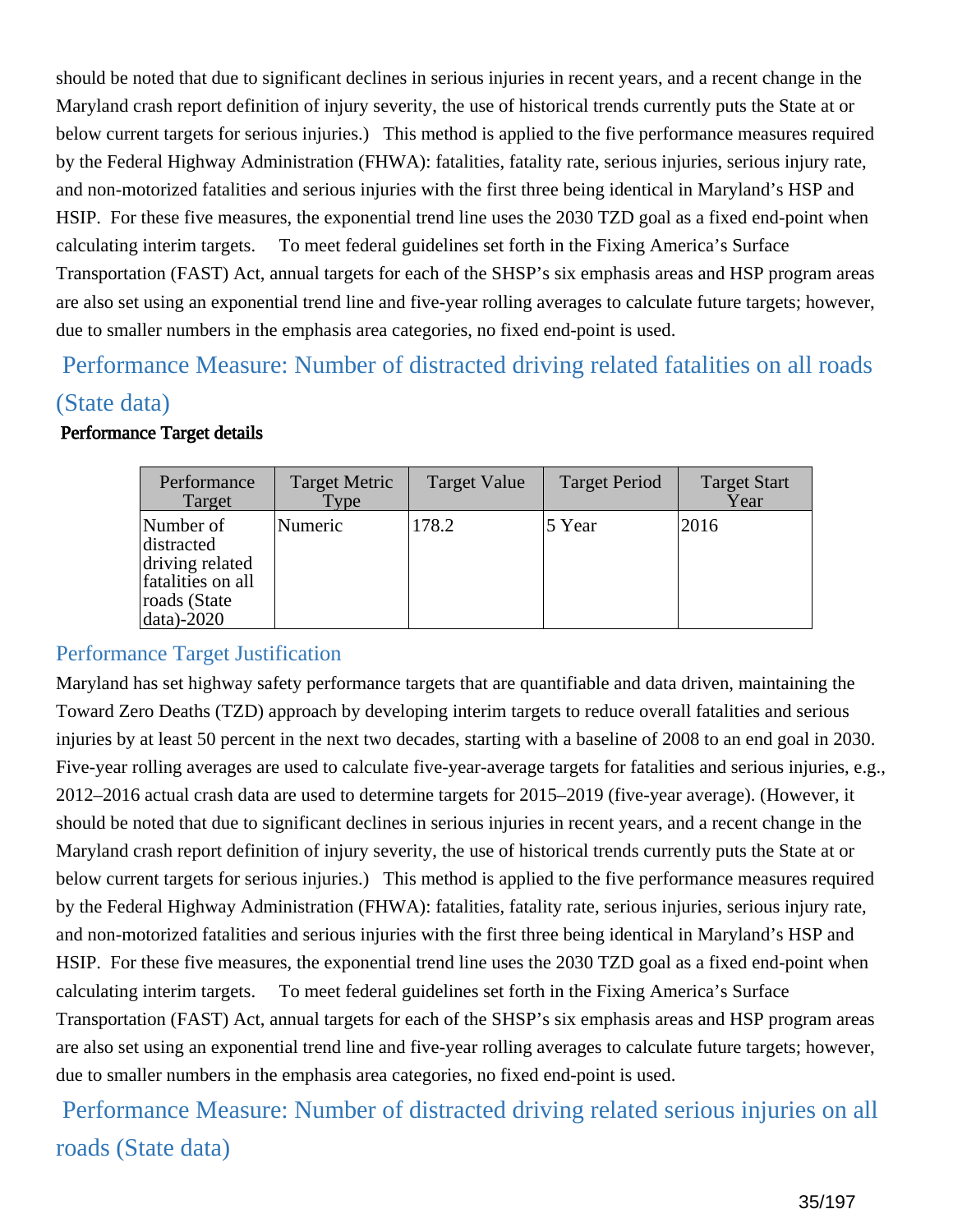#### Performance Target details

| Performance<br>Target                                                                                   | <b>Target Metric</b><br>Type | <b>Target Value</b> | <b>Target Period</b> | <b>Target Start</b><br>Year |
|---------------------------------------------------------------------------------------------------------|------------------------------|---------------------|----------------------|-----------------------------|
| Number of<br>distracted<br>driving related<br>serious injuries<br>on all roads<br>(State data)-<br>2020 | Numeric                      | 1763.9              | 5 Year               | 2016                        |

### Performance Target Justification

Maryland has set highway safety performance targets that are quantifiable and data driven, maintaining the Toward Zero Deaths (TZD) approach by developing interim targets to reduce overall fatalities and serious injuries by at least 50 percent in the next two decades, starting with a baseline of 2008 to an end goal in 2030. Five-year rolling averages are used to calculate five-year-average targets for fatalities and serious injuries, e.g., 2012–2016 actual crash data are used to determine targets for 2015–2019 (five-year average). (However, it should be noted that due to significant declines in serious injuries in recent years, and a recent change in the Maryland crash report definition of injury severity, the use of historical trends currently puts the State at or below current targets for serious injuries.) This method is applied to the five performance measures required by the Federal Highway Administration (FHWA): fatalities, fatality rate, serious injuries, serious injury rate, and non-motorized fatalities and serious injuries with the first three being identical in Maryland's HSP and HSIP. For these five measures, the exponential trend line uses the 2030 TZD goal as a fixed end-point when calculating interim targets. To meet federal guidelines set forth in the Fixing America's Surface Transportation (FAST) Act, annual targets for each of the SHSP's six emphasis areas and HSP program areas are also set using an exponential trend line and five-year rolling averages to calculate future targets; however, due to smaller numbers in the emphasis area categories, no fixed end-point is used.

# Performance Measure: Number of speed-related fatalities on all roads (State data) Performance Target details

| Performance<br>Target                                                                 | <b>Target Metric</b><br>Type | <b>Target Value</b> | <b>Target Period</b> | <b>Target Start</b><br>Year |
|---------------------------------------------------------------------------------------|------------------------------|---------------------|----------------------|-----------------------------|
| Number of<br>speed-related<br>fatalities on all<br>roads (State<br>$\vert$ data)-2020 | Numeric                      | 104.6               | 5 Year               | 2016                        |

### Performance Target Justification

Maryland has set highway safety performance targets that are quantifiable and data driven, maintaining the Toward Zero Deaths (TZD) approach by developing interim targets to reduce overall fatalities and serious injuries by at least 50 percent in the next two decades, starting with a baseline of 2008 to an end goal in 2030. Five-year rolling averages are used to calculate five-year-average targets for fatalities and serious injuries, e.g., 2012–2016 actual crash data are used to determine targets for 2015–2019 (five-year average). (However, it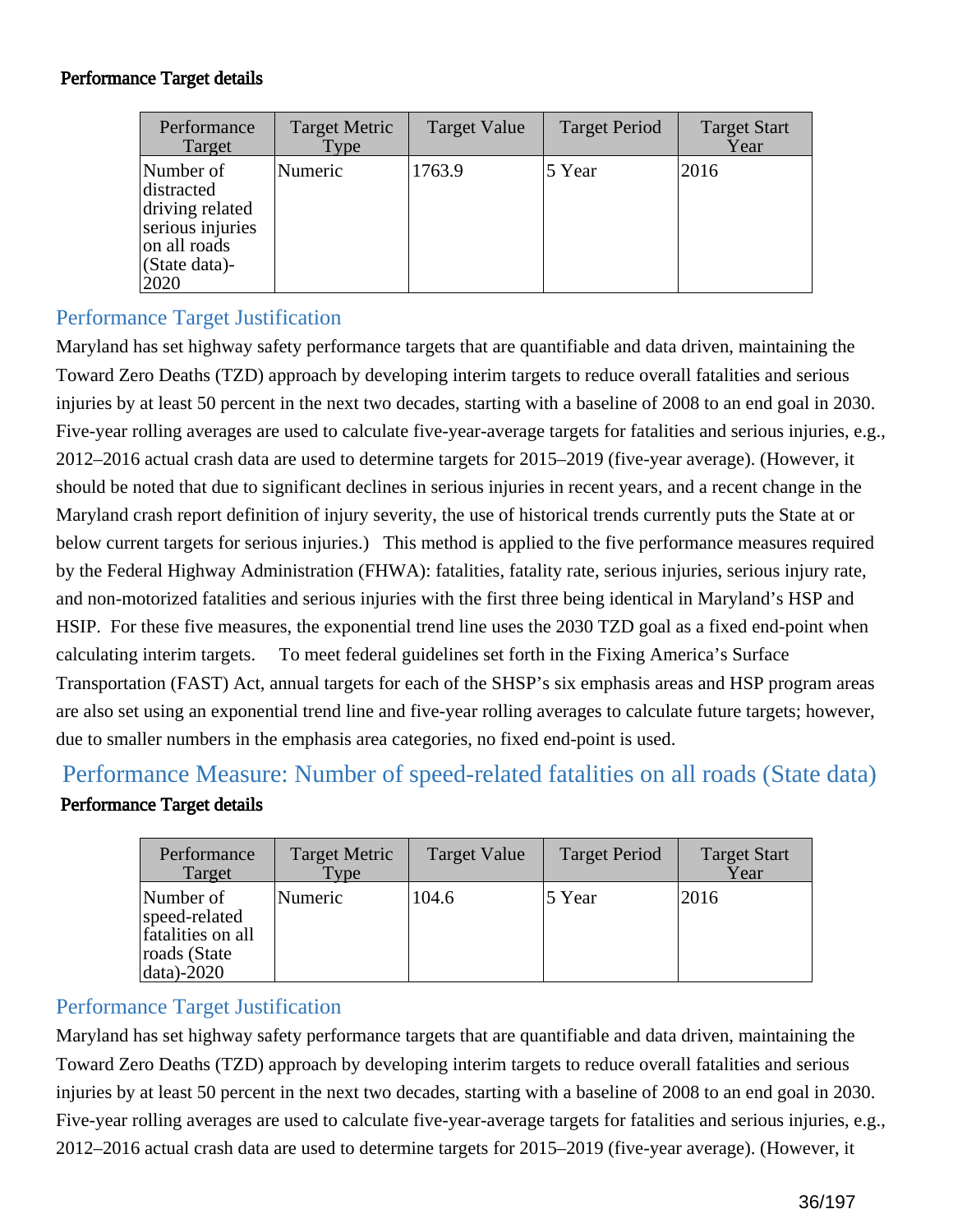should be noted that due to significant declines in serious injuries in recent years, and a recent change in the Maryland crash report definition of injury severity, the use of historical trends currently puts the State at or below current targets for serious injuries.) This method is applied to the five performance measures required by the Federal Highway Administration (FHWA): fatalities, fatality rate, serious injuries, serious injury rate, and non-motorized fatalities and serious injuries with the first three being identical in Maryland's HSP and HSIP. For these five measures, the exponential trend line uses the 2030 TZD goal as a fixed end-point when calculating interim targets. To meet federal guidelines set forth in the Fixing America's Surface Transportation (FAST) Act, annual targets for each of the SHSP's six emphasis areas and HSP program areas are also set using an exponential trend line and five-year rolling averages to calculate future targets; however, due to smaller numbers in the emphasis area categories, no fixed end-point is used.

 Performance Measure: Number of speed-related serious injuries on all roads (State data)

#### Performance Target Target Metric Type Target Value | Target Period | Target Start Year Number of speed-related serious injuries on all roads (State data)- 2020 Numeric 566.5 5 Sear 2016

### Performance Target details

### Performance Target Justification

Maryland has set highway safety performance targets that are quantifiable and data driven, maintaining the Toward Zero Deaths (TZD) approach by developing interim targets to reduce overall fatalities and serious injuries by at least 50 percent in the next two decades, starting with a baseline of 2008 to an end goal in 2030. Five-year rolling averages are used to calculate five-year-average targets for fatalities and serious injuries, e.g., 2012–2016 actual crash data are used to determine targets for 2015–2019 (five-year average). (However, it should be noted that due to significant declines in serious injuries in recent years, and a recent change in the Maryland crash report definition of injury severity, the use of historical trends currently puts the State at or below current targets for serious injuries.) This method is applied to the five performance measures required by the Federal Highway Administration (FHWA): fatalities, fatality rate, serious injuries, serious injury rate, and non-motorized fatalities and serious injuries with the first three being identical in Maryland's HSP and HSIP. For these five measures, the exponential trend line uses the 2030 TZD goal as a fixed end-point when calculating interim targets. To meet federal guidelines set forth in the Fixing America's Surface Transportation (FAST) Act, annual targets for each of the SHSP's six emphasis areas and HSP program areas are also set using an exponential trend line and five-year rolling averages to calculate future targets; however, due to smaller numbers in the emphasis area categories, no fixed end-point is used.

 Performance Measure: Number of motorcycle-involved fatalities on all roads (State data)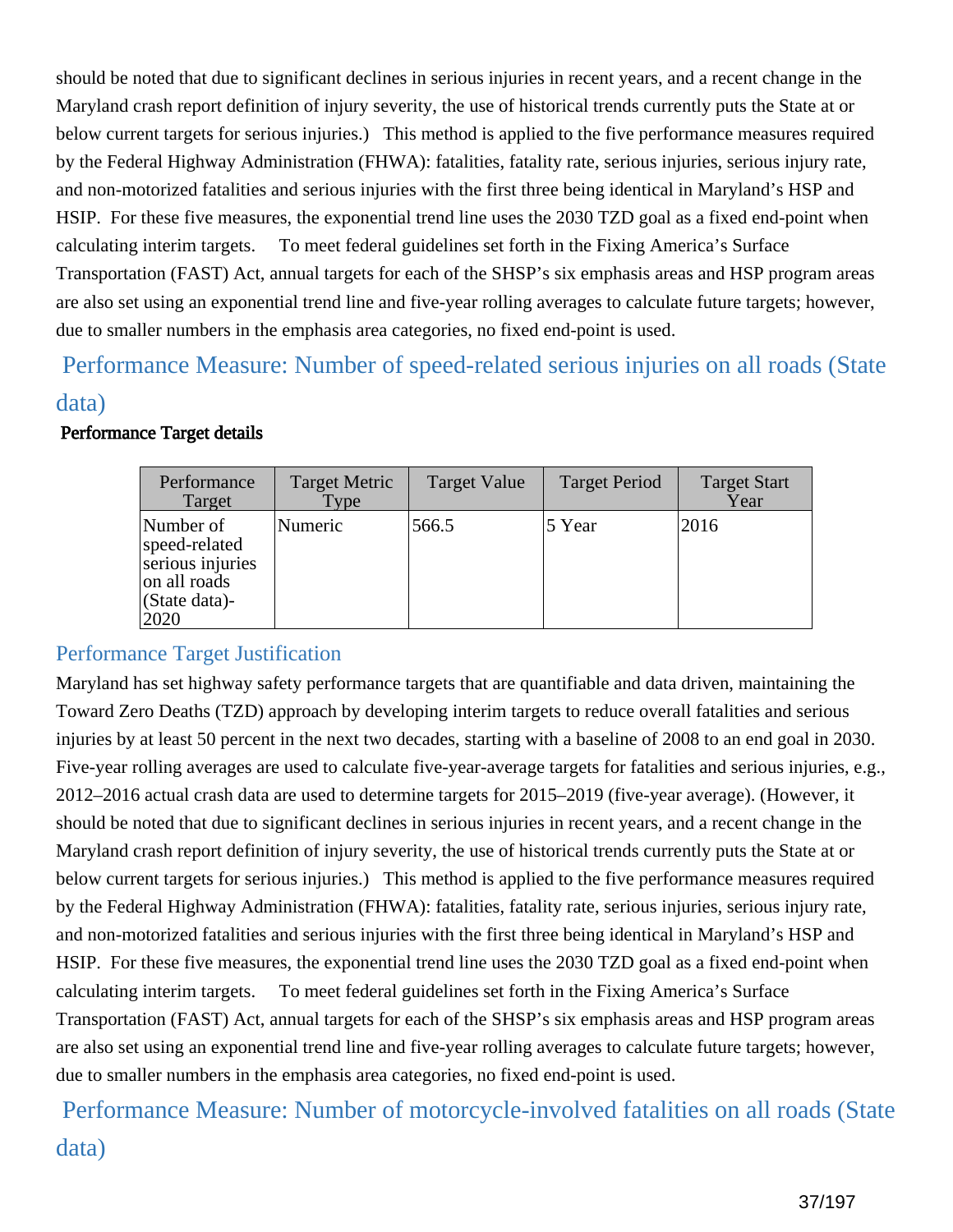#### Performance Target details

| Performance<br>Target                                                                           | <b>Target Metric</b><br>Type | <b>Target Value</b> | <b>Target Period</b> | <b>Target Start</b><br>Year |
|-------------------------------------------------------------------------------------------------|------------------------------|---------------------|----------------------|-----------------------------|
| Number of<br>motorcycle-<br>involved<br>fatalities on all<br>roads (State<br>$\vert$ data)-2020 | Numeric                      | 60.2                | 5 Year               | 2016                        |

### Performance Target Justification

Maryland has set highway safety performance targets that are quantifiable and data driven, maintaining the Toward Zero Deaths (TZD) approach by developing interim targets to reduce overall fatalities and serious injuries by at least 50 percent in the next two decades, starting with a baseline of 2008 to an end goal in 2030. Five-year rolling averages are used to calculate five-year-average targets for fatalities and serious injuries, e.g., 2012–2016 actual crash data are used to determine targets for 2015–2019 (five-year average). (However, it should be noted that due to significant declines in serious injuries in recent years, and a recent change in the Maryland crash report definition of injury severity, the use of historical trends currently puts the State at or below current targets for serious injuries.) This method is applied to the five performance measures required by the Federal Highway Administration (FHWA): fatalities, fatality rate, serious injuries, serious injury rate, and non-motorized fatalities and serious injuries with the first three being identical in Maryland's HSP and HSIP. For these five measures, the exponential trend line uses the 2030 TZD goal as a fixed end-point when calculating interim targets. To meet federal guidelines set forth in the Fixing America's Surface Transportation (FAST) Act, annual targets for each of the SHSP's six emphasis areas and HSP program areas are also set using an exponential trend line and five-year rolling averages to calculate future targets; however, due to smaller numbers in the emphasis area categories, no fixed end-point is used.

# Performance Measure: Number of motorcycle-involved serious injuries on all

# roads (State data)

#### Performance Target details

| Performance<br>Target                                                                                 | <b>Target Metric</b><br>Type | <b>Target Value</b> | <b>Target Period</b> | <b>Target Start</b><br>Year |
|-------------------------------------------------------------------------------------------------------|------------------------------|---------------------|----------------------|-----------------------------|
| Number of<br>motorcycle-<br>involved serious<br>injuries on all<br>roads (State<br>$\vert$ data)-2020 | Numeric                      | 248.9               | 5 Year               | 2016                        |

# Performance Target Justification

Maryland has set highway safety performance targets that are quantifiable and data driven, maintaining the Toward Zero Deaths (TZD) approach by developing interim targets to reduce overall fatalities and serious injuries by at least 50 percent in the next two decades, starting with a baseline of 2008 to an end goal in 2030. Five-year rolling averages are used to calculate five-year-average targets for fatalities and serious injuries, e.g.,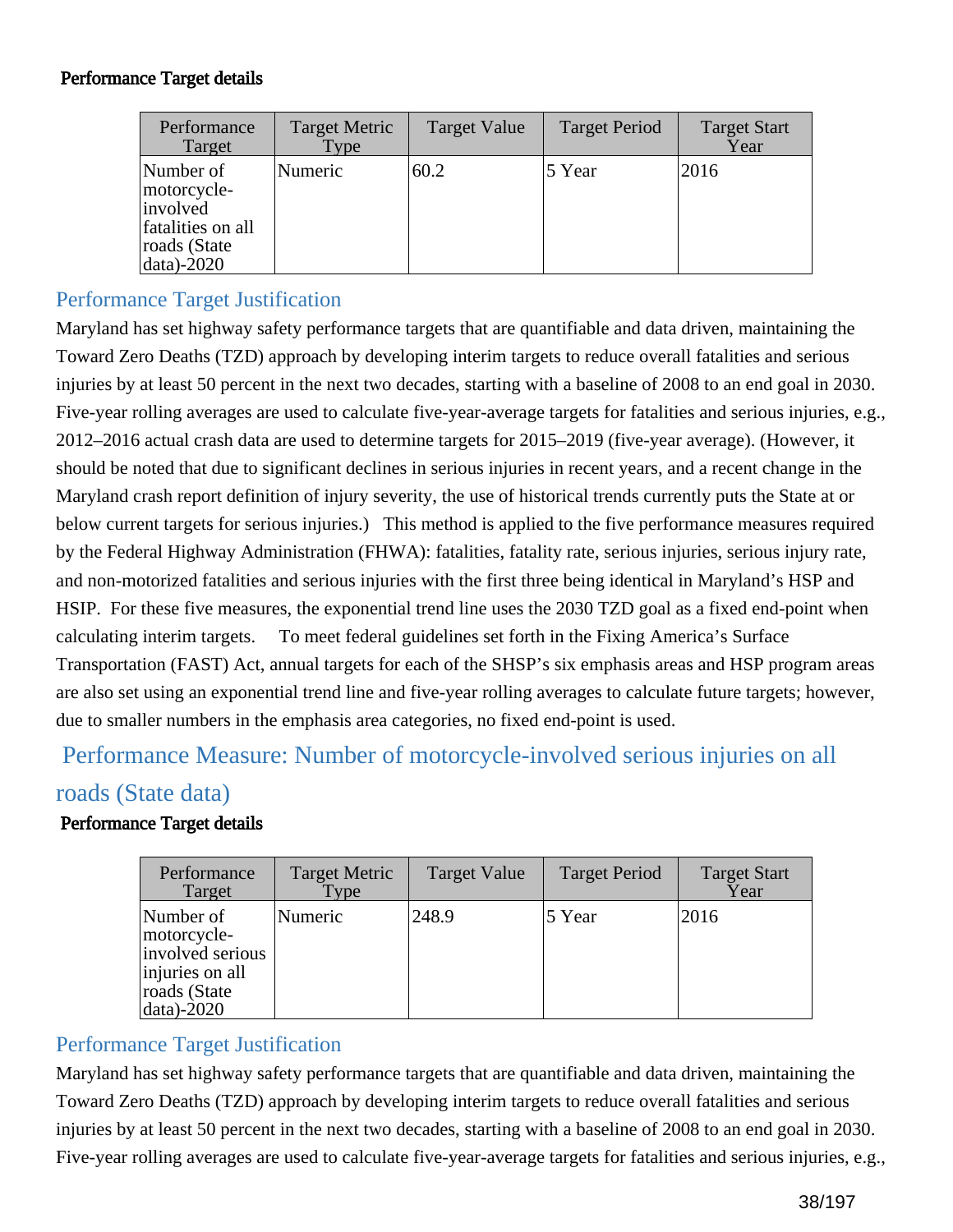2012–2016 actual crash data are used to determine targets for 2015–2019 (five-year average). (However, it should be noted that due to significant declines in serious injuries in recent years, and a recent change in the Maryland crash report definition of injury severity, the use of historical trends currently puts the State at or below current targets for serious injuries.) This method is applied to the five performance measures required by the Federal Highway Administration (FHWA): fatalities, fatality rate, serious injuries, serious injury rate, and non-motorized fatalities and serious injuries with the first three being identical in Maryland's HSP and HSIP. For these five measures, the exponential trend line uses the 2030 TZD goal as a fixed end-point when calculating interim targets. To meet federal guidelines set forth in the Fixing America's Surface Transportation (FAST) Act, annual targets for each of the SHSP's six emphasis areas and HSP program areas are also set using an exponential trend line and five-year rolling averages to calculate future targets; however, due to smaller numbers in the emphasis area categories, no fixed end-point is used.

 Performance Measure: Number of pedestrian (on foot) fatalities on all roads (State data)

#### Performance Target Target Metric Type Target Value | Target Period | Target Start Year Number of pedestrian (on foot) fatalities on all roads (State data)- 2020 Numeric | 86.2 | 5 Year | 2016

#### Performance Target details

### Performance Target Justification

Maryland has set highway safety performance targets that are quantifiable and data driven, maintaining the Toward Zero Deaths (TZD) approach by developing interim targets to reduce overall fatalities and serious injuries by at least 50 percent in the next two decades, starting with a baseline of 2008 to an end goal in 2030. Five-year rolling averages are used to calculate five-year-average targets for fatalities and serious injuries, e.g., 2012–2016 actual crash data are used to determine targets for 2015–2019 (five-year average). (However, it should be noted that due to significant declines in serious injuries in recent years, and a recent change in the Maryland crash report definition of injury severity, the use of historical trends currently puts the State at or below current targets for serious injuries.) This method is applied to the five performance measures required by the Federal Highway Administration (FHWA): fatalities, fatality rate, serious injuries, serious injury rate, and non-motorized fatalities and serious injuries with the first three being identical in Maryland's HSP and HSIP. For these five measures, the exponential trend line uses the 2030 TZD goal as a fixed end-point when calculating interim targets. To meet federal guidelines set forth in the Fixing America's Surface Transportation (FAST) Act, annual targets for each of the SHSP's six emphasis areas and HSP program areas are also set using an exponential trend line and five-year rolling averages to calculate future targets; however, due to smaller numbers in the emphasis area categories, no fixed end-point is used.

Performance Measure: Number of pedestrian (on foot) serious injuries on all roads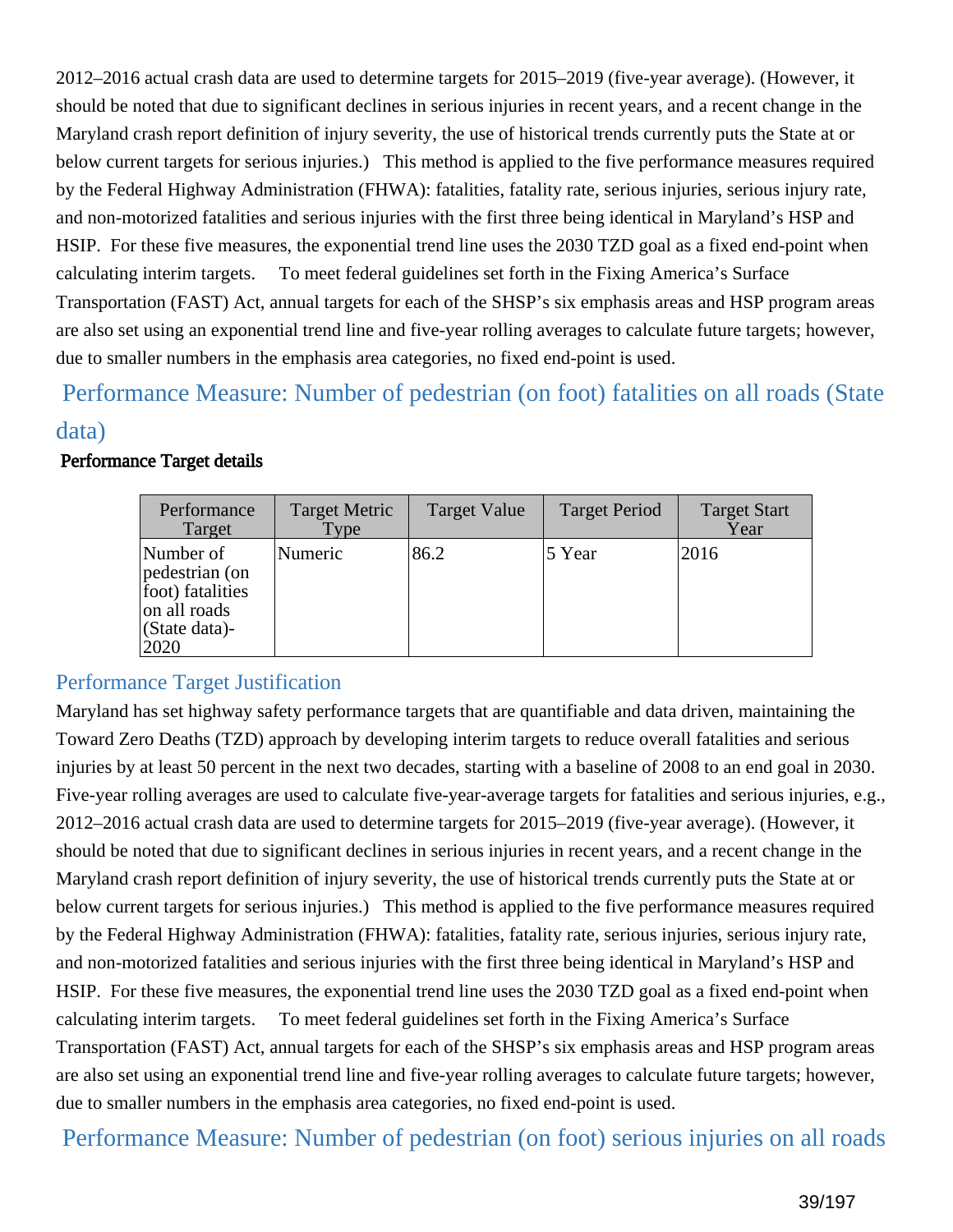# (State data)

#### Performance Target details

| Performance<br>Target                                                                           | <b>Target Metric</b><br>Type | <b>Target Value</b> | <b>Target Period</b> | <b>Target Start</b><br>Year |
|-------------------------------------------------------------------------------------------------|------------------------------|---------------------|----------------------|-----------------------------|
| Number of<br>pedestrian (on<br>foot) serious<br>injuries on all<br>roads (State<br>$data$ -2020 | Numeric                      | 319.8               | 5 Year               | 2016                        |

# Performance Target Justification

Maryland has set highway safety performance targets that are quantifiable and data driven, maintaining the Toward Zero Deaths (TZD) approach by developing interim targets to reduce overall fatalities and serious injuries by at least 50 percent in the next two decades, starting with a baseline of 2008 to an end goal in 2030. Five-year rolling averages are used to calculate five-year-average targets for fatalities and serious injuries, e.g., 2012–2016 actual crash data are used to determine targets for 2015–2019 (five-year average). (However, it should be noted that due to significant declines in serious injuries in recent years, and a recent change in the Maryland crash report definition of injury severity, the use of historical trends currently puts the State at or below current targets for serious injuries.) This method is applied to the five performance measures required by the Federal Highway Administration (FHWA): fatalities, fatality rate, serious injuries, serious injury rate, and non-motorized fatalities and serious injuries with the first three being identical in Maryland's HSP and HSIP. For these five measures, the exponential trend line uses the 2030 TZD goal as a fixed end-point when calculating interim targets. To meet federal guidelines set forth in the Fixing America's Surface Transportation (FAST) Act, annual targets for each of the SHSP's six emphasis areas and HSP program areas are also set using an exponential trend line and five-year rolling averages to calculate future targets; however, due to smaller numbers in the emphasis area categories, no fixed end-point is used.

# Performance Measure: Number of bicyclist fatalities on all roads (State) Performance Target details

| Performance<br>Target                                                    | <b>Target Metric</b><br>Type | <b>Target Value</b> | <b>Target Period</b> | <b>Target Start</b><br>Year |
|--------------------------------------------------------------------------|------------------------------|---------------------|----------------------|-----------------------------|
| Number of<br>bicycle fatalities<br>on all roads<br>(State data)-<br>2020 | Numeric                      | 5.9                 | 5 Year               | 2016                        |

# Performance Target Justification

Maryland has set highway safety performance targets that are quantifiable and data driven, maintaining the Toward Zero Deaths (TZD) approach by developing interim targets to reduce overall fatalities and serious injuries by at least 50 percent in the next two decades, starting with a baseline of 2008 to an end goal in 2030. Five-year rolling averages are used to calculate five-year-average targets for fatalities and serious injuries, e.g., 2012–2016 actual crash data are used to determine targets for 2015–2019 (five-year average). (However, it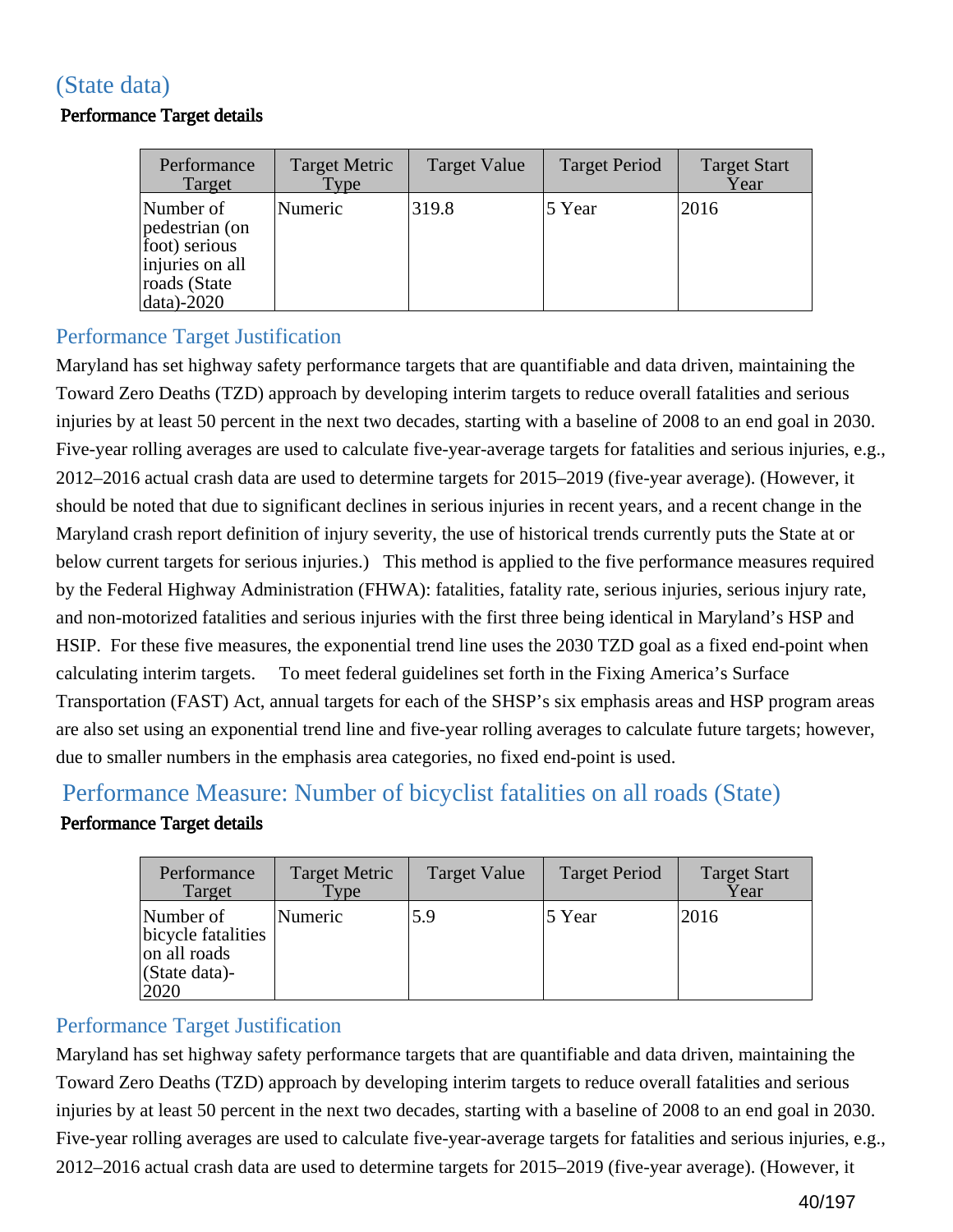should be noted that due to significant declines in serious injuries in recent years, and a recent change in the Maryland crash report definition of injury severity, the use of historical trends currently puts the State at or below current targets for serious injuries.) This method is applied to the five performance measures required by the Federal Highway Administration (FHWA): fatalities, fatality rate, serious injuries, serious injury rate, and non-motorized fatalities and serious injuries with the first three being identical in Maryland's HSP and HSIP. For these five measures, the exponential trend line uses the 2030 TZD goal as a fixed end-point when calculating interim targets. To meet federal guidelines set forth in the Fixing America's Surface Transportation (FAST) Act, annual targets for each of the SHSP's six emphasis areas and HSP program areas are also set using an exponential trend line and five-year rolling averages to calculate future targets; however, due to smaller numbers in the emphasis area categories, no fixed end-point is used.

Performance Measure: Number of bicycle serious injuries on all roads (State)

#### Performance Target details

| Performance<br>Target                                                                 | <b>Target Metric</b><br>Type | <b>Target Value</b> | <b>Target Period</b> | <b>Target Start</b><br>Year |
|---------------------------------------------------------------------------------------|------------------------------|---------------------|----------------------|-----------------------------|
| Number of<br>bicycle serious<br>injuries on all<br>roads (State<br>$\vert$ data)-2020 | Numeric                      | 56.7                | $5$ Year             | 2016                        |

### Performance Target Justification

Maryland has set highway safety performance targets that are quantifiable and data driven, maintaining the Toward Zero Deaths (TZD) approach by developing interim targets to reduce overall fatalities and serious injuries by at least 50 percent in the next two decades, starting with a baseline of 2008 to an end goal in 2030. Five-year rolling averages are used to calculate five-year-average targets for fatalities and serious injuries, e.g., 2012–2016 actual crash data are used to determine targets for 2015–2019 (five-year average). (However, it should be noted that due to significant declines in serious injuries in recent years, and a recent change in the Maryland crash report definition of injury severity, the use of historical trends currently puts the State at or below current targets for serious injuries.) This method is applied to the five performance measures required by the Federal Highway Administration (FHWA): fatalities, fatality rate, serious injuries, serious injury rate, and non-motorized fatalities and serious injuries with the first three being identical in Maryland's HSP and HSIP. For these five measures, the exponential trend line uses the 2030 TZD goal as a fixed end-point when calculating interim targets. To meet federal guidelines set forth in the Fixing America's Surface Transportation (FAST) Act, annual targets for each of the SHSP's six emphasis areas and HSP program areas are also set using an exponential trend line and five-year rolling averages to calculate future targets; however, due to smaller numbers in the emphasis area categories, no fixed end-point is used.

# Performance Measure: Number of young driver involved fatalities on all roads

# (State roads)

#### Performance Target details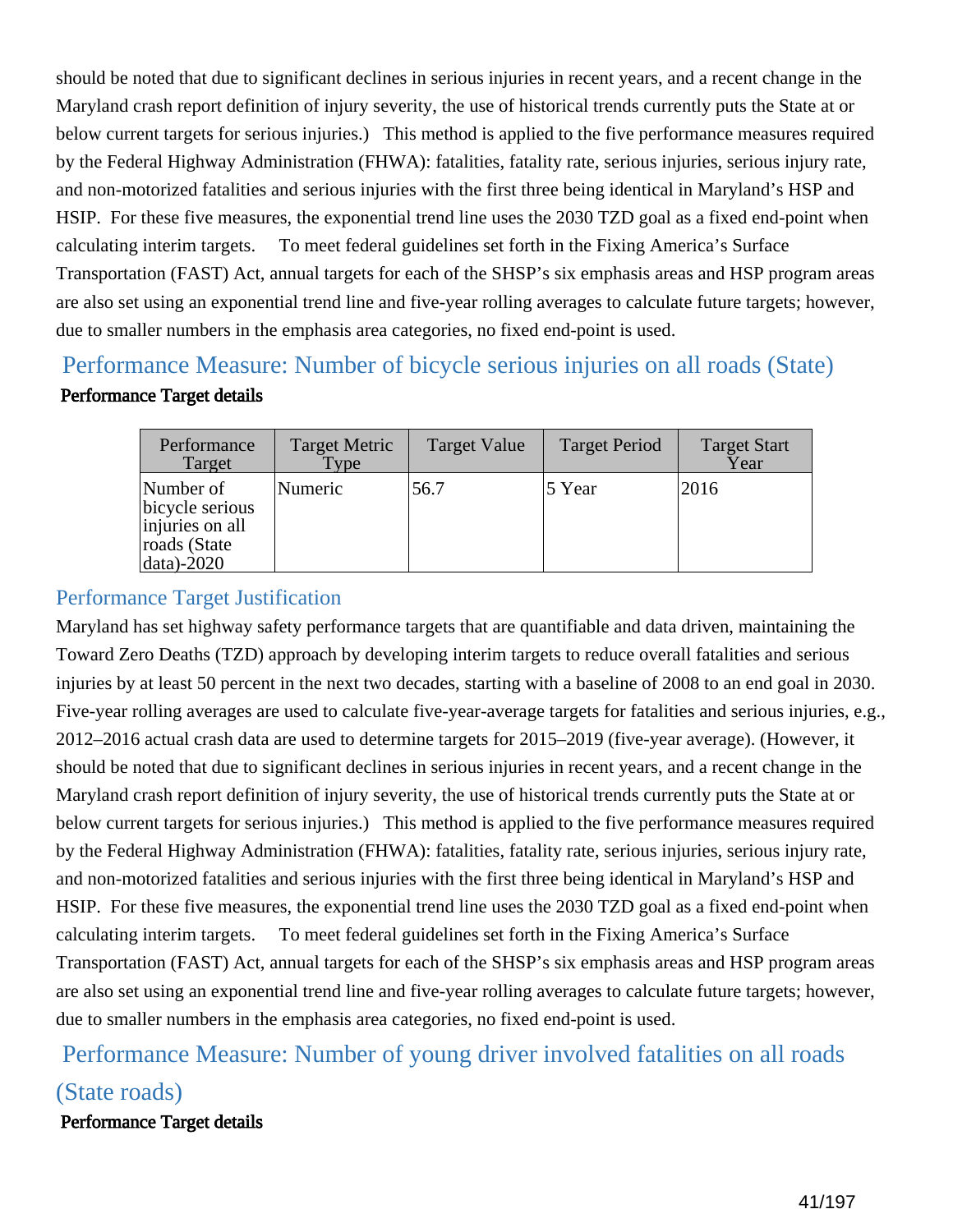| Performance<br>Target                                                                                     | <b>Target Metric</b><br>Type | <b>Target Value</b> | <b>Target Period</b> | <b>Target Start</b><br>Year |
|-----------------------------------------------------------------------------------------------------------|------------------------------|---------------------|----------------------|-----------------------------|
| Number of<br>young driver<br>involved<br>fatalities on all<br>roads (State<br>$\vert \text{roads}$ )-2020 | Numeric                      | 57.9                | 5 Year               | 2016                        |

### Performance Target Justification

Maryland has set highway safety performance targets that are quantifiable and data driven, maintaining the Toward Zero Deaths (TZD) approach by developing interim targets to reduce overall fatalities and serious injuries by at least 50 percent in the next two decades, starting with a baseline of 2008 to an end goal in 2030. Five-year rolling averages are used to calculate five-year-average targets for fatalities and serious injuries, e.g., 2012–2016 actual crash data are used to determine targets for 2015–2019 (five-year average). (However, it should be noted that due to significant declines in serious injuries in recent years, and a recent change in the Maryland crash report definition of injury severity, the use of historical trends currently puts the State at or below current targets for serious injuries.) This method is applied to the five performance measures required by the Federal Highway Administration (FHWA): fatalities, fatality rate, serious injuries, serious injury rate, and non-motorized fatalities and serious injuries with the first three being identical in Maryland's HSP and HSIP. For these five measures, the exponential trend line uses the 2030 TZD goal as a fixed end-point when calculating interim targets. To meet federal guidelines set forth in the Fixing America's Surface Transportation (FAST) Act, annual targets for each of the SHSP's six emphasis areas and HSP program areas are also set using an exponential trend line and five-year rolling averages to calculate future targets; however, due to smaller numbers in the emphasis area categories, no fixed end-point is used.

Performance Measure: Number of young driver involved serious injuries on all

### roads (State roads)

#### Performance Target details

| Performance<br>Target                                                                                   | <b>Target Metric</b><br>Type | <b>Target Value</b> | <b>Target Period</b> | <b>Target Start</b><br>Year |
|---------------------------------------------------------------------------------------------------------|------------------------------|---------------------|----------------------|-----------------------------|
| Number of<br>young driver<br>involved serious<br>injuries on all<br>roads (State<br>$\vert$ roads)-2020 | Numeric                      | 528.2               | 5 Year               | 2016                        |

### Performance Target Justification

Maryland has set highway safety performance targets that are quantifiable and data driven, maintaining the Toward Zero Deaths (TZD) approach by developing interim targets to reduce overall fatalities and serious injuries by at least 50 percent in the next two decades, starting with a baseline of 2008 to an end goal in 2030. Five-year rolling averages are used to calculate five-year-average targets for fatalities and serious injuries, e.g., 2012–2016 actual crash data are used to determine targets for 2015–2019 (five-year average). (However, it should be noted that due to significant declines in serious injuries in recent years, and a recent change in the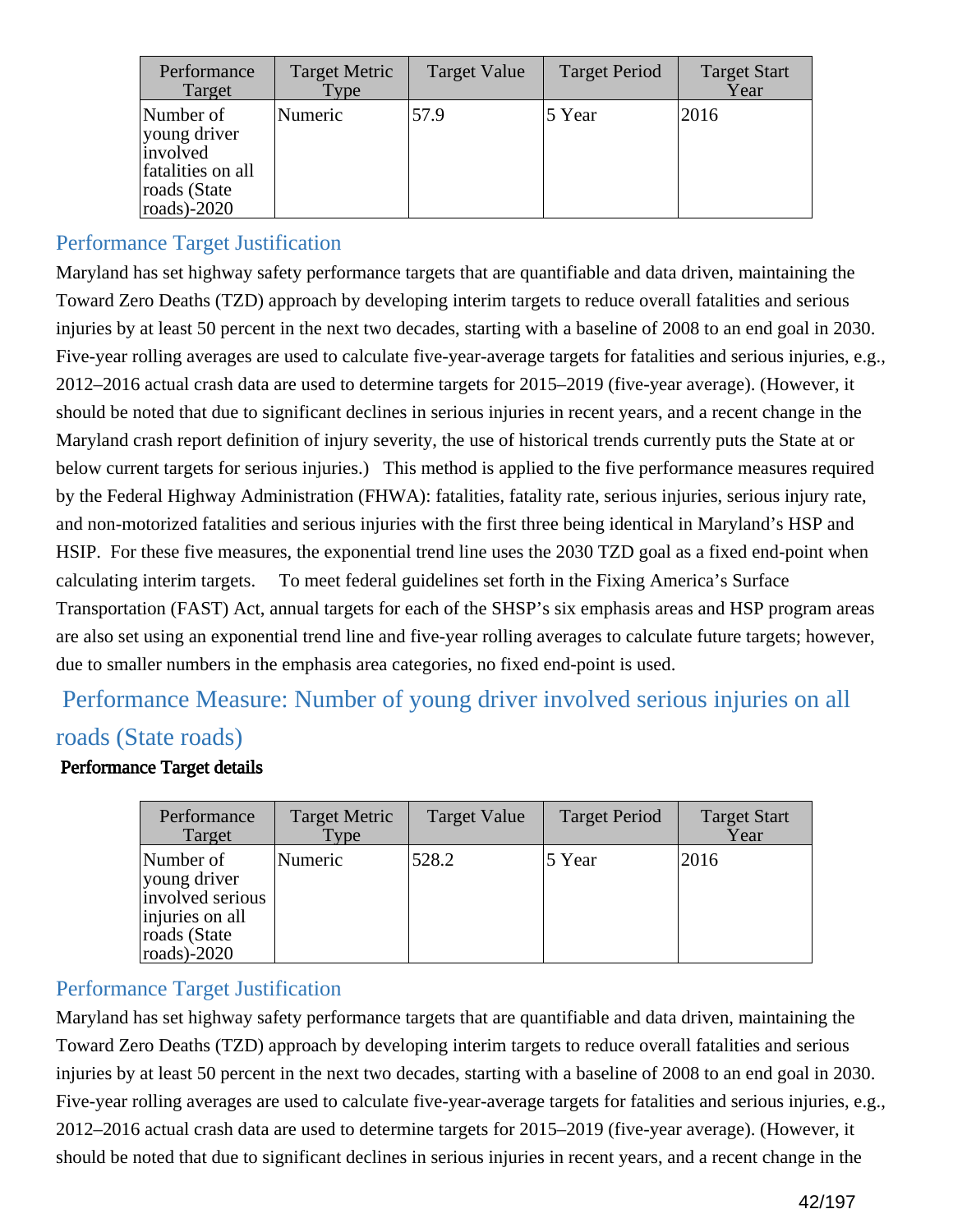Maryland crash report definition of injury severity, the use of historical trends currently puts the State at or below current targets for serious injuries.) This method is applied to the five performance measures required by the Federal Highway Administration (FHWA): fatalities, fatality rate, serious injuries, serious injury rate, and non-motorized fatalities and serious injuries with the first three being identical in Maryland's HSP and HSIP. For these five measures, the exponential trend line uses the 2030 TZD goal as a fixed end-point when calculating interim targets. To meet federal guidelines set forth in the Fixing America's Surface Transportation (FAST) Act, annual targets for each of the SHSP's six emphasis areas and HSP program areas are also set using an exponential trend line and five-year rolling averages to calculate future targets; however, due to smaller numbers in the emphasis area categories, no fixed end-point is used.

# Performance Measure: Number of older driver (65-110) involved fatalities on all roads (State data)

#### Performance Target details

| Performance<br>Target                                                                                                 | <b>Target Metric</b><br>Type | <b>Target Value</b> | <b>Target Period</b> | <b>Target Start</b><br>Year |
|-----------------------------------------------------------------------------------------------------------------------|------------------------------|---------------------|----------------------|-----------------------------|
| Number of older   Numeric<br>driver $(65-110)$<br>involved<br>fatalities on all<br>roads (State<br>$\vert$ data)-2020 |                              | 68.1                | 5 Year               | 2016                        |

# Performance Target Justification

Maryland has set highway safety performance targets that are quantifiable and data driven, maintaining the Toward Zero Deaths (TZD) approach by developing interim targets to reduce overall fatalities and serious injuries by at least 50 percent in the next two decades, starting with a baseline of 2008 to an end goal in 2030. Five-year rolling averages are used to calculate five-year-average targets for fatalities and serious injuries, e.g., 2012–2016 actual crash data are used to determine targets for 2015–2019 (five-year average). (However, it should be noted that due to significant declines in serious injuries in recent years, and a recent change in the Maryland crash report definition of injury severity, the use of historical trends currently puts the State at or below current targets for serious injuries.) This method is applied to the five performance measures required by the Federal Highway Administration (FHWA): fatalities, fatality rate, serious injuries, serious injury rate, and non-motorized fatalities and serious injuries with the first three being identical in Maryland's HSP and HSIP. For these five measures, the exponential trend line uses the 2030 TZD goal as a fixed end-point when calculating interim targets. To meet federal guidelines set forth in the Fixing America's Surface Transportation (FAST) Act, annual targets for each of the SHSP's six emphasis areas and HSP program areas are also set using an exponential trend line and five-year rolling averages to calculate future targets; however, due to smaller numbers in the emphasis area categories, no fixed end-point is used.

 Performance Measure: Number of older driver (65-110) involved serious injuries on all roads (State data)

#### Performance Target details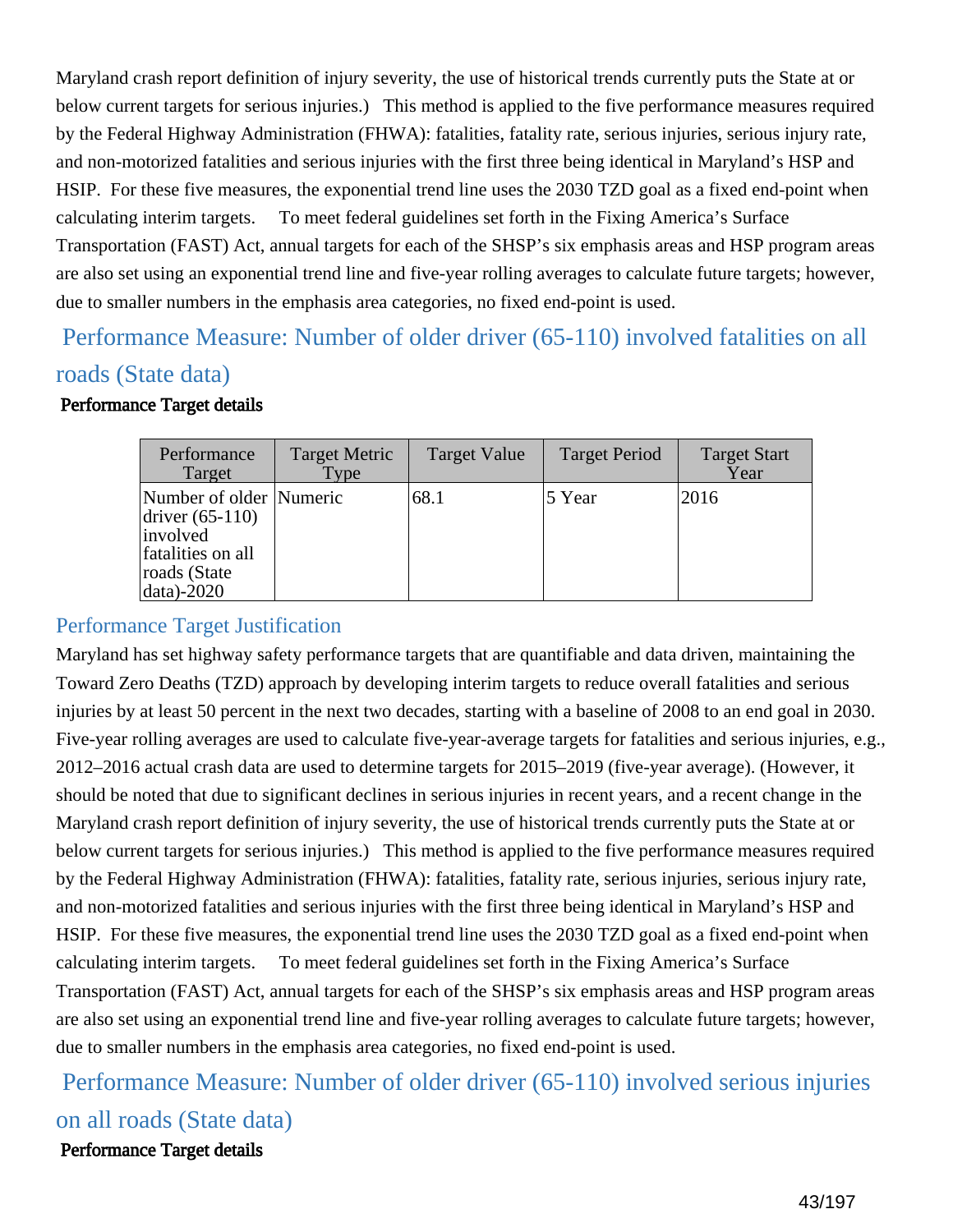| Performance<br>Target                                                                                                     | <b>Target Metric</b><br>Type | <b>Target Value</b> | <b>Target Period</b> | <b>Target Start</b><br>Year |
|---------------------------------------------------------------------------------------------------------------------------|------------------------------|---------------------|----------------------|-----------------------------|
| Number of older Numeric<br>driver $(65-110)$<br>involved serious<br>injuries on all<br>roads (State<br>$\vert$ data)-2020 |                              | 442.1               | 5 Year               | 2016                        |

### Performance Target Justification

Maryland has set highway safety performance targets that are quantifiable and data driven, maintaining the Toward Zero Deaths (TZD) approach by developing interim targets to reduce overall fatalities and serious injuries by at least 50 percent in the next two decades, starting with a baseline of 2008 to an end goal in 2030. Five-year rolling averages are used to calculate five-year-average targets for fatalities and serious injuries, e.g., 2012–2016 actual crash data are used to determine targets for 2015–2019 (five-year average). (However, it should be noted that due to significant declines in serious injuries in recent years, and a recent change in the Maryland crash report definition of injury severity, the use of historical trends currently puts the State at or below current targets for serious injuries.) This method is applied to the five performance measures required by the Federal Highway Administration (FHWA): fatalities, fatality rate, serious injuries, serious injury rate, and non-motorized fatalities and serious injuries with the first three being identical in Maryland's HSP and HSIP. For these five measures, the exponential trend line uses the 2030 TZD goal as a fixed end-point when calculating interim targets. To meet federal guidelines set forth in the Fixing America's Surface Transportation (FAST) Act, annual targets for each of the SHSP's six emphasis areas and HSP program areas are also set using an exponential trend line and five-year rolling averages to calculate future targets; however, due to smaller numbers in the emphasis area categories, no fixed end-point is used.

# Performance Measure: Number of traffic-related fatalities on all roads (State) Performance Target details

| Performance<br>Target                                                                   | <b>Target Metric</b><br>Type | <b>Target Value</b> | <b>Target Period</b> | <b>Target Start</b><br>Year |
|-----------------------------------------------------------------------------------------|------------------------------|---------------------|----------------------|-----------------------------|
| Number of<br>traffic-related<br>fatalities on all<br>roads (State<br>$\vert$ data)-2020 | Numeric                      | 426.3               | 5 Year               | 2016                        |

# Performance Target Justification

Maryland has set highway safety performance targets that are quantifiable and data driven, maintaining the Toward Zero Deaths (TZD) approach by developing interim targets to reduce overall fatalities and serious injuries by at least 50 percent in the next two decades, starting with a baseline of 2008 to an end goal in 2030. Five-year rolling averages are used to calculate five-year-average targets for fatalities and serious injuries, e.g., 2012–2016 actual crash data are used to determine targets for 2015–2019 (five-year average). (However, it should be noted that due to significant declines in serious injuries in recent years, and a recent change in the Maryland crash report definition of injury severity, the use of historical trends currently puts the State at or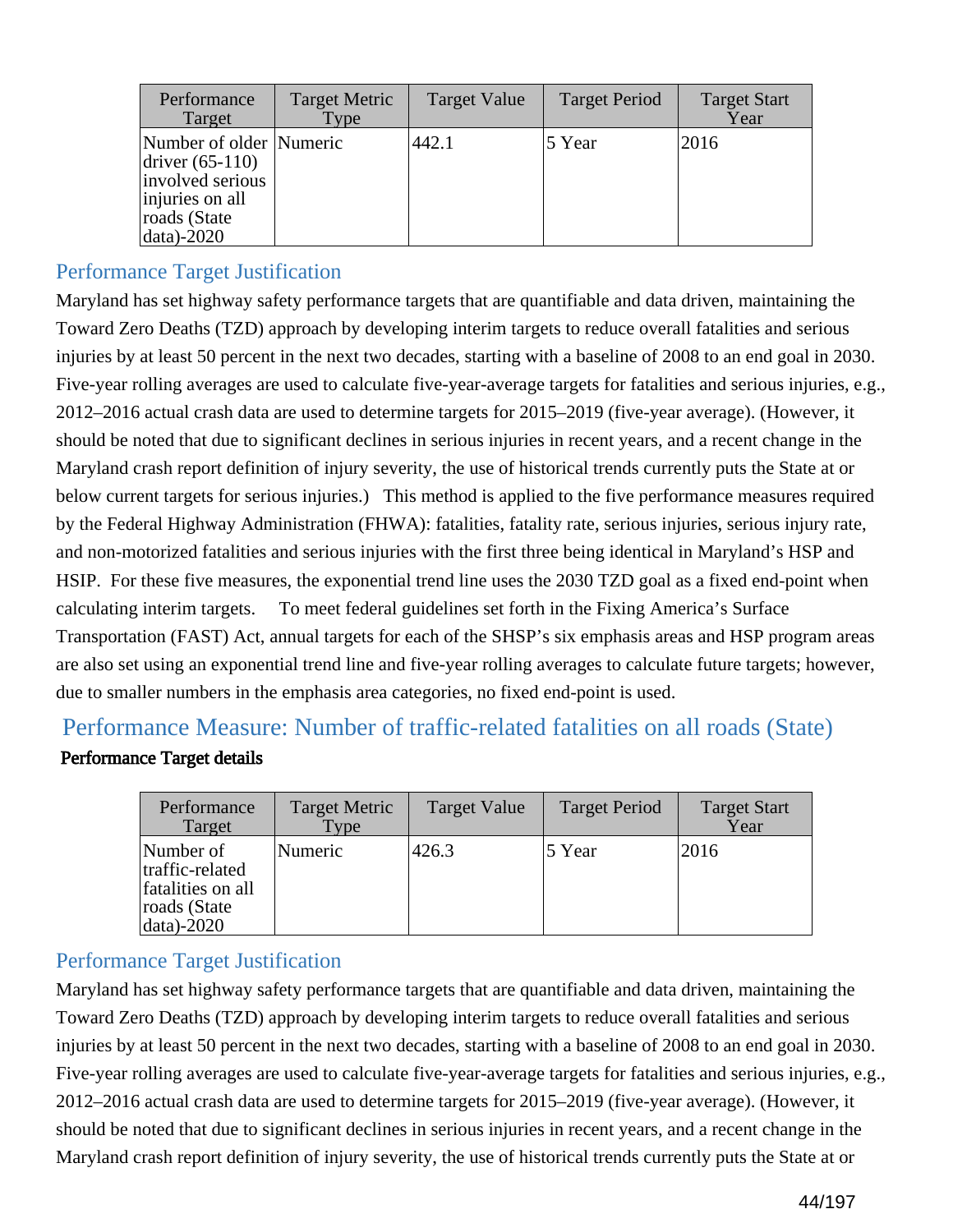below current targets for serious injuries.) This method is applied to the five performance measures required by the Federal Highway Administration (FHWA): fatalities, fatality rate, serious injuries, serious injury rate, and non-motorized fatalities and serious injuries with the first three being identical in Maryland's HSP and HSIP. For these five measures, the exponential trend line uses the 2030 TZD goal as a fixed end-point when calculating interim targets. To meet federal guidelines set forth in the Fixing America's Surface Transportation (FAST) Act, annual targets for each of the SHSP's six emphasis areas and HSP program areas are also set using an exponential trend line and five-year rolling averages to calculate future targets; however, due to smaller numbers in the emphasis area categories, no fixed end-point is used.

# Performance Measure: Annual rate of traffic-related fatalities per 100 million vehicle miles traveled (MVMT) (State data)

#### Performance Target details

| Performance<br>Target                                                                                                               | <b>Target Metric</b><br>Type | <b>Target Value</b> | <b>Target Period</b> | <b>Target Start</b><br>Year |
|-------------------------------------------------------------------------------------------------------------------------------------|------------------------------|---------------------|----------------------|-----------------------------|
| Annual rate of<br>traffic-related<br>fatalities per 100<br>million vehicle<br>miles traveled<br>(MVMT) (State<br>$\vert$ data)-2020 | Numeric                      | 0.756               | 5 Year               | 2016                        |

### Performance Target Justification

Maryland has set highway safety performance targets that are quantifiable and data driven, maintaining the Toward Zero Deaths (TZD) approach by developing interim targets to reduce overall fatalities and serious injuries by at least 50 percent in the next two decades, starting with a baseline of 2008 to an end goal in 2030. Five-year rolling averages are used to calculate five-year-average targets for fatalities and serious injuries, e.g., 2012–2016 actual crash data are used to determine targets for 2015–2019 (five-year average). (However, it should be noted that due to significant declines in serious injuries in recent years, and a recent change in the Maryland crash report definition of injury severity, the use of historical trends currently puts the State at or below current targets for serious injuries.) This method is applied to the five performance measures required by the Federal Highway Administration (FHWA): fatalities, fatality rate, serious injuries, serious injury rate, and non-motorized fatalities and serious injuries with the first three being identical in Maryland's HSP and HSIP. For these five measures, the exponential trend line uses the 2030 TZD goal as a fixed end-point when calculating interim targets. To meet federal guidelines set forth in the Fixing America's Surface Transportation (FAST) Act, annual targets for each of the SHSP's six emphasis areas and HSP program areas are also set using an exponential trend line and five-year rolling averages to calculate future targets; however, due to smaller numbers in the emphasis area categories, no fixed end-point is used.

 Performance Measure: Annual rate of traffic-related serious injuries per 100 million vehicle miles traveled (MVMT) (State data) Performance Target details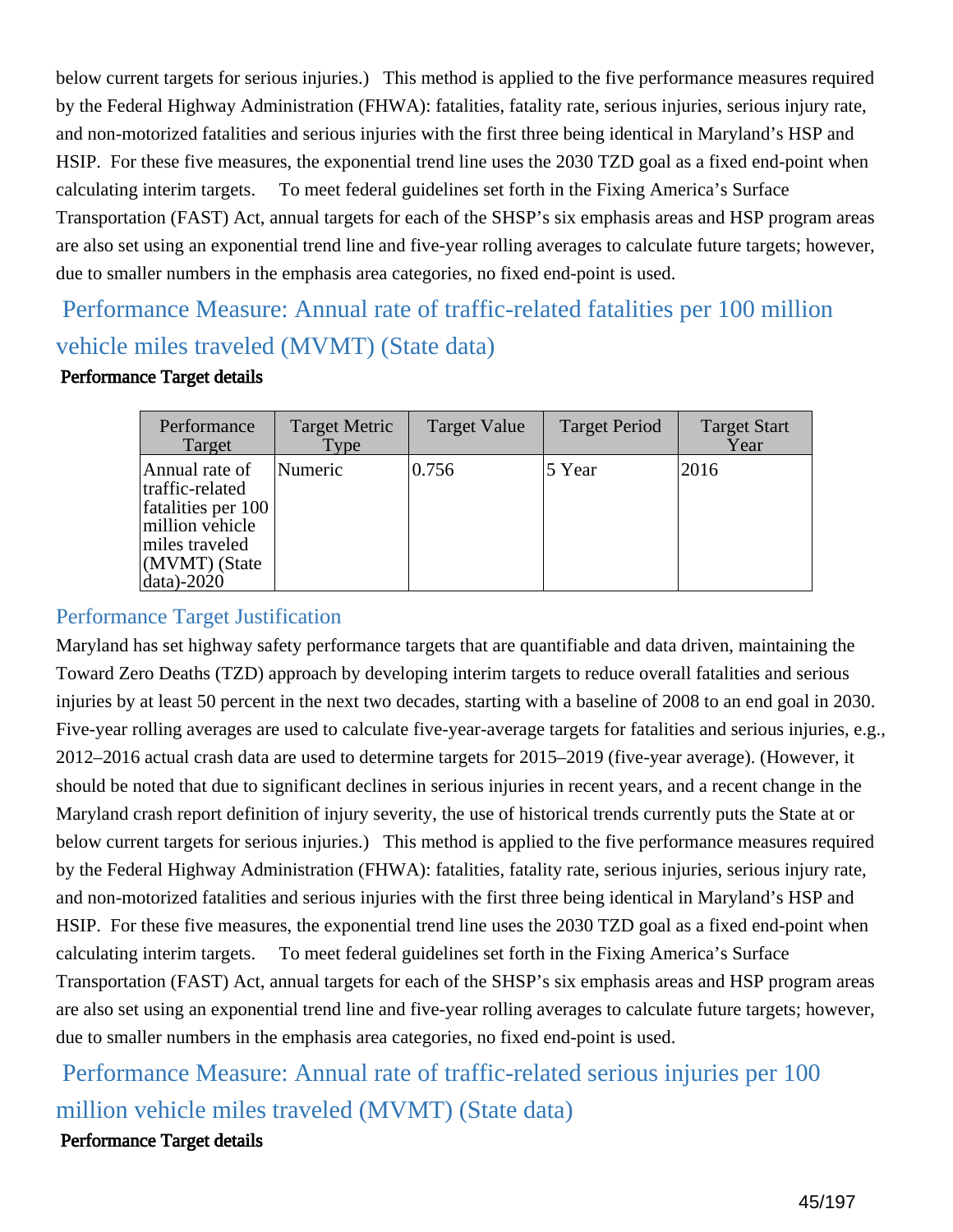| Performance<br>Target                                                                                                                        | <b>Target Metric</b><br>Type | <b>Target Value</b> | <b>Target Period</b> | <b>Target Start</b><br>Year |
|----------------------------------------------------------------------------------------------------------------------------------------------|------------------------------|---------------------|----------------------|-----------------------------|
| Annual rate of<br>traffic-related<br>serious injuries<br>per 100 million<br>vehicle miles<br>traveled<br>(MVMT) (State<br>$\vert$ data)-2020 | Numeric                      | 5.372               | 5 Year               | 2016                        |

#### Performance Target Justification

In 2017, 558 people were killed—the highest number since 2008—in 115,353 police-reported traffic crashes in Maryland, while 51,369 people were injured, and 80,185 crashes involved property damage only. In total, 347 drivers (268 vehicle drivers and 79 motorcycle operators), 130 non-motorists, and 81 passengers were killed on Maryland roads. On average, one person was killed every 16 hours, 141 people were injured each day (6 injuries every hour), and 316 police-reported traffic crashes occurred every day. The five-year fatality rate trend for Maryland decreased from 0.91 in 2015 to 0.89 in 2016 then increased to 0.93 in 2017. The overall fatality rate has consistently been lower than the national fatality rate every year since 1992. Crashes in the Baltimore and Washington metropolitan regions accounted for more than 80 percent of the State's annual crashes. More than 19,800 crashes occurred in the City of Baltimore alone in 2017 accounting for approximately 17 percent of those reported statewide. Prince George's County accounted for the greatest number of fatal crashes in Maryland, but ranked third to Baltimore City and Baltimore County in the number of overall crashes. Crashes occur consistently through the year on Maryland's roadways, spread relatively evenly through the calendar year, but, on average, slightly fewer crashes occur in January and February. Crashes tend to occur most frequently on Fridays and during afternoon or early evening hours in Maryland. Approximately one in every six crashes (16 percent) occurred on a Friday, and close to 50 percent happened between 12 noon and 7 p.m. Young adult drivers, ages 21 to 29, represented one in every five drivers (20 percent) involved in Maryland crashes. These young adults also comprised a large share of injuries (23 percent) or deaths (24 percent) because of crashes on Maryland roadways. Female drivers were involved in one-third of the State's overall crashes, but accounted for half of the drivers injured. Male drivers were involved in close to 50 percent of crashes yet accounted for nearly 80 percent of fatally injured drivers. Driver gender was unknown in approximately 18% of all crashes. General Crash Factors (2013-2017 Averages) Factor Variable Percentage Age (drivers) 21–34 29% of involved; 34% of injured; 33% of killed Sex (drivers) Male 48% of involved; 49% of injured; 79% of killed Month October–December (total crashes); May–July (injury crashes); May–July (fatal crashes) Oct.–Dec., total crashes – 27%; May–July, injury crashes – 27%; May–July, fatal crashes – 26% Day of Week Friday (total and injury crashes); Saturday (fatal crashes) Fri. total crashes –  $16\%$ ; Fri. injury crashes –  $16\%$ ; Sat. fatal crashes –  $18\%$  Time of Day 2 p.m.–6 p.m. (total and injury crashes); 9 p.m.–2 a.m. (fatal crashes) Total crashes – 27%; Injury crashes – 29%; Fatal crashes – 25% Road Type State and County roads Total crashes – 51%; Injury crashes – 58%; Fatal crashes – 65% Jurisdiction Baltimore City, Baltimore, and Prince George's counties (total and injury crashes); Baltimore and Prince George's counties (fatal crashes) Total crashes – 52%; Injury crashes – 46%; Fatal crashes – 31%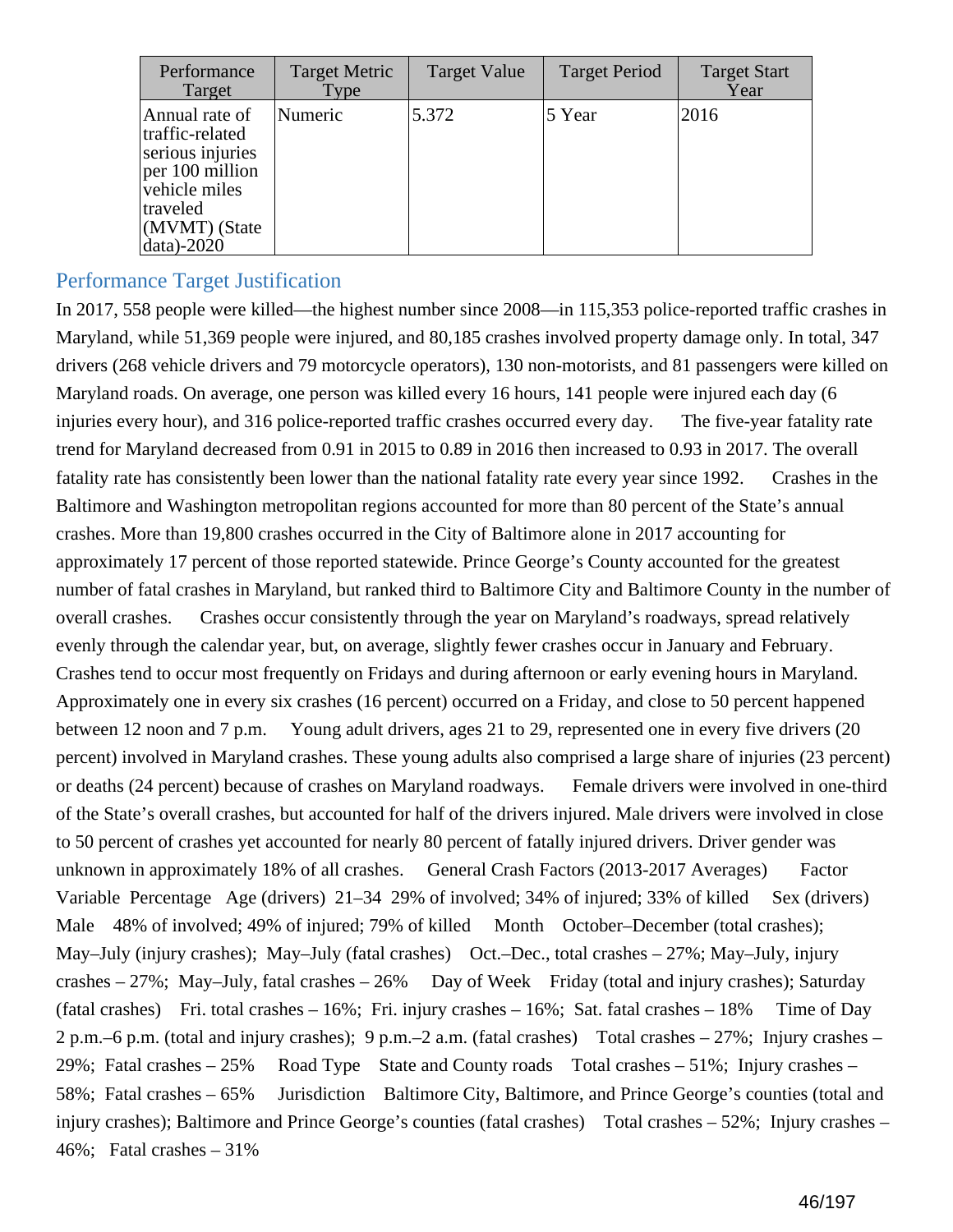# Performance Measure: Number of non-motorized fatalities plus serious injuries on

# all roads (FARS and State)

#### Performance Target details

| Performance<br>Target                                                                                                              | <b>Target Metric</b><br>Type | <b>Target Value</b> | <b>Target Period</b> | <b>Target Start</b><br>Year |
|------------------------------------------------------------------------------------------------------------------------------------|------------------------------|---------------------|----------------------|-----------------------------|
| Number of non-<br>motorized<br>fatalities plus<br>serious injuries<br>on all roads<br><b>(FARS</b> and State<br>$\vert$ data)-2020 | <i>Numeric</i>               | 465.8               | 5 Year               | 2016                        |

### Performance Target Justification

Maryland has set highway safety performance targets that are quantifiable and data driven, maintaining the Toward Zero Deaths (TZD) approach by developing interim targets to reduce overall fatalities and serious injuries by at least 50 percent in the next two decades, starting with a baseline of 2008 to an end goal in 2030. Five-year rolling averages are used to calculate five-year-average targets for fatalities and serious injuries, e.g., 2012–2016 actual crash data are used to determine targets for 2015–2019 (five-year average). (However, it should be noted that due to significant declines in serious injuries in recent years, and a recent change in the Maryland crash report definition of injury severity, the use of historical trends currently puts the State at or below current targets for serious injuries.) This method is applied to the five performance measures required by the Federal Highway Administration (FHWA): fatalities, fatality rate, serious injuries, serious injury rate, and non-motorized fatalities and serious injuries with the first three being identical in Maryland's HSP and HSIP. For these five measures, the exponential trend line uses the 2030 TZD goal as a fixed end-point when calculating interim targets. To meet federal guidelines set forth in the Fixing America's Surface Transportation (FAST) Act, annual targets for each of the SHSP's six emphasis areas and HSP program areas are also set using an exponential trend line and five-year rolling averages to calculate future targets; however, due to smaller numbers in the emphasis area categories, no fixed end-point is used.

# Performance Measure: Number of aggressive driving related fatalities on all roads

# (State data)

#### Performance Target details

| Performance<br>Target                                                                               | <b>Target Metric</b><br>Type | <b>Target Value</b> | <b>Target Period</b> | <b>Target Start</b><br>Year |
|-----------------------------------------------------------------------------------------------------|------------------------------|---------------------|----------------------|-----------------------------|
| Number of<br>aggressive<br>driving related<br>fatalities on all<br>roads (State<br>$\frac{1}{2020}$ | Numeric                      | 40.7                | 5 Year               | 2016                        |

# Performance Target Justification

Maryland has set highway safety performance targets that are quantifiable and data driven, maintaining the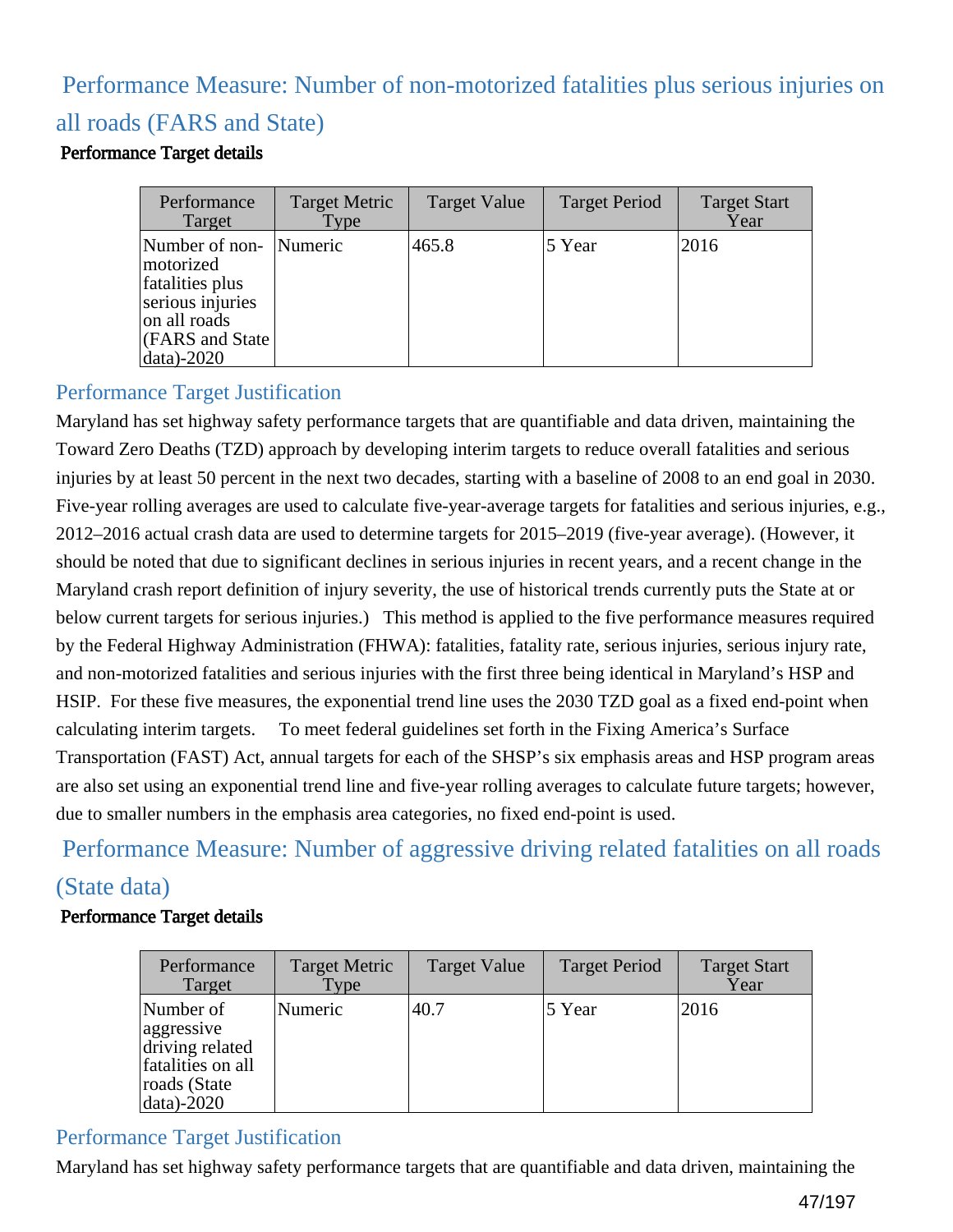Toward Zero Deaths (TZD) approach by developing interim targets to reduce overall fatalities and serious injuries by at least 50 percent in the next two decades, starting with a baseline of 2008 to an end goal in 2030. Five-year rolling averages are used to calculate five-year-average targets for fatalities and serious injuries, e.g., 2012–2016 actual crash data are used to determine targets for 2015–2019 (five-year average). (However, it should be noted that due to significant declines in serious injuries in recent years, and a recent change in the Maryland crash report definition of injury severity, the use of historical trends currently puts the State at or below current targets for serious injuries.) This method is applied to the five performance measures required by the Federal Highway Administration (FHWA): fatalities, fatality rate, serious injuries, serious injury rate, and non-motorized fatalities and serious injuries with the first three being identical in Maryland's HSP and HSIP. For these five measures, the exponential trend line uses the 2030 TZD goal as a fixed end-point when calculating interim targets. To meet federal guidelines set forth in the Fixing America's Surface Transportation (FAST) Act, annual targets for each of the SHSP's six emphasis areas and HSP program areas are also set using an exponential trend line and five-year rolling averages to calculate future targets; however, due to smaller numbers in the emphasis area categories, no fixed end-point is used.

 Performance Measure: Number of aggressive driving related serious injuries on all roads (State data)

#### Performance Target details

| Performance<br>Target                                                                    | <b>Target Metric</b><br>Type | <b>Target Value</b> | <b>Target Period</b> | <b>Target Start</b><br>Year |
|------------------------------------------------------------------------------------------|------------------------------|---------------------|----------------------|-----------------------------|
| Number of<br>laggressive<br>driving related<br>serious injuries<br>(State data)-<br>2020 | Numeric                      | 266.8               | 5 Year               | 2016                        |

### Performance Target Justification

Maryland has set highway safety performance targets that are quantifiable and data driven, maintaining the Toward Zero Deaths (TZD) approach by developing interim targets to reduce overall fatalities and serious injuries by at least 50 percent in the next two decades, starting with a baseline of 2008 to an end goal in 2030. Five-year rolling averages are used to calculate five-year-average targets for fatalities and serious injuries, e.g., 2012–2016 actual crash data are used to determine targets for 2015–2019 (five-year average). (However, it should be noted that due to significant declines in serious injuries in recent years, and a recent change in the Maryland crash report definition of injury severity, the use of historical trends currently puts the State at or below current targets for serious injuries.) This method is applied to the five performance measures required by the Federal Highway Administration (FHWA): fatalities, fatality rate, serious injuries, serious injury rate, and non-motorized fatalities and serious injuries with the first three being identical in Maryland's HSP and HSIP. For these five measures, the exponential trend line uses the 2030 TZD goal as a fixed end-point when calculating interim targets. To meet federal guidelines set forth in the Fixing America's Surface Transportation (FAST) Act, annual targets for each of the SHSP's six emphasis areas and HSP program areas are also set using an exponential trend line and five-year rolling averages to calculate future targets; however,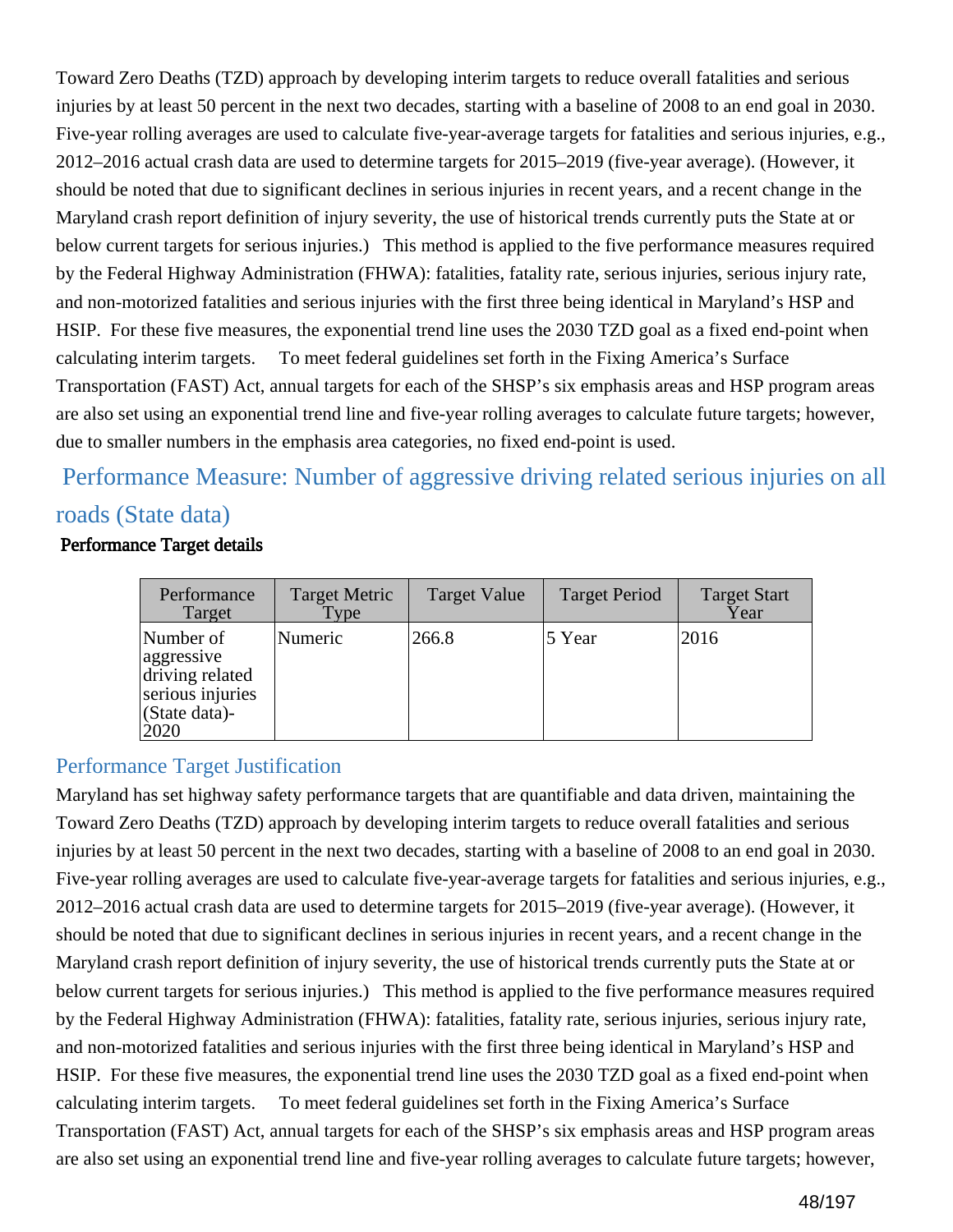due to smaller numbers in the emphasis area categories, no fixed end-point is used.

 Certification: State HSP performance targets are identical to the State DOT targets for common performance measures (fatality, fatality rate, and serious injuries) reported in the HSIP annual report, as coordinated through the State SHSP.

I certify: Yes

A-1) Number of seat belt citations issued during grant-funded enforcement activities\*

Seat belt citations: 2364

Fiscal Year A-1: 2018

#### A-2) Number of impaired driving arrests made during grant-funded enforcement activities\*

Impaired driving arrests: 1109

Fiscal Year A-2: 2018

#### A-3) Number of speeding citations issued during grant-funded enforcement activities\*

Speeding citations: 22226 Fiscal Year A-3: 2018

Program areas

# Program Area: Aggressive Driving

### Description of Highway Safety Problems

#### Associated Performance Measures

| <b>Fiscal Year</b> | Performance<br>measure name                                                                    | Target End Year | <b>Target Period</b> | <b>Target Value</b> |
|--------------------|------------------------------------------------------------------------------------------------|-----------------|----------------------|---------------------|
| 2020               | Number of<br>aggressive<br>driving related<br>serious injuries<br>on all roads<br>(State data) | 2020            | 5 Year               | 266.8               |
| 2020               | Number of<br>aggressive<br>driving related<br>fatalities on all<br>roads (State<br>data)       | 2020            | 5 Year               | 40.7                |

#### Countermeasure Strategies in Program Area

Countermeasure Strategy

# HVE - Aggressive Driving

# Countermeasure Strategy: HVE - Aggressive Driving

Program Area: Aggressive Driving

#### Project Safety Impacts

Maryland has an aggressive driving law and law enforcement agencies are tasked with coordinating numerous 10-day waves of enforcement each year. The campaign, known as ADAPT (Aggressive Drivers Are Public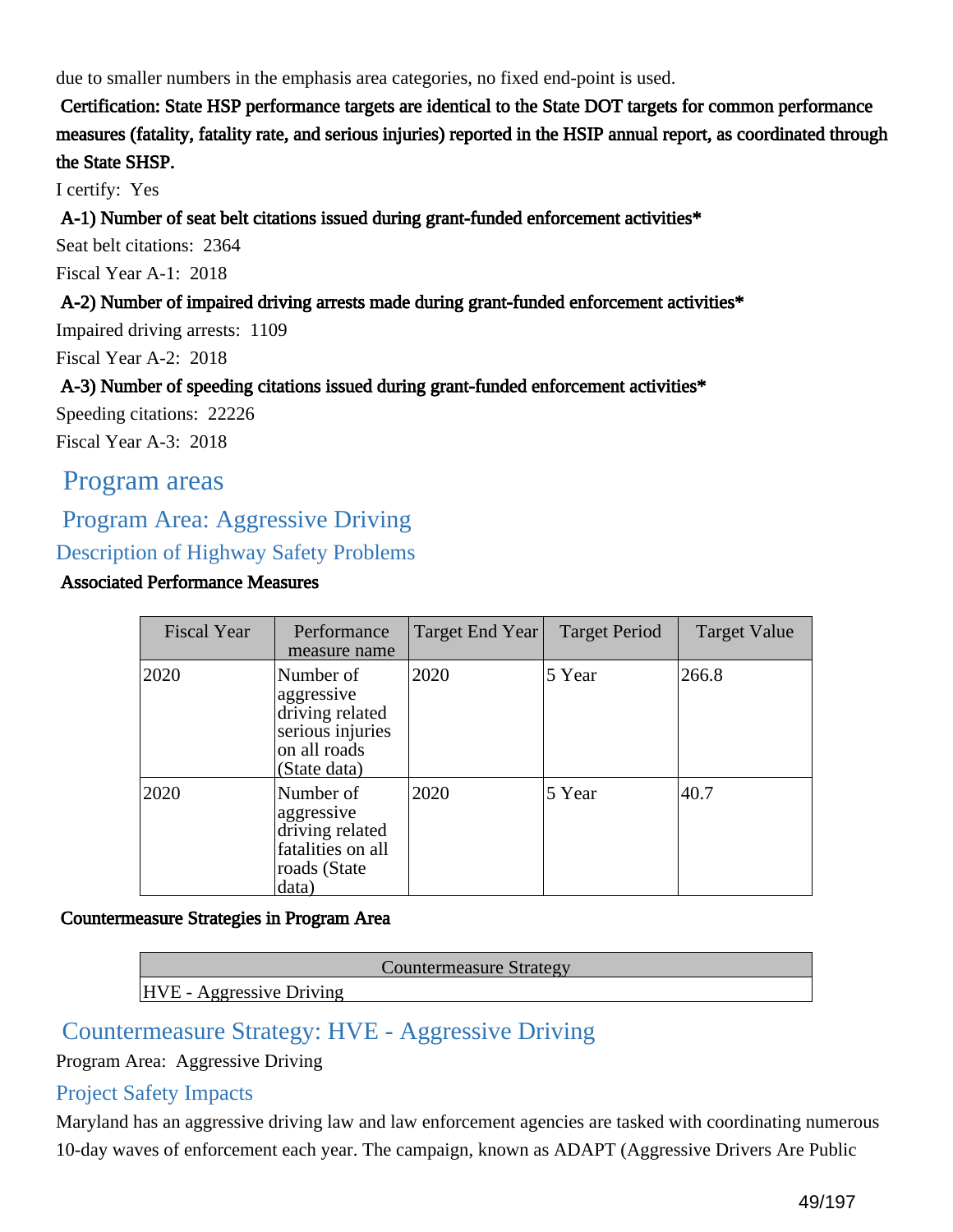Threats), is an HVE campaign that receives law enforcement participation across the State. High visibility enforcement campaigns have been used to deter speeding and aggressive driving through both specific and general deterrence. In the high visibility enforcement model, law enforcement targets high-crash or high-violation geographical areas using either expanded regular patrols or designated aggressive driving patrols. This model is based on the same principles as high visibility seat belt and alcohol-impaired-driving enforcement: to convince the public that speeding and aggressive driving actions are likely to be detected and that offenders will be arrested and punished.

In the high visibility enforcement model, officers focus on drivers who commit common aggressive driving actions such as speeding, following too closely, and running red lights. Enforcement is publicized widely. Because speeding and aggressive driving are moving violations, officers cannot use checkpoints. Rather, they must observe driving behavior on the road.

#### Linkage Between Program Area

Aggressive driving prevention is an emphasis area for Maryland, reflected in both this HSP and the State's SHSP. Maryland's HVE campaign conforms to one of the most effective "Countermeasures That Work" in regard to aggressive driving prevention and speeding enforcement.

 The MHSO's implemented allocation methodology incorporates several safety program areas that have been identified as the most prevalent factors related to motor vehicle crashes in Maryland. By applying a weighting regimen, the MHSO's allocation formula provides a guide for highway safety funding that will apply the most money to areas with the most problems. Once total funding for each jurisdiction is determined, the MHSO reviews the frequencies and proportions of crash sub-categories (i.e. impaired, distracted, motorcycle, etc.) and compares these frequencies and proportions by law enforcement agency within each jurisdiction. Funding decisions are truly data-driven and provide guidance for the identification of jurisdictions that are most capable of reducing the State's total number of serious and fatal crashes.

#### Rationale

This countermeasure is featured in the 9th Edition of Countermeasures That Work.

Aggressive driving and speeding constitute dangerous driving behaviors on Maryland's roads, as supported in the MHSO's data.

 High visibility enforcement campaigns have been used to deter speeding and aggressive driving through both specific and general deterrence. In the high visibility enforcement model, law enforcement targets selected highcrash or high-violation geographical areas using either expanded regular patrols or designated aggressive driving patrols. This model is based on the same principles as high visibility seat belt and alcohol-impaireddriving enforcement: to convince the public that speeding and aggressive driving actions are likely to be detected and that offenders will be arrested and punished.

#### Planned activities in countermeasure strategy

| Unique Identifier       | <b>Planned Activity Name</b>            |
|-------------------------|-----------------------------------------|
| $ GN 20-285$            | <b>MHSO</b> Internal-Aggressive Driving |
| LE MHSO 2020 Aggressive | HVE - Aggressive                        |

Planned Activity: MHSO Internal-Aggressive Driving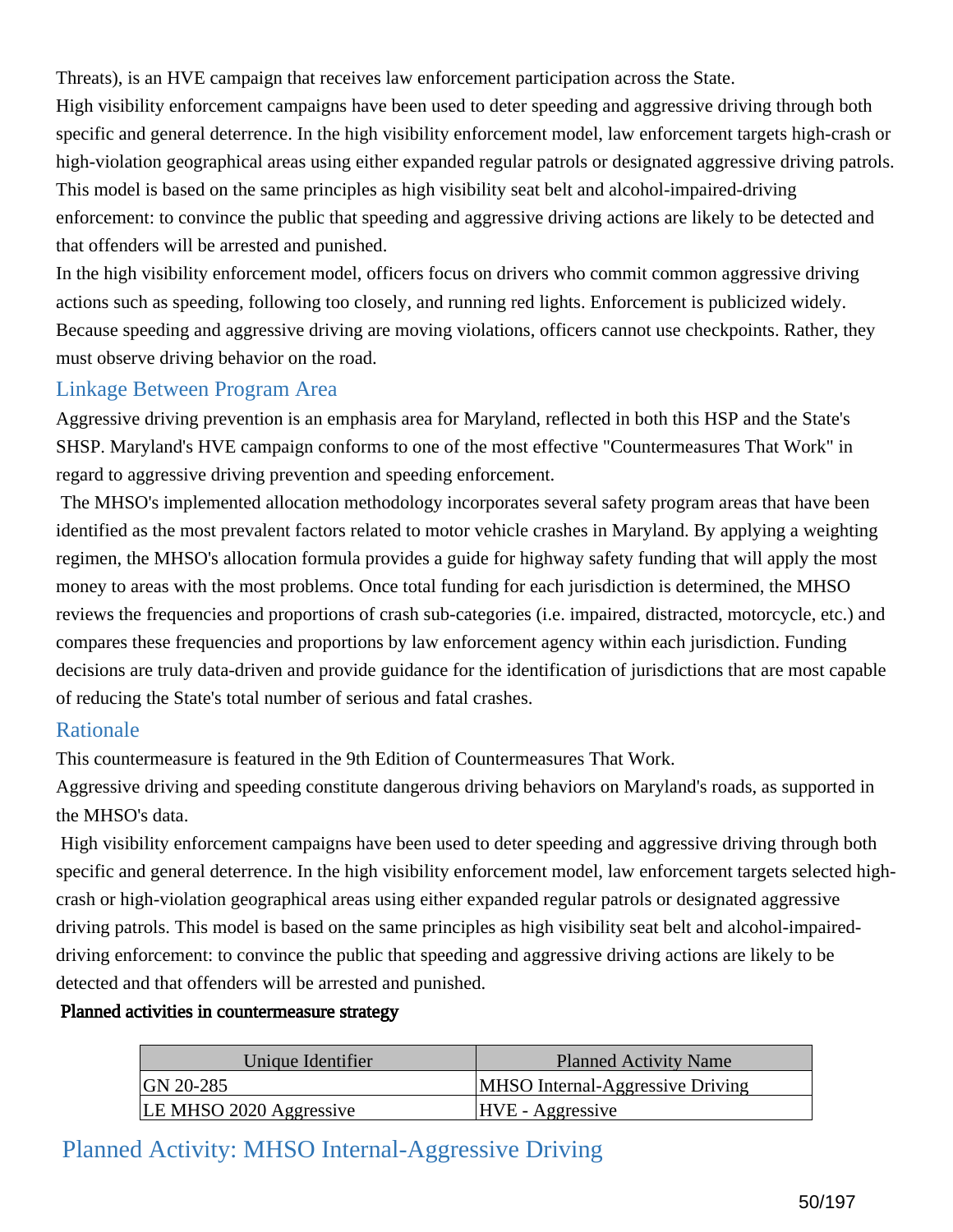# Planned activity number: GN 20-285 Primary Countermeasure Strategy ID: HVE - Aggressive Driving

# Planned Activity Description

This activity will consist of media placement and HVE support for the MHSO's aggressive driving prevention campaign.

Maryland is continuing the implementation of its new aggressive driving media and marketing campaign. ADAPT Aggressive Drivers Are Public Threats. ADAPT is a unique public safety initiative. It is a partnership of law enforcement and public safety officials and other experts in Maryland. ADAPT is a coordinated program designed to combat the aggressive driving problem and to find short and long term solutions for it. The Aggressive Driving program manager will work with its marketing company, the SHSP emphasis area team and MHSO's communications manager to continue and evolve this campaign. The campaign will include print media, creative and radio messaging. The aggressive driving manager will assist in development, production and design of this media. The aggressive driving manager will work with Integrated Designs on timelines, production and implementation of the program.

#### Intended Subrecipients

Maryland Highway Safety Office

Countermeasure strategies

|                                 | <b>Countermeasure Strategy</b> |
|---------------------------------|--------------------------------|
| <b>HVE</b> - Aggressive Driving |                                |

### Funding sources

| Source Fiscal<br>Year | Funding<br>Source ID         | Eligible Use<br>of Funds      | Estimated<br>Funding<br>Amount | Match<br>Amount | Local Benefit |
|-----------------------|------------------------------|-------------------------------|--------------------------------|-----------------|---------------|
| 2020                  | <b>FAST Act</b><br>NHTSA 402 | Paid<br>Advertising<br>(FAST) | \$220,000.00                   |                 | \$220,000.00  |

# Planned Activity: HVE - Aggressive

Planned activity number: LE MHSO 2020 Aggressive

Primary Countermeasure Strategy ID: HVE - Aggressive Driving

### Planned Activity Description

The MHSO will coordinate High Visibility Enforcement consisting of numerous 10-day enforcement waves throughout FFY 2020. Each enforcement wave will be preceded by paid media as directed by the MHSO's Aggressive Driving Prevention Program Manager.

### Intended Subrecipients

| Aberdeen Police Department             | <b>Aggressive Driving</b> | LE 20-155 |
|----------------------------------------|---------------------------|-----------|
| Allegany County<br>Sheriffaposs Office | Aggressive Driving        | LE 20-151 |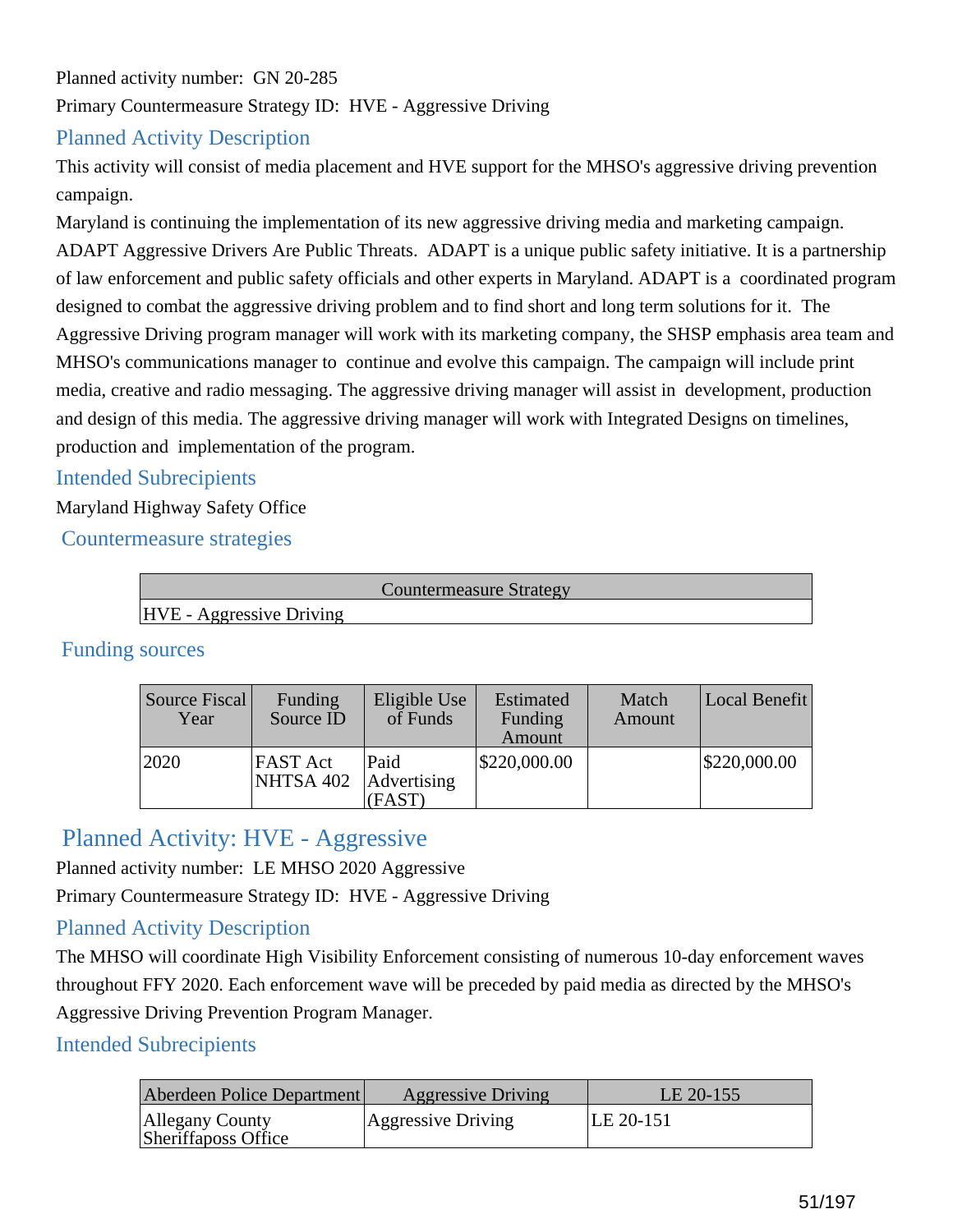| <b>Annapolis Police</b><br>Department                           | <b>Aggressive Driving</b> | LE 20-178          |
|-----------------------------------------------------------------|---------------------------|--------------------|
| Anne Arundel County Police Aggressive Driving<br>Department     |                           | LE 20-034          |
| <b>Baltimore City Police</b><br>Department                      | <b>Aggressive Driving</b> | LE 20-169          |
| <b>Baltimore County Police</b><br>Department                    | <b>Aggressive Driving</b> | LE 20-112          |
| <b>Bel Air Police Department</b>                                | <b>Aggressive Driving</b> | LE 20-147          |
| <b>Berlin Police Department</b>                                 | <b>Aggressive Driving</b> | LE 20-056          |
| <b>Calvert County Sheriffaposs</b><br>Office                    | <b>Aggressive Driving</b> | LE 20-069          |
| Cambridge Police<br>Department                                  | <b>Aggressive Driving</b> | LE 20-223          |
| <b>Caroline County</b><br>Sheriffaposs Office                   | <b>Aggressive Driving</b> | LE 20-012          |
| <b>Carroll County Sheriffaposs</b><br>Office                    | <b>Aggressive Driving</b> | LE 20-143          |
| <b>Cecil County Sheriffaposs</b><br>Office                      | <b>Aggressive Driving</b> | LE 20-029          |
| <b>Charles County Sheriffaposs Aggressive Driving</b><br>Office |                           | LE 20-185          |
| <b>Cheverly Police Department</b>                               | <b>Aggressive Driving</b> | LE 20-             |
| City of Bowie                                                   | <b>Aggressive Driving</b> | LE 20-129          |
| City of Hyattsville Police<br>Department                        | <b>Aggressive Driving</b> | LE 20-226LE 20-226 |
| <b>Denton Police Department</b>                                 | <b>Aggressive Driving</b> | LE 20-312          |
| <b>Easton Police Department</b>                                 | <b>Aggressive Driving</b> | LE 20-041          |
| <b>Elkton Police Department</b>                                 | <b>Aggressive Driving</b> | LE 20-110          |
| Frederick Police Department Aggressive Driving                  |                           | LE 20-004          |
| Fruitland Police Department Aggressive Driving                  |                           | LE 20-031          |
| Gaithersburg Police<br>Department                               | <b>Aggressive Driving</b> | LE 20-127          |
| <b>Garrett County</b><br>Commissioners                          | <b>Aggressive Driving</b> | LE 20-039          |
| Greenbelt Police Department Aggressive Driving                  |                           | LE 20-102          |
| <b>Hagerstown Police</b><br>Department                          | <b>Aggressive Driving</b> | LE 20-303          |
| <b>Hampstead Police</b><br>Department                           | <b>Aggressive Driving</b> | LE 20-241          |
| Hancock Police Department Aggressive Driving                    |                           |                    |
| Harford County Sheriffaposs Aggressive Driving<br>Office        |                           | LE 20-002          |
| Havre de Grace Police<br>Department                             | <b>Aggressive Driving</b> | LE 20-096          |
| Howard County Department Aggressive Driving<br>of Police        |                           | LE 20-083          |
| <b>Kent County Sheriffaposs</b><br>Office                       | <b>Aggressive Driving</b> |                    |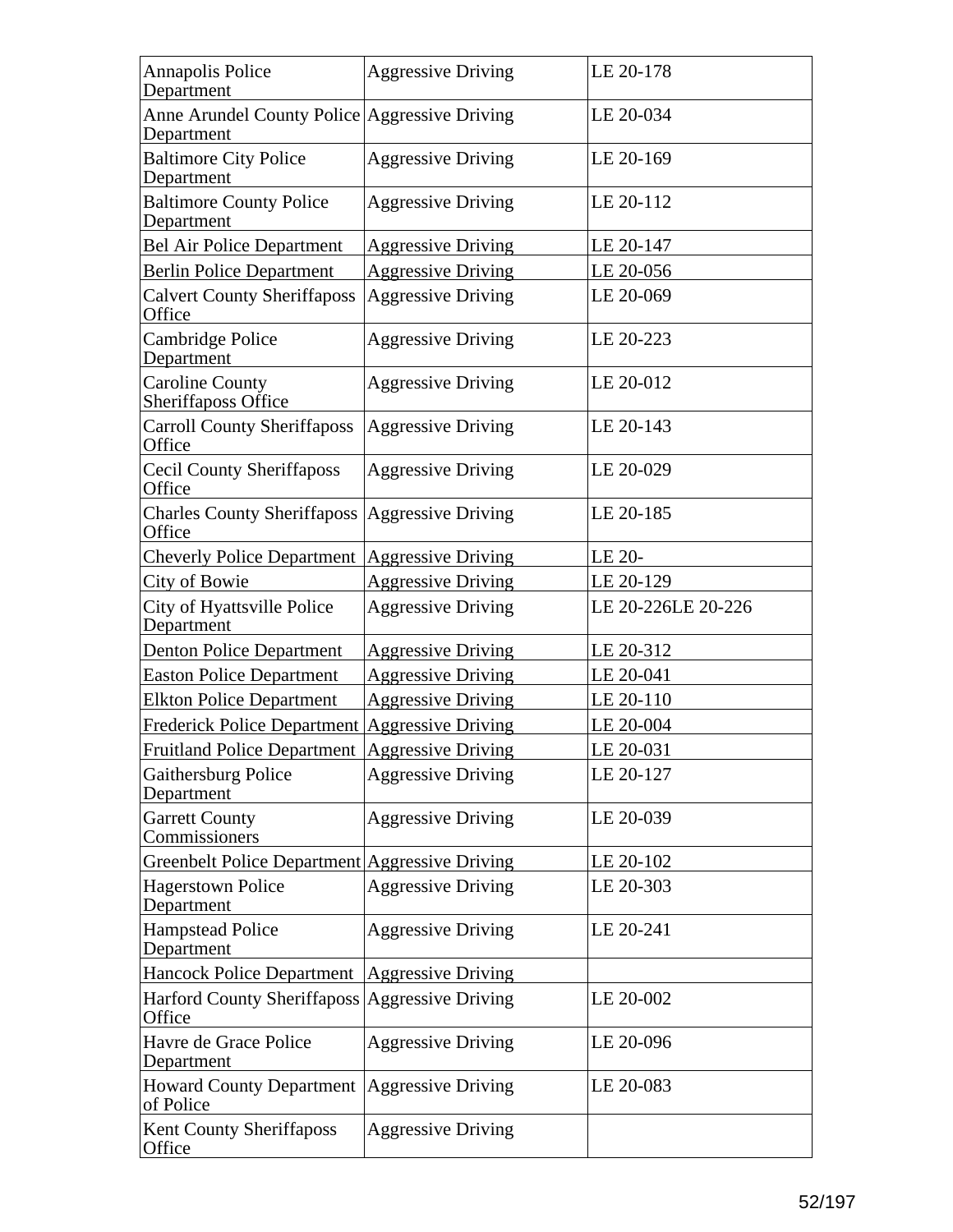| <b>Laurel Police Department</b>                              | <b>Aggressive Driving</b> | LE 20-160 |
|--------------------------------------------------------------|---------------------------|-----------|
| Maryland State Police -<br>Statewide                         | <b>Aggressive Driving</b> | LE 20-260 |
| <b>Maryland Transportation</b><br><b>Authority Police</b>    | <b>Aggressive Driving</b> | LE 20-183 |
| <b>Montgomery County Police</b><br>Department                | <b>Aggressive Driving</b> | LE 20-184 |
| <b>Mount Airy Police</b><br>Department                       | <b>Aggressive Driving</b> |           |
| Ocean City Police<br>Department                              | <b>Aggressive Driving</b> | LE 20-132 |
| <b>Ocean Pines Police</b><br>Department                      | <b>Aggressive Driving</b> | LE 20-123 |
| Pocomoke City Police<br>Department                           | <b>Aggressive Driving</b> | LE 20-015 |
| <b>Prince Georgeaposs County</b><br><b>Police Department</b> | <b>Aggressive Driving</b> | LE 20-236 |
| <b>Princess Anne Police</b><br>Department                    | <b>Aggressive Driving</b> | LE 20-246 |
| <b>Queen Anneaposs County</b><br>Sheriffaposs Office         | <b>Aggressive Driving</b> | LE 20-068 |
| <b>Riverdale Park Police</b><br>Department                   | <b>Aggressive Driving</b> | LE 20-074 |
| Rockville Police Department Aggressive Driving               |                           | LE 20-200 |
| Salisbury Police Department Aggressive Driving               |                           | LE 20-019 |
| <b>Somerset County</b><br>Sheriffaposs Office                | <b>Aggressive Driving</b> |           |
| <b>St. Maryaposs County</b><br>Sheriffaposs Office           | <b>Aggressive Driving</b> | LE 20-057 |
| Sykesville Police<br>Department                              | <b>Aggressive Driving</b> | LE 20-214 |
| <b>Talbot County Sheriffaposs</b><br>Office                  | Aggressive Driving        |           |
| <b>Taneytown Police</b><br>Department                        | <b>Aggressive Driving</b> | LE 20-117 |
| Town of La Plata Police<br>Department                        | <b>Aggressive Driving</b> | LE 20-255 |
| University of Baltimore<br><b>Police Department</b>          | <b>Aggressive Driving</b> | LE 20-020 |
| University of Maryland<br>Department of Public Safety        | <b>Aggressive Driving</b> | LE 20-106 |
| <b>Washington County</b><br>Sheriffaposs Office              | <b>Aggressive Driving</b> | LE 20-133 |
| <b>Wicomico County</b><br><b>Sheriffaposs Office</b>         | <b>Aggressive Driving</b> | LE 20-047 |
| <b>Worcester County</b><br>Sheriffaposs Office               | <b>Aggressive Driving</b> | LE 20-060 |

# Countermeasure strategies

Countermeasure Strategy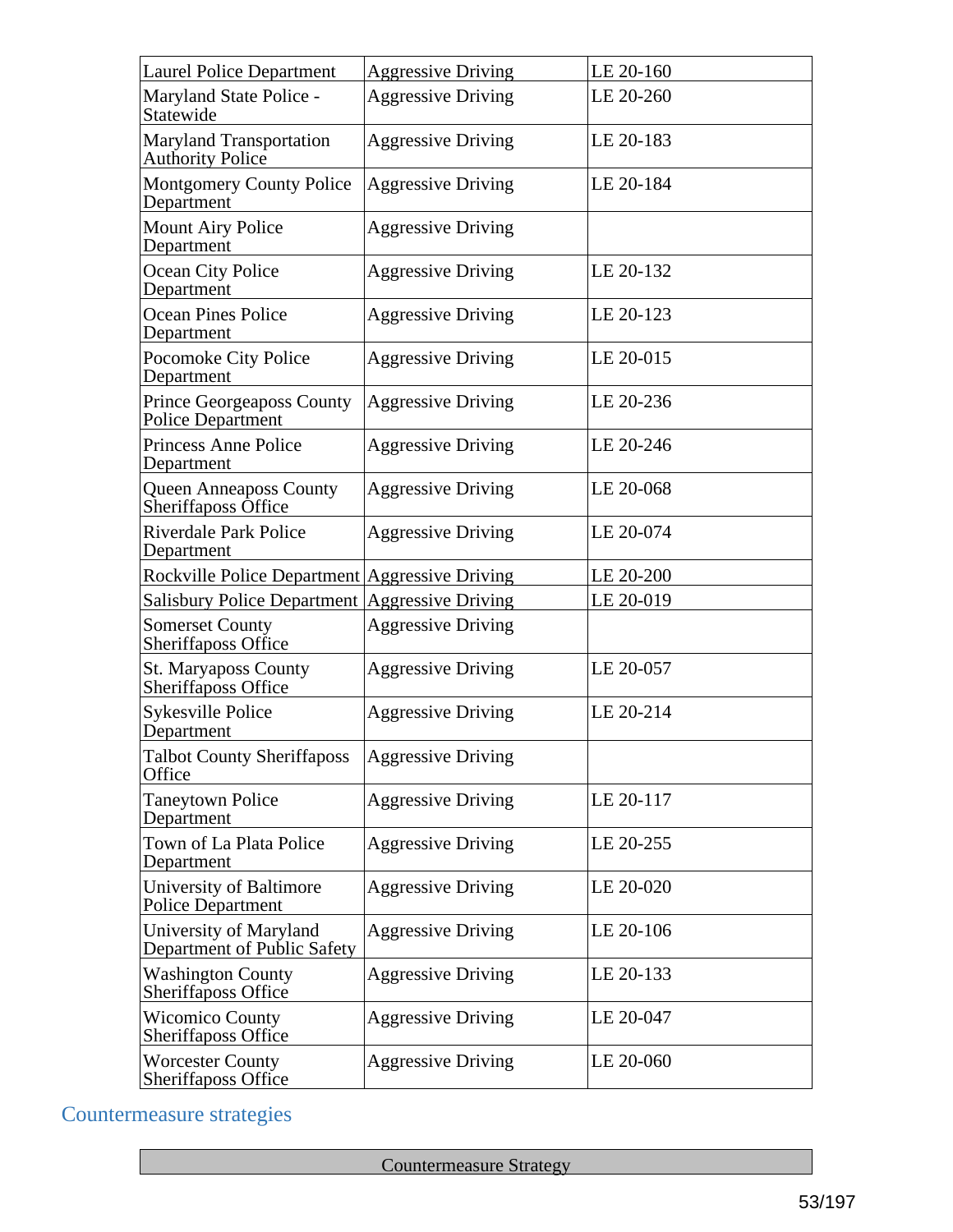#### HVE - Aggressive Driving

### Funding sources

| Source Fiscal<br>Year | Funding<br>Source ID                     | Eligible Use<br>of Funds | Estimated<br>Funding<br>Amount | Match<br>Amount | Local Benefit |
|-----------------------|------------------------------------------|--------------------------|--------------------------------|-----------------|---------------|
| 2020                  | <b>FAST Act</b><br>NHTSA 402 Enforcement | Speed<br>(FAST)          | \$581,754.63                   |                 | \$581,754.63  |
| 2020                  | NHTSA 402                                | Speed<br>Enforcement     |                                |                 |               |

# Program Area: Distracted Driving

# Description of Highway Safety Problems

Distracted driving has long been a significant traffic safety problem, ranging from distractions due to vehicle passengers, food and drink, smoking, and other causes. The problem of distracted driving has become increasingly prevalent during the past decade in Maryland and across the United States due in large part to the explosion in use of handheld communication devices, such as cell phones and other electronic devices. In Maryland from 2013 through 2017, over 53,000 distracted driving crashes occur on Maryland roads each year. For this latest five-year period, distracted driving was a factor in an annual average of one-half of all traffic crashes (50 percent), approximately 56 percent of injury crashes, and a third of all fatal crashes (34 percent). Distracted driving was a factor in 57 percent of injuries and 33 percent of fatalities. Distracted driving is significantly over-represented statistically in all crashes, and even more so in injury crashes. The significant contribution of identified distracted driving combined with the difficulty in accurately capturing distracted driving as a cause on crash reports would indicate that distracted driving is, potentially, still under-reported and a larger problem than currently indicated, particularly with cell phone use (handheld and texting, both illegal in Maryland). Hence, distracted driving is a major focus for traffic safety professionals in Maryland and across the nation.

In 2017, Maryland law enforcement officers issued 33,741 citations issued for cell phone use and 2,575 citations for texting while driving. The numbers for cell phone use are lower than previous years (34,460 handheld cell phone citations in 2016 and 40,994 in 2015) after an initial increase in focus by law enforcement on this issue, coupled with the cell phone violation law being a primary offense. The number of texting citations issued, however, have increased slightly in recent years (2,342 texting citations in 2016 and 2,552 in 2015).

#### Associated Performance Measures

| <b>Fiscal Year</b> | Performance<br>measure name                                                                    | Target End Year | <b>Target Period</b> | <b>Target Value</b> |
|--------------------|------------------------------------------------------------------------------------------------|-----------------|----------------------|---------------------|
| 2020               | Number of<br>distracted<br>driving related<br>serious injuries<br>on all roads<br>(State data) | 2020            | 5 Year               | 1763.9              |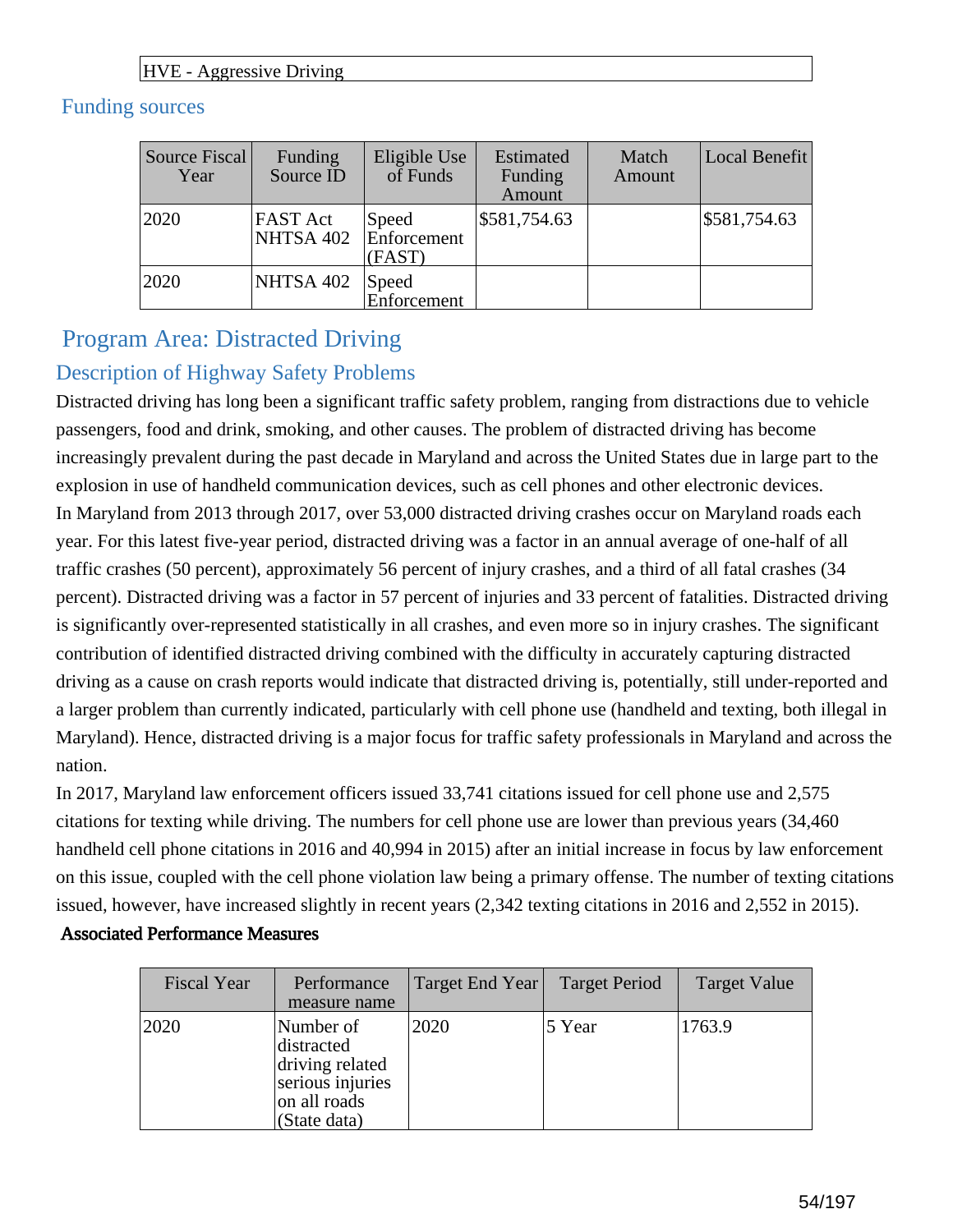| '2020 | Number of         | 2020 | 5 Year | 178.2 |
|-------|-------------------|------|--------|-------|
|       | distracted        |      |        |       |
|       | driving related   |      |        |       |
|       | fatalities on all |      |        |       |
|       | roads (State      |      |        |       |
|       | data)             |      |        |       |

#### Countermeasure Strategies in Program Area

Countermeasure Strategy

HVE - Distracted Driving

# Countermeasure Strategy: HVE - Distracted Driving

Program Area: Distracted Driving

### Project Safety Impacts

Similar to sobriety checkpoints, the objective is to deter cell phone use and texting while driving by increasing the perceived risk of a ticket. The HVE model combines dedicated law enforcement with paid and earned media supporting the enforcement activity. Enforcement officers actively seek out cell phone users through special roving patrols, or through spotter techniques where a stationary officer will radio ahead to another officer when a driver using a cell phone is detected. Officers report that higher vantage points, SUVs, and unmarked vehicles can assist in identifying violators. Both earned and paid media are critical to ensure the general public is aware of the enforcement activity and overall problem, and to create the impression that violators will be caught. Approximately 50 police departments have applied for enforcement grants, and the MHSO will coordinate a statewide media campaign to support distracted driving enforcement.

 This HVE project will also include a grant to a university which will explore automated vehicle technologies to reduce distracted driving.

### Linkage Between Program Area

Distracted driving prevention is an emphasis area for Maryland, reflected in both this HSP and the State's SHSP. Maryland's HVE campaign conforms to one of the most effective "Countermeasures That Work" in regard to distracted driving prevention, and also supports NHTSA's national HVE campaign period. The MHSO's implemented allocation methodology incorporates several safety program areas that have been identified as the most prevalent factors related to motor vehicle crashes in Maryland. By applying a weighting regimen, the MHSO's allocation formula provides a guide for highway safety funding that will apply the most money to areas with the most problems. Once total funding for each jurisdiction is determined, the MHSO reviews the frequencies and proportions of crash sub-categories (i.e. impaired, distracted, motorcycle, etc.) and compares these frequencies and proportions by law enforcement agency within each jurisdiction. Funding decisions are truly data-driven and provide guidance for the identification of jurisdictions that are most capable of reducing the State's total number of serious and fatal crashes.

### Rationale

This countermeasure is featured in the 9th Edition of Countermeasures That Work.

Distracted driving constitutes a variety of dangerous driving behaviors on Maryland's roads, as supported in the MHSO's data.

Results from the NHTSA HVE program suggest hand-held cell phone use among drivers dropped 57% in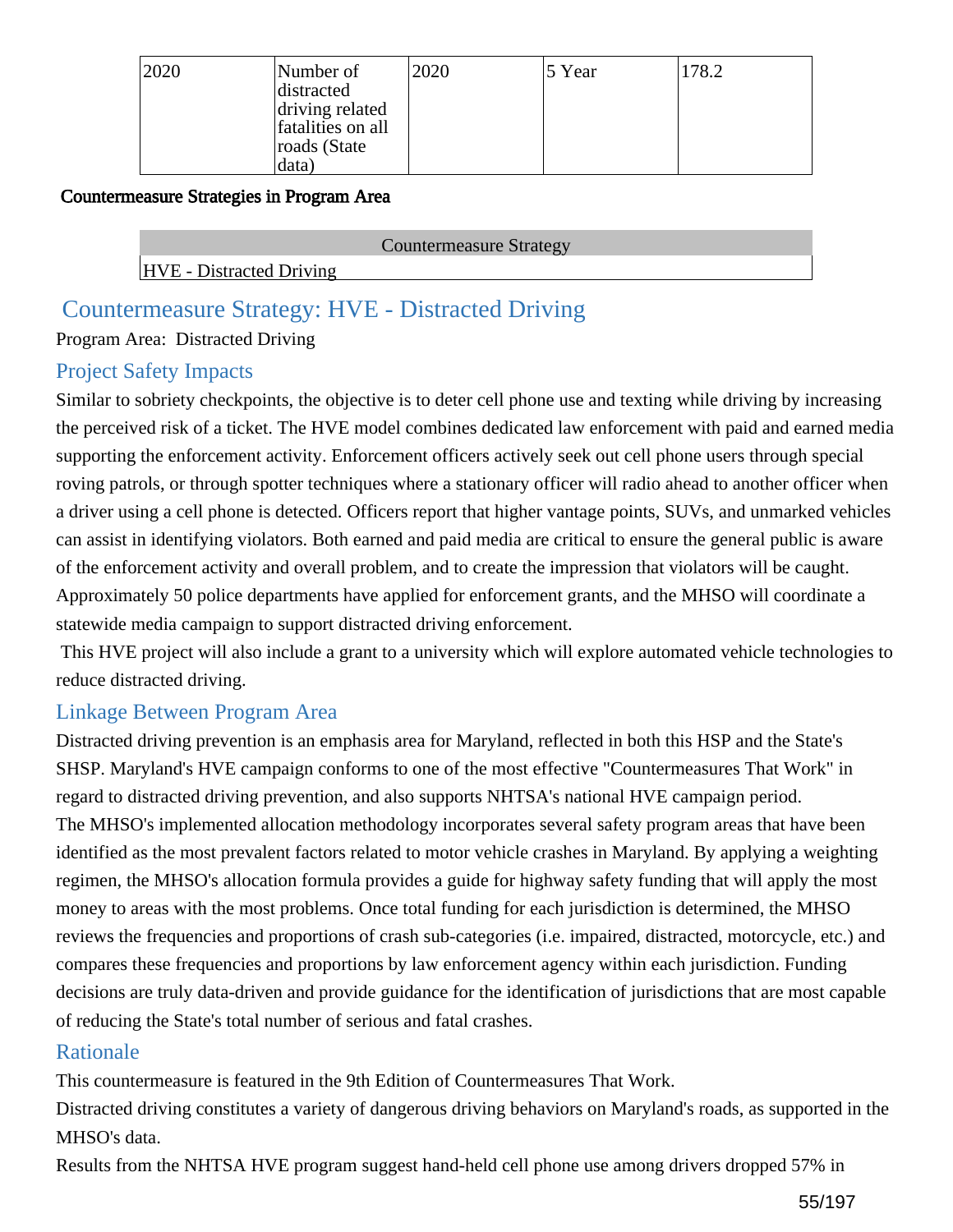Hartford, CT and 32% in Syracuse, NY. The percentage of drivers observed manipulating a phone (e.g., texting or dialing) also declined. Public awareness of distracted driving was already high before the program, but surveys suggest awareness of the program and enforcement activity increased in both Hartford and Syracuse. Surveys also showed most motorists supported the enforcement activity. In California and Delaware, similar reductions in cell phone use were observed following the campaign, although decreases were also noted in comparison communities.

| Unique Identifier       | <b>Planned Activity Name</b>                                                 |
|-------------------------|------------------------------------------------------------------------------|
| GN 20-176               | Roadster Pedal Kart for Teen Distracted &<br><b>Drowsy Driving Education</b> |
| GN 20-197               | Distracted Driving impact on MD Roadway<br><b>First Responders</b>           |
| GN 20-234               | <b>Emergency Nurses</b>                                                      |
| GN 20-265               | <b>Trauma Prevention Assemblies and PTA</b><br>Meetings                      |
| GN 20-290               | MHSO Internal-Distracted Driving Media<br>Campaign                           |
| GN 20-311               | <b>Vehicle Technology</b>                                                    |
| LE MHSO 2020 Distracted | <b>HVE</b> - Distracted Driving                                              |

# Planned Activity: Roadster Pedal Kart for Teen Distracted & Drowsy Driving Education

Planned activity number: GN 20-176

Primary Countermeasure Strategy ID: HVE - Distracted Driving

### Planned Activity Description

According to Washington University, ([wustl.edu\)](https://wustl.edu) humans take in more information visually than any other sense, giving us a tremendous capacity to store pictures/actions in long term memory. The majority of teens are visual learners and the young adolescent brain can hold seven items of information, plus or minus two in working memory. An effective strategy that allows teenagers to work with larger and larger amounts of information is to show them how the information fits together. Employing an educational program that is visual, interactive, and explains consequences (If A, than B), will not only resonate with the 16-20 age group, but will provide a stronger retention rate.

Through the purchase of a 4-wheeled pedal cart, we will build an educational and hands-on learning program for young drivers that teaches the dangers of distracted and impaired driving. Due to the cart being nonmotorized, participation will not have to be restricted to teens with a permit or provisional license. This will enable us to reach teens prior to starting their GLS as well as teens that are in the GLS process.

Distraction Education Program - Using a figure-eight cone course set-up, the student driver will travel the course with no distraction or impairment and another student participant will time them using a cell phone. That time will be recorded on a large board for all participants to see. This timed drive with no other factors will raise their optimistic bias and they will understand we're not trying to trick them. The driver will then drive the same course while texting the Pledge of Allegiance to another student, again being timed. Because students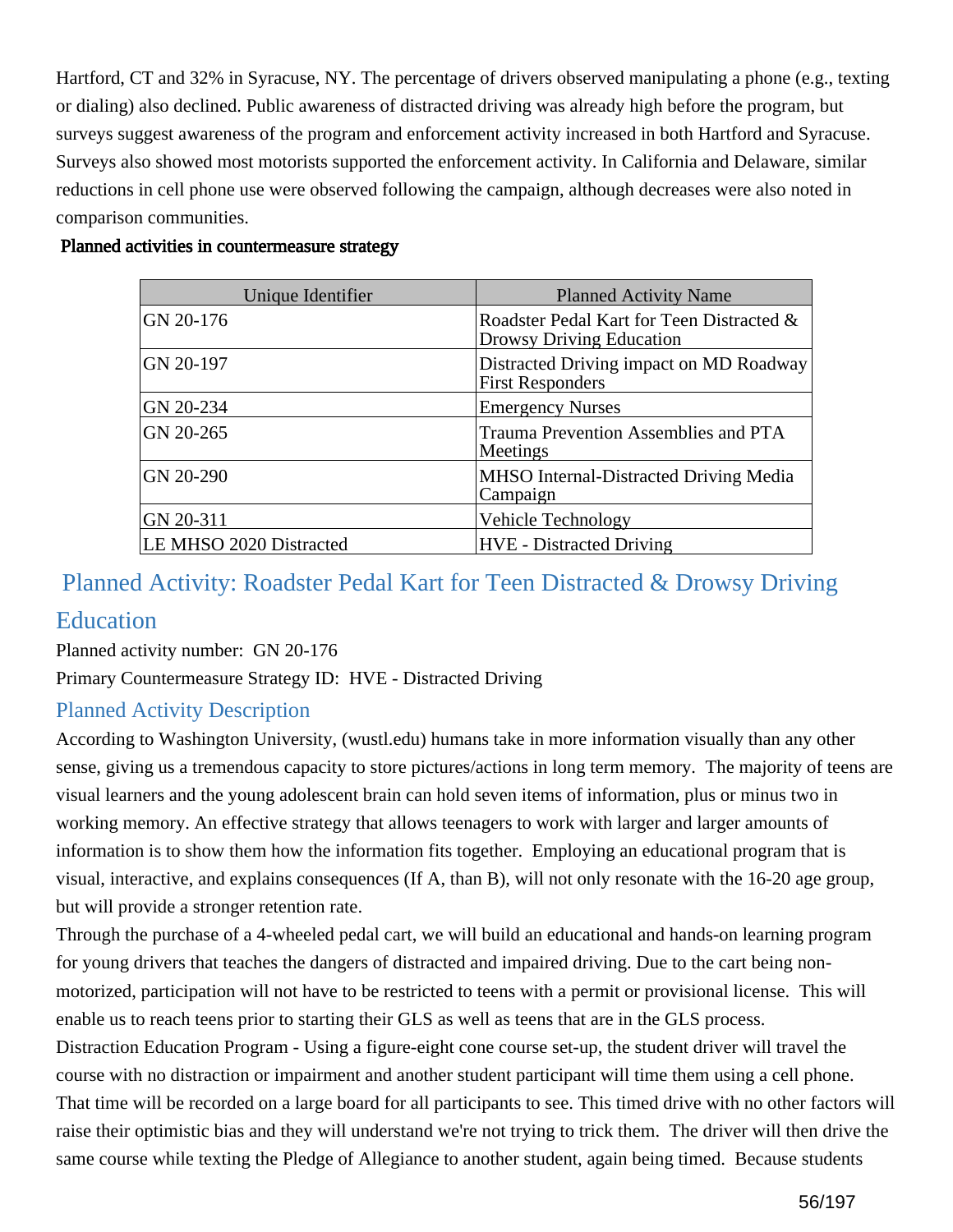have recited this pledge every day since kindergarten, they will have memorized the words. The audience (or all participating students) will be directed to yell every time the driver hits a traffic cone or reduces speed dramatically. Again, this time will be recorded on a large board for all participants to see. Between the driver, the timer and the text receiver 3 teens will be directly involved for each run. The entire audience will be involved with the yelling, keeping them involved and giving the driver immediate feedback. At the end of each run we will discuss and compare the different performances and times with any mistakes re-pointed out to reinforce negative feedback. Drivers who text and don't crash most of the time feel it's safe - and therefore continue the risky behavior. Overall this cart course will show teens that the distraction free the course is easy (high optimism), then with negative and immediate feedback, demonstrate how distractions impede driving performance.

Through the use of Fatal Vision Alcohol Impairment Simulation Goggles, the same figure-eight course will be used to time a teen through two runs of the course. The first time will be without the goggles and the second time the teen will be using various levels of impairment goggles. Another student will be timing as the driver tries to manipulate the course. Again, at the end of the two timings, we will discuss and compare the different performances, creating an important lesson on how alcohol greatly impairs a person's balance, vision, reaction time and judgment.

Working with the MD Teen Driving Coalition, we will test the program among teens utilizing the teen representatives. This testing will give us the information needed to determine the amount of time needed for each run/class, honest feedback from teens, and the expertise of driving school educators. We will research and meet with key driving schools that are actively involved in the MD Teen Driving Coalition (ex: Elite) to determine if the course can be implemented during their classes on Driving Risks. Due to the course needing a large indoor area or parking lot free from traffic, we will determine if any class locations are conducive. The road course will also be offered at public and private high school events that have a safety-focus. This may include but is not limited to high school safety fairs or PTA-run events such as pre-prom educational activities.

The cart will be offered year-round with concentrations during specific peak times:

Throughout April, the cart will be used to compliment Distracted Driving Month

Month leading up to prom season (typically May)

Month leading up to homecoming season (typically October)

Due to the fact that MD young drivers are categorized as 16-20 years of age, the program will also be offered to community colleges throughout MD that have a high concentration of undergrad students. Many of these colleges (Howard, Harford) have a safety-focused day with adequate room for setting up the pedal court course. During the last academic enrollment, Howard Community College registered over 500 students under the age of 18, Harford Community College had just under 500 students, under the age of 18. Finally, we will work with organizations on teen-focused events such as the BGE Teen Safety Day to bring our educational program to their audience.

### Intended Subrecipients

Mid-Atlantic Foundation for Safety and Education

Countermeasure strategies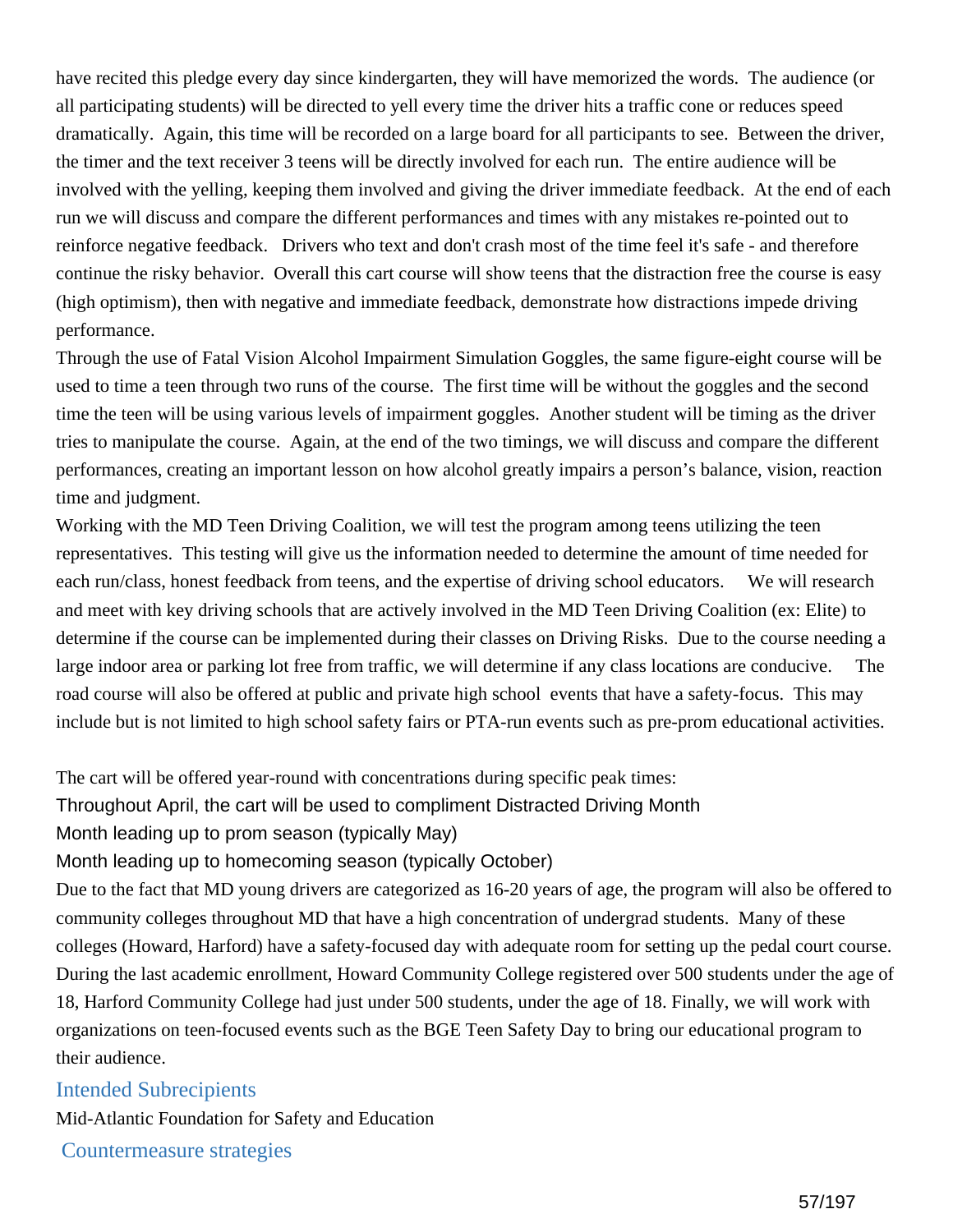|                                 | Countermeasure Strategy |  |
|---------------------------------|-------------------------|--|
| <b>HVE</b> - Distracted Driving |                         |  |

#### Funding sources

| Source Fiscal<br>Year | Funding<br>Source ID         | Eligible Use<br>of Funds        | Estimated<br>Funding<br>Amount | Match<br>Amount | Local Benefit |
|-----------------------|------------------------------|---------------------------------|--------------------------------|-----------------|---------------|
| 2020                  | <b>FAST</b> Act<br>NHTSA 402 | Distracted<br>Driving<br>(FAST) | \$1,699.85                     |                 | \$1,699.85    |

# Planned Activity: Distracted Driving impact on MD Roadway First Responders Planned activity number: GN 20-197

Primary Countermeasure Strategy ID: HVE - Distracted Driving

### Planned Activity Description

The grantee has established a working relationship with the visitors' centers in various regions of the state and routinely sets up a booth at the centers and meet with motorists and their families providing them with free information for the driver and family members about the dangers of distracted driving to emergency responders. The grantee will create displays and staff booths in all of Maryland's visitor centers to meet the driving public and will also be at planned special events in MD to further spread the message.

The grantee has engaged a number of the fire departments and will invite more to be involved in reaching the public in their own localities by working with the MD State Firemen's Association and other statewide groups. We will provide outreach to law enforcement, towing and recovery and safety service patrols (CHART) to assist in delivering the message to the public.

The grantee intends to reach Marylanders by creating public service announcements both for radio, TV and social media that will show MD drivers how poor driving habits are viewed from a responder's viewpoint working on the road. The grantee provides these services using 100% volunteers and no paid staff. The membership is about 1200 with 302 of those members living in Maryland.

### Intended Subrecipients

Emergency Responder Safety Institute

Countermeasure strategies

|                                 | Countermeasure Strategy |
|---------------------------------|-------------------------|
| <b>HVE</b> - Distracted Driving |                         |

### Funding sources

| Source Fiscal<br>Year | Funding<br>Source ID                   | Eligible Use<br>of Funds | Estimated<br>Funding<br>Amount | Match<br>Amount | Local Benefit |
|-----------------------|----------------------------------------|--------------------------|--------------------------------|-----------------|---------------|
| 2020                  | <b>FAST Act</b><br>$NHTSA 402$ Driving | Distracted<br>(FAST)     | \$10,488.50                    |                 | \$10,488.50   |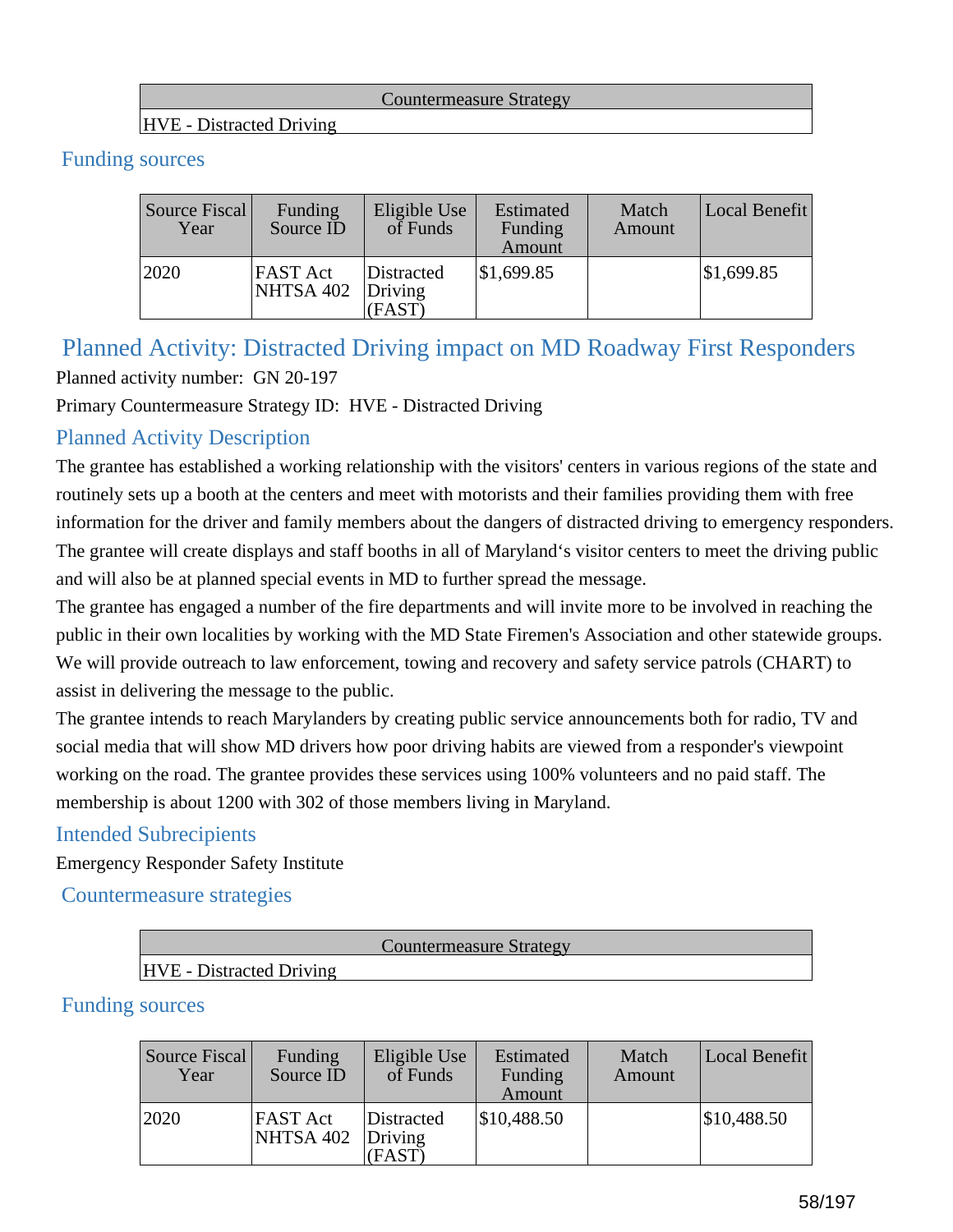# Planned Activity: Emergency Nurses

Planned activity number: GN 20-234 Primary Countermeasure Strategy ID: HVE - Distracted Driving

### Planned Activity Description

Public service announcements and education that aim to reduce distracted driving are not well-researched. However, for the past 17 years, nurses have been voted the most trusted professionals. Emergency nurses, in particular, come into contact with distracted drivers after the motor vehicle crash when they become patients in need of emergency care. By this time, education on distracted driving is coming too late. Emergency nurses in Maryland want to help educate Maryland drivers on the outcomes of distracted driving before they meet on an emergency department stretcher. To start, Maryland State Council of the Emergency Nurses Association would like to create radio and video public service announcements (PSA) encouraging drivers to focus on the road while behind the wheel. These PSAs will be distributed in hospitals and motor vehicle agencies. Copies will be sent to high schools in Maryland for use in their driving education programs. Physician and dental offices often also have televisions. Nurses have been voted the "most trusted profession" year after year. A PSA created by emergency nurses would be widely supported by multiple members of the community. MDENA will leverage its relationships with organizations such as Maryland Hospital Association (MHA), Maryland Nurse Association (MNA), and Maryland American College of Emergency Physicians (ACEP) to distribute our safety message about distracted driving. Maryland Emergency Nurses Association (MDENA) is a non-profit, volunteer organization of emergency department nurses and affiliates.

#### Intended Subrecipients

Maryland State Council of the Emergency Nurses Association

Countermeasure strategies

|                                 | <b>Countermeasure Strategy</b> |
|---------------------------------|--------------------------------|
| <b>HVE</b> - Distracted Driving |                                |

#### Funding sources

| Source Fiscal<br>Year | Funding<br>Source ID         | Eligible Use<br>of Funds      | Estimated<br>Funding<br>Amount | Match<br>Amount | Local Benefit |
|-----------------------|------------------------------|-------------------------------|--------------------------------|-----------------|---------------|
| 2020                  | <b>FAST Act</b><br>NHTSA 402 | Distracted<br>Driving<br>FAST | \$23,000.00                    |                 | \$23,000.00   |

# Planned Activity: Trauma Prevention Assemblies and PTA Meetings

Planned activity number: GN 20-265

Primary Countermeasure Strategy ID: HVE - Distracted Driving

### Planned Activity Description

Our proposed solution addresses the issues of distracted driving, impaired driving, and occupant protection in two different ways: Target students expanding an existing Trauma Prevention Assembly program. Target parents/guardians through a new PTA Presentation program.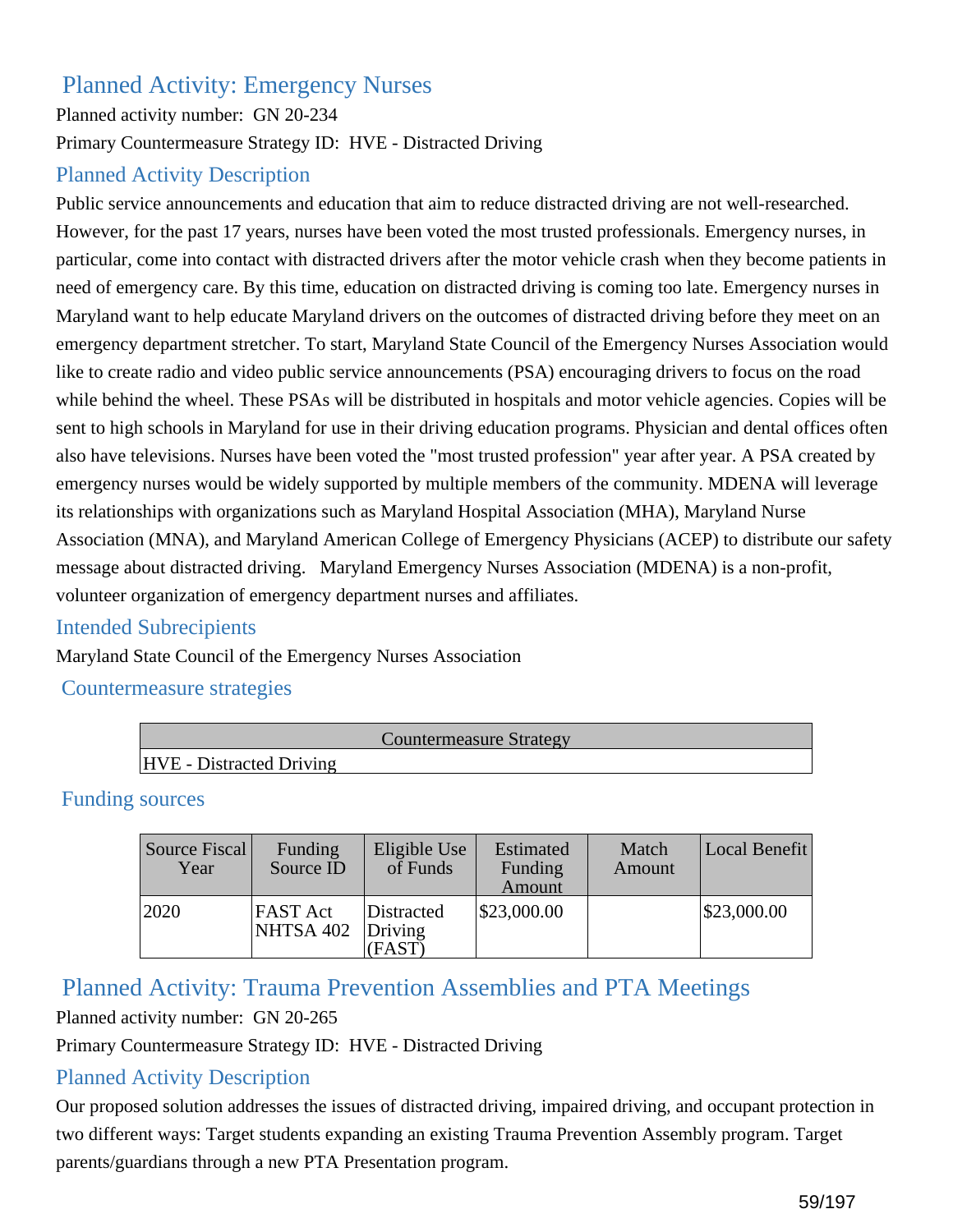The first solution is to continue to conduct school assemblies related to distracted driving and/or impaired driving with updated content. The Trauma Prevention Assembly Program, led by the Shock Trauma Center's Trauma Prevention Program, focuses on the dangers of impaired or distracted driving and smart decision making. Each hour long assembly typically opens with a slideshow presentation focused on the dangers of distracted and/or impaired driving. Students then watch one of three videos: Get the Message; Someone Like You; and Two Lives Changed.

In all presentations, the presenter also discusses the importance of occupant protection and the need to buckle up every time since seat belts remain the first line of defense in the event of a crash. Get the Message captures the physical, emotional, and mental trauma that is the consequence of a motor vehicle crash resulting from distracted driving. The video is based on a true story to illustrate the fatal impact of a single text message on a young driver and her friends. "Two Lives Changed" tells the story of two young adults involved in alcoholrelated crashes who lived to share their emotional stories and injuries. Following the selected video(s), the program is then augmented by a former trauma patient. The survivor shares his/her personal inspirational story in addition to describing the injuries received as a result of the crash.

A new feature of the Assembly Program will give students the opportunity to test their abilities to drive while distracted or while under the influence. Grant support will be used to purchase Vision Impairment Goggles and an Activity Mat/steering wheel combination meant to simulate driving on a windy road. Students will experience, first-hand, how distracted and impaired driving affect their ability to drive. PTA Presentation The second solution is to offer a program similar to the Assembly Program at parent-teacher association meetings to highlight the dangers of distracted driving or impaired driving and help parents understand how to talk to their children about these dangers. As with the student assemblies, the presentation will begin with the history of the Shock Trauma Center followed by one of the three videos described above. The nurse presenter will then engage the parents in a discussion about the important role parents play in shaping their children's driving behaviors, including discussing the critical importance of always using a seat belt.

The parents are challenged to examine their own behaviors behind the wheel and self-reflect on what kind of role they are modeling for their children. This program will also include the testimony of a trauma survivor or a parent whose child is a trauma survivor. This credible messenger will share his or her powerful story. At the end of the presentation, the floor is opened and attendees are given the opportunity to voice any questions,

comments, or concerns about distracted or impaired driving. A survey will be disseminated to presentation attendees to collect data on the effectiveness of the presentation and the attendee's intent to have a meaningful discussion with their child about the dangers of distracted driving. Attendees will also be given the opportunity to opt-in to receiving a follow-up survey to be given three separate times: 1) 6 weeks after the presentation; 2) at the end of the school year; and 3) in the summer.

#### Intended Subrecipients

University of Maryland Medical System Foundation

Countermeasure strategies

Countermeasure Strategy

HVE - Distracted Driving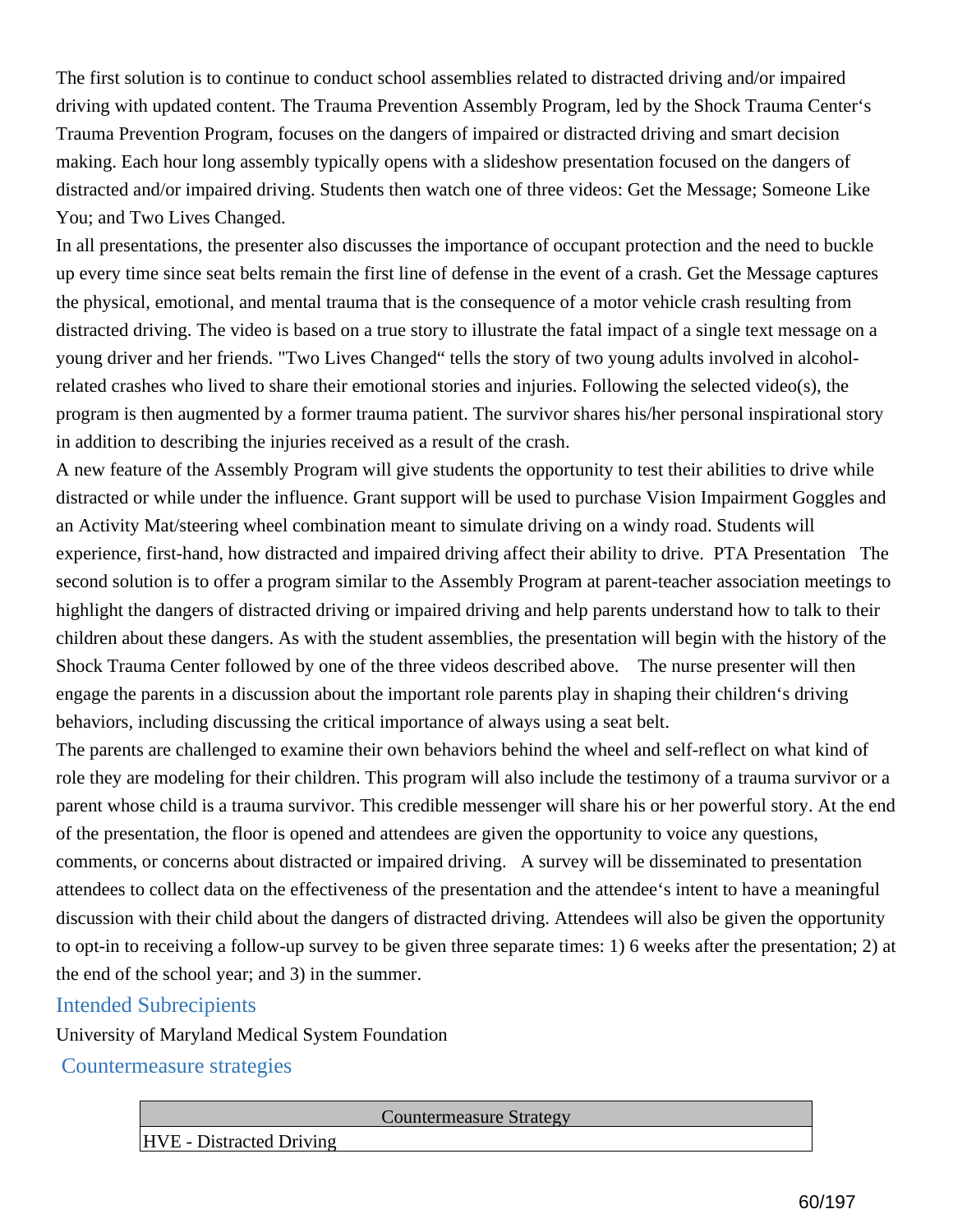### Funding sources

# Planned Activity: MHSO Internal-Distracted Driving Media Campaign

Planned activity number: GN 20-290

Primary Countermeasure Strategy ID: HVE - Distracted Driving

### Planned Activity Description

This activity will consist of media placement and HVE support for the MHSO's distracted driving prevention campaign.

### Intended Subrecipients

Maryland Highway Safety Office

Countermeasure strategies

|                                 | Countermeasure Strategy |  |
|---------------------------------|-------------------------|--|
| <b>HVE</b> - Distracted Driving |                         |  |

#### Funding sources

| Source Fiscal<br>Year | Funding<br>Source ID         | Eligible Use<br>of Funds      | Estimated<br>Funding<br>Amount | Match<br>Amount | Local Benefit |
|-----------------------|------------------------------|-------------------------------|--------------------------------|-----------------|---------------|
| 2020                  | <b>FAST Act</b><br>NHTSA 402 | Paid<br>Advertising<br>(FAST) | \$165,000.00                   |                 | \$165,000.00  |

# Planned Activity: Vehicle Technology

#### Planned activity number: GN 20-311

#### Primary Countermeasure Strategy ID: HVE - Distracted Driving

### Planned Activity Description

Automated or autonomous vehicles have vehicle control capabilities without human interaction. Transfer of control can either happen voluntarily or involuntarily in circumstances in which the vehicle takes over after detecting that the human cannot cope with the situation (Nabo et al., 2013). Many car technologies have been introduced to reduce drivers distractions, most of which allow drivers to use their voices for different actions such as calling, texting, and even changing radio stations in their vehicles. Furthermore, many applications have been developed to restrict cellphone usage in vehicles. Although these technologies and applications are definitely a step in the right direction to tackle driver distraction, they are not enough.

The Safety and Behavioral Analysis (SABA) Center at Morgan State University has a full-scale high-fidelity driving simulator (Figure 1) and an eye-tracking system. The simulator is physically comprised of a cockpit, three surrounding monitors to project front and peripheral views as participants travel through the virtual network, an ignition key, safety seat belt and other components necessary for the operation of the vehicle in the simulated environment: steering wheel, hand brake, throttle, signal-light controllers, emergency blinkers, and brake pedals as well as an automatic gear stick. The software, VR-Design Studio developed by FORUM8 Co., visualizes roads, bridges, ramps, roadside objects, three-dimensional trees and buildings, and so on and provides a fairly realistic environment for drivers. It is capable of creating and editing the entire road network elements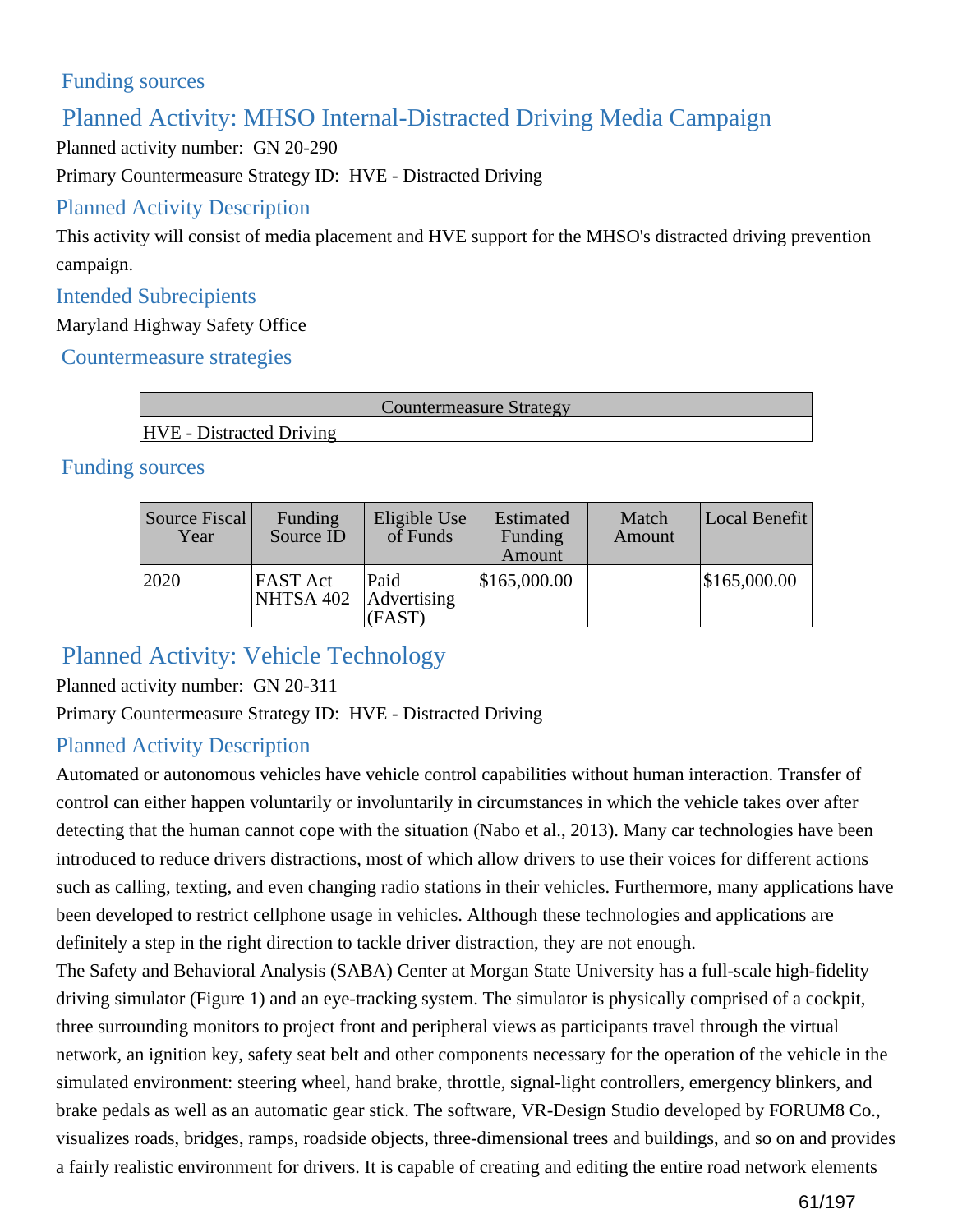including road alignments, intersection design, traffic signals, cross sections, roadside signs, terrain setup, and traffic generation. It allows researchers to investigate driver behavior under various controlled conditions. The driving simulator is capable of replicating driving tasks on different roadway and pavement types, under various traffic conditions and composition, traffic information (in-vehicle or out-of-vehicle), and weather conditions (rain, fog, snow). It is capable of building road networks with desired features similar to the real world. The subjects are capable of choosing their own routes from the origin to the destination. Data such as lane-changing, acceleration, braking, steering control and speed are recorded in real time by the driving simulator software.

Although the driving simulator had limited capabilities to perform CAV functions, the research team overcame most of the challenges and worked with Forum 8 to make it capable of implementing CAV applications. The eye tracking system developed by Tobii Pro Labs will be used to analyze the eye and head movement of the participants driving the simulator. Tobii Pro Glasses 2 is a wearable, head-mounted eye tracking tool that tracks participant's gaze in real time while the person moves freely around an environment or situational scenario. Since the 1960s, researchers have been utilizing driving simulators to study driver behavior and performance interaction with the vehicle and the road environment. The highest benefit of driving simulator devices is that they can provide an integrally safe environment for driving research, which can be effortlessly and economically configured to examine a variety of human factors research problems. They also make it possible to manage experimental conditions over a wider variety than field-tests and can be easily changed from one condition to another. A driving simulator facilitates the use of various information provision and controlled traffic and environmental scenarios that are not possible with other methods. In addition, different drivers as test subjects are able to experience the same events and conditions. Simulators are linked to computer systems, which can provide online data processing, formatting, and storage and the reduction and compact arrangement of data. Utilizing an eye tracking system with the driving simulator would allow the research team to record eye movement along with speed, lane changing, crashes, and near-crashes.

#### Intended Subrecipients

Morgan State University

Countermeasure strategies

Countermeasure Strategy

#### HVE - Distracted Driving

### Funding sources

| Source Fiscal<br>Year | Funding<br>Source ID         | Eligible Use<br>of Funds      | Estimated<br>Funding<br>Amount | Match<br>Amount | Local Benefit |
|-----------------------|------------------------------|-------------------------------|--------------------------------|-----------------|---------------|
| 2020                  | <b>FAST</b> Act<br>NHTSA 402 | Distracted<br>Driving<br>FAST | \$62,911.27                    |                 | \$62,911.27   |

# Planned Activity: HVE - Distracted Driving

Planned activity number: LE MHSO 2020 Distracted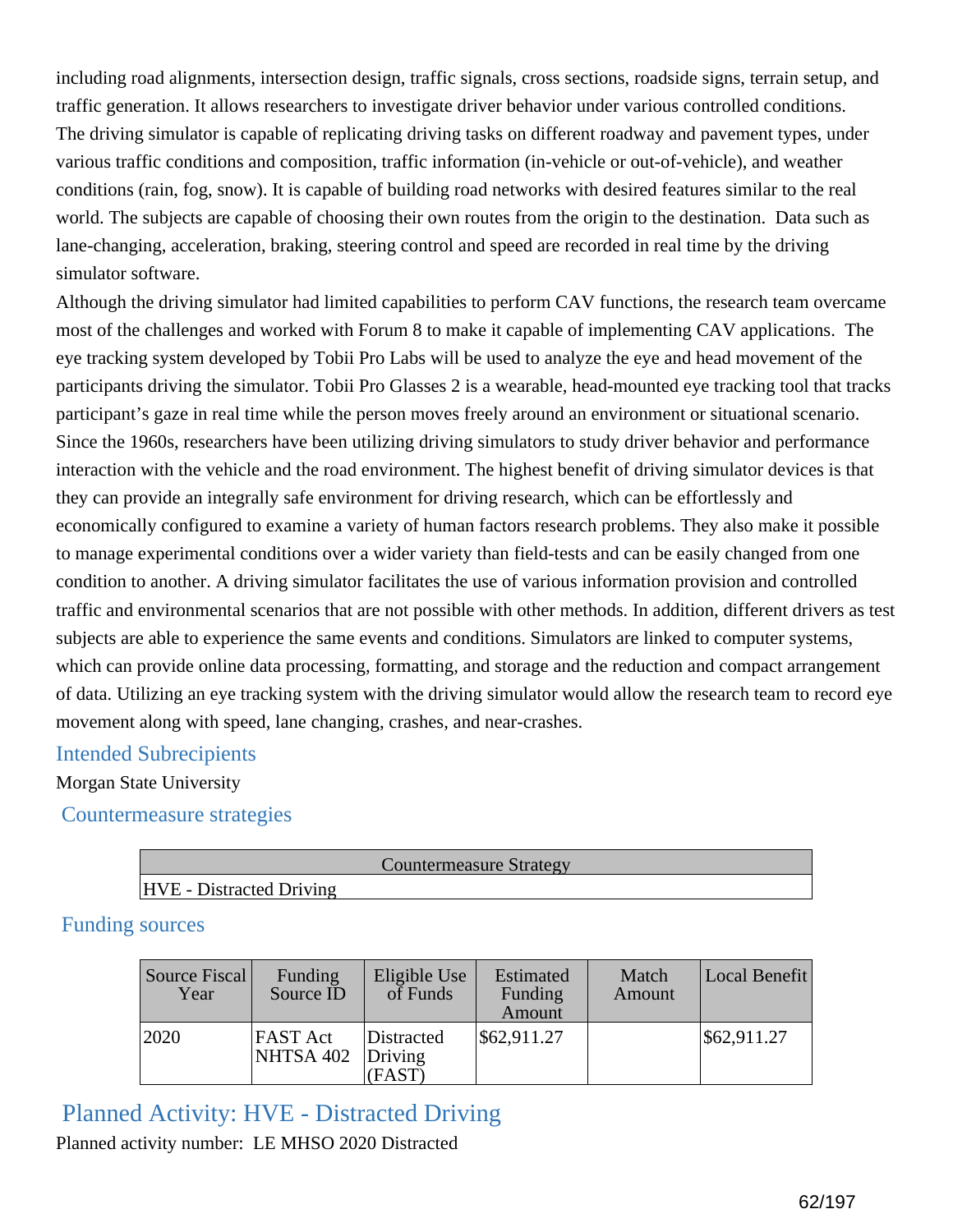# Planned Activity Description

Maryland has laws preventing cell phone use and texting while driving. Law enforcement agencies are tasked with coordinating specific periods of high visibility enforcement each year.

High visibility enforcement campaigns have been used to deter cell phone use and texting while driving through both specific and general deterrence. In the high visibility enforcement model, law enforcement targets selected high-crash or high-violation geographical areas using either expanded regular patrols or designated patrols. This model is based on the same principles as high visibility seat belt and alcohol-impaired-driving enforcement: to convince the public that using cell phones and texting while driving is likely to be detected and that offenders will be punished.

### Intended Subrecipients

| Aberdeen Police Department                                  | <b>Distracted Driving</b> | LE 20-156 |
|-------------------------------------------------------------|---------------------------|-----------|
| <b>Allegany County</b><br>Sheriffaposs Office               | <b>Distracted Driving</b> | LE 20-152 |
| <b>Annapolis Police</b><br>Department                       | <b>Distracted Driving</b> | LE 20-177 |
| Anne Arundel County Police Distracted Driving<br>Department |                           | LE 20-036 |
| <b>Baltimore City Police</b><br>Department                  | <b>Distracted Driving</b> | LE 20-170 |
| <b>Baltimore County Police</b><br>Department                | <b>Distracted Driving</b> | LE 20-113 |
| <b>Bel Air Police Department</b>                            | <b>Distracted Driving</b> | LE 20-148 |
| <b>Berlin Police Department</b>                             | <b>Distracted Driving</b> | LE 20-055 |
| <b>Calvert County Sheriffaposs</b><br>Office                | <b>Distracted Driving</b> | LE 20-070 |
| <b>Carroll County Sheriffaposs</b><br>Office                | <b>Distracted Driving</b> | LE 20-144 |
| <b>Cecil County Sheriffaposs</b><br>Office                  | <b>Distracted Driving</b> | LE 20-028 |
| <b>Charles County Sheriffaposs</b><br>Office                | <b>Distracted Driving</b> | LE 20-186 |
| <b>Cheverly Police Department</b>                           | <b>Distracted Driving</b> | LE 20-319 |
| City of Hyattsville Police<br>Department                    | <b>Distracted Driving</b> | LE 20-253 |
| <b>Cumberland Police</b><br>Department                      | <b>Distracted Driving</b> | LE 20-050 |
| <b>Easton Police Department</b>                             | <b>Distracted Driving</b> | LE 20-037 |
| <b>Elkton Police Department</b>                             | <b>Distracted Driving</b> | LE 20-111 |
| <b>Frederick Police Department</b>                          | <b>Distracted Driving</b> | LE 20-007 |
| Frostburg Police Department Distracted Driving              |                           | LE 20-065 |
| Gaithersburg Police<br>Department                           | <b>Distracted Driving</b> | LE 20-128 |
| Greenbelt Police Department Distracted Driving              |                           | LE 20-105 |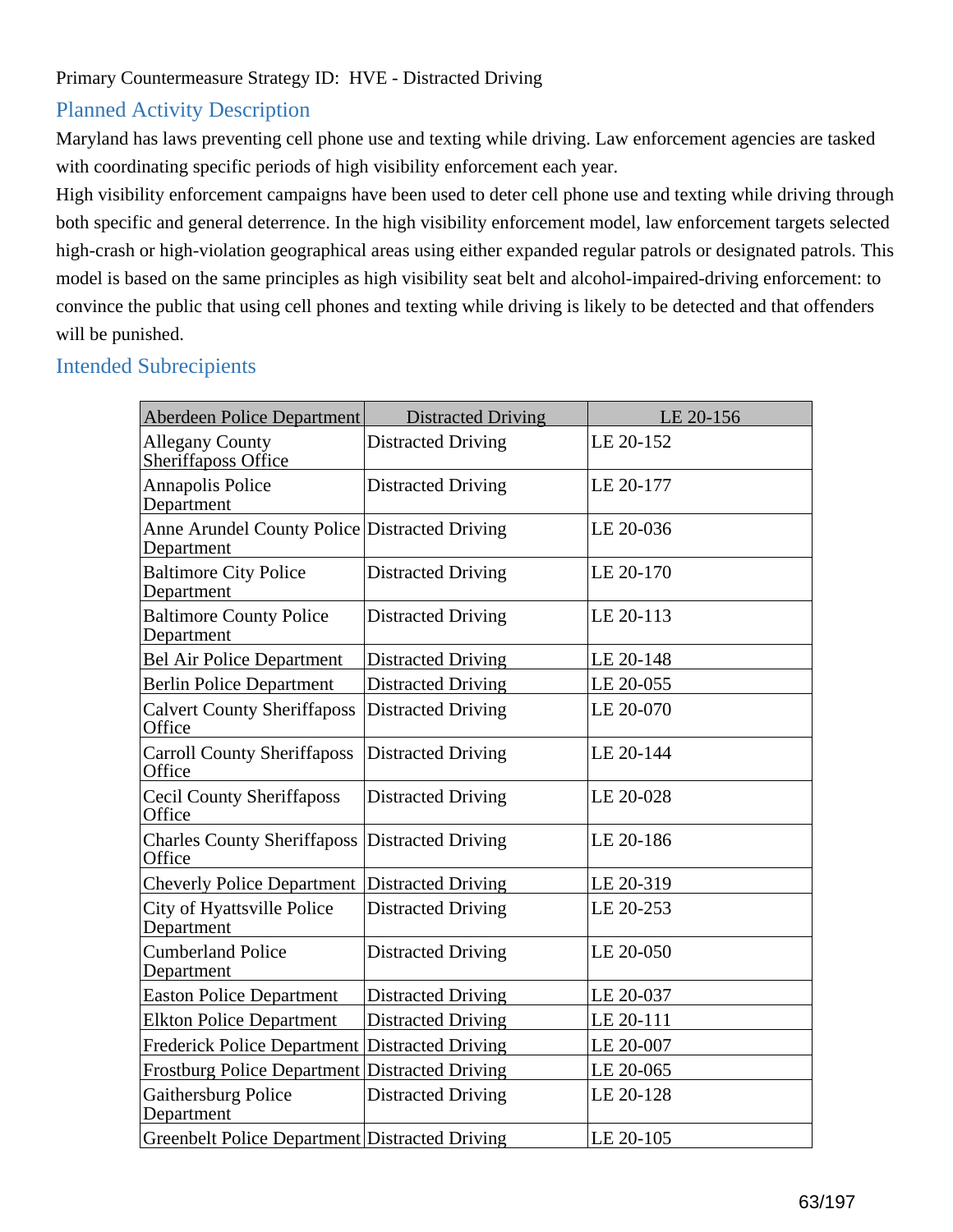| <b>Hagerstown Police</b><br>Department                       | <b>Distracted Driving</b> | LE 20-304 |
|--------------------------------------------------------------|---------------------------|-----------|
| <b>Hampstead Police</b><br>Department                        | <b>Distracted Driving</b> | LE 20-240 |
| Hancock Police Department Distracted Driving                 |                           | LE 20-058 |
| Harford County Sheriffaposs Distracted Driving<br>Office     |                           | LE 20-003 |
| Howard County Department   Distracted Driving<br>of Police   |                           | LE 20-087 |
| <b>Laurel Police Department</b>                              | <b>Distracted Driving</b> | LE 20-161 |
| Maryland State Police -<br>Statewide                         | <b>Distracted Driving</b> | LE 20-261 |
| <b>Maryland Transportation</b><br><b>Authority Police</b>    | <b>Distracted Driving</b> | LE 20-281 |
| <b>Montgomery County Police</b><br>Department                | <b>Distracted Driving</b> | LE 20-228 |
| Ocean City Police<br>Department                              | <b>Distracted Driving</b> | LE 20-131 |
| <b>Prince Georgeaposs County</b><br><b>Police Department</b> | <b>Distracted Driving</b> | LE 20-243 |
| <b>Princess Anne Police</b><br>Department                    | <b>Distracted Driving</b> | LE 20-247 |
| <b>Queen Anneaposs County</b><br>Sheriffaposs Office         | <b>Distracted Driving</b> | LE 20-067 |
| <b>Riverdale Park Police</b><br>Department                   | <b>Distracted Driving</b> | LE 20-075 |
| <b>Rockville Police Department Distracted Driving</b>        |                           | LE 20-201 |
| Salisbury Police Department Distracted Driving               |                           | LE 20-025 |
| <b>St. Maryaposs County</b><br>Sheriffaposs Office           | <b>Distracted Driving</b> | LE 20-100 |
| <b>Sykesville Police</b><br>Department                       | <b>Distracted Driving</b> | LE 20-215 |
| <b>Talbot County Sheriffaposs</b><br>Office                  | <b>Distracted Driving</b> | LE 20-122 |
| <b>Taneytown Police</b><br>Department                        | <b>Distracted Driving</b> | LE 20-118 |
| Town of La Plata Police<br>Department                        | <b>Distracted Driving</b> | LE 20-256 |
| University of Baltimore<br><b>Police Department</b>          | Distracted Driving        | LE 20-021 |
| University of Maryland<br>Department of Public Safety        | <b>Distracted Driving</b> | LE 20-107 |
| <b>Washington County</b><br>Sheriffaposs Office              | <b>Distracted Driving</b> | LE 20-166 |
| <b>Westminster Police</b><br>Department                      | Distracted Driving        | LE 20-085 |
| <b>Worcester County</b><br><b>Sheriffaposs Office</b>        | <b>Distracted Driving</b> | LE 20-063 |

Countermeasure strategies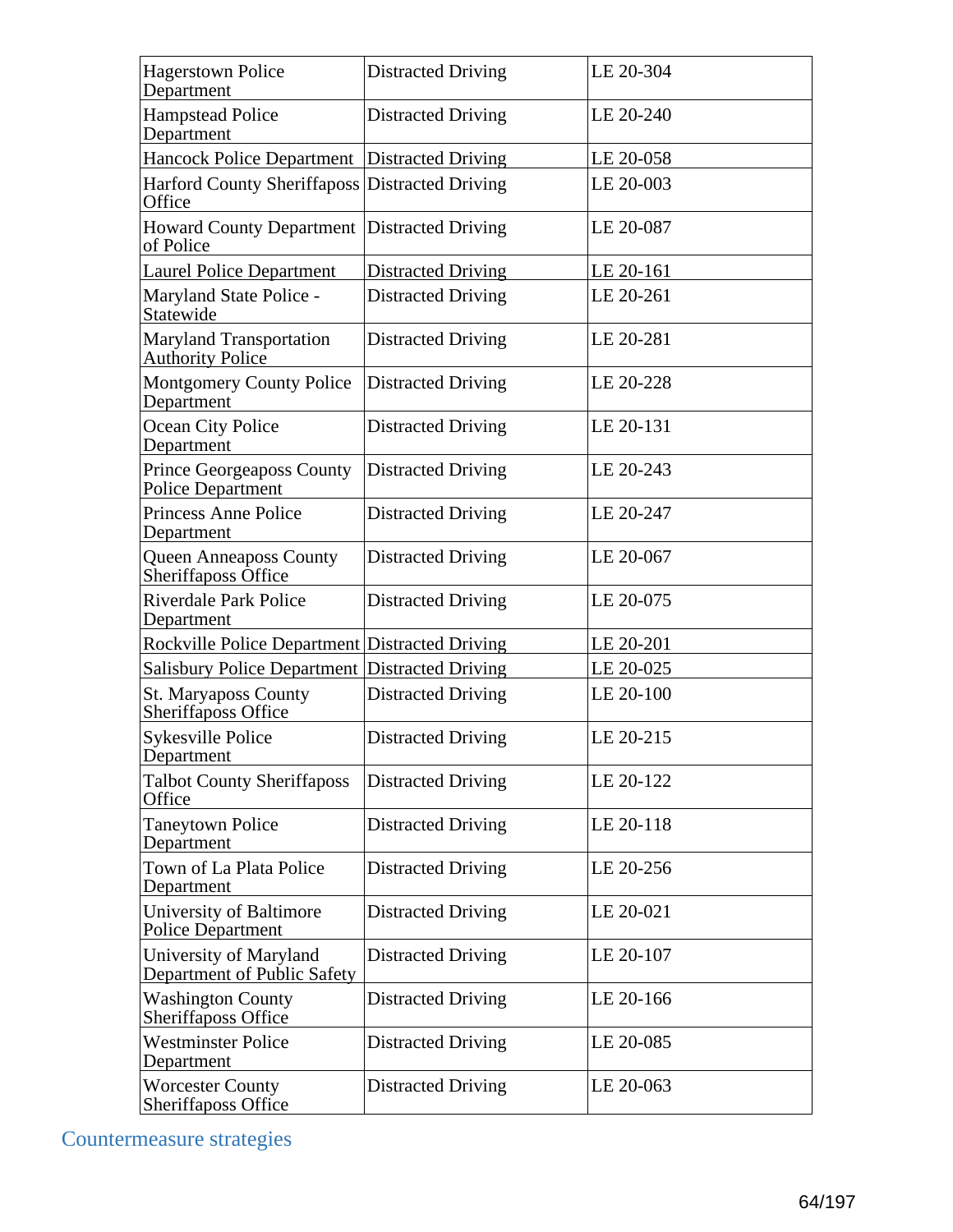#### Countermeasure Strategy

#### HVE - Distracted Driving

# Funding sources

| Source Fiscal<br>Year | Funding<br>Source ID         | Eligible Use<br>of Funds        | Estimated<br>Funding<br>Amount | Match<br>Amount | Local Benefit |
|-----------------------|------------------------------|---------------------------------|--------------------------------|-----------------|---------------|
| 2020                  | <b>FAST Act</b><br>NHTSA 402 | Distracted<br>Driving<br>(FAST) | \$247,499.94                   |                 | \$247,499.94  |
| 2020                  | NHTSA 402                    | Distracted<br>Driving           |                                |                 |               |

# Program Area: Impaired Driving (Drug and Alcohol)

# Description of Highway Safety Problems

# Associated Performance Measures

| <b>Fiscal Year</b> | Performance<br>measure name                                                                                                               | Target End Year | <b>Target Period</b> | <b>Target Value</b> |
|--------------------|-------------------------------------------------------------------------------------------------------------------------------------------|-----------------|----------------------|---------------------|
| 2020               | C-5) Number of<br>fatalities in<br>crashes<br>involving a<br>driver or<br>motorcycle<br>operator with a<br>BAC of .08 and<br>above (FARS) | 2020            | 5 Year               | 119.8               |
| 2020               | Number of<br>impaired driving<br>(alcohol/drugs)<br>related fatalities<br>on all roads<br>(State data)                                    | 2020            | 5 Year               | 135.4               |
| 2020               | Number of<br>impaired driving<br>(alcohol/drugs)<br>related serious<br>injuries on all<br>roads (State<br>data)                           | 2020            | 5 Year               | 427.7               |

#### Countermeasure Strategies in Program Area

| <b>Countermeasure Strategy</b>                    |
|---------------------------------------------------|
| Alcohol Vendor Compliance Checks                  |
| Drug Recognition Expert (DRE) Training            |
| <b>DUI</b> Courts                                 |
| HVE - Impaired                                    |
| <b>Impaired Driving Prevention Youth Programs</b> |
| Law Enforcement Training                          |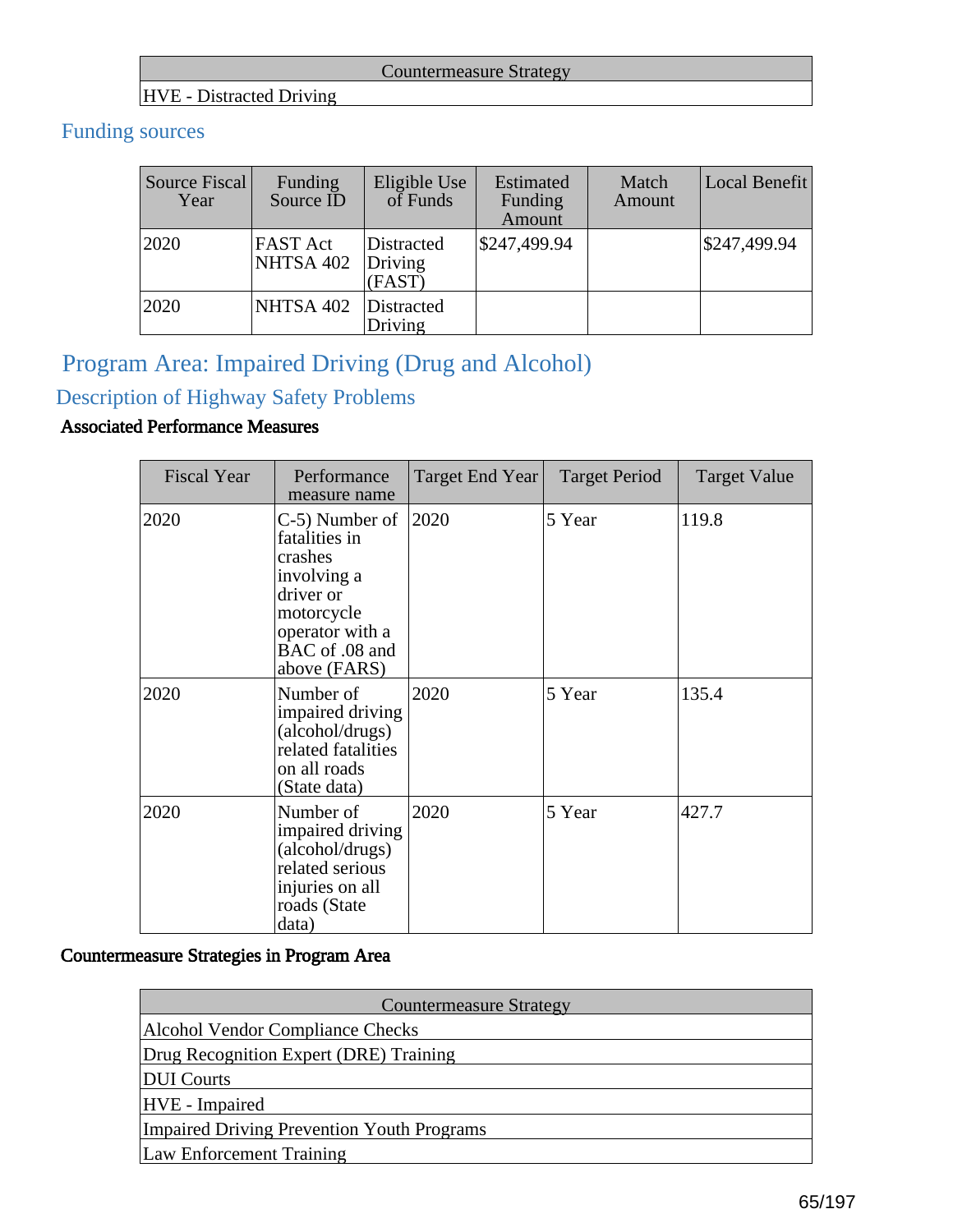# Countermeasure Strategy: Alcohol Vendor Compliance Checks

Program Area: Impaired Driving (Drug and Alcohol)

### Project Safety Impacts

The most recent survey results from the Youth Risk Behavior Survey for Worcester County are from 2014. They showed:

23.8% youth stated they had ridden with a driver who had been drinking alcohol one or more times during the 30 days before the survey.

10.4% youth stated they had driven when drinking alcohol one or more times during the 30 days before the survey.

58.7 youth admitted drinking alcohol on at least 1 day during their life.

34.2% youth currently drank alcohol.

20.0% youth drank 5 or more drinks of alcohol in a row within a couple hours or on at least 1 day during the 30 days before the survey.

Worcester County is home to the Atlantic Coast resort of Ocean City, MD, in which, the sale of alcohol is a major source of revenue for the 300+ alcohol licensees in the County, 200 +/- of those are physically located in the north end of the County, especially Ocean City, MD. Young people who have lived in the County for the major portion of their lives have witnessed a population that generally accepts the social norm that it is a "rite of passage" to drink. As stated by the youth, themselves, in the YRBS survey, 20% of Worcester County schoolage youth, sixth grade to twelfth grade, drink 5 or more drinks of alcohol in a row within a couple hours on at least 1 day during the 30 days before the survey. At a Peer Leadership retreat in October 2017, attendees from the 3 public high school, were forthcoming with their desire to "get drunk every time they drank".

# Linkage Between Program Area

Impaired driving prevention is an emphasis area for Maryland, reflected in both this HSP and the State's SHSP. The MHSO's implemented allocation methodology incorporates several safety program areas that have been identified as the most prevalent factors related to motor vehicle crashes in Maryland. By applying a weighting regimen, the MHSO's allocation formula provides a guide for highway safety funding that will apply the most money to areas with the most problems. Once total funding for each jurisdiction is determined, the MHSO reviews the frequencies and proportions of crash sub-categories (i.e. impaired, distracted, motorcycle, etc.) and compares these frequencies and proportions by law enforcement agency within each jurisdiction. Funding decisions are truly data-driven and provide guidance for the identification of jurisdictions that are most capable of reducing the State's total number of serious and fatal crashes.

### Rationale

This countermeasure is featured in the 9th Edition of Countermeasures That Work.

Several studies document that well-publicized and vigorous compliance checks reduce alcohol sales to youth; for example, a review of 8 high quality studies found that compliance checks reduced sales to underage people by an average of 42%.

#### Planned activities in countermeasure strategy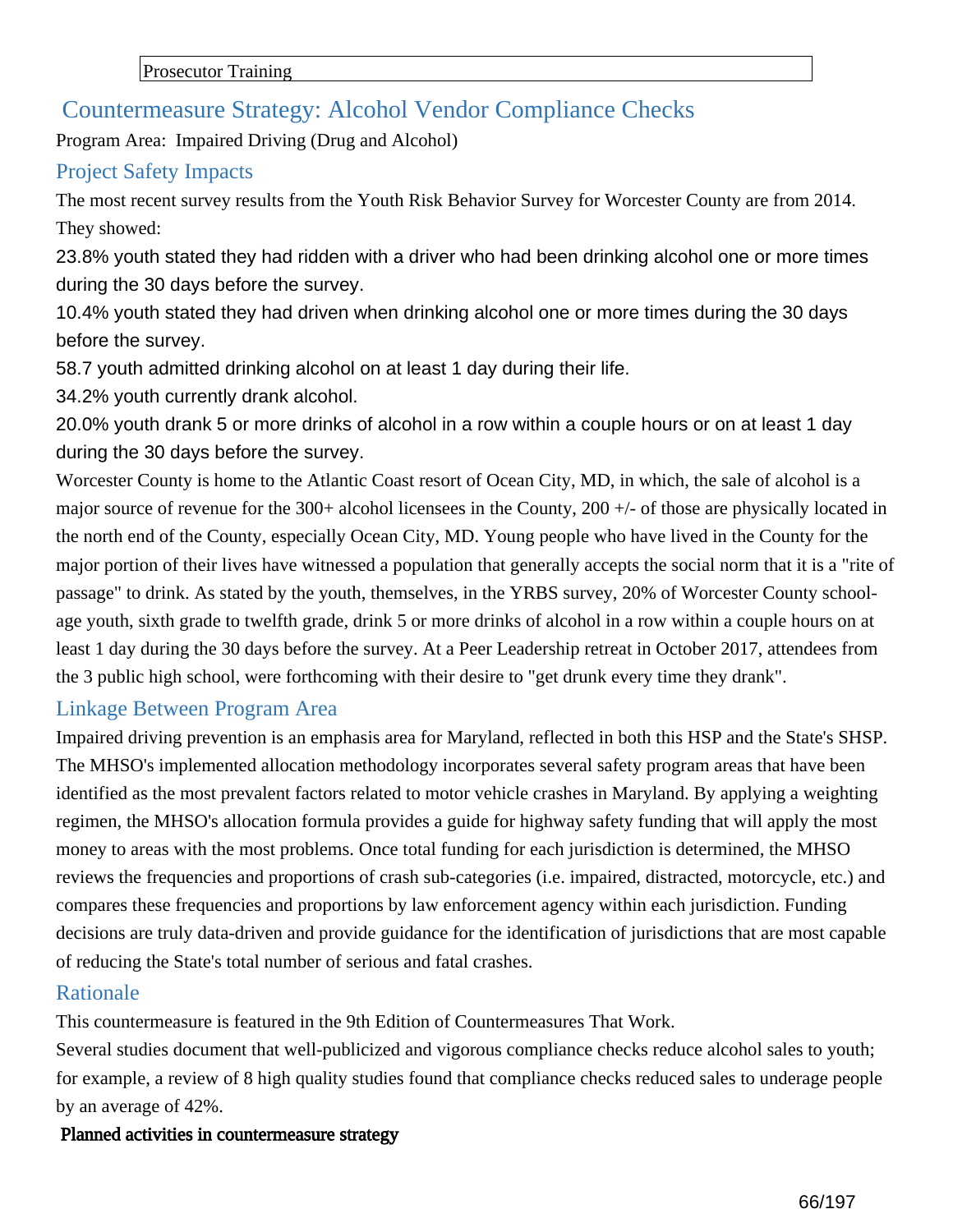| Unique Identifier | <b>Planned Activity Name</b>                                              |
|-------------------|---------------------------------------------------------------------------|
| GN 20-016         | <b>Worcester County Health Department</b><br><b>Recognition Breakfast</b> |

# Planned Activity: Worcester County Health Department Recognition Breakfast Planned activity number: GN 20-016

Primary Countermeasure Strategy ID: Alcohol Vendor Compliance Checks

# Planned Activity Description

Worcester County Health Department proposes to continue to recognize alcohol licensees in the County who have one or more staff persons who recognize the need to follow the law and refuse to sell alcohol to an underage cadet upon an "attempted buy". The Recognition would be implemented through a Recognition Breakfast, rewarding licensees which pass compliance. This particular recognition event has been executed for 18 years. (During FFY 2019 the Recognition was executed in a local library meeting room, and the Breakfast was catered by a licensed County caterer. It is anticipated that this practice will be followed again in FFY 2020.) This Recognition Breakfast also provides an opportunity to showcase the partnerships that have been fostered to not only reduce/prevent impaired driving, but also to heighten awareness of the prevention of underage drinking and binge drinking.

At the Recognition Breakfast certificates will be awarded to the compliant businesses. For those businesses which are not able to be represented at the Recognition Breakfast, certificates will be mailed. In addition, Worcester County Health Department will place advertisements in 2 local newspapers, one that primarily serves the south end of the County and one that primarily serves the north end, that will list the businesses who have passed compliance, with no failures, during the calendar year completed. This is a mechanism to promote to the entire Worcester County community the responsible behavior of the compliant businesses.

# Intended Subrecipients

Worcester County Health Department

Countermeasure strategies

| Countermeasure Strategy                 |
|-----------------------------------------|
| <b>Alcohol Vendor Compliance Checks</b> |
|                                         |

# Funding sources

| Source Fiscal<br>Year | Funding<br>Source ID                               | Eligible Use<br>of Funds                  | Estimated<br>Funding<br>Amount | Match<br>Amount | Local Benefit |
|-----------------------|----------------------------------------------------|-------------------------------------------|--------------------------------|-----------------|---------------|
| 2020                  | <b>FAST</b> Act<br>405d<br>Impaired<br>Driving Low | 405d<br>Impaired<br>Driving Low<br>(FAST) | \$2,953.50                     |                 |               |

Countermeasure Strategy: Drug Recognition Expert (DRE) Training

Program Area: Impaired Driving (Drug and Alcohol)

# Project Safety Impacts

Many law enforcement agencies employ drug recognition experts (DREs) to assist in investigating potential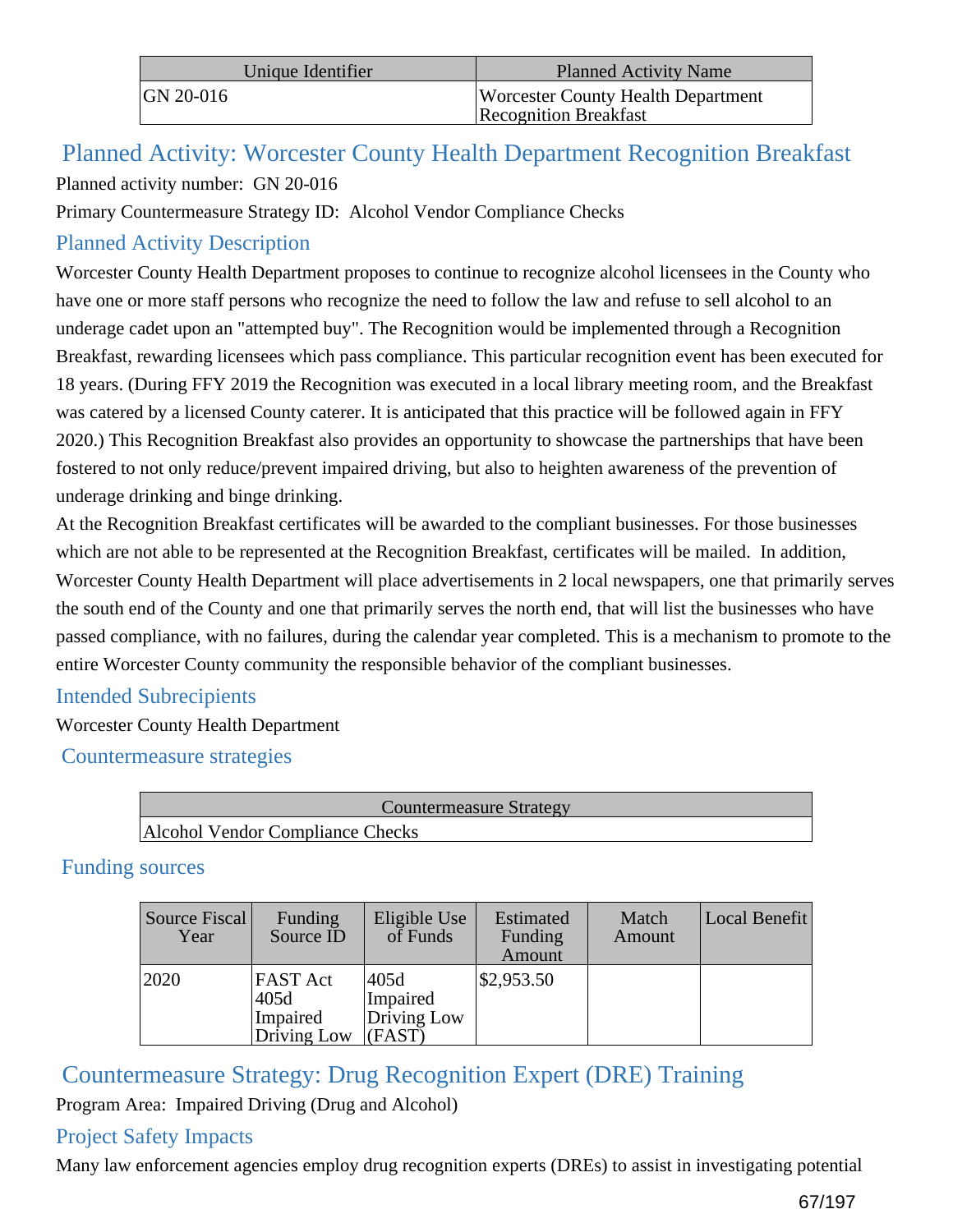drug-impaired driving cases. (NHTSA recommends that DREs participate in HVE activities and checkpoints, and respond to serious and fatal crashes.) DREs use a standardized procedure to observe a suspect's appearance, behavior, vital signs, and performance on psychophysical and physiological tests to determine whether and what type of drug or drug category may have been used. If drug intoxication is suspected, a blood or urine sample is collected and submitted to a laboratory for confirmation.

 The Maryland DRE program is focused on training police officers to better identify drug impaired drivers. There are currently 38 DRE instructors in the State. Thirty-seven agencies have a total of 156 DREs in the Maryland program. Maryland DREs conducted a total of 676 evaluations during this fiscal year. During those evaluations, 302 blood samples were collected from suspected impaired drivers. A new Maryland DRE web site was created and launched. The new site features a modernized interface as well as a new system for data input from DREs in the field and data collection and reporting. The Maryland DRE program is jointly coordinated by the MHSO and MSP and includes a fully funded DRE coordinator who focuses on Advanced Roadside Impaired Driving Enforcement (ARIDE) training.

#### Linkage Between Program Area

Impaired driving prevention is an emphasis area for Maryland, reflected in both this HSP and the State's SHSP. Maryland's DRE training program conforms to an effective "Countermeasures That Work" in regard to impaired driving prevention.

 The MHSO's implemented allocation methodology incorporates several safety program areas that have been identified as the most prevalent factors related to motor vehicle crashes in Maryland. By applying a weighting regimen, the MHSO's allocation formula provides a guide for highway safety funding that will apply the most money to areas with the most problems. Once total funding for each jurisdiction is determined, the MHSO reviews the frequencies and proportions of crash sub-categories (i.e. impaired, distracted, motorcycle, etc.) and compares these frequencies and proportions by law enforcement agency within each jurisdiction. Funding decisions are truly data-driven and provide guidance for the identification of jurisdictions that are most capable of reducing the State's total number of serious and fatal crashes.

### Rationale

DRE training programs are widely supported in the 9th Edition of Countermeasures That Work.

 Several studies have shown DRE judgments of drug impairment are corroborated by toxicological analysis in 85% or more of cases (NHTSA, 1996). However, one experimental laboratory study found DREs' ability to distinguish between impaired and non-impaired individuals was moderate to poor for several types of drugs including marijuana, codeine, and amphetamines (Shinar, Schechtman, & Compton, 2000). This study showed DREs tended to rely on just one or two "pivotal" cues to identify specific drug impairment. To date, there have been no studies examining the effectiveness of enforcement in reducing drug-impaired driving or crashes.

#### Planned activities in countermeasure strategy

| Unique Identifier | <b>Planned Activity Name</b> |
|-------------------|------------------------------|
| GN 20-082         | DRE Training                 |

# Planned Activity: DRE Training

Planned activity number: GN 20-082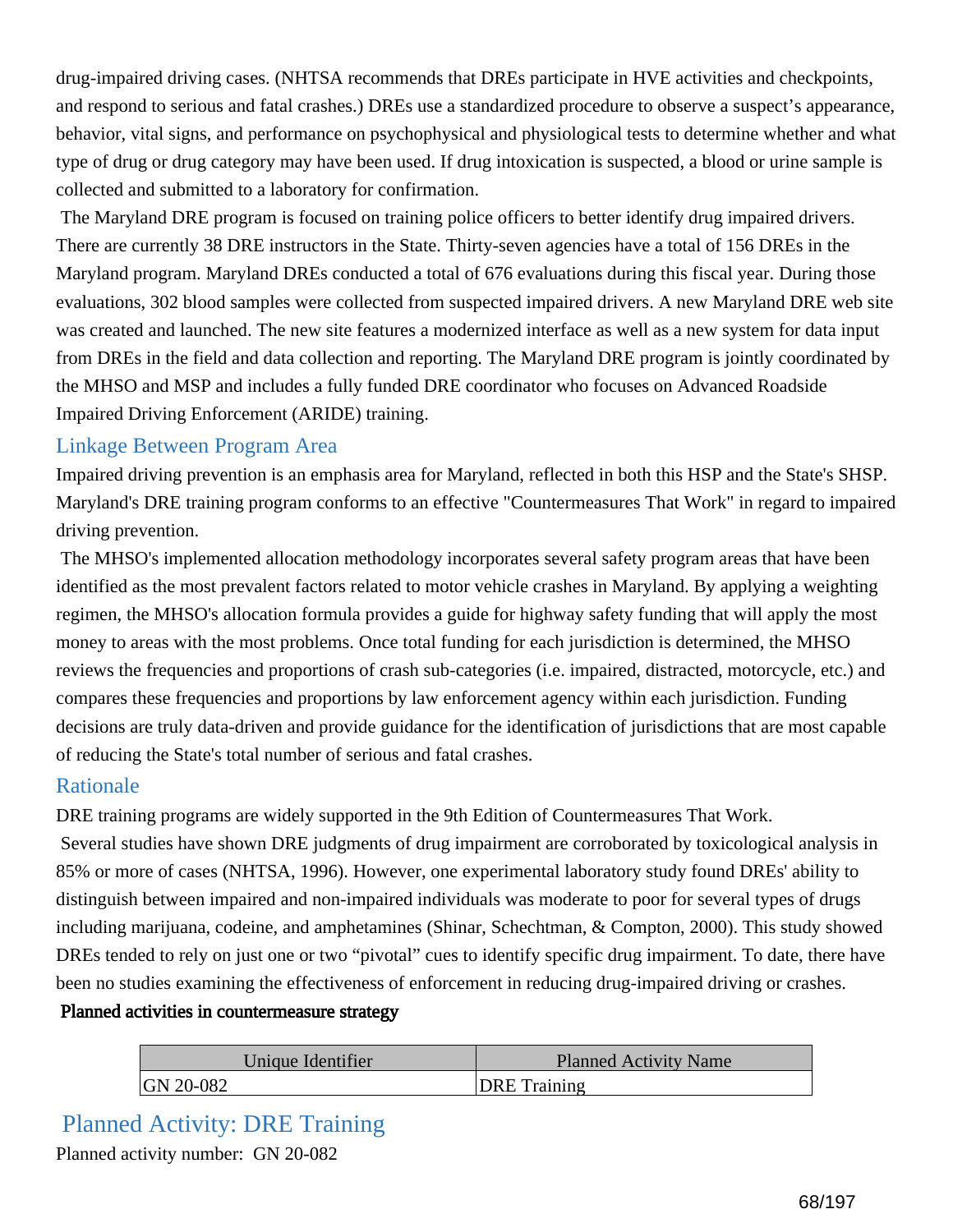Primary Countermeasure Strategy ID: Police Traffic Services

### Planned Activity Description

The DRE coordinator will: Train and certify Drug Recognition Experts and Drug Recognition Expert Instructors Re-certify existing DRE and DRE instructors every two years Coordinate Drug Impaired Driving Enforcement Training Classes Coordinate with the Traffic Safety Resource Prosecutors to conduct prosecutor and judicial training events Be responsible for capturing and reporting all Maryland DRE evaluation data Improve Maryland DRE data collection and reporting Improve information sharing Breath test maintenance technicians to attend Intoximeter Maintenance and Borkenstein Alcohol Courses to continue education.

#### Intended Subrecipients

#### Maryland State Police

Countermeasure strategies

| Countermeasure Strategy                |  |
|----------------------------------------|--|
| Drug Recognition Expert (DRE) Training |  |

#### Funding sources

| Source Fiscal<br>Year | Funding<br>Source ID                               | Eligible Use<br>of Funds                  | Estimated<br>Funding<br>Amount | Match<br>Amount | Local Benefit |
|-----------------------|----------------------------------------------------|-------------------------------------------|--------------------------------|-----------------|---------------|
| 2020                  | <b>FAST Act</b><br>405d<br>Impaired<br>Driving Low | 405d<br>Impaired<br>Driving Low<br>(FAST) | \$157,362.84                   |                 |               |

# Countermeasure Strategy: DUI Courts

Program Area: Impaired Driving (Drug and Alcohol)

# Project Safety Impacts

DWI Courts are specialized courts dedicated to changing the behavior of DWI offenders through intensive supervision and treatment. A dedicated DWI Court provides a systematic and coordinated approach to prosecuting, sentencing, monitoring, and treating DWI offenders. Prosecutors and judges in DWI Courts specialize in DWI cases. A DWI Court's underlying goal is to change offenders' behavior by identifying and treating their alcohol problems and by holding offenders accountable for their actions.

A DWI Court can reduce recidivism because judge, prosecutor, probation staff, and treatment staff work together as a team to assure that alcohol treatment and other sentencing requirements are satisfied for offenders on an individual basis. A key feature of a DWI Court is that the team meets regularly, giving all parties an opportunity to discuss the status of a case. Judges can then immediately revise restrictions, if appropriate. DWI Courts can be more efficient and effective than regular courts because judges and prosecutors closely supervise the offenders and are familiar with the complex DWI laws, evidentiary issues, sentencing options, and the offenders. NHTSA (2003a) describes the operation of a DWI Court in Albuquerque, New Mexico. Recognized as "DUI Courts" in Maryland, the MHSO will fund a program in St. Mary's County alone in FFY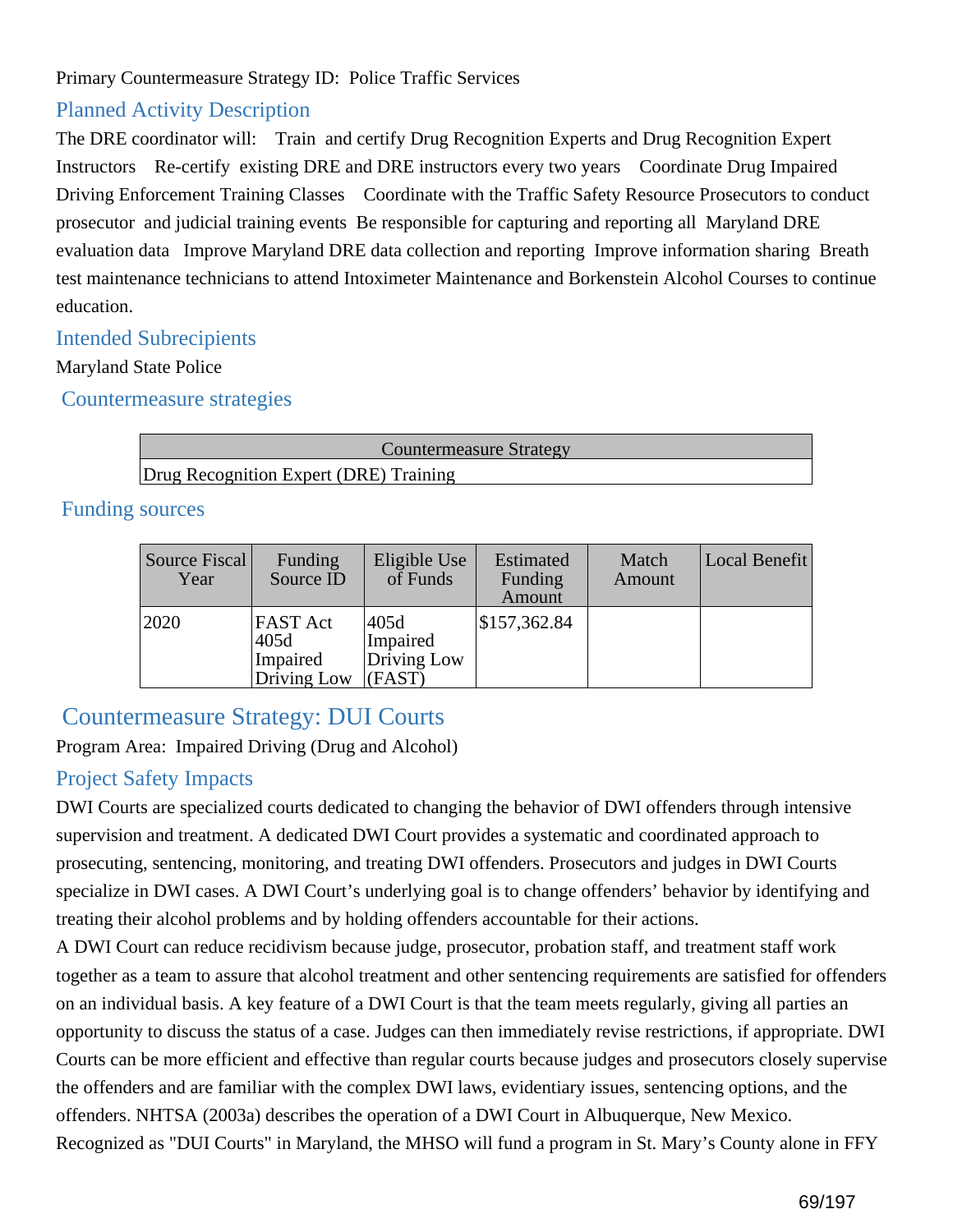2020. In this DUI court, persons with three or more DUI convictions are offered an opportunity to enter a judicially-supervised program to treat the actual substance abuse problem and help the individual live a life without alcohol. The Court has a proven history of success in terms of reducing recidivism among previously convicted drunk drivers.

### Linkage Between Program Area

Impaired driving prevention is an emphasis area for Maryland, reflected in both this HSP and the State's SHSP. Maryland's DUI Court programs conform to one of the most effective "Countermeasures That Work" in regard to impaired driving prevention.

 The MHSO's implemented allocation methodology incorporates several safety program areas that have been identified as the most prevalent factors related to motor vehicle crashes in Maryland. By applying a weighting regimen, the MHSO's allocation formula provides a guide for highway safety funding that will apply the most money to areas with the most problems. Once total funding for each jurisdiction is determined, the MHSO reviews the frequencies and proportions of crash sub-categories (i.e. impaired, distracted, motorcycle, etc.) and compares these frequencies and proportions by law enforcement agency within each jurisdiction. Funding decisions are truly data-driven and provide guidance for the identification of jurisdictions that are most capable of reducing the State's total number of serious and fatal crashes.

### Rationale

DUI Court efforts are supported in the 9th Edition of Countermeasures That Work. Past performance of the Courts are also a key reason these projects will be funded again.

Participants were monitored for alcohol use through transdermal testing (SCRAM) as they attended weekly case management meetings and received individual treatment for their addictions. Maryland's DUI courts have shown an extremely low level of recidivism among participants.

#### Planned activities in countermeasure strategy

| Unique Identifier | Planned Activity Name                 |  |  |
|-------------------|---------------------------------------|--|--|
| $ GN 20-010$      | <b>Adult DWI/DUI Recovery Program</b> |  |  |

# Planned Activity: Adult DWI/DUI Recovery Program

Planned activity number: GN 20-010

Primary Countermeasure Strategy ID: DUI Courts

# Planned Activity Description

The St. Mary's Adult Drug/DWI Court is designed to target repeat DWI/DUI offenders through a coordinated effort employing research based principles proven to have better outcomes than the traditional models used in the criminal justice system. The strategies used include continual judicial involvement, alcohol use monitoring, case management and therapeutic interventions developed for the alcohol abuser. In the calendar year of 2018, program participants were monitored for alcohol use by transdermal testing (SCRAM) over 59,000 times and by breath analysis over 500 times with less than 1% positive. They also averaged 125 drug tests, 16 court appearances. In this same period no participant received a new DWI charge.

The coordinated effort of the State's Attorney's Office and Public Defenders Office has a team of Attorneys that put forth effort towards the project to identify appropriate candidates for the program and then navigate the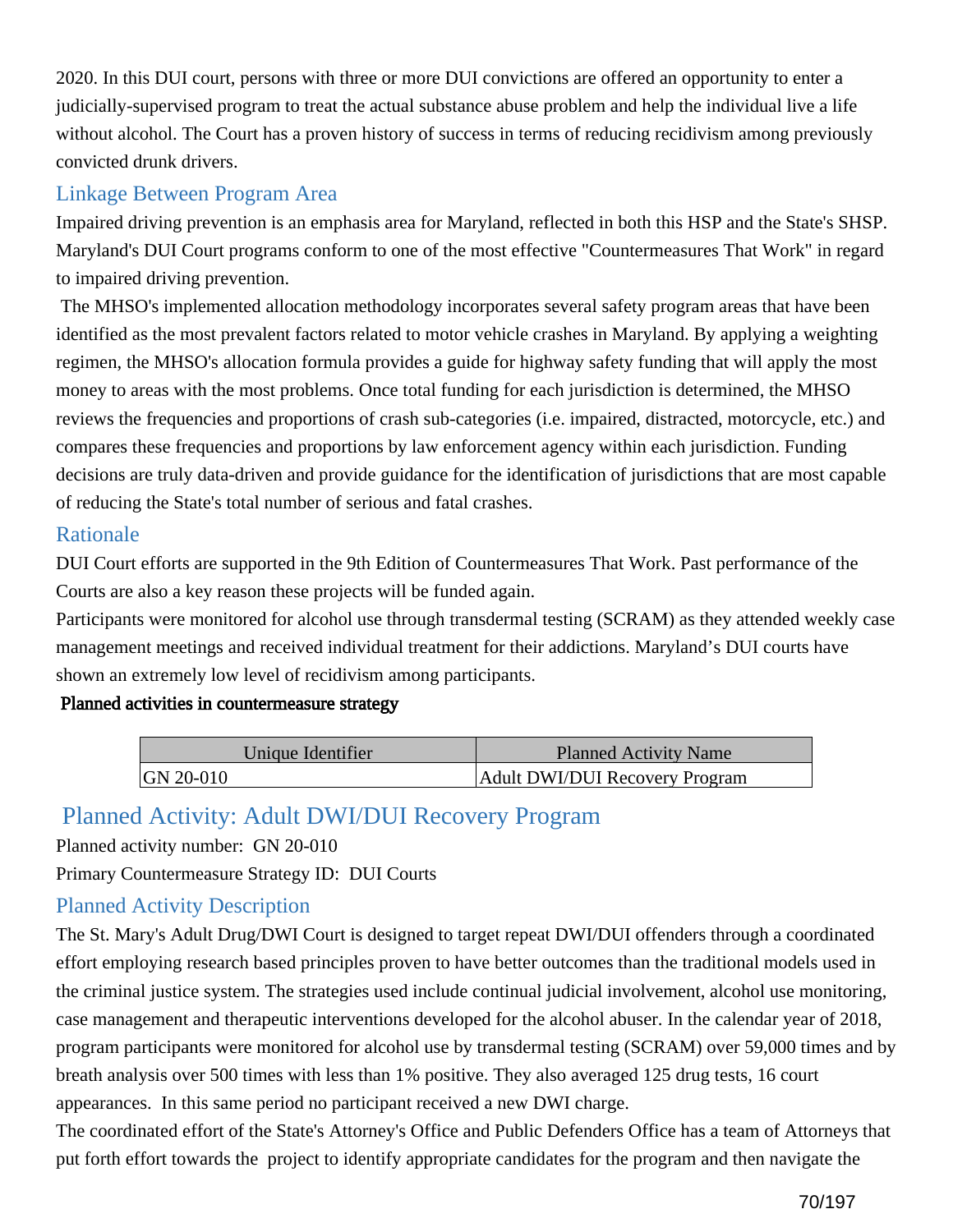case through the judicial process. With a program design that offers on average 12 to 18 months of service, the (repeat DWI offender) is provided the necessary skills to develop an ability to function normally. Once functioning is returned to a sobriety based lifestyle, the operating of motor vehicles under the influence is reduced significantly when compared to repeat DWI/DUI offenders who are processed through the "traditional" models in the criminal justice system. The number of offenders for alcohol, drug and combined varies throughout the year. St. Mary's Circuit Court will provide the percentages of each offender in the quarterly report and will only charge MSHO for the alcohol offenders.

#### Intended Subrecipients

St. Mary's County Circuit Court

Countermeasure strategies

|                   | <b>Countermeasure Strategy</b> |
|-------------------|--------------------------------|
| <b>DUI</b> Courts |                                |
|                   |                                |

#### Funding sources

| Source Fiscal<br>Year | Funding<br>Source ID                               | Eligible Use<br>of Funds                  | Estimated<br>Funding<br>Amount | Match<br>Amount | Local Benefit |
|-----------------------|----------------------------------------------------|-------------------------------------------|--------------------------------|-----------------|---------------|
| 2020                  | <b>FAST Act</b><br>405d<br>Impaired<br>Driving Low | 405d<br>Impaired<br>Driving Low<br>(FAST) | \$17,625.50                    |                 |               |

# Countermeasure Strategy: HVE - Impaired

Program Area: Impaired Driving (Drug and Alcohol)

# Project Safety Impacts

Maryland's HVE - Impaired Driving program consists of publicized sobriety checkpoints and saturation patrols, along with an extensive internal media campaign which also supports NHTSA's national mobilization effort. This effort consists of police agencies that have applied for MHSO overtime grants, as well as grant funding for a dedicated DUI team and the MHSO's internal media support for that team.

At a sobriety checkpoint, law enforcement officers stop vehicles at a predetermined location to check whether the driver is impaired. They either stop every vehicle or stop vehicles at some regular interval, such as every third or tenth vehicle. The purpose of checkpoints is to deter driving after drinking by increasing the perceived risk of arrest. In recent years, NHTSA has supported a number of efforts to reduce alcohol-impaired driving using publicized sobriety checkpoint programs. Evaluations of statewide campaigns in Connecticut and West Virginia involving sobriety checkpoints and extensive paid media found decreases in alcohol-related fatalities following the program, as well as fewer drivers with positive BACs at roadside surveys.

A saturation patrol (also called a blanket patrol or dedicated DWI patrol) consists of a large number of law enforcement officers patrolling a specific area to look for drivers who may be impaired. These patrols usually take place at times and locations where impaired driving crashes commonly occur. Like publicized sobriety checkpoint programs, the primary purpose of publicized saturation patrol programs is to deter driving after drinking by increasing the perceived risk of arrest.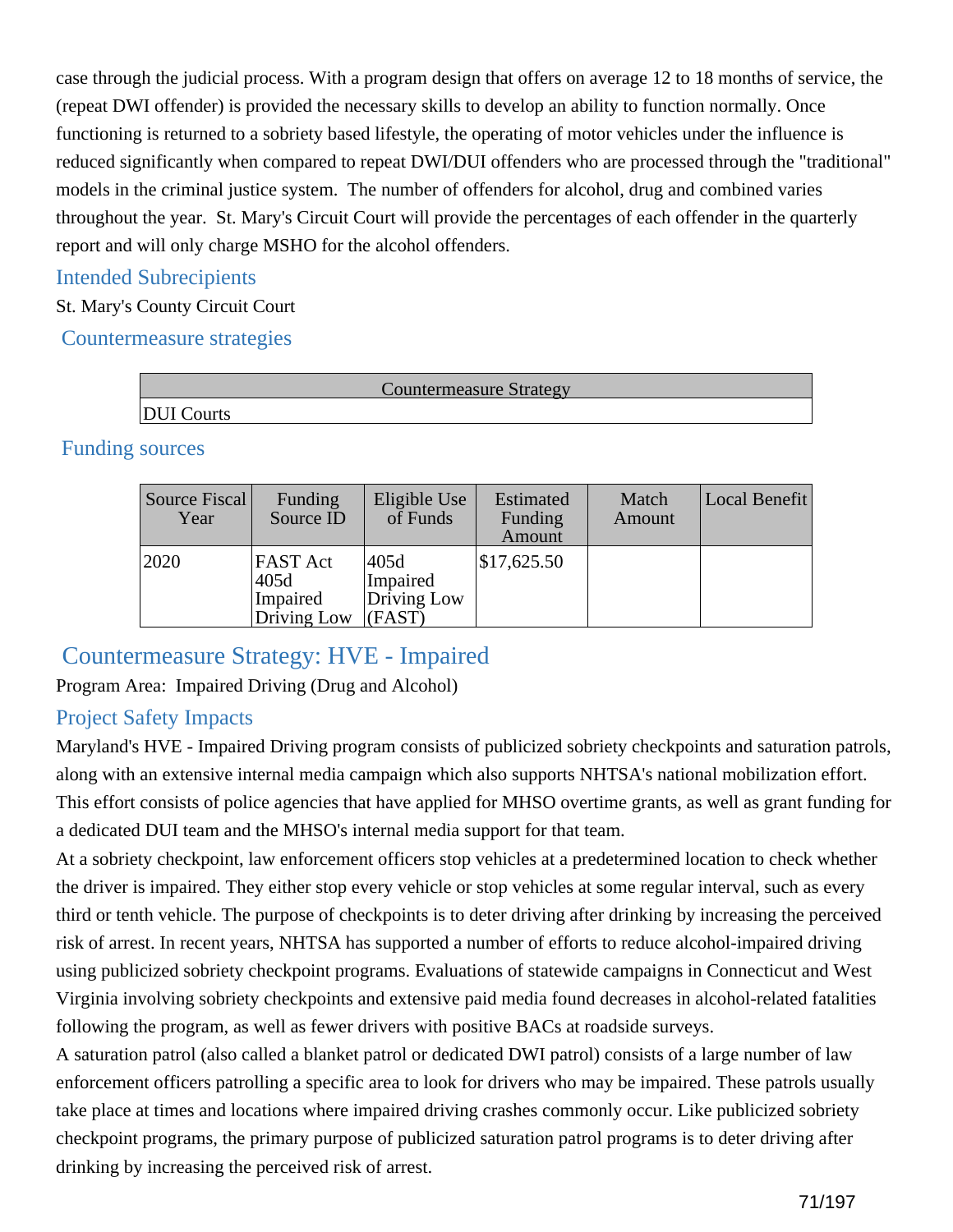The MHSO also funds a dedicated DUI Testing vehicle through the Maryland State Police that is used at checkpoints.

## Linkage Between Program Area

Impaired driving prevention is an emphasis area for Maryland, reflected in both this HSP and the State's SHSP. Maryland's HVE campaign conforms to one of the most effective "Countermeasures That Work" in regard to impaired driving prevention, and also supports NHTSA's national HVE campaign period.

 The MHSO's implemented allocation methodology incorporates several safety program areas that have been identified as the most prevalent factors related to motor vehicle crashes in Maryland. By applying a weighting regimen, the MHSO's allocation formula provides a guide for highway safety funding that will apply the most money to areas with the most problems. Once total funding for each jurisdiction is determined, the MHSO reviews the frequencies and proportions of crash sub-categories (i.e. impaired, distracted, motorcycle, etc.) and compares these frequencies and proportions by law enforcement agency within each jurisdiction. Funding decisions are truly data-driven and provide guidance for the identification of jurisdictions that are most capable of reducing the State's total number of serious and fatal crashes.

## Rationale

HVE efforts are widely supported in the 9th Edition of Countermeasures That Work.

CDC's systematic review of 15 high-quality studies found that checkpoints reduce alcohol-related fatal crashes by 9% (Guide to Community Preventive Services, 2012). Similarly, a meta-analysis found that checkpoints reduce alcohol-related crashes by 17%, and all crashes by 10 to 15% (Erke, Goldenbeld, & Vaa, 2009). Publicized sobriety checkpoint programs are proven effective in reducing alcohol-related crashes among high risk populations including males and drivers 21 to 34 (Bergen et al., 2014).

 A demonstration program in Michigan, where sobriety checkpoints are prohibited by State law, revealed that saturation patrols can be effective in reducing alcohol-related fatal crashes when accompanied by extensive publicity.

| Unique Identifier     | <b>Planned Activity Name</b>   |
|-----------------------|--------------------------------|
| GN 20-262             | MHSO Internal-Impaired Driving |
| GN 20-296             | MHSO Internal-SPIDRE DUI Media |
| LE 20-043             | Mobile Alcohol Testing Truck   |
| LE 20-266             | <b>MSP</b> - SPIDRE DUI Team   |
| LE MHSO 2020 Impaired | HVE - Impaired                 |

#### Planned activities in countermeasure strategy

## Planned Activity: MHSO Internal-Impaired Driving

Planned activity number: GN 20-262

Primary Countermeasure Strategy ID: HVE - Impaired

## Planned Activity Description

This activity will consist of media placement and HVE support for the MHSO's impaired driving prevention campaign.

The impaired driving program will develop and implement the following projects: "Be Legendary" and "Make a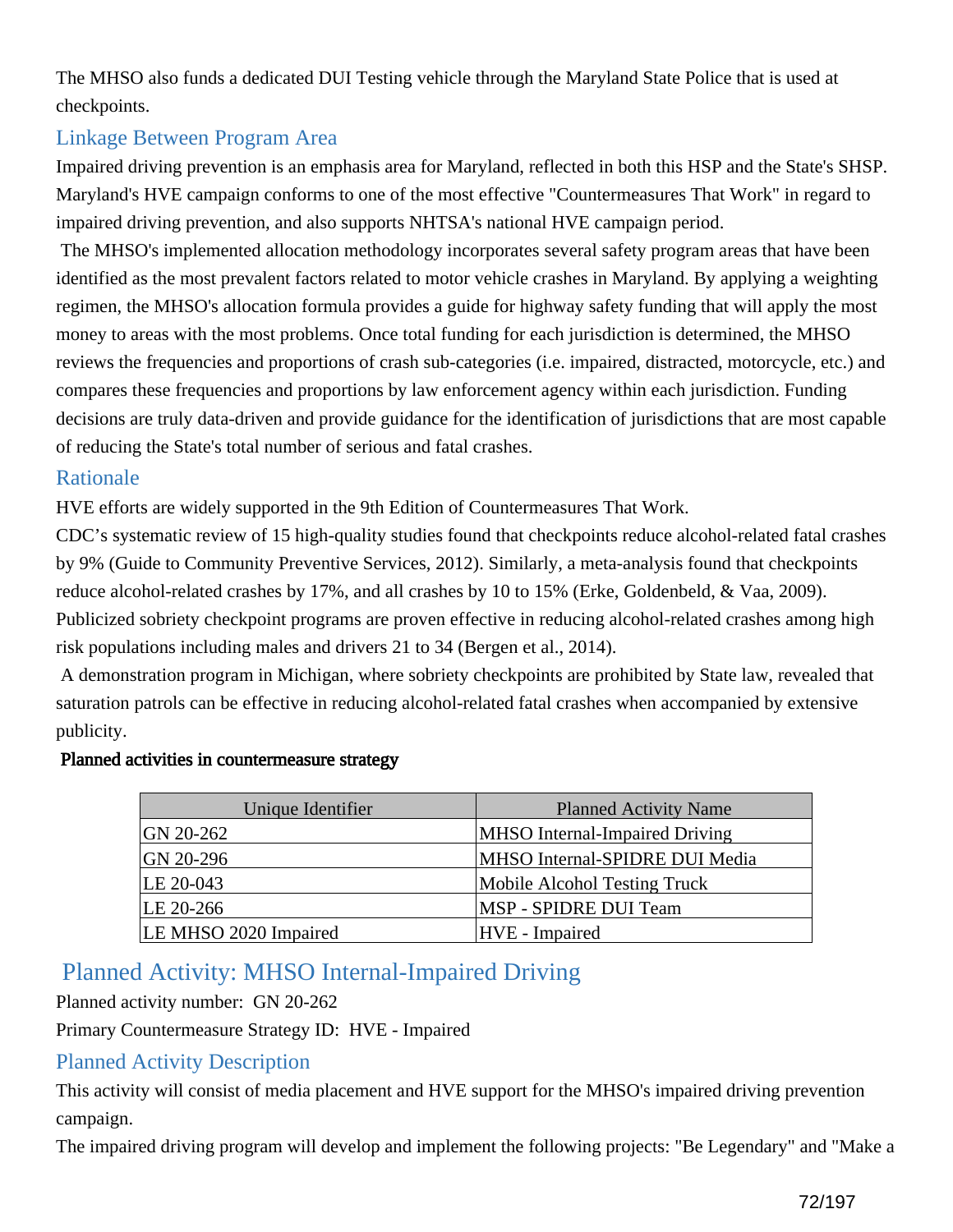Plan" safe and sober ride media and outreach campaign and the Checkpoint Strike Force media and outreach campaign, as well as the creation, revision, printing and distribution of collateral outreach materials for the campaigns. Collateral and outreach materials for law enforcement include: checkpoint cards, SFST notebooks and the creation, revision, printing and distribution or other collateral materials; collateral and outreach for community partners include; social media kits, wine and beer bags, and the creation, revision, printing and distribution of other collateral materials.

## Intended Subrecipients

Maryland Highway Safety Office

### Countermeasure strategies

|                | <b>Countermeasure Strategy</b> |  |
|----------------|--------------------------------|--|
| HVE - Impaired |                                |  |

## Funding sources

| Source Fiscal<br>Year | Funding<br>Source ID                               | Eligible Use<br>of Funds                  | Estimated<br>Funding<br>Amount | Match<br>Amount | Local Benefit |
|-----------------------|----------------------------------------------------|-------------------------------------------|--------------------------------|-----------------|---------------|
| 2020                  | <b>FAST Act</b><br>405d<br>Impaired<br>Driving Low | 405d<br>Impaired<br>Driving Low<br>(FAST) | \$570,000.00                   |                 |               |

## Planned Activity: MHSO Internal-SPIDRE DUI Media

Planned activity number: GN 20-296

Primary Countermeasure Strategy ID: HVE - Impaired

## Planned Activity Description

This activity will consist of media placement and HVE support for the MHSO's impaired driving prevention campaign, specifically to support MSP's SPIDRE DUI team.

Placement and distribution of media, outreach, and enforcement messages, materials, and collateral will be targeted. Target demographics will be males 21- 34 years of age, in the most high risk areas of the state. Data analysis will be used to determine target locations, the need and preparation of a distribution plan for all projects.

### Intended Subrecipients

Maryland Highway Safety Office

Countermeasure strategies

Countermeasure Strategy

HVE - Impaired

Funding sources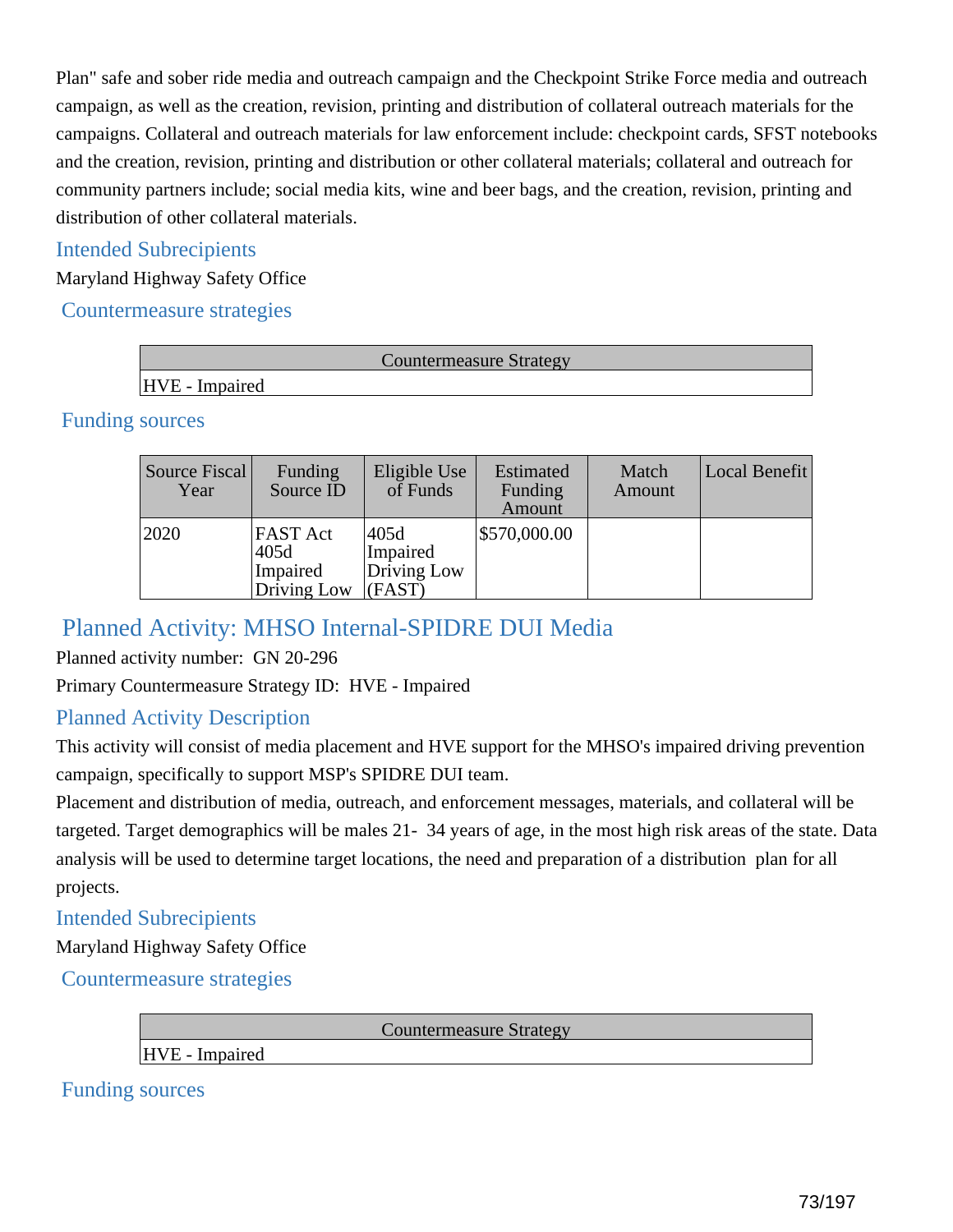| Source Fiscal<br>Year | <b>Funding</b><br>Source ID                        | Eligible Use<br>of Funds                  | Estimated<br>Funding<br>Amount | Match<br>Amount | Local Benefit |
|-----------------------|----------------------------------------------------|-------------------------------------------|--------------------------------|-----------------|---------------|
| 2020                  | <b>FAST Act</b><br>405d<br>Impaired<br>Driving Low | 405d<br>Impaired<br>Driving Low<br>(FAST) | \$70,000.00                    |                 |               |

## Planned Activity: Mobile Alcohol Testing Truck

Planned activity number: LE 20-043

Primary Countermeasure Strategy ID: HVE - Impaired

## Planned Activity Description

The Mobile Breath Alcohol Testing (MBAT) Truck is designed to serve as a support vehicle for any type of high visibility event related to impaired driving enforcement, some of which includes on-scene breath testing at sobriety checkpoints, increased visibility of enforcement of activity with readily accessible breath testing when supporting DUI enforcement patrols. In addition to enforcement activities, the MBAT can be used for public events and to serve as an educational tool when advising the public of the dangers of impaired driving. The MBAT will enhance MSP's existing breath testing program in Maryland and will provide law enforcement agencies with another resource to combat impaired driving in Maryland.

## Intended Subrecipients

### Maryland State Police

Countermeasure strategies

Countermeasure Strategy

HVE - Impaired

## Funding sources

| Source Fiscal<br>Year | Funding<br>Source ID                               | Eligible Use<br>of Funds | Estimated<br>Funding<br>Amount | Match<br>Amount | Local Benefit |
|-----------------------|----------------------------------------------------|--------------------------|--------------------------------|-----------------|---------------|
| 2020                  | <b>FAST</b> Act<br>405d<br>Impaired<br>Driving Low | $405d$ Low<br>Alcohol    | \$37,380.00                    | \$37,380.00     |               |

## Planned Activity: MSP - SPIDRE DUI Team

Planned activity number: LE 20-266

Primary Countermeasure Strategy ID: HVE - Impaired

## Planned Activity Description

This project is a selective enforcement initiative utilizing impaired driving HVE tactics year-round and in counties with the greatest incidence of impaired driving. The SPIDRE Team consists of seven troopers, however due to MOU with MSP for FY 2020 only two troopers will be reimbursed.

## Intended Subrecipients

Maryland State Police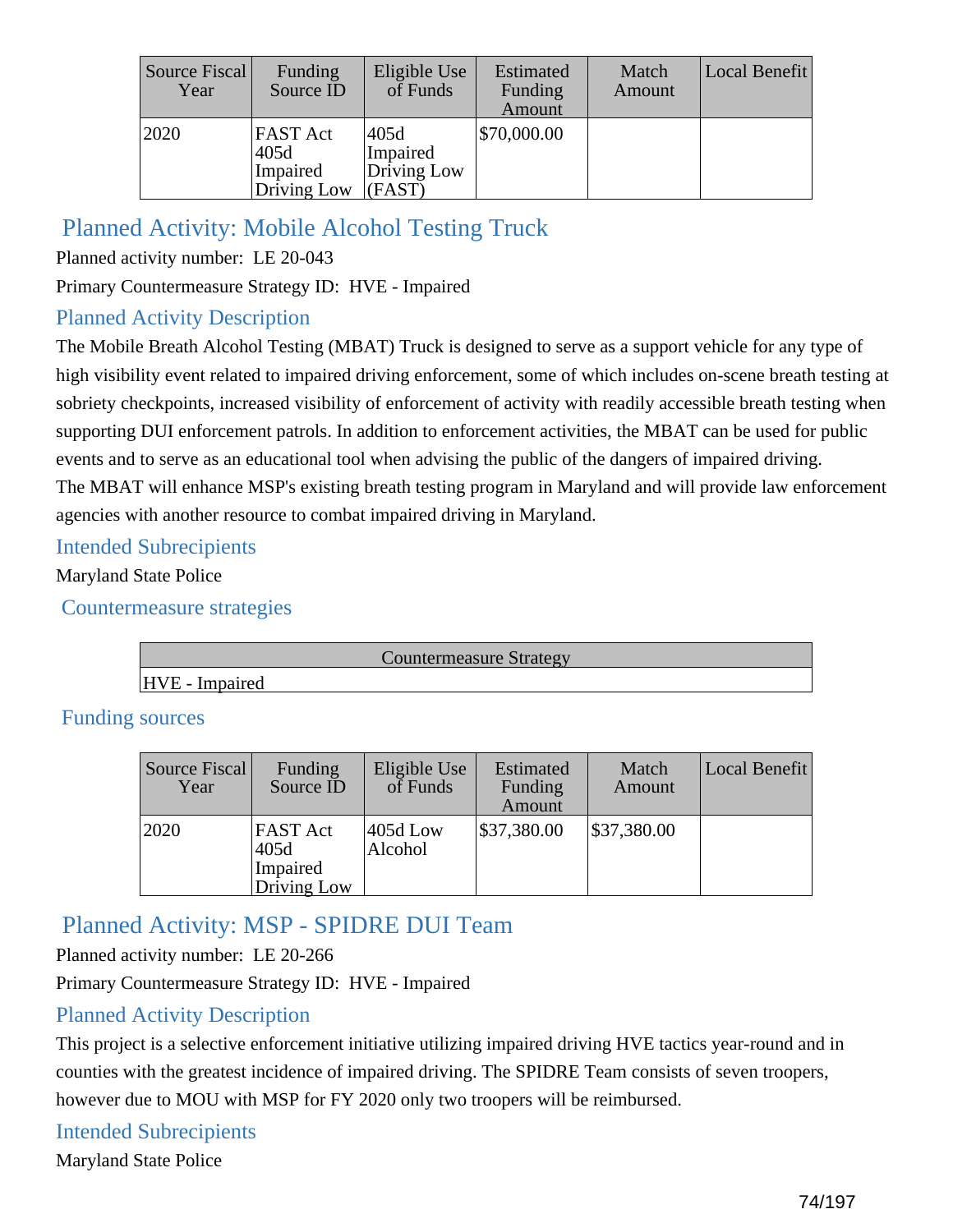## Countermeasure strategies

|                | Countermeasure Strategy |  |
|----------------|-------------------------|--|
| HVE - Impaired |                         |  |

## Funding sources

| Source Fiscal<br>Year | Funding<br>Source ID                               | Eligible Use<br>of Funds                  | Estimated<br><b>Funding</b><br>Amount | Match<br>Amount | Local Benefit |
|-----------------------|----------------------------------------------------|-------------------------------------------|---------------------------------------|-----------------|---------------|
| 2020                  | <b>FAST</b> Act<br>405d<br>Impaired<br>Driving Low | 405d<br>Impaired<br>Driving Low<br>(FAST) | \$296,654.46                          | \$296,654.46    |               |
| 2020                  | Other                                              | Other                                     |                                       |                 |               |

## Planned Activity: HVE - Impaired

Planned activity number: LE MHSO 2020 Impaired

Primary Countermeasure Strategy ID: HVE - Impaired

## Planned Activity Description

The MHSO will coordinate High Visibility Enforcement targeting impaired driving throughout the year. Significant law enforcement involvement is expected.

## Intended Subrecipients

| Aberdeen Police Department                                       | <b>Impaired Driving</b> | LE 20-154 |
|------------------------------------------------------------------|-------------------------|-----------|
| <b>Allegany County</b><br><b>Sheriffaposs Office</b>             | <b>Impaired Driving</b> | LE 20-181 |
| <b>Annapolis Police</b><br>Department                            | <b>Impaired Driving</b> | LE 20-180 |
| <b>Anne Arundel County Police Impaired Driving</b><br>Department |                         | LE 20-018 |
| <b>Baltimore City Police</b><br>Department                       | <b>Impaired Driving</b> | LE 20-171 |
| <b>Baltimore County Police</b><br>Department                     | <b>Impaired Driving</b> | LE 20-116 |
| <b>Bel Air Police Department</b>                                 | <b>Impaired Driving</b> | LE 20-149 |
| <b>Berlin Police Department</b>                                  | <b>Impaired Driving</b> | LE 20-054 |
| <b>Calvert County Sheriffaposs</b><br>Office                     | <b>Impaired Driving</b> | LE 20-071 |
| Cambridge Police<br>Department                                   | <b>Impaired Driving</b> | LE 20-222 |
| <b>Caroline County</b><br><b>Sheriffaposs Office</b>             | <b>Impaired Driving</b> | LE 20-011 |
| <b>Carroll County Sheriffaposs</b><br>Office                     | <b>Impaired Driving</b> | LE 20-142 |
| <b>Cecil County Sheriffaposs</b><br>Office                       | <b>Impaired Driving</b> | LE 20-026 |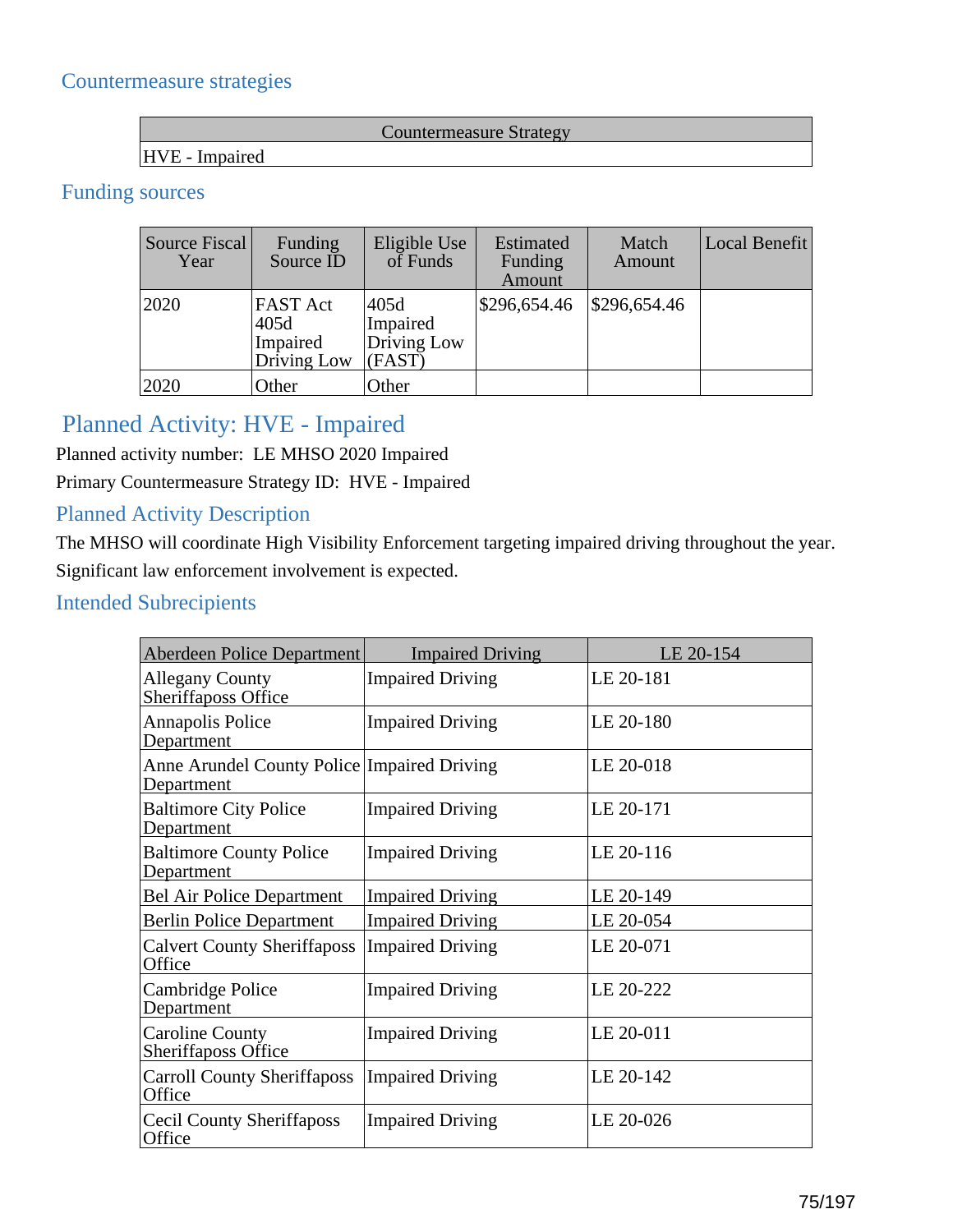| <b>Charles County Sheriffaposs Impaired Driving</b><br>Office |                         | LE 20-187 |
|---------------------------------------------------------------|-------------------------|-----------|
| <b>Cheverly Police Department</b>                             | <b>Impaired Driving</b> | LE 20-320 |
| City of Bowie                                                 | <b>Impaired Driving</b> | LE 20-130 |
| City of Hyattsville Police<br>Department                      | <b>Impaired Driving</b> | LE 20-252 |
| <b>Cumberland Police</b><br>Department                        | <b>Impaired Driving</b> | LE 20-051 |
| <b>Denton Police Department</b>                               | <b>Impaired Driving</b> | LE 20-310 |
| <b>Easton Police Department</b>                               | <b>Impaired Driving</b> | LE 20-042 |
| <b>Elkton Police Department</b>                               | <b>Impaired Driving</b> | LE 20-052 |
| Frederick Police Department Impaired Driving                  |                         | LE 20-008 |
| Frostburg Police Department Impaired Driving                  |                         | LE 20-064 |
| Fruitland Police Department   Impaired Driving                |                         | LE 20-027 |
| Gaithersburg Police<br>Department                             | <b>Impaired Driving</b> | LE 20-125 |
| <b>Garrett County</b><br>Commissioners                        | <b>Impaired Driving</b> | LE 20-038 |
| Greenbelt Police Department Impaired Driving                  |                         | LE 20-103 |
| <b>Hagerstown Police</b><br>Department                        | <b>Impaired Driving</b> | LE 20-308 |
| Hancock Police Department   Impaired Driving                  |                         | LE 20-059 |
| <b>Hampstead Police</b><br>Department                         | <b>Impaired Driving</b> | LE 20-235 |
| Harford County Sheriffaposs Impaired Driving<br>Office        |                         | LE 20-005 |
| Havre de Grace Police<br>Department                           | <b>Impaired Driving</b> | LE 20-095 |
| <b>Howard County Department Impaired Driving</b><br>of Police |                         | LE 20-089 |
| La Plata Police Department                                    | <b>Impaired Driving</b> | LE 20-257 |
| <b>Laurel Police Department</b>                               | <b>Impaired Driving</b> | LE 20-163 |
| Maryland State Police -<br>Mobile Unit                        | <b>Impaired Driving</b> | LE 20-043 |
| Maryland State Police -<br><b>SPIDRE</b>                      | <b>Impaired Driving</b> | LE 20-266 |
| Maryland State Police -<br>Statewide                          | <b>Impaired Driving</b> | LE 20-263 |
| <b>Maryland Transportation</b><br><b>Authority Police</b>     | <b>Impaired Driving</b> | LE 20-283 |
| <b>Montgomery County Police</b><br>Department                 | <b>Impaired Driving</b> | LE 20-231 |
| <b>Montgomery County</b><br><b>Sheriffaposs Office</b>        | <b>Impaired Driving</b> | LE 20-182 |
| <b>Mount Airy Police</b><br>Department                        | <b>Impaired Driving</b> | LE 20-194 |
| Ocean City Police<br>Department                               | <b>Impaired Driving</b> | LE 20-139 |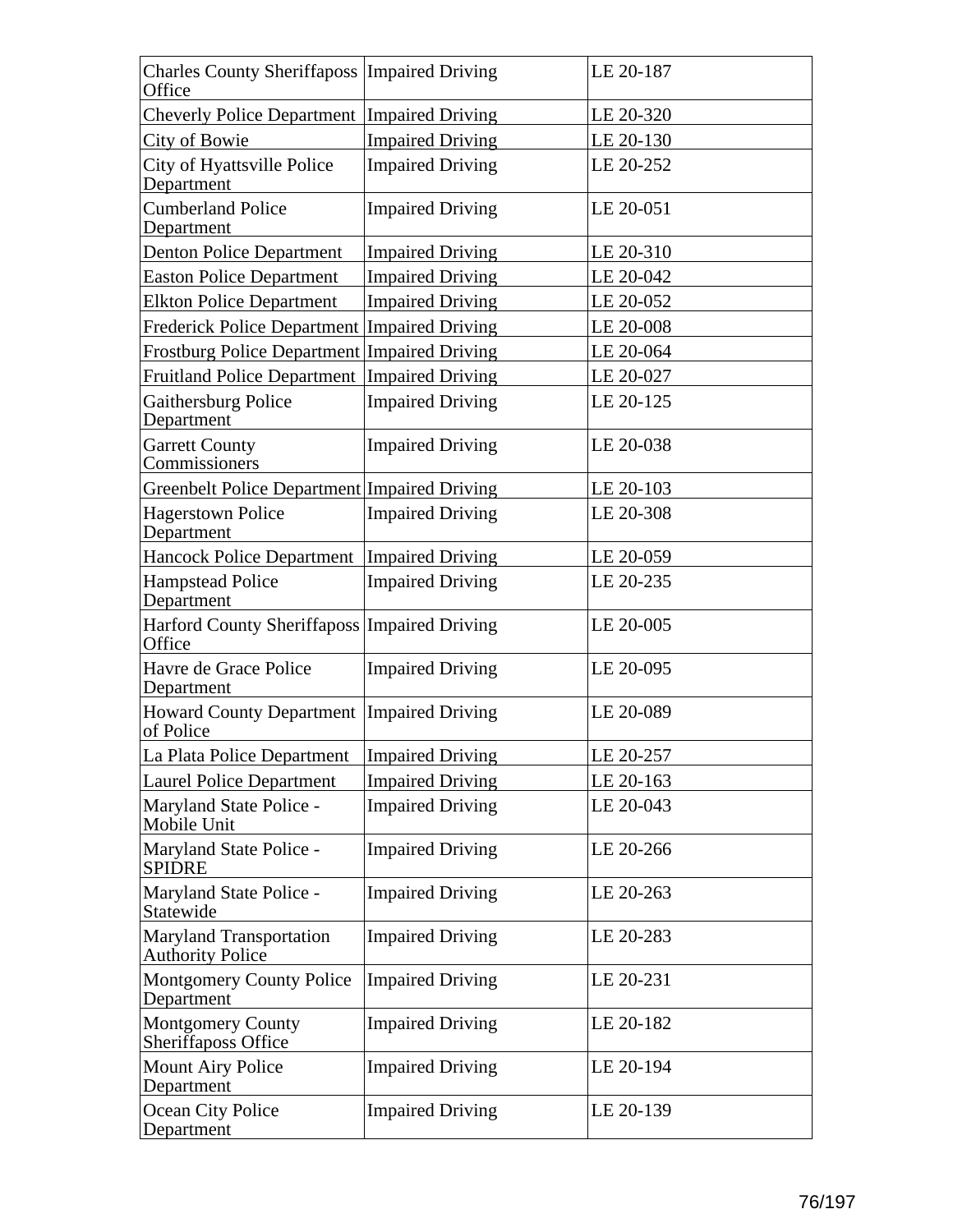| <b>Ocean Pines Police</b><br>Department                      | <b>Impaired Driving</b> | LE 20-120 |
|--------------------------------------------------------------|-------------------------|-----------|
| Pocomoke City Police<br>Department                           | <b>Impaired Driving</b> | LE 20-014 |
| <b>Prince Georgeaposs County</b><br><b>Police Department</b> | <b>Impaired Driving</b> | LE 20-245 |
| <b>Princess Anne Police</b><br>Department                    | <b>Impaired Driving</b> | LE 20-249 |
| <b>Queen Anneaposs County</b><br>Sheriffaposs Office         | <b>Impaired Driving</b> | LE 20-066 |
| <b>Riverdale Park Police</b><br>Department                   | <b>Impaired Driving</b> | LE 20-073 |
| Rockville Police Department Impaired Driving                 |                         | LE 20-199 |
| <b>Salisbury Police Department Impaired Driving</b>          |                         | LE 20-017 |
| <b>Somerset County</b><br>Sheriffaposs Office                | <b>Impaired Driving</b> | LE 20-024 |
| St. Maryaposs County<br>Sheriffaposs Office                  | <b>Impaired Driving</b> | LE 20-062 |
| <b>Sykesville Police</b><br>Department                       | <b>Impaired Driving</b> | LE 20-216 |
| <b>Talbot County Sheriffaposs</b><br>Office                  | <b>Impaired Driving</b> | LE 20-121 |
| <b>Taneytown Police</b><br>Department                        | <b>Impaired Driving</b> | LE 20-119 |
| University of Maryland<br>Department of Public Safety        | <b>Impaired Driving</b> | LE 20-109 |
| <b>Washington County</b><br>Sheriffaposs Office              | <b>Impaired Driving</b> | LE 20-165 |
| <b>Westminster Police</b><br>Department                      | <b>Impaired Driving</b> | LE 20-084 |
| <b>Wicomico County</b><br>Sheriffaposs Office                | <b>Impaired Driving</b> | LE 20-048 |
| <b>Worcester County Sheriff's</b><br>Office                  | <b>Impaired Driving</b> | LE 20-061 |

## Countermeasure strategies

| Countermeasure Strategy |  |
|-------------------------|--|
| HVE - Impaired          |  |

## Funding sources

| <b>Source Fiscal</b><br>Year | Funding<br>Source ID                               | Eligible Use<br>of Funds | Estimated<br>Funding<br>Amount              | Match<br>Amount | Local Benefit |
|------------------------------|----------------------------------------------------|--------------------------|---------------------------------------------|-----------------|---------------|
| 2020                         | <b>FAST Act</b><br>405d<br>Impaired<br>Driving Low | $405d$ Low<br><b>HVE</b> | $\vert$ \$1,697,022.7 $\vert$ \$1,697,022.7 |                 |               |

# Countermeasure Strategy: Impaired Driving Prevention Youth Programs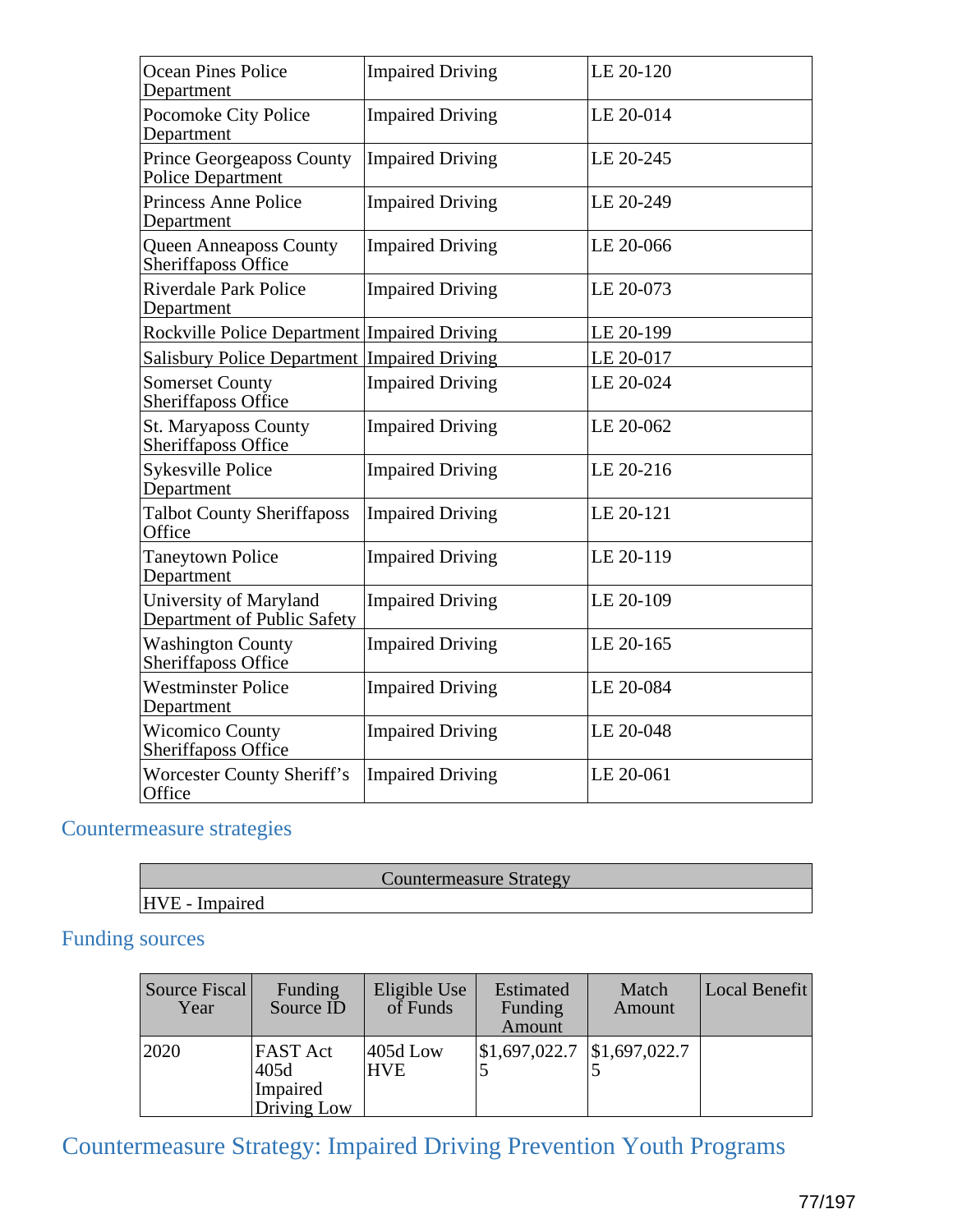#### Program Area: Impaired Driving (Drug and Alcohol)

## Project Safety Impacts

Maryland engages partners to provide outreach and education to high school-aged drivers. Education programs take place in the high schools and have been very effective at reaching thousands of students each year throughout the State. This age group is particularly susceptible to impaired driving due to a lack of experience and youth programs seek to motivate youth not to drink, not to drink and drive, and not to ride with a driver who has been drinking.

The MHSO funds presentations known as Alcohol Awareness for Students at Maryland high schools. Given by staff from WRAP, these presentations provide impaired driving education to students and raise their awareness of alcohol-related impairment issues. More than 4,000 Maryland students heard these presentations during the most recent grant year.

 The MHSO has also funded two other major efforts in local high schools: a variety of "After Prom" projects to minimize the dangers of impaired driving and provide lasting education surrounding those potentially dangerous occasions; and the "Every 15 Minutes" program which includes simulations of crashes and other education activities.

## Linkage Between Program Area

Impaired driving prevention is an emphasis area for Maryland, reflected in both this HSP and the State's SHSP. Maryland's youth-based impaired driving prevention efforts conforms to an effective "Countermeasures That Work" in regard to impaired driving prevention.

 The MHSO's implemented allocation methodology incorporates several safety program areas that have been identified as the most prevalent factors related to motor vehicle crashes in Maryland. By applying a weighting regimen, the MHSO's allocation formula provides a guide for highway safety funding that will apply the most money to areas with the most problems. Once total funding for each jurisdiction is determined, the MHSO reviews the frequencies and proportions of crash sub-categories (i.e. impaired, distracted, motorcycle, etc.) and compares these frequencies and proportions by law enforcement agency within each jurisdiction. Funding decisions are truly data-driven and provide guidance for the identification of jurisdictions that are most capable of reducing the State's total number of serious and fatal crashes.

## Rationale

Youth programs are supported in the 9th Edition of Countermeasures That Work, receiving two stars. States and communities have conducted extensive youth drinking-and-driving-prevention programs over the past 25 years. Youth programs of some type are conducted in most, if not all, states. One study has examined the long-term effects of a social norms program on drinking and driving. Breath samples were taken from students at a large public university as they returned home late at night. Following the social norms program, there was a marginally significant decrease in drivers who registered a positive BAC, from 15.3% to 10.8%. Among drivers who had been drinking, self-reported number of drinks consumed and measured BACs decreased, as did the number of drinking-drivers who reported having five or more drinks at one sitting on the night of the survey (Goodwin, 2004)

## Planned activities in countermeasure strategy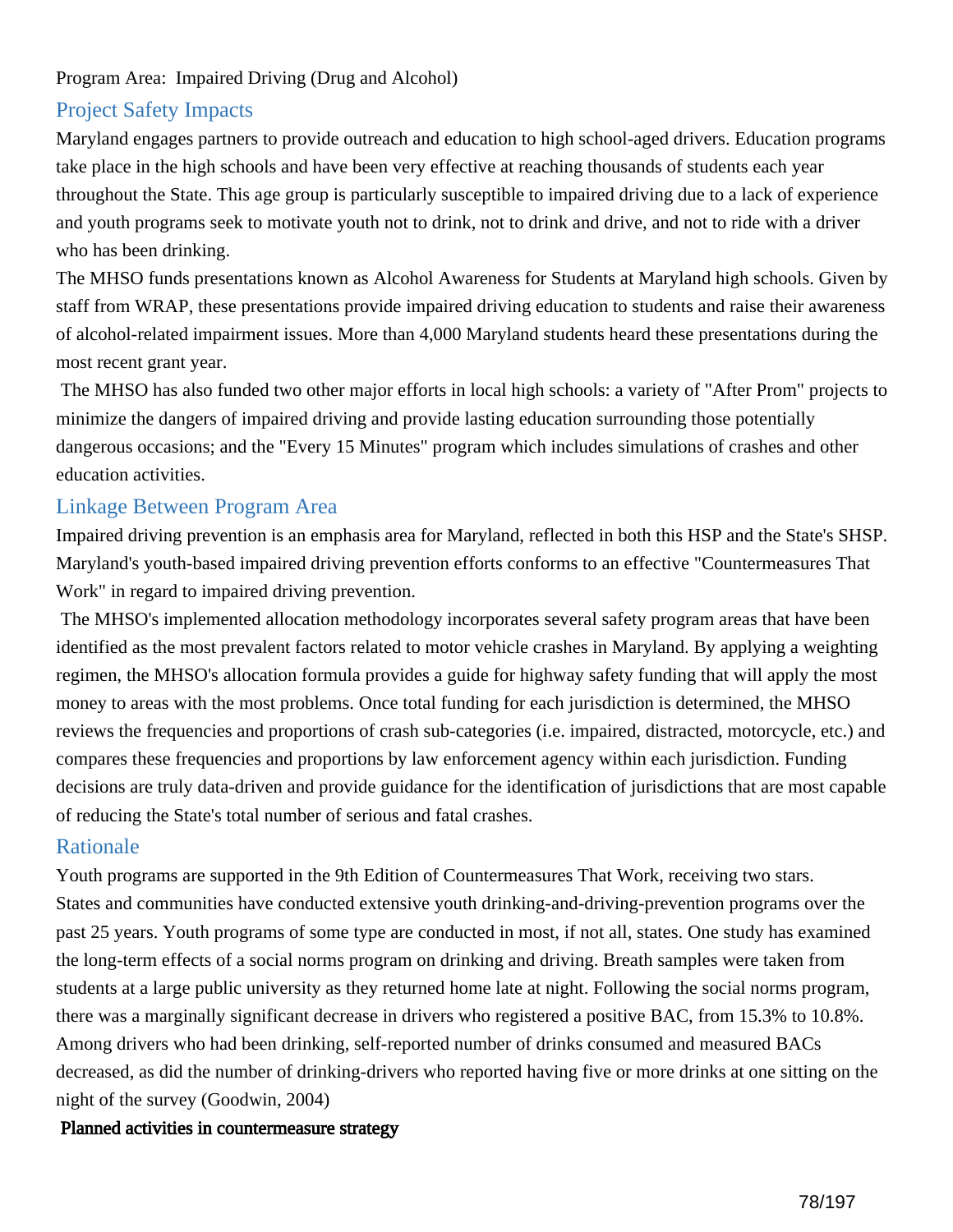| Unique Identifier | <b>Planned Activity Name</b>                                   |
|-------------------|----------------------------------------------------------------|
| GN 20-081         | Power of Youth                                                 |
| GN 20-092         | Life Changing Experience Community<br><b>Education Project</b> |
| GN 20-140         | After Prom Project                                             |
| GN 20-146         | <b>CAASA</b> Impaired Driving Activities                       |
| GN 20-220         | <b>Youth Impaired Driving Outreach</b>                         |

## Planned Activity: Power of Youth

Planned activity number: GN 20-081

Primary Countermeasure Strategy ID: Impaired Driving Prevention Youth Programs

## Planned Activity Description

Through joint efforts with community partners, such as school officials, law enforcement, PTA, Boys and Girls Clubs, and coalitions, this community-based program provides ongoing opportunity to fulfill MADD's mission to end drunk driving, help fight drugged driving, support the victims of these violent crimes, and prevent underage drinking by educating and equipping youth to talk with each other about alcohol with the researchbased handbook.

The teen handbook for MADD's Power of You(th) program, targets teenagers. It addresses the way a teen thinks as well as giving teens facts on underage drinking, tips to make the right decisions, and teaches them to learn how to take a stand and make a difference. During the grant year MADD will train facilitators to talk to teens and teach them why it is important to say no to alcohol. They will then provide encouragement for teens to not only make good choices, but take the next step and encourage peers to do the same. We will have 12 fully trained active facilitators after training 45 potential facilitators, as some don't fully complete the full process or chose not to be active.

## Intended Subrecipients

Mothers Against Drunk Driving

Countermeasure strategies

| Countermeasure Strategy                    |  |
|--------------------------------------------|--|
| Impaired Driving Prevention Youth Programs |  |

## Funding sources

| Source Fiscal<br>Year | Funding<br>Source ID                               | Eligible Use<br>of Funds                  | Estimated<br>Funding<br>Amount | Match<br>Amount | Local Benefit |
|-----------------------|----------------------------------------------------|-------------------------------------------|--------------------------------|-----------------|---------------|
| 2020                  | <b>FAST</b> Act<br>405d<br>Impaired<br>Driving Low | 405d<br>Impaired<br>Driving Low<br>(FAST) | \$47,128.18                    |                 |               |

Planned Activity: Life Changing Experience Community Education Project Planned activity number: GN 20-092

Primary Countermeasure Strategy ID: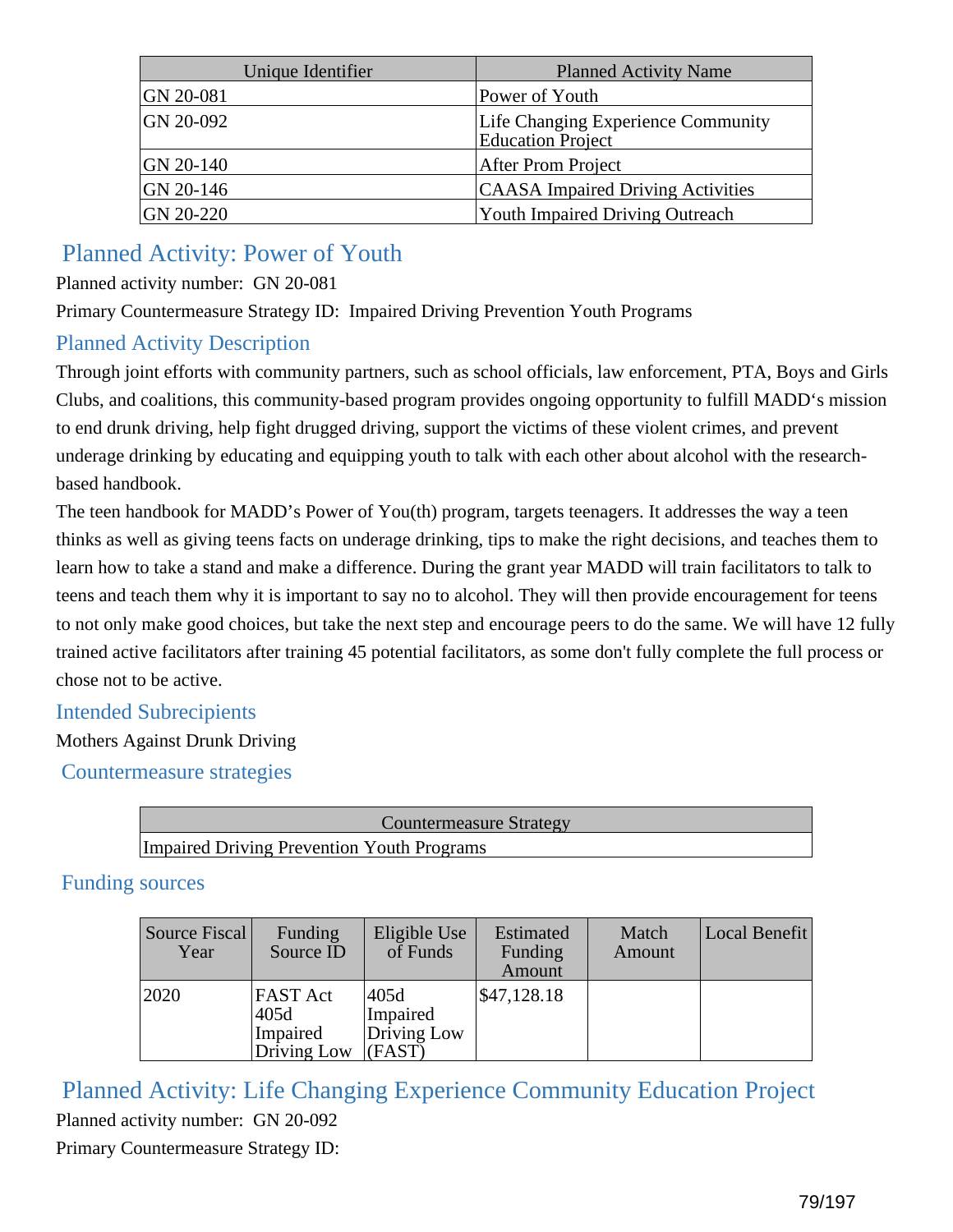## Planned Activity Description

Cinema Drive Description: The Life Changing Experiences Community Education Project offers the most sophisticated traveling 3D interactive programs for schools in the USA. The showcase of the Project is Cinema Drive, an innovative 90-minute scientifically grounded experience that transforms school auditoriums into an interactive and technologically sophisticated cinema to deliver a powerful 3-D narrative, video testimonials, and an audience interactive component through hand-held voting devices. Cinema Drive was developed through the integration of best practice science, which ensures that the program is universally relevant yet scientifically rigorous and sensitive to youth across diverse communities.

This educational experience has been proven to increase students intentions to wear seat belts and decrease intentions of unsafe driving behaviors such texting, speeding, driving under the influence, and more. Teens indicate they will make more positive decisions for themselves and will encourage their peers to do the same. The Cinema Drive program has an established track record of improving young driver awareness of the risks they face on the roads. Overall, 72% of survey respondents indicated they learn new things from participating in the Cinema Drive experience. Post activity field surveys found more than one third of drivers reported having behaved differently since participating in the program. We have shown that 23% of participating students are willing to make behavioral changes and drive safer. That is over 60% of the students, or the students who indicate risky driving behaviors before the experience.

### Intended Subrecipients

Children and Parent Resource Group, INC

Countermeasure strategies

| Countermeasure Strategy                           |  |
|---------------------------------------------------|--|
| <b>Impaired Driving Prevention Youth Programs</b> |  |

## Funding sources

| Source Fiscal<br>Year | Funding<br>Source ID                               | Eligible Use<br>of Funds                  | Estimated<br>Funding<br>Amount | Match<br>Amount | Local Benefit |
|-----------------------|----------------------------------------------------|-------------------------------------------|--------------------------------|-----------------|---------------|
| 2020                  | <b>FAST Act</b><br>405d<br>Impaired<br>Driving Low | 405d<br>Impaired<br>Driving Low<br>(FAST) | \$20,000.00                    |                 |               |

## Planned Activity: After Prom Project

Planned activity number: GN 20-140

Primary Countermeasure Strategy ID: Impaired Driving Prevention Youth Programs

## Planned Activity Description

The Baltimore County Bureau of Behavioral Health works in conjunction with local high schools and encourages parents and school staff to host alcohol and drug free events after the prom on prom night. After prom funds will be offered to 24 Baltimore County High Schools to assist them in hosting alcohol and drug-free post prom events. These events provide a safe, secure alternative for high school students on prom night.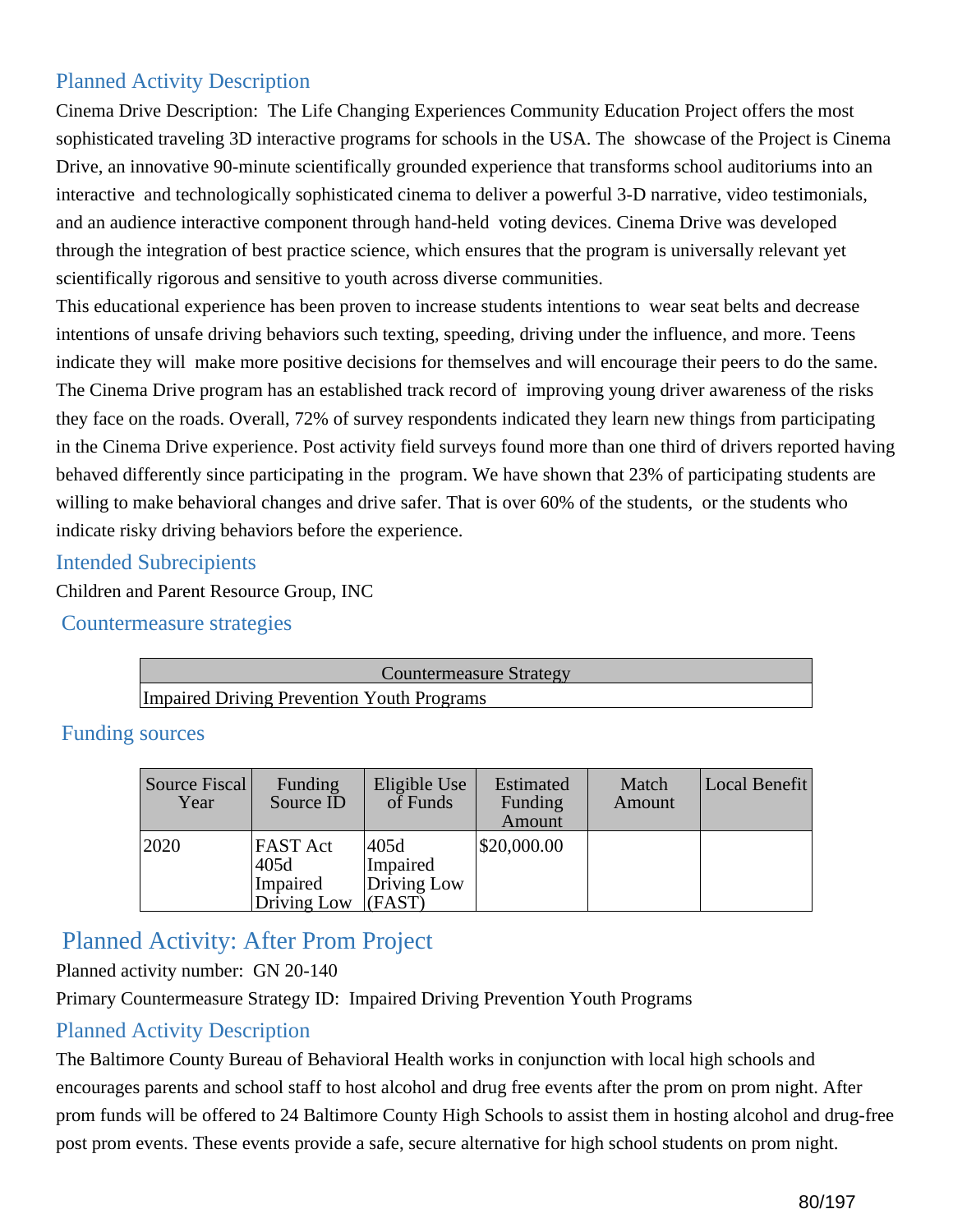Highway Safety funds will be distributed to those schools that accept the terms and conditions which may be less than 24. Expenditures will support food and refreshments for the students at these events.

All schools will be required to incorporate two approved highway safety activities into their event planning, e.g. Shock Trauma's video presentation, social media messages, AAA's Drinking, Driving, Disaster video or other pre-approved activities about the importance of making wise decisions regarding alcohol and other drug use on prom night as well as at other times. Typically, prom night is a time when youth participate in high-risk activities such as driving impaired or riding with an impaired driver.

 Technical assistance will be provided through the application process and, as needed, throughout the planning and reporting process. Reporting forms will be collected within ten days after the alcohol and drug free events are completed, and data will be included in the final report. Agendas will be required of all schools hosting an assembly. After Prom Planning and Event Agendas will also be required.

## Intended Subrecipients

Baltimore County Department of Health

Countermeasure strategies

| Countermeasure Strategy                    |
|--------------------------------------------|
| Impaired Driving Prevention Youth Programs |

## Funding sources

| Source Fiscal<br>Year | Funding<br>Source ID                               | Eligible Use<br>of Funds                  | Estimated<br>Funding<br>Amount | Match<br>Amount | Local Benefit |
|-----------------------|----------------------------------------------------|-------------------------------------------|--------------------------------|-----------------|---------------|
| 2020                  | <b>FAST Act</b><br>405d<br>Impaired<br>Driving Low | 405d<br>Impaired<br>Driving Low<br>(FAST) | \$10,500.00                    |                 |               |

## Planned Activity: CAASA Impaired Driving Activities

## Planned activity number: GN 20-146

Primary Countermeasure Strategy ID: Impaired Driving Prevention Youth Programs

## Planned Activity Description

The Calvert Alliance Against Substance Abuse, Inc. (CAASA) has participated in the work of the Calvert County Traffic Safety Council for approximately 18 years. In addition, CAASA has established many partnerships and contacts in the community that allows for the successful implementation of the program strategies. CAASA will conduct a local DUI public awareness effort during 3D month with State and County Law Enforcement Agencies. This effort includes a presentation before the Calvert County Board of County Commissioners with awards and information disseminated to the public about local and state impaired driving crashes and arrests. Media will be present and the event will be televised. A luncheon will be held to recognizes these offices and raise awareness to the issue of impaired driving both statewide and locally. Award plaques will be presented to the law enforcement awardees.

 In addition, CAASA will partner with Calvert County Public Schools, Calvert County Sheriff's Office, Maryland State Police, Barrack "U", and local businesses to provide educational outreach to students regarding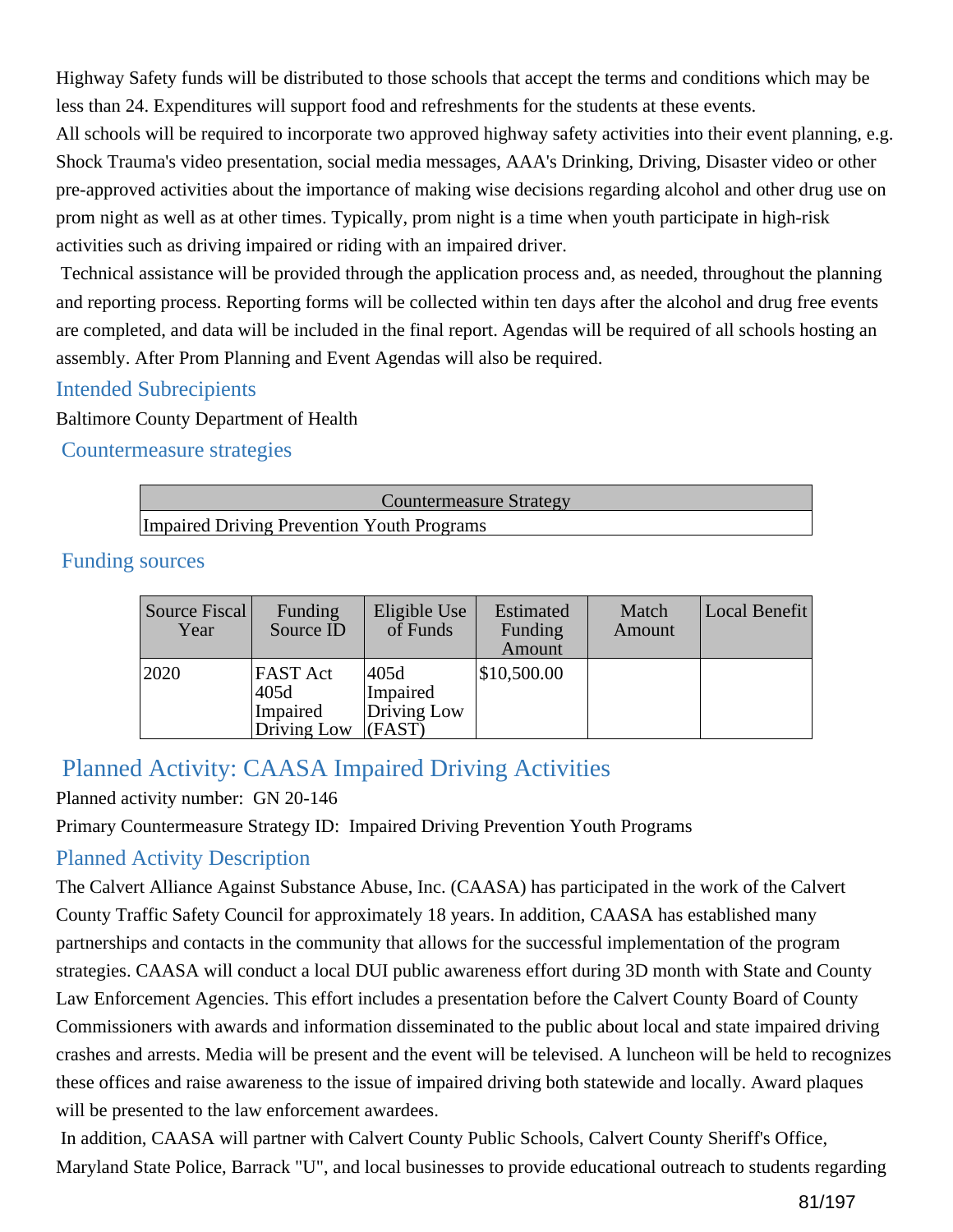the dangers of underage drinking and impaired driving. Efforts include graduation messaging at the ceremony location, local media ads, awareness information to local businesses on not selling alcohol to minors, encouraging local hotels not to rent to those underage, underage drinking alerts to be distributed at sobriety checkpoints, and provide an underage drinking awareness brochure to parents at the high schools' end of year award programs. Grant funding is being requested to support Project Graduation events held on graduation night. These events provide alcohol-free and drug-free activities for the graduating seniors from the County's four public high schools.

### Intended Subrecipients

Calvert Alliance Against Substance Abuse, Inc.

Countermeasure strategies

| Countermeasure Strategy                           |
|---------------------------------------------------|
| <b>Impaired Driving Prevention Youth Programs</b> |

## Funding sources

| Source Fiscal<br>Year | <b>Funding</b><br>Source ID                 | Eligible Use<br>of Funds                  | Estimated<br>Funding<br>Amount | Match<br>Amount | Local Benefit |
|-----------------------|---------------------------------------------|-------------------------------------------|--------------------------------|-----------------|---------------|
| 2020                  | FAST Act<br>405d<br>Impaired<br>Driving Low | 405d<br>Impaired<br>Driving Low<br>(FAST) | \$5,100.00                     |                 |               |

## Planned Activity: Youth Impaired Driving Outreach

### Planned activity number: GN 20-220

Primary Countermeasure Strategy ID: Impaired Driving Prevention Youth Programs

## Planned Activity Description

During the time-frame of October 1, 2019 through September 30, 2020, WRAP, through public education and innovative health programs, will fight drunk driving and underage drinking. WRAP's individual programs include youth, parental, and adult outreach as well as law enforcement recognition (Maryland Law Enforcement Awards and WRAP's Law Enforcement Awards), five SoberRide campaigns and the "Maryland Remembers" memorial ceremony. WRAP is an active member of Maryland's SHSP Team. As a technical expert in regard to alternative transportation programs, WRAP's recognized SoberRide program has provided over 75,498 free rides home since 1991, with a record number of 5,178 rides being provided in FY 2018. Additionally, WRAP's President co-chairs the SHSP Impaired Driving Emphasis Area Team.

## Intended Subrecipients

Washington Regional Alcohol Program

## Countermeasure strategies

Countermeasure Strategy

Impaired Driving Prevention Youth Programs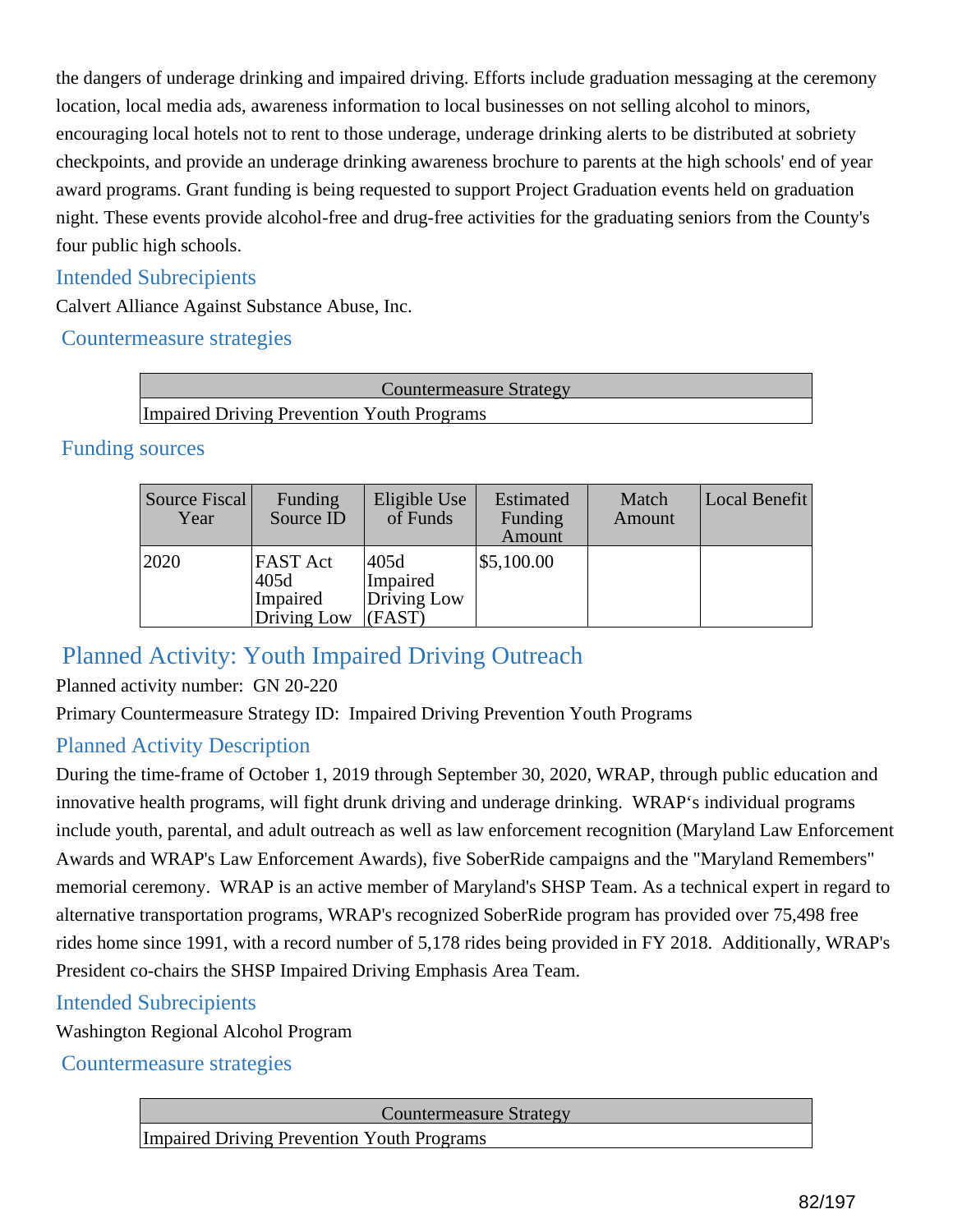## Funding sources

| Source Fiscal<br>Year | Funding<br>Source ID                               | Eligible Use<br>of Funds                  | Estimated<br>Funding<br>Amount | Match<br>Amount | Local Benefit |
|-----------------------|----------------------------------------------------|-------------------------------------------|--------------------------------|-----------------|---------------|
| 2020                  | <b>FAST</b> Act<br>405d<br>Impaired<br>Driving Low | 405d<br>Impaired<br>Driving Low<br>(FAST) | \$245,630.40                   |                 |               |

## Countermeasure Strategy: Law Enforcement Training

Program Area: Impaired Driving (Drug and Alcohol)

## Project Safety Impacts

Maryland coordinates an extensive law enforcement training program related to impaired driving. Elements of this program include SFST and ARIDE training, as well as a large-scale "DUI Institute." The Institute was developed jointly by the UMD School of Public Health's Department of Behavioral and Community Health, the MHSO, police officers, and national experts on alcohol-impaired driving. The 40-hour, in-service program exposes officers to information on the effectiveness of impaired driving countermeasures (ignition interlocks, DUI courts, sobriety checkpoints, etc.), police traffic management, and the physiology of alcohol and its abuse/addiction.

MCPA is again proud sponsor of the University Of Maryland DUI Institute. The registrations offered by the MCPA allow patrol officers from across the State who excel in DUI enforcement to be trained in all aspects of the issues surrounded DUI enforcement. This training is not designed to teach officers how to find, test and apprehend suspected impaired drivers, but is designed to look at the bigger picture and issues surrounding DUI arrest.

## Linkage Between Program Area

Impaired driving prevention is an emphasis area for Maryland, reflected in both this HSP and the State's SHSP. This activity supports a wide range of impaired driving prevention activities.

 The MHSO's implemented allocation methodology incorporates several safety program areas that have been identified as the most prevalent factors related to motor vehicle crashes in Maryland. By applying a weighting regimen, the MHSO's allocation formula provides a guide for highway safety funding that will apply the most money to areas with the most problems. Once total funding for each jurisdiction is determined, the MHSO reviews the frequencies and proportions of crash sub-categories (i.e. impaired, distracted, motorcycle, etc.) and compares these frequencies and proportions by law enforcement agency within each jurisdiction. Funding decisions are truly data-driven and provide guidance for the identification of jurisdictions that are most capable of reducing the State's total number of serious and fatal crashes.

## Rationale

This program encompasses training in impaired driving detection and enforcement, and specifically includes the training necessary to carry out enforcement operations that receive extremely high ratings in the 9th Edition of Countermeasures That Work. The training works to increase the effectiveness of HVE saturation patrols and checkpoints.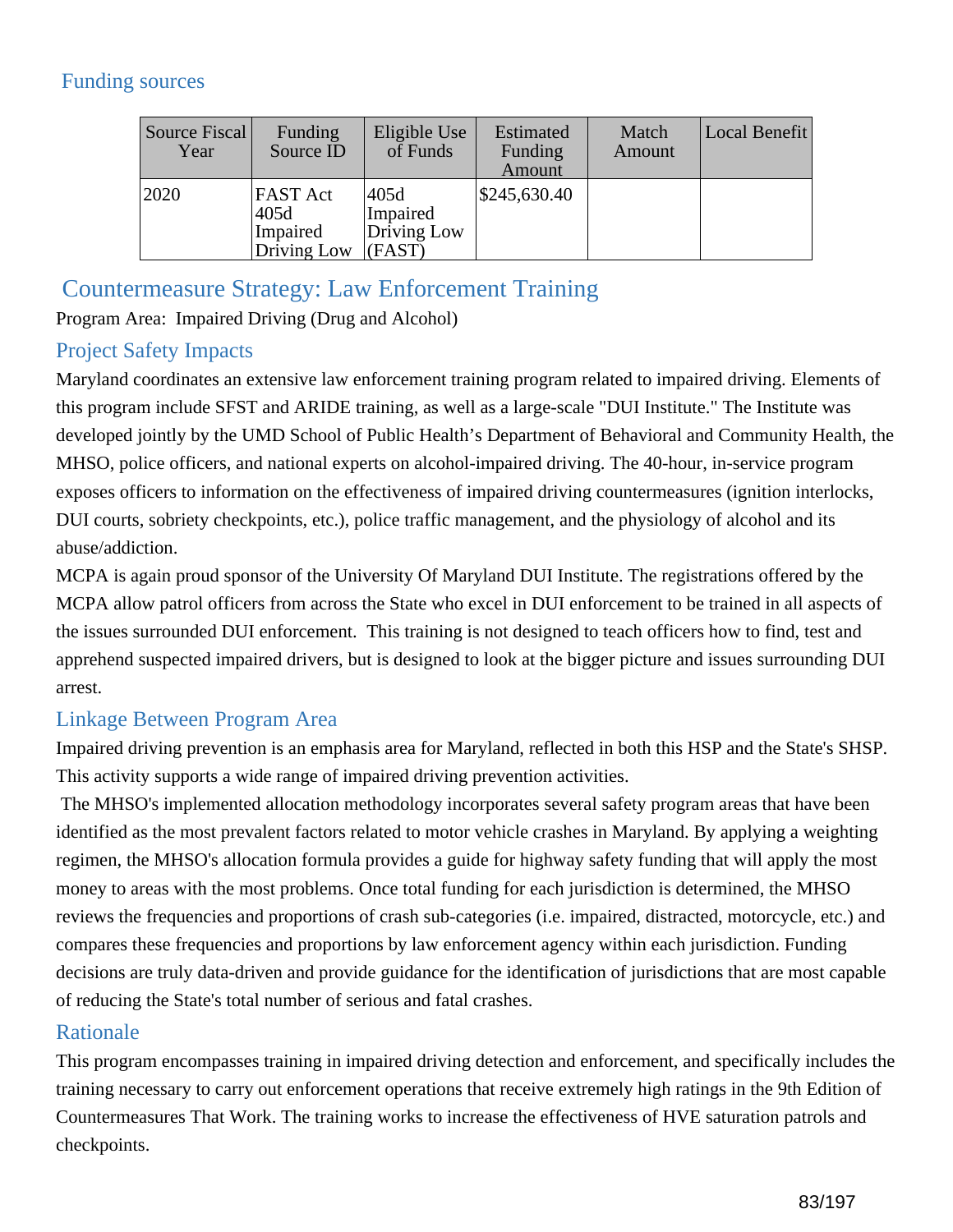#### Planned activities in countermeasure strategy

| Unique Identifier | <b>Planned Activity Name</b> |
|-------------------|------------------------------|
| GN 20-134         | DUI Institute - MCPA         |
| $ GN 20-136$      | DUI Institute - MSA          |

## Planned Activity: DUI Institute - MCPA

Planned activity number: GN 20-134

Primary Countermeasure Strategy ID: Law Enforcement Training

### Planned Activity Description

This grant will be used to provide training for law enforcement officers at the State's DUI Institute.

### Intended Subrecipients

Maryland Chiefs of Police Association

Countermeasure strategies

|                          | Countermeasure Strategy |
|--------------------------|-------------------------|
| Law Enforcement Training |                         |

## Funding sources

| Source Fiscal<br>Year | Funding<br>Source ID                               | Eligible Use<br>of Funds                  | Estimated<br>Funding<br>Amount | Match<br>Amount | Local Benefit |
|-----------------------|----------------------------------------------------|-------------------------------------------|--------------------------------|-----------------|---------------|
| 2020                  | <b>FAST Act</b><br>405d<br>Impaired<br>Driving Low | 405d<br>Impaired<br>Driving Low<br>(FAST) | \$135,110.00                   |                 |               |

## Planned Activity: DUI Institute - MSA

Planned activity number: GN 20-136

Primary Countermeasure Strategy ID: Law Enforcement Training

## Planned Activity Description

This grant will be used to provide training for law enforcement officers, who are based within Maryland's Sheriff's offices, at the State's DUI Institute. The registrations offered by the MSA allow patrol officers from across the State who excel in DUI enforcement to be trained in all aspects of the issues surrounded DUI enforcement. This training is not designed to teach deputies how to find, test and apprehend suspected impaired drivers, but is designed to look at the bigger picture and issues surrounding DUI arrest.

## Intended Subrecipients

Maryland Sheriffs' Association, Inc.

Countermeasure strategies

Countermeasure Strategy

Law Enforcement Training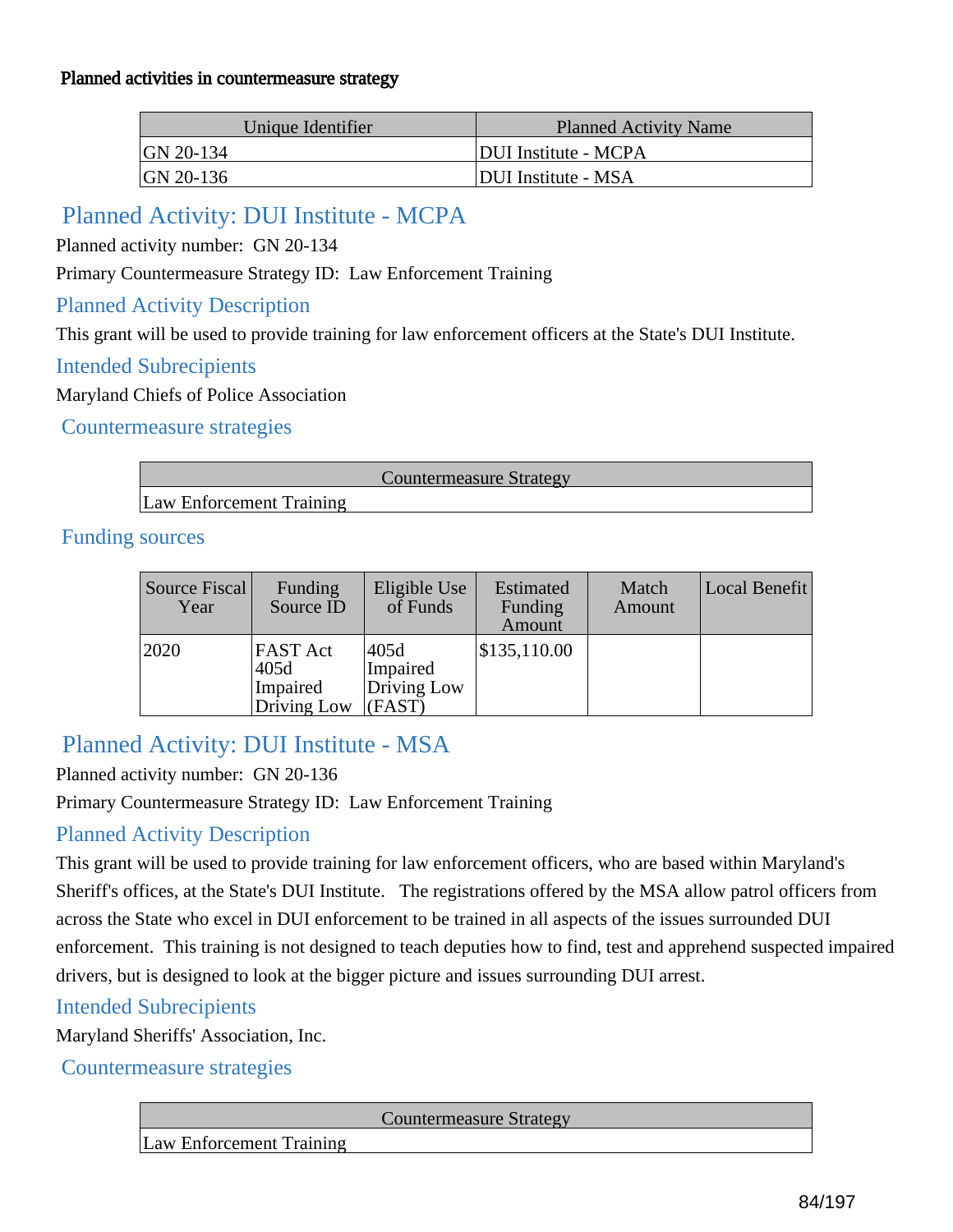## Funding sources

| Source Fiscal<br>Year | Funding<br>Source ID                               | Eligible Use<br>of Funds                  | Estimated<br>Funding<br>Amount | Match<br>Amount | Local Benefit |
|-----------------------|----------------------------------------------------|-------------------------------------------|--------------------------------|-----------------|---------------|
| 2020                  | <b>FAST Act</b><br>405d<br>Impaired<br>Driving Low | 405d<br>Impaired<br>Driving Low<br>(FAST) | \$17,710.00                    |                 |               |

## Countermeasure Strategy: Prosecutor Training

Program Area: Impaired Driving (Drug and Alcohol)

## Project Safety Impacts

For the past six years, Maryland has funded a Traffic Safety Resource Prosecutor (TSRP) to provide training and education to law enforcement and prosecutors in the State. Based on a curriculum similar to the DUI Institute for law enforcement, this advanced training is provided to prosecutors from across the State. Training includes: MHSO programs; Courtroom testimony; Standardized Field Sobriety Testing; Intoximeter operation; DUI checkpoints; Maryland's Drug Recognition Expert (DRE) program; and Common defenses in a DUI trial. The TSRP has allowed the MHSO to reach hundreds of prosecutors and law enforcement officers each year with vital information and procedures pertaining to effective impaired driving prosecution and enforcement.

## Linkage Between Program Area

Impaired driving prevention is an emphasis area for Maryland, reflected in both this HSP and the State's SHSP. Maryland's TSRP program conforms to one of the most effective "Countermeasures That Work" in regard to impaired driving prevention, and also supports a wide variety of impaired driving prevention efforts. The MHSO's implemented allocation methodology incorporates several safety program areas that have been identified as the most prevalent factors related to motor vehicle crashes in Maryland. By applying a weighting regimen, the MHSO's allocation formula provides a guide for highway safety funding that will apply the most money to areas with the most problems. Once total funding for each jurisdiction is determined, the MHSO reviews the frequencies and proportions of crash sub-categories (i.e. impaired, distracted, motorcycle, etc.) and compares these frequencies and proportions by law enforcement agency within each jurisdiction. Funding decisions are truly data-driven and provide guidance for the identification of jurisdictions that are most capable of reducing the State's total number of serious and fatal crashes.

## Rationale

Traffic Safety Resource Prosectuors (TSRPs) are included with the DWI Courts in the 9th Edition of Countermeasures That Work.

 DWI cases can be highly complex and difficult to prosecute, yet they are often assigned to the least experienced prosecutors. In one survey, about half of prosecutors and judges said the training and education they received prior to assuming their position was inadequate for preparing them to prosecute and preside over DWI cases (Robertson & Simpson, 2002a). TSRPs are current (or former) prosecutors who specialize in the prosecution of traffic crimes, and DWI cases in particular. They provide training, education, and technical support to other prosecutors and law enforcement agencies within their State.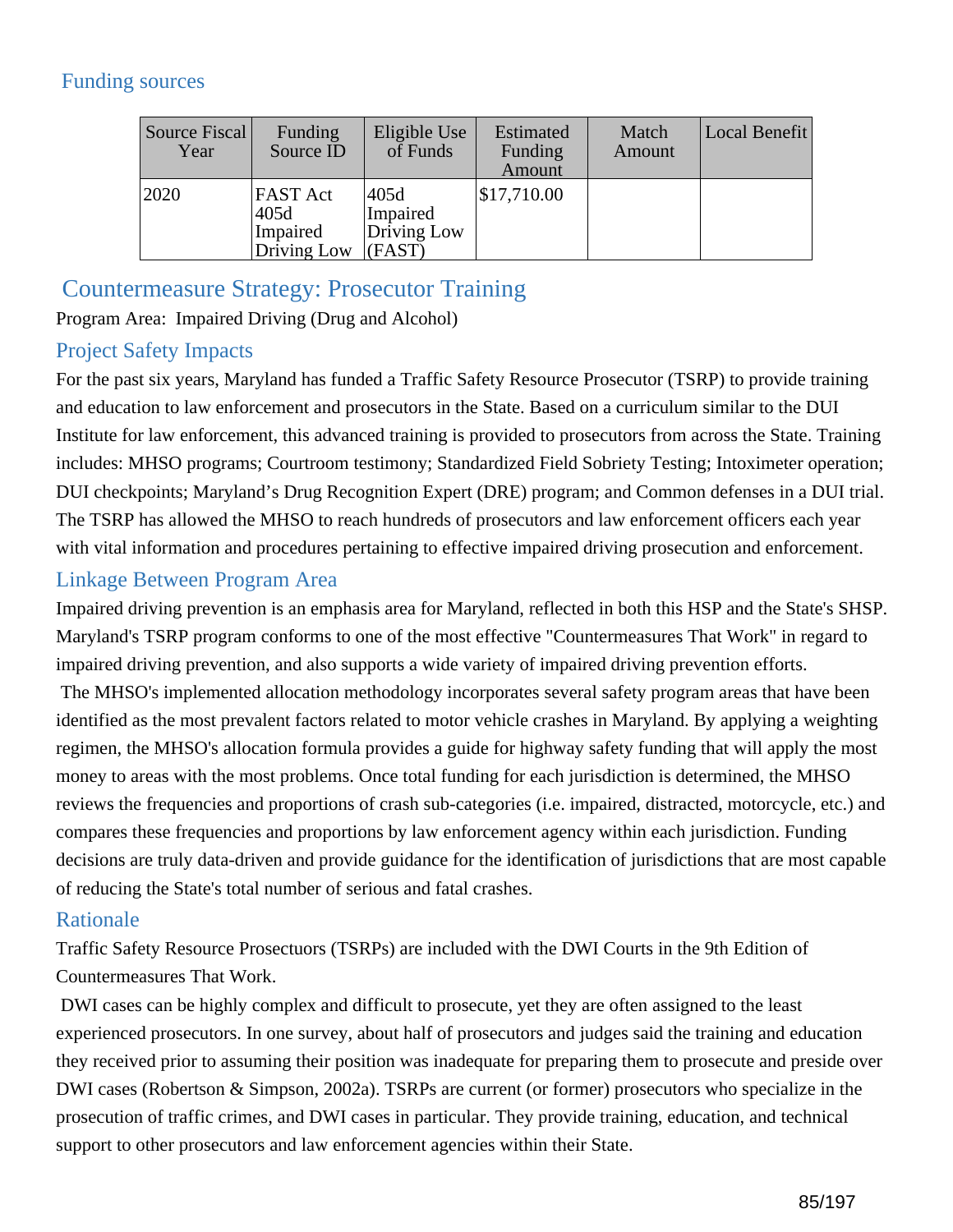#### Planned activities in countermeasure strategy

| Unique Identifier | Planned Activity Name                   |  |  |
|-------------------|-----------------------------------------|--|--|
| $ GN 20-023 $     | Maryland State's Attorneys' Association |  |  |

## Planned Activity: Maryland State's Attorneys' Association

Planned activity number: GN 20-023

Primary Countermeasure Strategy ID: Prosecutor Training

## Planned Activity Description

This project will fund the Traffic Safety Resource Prosecutor through the Maryland States Attorney's Association. The TSRP is responsible for outreach to prosecutors and judges, as well as providing ongoing support for legal and judicial aspects of the MHSO's impaired driving program. The TSRP will:

Develop a TSRP Strategic Plan;

Publicize the technical assistance that the TSRP can provide to prosecutors, law enforcement, toxicologists, breath test operators, chemists, victim-witness advocates and other advocates; Prepare 10 monthly newsletters (or Blogs) for distribution to police, prosecutors and other highway safety advocates on key issues related to traffic enforcement, Fourth Amendment issues, and other topics centered around traffic safety and prosecution;

Serve as a liaison to police and prosecutors on trending legal issues;

Develop and maintain a relationship with the State toxicologist, breath tech operators, Drug Recognition Experts, crash reconstructionists and other specialists in the field;

Serve as a regular participant on the Impaired Driving; Aggressive Driving and Distracted Driving Emphasis Area Team Committees;

Promote awareness by law enforcement officers and prosecutors of victimaposs issues; and Serve as a regular member of the Maryland Crash Reconstruction and Law Enforcement Traffic Safety Committees.

## Intended Subrecipients

Maryland States Attorney's Association

Countermeasure strategies

|                            | Countermeasure Strategy |  |
|----------------------------|-------------------------|--|
| <b>Prosecutor Training</b> |                         |  |

### Funding sources

| Source Fiscal<br>Year | Funding<br>Source ID                               | Eligible Use<br>of Funds       | Estimated<br>Funding<br>Amount | Match<br>Amount | Local Benefit |
|-----------------------|----------------------------------------------------|--------------------------------|--------------------------------|-----------------|---------------|
| 2020                  | <b>FAST</b> Act<br>405d<br>Impaired<br>Driving Low | $405d$ Low<br>Court<br>Support | \$188,269.00                   |                 |               |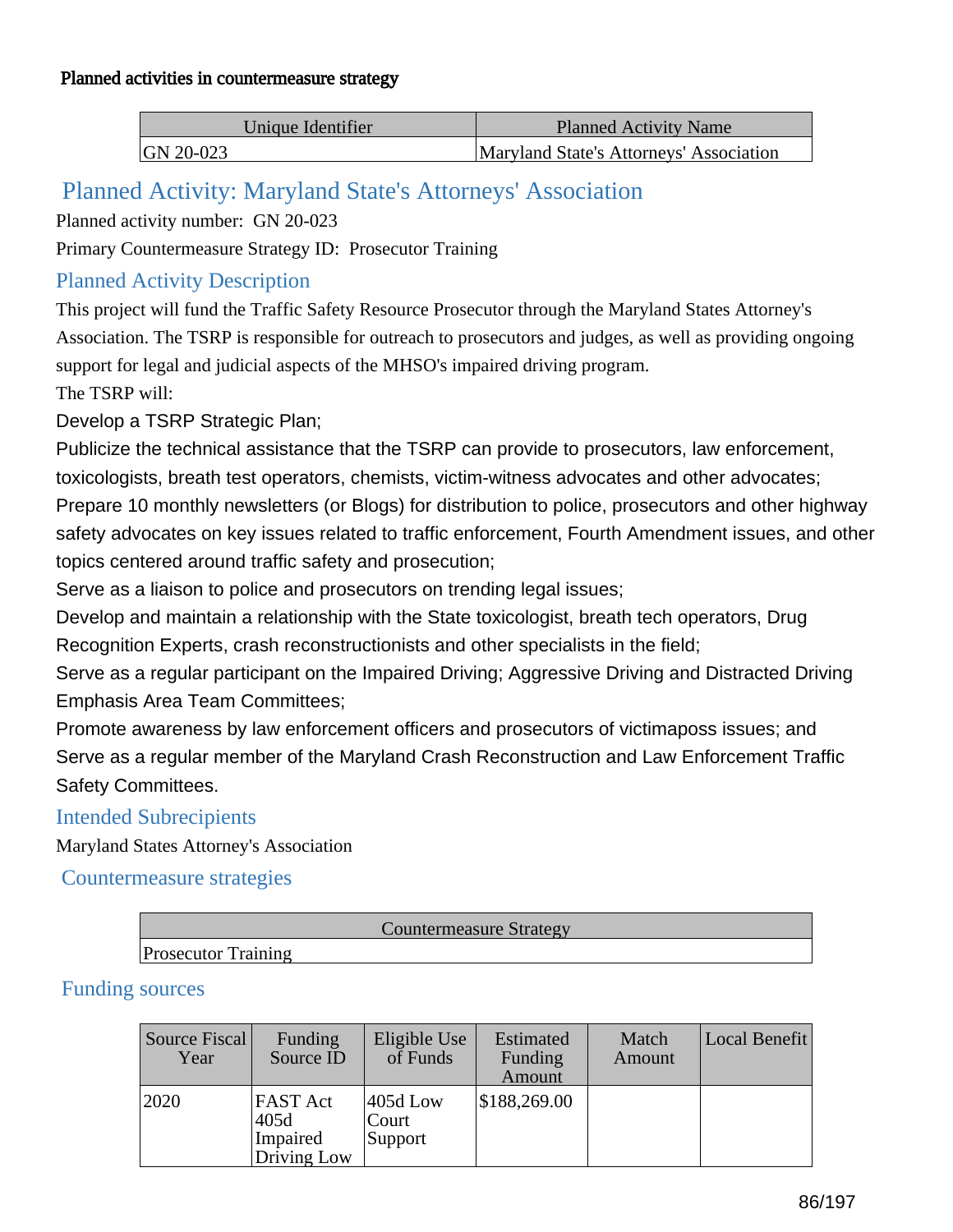| 12020 | <b>FAST Act</b><br>405d<br>Impaired<br>Driving Low | 405d Low<br>Alcohol | \$13,995.19 |  |  |
|-------|----------------------------------------------------|---------------------|-------------|--|--|
|-------|----------------------------------------------------|---------------------|-------------|--|--|

# Program Area: Motorcycle Safety

## Description of Highway Safety Problems

Motorcycle riders are unique in that they travel in conditions and at speeds with all other motorized traffic, but are extremely vulnerable road users without structural or other safety protection afforded by other types of motorized vehicles licensed for roadway use. Motorcycle riders also often have distinct subpopulations that exhibit high risk riding behaviors, so it is important to carefully study all aspects of motorcycling to develop effective outreach programs for awareness, education, training, and enforcement.

During the five-year period from 2013 through 2017, motorcycle-involved crashes in Maryland declined by over 6 percent after experiencing increases in previous years. In 2017, 1,451 motorcycle-involved crashes occurred on Maryland roads .

From 2013 through 2017 in Maryland, motorcycles were involved in an average of just over one percent of all traffic crashes, three percent of injury crashes, and 15 percent of fatal crashes. Thus, motorcycles are significantly over-represented in fatal crashes. In addition, motorcycle-involved crashes accounted for 3 percent of crash-related injuries and 14 percent of crash-related fatalities.

While a relatively low 6 percent of motorcycle crashes occurring in 2017 resulted in a fatality, the fact that 15 percent of all statewide fatal crashes involve a motorcycle is cause for concern among traffic safety experts. This significant involvement of motorcycles in fatal crashes and their effects on overall traffic fatalities in Maryland indicate the need for greater motorcycle safety efforts such as awareness, education, training, and enforcement as a major focus for traffic safety professionals.

Helmet-Law Violations in Maryland

Maryland has had a comprehensive mandatory helmet law for decades, but the accurate capturing of helmet use on the crash report may be in question. Crash data for 2017 indicated that 26 percent of motorcycle operators in a crash were not wearing a helmet and 21 percent of operator fatalities were unhelmeted.

Further investigation and verification of rates of helmet usage are required before a distinct correlation can be assumed between the lack of helmet use and fatal injuries. Additional evaluation and investigation is a viable first step in determining the accuracy of observational surveys vs. crash reports and remains vital to the development and implementation of effective strategies to improve motorcycle safety. No funding is used to check for helmet usage or for motorcycle safety checkpoints.

#### Associated Performance Measures

| <b>Fiscal Year</b> | Performance<br>measure name                                                        | Target End Year | <b>Target Period</b> | <b>Target Value</b> |
|--------------------|------------------------------------------------------------------------------------|-----------------|----------------------|---------------------|
| 2020               | Number of<br>motorcycle-<br>involved<br>fatalities on all<br>roads (State<br>data) | 2020            | 5 Year               | 60.2                |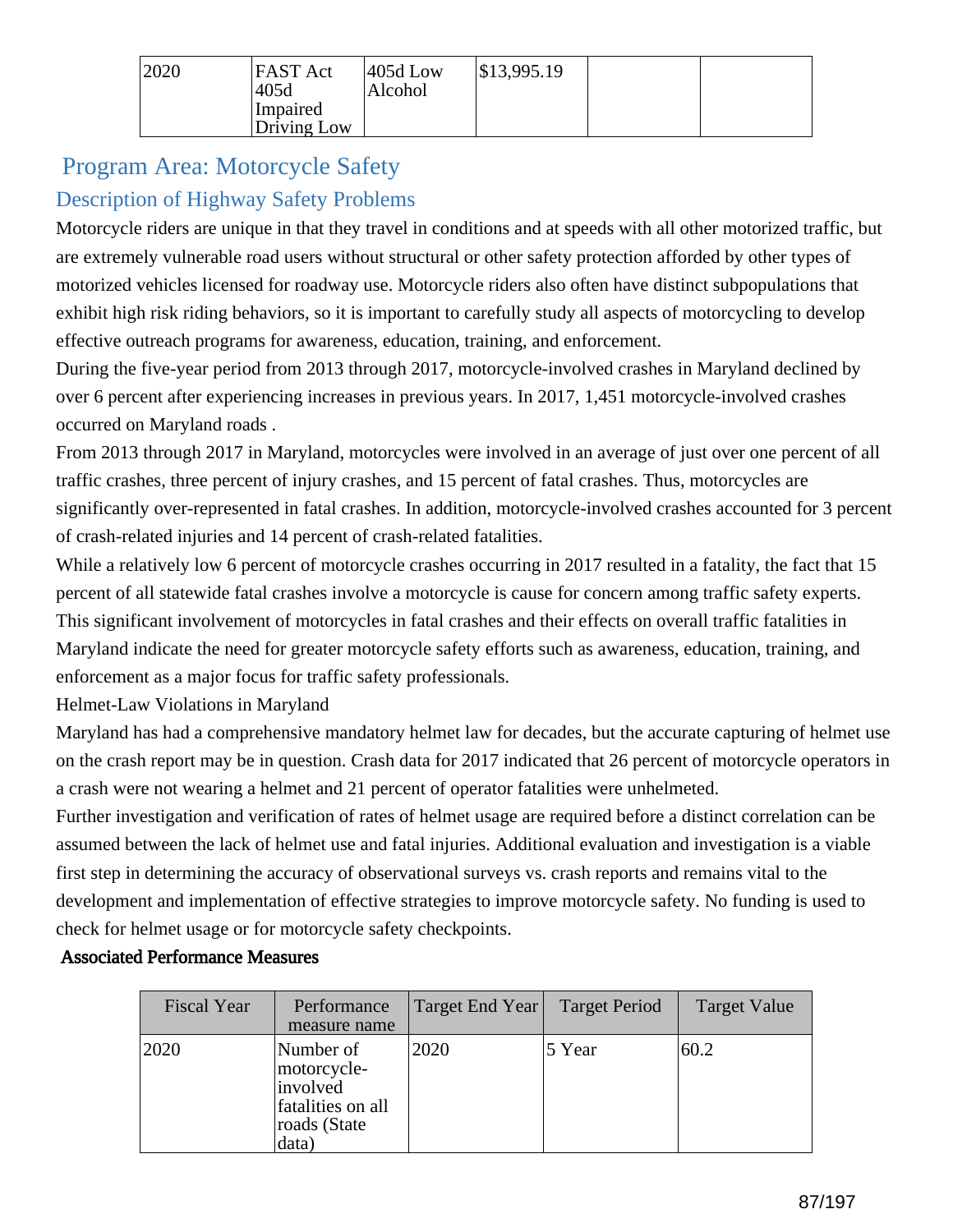| 2020 | $(C-8)$ Number of $ 2020$<br>unhelmeted<br>motorcyclist<br>fatalities (FARS)             |      | 5 Year | 7.40  |
|------|------------------------------------------------------------------------------------------|------|--------|-------|
| 2020 | Number of<br>motorcycle-<br>involved serious<br>injuries on all<br>roads (State<br>data) | 2020 | 5 Year | 248.9 |

#### Countermeasure Strategies in Program Area

| Countermeasure Strategy           |
|-----------------------------------|
| Motorcycle Rider Training         |
| Motorcyclist Safety and Awareness |

## Countermeasure Strategy: Motorcycle Rider Training

### Program Area: Motorcycle Safety

## Project Safety Impacts

Rider training is essential to the safety of motorcyclists. The training teaches operators how to maneuver their vehicles and to navigate potential threats that are unique to motorcyclists. Maryland will utilize a new program consisting of "mentored rides" that will augment existing rider training.

## Linkage Between Program Area

Motorcyclist safety is a key program area for Maryland, reflected in this HSP as well as certain activities related to the State's SHSP. Motorcyclist safety spans impaired driving prevention, aggressive driving prevention, distracted driving prevention, and coordinates closely with numerous national HVE campaign periods. The MHSO's implemented allocation methodology incorporates several safety program areas that have been identified as the most prevalent factors related to motor vehicle crashes in Maryland. By applying a weighting regimen, the MHSO's allocation formula provides a guide for highway safety funding that will apply the most money to areas with the most problems. Once total funding for each jurisdiction is determined, the MHSO reviews the frequencies and proportions of crash sub-categories (i.e. impaired, distracted, motorcycle, etc.) and compares these frequencies and proportions by law enforcement agency within each jurisdiction. Funding decisions are truly data-driven and provide guidance for the identification of jurisdictions that are most capable of reducing the State's total number of serious and fatal crashes.

## Rationale

The NAMS encourages training (NHTSA, 2000a). NHTSA's Motorcycle Safety Program Plan recommends that States conduct frequent and timely education and training at sites that are accessible throughout the State (NHTSA, 2006b). NCHRP (2008, Strategy C2) further recommends that States evaluate crash experience, compare data and crash scenarios with training and licensing practices, and make adjustments as needed to ensure practices are effectively targeting crash problems. This effort requires cooperation on the part of multiple agencies, including those responsible for collecting and analyzing crash data and those responsible for training and licensing.

Planned activities will closely align highly trained, experienced riders with those having less experience.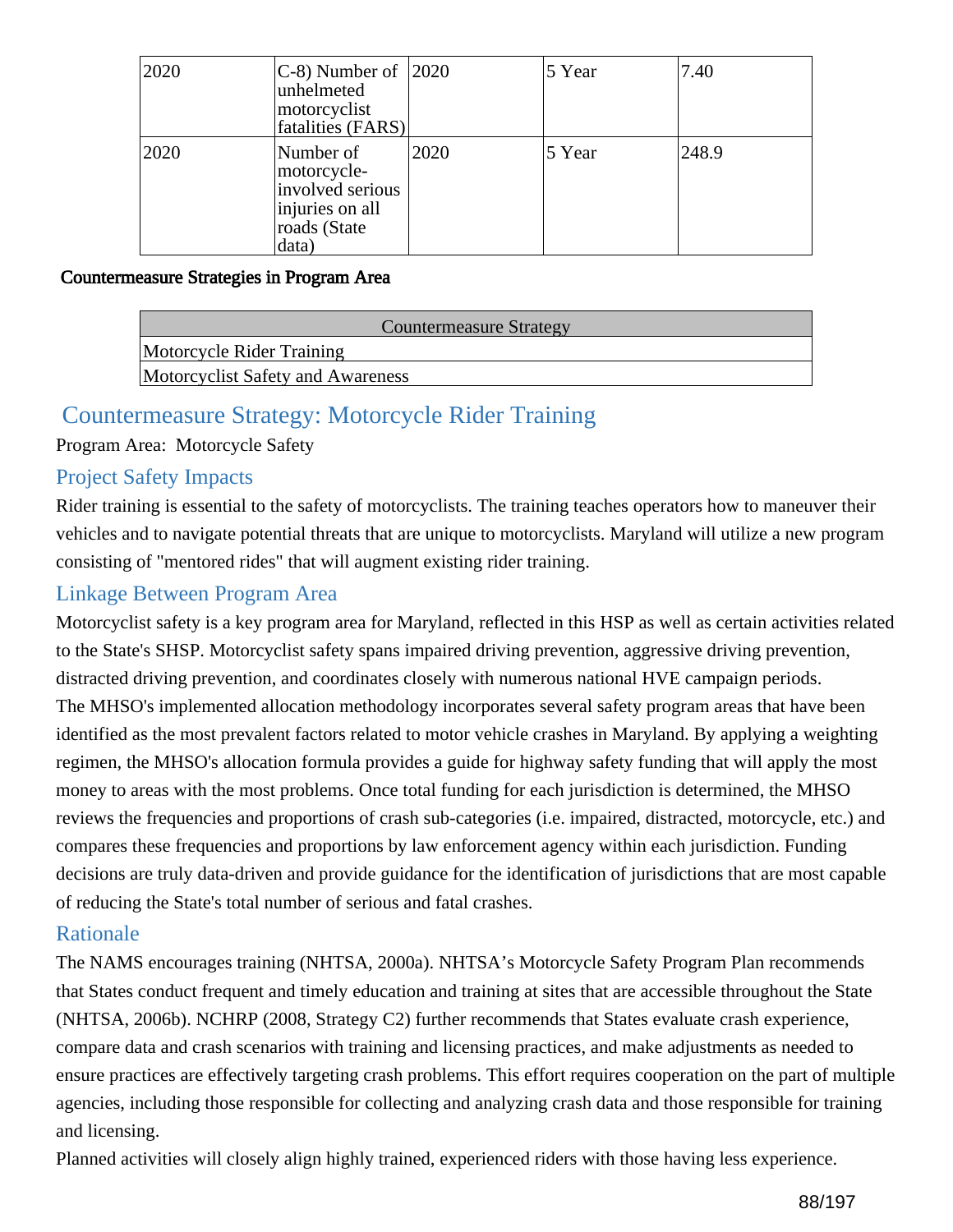#### Planned activities in countermeasure strategy

| Unique Identifier | <b>Planned Activity Name</b>                             |
|-------------------|----------------------------------------------------------|
| $ GN 20-229$      | Motorcycle Safety Education & Training<br>and Outreach   |
| $ GN 20-323$      | Evaluation of the Maryland BikeSafe<br>Program - Phase 2 |
| LE 20-101         | Motorcycle - BikeSafe                                    |

# Planned Activity: Motorcycle Safety Education & Training and Outreach

Planned activity number: GN 20-229

Primary Countermeasure Strategy ID: Motorcycle Rider Training

## Planned Activity Description

NHTSA's "Countermeasures that Work" lists four strategies to improve motorcyclist safety: 1) use of Department of Transportation (DOT) compliant helmets; (2) impairment prevention; (3) rider training and education; and (4) communications/outreach. This project will address the identified problem by conducting direct outreach to motorcycle riders to promote formal rider training and the core messages of the Maryland Motorcycle Safety (Education & Training) Program (MCSP), which include; the use of DOT compliant helmets, preferably the full-face/modular, and open-face/3/4, styles, incorporating the philosophy of the use of full riding gear on every ride, a.k.a. All The Gear All The Time (ATGATT), and promoting awareness of the risk of impaired riding with messages encouraging riders to "Ride Straight" and "Sober Riders Ride Longer". The goal is to create a culture of safety regarding motorcycling. The Program will do this though outreach and rider training. For this project rider outreach will be conducted at a minimum of four events. As the riding season progresses the Program adds several single-day events to its calendar throughout the year. Motorist outreach will also be conducted at a minimum of two of these events. Outreach activities will be conducted by trained and experienced Motorcycle Safety Program Event Staff. The Program's Event Staff are individuals with specialized training with an emphasis on providing Premier Customer Service. These individuals use a variety of tools and techniques to engage event participants to promote formal rider training and to promote the core messages of the Program.

The MCSP utilizes a Mobile Classroom to conduct direct outreach at special motorcycle events. The Mobile Classroom is an enclosed 18-foot trailer with a drop-down ramp and a "concession" window on the outboard side. It is wrapped in vinyl promotional graphics featuring a map of the State identifying the Program's training center and other messages promoting the Program's core activities. It serves two primary purposes: it gives the Program a means to transport and secure its equipment and materials at an event; and it serves as a base from which the Program can conduct its outreach activities. It was remodeled early in 2018. One of the Program's SMARTrainers (Safe Motorcyclist Awareness and Recognition Trainer) a scenario-based traffic situation simulator designed to attract attention and to help riders improve their road management skills, is permanently setup inside of the Mobile Classroom. Event participants take a virtual "ride" on the SMARTrainer through one of the 15 traffic scenarios, including city, suburban and touring situations. Each scenario presents the rider with unique and challenging hazards. As the rider navigates the scenario the computer assesses and scores the riders performance. A video feed from the SMARTrainer can be displayed on a large TV that can be seen from the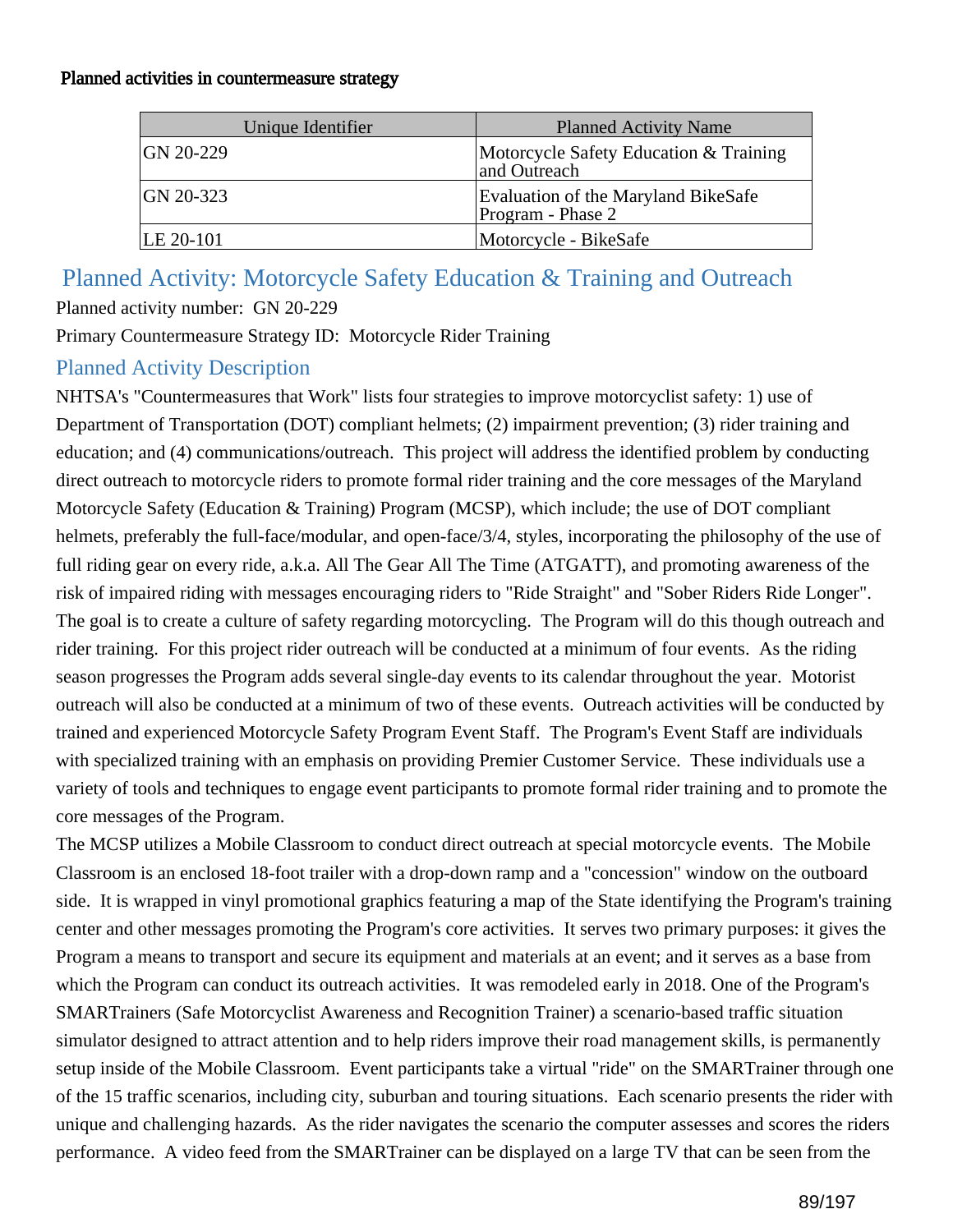outside of the trainer through the concession window. At the end of the ride the rider's performance is recapped and the rider receives a printout of their ride. The Program uses this experience to promote formal ride training and life-long learning.

The Program has one of its retired 500cc training bikes which has been wrapped in promotional graphics and accessorized with a windshield, saddlebags and additional lighting. The Program also has a mannequin, affectionately called "Manny" that it has outfitted in full and motorcycle specific riding gear to promote the philosophy of ATGATT to "ride" the Show Bike. Together they are a popular attention-getter to attract riders into conversations about riding gear and rider training. The Mobile Classroom is also equipped with literature displays stocked with flyers about rider training and other promotional information. It also has a pair of Fatal Vision Goggles with some activities to draw attention to the risks of riding under the influence of alcohol, or OTC or Rx drugs. The Program also has an indoor display which it uses at those events where it cannot use the Mobile Classroom. This is a curved display that fits in the typical 10-foot wide space.

The Program was able to get a new display last year. It features a photo graphic panel with a basic Program information and a monitor to show motorcycle safety PSAs and other training videos. The video runs for about 90 minutes then repeats. This allows Program Event staff to freely interact with customers with out being disturbed. The unique videos also cause folks to stop and watch allowing for possible interaction. The unlicensed motorcyclist is still a problem. One thing we discovered during the Program's FAST TRACK Initiative was that many riders could not pass the skill test because they could not execute the maneuvers on their motorcycle.

For this grant cycle the Program is going to again offer the Basic Rider Course 2 (updated); License Waiver classes at three of its training centers in May, July, and September. The class will be free to participants and riders will use their own motorcycles. This will allow riders looking to get licensed the opportunity to practice riding and be coached prior to testing. Statics provided By Cape Fox, who had a contract to rider training courses for the military, show that a rider who takes a training course on their own motorcycle is 60% less likely to be involved in a fatal crash.

## Intended Subrecipients

### Maryland MVA

### Countermeasure strategies

| Countermeasure Strategy           |
|-----------------------------------|
| Motorcycle Rider Training         |
| Motorcyclist Safety and Awareness |

## Funding sources

| <b>Source Fiscal</b><br>Year | Funding<br>Source ID         | Eligible Use<br>of Funds            | Estimated<br>Funding<br>Amount | Match<br>Amount | Local Benefit |
|------------------------------|------------------------------|-------------------------------------|--------------------------------|-----------------|---------------|
| 2020                         | <b>FAST Act</b><br>NHTSA 402 | Motorcycle<br>Safety<br><b>FAST</b> | \$4,200.00                     |                 | \$4,200.00    |

Planned Activity: Evaluation of the Maryland BikeSafe Program - Phase 2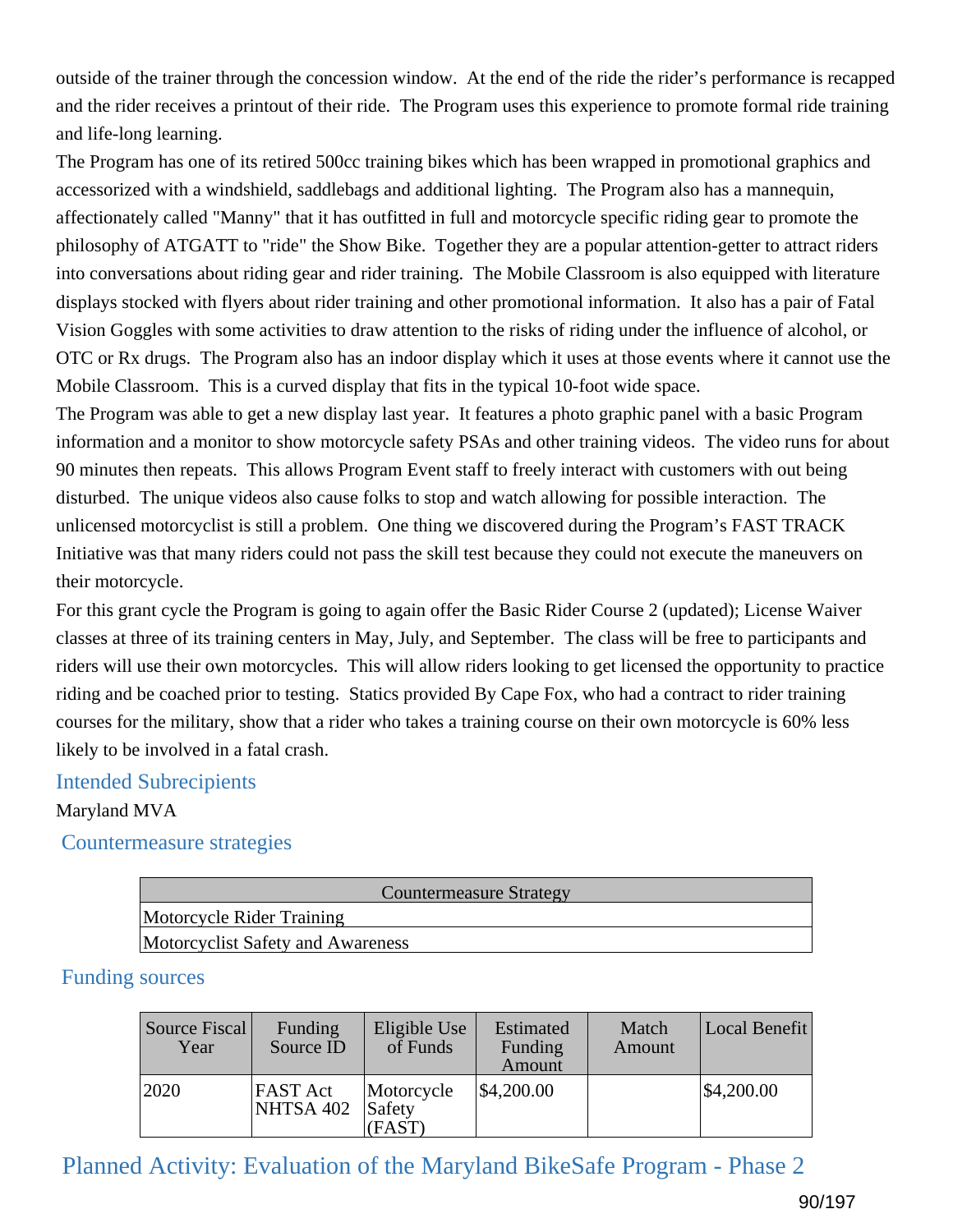## Planned activity number: GN 20-323 Primary Countermeasure Strategy ID: Motorcycle Rider Training

## Planned Activity Description

Crash CoRE will design and carry out a pre-/post-program study comparing the BikeSafe Maryland participants' knowledge with that of a control group. The evaluation will also include a pre- and post-program rider skills test for participants. The objectives of the evaluation are: Examine the scope and extent of program implementation to understand if the program was implemented as intended and to support expansion and replication efforts Evaluate the effectiveness of the MD BikeSafe program on improved knowledge and awareness of the core class components of motorcycle safety Evaluate the effectiveness of the MD BikeSafe program on improved riding skills We hypothesize that BikeSafe participants will show improved knowledge and skill. Participants will have a better understanding of the system of motorcycle control, collision causation factors and security. They will have improved rider skills that lead to fewer crashes and near-misses. The results of this project will inform future program expansion and replication. The findings will also support the future evaluation of the program's impact on crash risk once enough riders have been trained to provide a large enough sample size. Methods and findings of the proposed evaluation will be detailed in a report to the Maryland Highway Safety Office.

## Intended Subrecipients

Crash Center for Research and Education (CORE)

Countermeasure strategies

|                                  | Countermeasure Strategy |  |
|----------------------------------|-------------------------|--|
| <b>Motorcycle Rider Training</b> |                         |  |

## Funding sources

| Source Fiscal<br>Year | Funding<br>Source ID         | Eligible Use<br>of Funds       | Estimated<br>Funding<br>Amount | Match<br>Amount | Local Benefit |
|-----------------------|------------------------------|--------------------------------|--------------------------------|-----------------|---------------|
| 2020                  | <b>FAST</b> Act<br>NHTSA 402 | Motorcycle<br>Safety<br>(FAST) | \$13,970.18                    |                 | \$13,970.18   |

## Planned Activity: Motorcycle - BikeSafe

Planned activity number: LE 20-101

Primary Countermeasure Strategy ID: Motorcyclist Safety and Awareness

## Planned Activity Description

The Maryland State Police Motorcycle Unit, partnering with allied Maryland Law Enforcement Agency Motor Officers will expand the "BikeSafe" Program in Maryland to the Washington Metro Region. "BikeSafe" is the partnering of civilian motorcyclists with sworn Law Enforcement Motorcycle Officers in Rider Skills Days that offer assessment on present driving skills and provide advice to help make their experience as a motorcyclist safer and more enjoyable. Motor Officers will cover professional riding techniques and topics to include the system of motorcycle control, collision causation factors and security. The Rider Skills Days are run during the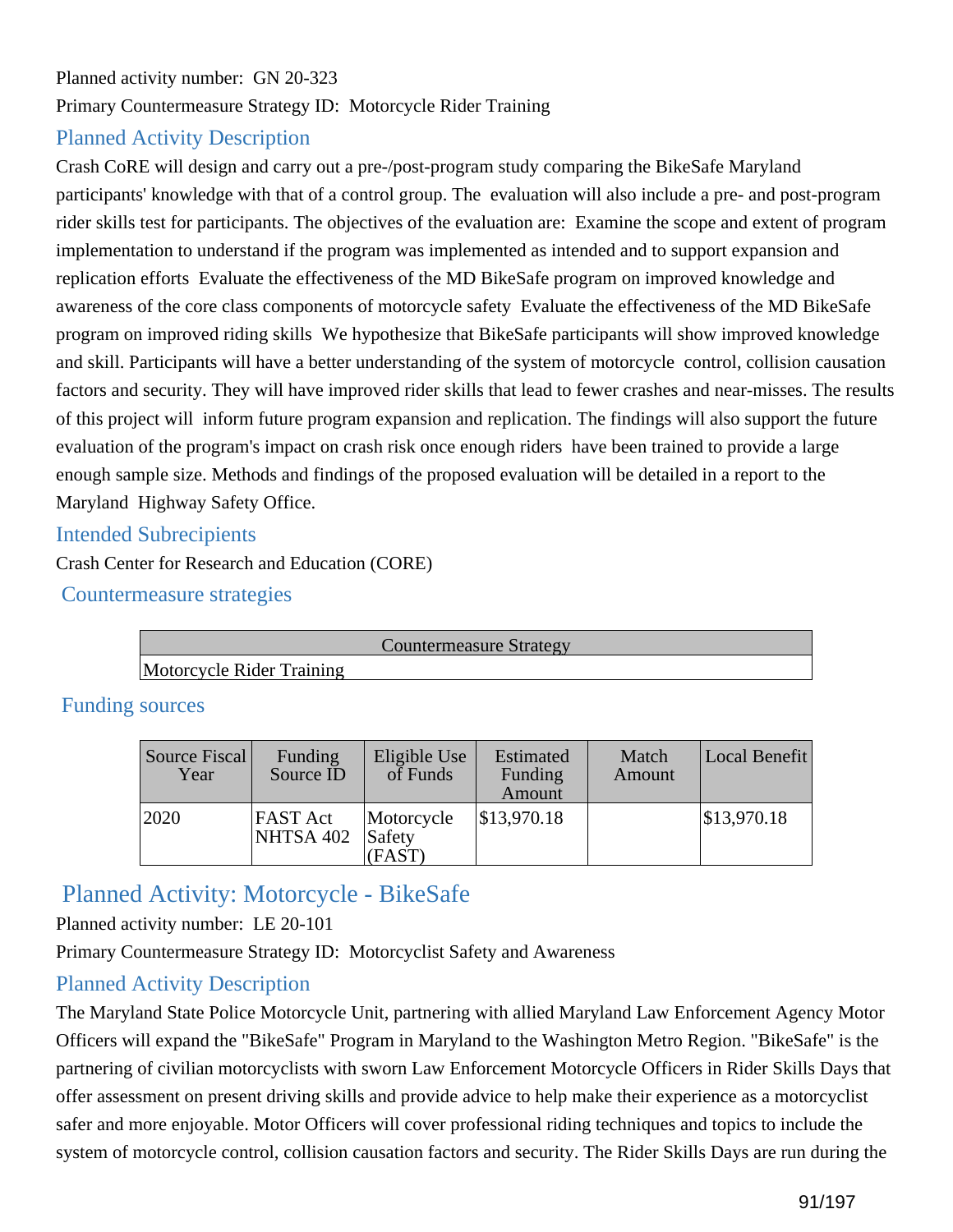week and at weekends, by highly qualified police motorcyclists passing on their wealth of knowledge and experience in a friendly and informal manner. Training locations will be held at various locations around the state, the training will include both classroom-based advice and on-road ride-outs. This program is designed for all types of motorcycles ranging from high powered performance machines or a smaller commuter bikes. For the expansion of the BikeSafe program, Motor Officers from allied Agencies will conduct training twice a month between the months of May to September. The goal is to have a minimum of 12 to 16 students in each class, for a total of 240 to 320 students trained during the second year. Instructors will promote motorcycle safety through the display and use of safety equipment throughout the training curriculum. As Motor Officers in uniform conducting this training, they are subject to law enforcement actions and will be able to effectively monitor police radio channels. Advanced rider to rider communication will allow seamless communication from instructor to student during the on-road ride-outs immediately correcting any rider behaviors that need immediate attention. Reflective ANSI vests will be provided for student use during the training to promote the training and enhance rider safety.

### Intended Subrecipients

#### Maryland State Police

### Countermeasure strategies

| Countermeasure Strategy           |  |  |  |  |
|-----------------------------------|--|--|--|--|
| Motorcycle Rider Training         |  |  |  |  |
| Motorcyclist Safety and Awareness |  |  |  |  |

#### Funding sources

| Source Fiscal<br>Year | Funding<br>Source ID         | Eligible Use<br>of Funds       | Estimated<br>Funding<br>Amount | Match<br>Amount | Local Benefit |
|-----------------------|------------------------------|--------------------------------|--------------------------------|-----------------|---------------|
| 2020                  | <b>FAST</b> Act<br>NHTSA 402 | Motorcycle<br>Safety<br>(FAST) | \$112,350.00                   |                 | \$112,350.00  |

## Countermeasure Strategy: Motorcyclist Safety and Awareness

### Program Area: Motorcycle Safety

## Project Safety Impacts

Funded projects will help address motorcycle safety issues through partnerships among government agencies and stakeholder groups such as motorcycle dealers and motorcycle clubs. These partnerships involve scheduled outreach activities geared toward reducing motorcycle-involved crashes in areas where crash rates are highest. Media campaigns will be coordinated to increase awareness of motorcycle safety issues and will use a variety of communications techniques to reach targeted audiences. In addition to public information and education, adequate rider training and licensure are major components of Maryland's efforts to decrease motorcycleinvolved crashes, in addition to improved enforcement of the State's traffic safety laws.

The State's goals are to improve rider skill and to increase awareness levels and "share the road" among motorcyclists and other vehicle drivers.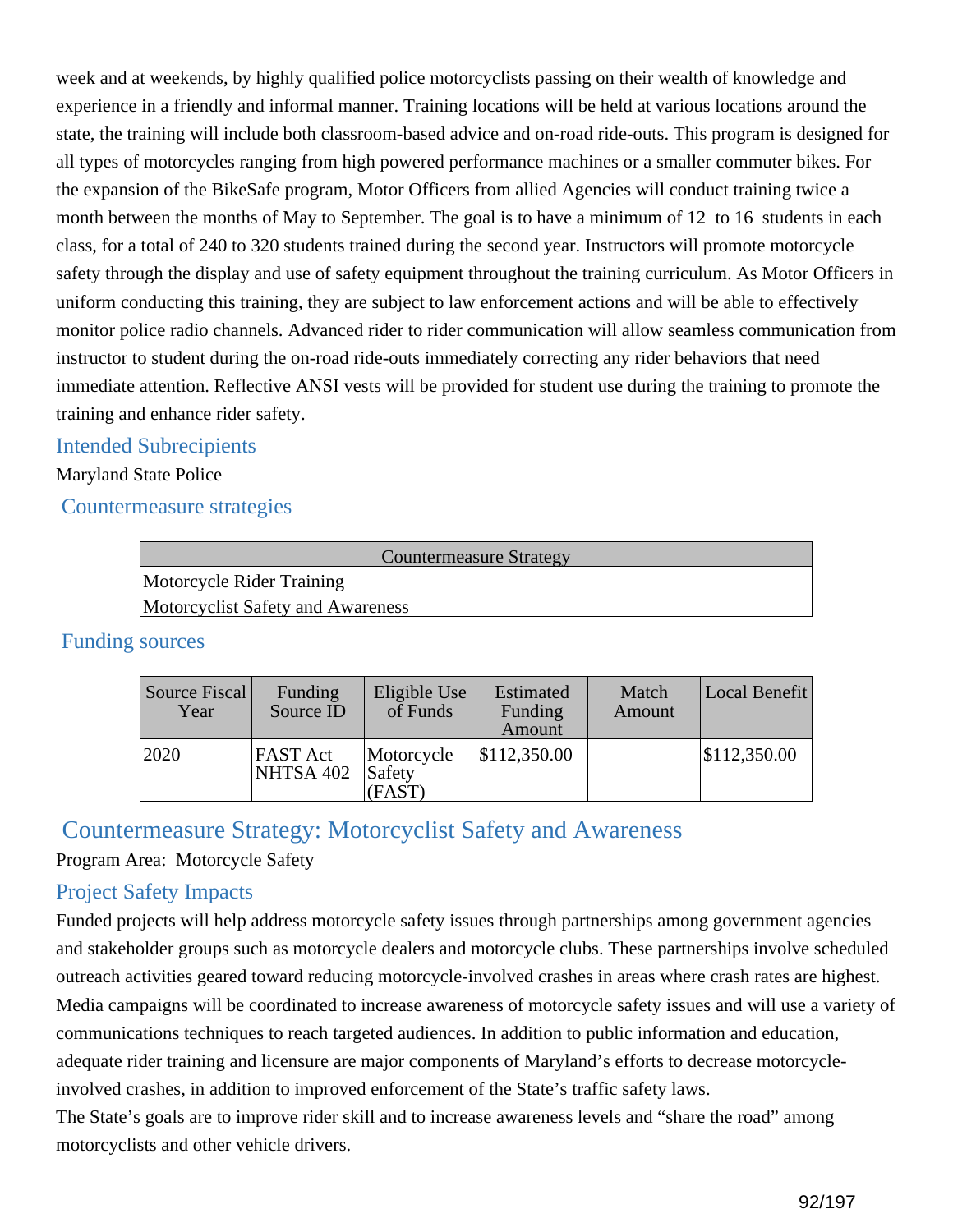## Linkage Between Program Area

Motorcyclist safety is a key program area for Maryland, reflected in this HSP as well as certain activities related to the State's SHSP. Motorcyclist safety spans impaired driving prevention, aggressive driving prevention, distracted driving prevention, and coordinates closely with numerous national HVE campaign periods.

 The MHSO's implemented allocation methodology incorporates several safety program areas that have been identified as the most prevalent factors related to motor vehicle crashes in Maryland. By applying a weighting regimen, the MHSO's allocation formula provides a guide for highway safety funding that will apply the most money to areas with the most problems. Once total funding for each jurisdiction is determined, the MHSO reviews the frequencies and proportions of crash sub-categories (i.e. impaired, distracted, motorcycle, etc.) and compares these frequencies and proportions by law enforcement agency within each jurisdiction. Funding decisions are truly data-driven and provide guidance for the identification of jurisdictions that are most capable of reducing the State's total number of serious and fatal crashes.

#### Rationale

This strategy is featured in the 9th Edition of Countermeasures That Work.

Many states have conducted communications and outreach campaigns directed at drinking and riding. Rider groups can play critical roles in planning and implementing activities to reduce drinking and riding. Impaired riding is also a key component of Maryland's impaired driving prevention outreach and support for HVE mobilizations. The MHSO funds numerous programs to increase motorcyclist safety through outreach about safe riding, proper riding gear, and skills training.

The other aspect of Maryland's Motorcycle Safety Program is motorist awareness of motorcyclists. This type of outreach effort is covered under Communications and Outreach: Other Driver Awareness of Motorcyclists in "Countermeasures." Although these programs need evaluation, studies show that when motorcycles crash with other vehicles, the other vehicle driver usually violates the motorcyclist's right-of-way (Clarke et al., 2007; Elliott et al., 2007; NCHRP, 2008, Strategy F3; NHTSA, 2000a). Several States have conducted communications and outreach campaigns to increase other drivers' awareness of motorcyclists. Thirty-six of 44 States that responded to a survey question reported that they communicate about ways for drivers to increase their awareness of motorcycles and motorcyclists.

#### Planned activities in countermeasure strategy

| Unique Identifier | <b>Planned Activity Name</b>                           |
|-------------------|--------------------------------------------------------|
| $ GN 20-229$      | Motorcycle Safety Education & Training<br>and Outreach |
| $ GN 20-292 $     | <b>MHSO MC Awareness and Rider Training</b>            |
| $ GN 20-293$      | MHSO Motorcycle Safety - Impaired<br>Riding            |
| $LE 20-101$       | Motorcycle - BikeSafe                                  |

Planned Activity: Motorcycle Safety Education & Training and Outreach Planned activity number: GN 20-229

Primary Countermeasure Strategy ID: Motorcycle Rider Training

Planned Activity Description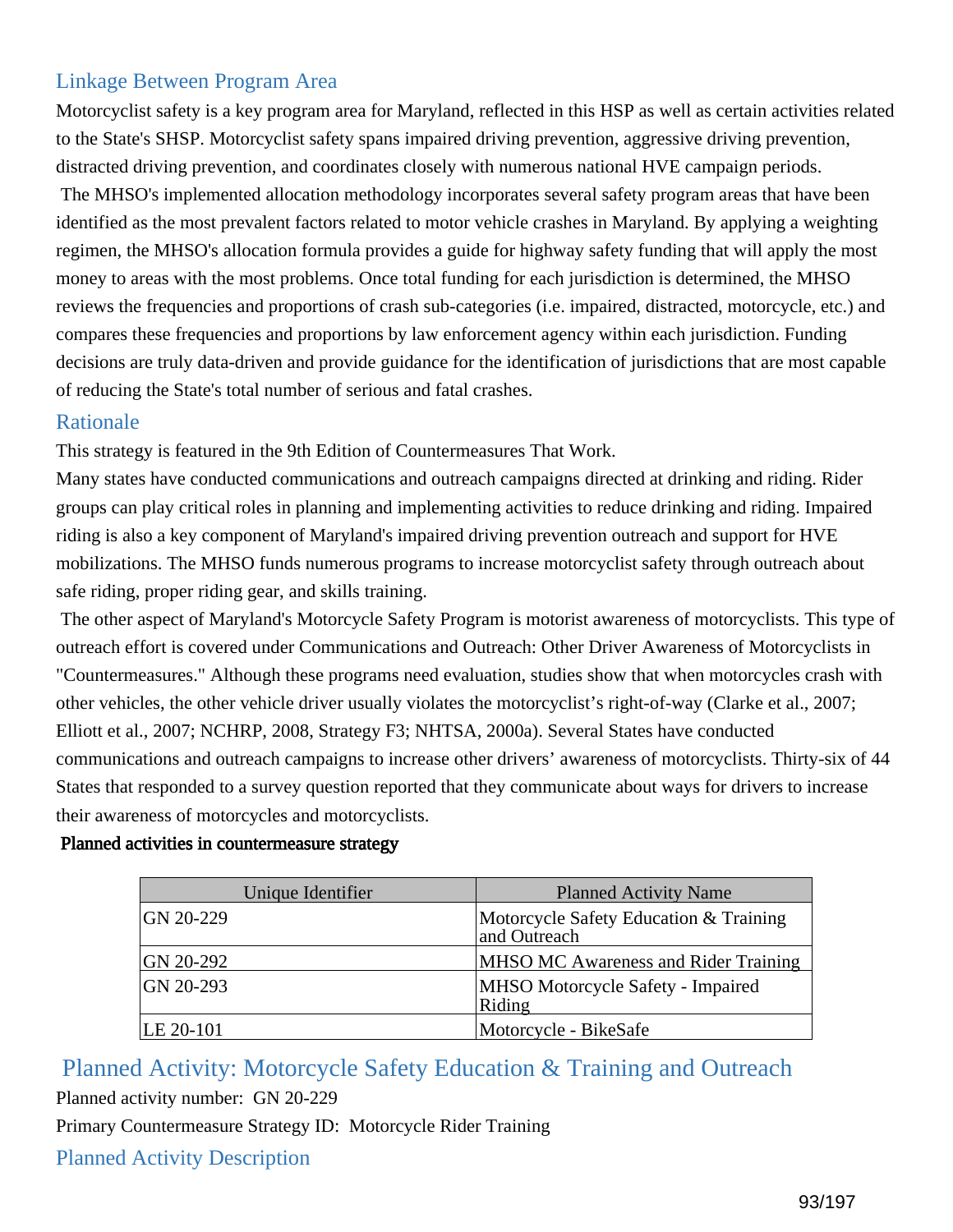NHTSA's "Countermeasures that Work" lists four strategies to improve motorcyclist safety: 1) use of Department of Transportation (DOT) compliant helmets; (2) impairment prevention; (3) rider training and education; and (4) communications/outreach. This project will address the identified problem by conducting direct outreach to motorcycle riders to promote formal rider training and the core messages of the Maryland Motorcycle Safety (Education & Training) Program (MCSP), which include; the use of DOT compliant helmets, preferably the full-face/modular, and open-face/3/4, styles, incorporating the philosophy of the use of full riding gear on every ride, a.k.a. All The Gear All The Time (ATGATT), and promoting awareness of the risk of impaired riding with messages encouraging riders to "Ride Straight" and "Sober Riders Ride Longer". The goal is to create a culture of safety regarding motorcycling. The Program will do this though outreach and rider training. For this project rider outreach will be conducted at a minimum of four events. As the riding season progresses the Program adds several single-day events to its calendar throughout the year. Motorist outreach will also be conducted at a minimum of two of these events. Outreach activities will be conducted by trained and experienced Motorcycle Safety Program Event Staff. The Program's Event Staff are individuals with specialized training with an emphasis on providing Premier Customer Service. These individuals use a variety of tools and techniques to engage event participants to promote formal rider training and to promote the core messages of the Program.

The MCSP utilizes a Mobile Classroom to conduct direct outreach at special motorcycle events. The Mobile Classroom is an enclosed 18-foot trailer with a drop-down ramp and a "concession" window on the outboard side. It is wrapped in vinyl promotional graphics featuring a map of the State identifying the Program's training center and other messages promoting the Program's core activities. It serves two primary purposes: it gives the Program a means to transport and secure its equipment and materials at an event; and it serves as a base from which the Program can conduct its outreach activities. It was remodeled early in 2018. One of the Program's SMARTrainers (Safe Motorcyclist Awareness and Recognition Trainer) a scenario-based traffic situation simulator designed to attract attention and to help riders improve their road management skills, is permanently setup inside of the Mobile Classroom. Event participants take a virtual "ride" on the SMARTrainer through one of the 15 traffic scenarios, including city, suburban and touring situations. Each scenario presents the rider with unique and challenging hazards. As the rider navigates the scenario the computer assesses and scores the riders performance. A video feed from the SMARTrainer can be displayed on a large TV that can be seen from the outside of the trainer through the concession window. At the end of the ride the rider's performance is recapped and the rider receives a printout of their ride. The Program uses this experience to promote formal ride training and life-long learning.

The Program has one of its retired 500cc training bikes which has been wrapped in promotional graphics and accessorized with a windshield, saddlebags and additional lighting. The Program also has a mannequin, affectionately called "Manny" that it has outfitted in full and motorcycle specific riding gear to promote the philosophy of ATGATT to "ride" the Show Bike. Together they are a popular attention-getter to attract riders into conversations about riding gear and rider training. The Mobile Classroom is also equipped with literature displays stocked with flyers about rider training and other promotional information. It also has a pair of Fatal Vision Goggles with some activities to draw attention to the risks of riding under the influence of alcohol, or OTC or Rx drugs. The Program also has an indoor display which it uses at those events where it cannot use the Mobile Classroom. This is a curved display that fits in the typical 10-foot wide space.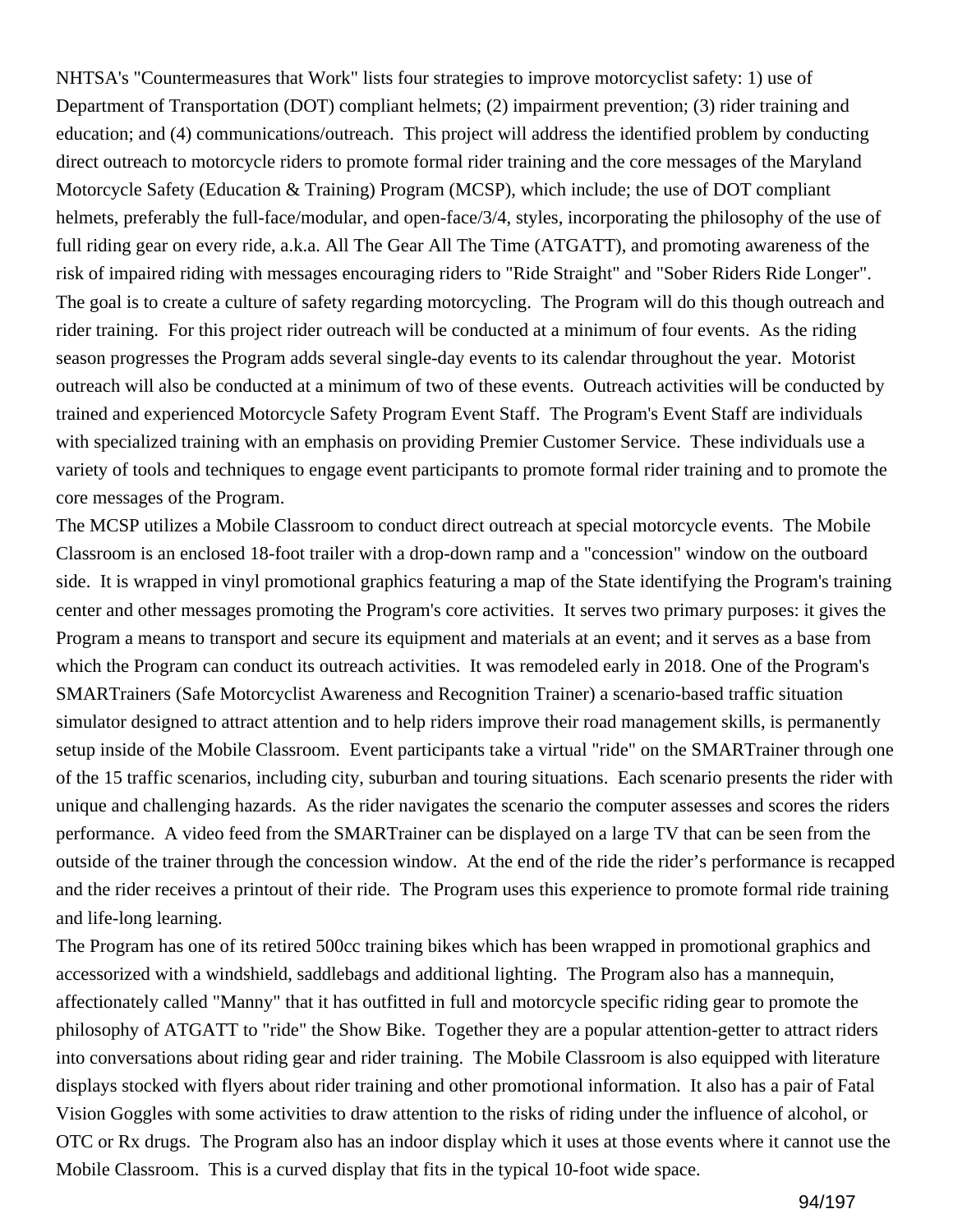The Program was able to get a new display last year. It features a photo graphic panel with a basic Program information and a monitor to show motorcycle safety PSAs and other training videos. The video runs for about 90 minutes then repeats. This allows Program Event staff to freely interact with customers with out being disturbed. The unique videos also cause folks to stop and watch allowing for possible interaction. The unlicensed motorcyclist is still a problem. One thing we discovered during the Program's FAST TRACK Initiative was that many riders could not pass the skill test because they could not execute the maneuvers on their motorcycle.

For this grant cycle the Program is going to again offer the Basic Rider Course 2 (updated); License Waiver classes at three of its training centers in May, July, and September. The class will be free to participants and riders will use their own motorcycles. This will allow riders looking to get licensed the opportunity to practice riding and be coached prior to testing. Statics provided By Cape Fox, who had a contract to rider training courses for the military, show that a rider who takes a training course on their own motorcycle is 60% less likely to be involved in a fatal crash.

### Intended Subrecipients

#### Maryland MVA

### Countermeasure strategies

| Countermeasure Strategy           |
|-----------------------------------|
| Motorcycle Rider Training         |
| Motorcyclist Safety and Awareness |

### Funding sources

| Source Fiscal<br>Year | Funding<br>Source ID         | Eligible Use<br>of Funds       | Estimated<br>Funding<br>Amount | Match<br>Amount | Local Benefit |
|-----------------------|------------------------------|--------------------------------|--------------------------------|-----------------|---------------|
| 2020                  | <b>FAST</b> Act<br>NHTSA 402 | Motorcycle<br>Safety<br>(FAST) | \$4,200.00                     |                 | \$4,200.00    |

## Planned Activity: MHSO MC Awareness and Rider Training

### Planned activity number: GN 20-292

Primary Countermeasure Strategy ID: Motorcycle Rider Training

## Planned Activity Description

In FY 2020 the MVA's Motorcycle Safety Program will continue the annual motorcycle campaign, incorporating messaging and media for both motorists awareness and rider training. These efforts will include mass media and other outreach and education efforts to increase both rider training and motorist awareness. Collateral materials may be developed as necessary to support these activities The motorcycle safety program manger will work with the MVA Motorcycle Safety Program to develop and implement messaging and components for both rider training and motorist awareness for the motorcycle safety campaign for FY 2020. The campaign will include the development of materials, media resources and other outreach strategies as necessary, as well as placement of paid media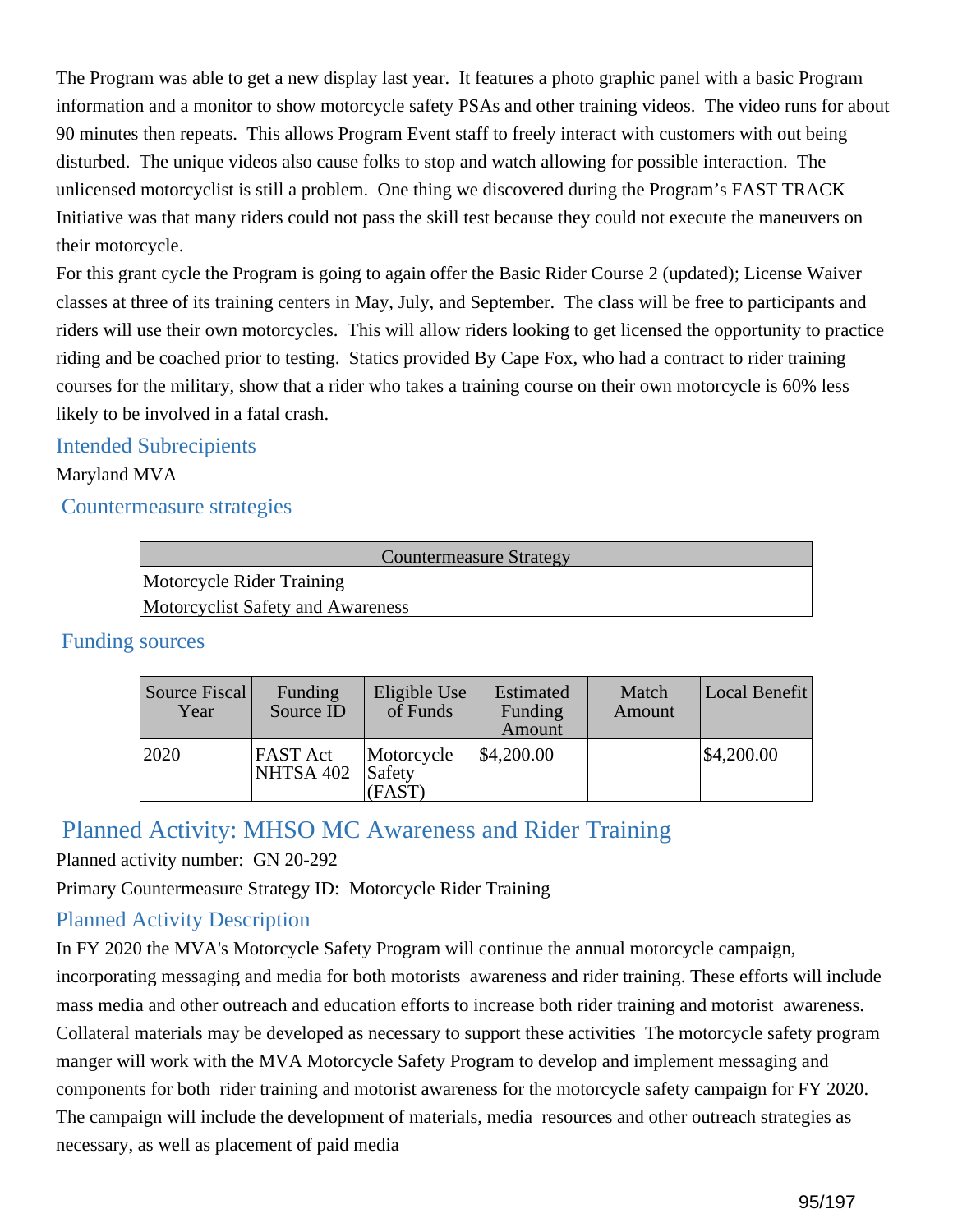## Intended Subrecipients

### Maryland Highway Safety Office

### Countermeasure strategies

Countermeasure Strategy

Motorcyclist Safety and Awareness

## Funding sources

| Source Fiscal<br>Year | Funding<br>Source ID                              | Eligible Use<br>of Funds                    | Estimated<br>Funding<br>Amount | Match<br>Amount | Local Benefit |
|-----------------------|---------------------------------------------------|---------------------------------------------|--------------------------------|-----------------|---------------|
| 2020                  | <b>FAST</b> Act<br>405f<br>Motorcycle<br>Programs | 405f<br>Motorcyclist<br>Awareness<br>(FAST) | \$75,000.00                    |                 |               |

## Planned Activity: MHSO Motorcycle Safety - Impaired Riding

### Planned activity number: GN 20-293

Primary Countermeasure Strategy ID: Motorcyclist Safety and Awareness

## Planned Activity Description

Statewide data on motorcycle crashes has identified impaired riding as a focus area for the State as well as an effective countermeasure from NHTSA. In FY 2020 the MDOT MVA's Motorcycle Safety Program will continue to integrate impaired riding messaging and media in the annual motorcycle safety campaign. These efforts will include mass media and other outreach and education efforts to increase public awareness. Collateral materials may be developed as needed to support these activities.

The motorcycle safety program manager will work with Integrated Designs and the MDOT MVA's Motorcycle Safety Program to develop and implement an impaired riding public awareness campaign in FY 2020. The campaign will include the development of materials, media resources and other outreach strategies as necessary, as well as the placement of paid media.

The MHSO will also engage a storage company to deliver 10 storage containers at selected bars with a known motorcyclist clientele. Riders will be encouraged to use the storage containers if they are impaired and to call a safe ride. The riders can return the next day to get their motorcycle at no charge.

## Intended Subrecipients

Maryland Highway Safety Office

Countermeasure strategies

Countermeasure Strategy

Motorcyclist Safety and Awareness

Funding sources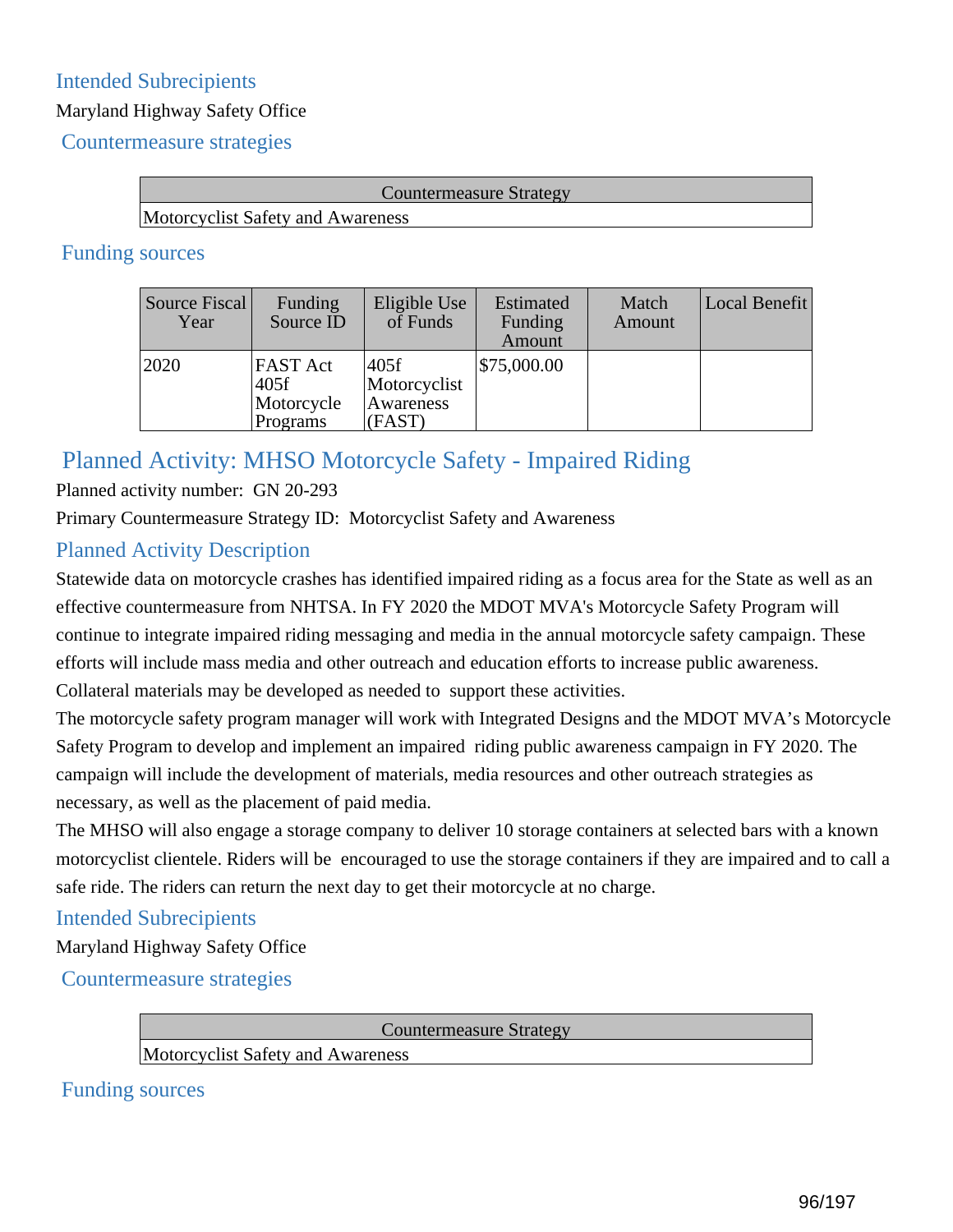| Source Fiscal<br>Year | Funding<br>Source ID                               | Eligible Use<br>of Funds                  | Estimated<br>Funding<br>Amount | Match<br>Amount | Local Benefit |
|-----------------------|----------------------------------------------------|-------------------------------------------|--------------------------------|-----------------|---------------|
| 2020                  | <b>FAST Act</b><br>405d<br>Impaired<br>Driving Low | 405d<br>Impaired<br>Driving Low<br>(FAST) | \$145,000.00                   |                 |               |

## Planned Activity: Motorcycle - BikeSafe

Planned activity number: LE 20-101

Primary Countermeasure Strategy ID: Motorcyclist Safety and Awareness

## Planned Activity Description

The Maryland State Police Motorcycle Unit, partnering with allied Maryland Law Enforcement Agency Motor Officers will expand the "BikeSafe" Program in Maryland to the Washington Metro Region. "BikeSafe" is the partnering of civilian motorcyclists with sworn Law Enforcement Motorcycle Officers in Rider Skills Days that offer assessment on present driving skills and provide advice to help make their experience as a motorcyclist safer and more enjoyable. Motor Officers will cover professional riding techniques and topics to include the system of motorcycle control, collision causation factors and security. The Rider Skills Days are run during the week and at weekends, by highly qualified police motorcyclists passing on their wealth of knowledge and experience in a friendly and informal manner. Training locations will be held at various locations around the state, the training will include both classroom-based advice and on-road ride-outs. This program is designed for all types of motorcycles ranging from high powered performance machines or a smaller commuter bikes. For the expansion of the BikeSafe program, Motor Officers from allied Agencies will conduct training twice a month between the months of May to September. The goal is to have a minimum of 12 to 16 students in each class, for a total of 240 to 320 students trained during the second year. Instructors will promote motorcycle safety through the display and use of safety equipment throughout the training curriculum. As Motor Officers in uniform conducting this training, they are subject to law enforcement actions and will be able to effectively monitor police radio channels. Advanced rider to rider communication will allow seamless communication from instructor to student during the on-road ride-outs immediately correcting any rider behaviors that need immediate attention. Reflective ANSI vests will be provided for student use during the training to promote the training and enhance rider safety.

### Intended Subrecipients

Maryland State Police

Countermeasure strategies

| Countermeasure Strategy           |  |
|-----------------------------------|--|
| Motorcycle Rider Training         |  |
| Motorcyclist Safety and Awareness |  |

### Funding sources

| Eligible Use<br>Source Fiscal<br>Funding<br>of Funds<br>Source ID<br>Year | Estimated<br>Funding<br>Amount | Match<br>Amount | Local Benefit |
|---------------------------------------------------------------------------|--------------------------------|-----------------|---------------|
|---------------------------------------------------------------------------|--------------------------------|-----------------|---------------|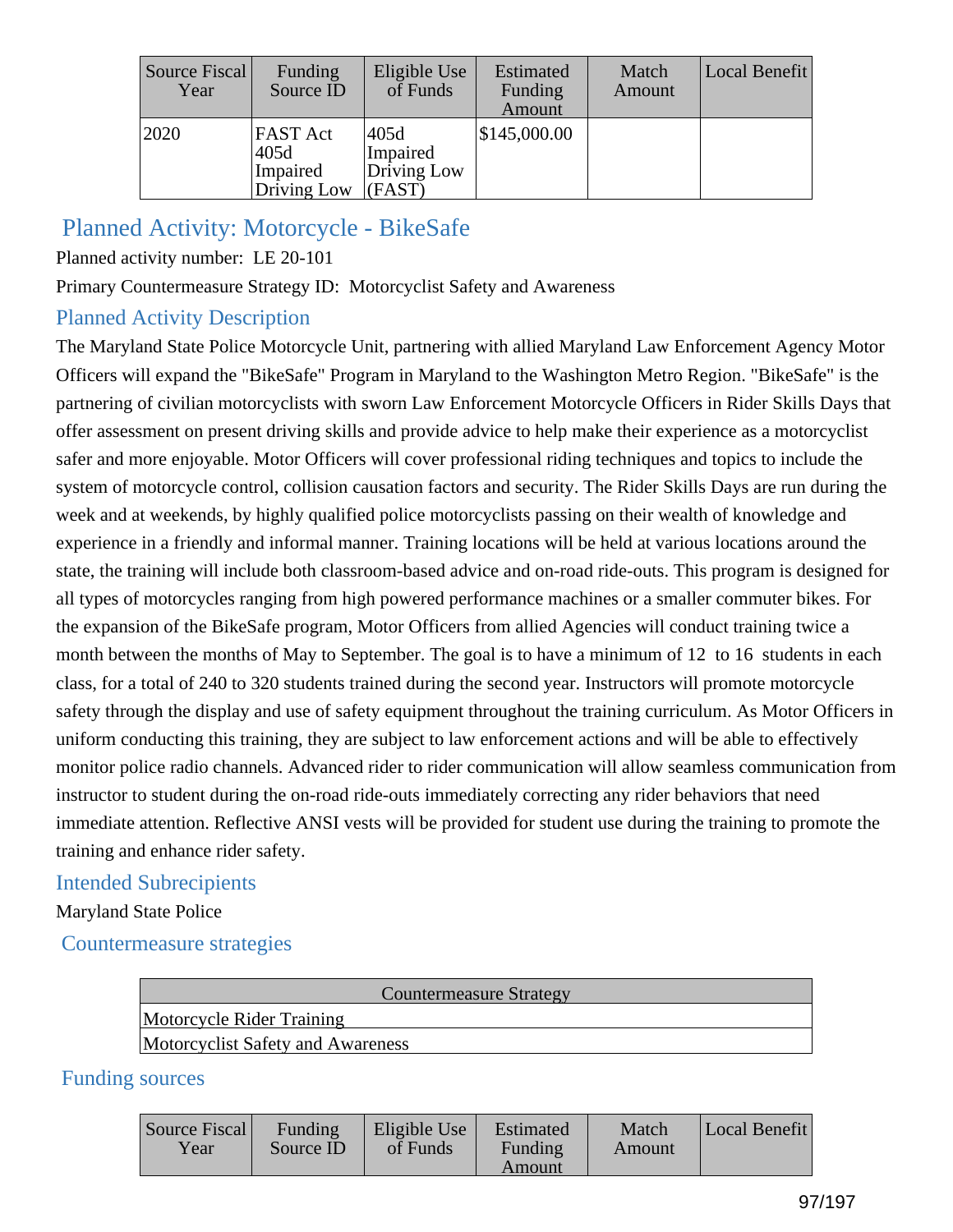| 2020 | <b>FAST</b> Act<br>NHTSA 402 Safety | Motorcycle<br>(FAST) | \$112,350.00 |  | \$112,350.00 |
|------|-------------------------------------|----------------------|--------------|--|--------------|
|------|-------------------------------------|----------------------|--------------|--|--------------|

## Program Area: Non-motorized (Pedestrians and Bicyclist) Description of Highway Safety Problems

#### Pedestrian-Involved Crashes

Traffic crashes involving pedestrians represent a critical challenge for the traffic safety community because the entire population can be vulnerable as pedestrians, not just drivers or riders. Pedestrian-involved crashes also tend to affect children disproportionately because many walk to and from school, friends' homes, and in or near shopping areas.

Pedestrians have none of the structural protection afforded by vehicles and are most vulnerable along roadways, especially where sidewalks are incomplete or non-existent, or where traffic control devices do not offer adequate protection. Pedestrian safety depends on adherence to traffic and safety laws by motor vehicle drivers as well as pedestrians themselves. Any failure to comply can greatly affect the number, types and severity of crashes and injuries involving pedestrians.

For the five-year period from 2013 through 2017, the incidence of pedestrian-involved crashes in Maryland remained relatively unchanged (not accounting for population changes in the State), with just over 3,400 pedestrian-involved crashes occurring on Maryland roads in 2017 and an average of over 3,100 per year for years 2013-2017.

For the same five-year period in Maryland, pedestrians were involved in an average of 3 percent of all traffic crashes, 8 percent of injury crashes, and more than one in five (23 percent) of fatal crashes. Pedestrians involved in crashes accounted for 6 percent of injuries and 21 percent of all fatalities.

The risk and correlation are evident: While only 3 percent of pedestrian-involved crashes result in a fatality, pedestrians are involved in 23 percent of fatal crashes and account for 21 percent of all statewide fatalities. These facts alone show cause for concern among safety professionals as pedestrians are significantly overrepresented in fatal crashes. The significant and apparent risk to pedestrians involved in Maryland crashes calls for improved pedestrian safety as a major focus for traffic safety professionals across the State. Bicycle-Involved Crashes

More than 800 bicycle-involved crashes occur on Maryland roadways each year. From 2013 through 2017, bicycles were involved in an average of fewer than one in 100 (0.8 percent) of all statewide traffic crashes, 2 percent of statewide injury crashes, and 2 percent of statewide fatal crashes. Bicycle-involved crashes accounted for 1.5 percent of injuries and 2 percent of fatalities.

Bicycle crashes are a focus point for the traffic safety community because many involve children of age 17 or under (24 percent of total crashes and 26% of injury crashes). However, those children account for somewhat fewer fatal crashes, approximately 18 percent.

By contrast, bicycle riders aged 20 to 24 accounted for 13 percent of all crashes, and 27 percent of all fatal crashes. Riders aged 40 to 54 accounted for 12 percent of all crashes, but 27 percent of fatal crashes. Bicycle riders, like pedestrians, do not have the structural protection afforded by vehicles, are not as visible as other vehicles, and are not motorized. These factors together put bicycles at a great disadvantage on roadways, especially where motorized vehicles are traveling at much higher rates of speed. For instance, more than half of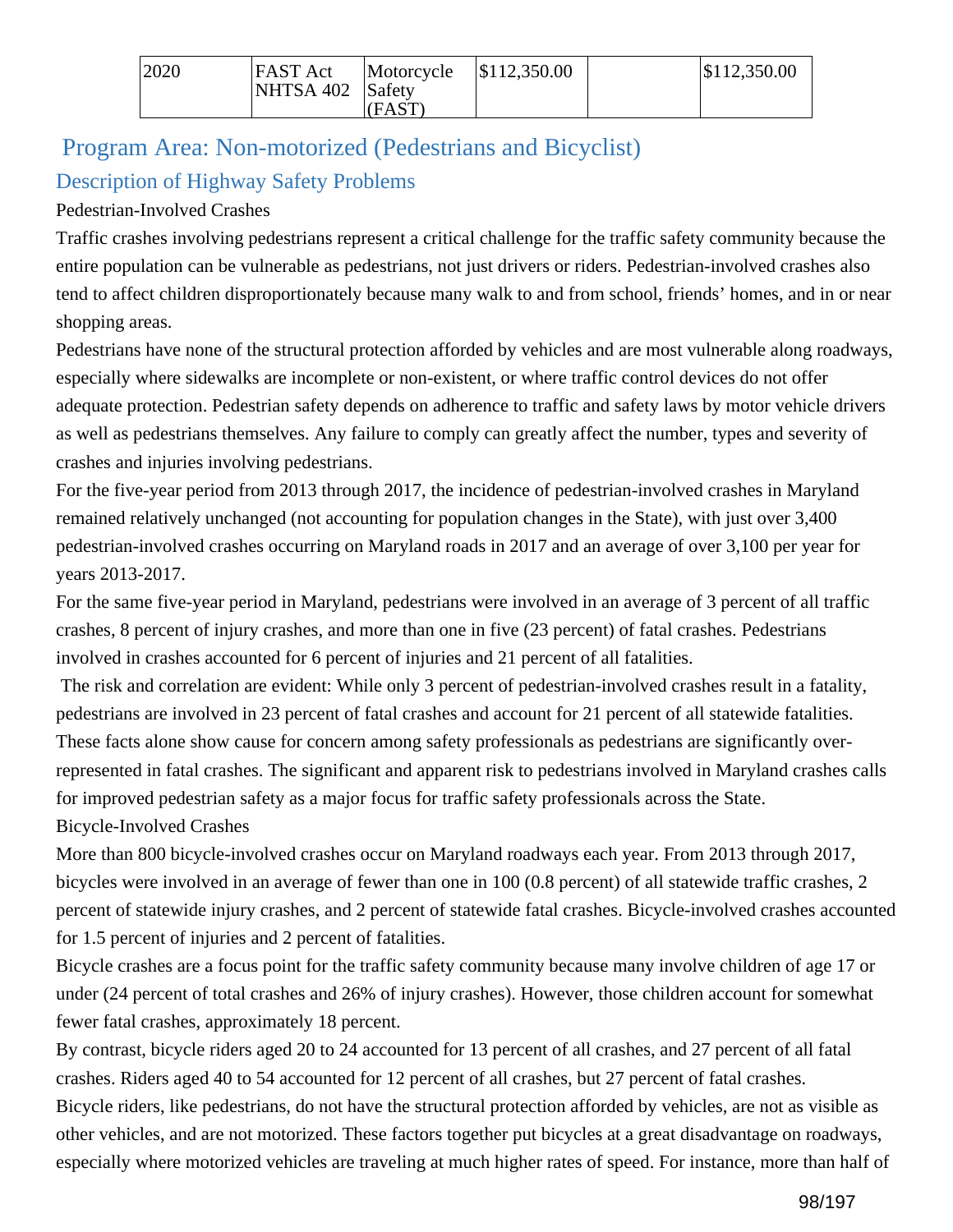all bicycle-involved crashes (61 percent) occur on state, county, and federal roadways, but more than 80 percent of all fatal crashes occur on those same roadways.

#### Associated Performance Measures

| <b>Fiscal Year</b> | Performance<br>measure name                                                              | Target End Year | <b>Target Period</b> | <b>Target Value</b> |
|--------------------|------------------------------------------------------------------------------------------|-----------------|----------------------|---------------------|
| 2020               | Number of<br>pedestrian (on<br>foot) serious<br>injuries on all<br>roads (State<br>data) | 2020            | 5 Year               | 319.8               |
| 2020               | C-11) Number<br>of bicyclist<br>fatalities (FARS)                                        | 2020            | 5 Year               | 5.52                |
| 2020               | Number of<br>bicyclist<br>fatalities on all<br>roads (State)                             | 2020            | 5 Year               | 5.9                 |
| 2020               | Number of<br>pedestrian (on<br>foot) fatalities<br>on all roads<br>(State data)          | 2020            | 5 Year               | 86.2                |
| 2020               | Number of<br>bicycle serious<br>injuries on all<br>roads (State)                         | 2020            | 5 Year               | 56.7                |
| 2020               | C-10) Number<br>of pedestrian<br>fatalities (FARS)                                       | 2020            | 5 Year               | 85.8                |

#### Countermeasure Strategies in Program Area

| <b>Countermeasure Strategy</b>          |  |  |
|-----------------------------------------|--|--|
| Elementary-age Child Bicyclist Training |  |  |
| HVE - Pedestrian/Bicyclist              |  |  |
| Pedestrian Safety Data Enhancement      |  |  |

## Countermeasure Strategy: Elementary-age Child Bicyclist Training

Program Area: Non-motorized (Pedestrians and Bicyclist)

## Project Safety Impacts

Young children have little experience with which to anticipate and interpret potential traffic hazards, and limited abilities to reason and react. Their brains are still developing and they lack the maturity and judgment needed to negotiate traffic safely and limit risk-taking behaviors. They are also less skilled at riding than older children or adults. Young children should not ride without supervision until they are at least 10 years old and are able to ride in a straight line, swerve to avoid hazards in the roadway, comfortably start and stop their bicycles, and maintain balance at slow speeds. Maryland will distribute bicycle helmets to elementary-aged school children and provide education to that target audience about proper helmet use.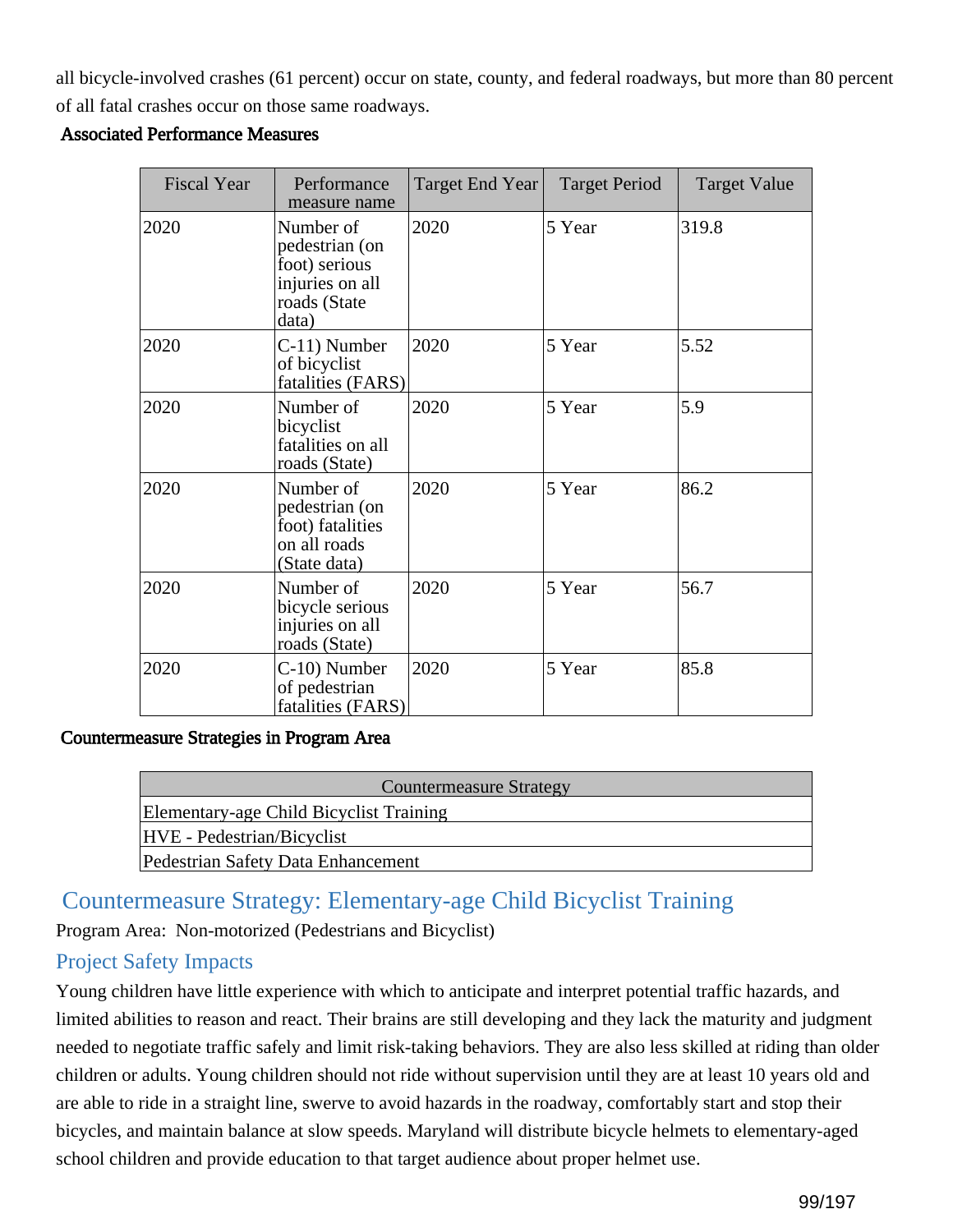This project will include a demonstration and handout on how to properly fit a bicycle helmet and an emphasis on wearing a helmet every ride.

## Linkage Between Program Area

In 2016, 16 bicyclists lost their lives and 65 bicyclists were seriously injured in crashes on Maryland roadways. Bicycle safety training and education may be incorporated into life-long, comprehensive traffic safety education, with components assembled from NHTSA or comparable programs.

Bicycle crashes are a focus point for the traffic safety community because, overall, total and injury crashes (29 percent and 29 percent, respectively) involve children ages 17 and under. But those children account for somewhat fewer fatal crashes, about 16 percent.

Pedestrian/Bicycle safety is an emphasis area for Maryland, reflected in both this HSP and the State's SHSP. Maryland's Pedestrian/Bicyclist HVE campaign confirms to one of the most effective "Countermeasures That Work" and supports NHTSA's national data.

 The MHSO's implemented allocation methodology incorporates several safety program areas that have been identified as the most prevalent factors related to motor vehicle crashes in Maryland. By applying a weighting regimen, the MHSO's allocation formula provides a guide for highway safety funding that will apply the most money to areas with the most problems. Once total funding for each jurisdiction is determined, the MHSO reviews the frequencies and proportions of crash sub-categories (i.e. impaired, distracted, motorcycle, etc.) and compares these frequencies and proportions by law enforcement agency within each jurisdiction. Funding decisions are truly data-driven and provide guidance for the identification of jurisdictions that are most capable of reducing the State's total number of serious and fatal crashes.

### Rationale

Both short lecture-based programs and more extensive programs with on-bicycle training can increase children's knowledge of laws and safe behaviors. Self-reports from students and parents also suggested that safe riding behaviors and enjoyment of riding improved, more so in the courses taught on road than those taught in a closed course. MIEMSS has been an extremely solid grantee in the past and the expectation is that the agency will be successful in distributing the helmets and educating the target rider audience.

### Planned activities in countermeasure strategy

| Unique Identifier |              | Planned Activity Name              |  |  |
|-------------------|--------------|------------------------------------|--|--|
|                   | $ GN 20-093$ | Bike Safety - Helmet and Education |  |  |

## Planned Activity: Bike Safety - Helmet and Education

Planned activity number: GN 20-093

Primary Countermeasure Strategy ID: Elementary-age Child Bicyclist Training

## Planned Activity Description

This project seeks to reduce the incidence of significant head injury and death in Maryland due to bicycle crashes through coordination of the production of new educational materials, frequent social media communications, development of new partnership and reaffirming existing ones, and distribution of bike helmets in 15 locations in Maryland. Helmets are the single most effective safety device known to reduce head injury and death from bicycle crashes. Maryland Highway Safety Office has a long history of working closely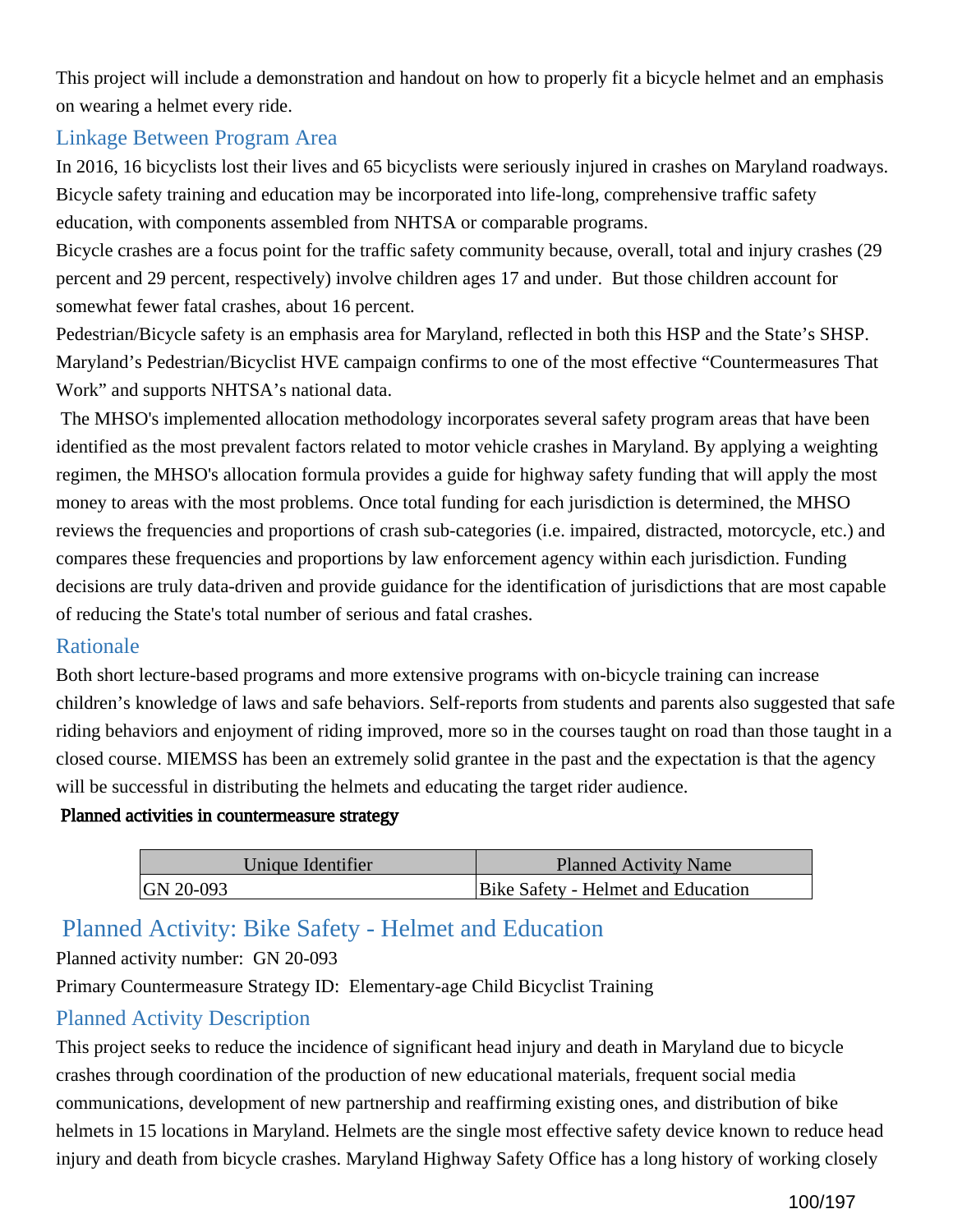with local communities to ensure that low cost helmets that meet national standards are accessible as children grow and families expand. MIEMSS EMS for Children's department is the lead for the Safe Kids Maryland state coalition and has promoted bike safety for over 26 years in partnership with the Maryland Highway Safety Office, Maryland Trauma Network, Maryland State Fireman's Association Risk Watch program and local Safe Kids coalitions and community partners.

This FFY2020 project proposes to take the bicycle safety education messaging and helmet distribution to high risk areas of the state and to develop local experts through education, resource utilization and helmet distribution. Messaging will continue to include the Helmet Fit Test messages and product developed in FFY2019 as well as the Be Seen and Be Safe message which will be developed in FFY2020. The Be Seen and Be Safe message will highlight safety equipment for biking, including helmets, reflective clothing, reflectors on helmet and bike, and headlight for low-light riding.

Recognizing that Maryland law only requires those under 16 years of age to wear a helmet, this project will strongly encourage all riders use the right sized helmet, fit the correct way, on every ride. It has been documented that a child who rides with companions wearing helmets or adults wearing a helmet is more likely to wear a helmet himself. Role modeling helmet Right Fit will be included in the education train the trainer and messaging in poster and handout development.

Specifically, the third year of this project will continue work to coordinate ongoing activities from FFY2019 and focus on the expanding the Right Fit message to include a Be Seen and Be Safe message and continued social media work in FFY2020:

First to follow up with Safe Kids coalitions and former bike helmet recipients in Maryland to determine the types of helmets needed and the storage capacity for the second half of the bike helmet purchase.

Second to develop additional social media messages highlighting the Be Seen and Be Safe message and formatted and distributed by MIEMSS Educational Support team to Facebook and Twitter.

Third to provide onsite training at least three or more locations to include both the Right Fit and Be Seen and Be Safe messages for Police, Fire, EMS, Safe Kids Coalitions and Community Safety Advocates. Attending trainings will allow these safety advocates access to specific numbers of helmets for distribution. Helmets will also be available for local/regional Safe Kids and community partner members to share best practices on bike safety event planning, conducting and evaluation.

### Intended Subrecipients

Maryland Institute for EMS Systems

Countermeasure strategies

| Countermeasure Strategy                 |
|-----------------------------------------|
| Elementary-age Child Bicyclist Training |

### Funding sources

| Source Fiscal<br>Year | Funding<br>Source ID | Eligible Use<br>of Funds | Estimated<br>Funding<br>Amount | Match<br>Amount | Local Benefit |
|-----------------------|----------------------|--------------------------|--------------------------------|-----------------|---------------|
| 12020                 | Other                | Other                    | \$25,821.00                    |                 |               |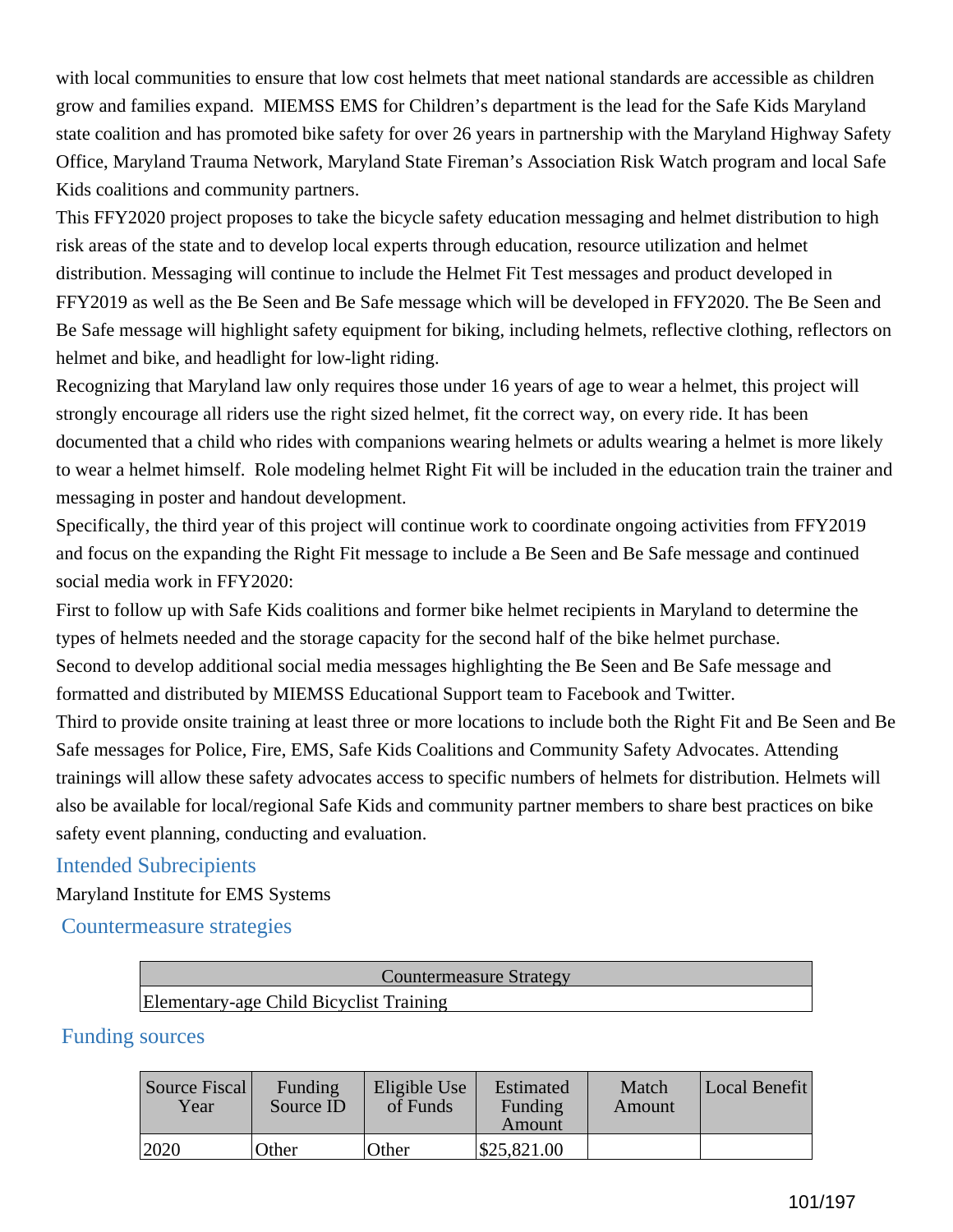## Countermeasure Strategy: HVE - Pedestrian/Bicyclist

Program Area: Non-motorized (Pedestrians and Bicyclist)

## Project Safety Impacts

Maryland's HVE - Pedestrian/Bicyclist program consists of publicized enforcement waves throughout various parts of the State with demonstrated problems related to pedestrian and bicyclist safety. Educational efforts involve outreach to pedestrians and outreach to motorists. This effort consists of police agencies that have applied for MHSO overtime grants, several statewide media campaigns, the MHSO's internal media communications programs, and a grant to coordinate pedestrian-related law enforcement training. In addition, the MHSO is funding a project to publicize and enforce Maryland's "3 Foot" bicycle law and an evaluation project pertaining to existing media and enforcement programs.

## Linkage Between Program Area

Pedestrian/Bicyclist safety is an emphasis area for Maryland, reflected in both this HSP and the State's SHSP. Maryland's Pedestrian/Bicyclist HVE campaign conforms to one of the most effective "Countermeasures That Work" and supports NHTSA's national data pertaining to the extent of injury and death experienced by pedestrians.

 The MHSO's implemented allocation methodology incorporates several safety program areas that have been identified as the most prevalent factors related to motor vehicle crashes in Maryland. By applying a weighting regimen, the MHSO's allocation formula provides a guide for highway safety funding that will apply the most money to areas with the most problems. Once total funding for each jurisdiction is determined, the MHSO reviews the frequencies and proportions of crash sub-categories (i.e. impaired, distracted, motorcycle, etc.) and compares these frequencies and proportions by law enforcement agency within each jurisdiction. Funding decisions are truly data-driven and provide guidance for the identification of jurisdictions that are most capable of reducing the State's total number of serious and fatal crashes.

## Rationale

HVE campaigns are a generally accepted, highly successful countermeasure. As it relates to pedestrian/bicyclist safety, Maryland focuses on a corridor approach which is a 4-star strategy in the 9th Edition of Countermeasures That Work. The idea is to strive for large decreases in pedestrian crashes and injuries by more effectively targeting resources to problem areas. Specifically, the objective of pedestrian safety zones is to increase cost-effectiveness of interventions by targeting education, enforcement, and engineering measures to geographic areas and audiences where significant portions of the pedestrian crash problem exist. Maryland also emphasizes other elements in its campaigns which are featured prominently in "Countermeasures," including Driver Training and Targeted Enforcement.

Planned activities in countermeasure strategy

| Unique Identifier | <b>Planned Activity Name</b>                                               |
|-------------------|----------------------------------------------------------------------------|
| GN 20-046         | <b>Street Smart Ped/Bike Safety Program</b>                                |
| GN 20-079         | <b>Baltimore Region Pedestrian Safety</b><br>Projects                      |
| GN 20-189         | Scaling & Replicating Behavioral Change<br>for Pedestrian/Bicyclist Safety |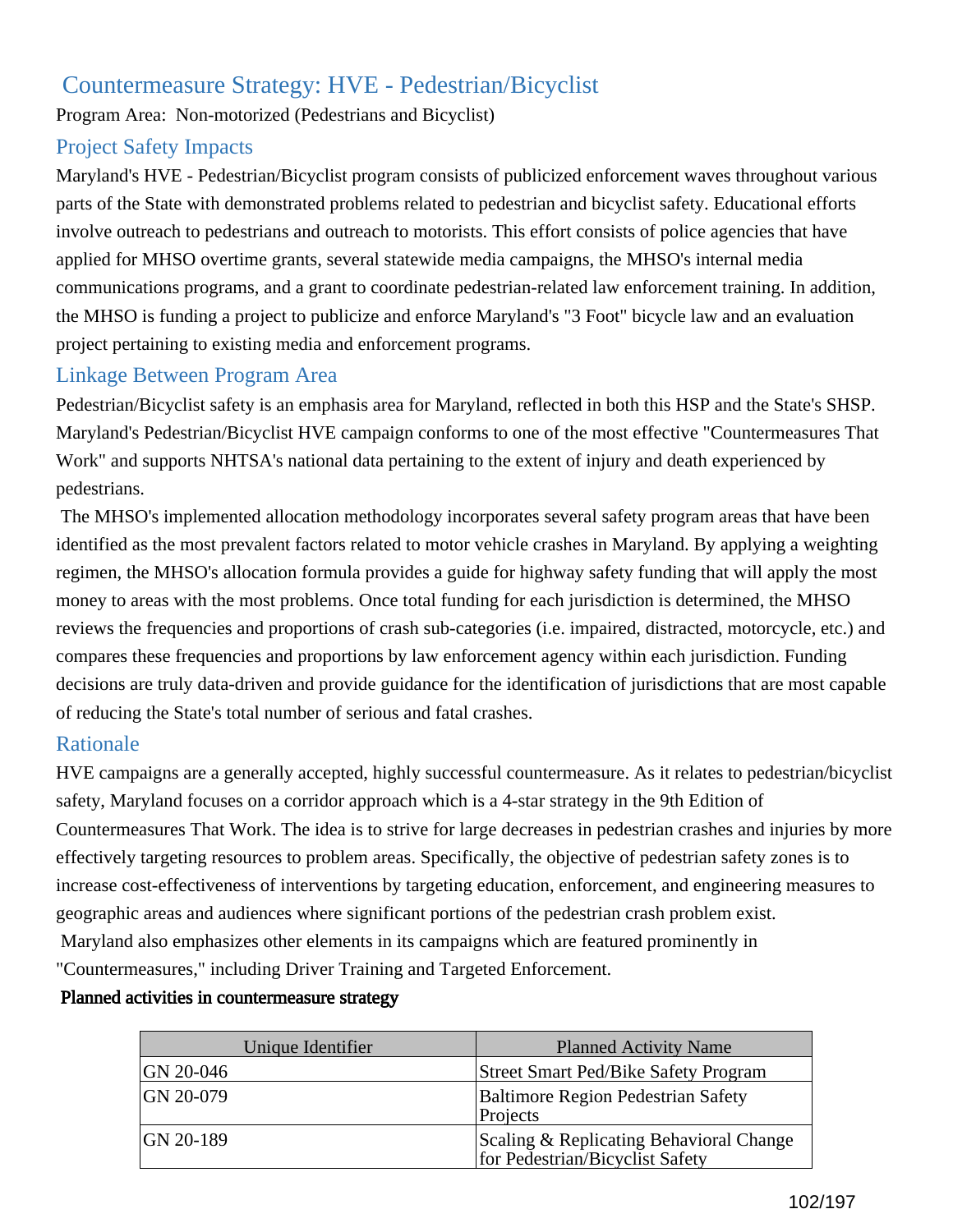| GN 20-233                 | Pedestrian Fatality Review                   |
|---------------------------|----------------------------------------------|
| GN 20-298                 | MHSO Internal-Ped/Bicycle Safety<br>Program  |
| GN 20-322                 | <b>Street Smart Virtual Reality Campaign</b> |
| LE - MHSO 2020 Pedestrian | HVE - Ped/Bike                               |

## Planned Activity: Street Smart Ped/Bike Safety Program

Planned activity number: GN 20-046

Primary Countermeasure Strategy ID: HVE - Pedestrian/Bicyclist

## Planned Activity Description

Street Smart is a mass media education campaign, that aims to raise awareness of safer behaviors, change pedestrian, motorist, and bicyclist behavior, and ultimately reduce pedestrian and bicyclist fatalities and injuries. It consists of two one-moth waves of advertising and public relations, one in the Fall and one in the Spring, along with voluntary law enforcement by our partner agencies. Street Smart does not fund any enforcement.

Street Smart engages law enforcement partners through "enforcement activations", whereby the press is encouraged to cover scheduled pedestrian enforcement at various locations throughout the region, and through a regional workshop on best practices in pedestrian enforcement. We ask law enforcement agencies to report relevant citations and warnings issued during the campaign waves. Street Smart also uses direct outreach events, such as "Street Teams" carrying billboards and safety flyers, who engage and educate the public. In 2019 Street Smart introduced Virtual Reality training events. These events typically use an eye-catching vehicle and a virtual reality headset to teach participants where to watch for pedestrians. Such events are usually held at shopping malls, street fairs, and other locations where people with time on their hands can be found. These events are more costly than the street teams, but participation and engagement is typically much higher. Street Smart is not a comprehensive pedestrian and bicyclist safety campaign. Rather, it provides advertising and public relations support and other tools to our member jurisdictions and agencies, who carry out the necessary engineering and enforcement elements. Where partner jurisdictions have been active, we've seen improvements in behavior, and reductions in fatalities and serious injuries.

An advisory group consisting of representatives of the major funding agencies, including Maryland Highway Safety Office, DDOT, Virginia Highway Safety Office, and WMATA, guides the campaign, reviews and approves any materials developed, as well as the media plans. Transportation Planning Board member jurisdictions are invited to participate in the advisory group and a number of them, notably Montgomery County DOT, do so regularly. The advisory group approves the media plan and costs. Timing, content, and placement of the ads are data-driven.

Our highest crash months are October-January, so we run the bulk of our advertising in the Fall campaign wave, and emphasize visibility issues. Our pedestrian ads are placed on buses, and the bus routes correlate well with pedestrian crash locations. Street team events and enforcement activations are targeted at pedestrian crash hot spots. Internet ads aimed at drivers target 18-34 aged males, who are more likely to strike pedestrians than other demographics. All materials are available in English and Spanish, and we place ads on Spanish-language media.

As with any advertising campaign, the primary measure of success is whether the audience is hearing and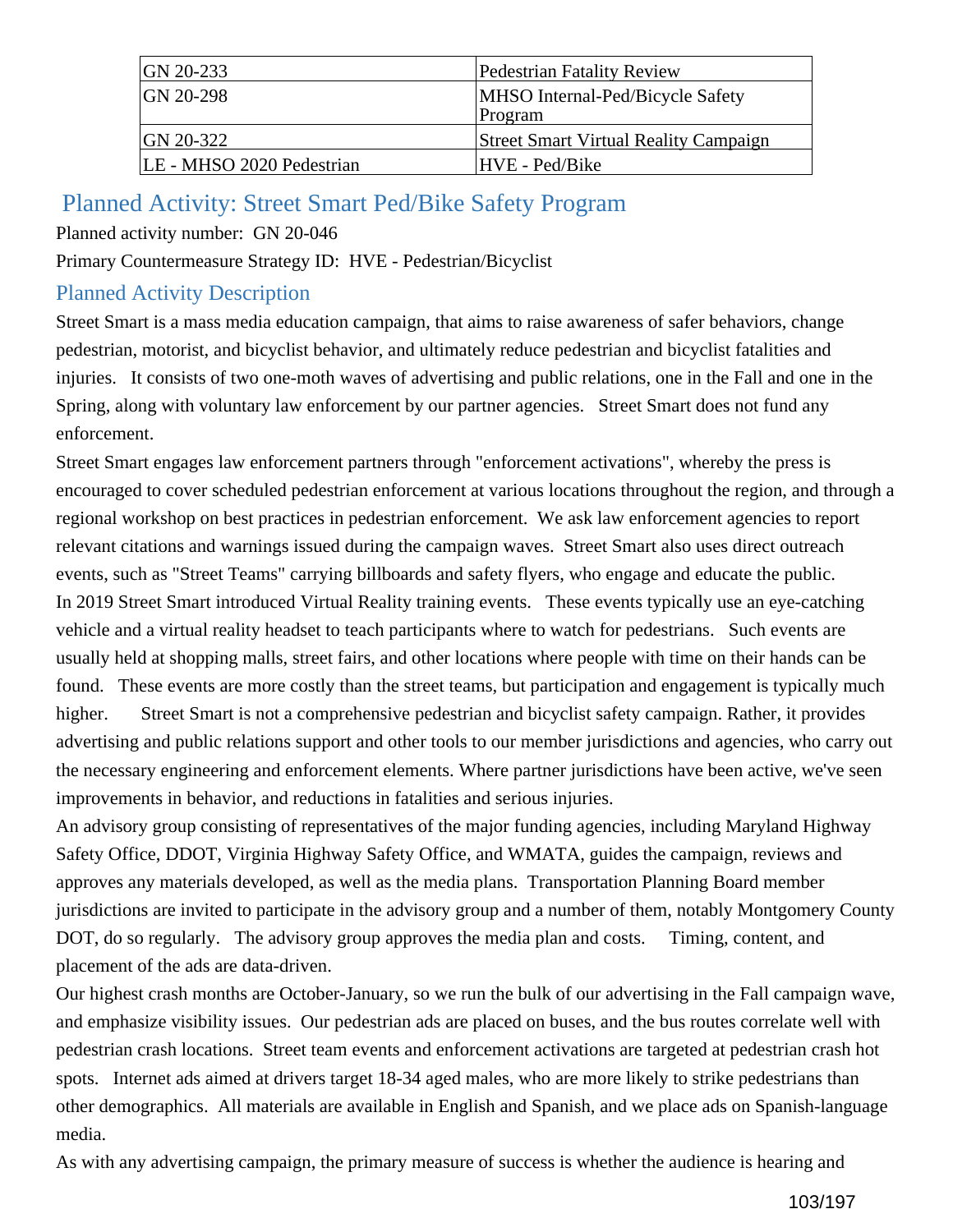remembering the messages. We measure campaign success by campaign awareness as measured by a postcampaign survey of 300 demographically and geographically represented residents, to be held in Spring 2018. The survey is our principal evaluation tool. It tells us whether the target audience is hearing and remembering the messages, and also how they heard the messages. This guides the media-buy, by showing which media are most cost-effective. It also lets us see which audiences we are not reaching, and adjust our media buy accordingly.

By using same creative and messaging over multiple years, we are able to track audience awareness over time. The Spring 2018 survey established a base, or "pre" survey against which subsequent survey results will be measured. The survey also asks respondents where they heard the message, so that we can measure the relative effectiveness of the various media. For example, in Spring 2017, 71% of respondents said they saw at least one of the three advertising executions, up from 62% of respondents in the Spring 2016 survey, 55% in the Spring 2015 Survey and 50% in the Spring 2014 survey. Pro bono ads were critical, worth 4-5X the paid media budget.

## Intended Subrecipients

Metropolitan Washington Council of Governments

Countermeasure strategies

|                                   | Countermeasure Strategy |  |
|-----------------------------------|-------------------------|--|
| <b>HVE</b> - Pedestrian/Bicyclist |                         |  |

## Funding sources

| Source Fiscal<br>Year | Funding<br>Source ID                                | Eligible Use<br>of Funds | Estimated<br>Funding<br>Amount | Match<br>Amount | Local Benefit |
|-----------------------|-----------------------------------------------------|--------------------------|--------------------------------|-----------------|---------------|
| 2020                  | <b>FAST</b> Act<br>l405h<br>Nonmotorize<br>d Safety | 405h Public<br>Education | \$250,000.00                   |                 |               |

## Planned Activity: Baltimore Region Pedestrian Safety Projects

Planned activity number: GN 20-079

Primary Countermeasure Strategy ID: HVE - Pedestrian/Bicyclist

## Planned Activity Description

1 - Baltimore Regional Pedestrian-Bicycle Safety Education Campaign

The Baltimore Metropolitan Council (BMC) will continue the implementation of the Baltimore Regional Pedestrian-Bicycle Safety Education Campaign developed during FY2019. The "LOOK ALIVE" campaign featuring "Signal Woman" aims to provide educational outreach for pedestrians, bicyclists, and drivers to raise awareness of the rules that protect the most vulnerable road users. The "LOOK ALIVE" campaign was created specifically for the Baltimore Region for the very first time with the help of a steering committee that included key safety stakeholders from the region and focus groups that helped craft a message/campaign that would resonate with both city and county audiences. The Baltimore Regional Safety Subcommittee also played a role in providing input into the campaign and will assist with the continuing efforts in FY2020. The FY2019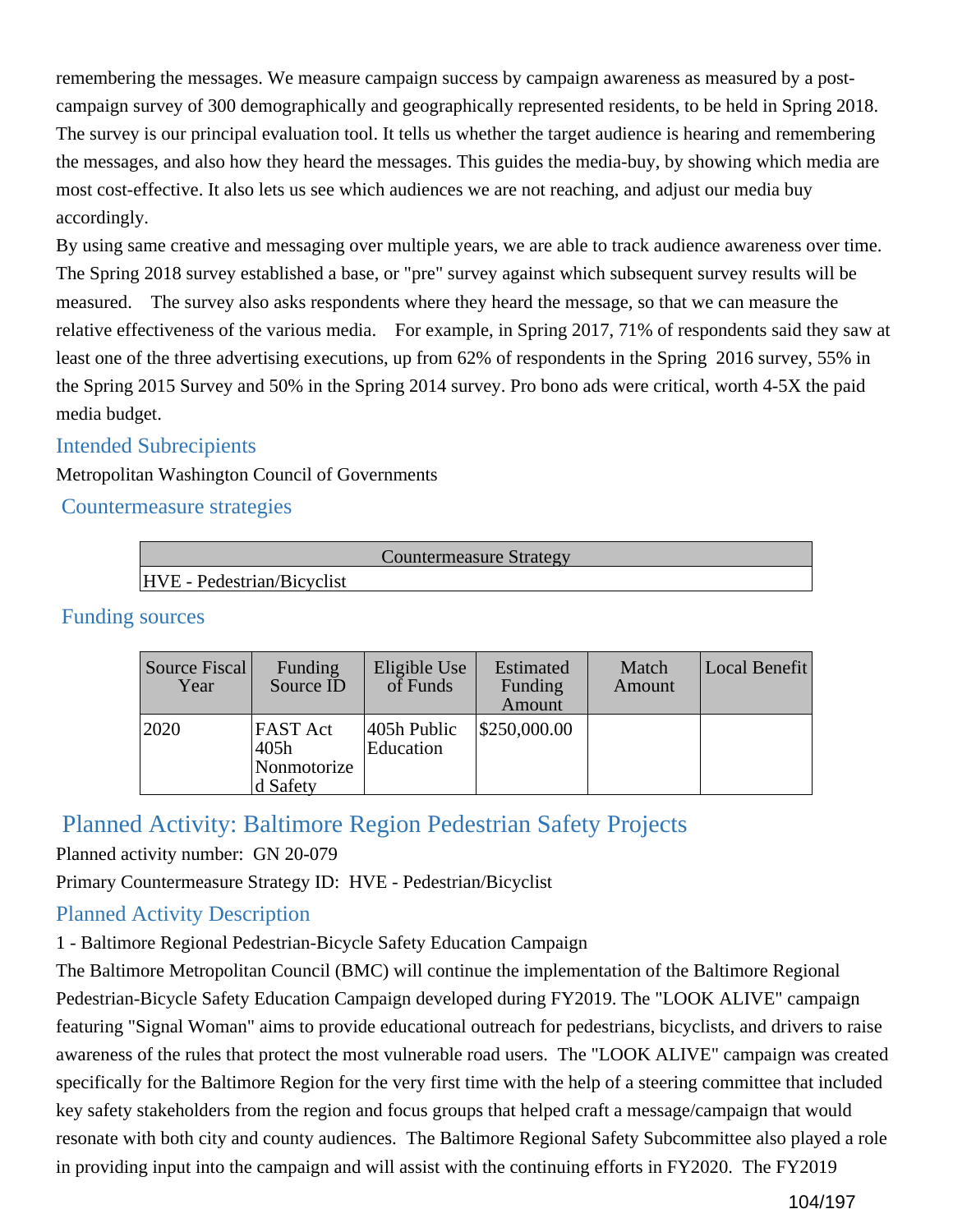consultant, Sherry Matthews, Inc., will provide a strategic plan and final report at the conclusion of that project which will be used to best target efforts in FY2020. The final report will include a thorough evaluation following the implementation of the FY2019 creative campaign in the form of surveys aimed at the target audience to determine the level of awareness and effectiveness of the campaign and any associated behavioral change. Additional evaluation may include media-related metrics such as impressions, hits, and webpage clickthroughs. The FY2019 strategic plan and final report, in conjunction with crash and citation data, will be used in the continued development of creative materials throughout FY2020 to identify any additional messaging or target populations. The primary focus of this FY2020 project is to implement the Look Alive creative in the Baltimore media market, so minor creative revisions are possible will not constitute a majority of the effort. The BMC consultant contract states 'The Council reserves the right to renew this Agreement for two (2) oneyear extensions beginning in 2019 and 2020, on the same terms and conditions set forth herein' on page 2 of the attached file. Through this contractual agreement, the BMC contractor will be responsible for conducting the media planning and buys in FY2020; the contractor has proven connections and experience in the Baltimore media market (see attached). Page 7, Section 3 of the attached RFP, clearly authorizes Sherry Matthews to implement Media Plans under the contract: The contract may be extended for no more than two, 1-year extensions, if funding is available. Contract extensions may include media plan implementation and any related activities. There will be two independent campaigns in FY2020, one in the Spring and one in the Fall, that will each last six weeks and locations and target populations will be determined using the FY2019 strategic plan. The BMC contractor will design and implement the media campaign to include TV, radio, billboard, and other types of traditional media along with online and social media. A 30-second video was produced during the FY2019 project and this effort will use the Signal Woman material to develop at least one follow-up 30-second video to supplement the campaign.

The Steering Committee formed in FY2019 to help develop the "LOOK ALIVE" campaign will stay in place and, with support from the Regional Safety Subcommittee, continue to guide the implementation and evaluation of the FY2020 campaign.

The education and outreach efforts will be accompanied by increased enforcement of pedestrian and driver safety laws through the second part of this proposal. The campaign will cover the entire Baltimore Metropolitan Region and be made available to state partners.

2 - Law Enforcement Training for Pedestrian-Bicycle Traffic Laws

BMC will work with the MHSO, State, and local police agencies to evaluate, revise, and implement the traffic enforcement training program for pedestrian safety that was developed in FY2019. The training program was first initiated in the Baltimore region and will be followed by other locations in Maryland in FY2020 where interest is expressed. A planning committee was formed in FY2019 and will continue to collaborate on next phases and revisions.

Training will be conducted with a series of modules on enforcement actions. Each training will be customized for the sponsoring agency holding the training. At the conclusion of the training, a field exercise will be conducted to increase the level-of-comfort with conducting enforcement actions.

There will be one workshop held in the Baltimore region in the fall of 2019 and two in the spring of 2020 prior to the launch of the spring 2020 Look Alive campaign. Two more training workshops will be conducted in the summer months to prepare for fall 2020, including one on the Eastern Shore. This grant would provide any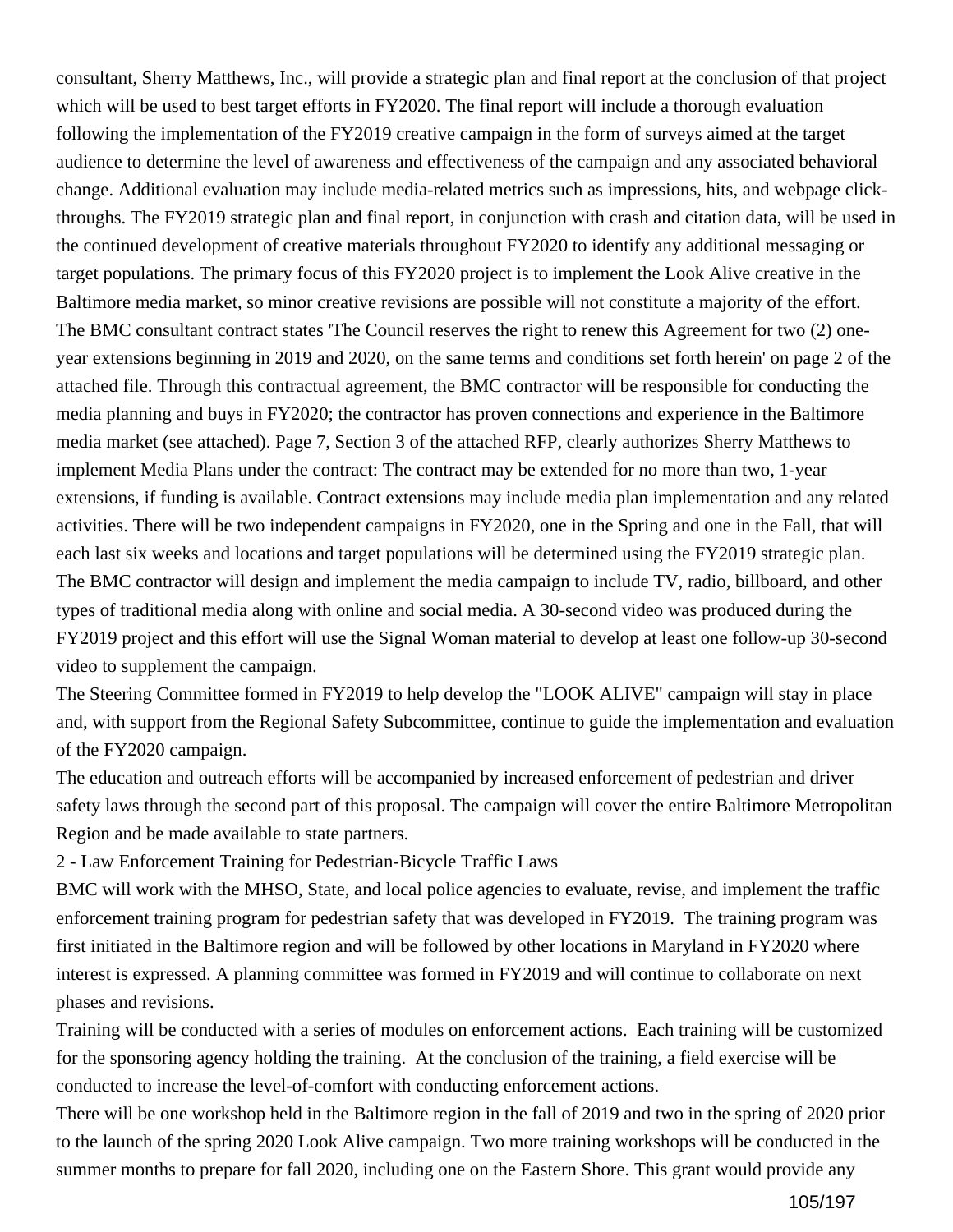necessary training materials will be provided for lunch through other means for each of the five workshop sessions throughout the year and the state.

3 - Responder Safety Committee and Statewide Conference

In FY2019, a Responder and Motorist Safety at Incident Scenes Working Group was established in coordination with TIMBR and P-BEAT, as well as other EMS and safety partners. This project will work to support training and collaborative efforts related to Traffic Incident Management (TIM) and responder safety in the Baltimore region and statewide by supporting that Working Group. This task includes three tasks.

i) The Working Group will hold a statewide conference in the Baltimore region focused on best practices, legislative updates, and training efforts related to TIM.

The TIMBR Committee has held about six TIM conferences in the last 20 years. These events were funded by various sources, including federal (Intelligent Transportation Systems (ITS) earmark, State Transportation Innovation Council (STIC), other funds), state (CHART funds), and a small portion from regional (BMC) funds. There is no established line item for TIM conference funding; these events are planned as funding is identified. The last TIM conferences were held in April 2016 and December 2017 (agendas for these events are attached); funds for these events were from STIC. Evaluation forms from attendees of these events consistently reported that the events were informative and useful to responders. In addition to providing valuable presentations to attendees, there is value in bringing responders together from different agencies to meet each other in a low-stress environment and learn more about the roles and responsibilities of others agencies. Based on interest in similar conferences in years past, this statewide conference will bring together at least 100 attendees from all roadside responder disciplines as well as subject matter experts for a one-day conference that will include lunch. General agenda topics will include: how to stay safe at incident scenes, recent data trends, best practices, new technologies, and coordination with the state SHSP and development of the local SHSPs; in addition, networking opportunities will be provided. This conference may also incorporate the 4-hour National Traffic Incident Management Responder Training Program developed under the Strategic Highway Research Program 2 (SHRP2) and implemented by the Federal Highway Administration. A planning committee will be convened to develop the details of the conference.

ii) The Working Group will pursue the development and dissemination of educational materials related to responder safety including the Move Over Law; the materials will be distributed to traffic incident responders as well as the public. Materials for responders will focus on what they can do to keep themselves safe, such as wearing safety vests, not turning their backs to traffic, and best practices for staying safe at incident scenes. Materials for the public will focus on the Move Over Law and other actions they can take to increase safety for responders and themselves. This task will include reviewing existing educational materials for responders and the public and identifying ones to use and/or revise and developing new materials as needed. Educational materials could include law cards, gas dispenser toppers, flyers, PSAs, social media messages, etc. The Working Group will include review of educational materials developed by ERSI.

#### Intended Subrecipients

Baltimore Metropolitan Council

Countermeasure strategies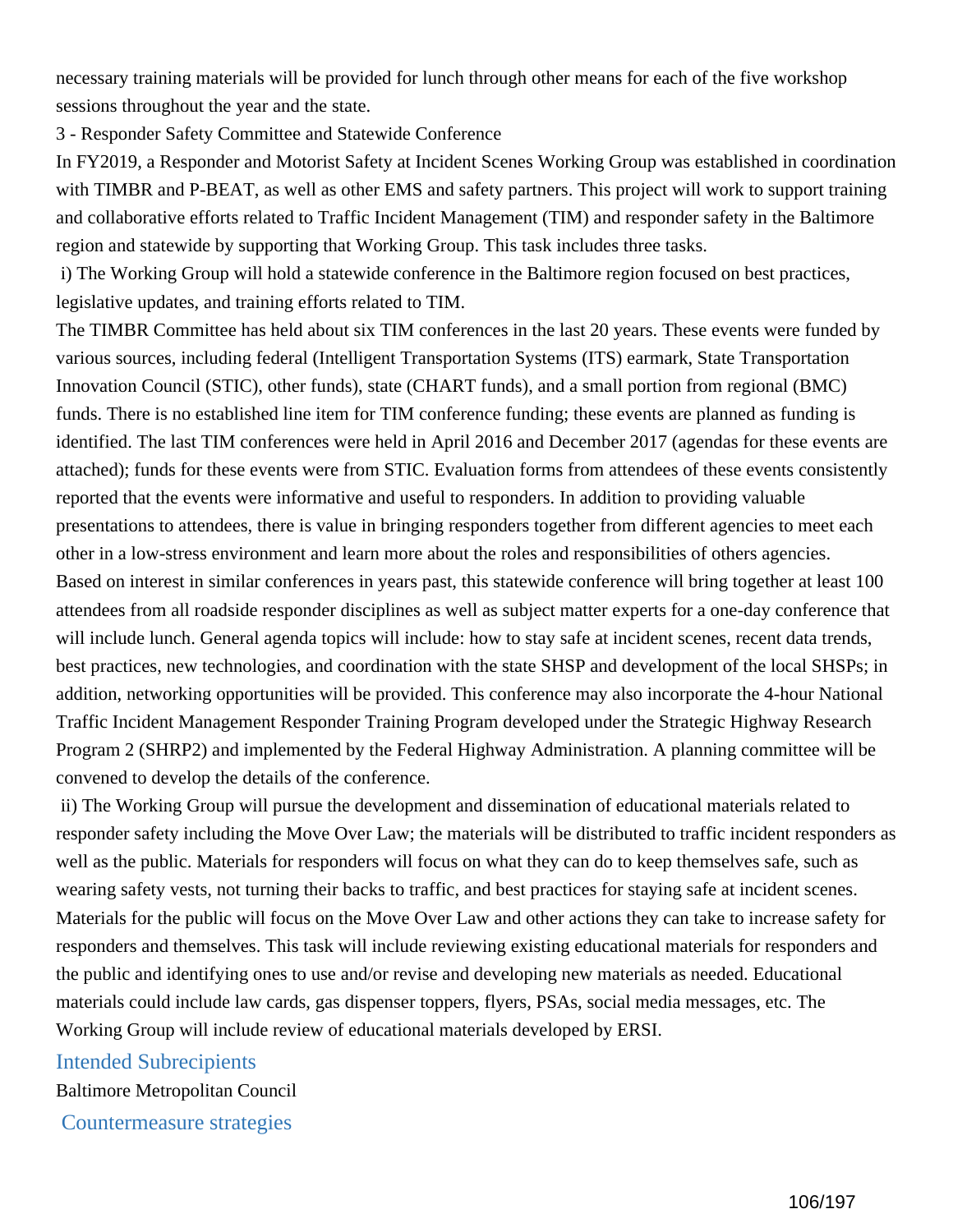#### Countermeasure Strategy

HVE - Pedestrian/Bicyclist

## Funding sources

| Source Fiscal<br>Year | Funding<br>Source ID                               | Eligible Use<br>of Funds | Estimated<br>Funding<br>Amount | Match<br>Amount | Local Benefit |
|-----------------------|----------------------------------------------------|--------------------------|--------------------------------|-----------------|---------------|
| 2020                  | <b>FAST Act</b><br>405h<br>Nonmotorize<br>d Safety | 405h Public<br>Education | \$352,000.00                   |                 |               |

## Planned Activity: Scaling & Replicating Behavioral Change for

## Pedestrian/Bicyclist Safety

Planned activity number: GN 20-189

Primary Countermeasure Strategy ID: HVE - Pedestrian/Bicyclist

## Planned Activity Description

MICA's proposed project to support Maryland's highway safety goals and objectives will build on the research, ideation, prototype development and testing completed in Phase I of the project (July 2018 - June 2019). Phase II of the project (July 2019-June 2020) aims to:

further develop, test and evaluate low- and high-fidelity prototypes of intervention ideas;

replicate intervention ideas in additional, adjacent Baltimore neighborhoods;

document and share lessons learned from Phases I ampamp;

and outline ideas for scaling the interventions across the city (and to other potential geographies in Maryland).

Neighborhood Expansion Phase II of the project (July 2019 - June 2020) focuses on further developing design intervention ideas that evolved in Phase I of the project in the existing geography of Bolton Hill while also extending this to include two additional neighborhoods: Reservoir Hill and Station North/Greenmount West. These two additional neighborhoods were selected for scaling the project using several key criteria. The MICA Center for Social Design has strong community relationships and partners already working in both additional neighborhoods. Graham Coreil-Allen (OSI Baltimore Community Fellow) and Jasper Barnes (Director of BYKE Collective) are both already involved as Community Partners in Phase I of the project in Bolton Hill and have proven to be invaluable advisors and neighborhood collaborators. Both have ongoing activities and deep relationships in both Station North/Greenmount West and Reservoir Hill. We also have identified an additional candidate Kim Schulke, a 2018 graduate of the MICA MA in Social Design and former Community Design Fellow with the Neighborhood Design Center in Baltimore, who is already engaged in a project with the community in Greenmount West to reimagine and redesign the public space.

The MICA Center for Social Design also has a strong, extended network of relationships, collaborators and potential partners with current activities and deep connections to draw upon for the project in each of the three neighborhoods. Among these existing partners and relationships are Mt. Royal, Bolton Hill Community Association, BYKE, B-360, Bikemore, Baltimore Office of Promotion & amp; The Arts (BOPA), Baltimore DOT, MTA, Neighborhood Design Center, Baltimore Policy Department and Baltimore Bicycleworks.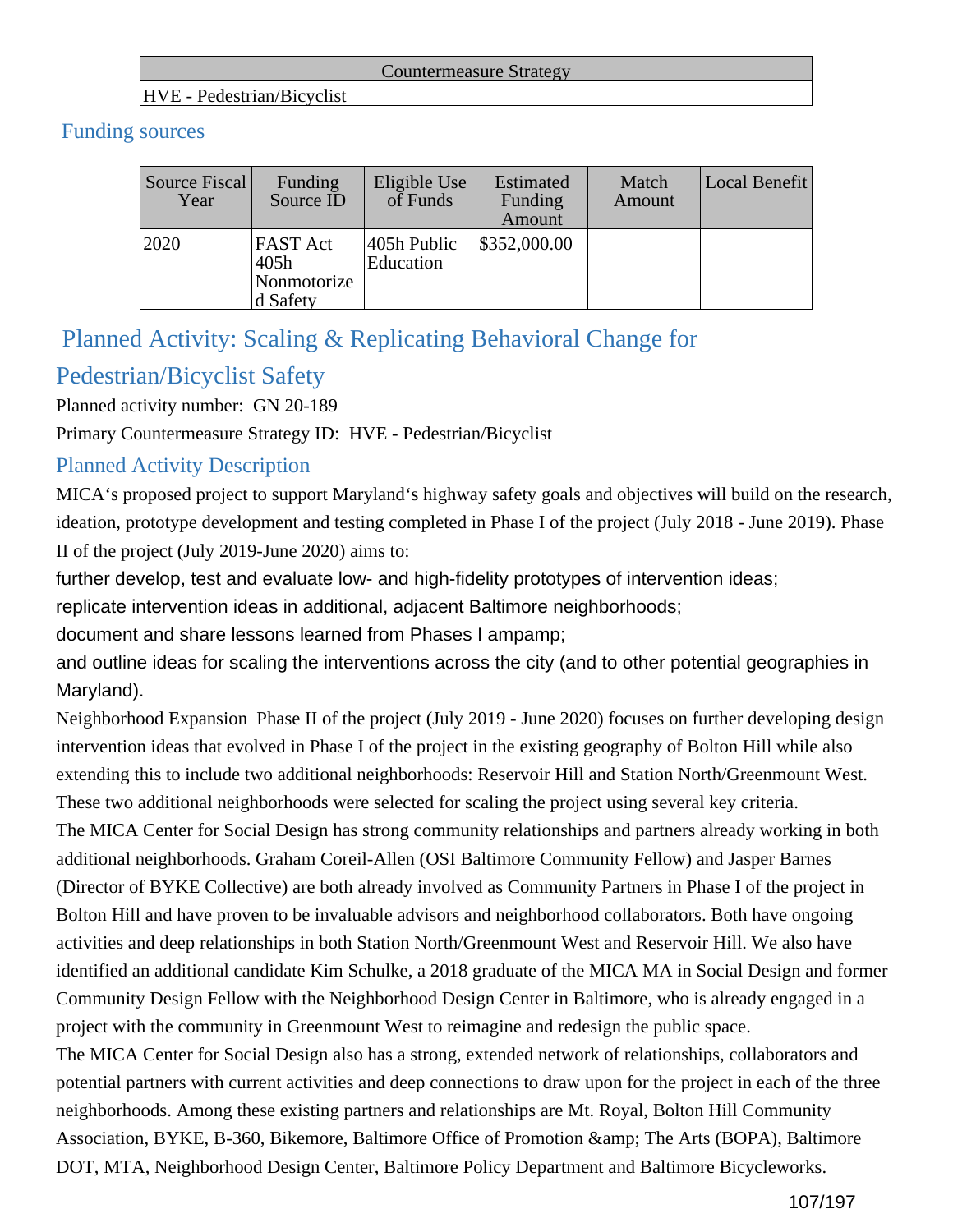Additional potential future partners include: Baltimore Design School, Greenmount West Community Association, Greenmount West Community Center; and Dorothy I. Height Elementary School. Phase II: Human-Centered Design Process

The MICA Center for Social Design proposes the following process to further develop, expand, implement and evaluate design interventions in these three Baltimore neighborhoods of Bolton Hill, Reservoir Hill and Station North/Greenmount West from July 1, 2019 through June 30, 2020. During the summer (July-August 2019), the MICA team will focus on finalizing the grant agreement, and on reviewing and organizing all documents, data, research, ideas and prototypes from Phase I of the project associated with pedestrian and bicycle safety in the current neighborhood of Bolton Hill. Together with the MDOT team, we will complete a project brief outlining the objectives, plan, roles and timeline for Phase II of the project.

In July/August, the team will also complete position descriptions and recruit the additional members of the team, including the part-time Social Design Associate(s) and Community Partners. The part-time Associate position will be undertaken by either one person or two depending upon candidate interest, availability and expertise. Candidates will be recruited from among recent graduates of the MA in Social Design (MASD) team that participated in Phase I of the project; and/or from recent alumni of the program who also possess the qualifications in human-centered design process required for the position. We have already identified potential candidates for the three neighborhood Community Partners as mentioned earlier.

In July-August, the project team will collect and assemble key MDOT data and research related to pedestrian and bicycle behavior in the two new target neighborhoods of Station North/Greenmount West and Reservoir Hill. We will also organize and facilitate a project kick-off meeting with the MICA and MDOT teams along with Community Partners and other potential collaborators to reflect on outcomes from Phase I, to better understand the data collected for new neighborhoods, and receive feedback on project objectives, plans, roles and timeline.

The team will also draft and renew the MICA IRB proposal required to continue human-centered research engaging community members in the current and new neighborhoods. The project team will develop a research protocol articulating research methods and create interview questionnaires and other tools needed to undertake initial research in the new neighborhoods. The team will initially undertake continued secondary research (reviewing documents and completing interviews) to continue to assess existing city, state and federal pedestrian and bicycle safety programs. complete an initial community mapping of neighborhood stakeholders and key potential collaborators in the two new neighborhood areas: Reservoir Hill and Station North/Greenmount West, including people who live, work, and study in the areas, as well as police/campus safety representatives, traffic engineers, and other city and state partner. The Social Design Associate(s) and Community Partners will undertake observations and interviews in key neighborhood areas to collect qualitative data about pedestrian, biker and driver behavior to complement quantitative data provided by MDOT; they will attend key community meetings and meet with key neighborhood stakeholder organizations. The project team will then synthesize and theme the research data and from these develop suggestions for potential modifications and/or further evolution of the design interventions. The team will update the Personas/archetypes of key stakeholders developed in Phase I as needed to reflect new insights from research in the two additional neighborhoods; and also update the design principles created in Phase I as necessary. This phase will manifest in a research shareback session in the Center for Social Design in October 2019 with

108/197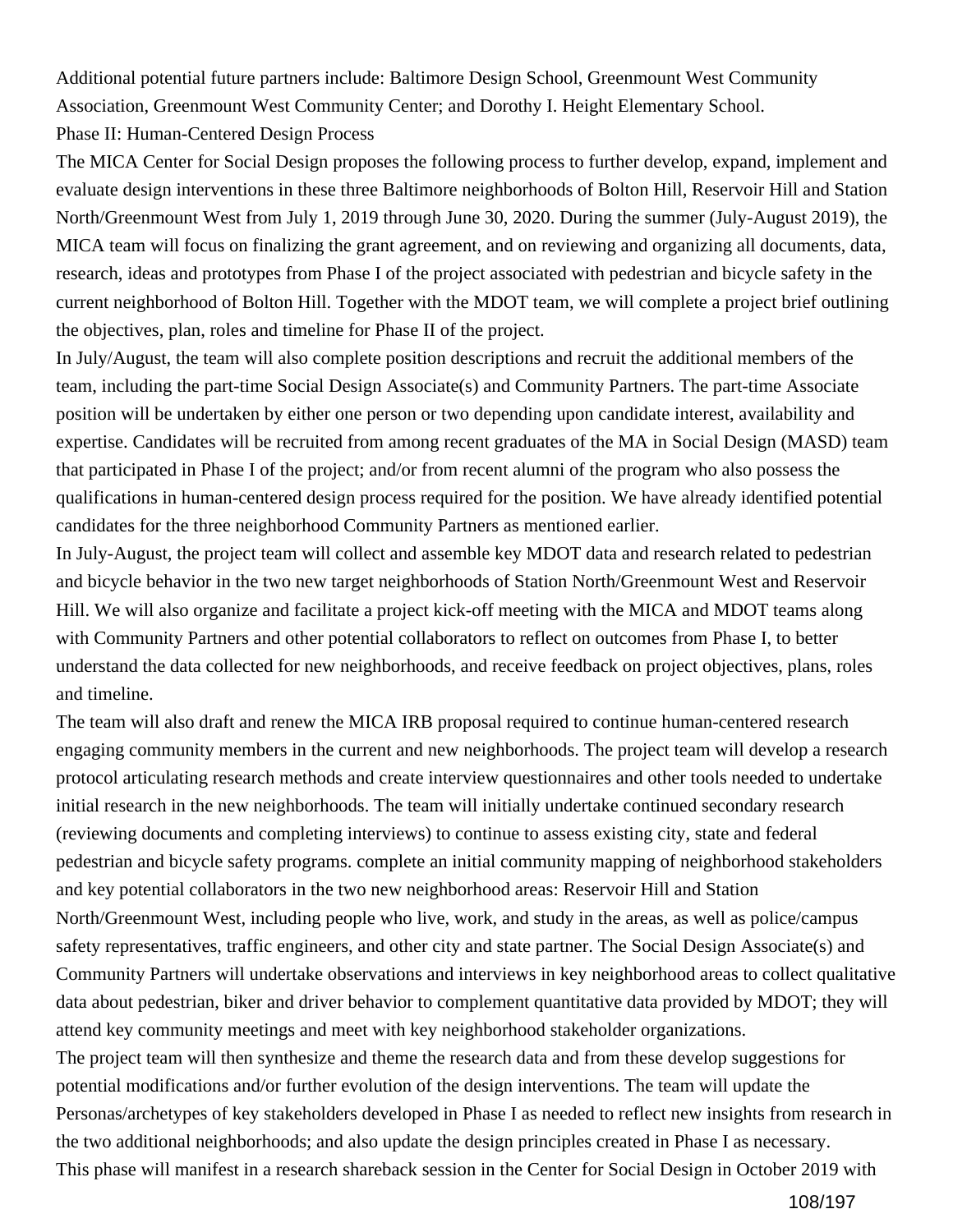the MICA and MDOT teams, Community Partners, and key community stakeholders from the three neighborhoods of Bolton Hill, Reservoir Hill, and Station North/Greenmount West. Results of the shareback workshop will be documented, further synthesized, and integrated into plans for modifying/evolving the design interventions.

Parallel to this process, the project team will create a plan for sharing the project process and prototypes at Artscape. Artscape is the country's largest free arts festival, attracting 350,000+ attendees over three days to Baltimore. The event, hosted around and near the MICA campus each year in July, is a perfect venue to raise awareness about the project, get community input and feedback on the prototypes, and engage community members in seeing and experiencing the prototypes in real time. The team will create an initial concept in October 2019 for showcasing the project present at Artscape 2020 (July 2020).

The team will then focus on creating and testing the prototypes in each of the three neighborhoods. This will include installations of a prototype of each intervention within each neighborhood in a form that allows for community members to see and interact with the prototype in context. Testing of each prototype may take the form of a public, community event and will involve immersive observations and interviews with community participants by the MICA team and Community Partners in order to gather feedback.

Following each prototyping test and event, the team will assemble and synthesize community feedback and assess the prototype against the Evaluation Protocol established at the start of the process. These assessments will be used by the team to articulate final design modifications that should be made to each prototype (and/or to determine that some prototypes should be eliminated or replaced). This phase will manifest in a prototype shareback session in the Center for Social Design in February 2020 with the MICA and MDOT teams, Community Partners, and key community stakeholders from the three neighborhoods in order to develop plans for testing the prototypes in each neighborhood. The team will then articulate a plan for the full-scale, highfidelity, implementation of each design intervention for Spring 2020.

The final stage of Phase II of the project will involve further development, implementation and evaluation of high-fidelity versions of each design intervention in the three neighborhoods of Bolton Hill, Reservoir Hill, and Station North/Greenmount West. The team will update the Evaluation Protocol based on feedback regarding the low-fi prototypes; and compile and synthesize evaluation data gathered from completing prototypes of the highfidelity prototypes.

This phase will manifest in a final project shareback at the Center for Social Design in June 2020 with the MICA and MDOT teams, and stakeholders and partners from the three neighborhoods to share what we've learned and discuss possible next steps scaling the work city-wide. The team will then compile and design a final document, documenting the entire process (Phases I  $\&$ amp; II), lessons learning, outcomes, and recommendations for city-wide replication.

#### Intended Subrecipients

Maryland Institute College of Art

Countermeasure strategies

Countermeasure Strategy

HVE - Pedestrian/Bicyclist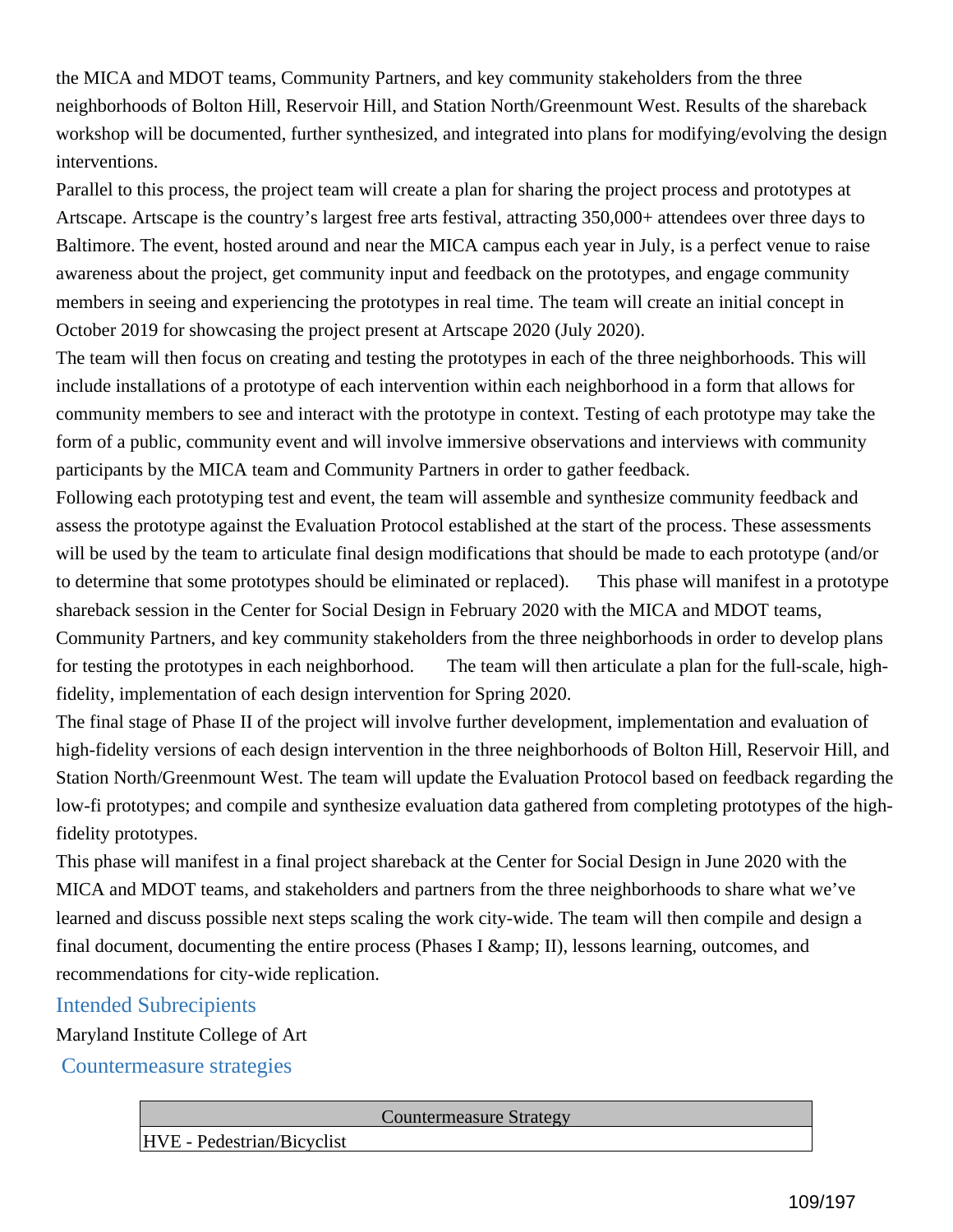## Funding sources

| Source Fiscal<br>Year | Funding<br>Source ID | Eligible Use<br>of Funds | Estimated<br>Funding<br>Amount | Match<br>Amount | Local Benefit |
|-----------------------|----------------------|--------------------------|--------------------------------|-----------------|---------------|
| 2020                  | Other                | Other                    | \$108,749.90                   |                 |               |

## Planned Activity: Pedestrian Fatality Review

Planned activity number: GN 20-233

Primary Countermeasure Strategy ID: Pedestrian Safety Data Enhancement

## Planned Activity Description

The review team (Team) will consist of members representing the following agencies/organizations who will volunteer their time and expertise to review data and make recommendations to prevent pedestrian fatalities: Maryland State Police/local police agencies

Maryland Highway Safety Office

Office of Chief Medical Examiner (as needed)

Maryland Department of Health

Maryland Department of Transportation - State Highway Administration and local administrations Medical Doctor (as needed)

Child Fatality Review Board Member (attend when review involves a child that CFR is reviewing or has reviewed)

Epidemiologist

Injury and crash causation experts

The Team will:

meet and review pedestrian fatalities from 2016. This will allow time for the case to go through litigation and adjudication and for the case files be released by the involved agencies. The Team will be responsible for monitoring, reviewing, and evaluating pedestrian fatalities that have occurred on Maryland Roads. Emphasis will be placed on reviewing contributing risk factors and defining respective countermeasures ;

determine the cause of each pedestrian fatality and the related contributing factors;

work with local agencies to review safety protocols and precautions that are in place to protect pedestrian traffic, including initiatives and pedestrian education.

The NSC staff will:

prepare written summaries for each review session and send the summary to the Team members present. The report will include a brief summary of the case, a list of contributing factors and circumstances, and recommendations to prevent pedestrian fatalities; NSC will conduct 10 review meetings with total of up to 70 cases.

present verbal summaries at the P-BEAT meetings throughout the year;

prepare a formal presentation and written report that will be completed in September 2019; maintain a database that includes: case identifying information, demographics, factors (contributing, human, engineering, environments, vehicular), and recommendations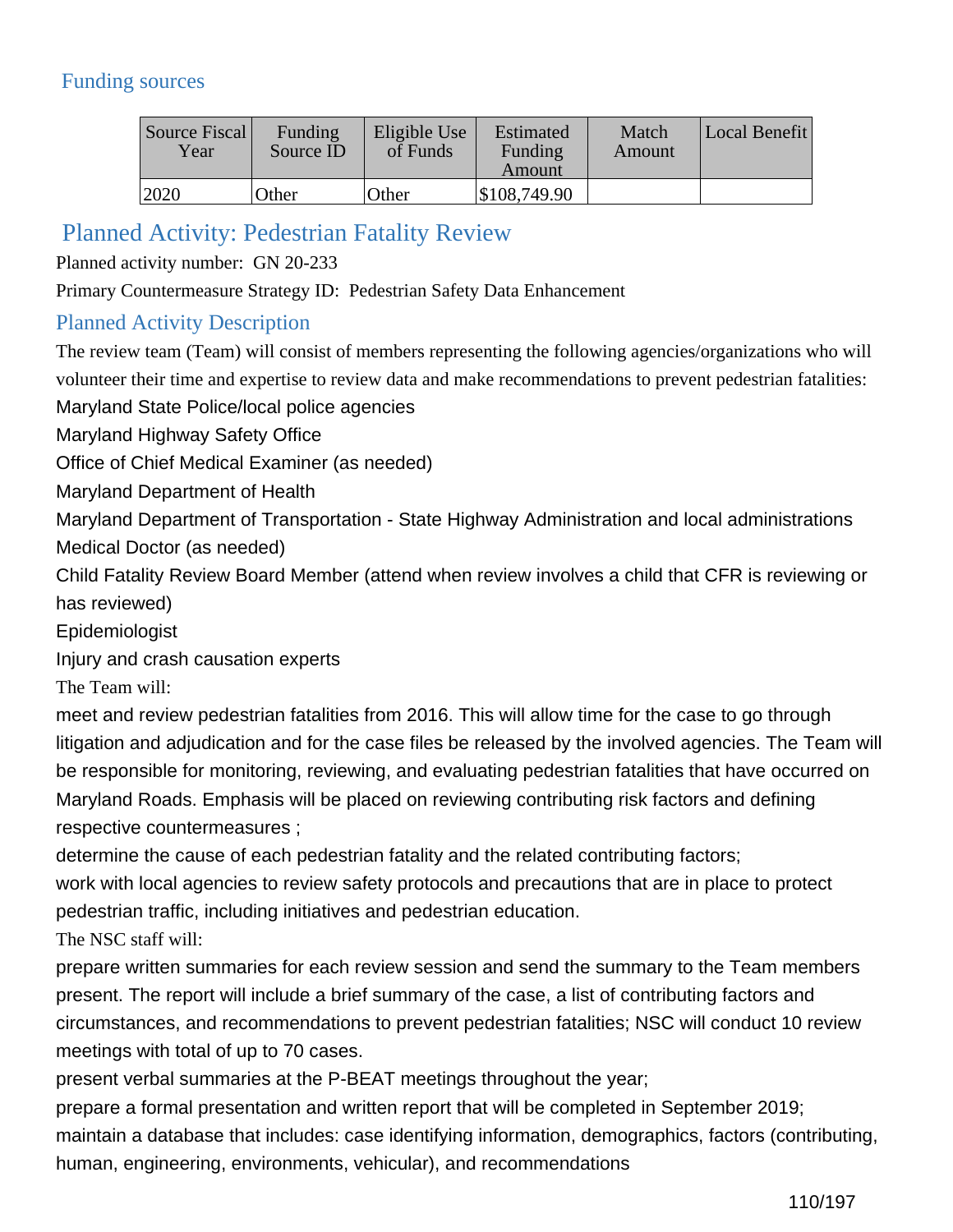Records needed for review include:

ACRS reports and DCIR reports (including photos and videos) from Law enforcement

OCME findings and report

EMS reports (when deemed appropriate -- we have the support of Dr. Timothy Chizmar, State

Medical Director from MIEMSS for obtaining these reports)

Media article related to incident (if/when available).

Steps to facilitating an effective Pedestrian Fatality Review:

Share, question and clarify all case information

Summarize and discuss the investigation

Identify risk factors

Recommend systems improvements

Identify implementable prevention recommendations.

## Intended Subrecipients

University of Maryland Baltimore, NSC

Countermeasure strategies

|                            | <b>Countermeasure Strategy</b> |
|----------------------------|--------------------------------|
| HVE - Pedestrian/Bicyclist |                                |

## Funding sources

| Source Fiscal<br>Year | Funding<br>Source ID | Eligible Use<br>of Funds | Estimated<br>Funding<br>Amount | Match<br>Amount | Local Benefit |
|-----------------------|----------------------|--------------------------|--------------------------------|-----------------|---------------|
| 12020                 | Other                | Other                    | \$73,793.98                    |                 |               |

# Planned Activity: MHSO Internal-Ped/Bicycle Safety Program

Planned activity number: GN 20-298

Primary Countermeasure Strategy ID: HVE - Pedestrian/Bicyclist

## Planned Activity Description

This activity will consist of media placement and HVE support for the MHSO's pedestrian and bicycle campaign.

The MHSO Pedestrian and Bicycle Safety Program will implement media campaigns, outreach educational activities, and other projects statewide to change behaviors of drivers, pedestrians and bicyclists and reduce the number of traffic collisions involving pedestrians and bicyclists.

## Intended Subrecipients

Maryland Highway Safety Office

Countermeasure strategies

Countermeasure Strategy

HVE - Pedestrian/Bicyclist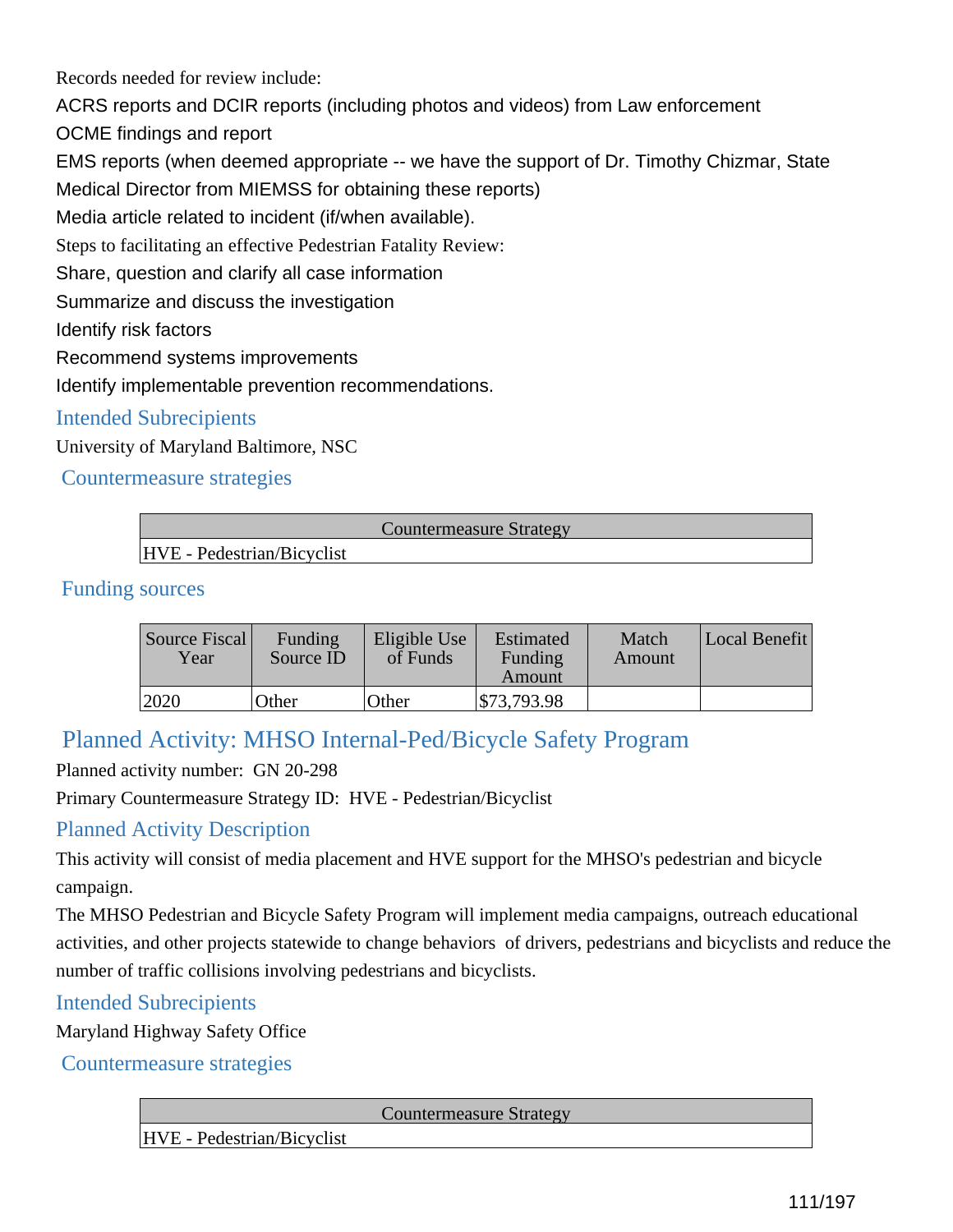## Funding sources

| <b>Source Fiscal</b><br>Year | Funding<br>Source ID | Eligible Use<br>of Funds | Estimated<br>Funding<br>Amount | Match<br>Amount | Local Benefit |
|------------------------------|----------------------|--------------------------|--------------------------------|-----------------|---------------|
| 2020                         | Other                | 405h Public<br>Education | \$308,000.00                   |                 |               |
| 2020                         | Other                | Other                    | \$57,970.90                    |                 |               |

## Planned Activity: Street Smart Virtual Reality Campaign

Planned activity number: GN 20-322

Primary Countermeasure Strategy ID: HVE - Pedestrian/Bicyclist

### Planned Activity Description

Montgomery County proposes to provide effectual education and outreach targeting dangerous roadway behavior by partnering with Street Smart's Virtual Reality Challenge. The challenge brings new awareness of dangers posed to various roadway users through its cutting edge technology and effective outreach program. In addition to addressing the strategies listed in the Problem Statement, this program also touches on the Strategic Highway Safety Plan's 3.6.2 Emphasis Area Strategy for pedestrians and bicyclists by promoting safe behaviors of all road users through education initiatives. This has already been chronicled in other jurisdictions by having feedback from users about the viewpoint the challenge gave them for different mode users and the awareness it raised about overall roadway safety. The Street Smart Virtual Reality Challenge is an innovative program that teaches all users, drivers, pedestrians, and bicyclists, about the dangers of operating within the roadway (regardless of whether driving, biking, or walking) inherent in our transportation and infrastructure system. SHA and MCDOT have partnered with Street Smart to bring this challenge to different places throughout Maryland as it has been a proven approach to educate the public about safe practices. This program is an integral part of the education efforts the State and Montgomery County are eager to move forward with, and will provide us with tangible implementation of many of the emphasis area strategies from the Maryland Highway Safety Plan.

#### Intended Subrecipients

Montgomery County Department of Transportation

Countermeasure strategies

|                            | Countermeasure Strategy |
|----------------------------|-------------------------|
| HVE - Pedestrian/Bicyclist |                         |

## Funding sources

| Source Fiscal<br>Year | Funding<br>Source ID                                | Eligible Use<br>of Funds | Estimated<br>Funding<br>Amount | Match<br>Amount | Local Benefit |
|-----------------------|-----------------------------------------------------|--------------------------|--------------------------------|-----------------|---------------|
| 2020                  | <b>FAST Act</b><br>l405h<br>Nonmotorize<br>d Safety | 405h Public<br>Education | \$20,000.00                    |                 |               |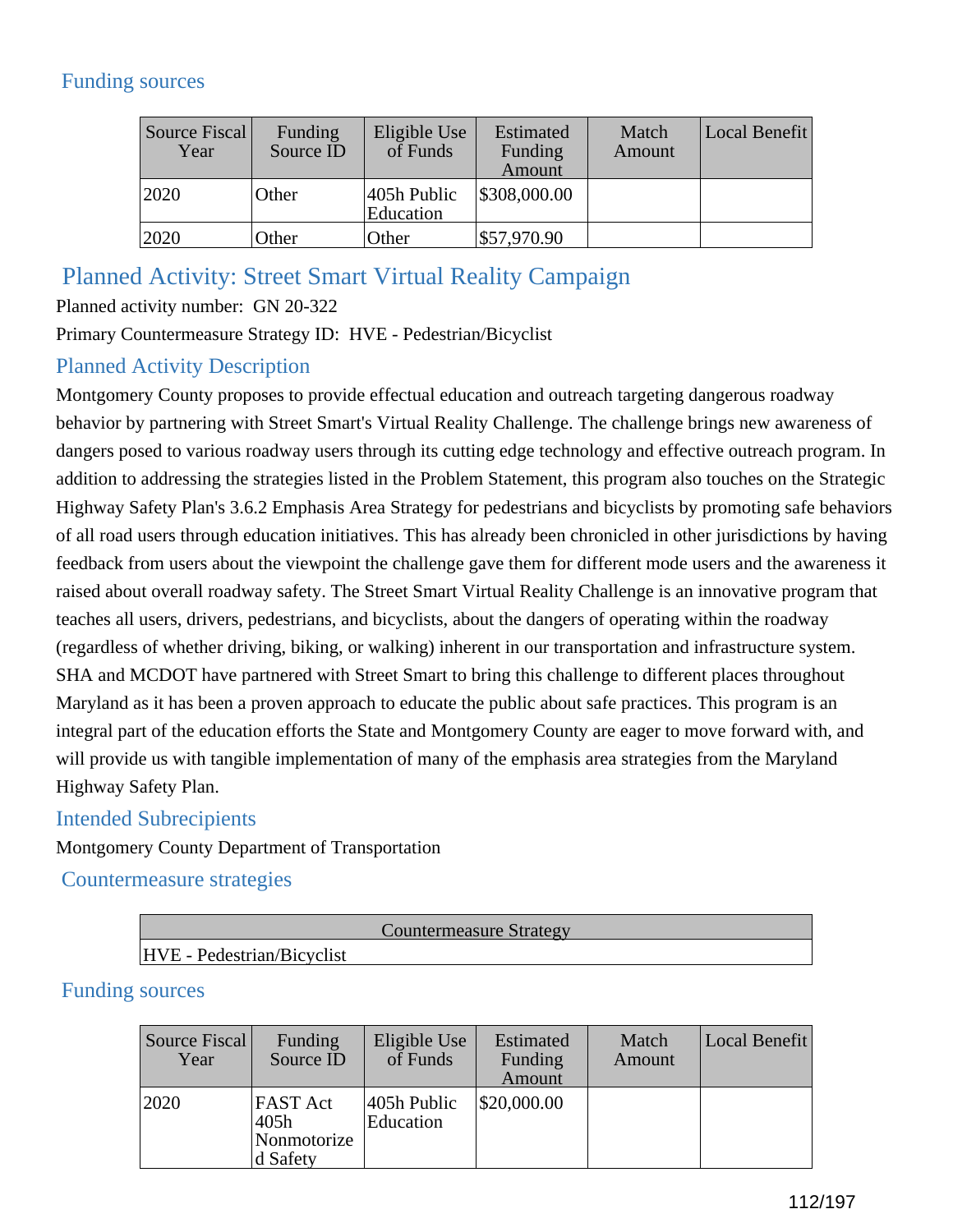## Planned Activity: HVE - Ped/Bike

Planned activity number: LE - MHSO 2020 Pedestrian Primary Countermeasure Strategy ID: HVE - Pedestrian/Bicyclist

## Planned Activity Description

Maryland has numerous pedestrian and bicyclist safety enforcement actions each year.

High visibility enforcement campaigns have been used to promote pedestrian and bicyclist safety through both specific and general deterrence. In the high visibility enforcement model, law enforcement targets selected highcrash or high-violation geographical areas using either expanded regular patrols or designated pedestrian safety patrols. This model is based on the same principles as high visibility seat belt and alcohol-impaired-driving enforcement: to convince the public that actions detrimental to the safety of pedestrians and bicyclists are likely to be detected and that offenders will be punished.

In the high visibility enforcement model, officers focus on drivers who commit common actions that endanger pedestrians and bicyclists. Enforcement is publicized widely.

MHSO is expending State funds for HVE, therefore no Federal funding sources are listed.

### Intended Subrecipients

| Aberdeen Police Department                                  | Pedestrian/Bicycle | LE 20-158 |
|-------------------------------------------------------------|--------------------|-----------|
| Anne Arundel County Police Pedestrian/Bicycle<br>Department |                    | LE 20-325 |
| <b>Baltimore City Police</b><br>Department                  | Pedestrian/Bicycle | LE 20-173 |
| <b>Baltimore County Police</b><br>Department                | Pedestrian/Bicycle | LE 20-115 |
| <b>Bel Air Police Department</b>                            | Pedestrian/Bicycle | LE 20-150 |
| Carroll County Sheriff's<br>Office                          | Pedestrian/Bicycle | LE 20-327 |
| <b>Cecil County Sheriffaposs</b><br>Office                  | Pedestrian/Bicycle | LE 20-268 |
| <b>Charles County Sheriffaposs</b><br>Office                | Pedestrian/Bicycle | LE 20-329 |
| City of Bowie                                               | Pedestrian/Bicycle | LE 20-332 |
| City of Hyattsville Police<br>Department                    | Pedestrian/Bicycle | LE 20-328 |
| <b>Cumberland Police</b><br>Department                      | Pedestrian/Bicycle | LE 20-334 |
| Greenbelt Police Department Pedestrian/Bicycle              |                    | LE 20-326 |
| <b>Hagerstown Police</b><br>Department                      | Pedestrian/Bicycle | LE 20-331 |
| <b>Havre De Grace Police</b><br>Department                  | Pedestrian/Bicycle | LE 20-097 |
| Maryland State Police -<br>Statewide                        | Pedestrian/Bicycle | LE 20-335 |
| <b>Ocean City Police</b><br>Department                      | Pedestrian/Bicycle | LE 20-141 |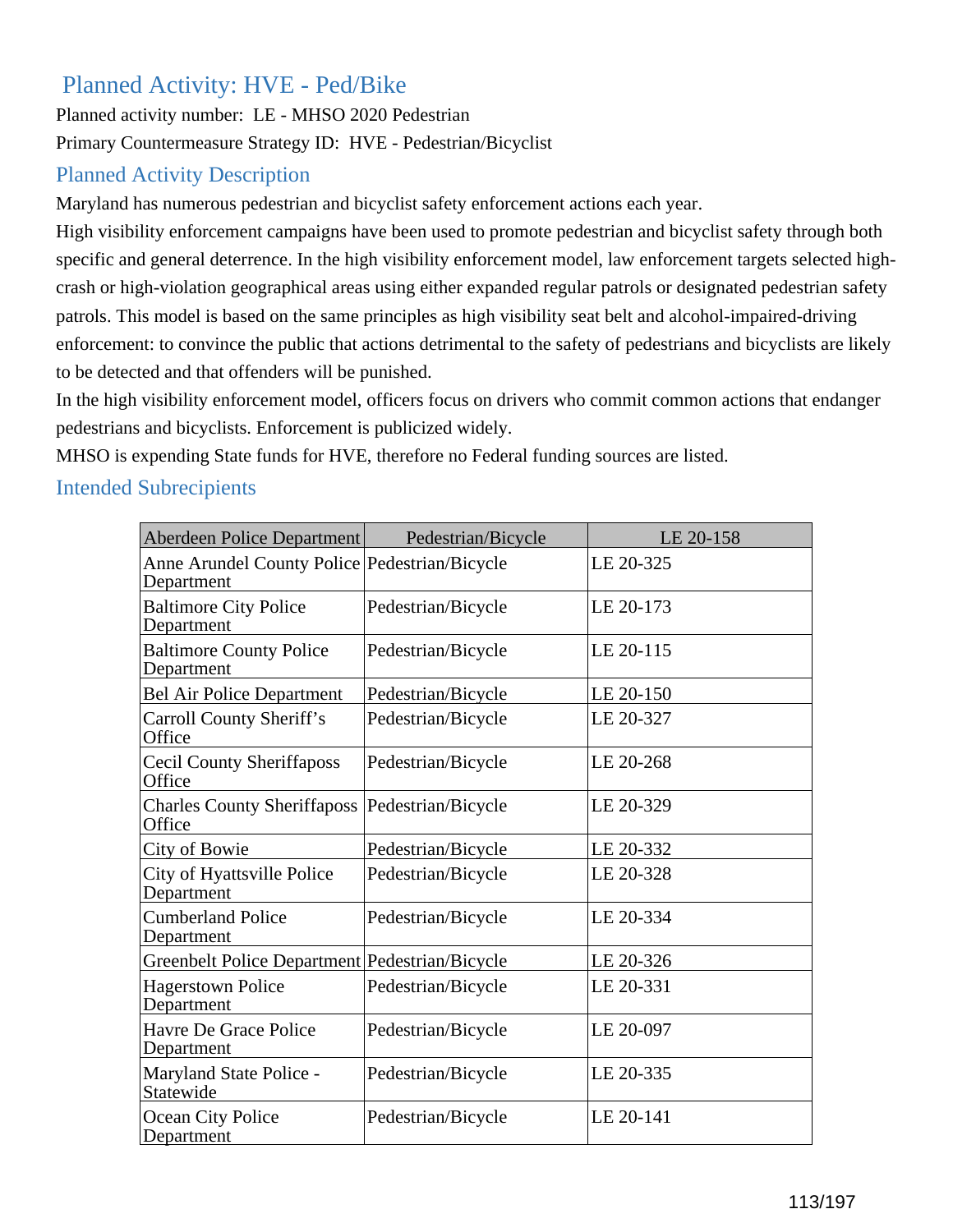| <b>Prince Georgeaposs County</b><br><b>Police Department</b> | Pedestrian/Bicycle | LE 20-330 |
|--------------------------------------------------------------|--------------------|-----------|
| Princess Anne Police<br>Department                           | Pedestrian/Bicycle | LE 20-258 |
| <b>Riverdale Park Police</b><br>Department                   | Pedestrian/Bicycle | LE 20-077 |
| <b>Salisbury University Police</b><br>Department             | Pedestrian/Bicycle | LE 20-049 |
| University of Baltimore<br><b>Police Department</b>          | Pedestrian/Bicycle | LE 20-033 |
| University of Maryland<br>Police Department                  | Pedestrian/Bicycle | LE 20-333 |

#### Countermeasure strategies

|                            | <b>Countermeasure Strategy</b> |  |
|----------------------------|--------------------------------|--|
| HVE - Pedestrian/Bicyclist |                                |  |

### Funding sources

# Countermeasure Strategy: Pedestrian Safety Data Enhancement

Program Area: Non-motorized (Pedestrians and Bicyclist)

## Project Safety Impacts

This effort consists of a large scale review of Maryland's pedestrian-involved crashes by a multidisciplinary panel. The objective is to identify characteristics and conditions of those crashes and to provide outreach that mitigates conditions leading to pedestrian-involved crashes. The effort is also designed to increase the effectiveness of reporting of these crashes.

## Linkage Between Program Area

Pedestrian/Bicyclist safety is an emphasis area for Maryland, reflected in both this HSP and the State's SHSP. Maryland's Pedestrian/Bicyclist HVE campaign conforms to one of the most effective "Countermeasures That Work" and supports NHTSA's national data pertaining to the extent of injury and death experienced by pedestrians.

The MHSO's implemented allocation methodology incorporates several safety program areas that have been identified as the most prevalent factors related to motor vehicle crashes in Maryland. By applying a weighting regimen, the MHSO's allocation formula provides a guide for highway safety funding that will apply the most money to areas with the most problems. Once total funding for each jurisdiction is determined, the MHSO reviews the frequencies and proportions of crash sub-categories (i.e. impaired, distracted, motorcycle, etc.) and compares these frequencies and proportions by law enforcement agency within each jurisdiction. Funding decisions are truly data-driven and provide guidance for the identification of jurisdictions that are most capable of reducing the State's total number of serious and fatal crashes.

## Rationale

The idea is to strive for large decreases in pedestrian crashes and injuries by more effectively targeting resources to problem areas. Specifically, the objective of reviewing pedestrian crash data is to provide for more effective interventions by targeting education, enforcement, and engineering measures to geographic areas and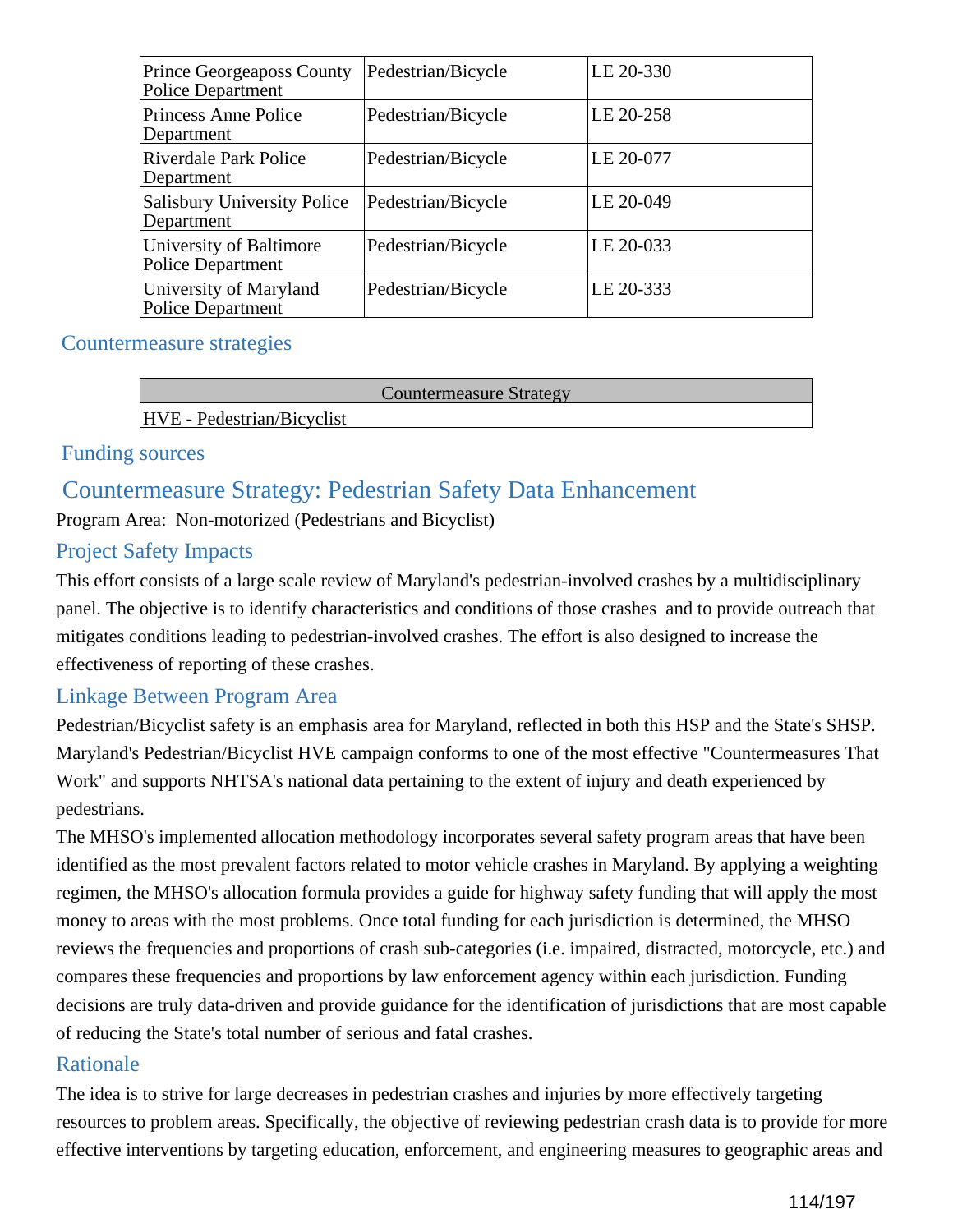audiences where significant portions of the pedestrian crash problem exist.

Maryland also emphasizes other elements in its campaigns which are featured prominently in "Countermeasures," including Driver Training and Targeted Enforcement.

#### Planned activities in countermeasure strategy

# Program Area: Occupant Protection (Adult and Child Passenger Safety) Description of Highway Safety Problems

#### Associated Performance Measures

| <b>Fiscal Year</b> | Performance<br>measure name                                                                                    | Target End Year | <b>Target Period</b> | <b>Target Value</b> |
|--------------------|----------------------------------------------------------------------------------------------------------------|-----------------|----------------------|---------------------|
| 2020               | Number of<br>unrestrained-<br>occupant motor<br>vehicle fatalities<br>on all roads<br>(State data)             | 2020            | 5 Year               | 96.5                |
| 2020               | Number of<br>unrestrained-<br>occupant motor<br>vehicle serious<br>injuries on all<br>roads (State<br>data)    | 2020            | 5 Year               | 281.4               |
| 2020               | B-1) Observed<br>seat belt use for<br>passenger<br>vehicles, front<br>seat outboard<br>occupants<br>(survey)   | 2020            | Annual               | 95.50               |
| 2020               | C-4) Number of<br>unrestrained<br>passenger<br>vehicle occupant<br>fatalities, all seat<br>positions<br>(FARS) | 2020            | 5 Year               | 109.6               |

#### Countermeasure Strategies in Program Area

| <b>Countermeasure Strategy</b>               |
|----------------------------------------------|
| Child Restraint System Inspection Station(s) |
| Communication Campaign                       |
| HVE - Seat Belt                              |

## Countermeasure Strategy: Child Restraint System Inspection Station(s)

Program Area: Occupant Protection (Adult and Child Passenger Safety)

#### Project Safety Impacts

Maryland will fund three agencies with respect to child passenger safety in FFY 2020 - Maryland Kids in Safety Seats (KISS), the Maryland Institute for Emergency Medical Services Systems (MIEMSS), and the Maryland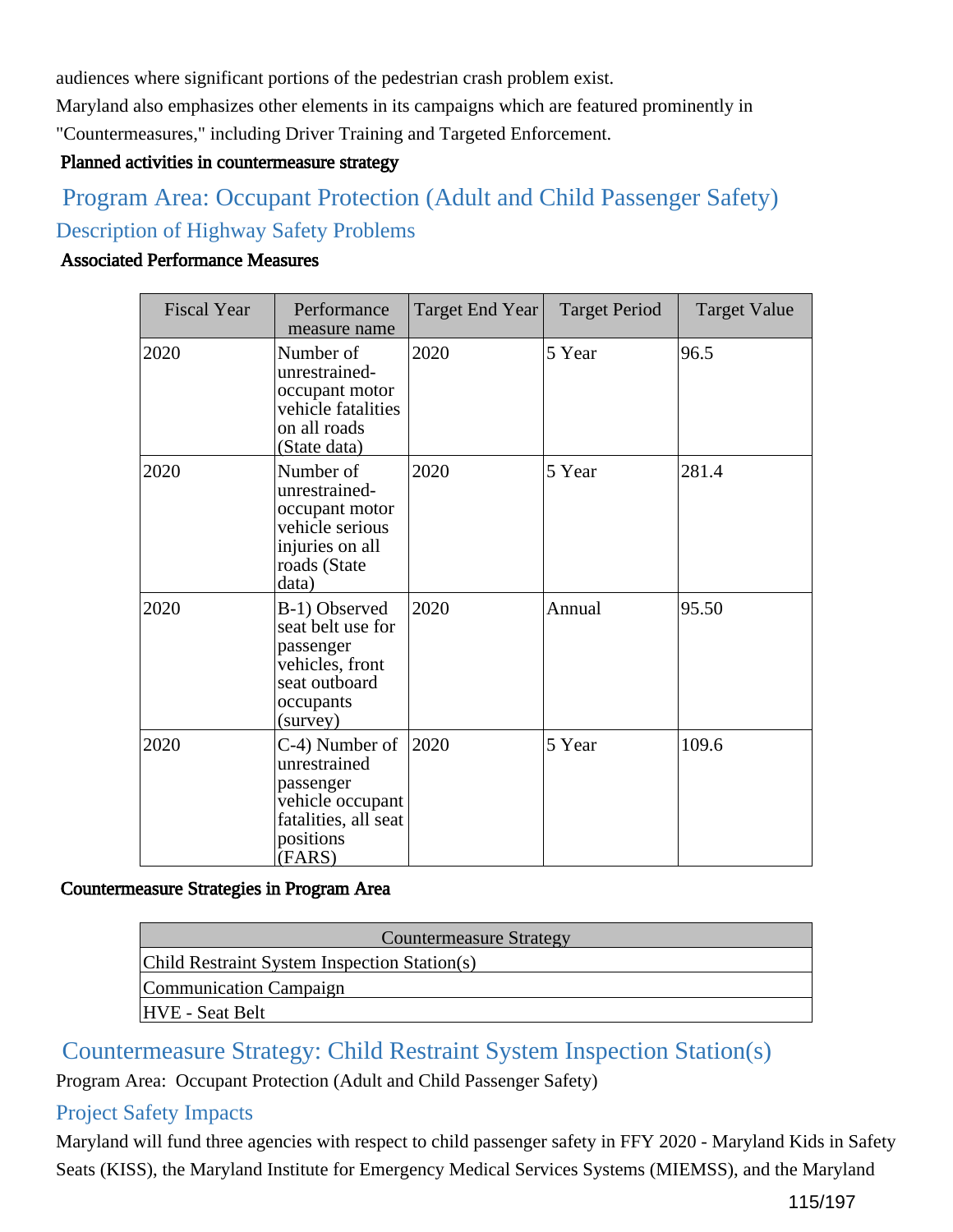State Police (MSP).

KISS provides consistently effective outreach , with more than 26,000 pieces of CPS educational materials distributed to caregivers this past year. KISS annually provides or assists with training 100 CPS technicians and distributes roughly 500 car seats via a low-cost purchase program and a short-term special needs loaner program to families statewide. One of the main functions of KISS is the recruitment and retention of CPS technicians of which Maryland has approximately 500 total. During CPS activities, KISS staff also promotes adult seat belt use and assists the MHSO in adult seat belt use efforts.

MIEMSS conducts activities to reduce injuries and deaths due to vehicle crashes by promoting proper use of car seats, seat belt use among older kids and adults, and other occupant protection measures among EMS and healthcare providers. MIEMSS staff provides trainings to hospitals and assists with neonatal re-certification site visits, meeting with key maternal and child health administrators to discuss CPS policies and services. MSP will fund the certification or recertification of troopers as child passenger safety technicians.

#### Linkage Between Program Area

Occupant protection, including child passenger safety, is an emphasis area for Maryland, reflected in both this HSP and the State's SHSP.

The misuse of child restraints has been a concern for many years. A number of programs have been implemented to provide parents and other caregivers with "hands-on" assistance with the installation and use of child restraints in an effort to combat widespread misuse. Child passenger safety (CPS) inspection stations, sometimes called "fitting stations" are places or events where parents and caregivers can receive this assistance from certified CPS technicians. Child restraint inspection stations have become common components of State and local child passenger safety programs.

 The MHSO's implemented allocation methodology incorporates several safety program areas that have been identified as the most prevalent factors related to motor vehicle crashes in Maryland. By applying a weighting regimen, the MHSO's allocation formula provides a guide for highway safety funding that will apply the most money to areas with the most problems. Once total funding for each jurisdiction is determined, the MHSO reviews the frequencies and proportions of crash sub-categories (i.e. impaired, distracted, motorcycle, etc.) and compares these frequencies and proportions by law enforcement agency within each jurisdiction. Funding decisions are data-driven and provide guidance in identifying jurisdictions that are most capable of reducing the State's number of serious and fatal crashes.

#### Rationale

Child restraint inspection stations are supported in the 9th Edition of Countermeasures That Work. One study found that Safe Kids child restraint inspection events held at car dealerships, hospitals, retail outlets and other community locations positively changed parents' behavior and increased their knowledge over a 6 week follow-up period: children arriving at the second event were restrained more safely and more appropriately than they were at the first.

Research shows that use of child safety seats reduce the risk of death by 71% for infants and 54% for toddlers in passenger cars[1], and booster seats used with lap and shoulder belts reduce the risk of injury by 45% among children 4-8 years old when compared to seat belt usage alone. Unfortunately, according to the 2016 Maryland Crash Outcome Data Evaluation System (CODES) data provided by the National Study Center, 1,284 children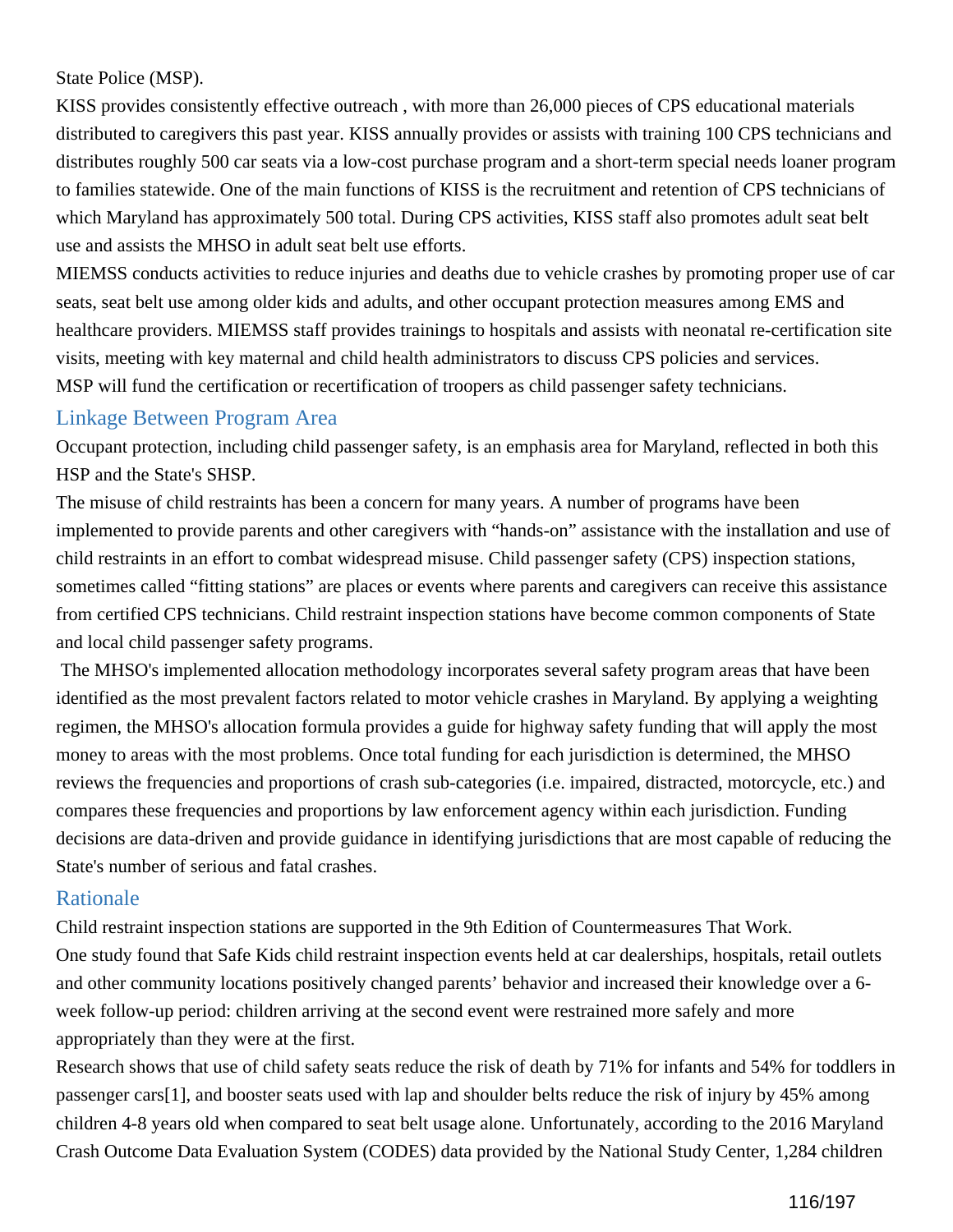Birth-4 were reported as injured in crashes, with 1,252 children having known restraint use or non-use of a restraint. Of those children, 978 (78%) were using a child restraint, 202 (16%) were reported as using a type of restraint but not in a child safety seat (car seat or booster seat), and 47 (3.7%) of them reported as unrestrained at the time of the crash. ("Unknown" numbers are not included). For the 5-9 year old range, 1,203 children were reported injured. In this age group, restraint use or non-use is known for 1,153 children. Of those children, 367 (31.8%) were in a child restraint, 716 (62%) were using a type of restraint other than a child restraint and 70 children (6%) were reported as not using a restraint. ("Unknown" numbers are not included). Among children ages 10-15 injured in a crash, 27 (2%) were in a child restraint, 1,082 (87.1%) were in a type of restraint other than a child restraint, and 133 (10.7%) were injured while not using a restraint of any kind. Additionally in 2016, five children from Birth-9 years old were killed in a crash while restrained in a child restraint, and three additional children were killed when restrained but not by a child restraint and one child in the 10-15 age range was killed while restrained but not in a car seat and one child killed while unrestrained. ("Unknown" numbers are not included).

| Unique Identifier | <b>Planned Activity Name</b>            |
|-------------------|-----------------------------------------|
| GN 20-013         | Maryland Kids In Safety Seats           |
| GN 20-091         | Maryland CPS and OP Health Care Project |
| GN 20-254         | <b>SAFE KIDS Frederick County</b>       |
| GN 20-313         | Car Seats                               |

#### Planned activities in countermeasure strategy

## Planned Activity: Maryland Kids In Safety Seats

Planned activity number: GN 20-013

Primary Countermeasure Strategy ID: Child Restraint System Inspection Station(s)

## Planned Activity Description

To address the plethora needs across the State, the program proposes a multi-prong approach to ensure the program works as effectively and efficiently as possible, including:

Providing current best practice CPS information to the public through a comprehensive educational program, including dedicated a Helpline, email and website, Skype video chat, and providing educational handouts through mailings, email, health or safety fairs, car seat checkup events and public education presentations;

Maintaining the number of Nationally Certified Technicians at a minimum of 450 Technicians throughout the State by working with volunteer CPS Instructors to implement training/or assisting with training throughout the State;

Supporting county-wide CPS Teams, upon request, in establishing standardized car seat checkup events, including the recruitment, development, and mentoring of Volunteer Quality Assurance Technicians (QAT) and CPS Instructors;

Supporting MDaposs CPS Technicians with their re-certification requirements/needs via email updates, supervision and providing mentoring at check-up events in the field, providing in-person CEU opportunities and instructor re-certification sign-offs to ensure Maryland maintains a state recertification average in line with the National re-certification average;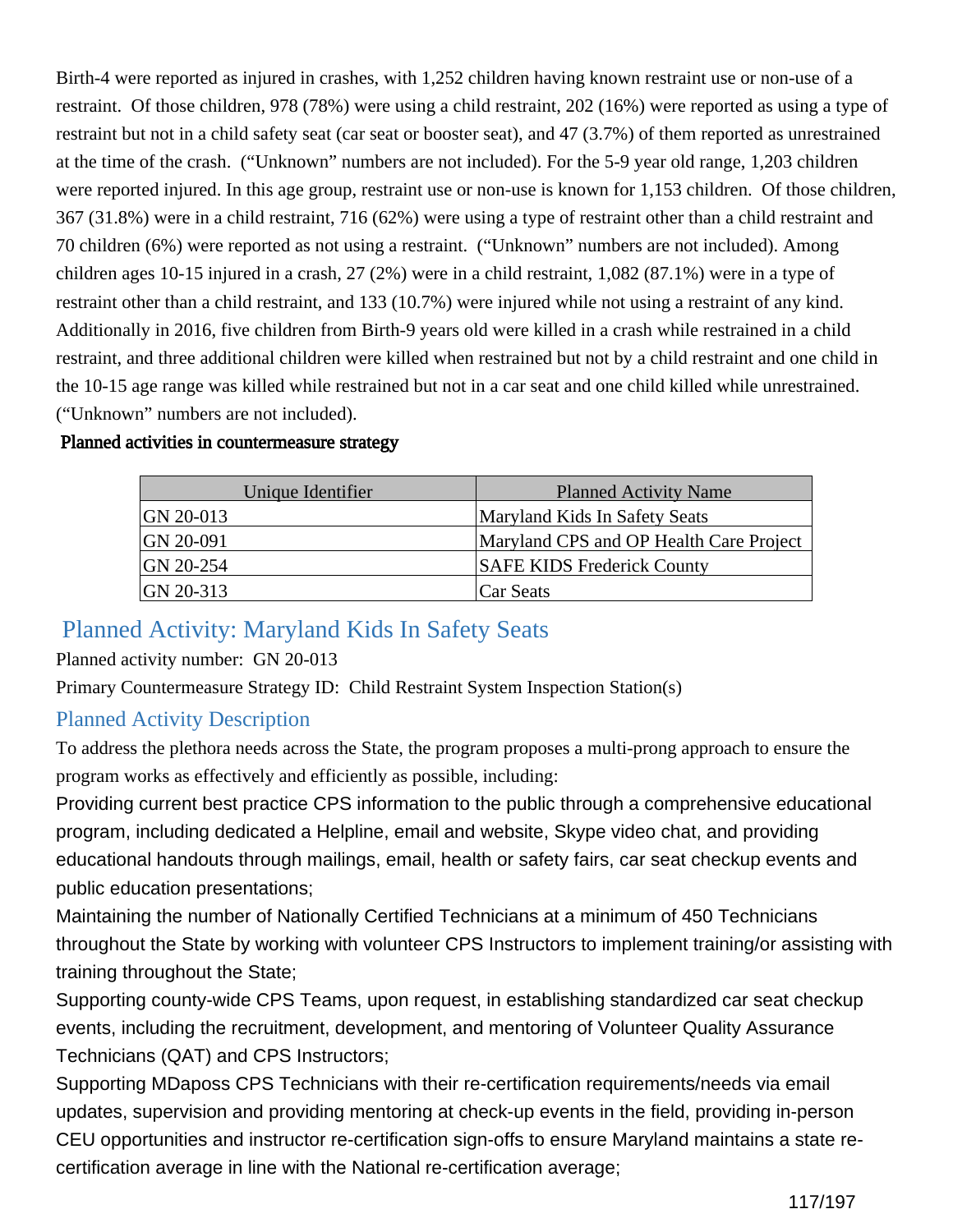Supporting and overseeing a current network of current Car Seat Assistance Programs (CSAP)/Special Needs Car Seat Loaner Programs with supplemental car seats, training and technical/educational supplies and materials;

Developing a training tool for a law enforcement audience pertaining to the explanation of Marylandaposs CPS law language and providing suggestions regarding how to determine a ticketable offense to increase their knowledge and confidence in upholding the child passenger safety law; Promoting National CPS Awareness Week through the distribution of a press release and social media outlets, as well as responding to media inquiries in a timely fashion throughout the year; Maintaining knowledge of current best practice and technical information by having staff attend the annual LifeSavers Highway Safety Conference, and sharing learned information with statewide instructors and technicians via emails and/or in-person training;

Co-developing and implementing a two-day Technical Training Event (Day 1 for Statewide CPS Technicians, Quality Assurance Technicians (QAT) and Instructors, Day 2 for Special Needs Trained individuals) in partnership with the Maryland Institute for Medical Services System (MIEMSS); Maintaining a scholarship program for volunteer CPS Instructors, Quality Assurance Technicians and CPS Technicians who donate their time to the State Program;

Completing obligations related to participating in a Digital Car Seat Inspection Form Pilot Project conducted by the National Safety Council; and

 Leading the CPS Advisory Board through statewide-related CPS issues, as they arise, through meetings and projects.

#### Intended Subrecipients

Maryland Department of Health

Countermeasure strategies

| Countermeasure Strategy                      |  |  |
|----------------------------------------------|--|--|
| Child Restraint System Inspection Station(s) |  |  |

## Funding sources

| Source Fiscal<br>Year | Funding<br>Source ID               | Eligible Use<br>of Funds                        | Estimated<br>Funding<br>Amount | Match<br>Amount | Local Benefit |
|-----------------------|------------------------------------|-------------------------------------------------|--------------------------------|-----------------|---------------|
| 2020                  | <b>FAST Act</b><br>405b OP<br>High | $405b$ High<br>Occupant<br>Protection<br>(FAST) | \$260,619.00                   |                 |               |

# Planned Activity: Maryland CPS and OP Health Care Project

Planned activity number: GN 20-091

Primary Countermeasure Strategy ID: Child Restraint System Inspection Station(s)

## Planned Activity Description

This project seeks to reduce the incidence of injuries and deaths in Maryland due to vehicle crashes through a variety of occupant protection (OP) interventions. According to NHTSA, correct restraint use significantly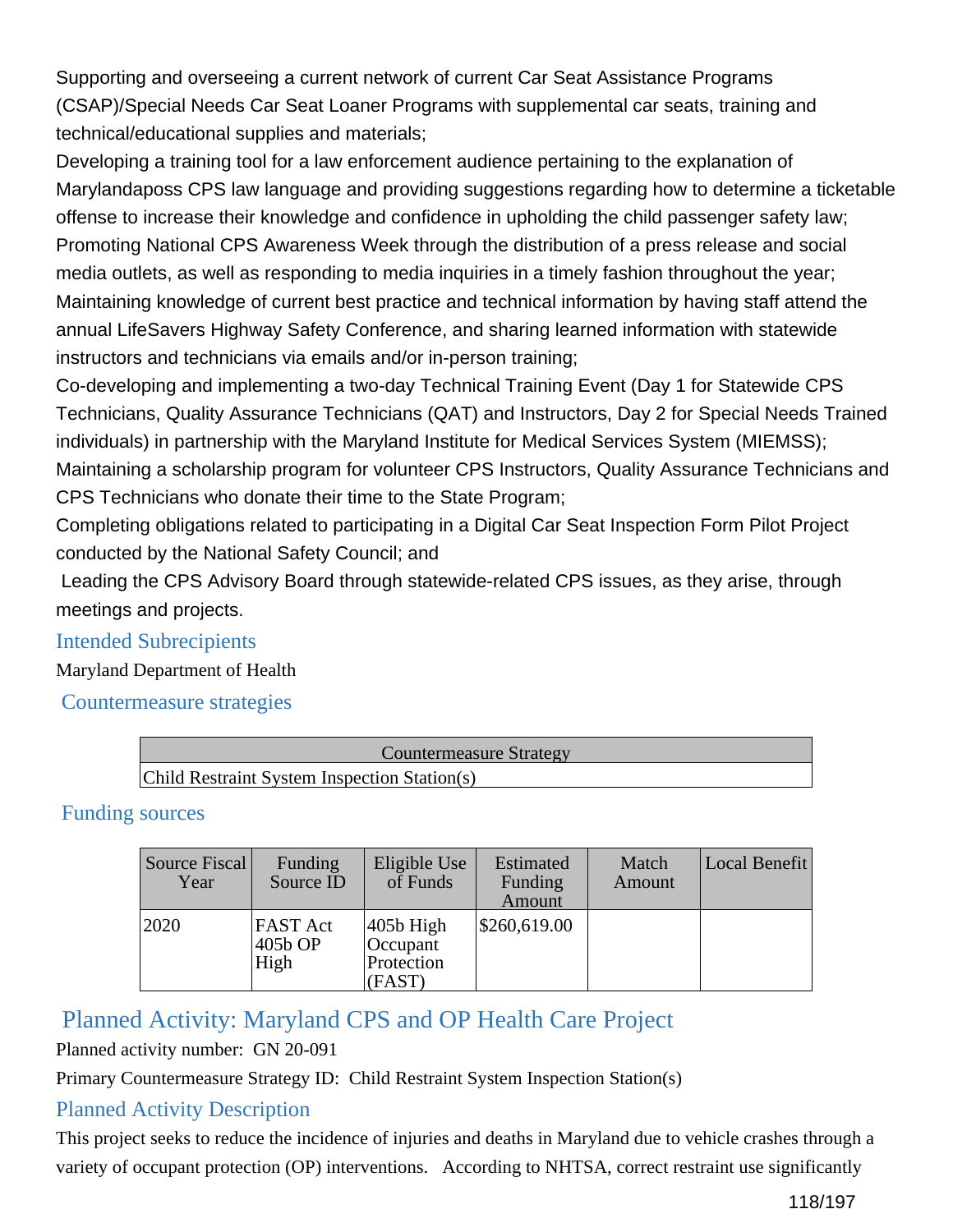reduces the risk of fatal injuries: seat belt use results in a 45% reduction to front seat occupants, and safety seats have a 54-71% reduction of risk. A study of new parents at an Oregon hospital showed that those who worked with a CPS technician prior to the baby's discharge were significantly less likely to make errors. (Hoffman, J Peds, 2015).

This project will promote proper and consistent use of car safety seats among children, seat belt use among youth and caregivers, and occupant protection measures taken by healthcare and EMS Fire and Rescue personnel to keep themselves and their patients as safe as possible. Data and research on OP will inform the planning of interventions, and evaluation will refine the process. The primary strategy will be dissemination of up-to-date and culturally-relevant OP and child passenger safety (CPS) information, but this project will also support enforcement of OP laws, the collection of relevant data on OP, and education on enhanced OP legislation or regulations. Best practice recommendations in ambulance transport is evolving but current NHTSA and NASEMSO documents will inform our educational interventions for the Maryland EMS providers and hospital transport teams on the ideal way to transport ill or injured children. This grant's project director remains active on the NASEMSO Safe Transport of Children in Ambulances Ad Hoc Committee. This project will use specific strategies such as hands-on training, website resources, interactive educational displays at EMS and emergency department conferences, the provision of CPS equipment (e.g. special needs & demonstration car seats), webinars to train safety advocates remotely, and continuing education units or free registrations offered to hospital/EMS providers as incentives to take the CPS certification class and then work on CPS in their community. Many Maryland hospitals cast children and send them home; MIEMSS lends special needs seats to hospitals that don't have their own special needs seats, or whose seats are all in use. The project coordinator will work in close collaboration with Maryland Kids in Safety Seats and Safe Kids Maryland to efficiently use state and local resources and to target our interventions and materials. She also will continue to assist with MIEMSS; re-certification visits to Maryland NICUs, which provides her the opportunity to meet with key hospital official and discuss their CPS policies and services. A special effort will be made to reach parts of the state with the fewest OP resources. This project has been effective over its 18 years of funding, but there are new parents and healthcare providers every day, and gaps remain in who receives our information and skill training. Additionally, technology and products change so we need to continually update Maryland citizens as well as hospitals, primary care, and out-of-hospital providers. MIEMSS's EMS-C seeks to continue to host the CPS & amp; OP Healthcare Project as we feel it is an effective way to provide OP education to EMS/fire as well as healthcare professionals across the state. MIEMSS is the lead agency for the Safe Kids Maryland Coalition and we interact closely with the MD Academy of Pediatrics, MD Department of Health, MD Emergency Nurses Association, Maryland Trauma Network (11 trauma centers) and Safe Kids Worldwide/local coalitions and chapters on policies, planning, interventions, promotions and evaluation. We also benefit from the technological assistance of MIEMSS; Educational Support Services, the resources of a project director with pediatric emergency department expertise, liaisons in all Maryland hospital emergency departments, the consultation of Dr. Carla Bailey who regulates hospital neonatal units, EMS professionals and medical directors in the state's 26 jurisdictions, base station coordinators in 50 hospitals in urban/suburban/ rural areas that reach into jurisdictions with no hospitals, and a partnership with the Maryland State Fireman's Association and their 365 member companies in more than 750 actual fire/EMS/rescue stations. The project coordinator is a certified health educator, a CPS instructor with Special Needs CPS training, and has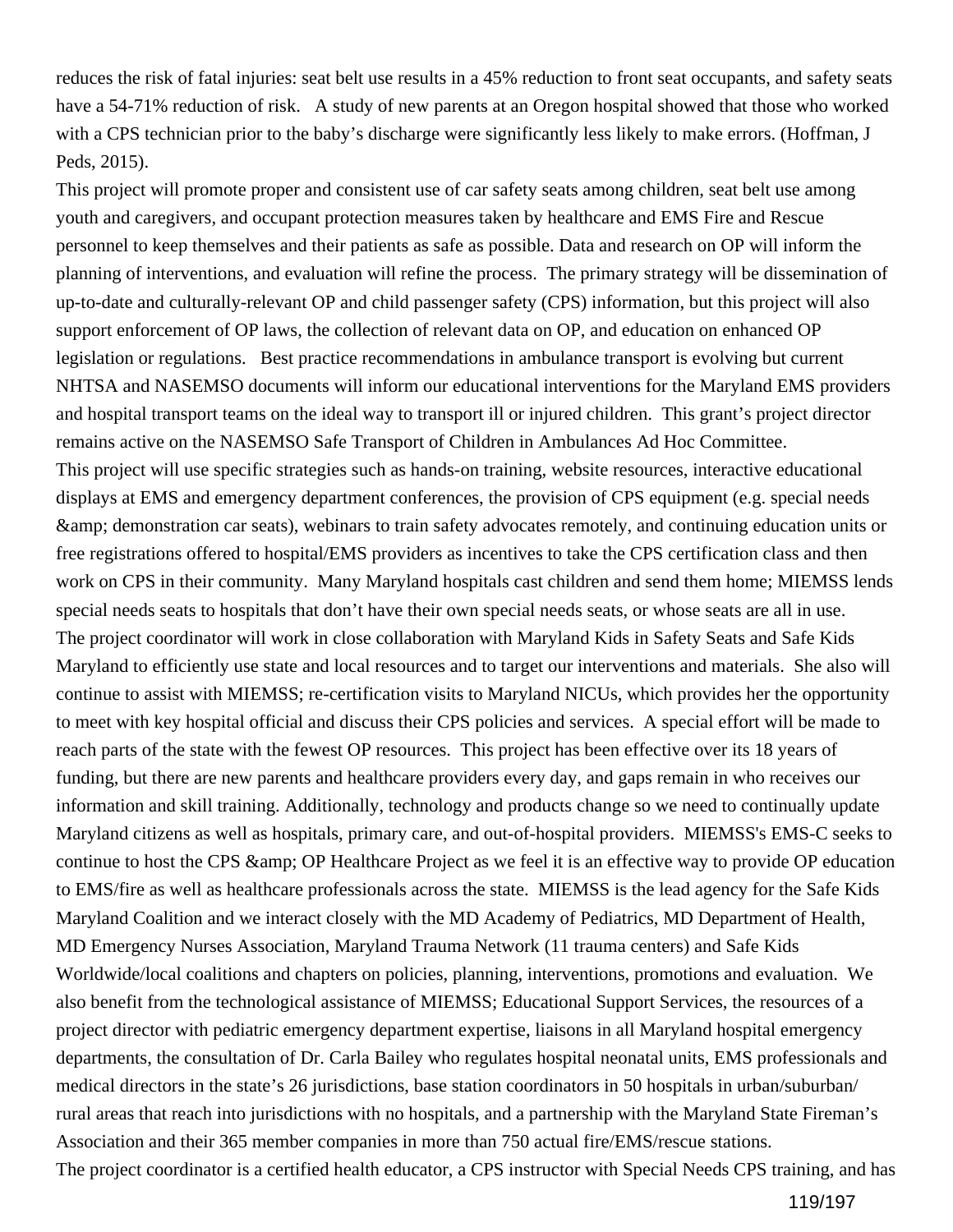more than 20 years of experience in injury prevention including work at MD KISS and the Johns Hopkins Center for Injury Research & amp; Policy.

## Intended Subrecipients

Maryland Institute for EMS Systems

Countermeasure strategies

| Countermeasure Strategy                      |  |
|----------------------------------------------|--|
| Child Restraint System Inspection Station(s) |  |

## Funding sources

| Source Fiscal<br>Year | Funding<br>Source ID                 | Eligible Use<br>of Funds                        | Estimated<br>Funding<br>Amount | Match<br>Amount | Local Benefit |
|-----------------------|--------------------------------------|-------------------------------------------------|--------------------------------|-----------------|---------------|
| 2020                  | <b>FAST</b> Act<br>$405b$ OP<br>High | $405b$ High<br>Occupant<br>Protection<br>(FAST) | \$70,722.00                    |                 |               |

# Planned Activity: SAFE KIDS Frederick County

## Planned activity number: GN 20-254

Primary Countermeasure Strategy ID: Child Restraint System Inspection Station(s)

## Planned Activity Description

Car Passenger Safety According to the CDC, motor vehicle serious and fatal injuries can be prevented up to 80 percent by buckling children in age- and size-appropriate car seats, booster seats, and seat belts. Frederick County will hold inspection stations every other month and partner with organizations to hold inspection stations at different sites. We will use this opportunity to buy infant seats, for which we cannot currently purchase, as well as other child restraints that will be available at each inspection station site for techs to use during their inspection stations. We will need enough materials and storage for each inspection station for the techs to use. All the child restraints will be available to purchase at a low cost/no cost (depending on the situation). We will also target low-income and minority populations that are within the ALICE (Asset Limited, Income Restrained, Employed) guidelines. In order for the Safe Kids van to be up-to-date, we will purchase all the required materials so that the van will be ready for each event.

In 2018, Safe Kids Frederick County educated over 850 students on pedestrian safety during the International Walk to School day at Centerville Elementary, which is a nationally known program developed by National Center for Safe Routes to School to empower communities and elected officials to promote safe walking and bicycling to school while eliminating fatal and serious crashes with students. Prevention of bicycle and pedestrian injury materials include, flashlights, reflective clothing or reflectors for bags and bicycles, safe routes to school, buddy systems, helmets, and ensuring that every school has a crossing guard on their intersections. We will conduct at least one walk to school event at a Title I school, where we will distribute these prevention materials.

Safe Kids Frederick County, in partnership with all our coalition member, will host Bike Education Classes, Bike Safety Training, and Walk & amp; Bike to School Day events at local Title I schools that targets all school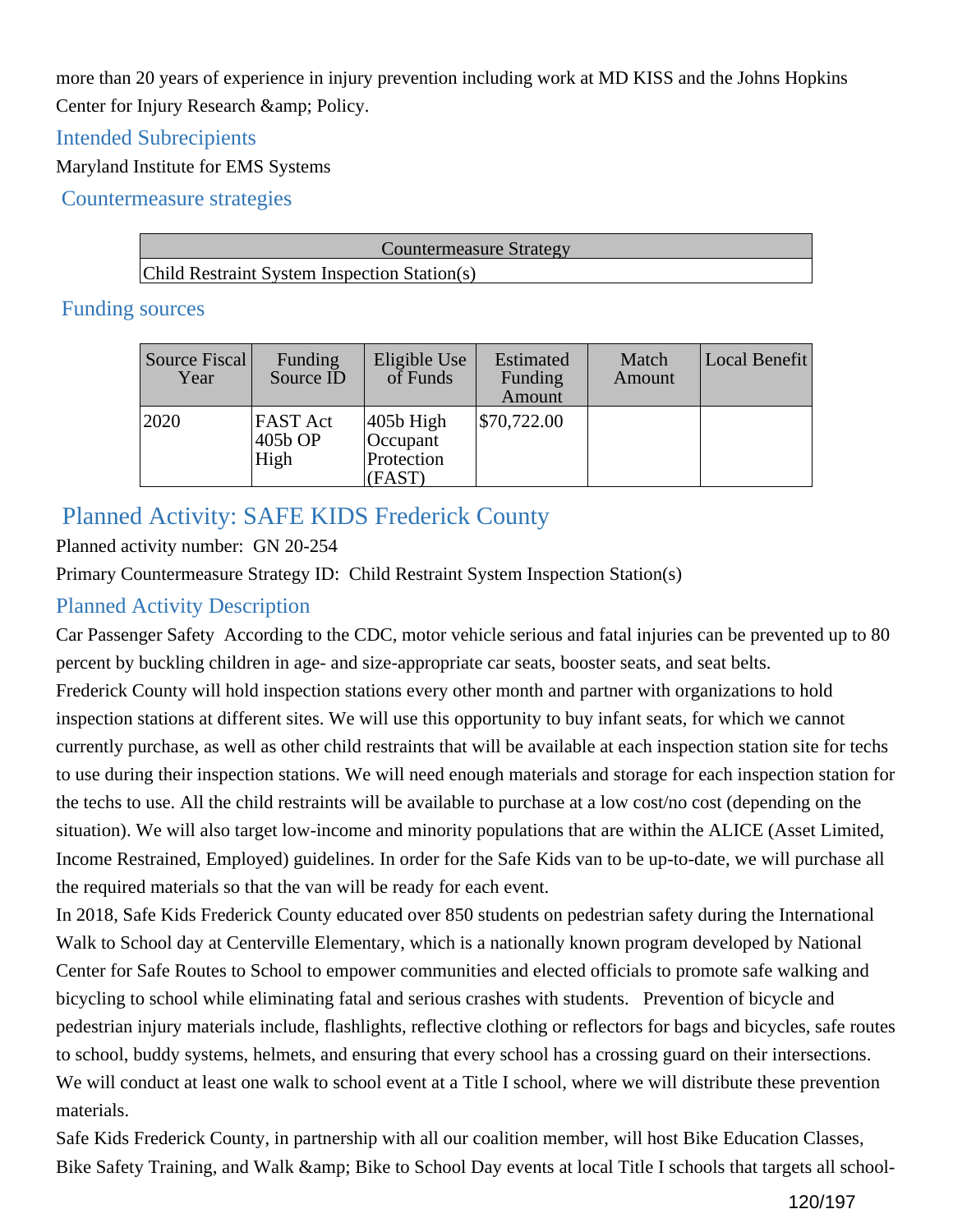aged children. We will hold helmet-fitting educational sessions, give away bike helmets to students who are unable to afford them, and hold an assembly that will present important stakeholders within our community. Within these presentations, we will communicate safety measures that will encourage and educate students to prevent bicycle and pedestrian injuries. Last year, the Frederick Bicycle Coalition gave away over 180 bike helmets at Hillcrest and Waverly Elementary School that have 82% and 63% of students that qualify for free or reduced price meals, respectively. This year, we hope to reach more schools and more students to increase the knowledge of the children of Frederick County.

Shayne Boucher, a League Certified Instructor (LCI) and lead bike instructor, will work with the Safe Kids Frederick County coordinator, who will be trained as a LCI during this grant period, to ensure that students are aware of the rules of the road, watching for distracted drivers, practice safe riding skills in a Bike Safety Education Week, register their bikes, and participate in a group ride to school with support from the local police force on Walk & Bike to School Days. Shayne will also be the lead instructor the for bike education week programs in the 3rd quarter.

By implementing these solutions, it will help address and maintain low burden of injury for vulnerable user groups in underrepresented population areas of Frederick County. This education initiative will promote safe behaviors of not only bicycle riders and walkers, but make road users more aware of safely sharing the road with bicyclists and pedestrians.

Full-time employees will be trained as Licensed Certified Instructor (LCI) in order to teach bicycle safety to schools, rodeos, and other events. Staffing Coordinator will attend LCI training. The coordinator will go through Instructor Candidacy (\$85 one time application fee) for Car Passenger Safety to become an Instructor and pay a re-certification fee of \$55. Partnering with us from the Frederick Bicycle Coalition, Shayne Boucher, will be needed at events and cost \$50 per session for a total of 20 sessions.

#### Intended Subrecipients

Frederick County Health Department

Countermeasure strategies

| <b>Countermeasure Strategy</b>               |  |
|----------------------------------------------|--|
| Child Restraint System Inspection Station(s) |  |

## Funding sources

| Source Fiscal<br>Year | Funding<br>Source ID         | Eligible Use<br>of Funds         | Estimated<br>Funding<br>Amount | Match<br>Amount | Local Benefit |
|-----------------------|------------------------------|----------------------------------|--------------------------------|-----------------|---------------|
| 2020                  | <b>FAST Act</b><br>NHTSA 402 | Occupant<br>Protection<br>(FAST) | \$59,189.84                    |                 | \$59,189.84   |

## Planned Activity: Car Seats

Planned activity number: GN 20-313

Primary Countermeasure Strategy ID: Child Restraint System Inspection Station(s)

Planned Activity Description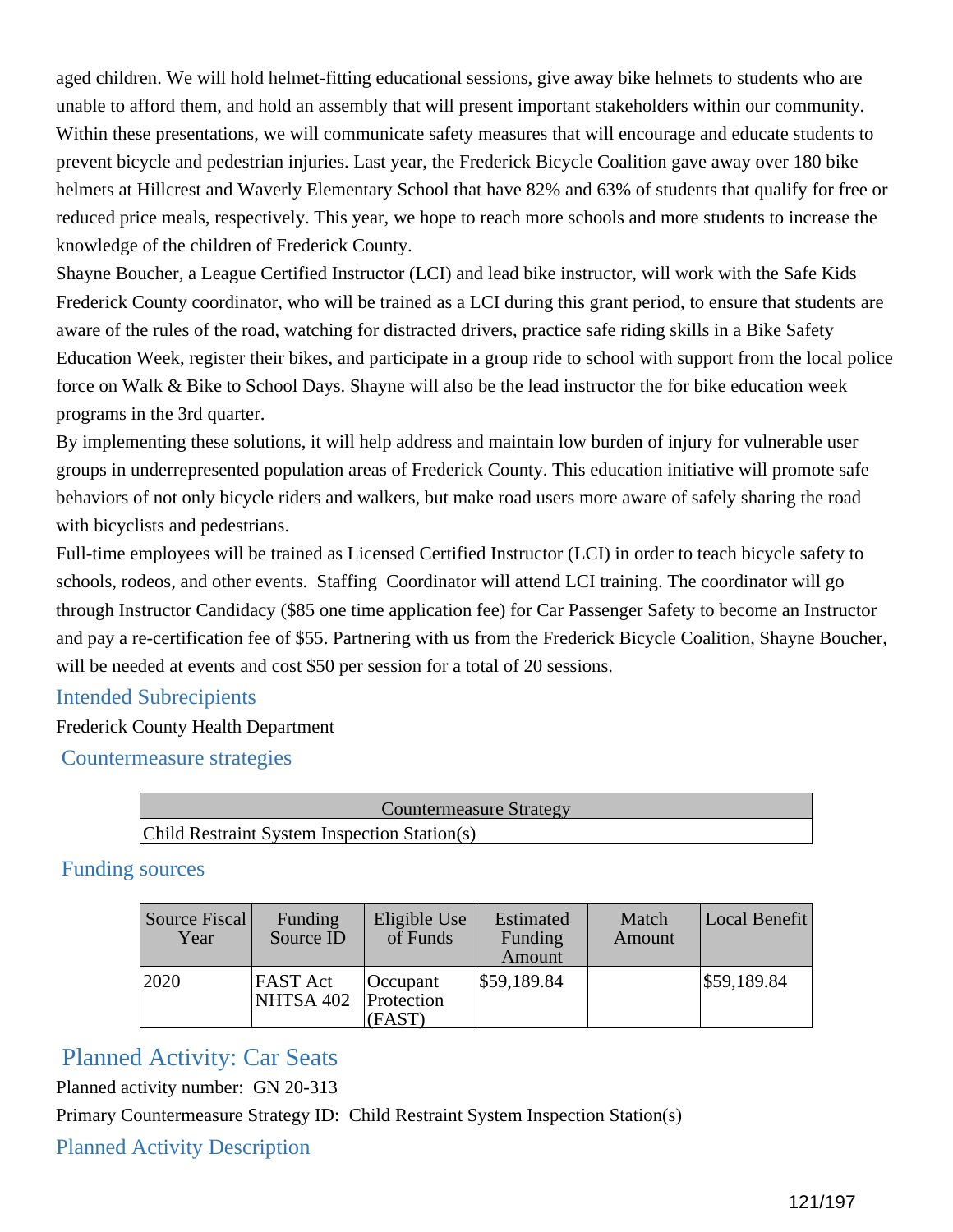With support of a \$5,000 Highway Safety grant, we will increase the reach of our car seat safety efforts in Prince George's County. This grant will augment our child passenger safety related efforts by accomplishing the following goals for 2019-2020:

RESPOND TO COMMUNITY NEED - This grant will leverage our extensive expertise, allowing PGCRC to respond to higher numbers of pregnant mother who are in need of safety seats through our programs and the significant number of families on our waiting list for infant safety seats. We will continue to encourage safety to our families as their children ride in cars but also helmet safety as they ride on bicycles.

STRENGTHEN PARTNERSHIP APPROACH - Through this grant, we will strengthen pre-existing community partnerships and possibly develop new ones as well. Our advisory board, comprised of other organizations, both private and public, serving Prince Georgeaposs County, will continue to spread the word about our child safety seats distribution program.

INCREASE CAPACITY - We will be able to focus on any re-certification or training to maintain the certification for our Child Passenger Safety Technician having secured funding for car seats. We will continue our outreach efforts through PGCRCaposs network. PGCRC collaborates with an extensive network of partners. For example, we hold a quarterly advisory board attended by more than 25 public and private organizations serving our target population, and know that they will eagerly advertise our safety program. PGCRC will continue to conduct outreach at community events/health fairs, at which we reach more than 100 individuals or families each year. PGCRC will recruit through communication in our newsletter and website.

## Intended Subrecipients

Prince George's Child Resource Center, Inc.

Countermeasure strategies

| <b>Countermeasure Strategy</b>               |
|----------------------------------------------|
| Child Restraint System Inspection Station(s) |

## Funding sources

| Source Fiscal<br>Year | Funding<br>Source ID               | Eligible Use<br>of Funds                    | Estimated<br>Funding<br>Amount | Match<br>Amount | Local Benefit |
|-----------------------|------------------------------------|---------------------------------------------|--------------------------------|-----------------|---------------|
| 2020                  | <b>FAST Act</b><br>405b OP<br>High | $405b$ High<br>Child<br>Restraint<br>(FAST) | \$4,520.00                     |                 |               |

## Countermeasure Strategy: Communication Campaign

Program Area: Occupant Protection (Adult and Child Passenger Safety)

## Project Safety Impacts

## Linkage Between Program Area

Seat belt use is an emphasis area for Maryland, reflected in both this HSP and the State's SHSP. Maryland's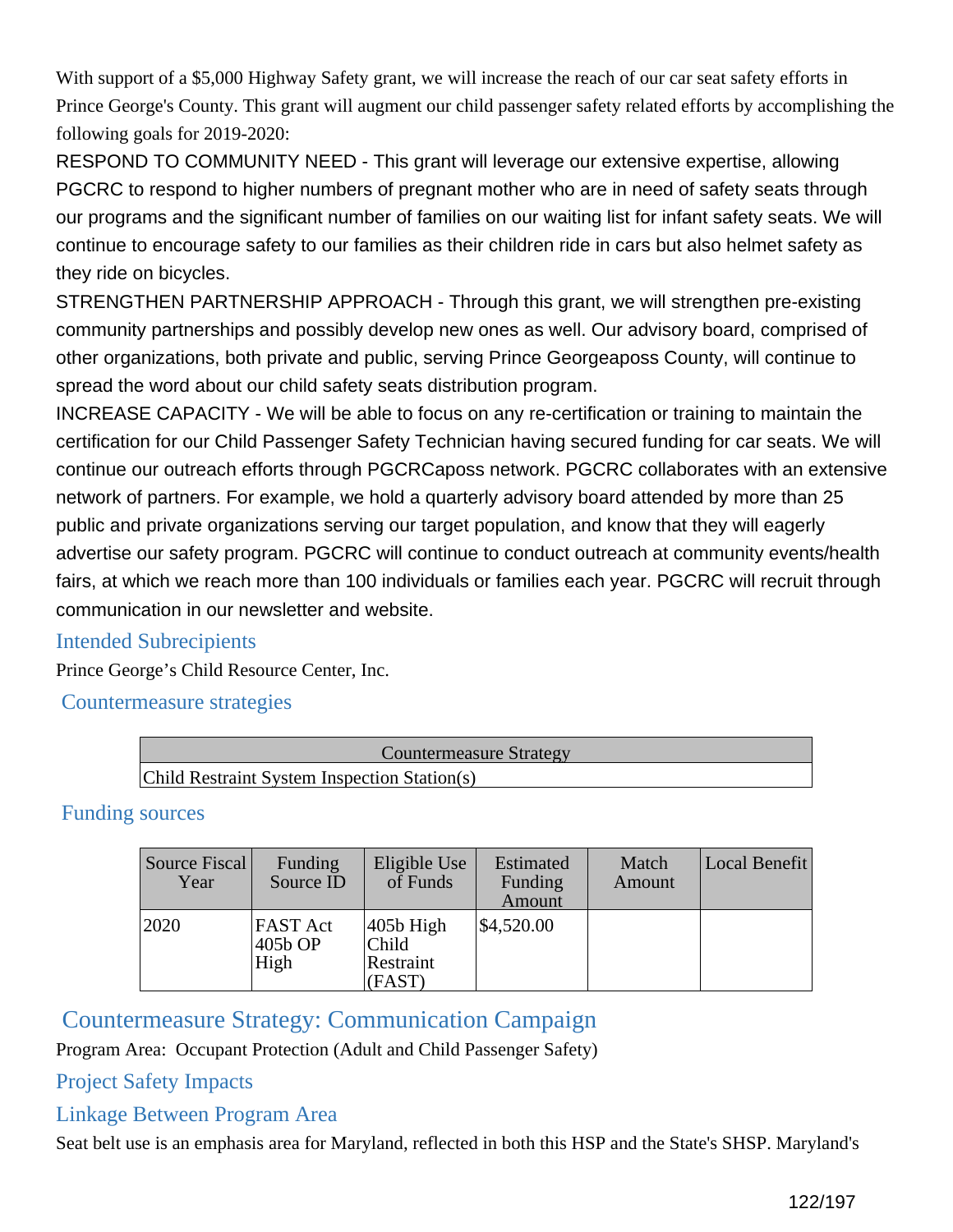HVE campaign conforms to one of the most effective "Countermeasures That Work" in regard to increasing seat belt use, and also supports NHTSA's national HVE campaign period.

The MHSO's implemented allocation methodology incorporates several safety program areas that have been identified as the most prevalent factors related to motor vehicle crashes in Maryland. By applying a weighting regimen, the MHSO's allocation formula provides a guide for highway safety funding that will apply the most money to areas with the most problems. Once total funding for each jurisdiction is determined, the MHSO reviews the frequencies and proportions of crash sub-categories (i.e. impaired, distracted, motorcycle, etc.) and compares these frequencies and proportions by law enforcement agency within each jurisdiction. Funding decisions are truly data-driven and provide guidance for the identification of jurisdictions that are most capable of reducing the State's total number of serious and fatal crashes.

#### Rationale

HVE efforts are widely supported in the 9th Edition of Countermeasures That Work and this effort supports the NHTSA's national Click it or Ticket campaign. This project is intended to increase enforcement of Maryland's seat belt laws through a communications campaign targeting police officers.

#### Planned activities in countermeasure strategy

| Unique Identifier | <b>Planned Activity Name</b>                                                           |
|-------------------|----------------------------------------------------------------------------------------|
| $ GN 20-205$      | Innovative Messaging for Law<br>Enforcement to Increase Seat Belt Usage in<br>Maryland |

# Planned Activity: Innovative Messaging for Law Enforcement to Increase Seat Belt Usage in Maryland

Planned activity number: GN 20-205 Primary Countermeasure Strategy ID: HVE - Seat Belt

## Planned Activity Description

The Crash CoRE team proposes a pilot study to develop and deliver messaging to law enforcement that will motivate officers to fully appreciate and enforce Maryland seat belt laws, while in turn, cause an increase of seat belt use in our state.

The study will develop and deliver messaging to Maryland law enforcement officers intended to provide a new perspective on the significance (an insightful understanding and appreciation) of the seat belt, the physics of crashes that require it, and the crucial role of law enforcement in influencing Marylanders to buckle up. This pilot study will 1) Identify and Develop the most effective message to law enforcement to promote an increase in safety culture and buy-in for a mindset of zero tolerance for unrestrained occupants 2) Deliver the message to two intervention jurisdictions via an in-person presentation and an online format presentation, respectively, utilizing our already existing relationships with law enforcement leadership 3) Survey intervention participants (before and after intervention) and control (no intervention) participants to assess knowledge, attitude and beliefs about the significance of seat belts and issuing citations 4) Evaluate the effect of the law enforcement messaging on changes in the number of seat belt citations issued and seat belt use rates in Maryland. While we recognize that enforcement is most effective when coupled with public awareness, our intention is to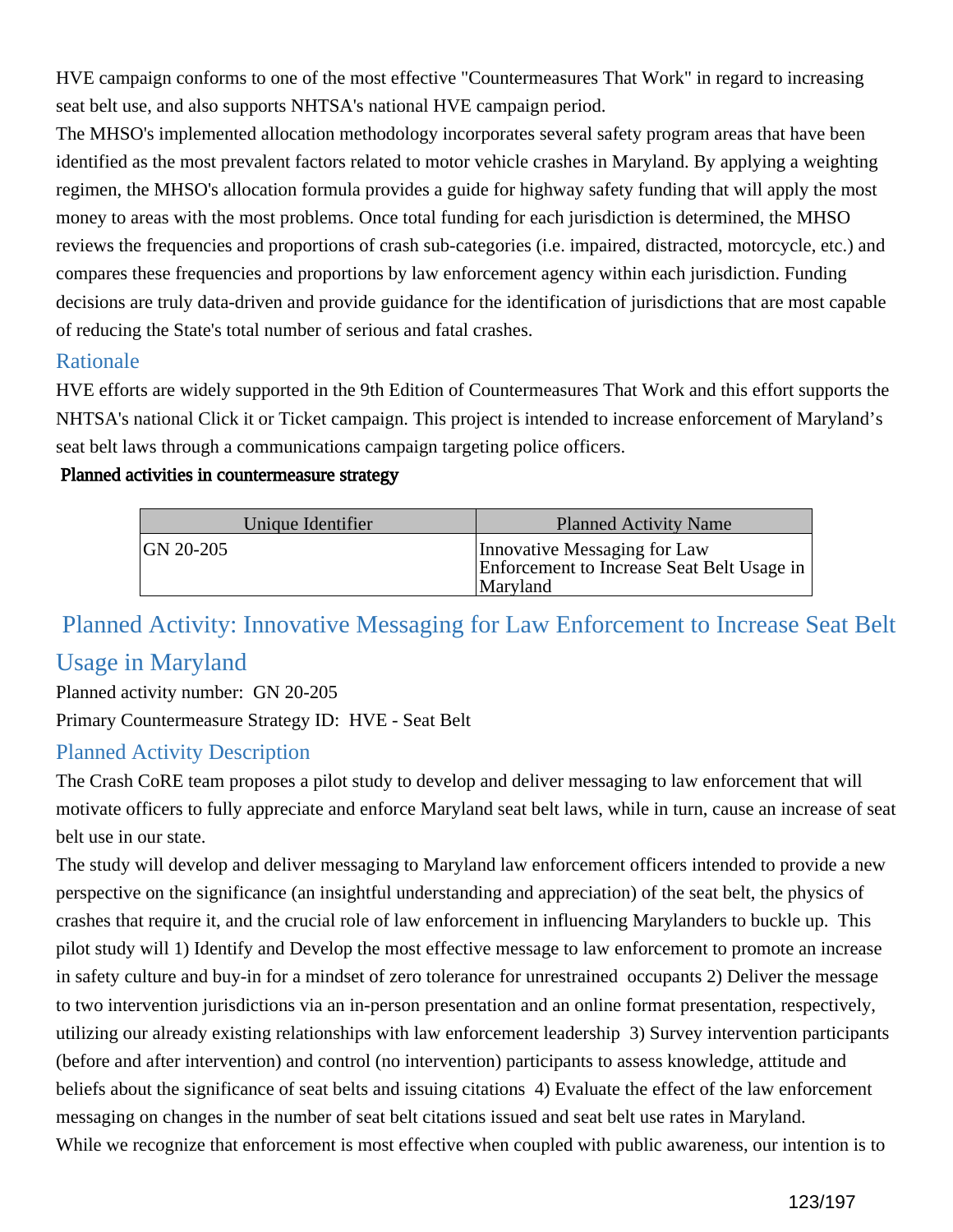only influence and evaluate changes in enforcement at this time. This project is in line with the strategies and goals of Maryland's SHSP, incorporating enforcement and education.

NHTSA's publication How States Achieve High Seat Belt Use Rates states, Law enforcement is key: officers must believe that seat belt use is important [1] and the most effective strategy for achieving and maintaining restraint use at acceptable levels is well publicized high-visibility enforcement of strong occupant restraint use laws [5]. Crash CoRE understands that not enforcing or under enforcing restraint use law obstructs efforts to increase and sustain seat belt use. Instituted in 1988, the Maryland Chiefs Challenge encourages all Maryland jurisdictions to enforce the seat belt laws to drive up seat belt use. Almost 30 years later Crash CoRE proposes this pilot project, a similar effort, for zero tolerance with a unique approach to messaging. For this study, we will deliver the message of the significance of seat belts, elicit support from law enforcement leadership and measure the impact on a select number of jurisdictions.

### Intended Subrecipients

Crash Center for Research and Education

Countermeasure strategies

|                        | Countermeasure Strategy |  |
|------------------------|-------------------------|--|
| Communication Campaign |                         |  |

### Funding sources

| Source Fiscal<br>Year | Funding<br>Source ID         | Eligible Use<br>of Funds         | Estimated<br>Funding<br>Amount | Match<br>Amount | Local Benefit |
|-----------------------|------------------------------|----------------------------------|--------------------------------|-----------------|---------------|
| 2020                  | <b>FAST</b> Act<br>NHTSA 402 | Occupant<br>Protection<br>(FAST) | \$79,893.89                    |                 | \$79,893.89   |

## Countermeasure Strategy: HVE - Seat Belt

Program Area: Occupant Protection (Adult and Child Passenger Safety)

## Project Safety Impacts

Short-term HVE efforts have proven effective at focusing law enforcement efforts and raising public awareness of seat belt use. Activities being funded in this project include overtime enforcement for 30 police agencies and the MHSO's statewide media campaign to support Click it or Ticket mobilizations.

In 2018, Maryland's seat belt use rate dropped from 92.1 percent to 90.3 percent. The 2018 seat belt survey included data collected on drivers and front-seat passengers at 130 selected sites in 13 jurisdictions of the State. The MHSO will work specifically with its law enforcement partners to increase the enforcement of Maryland' seat belt laws.

Maryland participated in the Click It or Ticket campaigns for November 2017 and May 2018, providing media for cable television, radio, social/digital media, billboards, and gas pump toppers. The MHSO will use this funding to also distribute educational materials and posters, as well as digital tool kits, to key groups throughout the State.

## Linkage Between Program Area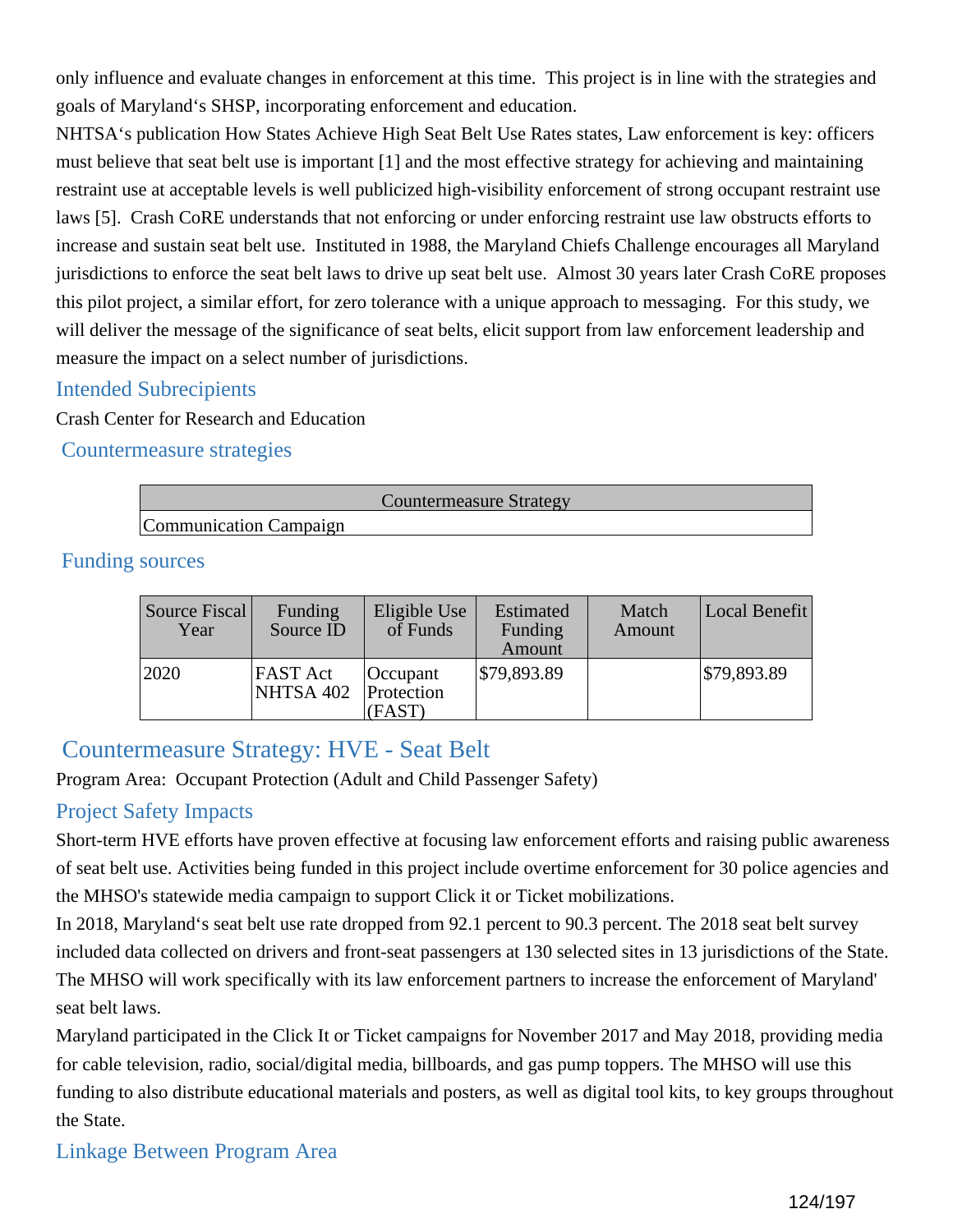Seat belt use is an emphasis area for Maryland, reflected in both this HSP and the State's SHSP. Maryland's HVE campaign conforms to one of the most effective "Countermeasures That Work" in regard to increasing seat belt use, and also supports NHTSA's national HVE campaign period.

 The MHSO's implemented allocation methodology incorporates several safety program areas that have been identified as the most prevalent factors related to motor vehicle crashes in Maryland. By applying a weighting regimen, the MHSO's allocation formula provides a guide for highway safety funding that will apply the most money to areas with the most problems. Once total funding for each jurisdiction is determined, the MHSO reviews the frequencies and proportions of crash sub-categories (i.e. impaired, distracted, motorcycle, etc.) and compares these frequencies and proportions by law enforcement agency within each jurisdiction. Funding decisions are truly data-driven and provide guidance for the identification of jurisdictions that are most capable of reducing the State's total number of serious and fatal crashes.

#### Rationale

HVE efforts are widely supported in the 9th Edition of Countermeasures That Work and this effort supports the NHTSA's national Click it or Ticket campaign.

CDC's systematic review of 15 high-quality studies (Dinh-Zarr et al., 2001; Shults et al., 2004) found that short-term, high visibility enforcement programs increased belt use by about 16 percentage points, with greater gains when pre-program belt use was lower. Because many of the studies were conducted when belt use rates were considerably lower than at present, new programs likely will not have as large an effect. Following the enforcement program, belt use often dropped by about 6 percentage points demonstrating the ratchet effect typical of these programs (belt use increases during and immediately after the program and then decreases somewhat, but remains at a level higher than the pre-program belt use).

| Unique Identifier       | <b>Planned Activity Name</b>  |
|-------------------------|-------------------------------|
| $ GN 20-237$            | Seat Belt Observation Project |
| $ GN 20-297$            | <b>MHSO</b> Internal-OP       |
| LE MHSO 2020 Seat Belts | <b>HVE</b> - Seat Belts       |

#### Planned activities in countermeasure strategy

## Planned Activity: Seat Belt Observation Project

Planned activity number: GN 20-237

Primary Countermeasure Strategy ID: HVE - Seat Belt

## Planned Activity Description

The NSC will compile and analyze seat belt observational survey data to report seat belt use by drivers and front seat outboard passengers traveling in passenger vehicles. Maryland is composed of 23 counties and Baltimore City; 13 of these jurisdictions account for more than 85% of the passenger vehicle crash-related fatalities according to Fatality Analysis Reporting System (FARS) data averages for the period 2012-2014. Seat belt usage rates will be observed using a standard methodology across the 13 jurisdictions. New site locations were chosen in 2017 using the same methodological process outlined by NHTSA. The locations of the 2017 data collection sites will also be used this year. The MHSO has contracted with a firm to administer the survey. The NSC will be responsible for training the survey team, assisting with quality control and compiling,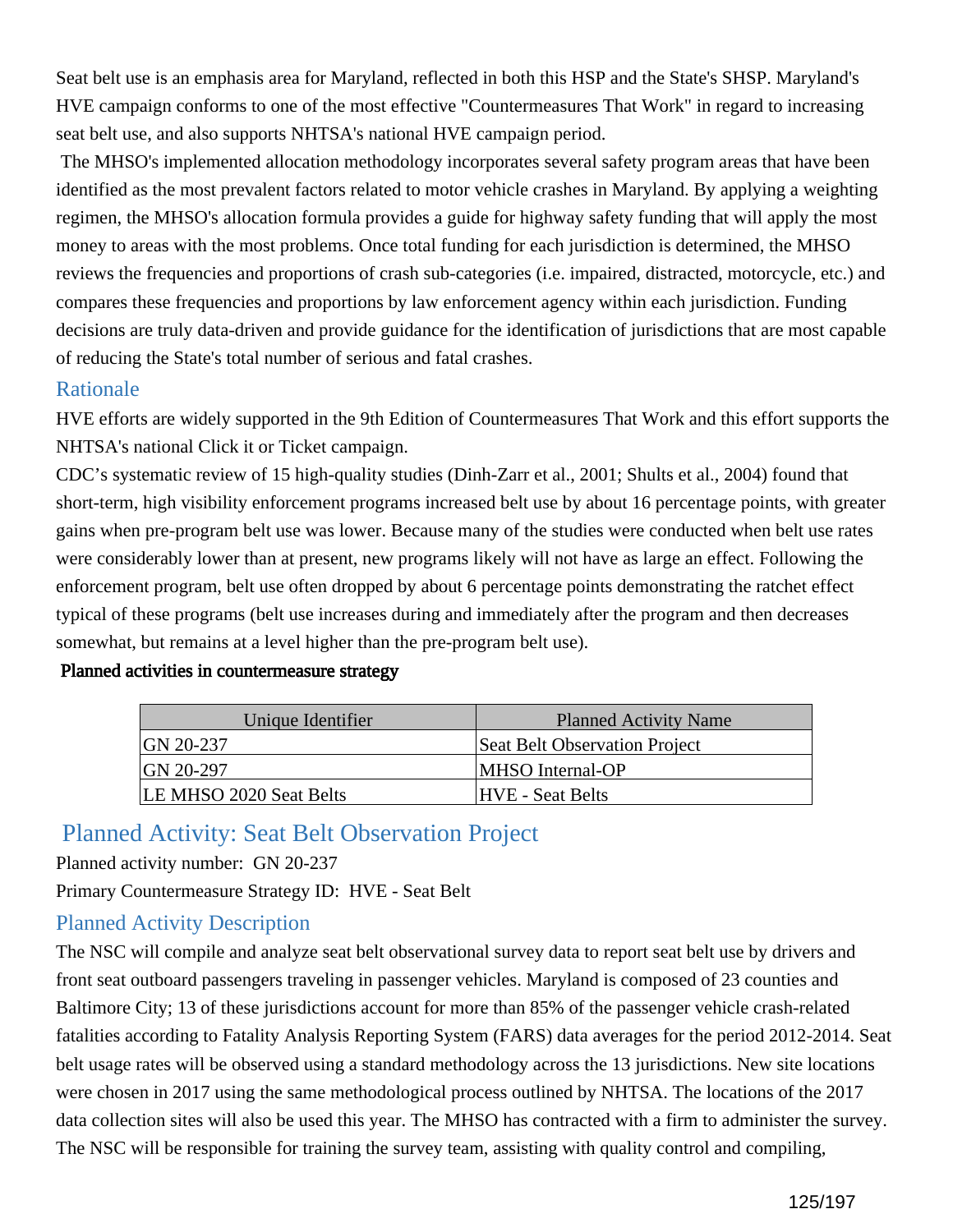analyzing and interpreting the observational seat belt survey data, and submitting a final report. NSC staff will also assist the MHSO in its preparations for the upcoming Occupant Protection Program Assessment, as mandated by NHTSA. In this role, the NSC will help in responding to questions regarding the effectiveness of the State's program and will coordinate efforts with partners, briefing books and the assessment panel decisions as required. NSC is positioned to support this project by having a team of multi-disciplinary experts on hand to meet objectives. The NSC has handled the various components of the front seat project since 2011.

These sites are to be used as the basis for the MHSO's HVE seat belt campaign and enforcement model.

### Intended Subrecipients

University of Maryland Baltimore, NSC

Countermeasure strategies

|                        | <b>Countermeasure Strategy</b> |  |
|------------------------|--------------------------------|--|
| <b>HVE</b> - Seat Belt |                                |  |

## Funding sources

| Source Fiscal<br>Year | Funding<br>Source ID               | Eligible Use<br>of Funds | Estimated<br>Funding<br>Amount | Match<br>Amount | Local Benefit |
|-----------------------|------------------------------------|--------------------------|--------------------------------|-----------------|---------------|
| 2020                  | <b>FAST Act</b><br>405b OP<br>High | $405b$ OP<br>High (FAST) | \$88,548.97                    |                 |               |

## Planned Activity: MHSO Internal-OP

Planned activity number: GN 20-297

Primary Countermeasure Strategy ID: HVE - Seat Belt

## Planned Activity Description

This activity will consist of media placement and HVE support for the MHSO's seat belt use (Click it or Ticket) campaign.

#### Intended Subrecipients

Maryland Highway Safety Office

Countermeasure strategies

|                        | <b>Countermeasure Strategy</b> |  |
|------------------------|--------------------------------|--|
| <b>HVE</b> - Seat Belt |                                |  |

#### Funding sources

| Source Fiscal<br>Year | Funding<br>Source ID | Eligible Use<br>of Funds | Estimated<br>Funding<br>Amount | Match<br>Amount | Local Benefit |
|-----------------------|----------------------|--------------------------|--------------------------------|-----------------|---------------|
| 12020                 | NHTSA 402            | Occupant<br>Protection   | \$340,000.00                   |                 | \$340,000.00  |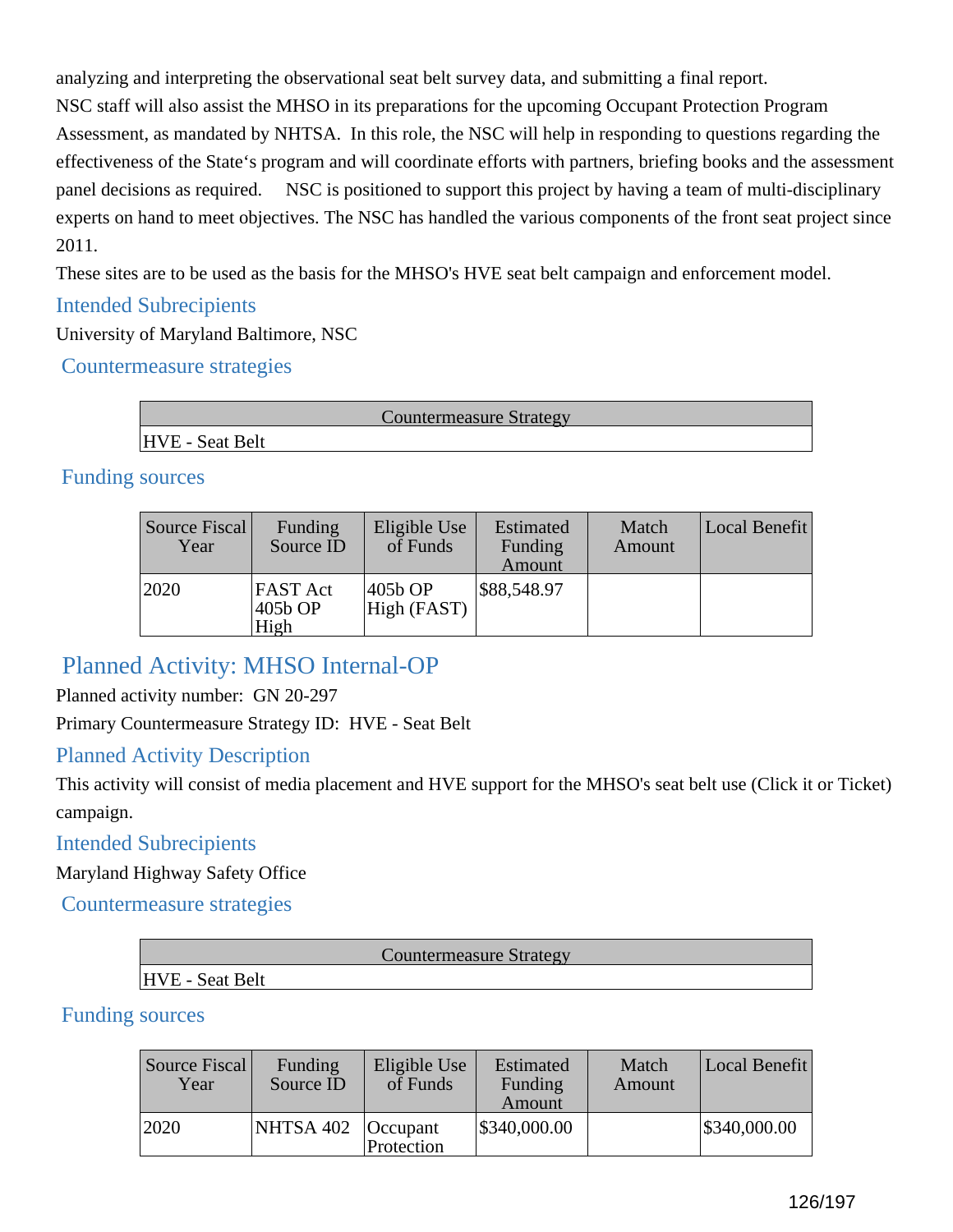## Planned Activity: HVE - Seat Belts

Planned activity number: LE MHSO 2020 Seat Belts Primary Countermeasure Strategy ID: HVE - Seat Belt

## Planned Activity Description

Maryland will coordinate a HVE campaign themed around the national Click it or Ticket campaign model for seat belt use.

High visibility enforcement campaigns have been used to promote seat belt use through both specific and general deterrence. In the high visibility enforcement model, law enforcement targets selected high-crash or high-violation geographical areas using either expanded regular patrols or designated seat belt patrols. This model is based on the same principles as high visibility distracted driving prevention and alcohol-impaireddriving enforcement: to convince the public that not using seat belts is likely to be detected and that offenders will be punished.

Enforcement is publicized widely.

Thirty three law enforcement agencies have applied for seat belt enforcement grants. The MHSO will coordinate a statewide media campaign to support that enforcement.

### Intended Subrecipients

| <b>Aberdeen Police Department</b>                            | <b>Occupant Protection</b> | LE 20-157 |
|--------------------------------------------------------------|----------------------------|-----------|
| Allegany County Sheriff's<br>Office                          | <b>Occupant Protection</b> | LE 20-153 |
| <b>Annapolis Police</b><br>Department                        | <b>Occupant Protection</b> | LE 20-179 |
| Anne Arundel County Police Occupant Protection<br>Department |                            | LE 20-035 |
| <b>Baltimore City Police</b><br>Department                   | <b>Occupant Protection</b> | LE 20-172 |
| <b>Baltimore County Police</b><br>Department                 | <b>Occupant Protection</b> | LE 20-114 |
| <b>Calvert County Sheriffaposs</b><br>Office                 | <b>Occupant Protection</b> | LE 20-072 |
| <b>Carroll County Sheriffaposs</b><br>Office                 | <b>Occupant Protection</b> | LE 20-145 |
| <b>Cecil County Sheriffaposs</b><br>Office                   | <b>Occupant Protection</b> | LE 20-030 |
| <b>Charles County Sheriffaposs</b><br>Office                 | <b>Occupant Protection</b> | LE 20-188 |
| <b>Easton Police Department</b>                              | <b>Occupant Protection</b> | LE 20-044 |
| <b>Elkton Police Department</b>                              | <b>Occupant Protection</b> | LE 20-053 |
| <b>Frederick Police Department</b>                           | <b>Occupant Protection</b> | LE 20-001 |
| <b>Garrett County Commission</b>                             | <b>Occupant Protection</b> | LE 20-040 |
| Greenbelt Police Department Occupant Protection              |                            | LE 20-104 |
| <b>Hagerstown Police</b><br>Department                       | <b>Occupant Protection</b> | LE 20-307 |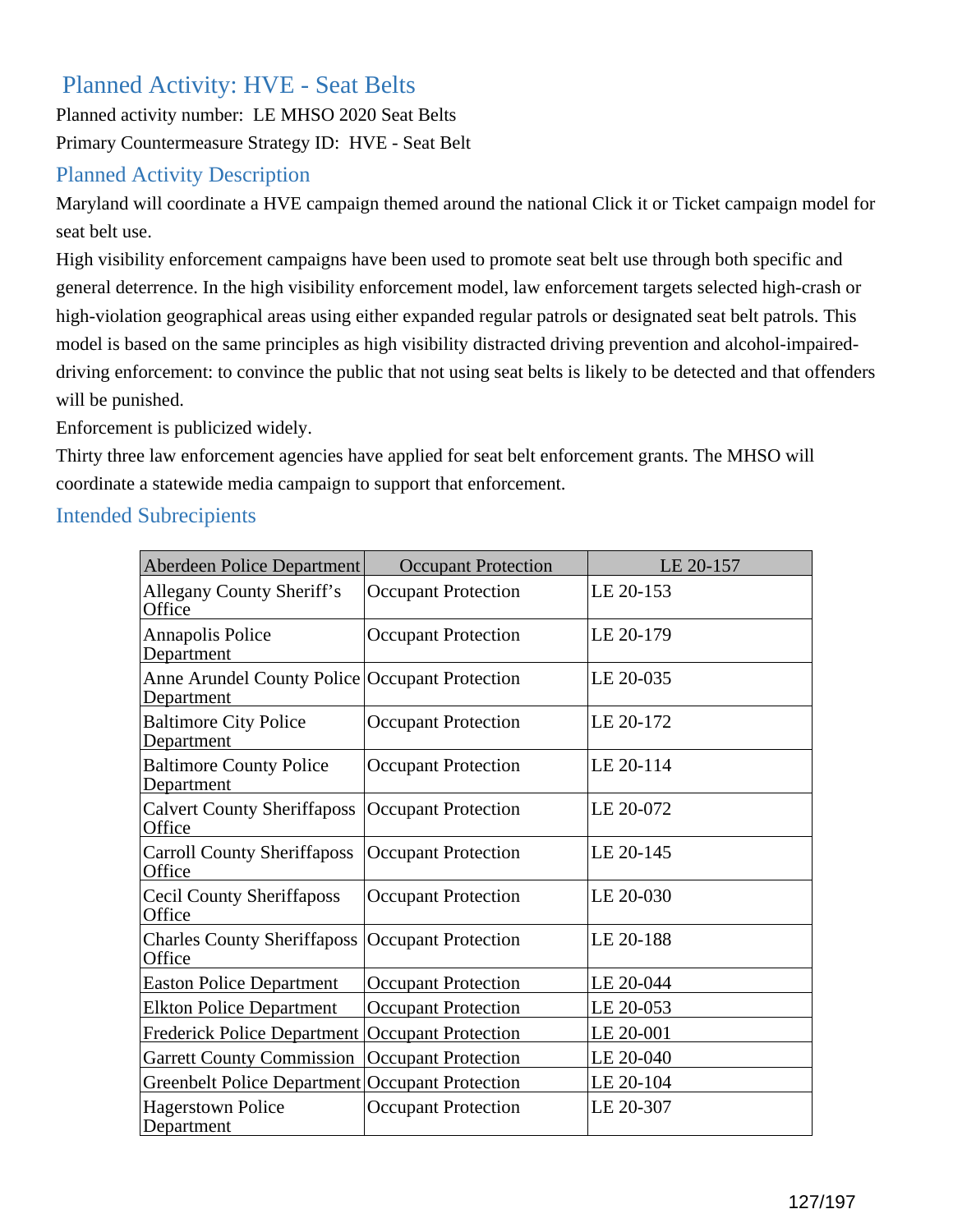| Harford County Sheriffaposs Occupant Protection<br>Office    |                            | LE 20-006 |
|--------------------------------------------------------------|----------------------------|-----------|
| <b>Howard County Police</b><br>Department                    | <b>Occupant Protection</b> | LE 20-088 |
| <b>Laurel Police Department</b>                              | <b>Occupant Protection</b> | LE 20-162 |
| Maryland State Police -<br>Statewide                         | <b>Occupant Protection</b> | LE 20-264 |
| <b>Maryland Transportation</b><br><b>Authority Police</b>    | <b>Occupant Protection</b> | LE 20-282 |
| <b>Montgomery County Police</b><br>Department                | <b>Occupant Protection</b> | LE 20-230 |
| Ocean City Police<br>Department                              | <b>Occupant Protection</b> | LE 20-138 |
| <b>Ocean Pines Police</b><br>Department                      | <b>Occupant Protection</b> | LE 20-124 |
| <b>Prince Georgeaposs County</b><br><b>Police Department</b> | <b>Occupant Protection</b> | LE 20-244 |
| <b>Princess Anne Police</b><br>Department                    | <b>Occupant Protection</b> | LE 20-248 |
| <b>Riverdale Park Police</b><br>Department                   | <b>Occupant Protection</b> | LE 20-076 |
| Rockville Police Department Occupant Protection              |                            | LE 20-202 |
| <b>St. Maryaposs County</b><br>Sheriffaposs Office           | <b>Occupant Protection</b> | LE 20-099 |
| University of Baltimore<br><b>Police Department</b>          | <b>Occupant Protection</b> | LE 20-022 |
| University of Maryland<br>Department of Public Safety        | <b>Occupant Protection</b> | LE 20-108 |
| <b>Washington County</b><br>Sheriff's Office                 | <b>Occupant Protection</b> | LE 20-167 |
| <b>Westminster Police</b><br>Department                      | <b>Occupant Protection</b> | LE 20-086 |

# Countermeasure strategies

|                        | <b>Countermeasure Strategy</b> |  |
|------------------------|--------------------------------|--|
| <b>HVE</b> - Seat Belt |                                |  |

## Funding sources

| Source Fiscal<br>Year | Funding<br>Source ID         | Eligible Use<br>of Funds       | Estimated<br>Funding<br>Amount | Match<br>Amount | Local Benefit |
|-----------------------|------------------------------|--------------------------------|--------------------------------|-----------------|---------------|
| 2020                  | <b>FAST Act</b><br>NHTSA 402 | Occupant<br>Protection<br>FAST | \$162,350.00                   |                 | \$162,350.00  |

# Program Area: Older Drivers

# Description of Highway Safety Problems

As the statewide population ages, older drivers (ages 65–110) will become more prevalent on roadways and can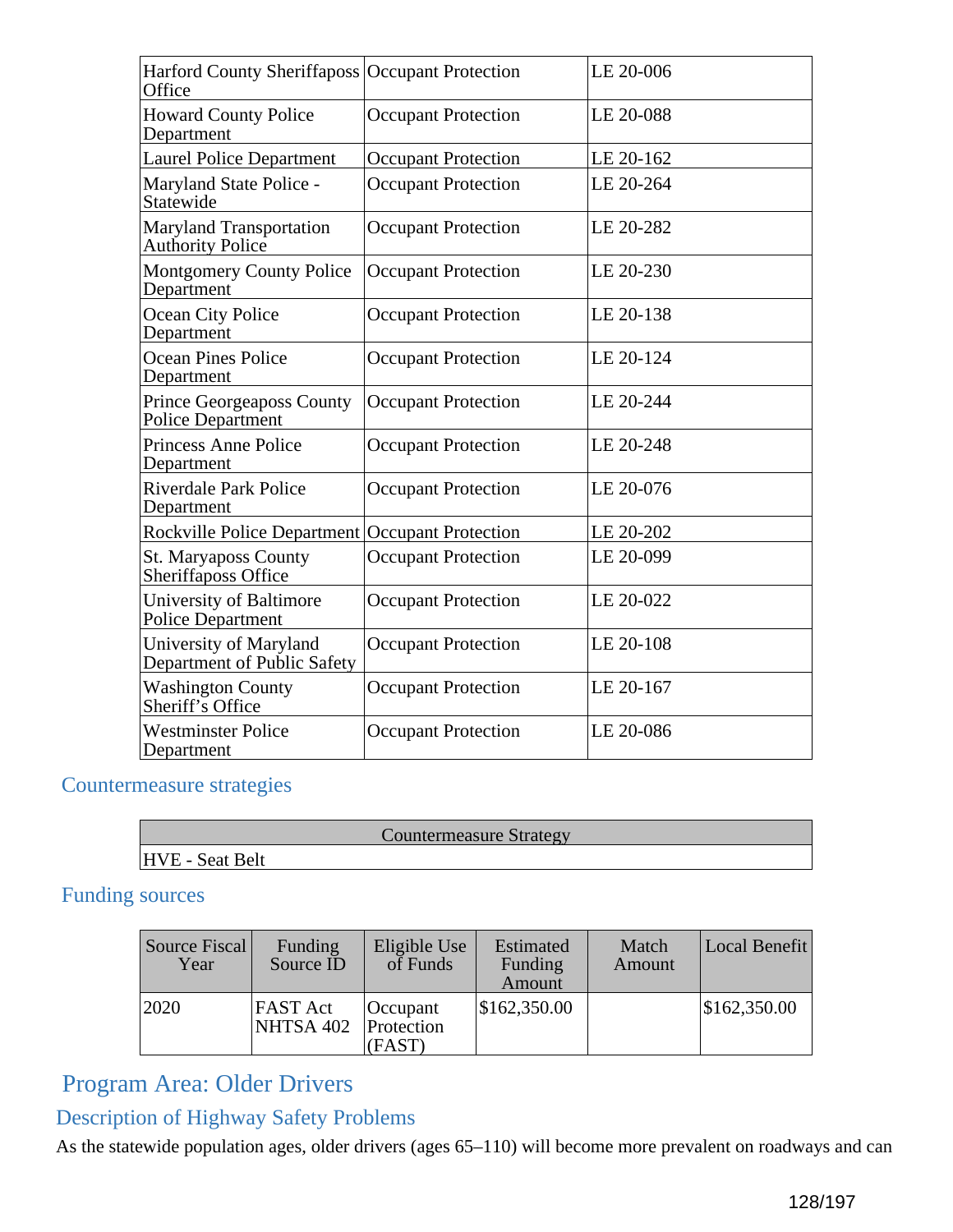present unique challenges that must be considered in safety planning and education. Older drivers may have slower reaction times and shorter sight distances, which factor into awareness, education, and enforcement efforts.

For the five-year period from 2013 through 2017, the incidence of older-driver involved crashes increased by 35 percent. There were 15,004 crashes involving older drivers on Maryland roads in 2017.

From 2013 through 2017, older drivers were involved in an average of more than one in eight (12 percent) of all traffic crashes, 16 percent of injury crashes, and 18 percent of fatal crashes annually. Older drivers were involved in crashes that accounted for one in six injuries (17 percent) and 18 percent of fatalities. Drivers 65 and older represent 8 percent of all drivers involved in crashes and are over-represented in the proportion of crashes that account for injuries and fatalities. Thus, older driver safety has become a focus for traffic safety professionals.

#### Associated Performance Measures

| <b>Fiscal Year</b> | Performance<br>measure name                                                                                | Target End Year | <b>Target Period</b> | <b>Target Value</b> |
|--------------------|------------------------------------------------------------------------------------------------------------|-----------------|----------------------|---------------------|
| 2020               | Number of older 12020<br>driver $(65-110)$<br>involved serious<br>injuries on all<br>roads (State<br>data) |                 | 5 Year               | 442.1               |
| 2020               | Number of older 2020<br>driver $(65-110)$<br>involved<br>fatalities on all<br>roads (State<br>data)        |                 | 5 Year               | 68.1                |

#### Countermeasure Strategies in Program Area

|                             | Countermeasure Strategy |
|-----------------------------|-------------------------|
| Planning and Administration |                         |

## Countermeasure Strategy: Planning and Administration

Program Area: Older Drivers

#### Project Safety Impacts

Planning and Administration projects enable the payment of MHSO staff salaries as well as numerous other critical projects.

Linkage Between Program Area

Allocation of P&A funds is strictly related to projects that fulfill critical MHSO mission needs.

## Rationale

These projects enable staffing, meeting support, and critical endeavors such as the forecasting predictive modeling project.

#### Planned activities in countermeasure strategy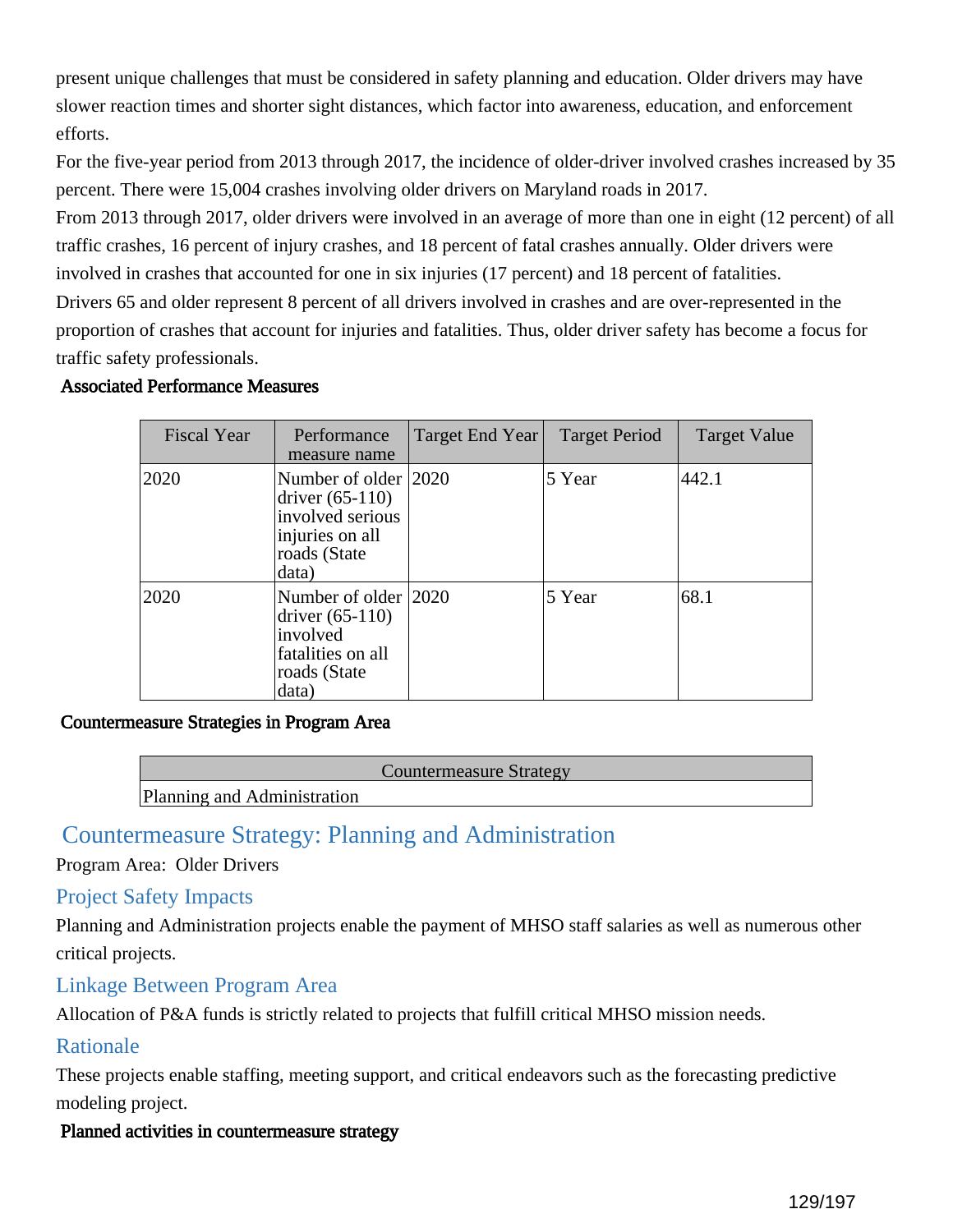| Unique Identifier | <b>Planned Activity Name</b>                  |
|-------------------|-----------------------------------------------|
| GN 20-078         | Local SHSP Development in Baltimore<br>Region |
| GN 20-221         | <b>MHSO Meetings Support</b>                  |
| GN 20-239         | <b>Predictive Modeling</b>                    |
| GN 20-267         | <b>MHSO Staffing Grant 1</b>                  |
| GN 20-278         | <b>MHSO Staffing Grant 2</b>                  |
| GN 20-279         | <b>MHSO Staffing Grant 3</b>                  |
| GN 20-288         | <b>MHSO</b> Communications                    |
| GN 20-291         | <b>MHSO GPS Grant System</b>                  |
| GN 20-301         | <b>MHSO Planning and Administration</b>       |

## Planned Activity: Local SHSP Development in Baltimore Region

Planned activity number: GN 20-078

Primary Countermeasure Strategy ID: Planning and Administration

## Planned Activity Description

The Baltimore region includes the cities of Annapolis and Baltimore and the counties of Anne Arundel, Baltimore, Carroll, Harford, Howard, and Queen Anne's. The coordinator began working in FY2019 to develop plans in each of the jurisdictions and, at the time of this submission, has one in implementation phase, two in committee plan development, and the remaining four recruiting local partners. It is anticipated that two of those remaining four will have established a steering committee and had a kickoff meeting by the beginning of FY2020, while the two in development will move into the implementation phase and the last one will be undergoing evaluation.

Local SHSP coordinator will:

Collaborate with the MHSO Partnerships, Resources, and Outreach (PRO) Section, and lead jurisdictional outreach meetings and efforts to facilitate the development of local SHSPs. This may include making presentations to interested groups as necessary.

Review and coordinate with plans such as the Long-Range Statewide Transportation Plan and Metropolitan Transportation Plan. Where relevant, this coordination should include, at a minimum, high-level goals, objectives, and strategies that are consistent with those in the State's SHSP. Coordinate with subject matter experts (SME) regarding updates to the local SHSPs and the MHSO Highway Safety Plan (HSP). Support SMEs with ensuring consistency in performance measures and targets in the state reports that include traffic safety measures, e.g., Tangible Results, Managing for Results, and the MDOT Attainment Report.

Attend State Emphasis Area Team meetings (Aggressive, Distracted, Impaired, Pedestrian/Bicyclist, Occupant Protection, Highway Infrastructure).

Facilitate local Implementation/Steering Committee meetings as needed. This may include assisting in developing an agenda, providing materials, administering web/phone conferences, taking meeting minutes, and recording attendance when needed.

Collaborate with BMC and MHSO staff to prepare the program and provide logistical support for the annual SHSP Summit and local SHSP workshops.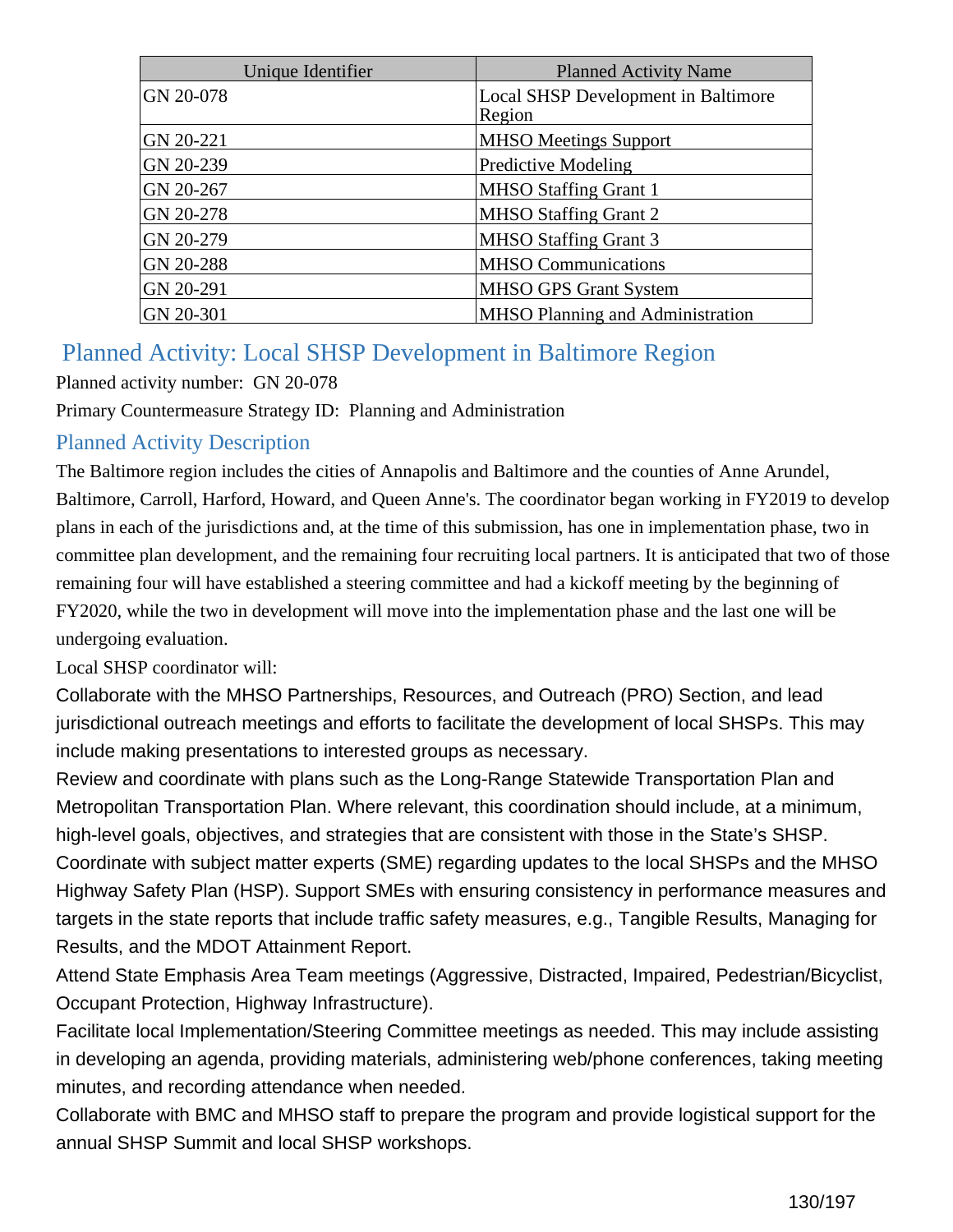Maintain local team membership database and manage communication to local SHSP partners. Review current organizational relationships among the local SHSP partners and stakeholders and identify opportunities to strengthen these relationships.

Support the retention and recruitment of local and state SHSP Emphasis Area Team (EAT) members, ensuring appropriate and comprehensive representation from the 4Es.

Draft local SHSP plans, including implementation and evaluation plans, for each of the represented jurisdictions and write final version of each plan with assistance from key partners and stakeholders. Provide evaluation tracking and progress reports at regular intervals to local partners.

Participate in training opportunities related to strategic planning, performance measures, and evaluation.

Other duties as assigned.

#### Intended Subrecipients

Baltimore Metropolitan Council

Countermeasure strategies

Countermeasure Strategy

Planning and Administration

#### Funding sources

| Source Fiscal<br>Year | Funding<br>Source ID | Eligible Use<br>of Funds | Estimated<br>Funding<br>Amount | Match<br>Amount | Local Benefit |
|-----------------------|----------------------|--------------------------|--------------------------------|-----------------|---------------|
| 12020                 | Other                | Other                    | \$150,714.06                   |                 |               |

## Planned Activity: MHSO Meetings Support

Planned activity number: GN 20-221

Primary Countermeasure Strategy ID: Planning and Administration

#### Planned Activity Description

Pay and place, if need be, for requested catering needs. Work with MHSO staff on conference logistics.

#### Intended Subrecipients

Washington Regional Alcohol Program

Countermeasure strategies

|                             | Countermeasure Strategy |
|-----------------------------|-------------------------|
| Planning and Administration |                         |

#### Funding sources

| Source Fiscal<br>Year | Funding<br>Source ID | Eligible Use<br>of Funds | Estimated<br>Funding<br>Amount | Match<br>Amount | Local Benefit |
|-----------------------|----------------------|--------------------------|--------------------------------|-----------------|---------------|
|-----------------------|----------------------|--------------------------|--------------------------------|-----------------|---------------|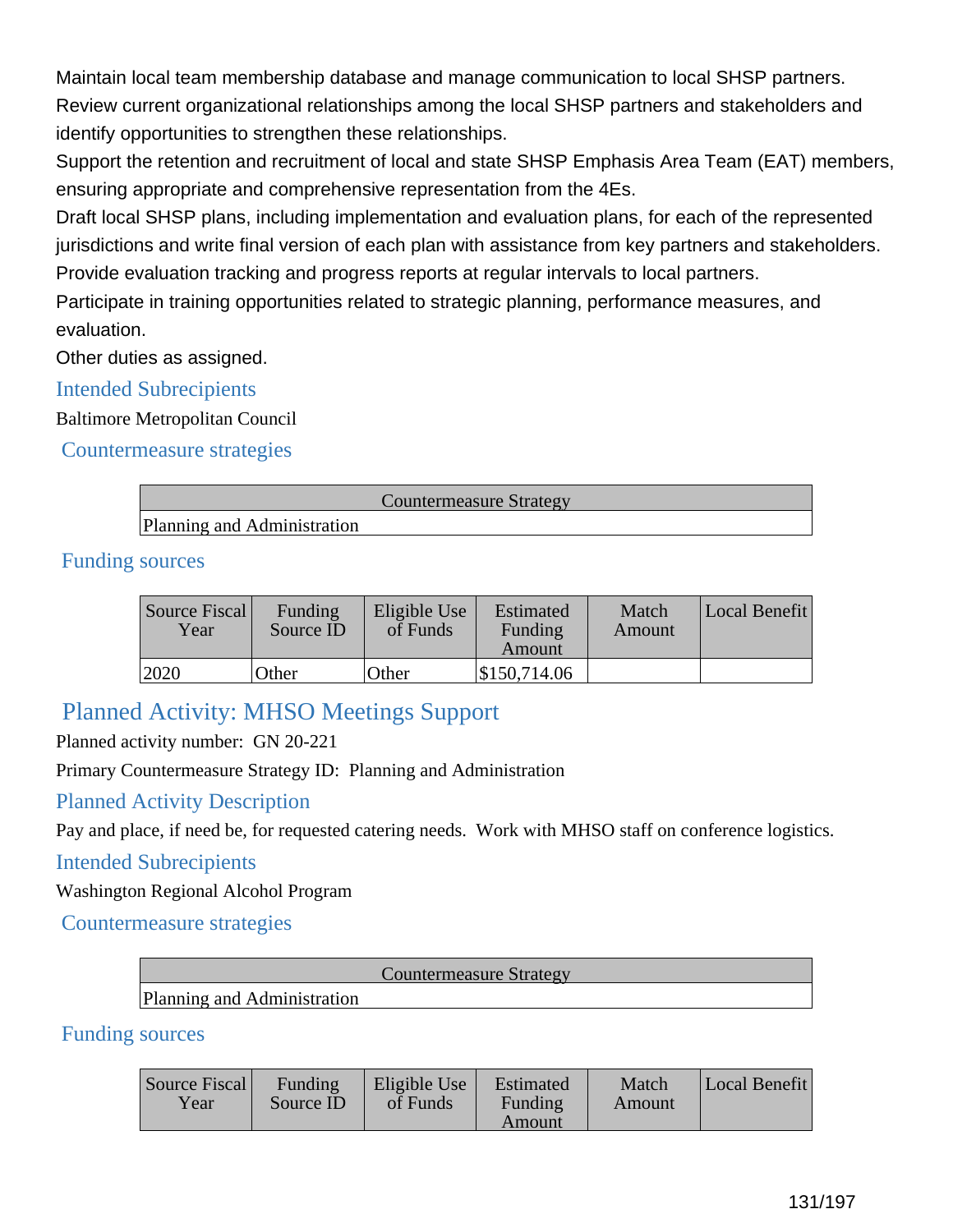| 2020 | <b>FAST Act</b> | Planning and $\frac{\$34,261.20}{\$}$<br>NHTSA 402 Administratio<br>$n$ (FAST) |  |  | $\frac{$34,261.20}{ }$ |
|------|-----------------|--------------------------------------------------------------------------------|--|--|------------------------|
|------|-----------------|--------------------------------------------------------------------------------|--|--|------------------------|

## Planned Activity: Predictive Modeling

Planned activity number: GN 20-239

Primary Countermeasure Strategy ID: Planning and Administration

## Planned Activity Description

This is a continuation of the FFY 2019 project designed to forecast serious and fatal crash injuries in the State of Maryland based on certain factors such as vehicle miles traveled, environmental changes, demographics, economics, behavioral, and policy factors. During the first phase of the project, an initial model was trained using 2010 through 2017 crash and contributing factor data. To improve the models and allow an analysis of the first phase models in predicting 2018 counts, we will update crash and explanatory variables from 2018 data. Additional surrogates representing congestion, distraction and speeding will be identified and compiled by crash year, crash month and county to the extent possible. Impact Research and NSC staff will work collaboratively to identify data sources and compile training data for parameters already in use and for those expected to improve overall model fit. An alternative injury outcome that is clinically-based would enhance the proposed models. While the police reported KABCO system is traditionally used as an injury severity surrogate, this police assessment is subjective. The injury data coded in the corresponding hospital visit record would improve the proposed models with a more valid measure of injury severity. Based on past work by NSC staff, police report crash cases will be linked with hospital discharge records to more accurately code injury severity and outcome for victims treated at a Maryland hospital. Injury data based on ICD-9/10-CM or AIS codes will be available for subsequent analysis. Once new model covariates and improved outcome measures are in place, we will refit and tune models. Regression modeling will be used to test and validate theories about the relationship between changes in traffic-related serious and fatal injuries with the compiled factors described above. We will apply Generalized Linear Mixed Modeling techniques to accommodate repeated measures and measured factors at two levels (jurisdiction and time). We will build five separate enhanced models: occupant, pedestrian, motorcycle, older and younger driver. The models will be used to develop forecasts of future roadway traffic casualty trends in Maryland possible given changes in key factors. To validate model performance, the research team will predict 2018 crash counts by county and month and compare predictions with actual data. Predictive accuracy will be measured based on the difference between the observed and predicted values for time periods not used for model training. We will create a technical report documenting data sources, methods, findings, and instructions for use of the online interface. We will provide an in-person briefing to review study methods, findings, and use of the user interface application. The 'application' itself will be a web-based product that can be used on any remote computer. Minimal maintenance will be required for its functionality and no additional funds are expected to be necessary.

#### Intended Subrecipients

University of Maryland Baltimore, NSC

Countermeasure strategies

Countermeasure Strategy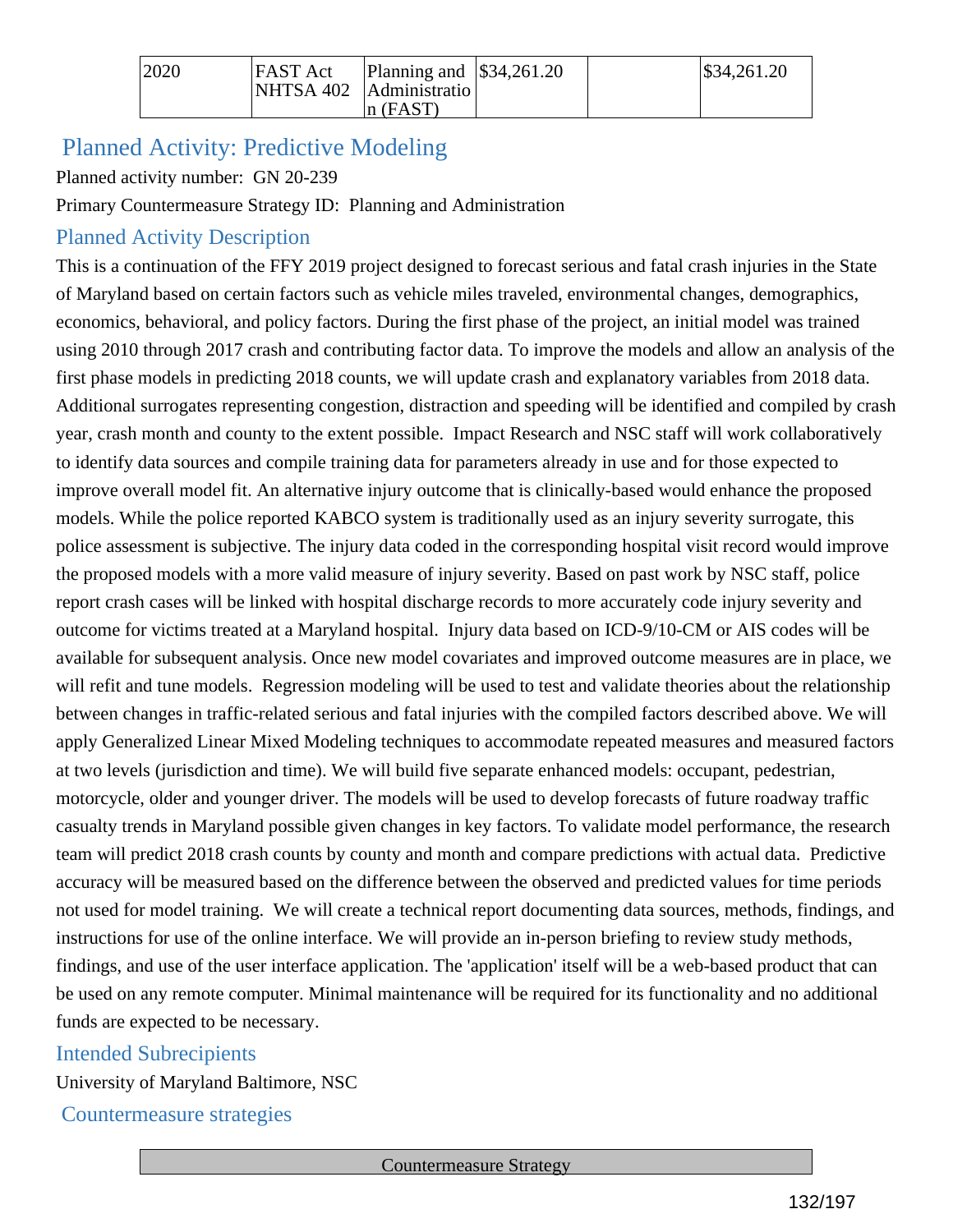#### Planning and Administration

## Funding sources

| Source Fiscal<br>Year | Funding<br>Source ID         | Eligible Use<br>of Funds            | Estimated<br>Funding<br>Amount | Match<br>Amount | Local Benefit |
|-----------------------|------------------------------|-------------------------------------|--------------------------------|-----------------|---------------|
| 2020                  | <b>FAST Act</b><br>NHTSA 402 | <b>Traffic</b><br>Records<br>(FAST) | \$100,613.25                   |                 | \$100,613.25  |

## Planned Activity: MHSO Staffing Grant 1

Planned activity number: GN 20-267

Primary Countermeasure Strategy ID: Planning and Administration

### Planned Activity Description

This grant provides the mechanism needed to allow MDOT MVA to pay the salaries and benefits of the MHSO staff and be reimbursed by NHTSA for federal expenditures.

## Intended Subrecipients

Maryland Highway Safety Office

Countermeasure strategies

|                             | <b>Countermeasure Strategy</b> |
|-----------------------------|--------------------------------|
| Planning and Administration |                                |

## Funding sources

| Source Fiscal<br>Year | Funding<br>Source ID | Eligible Use<br>of Funds | Estimated<br>Funding<br>Amount | Match<br>Amount | Local Benefit |
|-----------------------|----------------------|--------------------------|--------------------------------|-----------------|---------------|
| 2020                  | Other                | Other                    | \$406,800.53                   |                 |               |
| '2020                 | Other                | Other                    | \$81,669.99                    |                 |               |

## Planned Activity: MHSO Staffing Grant 2

Planned activity number: GN 20-278

Primary Countermeasure Strategy ID: Planning and Administration

### Planned Activity Description

This grant provides the mechanism needed to allow MDOT MVA to pay the salaries and benefits of the MHSO staff and be reimbursed by the NHTSA for federal expenditures.

#### Intended Subrecipients

Maryland Highway Safety Office

Countermeasure strategies

Countermeasure Strategy

Planning and Administration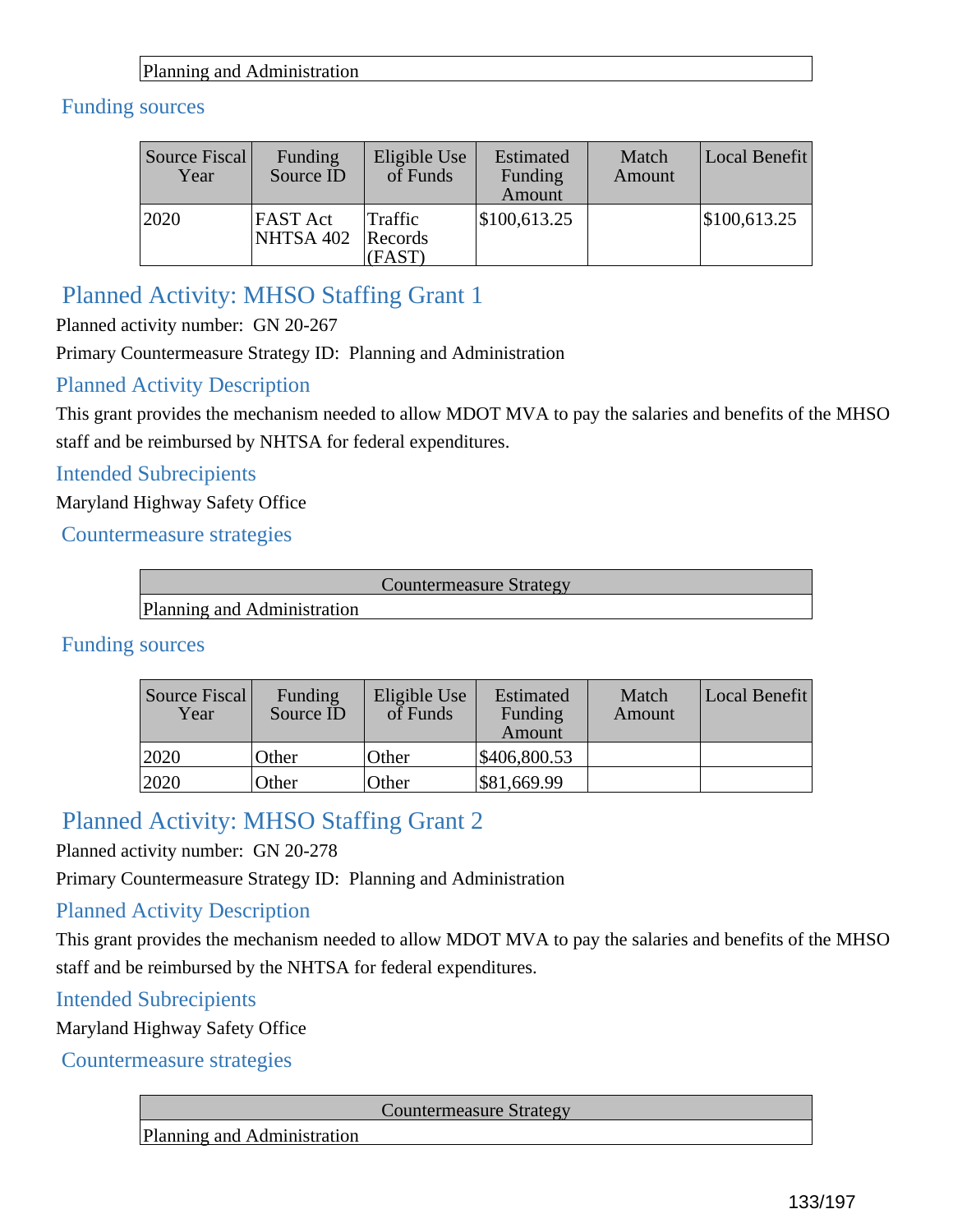### Funding sources

| <b>Source Fiscal</b><br>Year | Funding<br>Source ID                    | Eligible Use<br>of Funds                      | Estimated<br>Funding<br>Amount | Match<br>Amount | Local Benefit |
|------------------------------|-----------------------------------------|-----------------------------------------------|--------------------------------|-----------------|---------------|
| 2020                         | <b>FAST Act</b><br>405b OP<br>High      | 405b High<br>Occupant<br>Protection<br>(FAST) | \$74,173.52                    |                 |               |
| 2020                         | <b>FAST</b> Act<br>405c Data<br>Program | 405c Data<br>Program<br>(FAST)                | \$122,684.98                   |                 |               |
| 2020                         | <b>FAST Act</b><br>NHTSA 402            | Planning and<br>Administratio<br>$n$ (FAST)   | \$879,752.05                   |                 | \$879,752.05  |

# Planned Activity: MHSO Staffing Grant 3

Planned activity number: GN 20-279

Primary Countermeasure Strategy ID: Planning and Administration

## Planned Activity Description

This grant provides the mechanism needed to allow the MDOT MVA to pay the salaries and benefits of the MHSO staff and be reimbursed by the NHTSA for federal expenditures.

#### Intended Subrecipients

Maryland Highway Safety Office

### Countermeasure strategies

|                             | Countermeasure Strategy |
|-----------------------------|-------------------------|
| Planning and Administration |                         |

### Funding sources

| <b>Source Fiscal</b><br>Year | <b>Funding</b><br>Source ID                        | Eligible Use<br>of Funds                    | Estimated<br>Funding<br>Amount | Match<br>Amount | <b>Local Benefit</b> |
|------------------------------|----------------------------------------------------|---------------------------------------------|--------------------------------|-----------------|----------------------|
| 2020                         | <b>FAST</b> Act<br>405d<br>Impaired<br>Driving Low | 405d<br>Impaired<br>Driving Low<br>(FAST)   | \$233,716.33                   |                 |                      |
| 2020                         | <b>FAST</b> Act<br>405h<br>Nonmotorize<br>d Safety | 405h Public<br>Education                    | \$122,881.09                   |                 |                      |
| 2020                         | <b>FAST Act</b><br>NHTSA 402                       | Planning and<br>Administratio<br>$n$ (FAST) | \$156,148.69                   |                 | \$156,148.69         |

## Planned Activity: MHSO Communications

Planned activity number: GN 20-288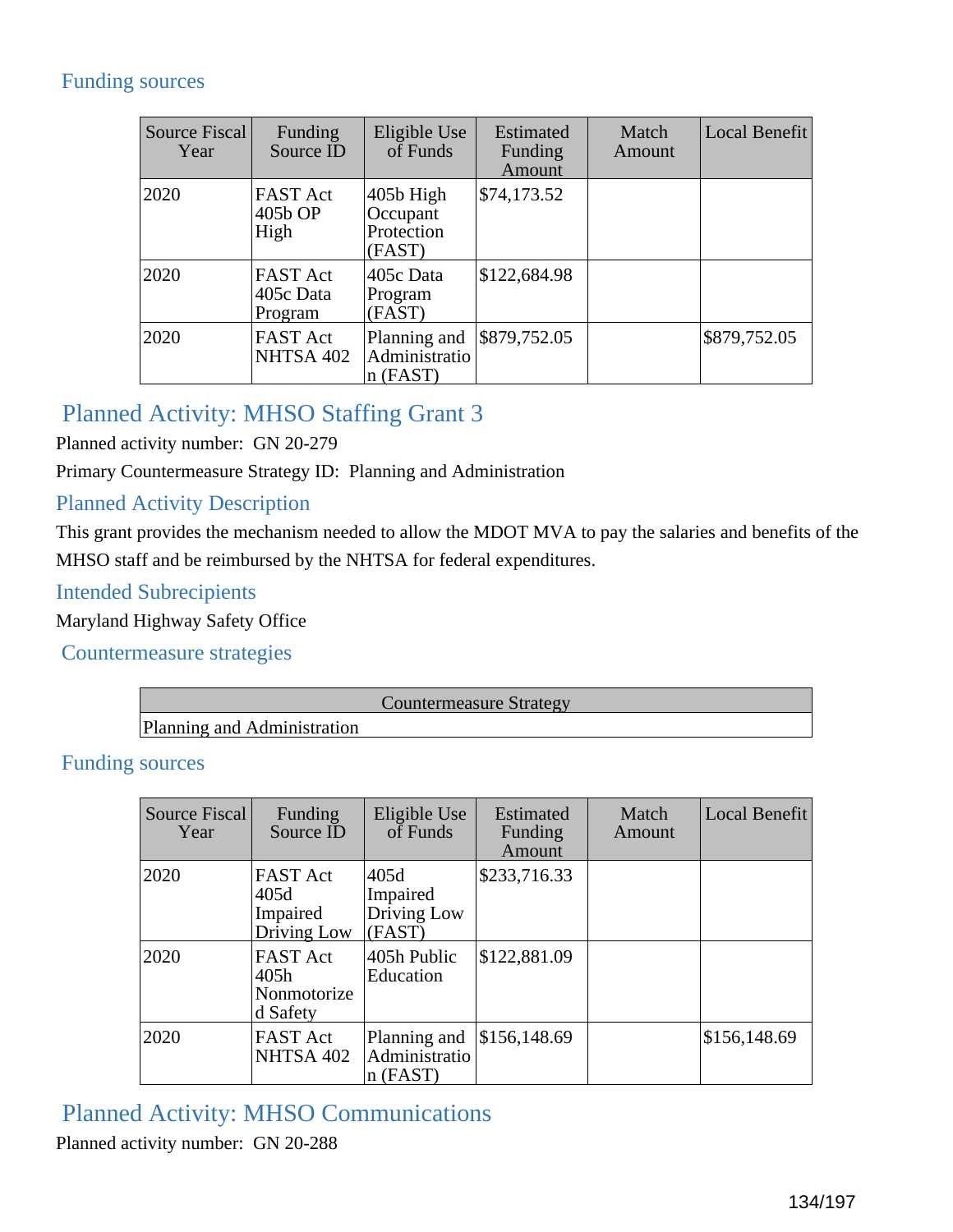Primary Countermeasure Strategy ID: Planning and Administration

## Planned Activity Description

The Maryland Highway Safety Office requires media contract services to develop, implement, and support ongoing and new campaigns and materials. Program areas include Distracted and Aggressive driving, Occupant Protection, Pedestrian and Bicycle safety, and Motorcycle safety. This grant will support and facilitate projects within the Maryland Highway Safety Office's Communications Section to support new and on-going campaigns, new media development, and press conferences. Support also extends to the PRO (Partnerships, Resources, and Outreach) section and other administrative tasks completed by the contractor.

## Intended Subrecipients

Maryland Highway Safety Office

Countermeasure strategies

|                             | Countermeasure Strategy |
|-----------------------------|-------------------------|
| Planning and Administration |                         |

## Funding sources

| Source Fiscal<br>Year | Funding<br>Source ID         | Eligible Use<br>of Funds     | Estimated<br>Funding<br>Amount | Match<br>Amount | Local Benefit |
|-----------------------|------------------------------|------------------------------|--------------------------------|-----------------|---------------|
| 2020                  | <b>FAST</b> Act<br>NHTSA 402 | Paid<br>Advertising<br>(FAST | \$316,000.00                   |                 | \$0.00        |

## Planned Activity: MHSO GPS Grant System

#### Planned activity number: GN 20-291

Primary Countermeasure Strategy ID: Planning and Administration

## Planned Activity Description

This grant will allow the Maryland Highway Safety office to track payments on the contract with INFOJINI for the system analyst and application developers to continue to work on building the grants management system. This includes design, programming, testing, implementation, and troubleshooting.

#### Intended Subrecipients

Maryland Highway Safety Office

#### Countermeasure strategies

|                             | Countermeasure Strategy |
|-----------------------------|-------------------------|
| Planning and Administration |                         |

## Funding sources

| Source Fiscal<br>Year | Funding<br>Source ID | Eligible Use<br>of Funds | Estimated<br>Funding<br>Amount | Match<br>Amount | Local Benefit |
|-----------------------|----------------------|--------------------------|--------------------------------|-----------------|---------------|
|-----------------------|----------------------|--------------------------|--------------------------------|-----------------|---------------|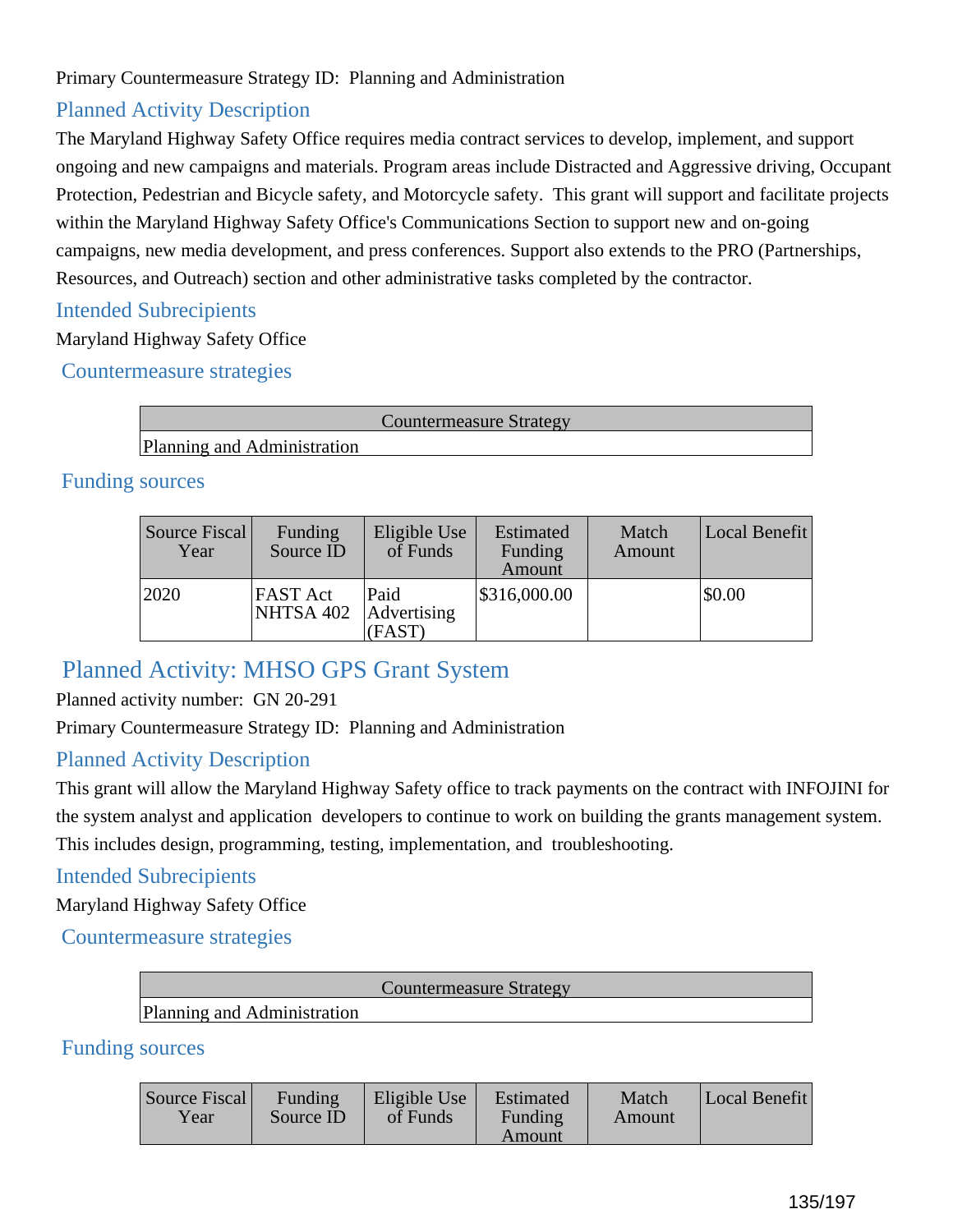| 2020 | <b>FAST Act</b><br>405d<br>Impaired<br>Driving Low | 405d<br>Impaired<br>Driving Low<br>  (FAST) | \$200,000.00 |              |
|------|----------------------------------------------------|---------------------------------------------|--------------|--------------|
| 2020 | <b>FAST Act</b><br>NHTSA 402 Administratio         | Planning and \$200,000.00<br>$n$ (FAST)     |              | \$200,000.00 |

# Planned Activity: MHSO Planning and Administration

Planned activity number: GN 20-301

Primary Countermeasure Strategy ID: Planning and Administration

## Planned Activity Description

This grant provides a mechanism to track payments for everyday Planning and Administration costs such as travel, printing and supplies. By tracking these expenses in this grant, these funds are captured for MHSO reporting purposes wit our other federal funds.

### Intended Subrecipients

Maryland Highway Safety Office

Countermeasure strategies

|                             | Countermeasure Strategy |
|-----------------------------|-------------------------|
| Planning and Administration |                         |

### Funding sources

| Source Fiscal<br>Year | Funding<br>Source ID         | Eligible Use<br>of Funds                                      | Estimated<br>Funding<br>Amount | Match<br>Amount | Local Benefit |
|-----------------------|------------------------------|---------------------------------------------------------------|--------------------------------|-----------------|---------------|
| 2020                  | <b>FAST Act</b><br>NHTSA 402 | Planning and $\vert$ \$76,430.00<br>Administratio<br>n (FAST) |                                |                 | \$76,430.00   |

## Program Area: Planning & Administration

## Description of Highway Safety Problems

Planning and Administration grants fall within the general highway safety data analysis and span a variety of the MHSO's programs. The problem statement is as follows:

In 2018, 513 people were killed—the highest number since 2009—in 120,120 police-reported traffic crashes in Maryland, while 50,865 people were injured and 84,955 crashes involved property damage only. In total, 315 drivers (250 vehicle drivers and 65 motorcycle operators), 127 non-motorists, and 80 passengers were killed on Maryland roads. On average, one person was killed every 17 hours, 139 people were injured each day (6 injuries every hour), and 329 police-reported traffic crashes occurred every day.

In addition, the MHSO has one internal communications grant that spans multiple program areas. As such, it is listed here but is used to support a variety of outreach and communications efforts.

#### Associated Performance Measures

#### Planned Activities

Planned Activities in Program Area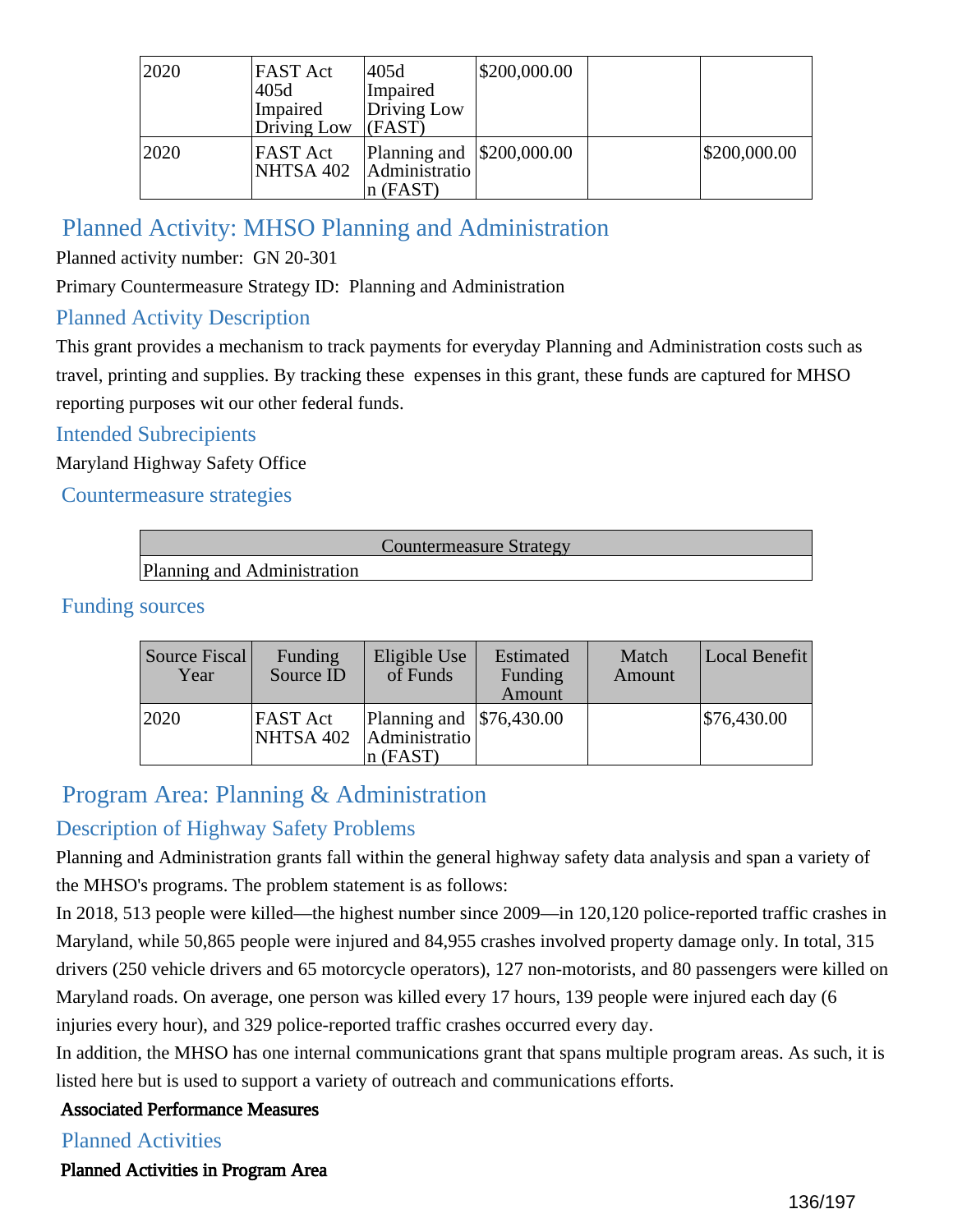| Unique Identifier | <b>Planned Activity Name</b>        | <b>Primary Countermeasure</b><br><b>Strategy ID</b>   |
|-------------------|-------------------------------------|-------------------------------------------------------|
| GN 20-078         | <b>Baltimore Region</b>             | Local SHSP Development in Planning and Administration |
| GN 20-288         | <b>MHSO</b> Communications          | Planning and Administration                           |
| GN 20-291         | <b>MHSO GPS Grant System</b>        | Planning and Administration                           |
| GN 20-221         | <b>MHSO Meetings Support</b>        | Planning and Administration                           |
| GN 20-301         | MHSO Planning and<br>Administration | Planning and Administration                           |
| GN 20-267         | <b>MHSO Staffing Grant 1</b>        | Planning and Administration                           |
| GN 20-278         | <b>MHSO Staffing Grant 2</b>        | Planning and Administration                           |
| GN 20-279         | <b>MHSO Staffing Grant 3</b>        | Planning and Administration                           |
| GN 20-239         | <b>Predictive Modeling</b>          | Planning and Administration                           |

## Planned Activity: Local SHSP Development in Baltimore Region

Planned activity number: GN 20-078

Primary Countermeasure Strategy ID: Planning and Administration

## Planned Activity Description

The Baltimore region includes the cities of Annapolis and Baltimore and the counties of Anne Arundel, Baltimore, Carroll, Harford, Howard, and Queen Anne's. The coordinator began working in FY2019 to develop plans in each of the jurisdictions and, at the time of this submission, has one in implementation phase, two in committee plan development, and the remaining four recruiting local partners. It is anticipated that two of those remaining four will have established a steering committee and had a kickoff meeting by the beginning of FY2020, while the two in development will move into the implementation phase and the last one will be undergoing evaluation.

Local SHSP coordinator will:

Collaborate with the MHSO Partnerships, Resources, and Outreach (PRO) Section, and lead jurisdictional outreach meetings and efforts to facilitate the development of local SHSPs. This may include making presentations to interested groups as necessary.

Review and coordinate with plans such as the Long-Range Statewide Transportation Plan and Metropolitan Transportation Plan. Where relevant, this coordination should include, at a minimum, high-level goals, objectives, and strategies that are consistent with those in the State's SHSP. Coordinate with subject matter experts (SME) regarding updates to the local SHSPs and the MHSO Highway Safety Plan (HSP). Support SMEs with ensuring consistency in performance measures and targets in the state reports that include traffic safety measures, e.g., Tangible Results, Managing for Results, and the MDOT Attainment Report.

Attend State Emphasis Area Team meetings (Aggressive, Distracted, Impaired, Pedestrian/Bicyclist, Occupant Protection, Highway Infrastructure).

Facilitate local Implementation/Steering Committee meetings as needed. This may include assisting in developing an agenda, providing materials, administering web/phone conferences, taking meeting minutes, and recording attendance when needed.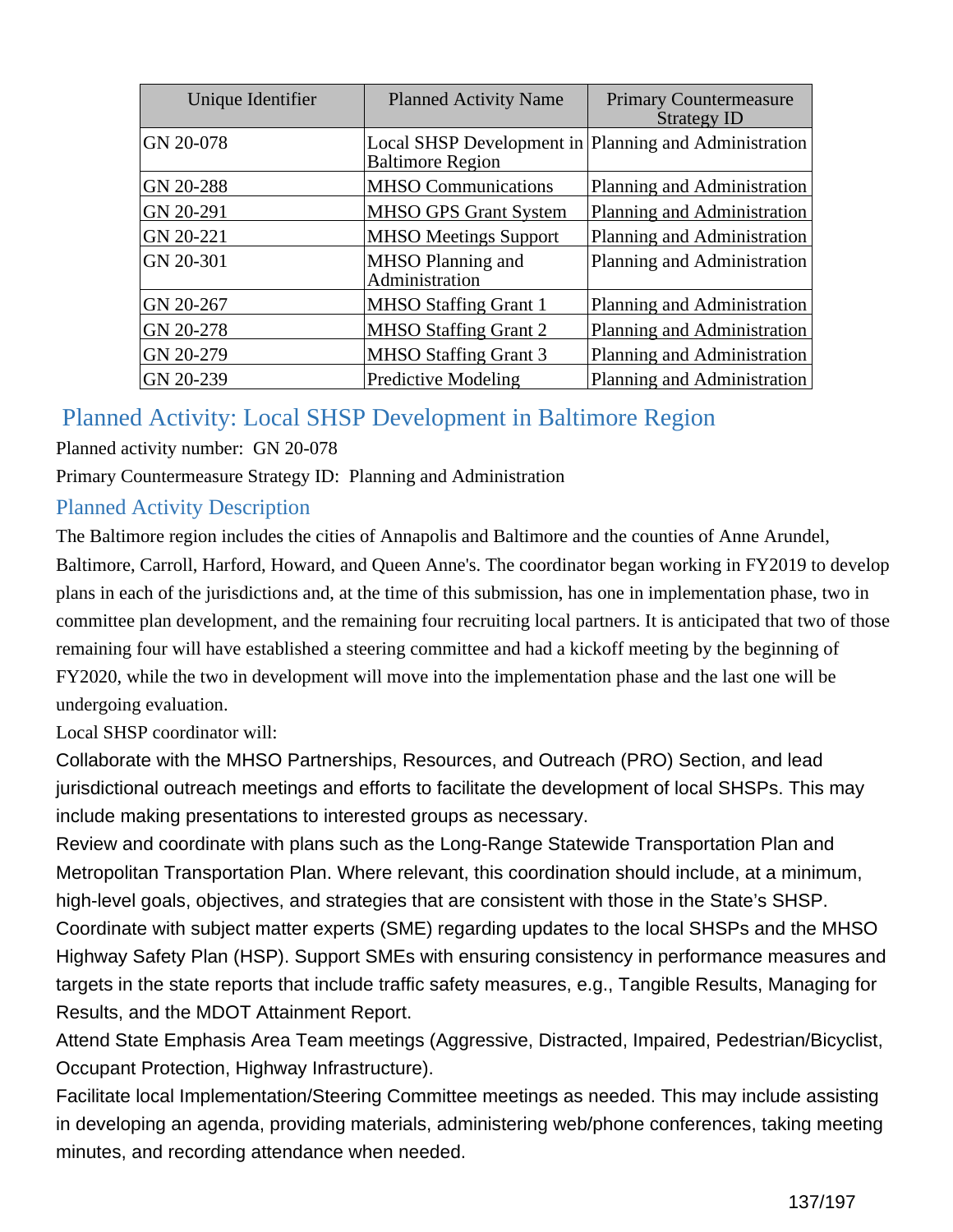Collaborate with BMC and MHSO staff to prepare the program and provide logistical support for the annual SHSP Summit and local SHSP workshops.

Maintain local team membership database and manage communication to local SHSP partners. Review current organizational relationships among the local SHSP partners and stakeholders and identify opportunities to strengthen these relationships.

Support the retention and recruitment of local and state SHSP Emphasis Area Team (EAT) members, ensuring appropriate and comprehensive representation from the 4Es.

Draft local SHSP plans, including implementation and evaluation plans, for each of the represented jurisdictions and write final version of each plan with assistance from key partners and stakeholders. Provide evaluation tracking and progress reports at regular intervals to local partners.

Participate in training opportunities related to strategic planning, performance measures, and evaluation.

Other duties as assigned.

### Intended Subrecipients

Baltimore Metropolitan Council

#### Countermeasure strategies

|                             | <b>Countermeasure Strategy</b> |  |
|-----------------------------|--------------------------------|--|
| Planning and Administration |                                |  |

#### Funding sources

| Source Fiscal<br>Year | Funding<br>Source ID | Eligible Use<br>of Funds | Estimated<br>Funding<br>Amount | Match<br>Amount | Local Benefit |
|-----------------------|----------------------|--------------------------|--------------------------------|-----------------|---------------|
| 12020                 | Other                | Other                    | \$150,714.06                   |                 |               |

## Planned Activity: MHSO Communications

#### Planned activity number: GN 20-288

Primary Countermeasure Strategy ID: Planning and Administration

## Planned Activity Description

The Maryland Highway Safety Office requires media contract services to develop, implement, and support ongoing and new campaigns and materials. Program areas include Distracted and Aggressive driving, Occupant Protection, Pedestrian and Bicycle safety, and Motorcycle safety. This grant will support and facilitate projects within the Maryland Highway Safety Office's Communications Section to support new and on-going campaigns, new media development, and press conferences. Support also extends to the PRO (Partnerships, Resources, and Outreach) section and other administrative tasks completed by the contractor.

#### Intended Subrecipients

Maryland Highway Safety Office

Countermeasure strategies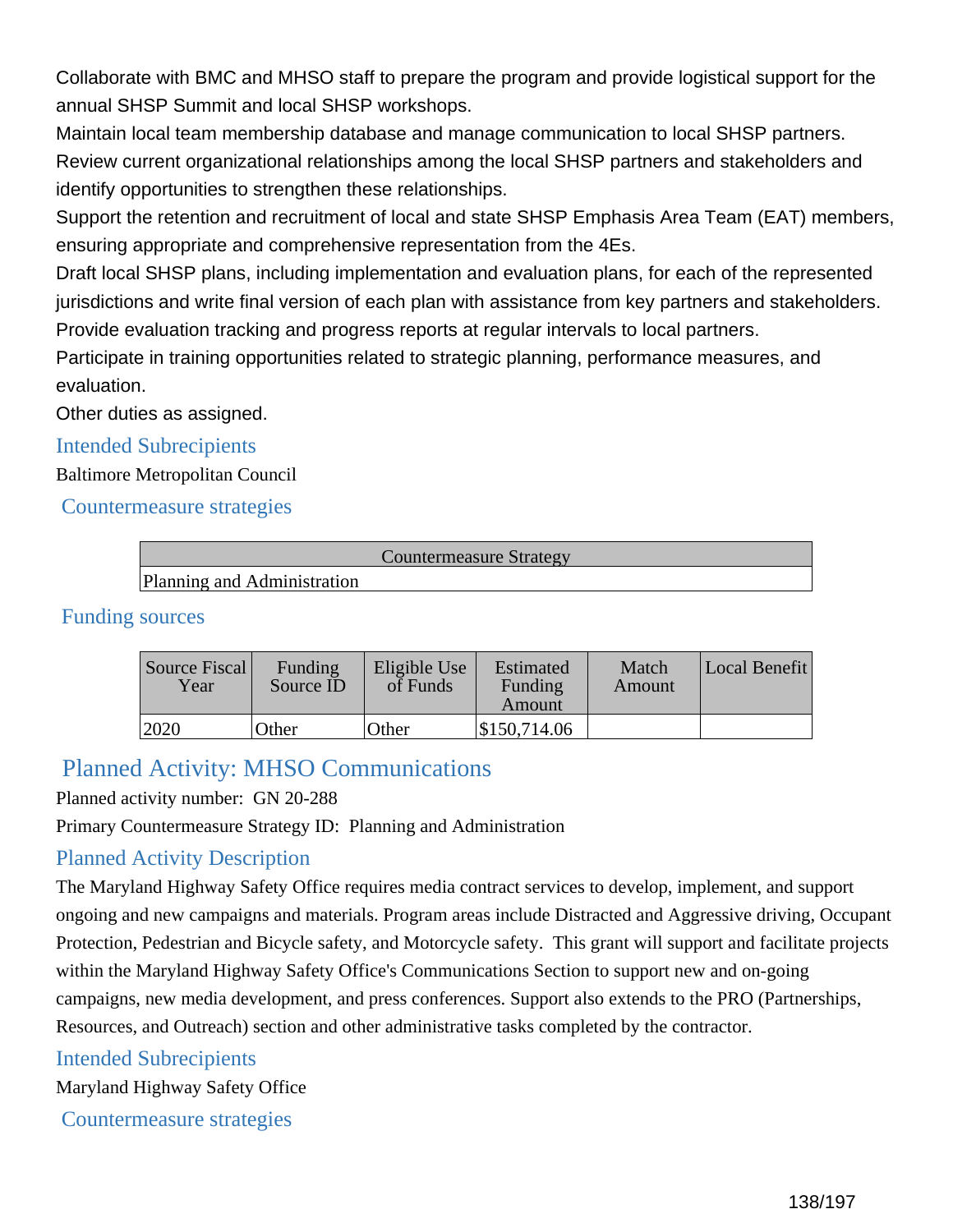#### Countermeasure Strategy

Planning and Administration

### Funding sources

| Source Fiscal<br>Year | Funding<br>Source ID         | Eligible Use<br>of Funds      | Estimated<br>Funding<br>Amount | Match<br>Amount | Local Benefit |
|-----------------------|------------------------------|-------------------------------|--------------------------------|-----------------|---------------|
| 2020                  | <b>FAST Act</b><br>NHTSA 402 | Paid<br>Advertising<br>(FAST) | \$316,000.00                   |                 | \$0.00        |

# Planned Activity: MHSO GPS Grant System

Planned activity number: GN 20-291

Primary Countermeasure Strategy ID: Planning and Administration

## Planned Activity Description

This grant will allow the Maryland Highway Safety office to track payments on the contract with INFOJINI for the system analyst and application developers to continue to work on building the grants management system. This includes design, programming, testing, implementation, and troubleshooting.

### Intended Subrecipients

Maryland Highway Safety Office

Countermeasure strategies

|                             | Countermeasure Strategy |
|-----------------------------|-------------------------|
| Planning and Administration |                         |

#### Funding sources

| <b>Source Fiscal</b><br>Year | Funding<br>Source ID                               | Eligible Use<br>of Funds                                        | Estimated<br>Funding<br>Amount | Match<br>Amount | Local Benefit |
|------------------------------|----------------------------------------------------|-----------------------------------------------------------------|--------------------------------|-----------------|---------------|
| 2020                         | <b>FAST Act</b><br>405d<br>Impaired<br>Driving Low | 405d<br>Impaired<br>Driving Low<br>(FAST)                       | \$200,000.00                   |                 |               |
| 2020                         | <b>FAST Act</b><br>NHTSA 402                       | Planning and $\mid$ \$200,000.00<br>Administratio<br>$n$ (FAST) |                                |                 | \$200,000.00  |

## Planned Activity: MHSO Meetings Support

Planned activity number: GN 20-221

Primary Countermeasure Strategy ID: Planning and Administration

## Planned Activity Description

Pay and place, if need be, for requested catering needs. Work with MHSO staff on conference logistics.

#### Intended Subrecipients

Washington Regional Alcohol Program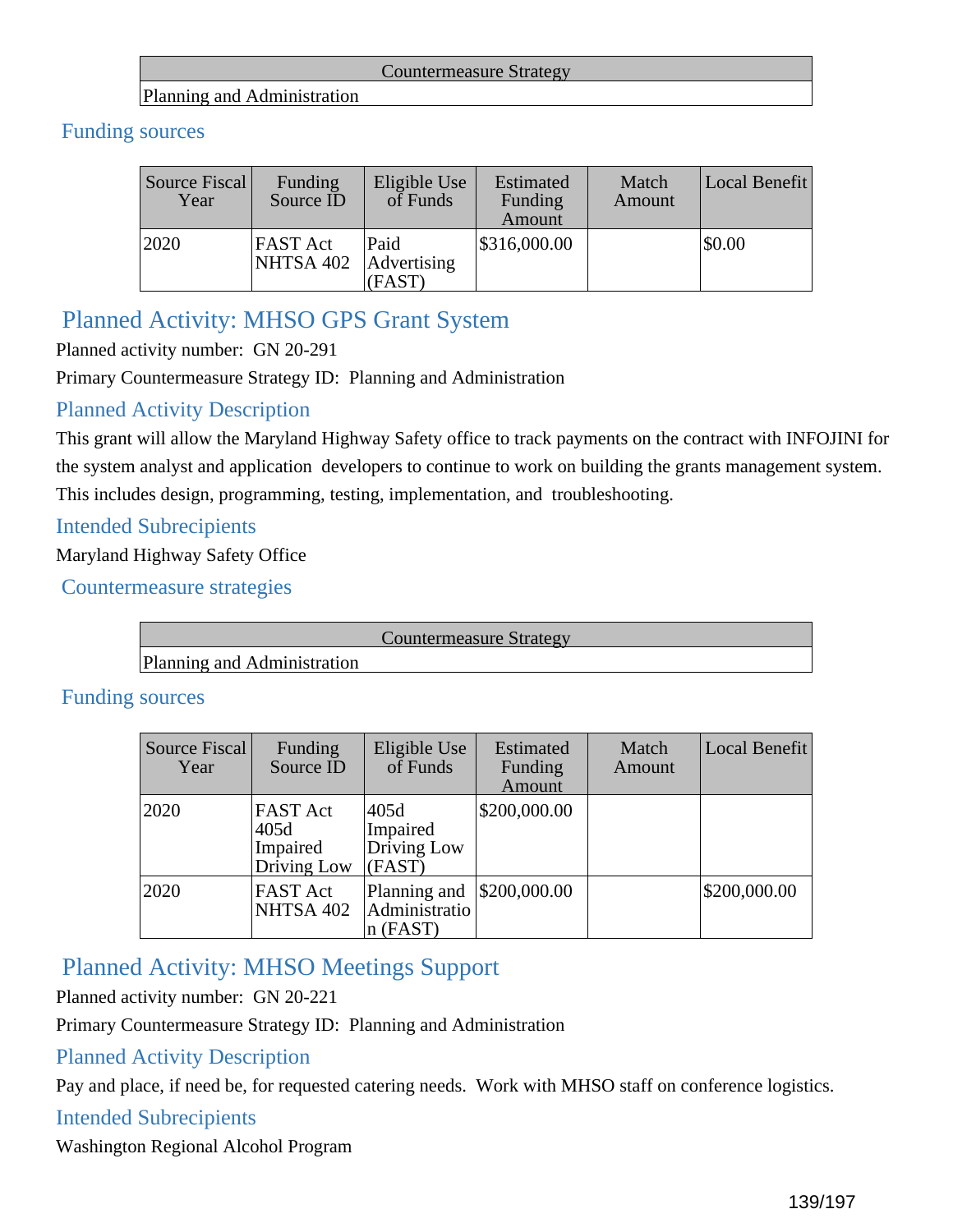### Countermeasure strategies

|                             | <b>Countermeasure Strategy</b> |
|-----------------------------|--------------------------------|
| Planning and Administration |                                |

### Funding sources

| Source Fiscal<br>Year | Funding<br>Source ID         | Eligible Use<br>of Funds                                             | Estimated<br>Funding<br>Amount | Match<br>Amount | Local Benefit          |
|-----------------------|------------------------------|----------------------------------------------------------------------|--------------------------------|-----------------|------------------------|
| 2020                  | <b>FAST Act</b><br>NHTSA 402 | Planning and $\frac{\$34,261.20}{\$}$<br>Administratio<br>$n$ (FAST) |                                |                 | $\frac{$34,261.20}{ }$ |

# Planned Activity: MHSO Planning and Administration

Planned activity number: GN 20-301

Primary Countermeasure Strategy ID: Planning and Administration

### Planned Activity Description

This grant provides a mechanism to track payments for everyday Planning and Administration costs such as travel, printing and supplies. By tracking these expenses in this grant, these funds are captured for MHSO reporting purposes wit our other federal funds.

#### Intended Subrecipients

Maryland Highway Safety Office

Countermeasure strategies

|                             | Countermeasure Strategy |  |
|-----------------------------|-------------------------|--|
| Planning and Administration |                         |  |

## Funding sources

| Source Fiscal<br>Year | Funding<br>Source ID         | Eligible Use<br>of Funds                                                  | Estimated<br>Funding<br>Amount | Match<br>Amount | Local Benefit |
|-----------------------|------------------------------|---------------------------------------------------------------------------|--------------------------------|-----------------|---------------|
| 2020                  | <b>FAST</b> Act<br>NHTSA 402 | Planning and $\frac{1576,430.00}{500,600}$<br>Administratio<br>$n$ (FAST) |                                |                 | \$76,430.00   |

# Planned Activity: MHSO Staffing Grant 1

Planned activity number: GN 20-267

Primary Countermeasure Strategy ID: Planning and Administration

#### Planned Activity Description

This grant provides the mechanism needed to allow MDOT MVA to pay the salaries and benefits of the MHSO staff and be reimbursed by NHTSA for federal expenditures.

## Intended Subrecipients

Maryland Highway Safety Office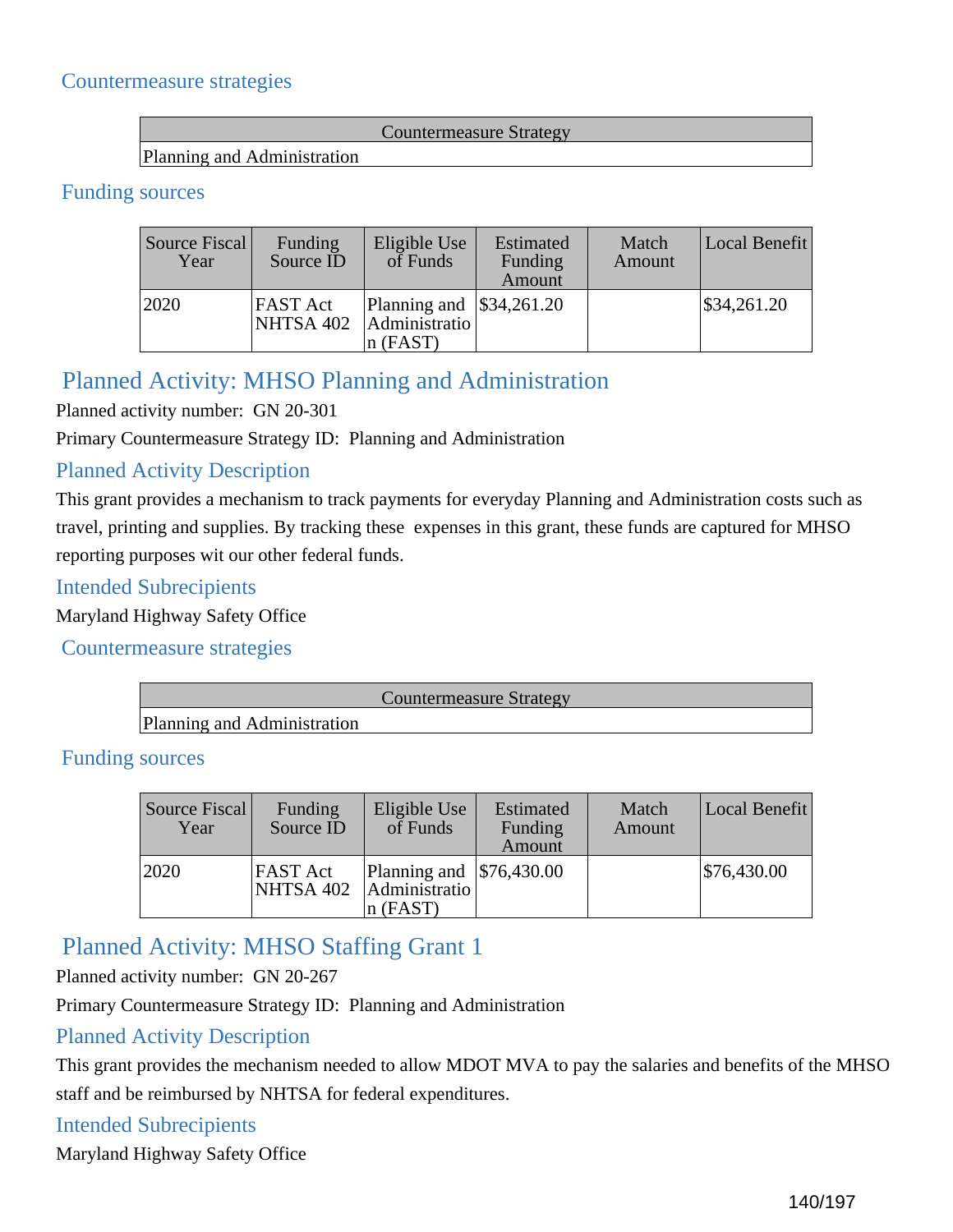### Countermeasure strategies

|                             | <b>Countermeasure Strategy</b> |
|-----------------------------|--------------------------------|
| Planning and Administration |                                |

### Funding sources

| Source Fiscal<br>Year | Funding<br>Source ID | Eligible Use<br>of Funds | Estimated<br>Funding<br>Amount | Match<br>Amount | Local Benefit |
|-----------------------|----------------------|--------------------------|--------------------------------|-----------------|---------------|
| 2020                  | Other                | Other                    | \$406,800.53                   |                 |               |
| 2020                  | Other                | Other                    | \$81,669.99                    |                 |               |

# Planned Activity: MHSO Staffing Grant 2

Planned activity number: GN 20-278

Primary Countermeasure Strategy ID: Planning and Administration

## Planned Activity Description

This grant provides the mechanism needed to allow MDOT MVA to pay the salaries and benefits of the MHSO staff and be reimbursed by the NHTSA for federal expenditures.

### Intended Subrecipients

Maryland Highway Safety Office

Countermeasure strategies

## Countermeasure Strategy

Planning and Administration

## Funding sources

| Source Fiscal<br>Year | Funding<br>Source ID                    | Eligible Use<br>of Funds                      | Estimated<br>Funding<br>Amount | Match<br>Amount | Local Benefit |
|-----------------------|-----------------------------------------|-----------------------------------------------|--------------------------------|-----------------|---------------|
| 2020                  | <b>FAST Act</b><br>405b OP<br>High      | 405b High<br>Occupant<br>Protection<br>(FAST) | \$74,173.52                    |                 |               |
| 2020                  | <b>FAST Act</b><br>405c Data<br>Program | 405c Data<br>Program<br>(FAST)                | \$122,684.98                   |                 |               |
| 2020                  | <b>FAST Act</b><br>NHTSA 402            | Planning and<br>Administratio<br>$n$ (FAST)   | \$879,752.05                   |                 | \$879,752.05  |

# Planned Activity: MHSO Staffing Grant 3

Planned activity number: GN 20-279

Primary Countermeasure Strategy ID: Planning and Administration

## Planned Activity Description

This grant provides the mechanism needed to allow the MDOT MVA to pay the salaries and benefits of the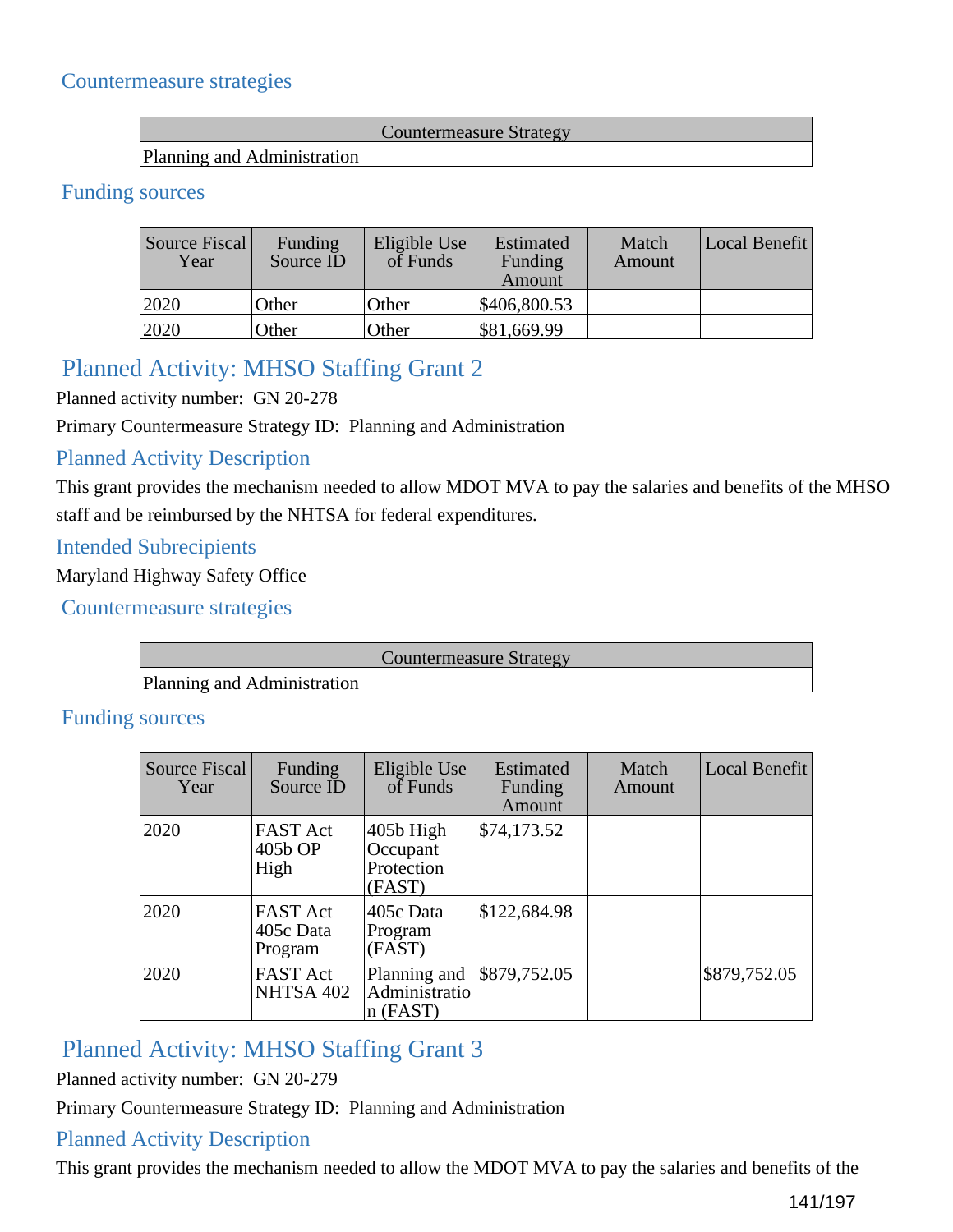MHSO staff and be reimbursed by the NHTSA for federal expenditures.

## Intended Subrecipients

Maryland Highway Safety Office

Countermeasure strategies

|                             | Countermeasure Strategy |
|-----------------------------|-------------------------|
| Planning and Administration |                         |

## Funding sources

| <b>Source Fiscal</b><br>Year | Funding<br>Source ID                               | Eligible Use<br>of Funds                    | Estimated<br>Funding<br>Amount | Match<br>Amount | Local Benefit |
|------------------------------|----------------------------------------------------|---------------------------------------------|--------------------------------|-----------------|---------------|
| 2020                         | <b>FAST</b> Act<br>405d<br>Impaired<br>Driving Low | 405d<br>Impaired<br>Driving Low<br>(FAST)   | \$233,716.33                   |                 |               |
| 2020                         | FAST Act<br>405h<br>Nonmotorize<br>d Safety        | 405h Public<br>Education                    | \$122,881.09                   |                 |               |
| 2020                         | <b>FAST</b> Act<br>NHTSA 402                       | Planning and<br>Administratio<br>$n$ (FAST) | \$156,148.69                   |                 | \$156,148.69  |

# Planned Activity: Predictive Modeling

Planned activity number: GN 20-239

Primary Countermeasure Strategy ID: Planning and Administration

## Planned Activity Description

This is a continuation of the FFY 2019 project designed to forecast serious and fatal crash injuries in the State of Maryland based on certain factors such as vehicle miles traveled, environmental changes, demographics, economics, behavioral, and policy factors. During the first phase of the project, an initial model was trained using 2010 through 2017 crash and contributing factor data. To improve the models and allow an analysis of the first phase models in predicting 2018 counts, we will update crash and explanatory variables from 2018 data. Additional surrogates representing congestion, distraction and speeding will be identified and compiled by crash year, crash month and county to the extent possible. Impact Research and NSC staff will work collaboratively to identify data sources and compile training data for parameters already in use and for those expected to improve overall model fit. An alternative injury outcome that is clinically-based would enhance the proposed models. While the police reported KABCO system is traditionally used as an injury severity surrogate, this police assessment is subjective. The injury data coded in the corresponding hospital visit record would improve the proposed models with a more valid measure of injury severity. Based on past work by NSC staff, police report crash cases will be linked with hospital discharge records to more accurately code injury severity and outcome for victims treated at a Maryland hospital. Injury data based on ICD-9/10-CM or AIS codes will be available for subsequent analysis. Once new model covariates and improved outcome measures are in place, we will refit and tune models. Regression modeling will be used to test and validate theories about the relationship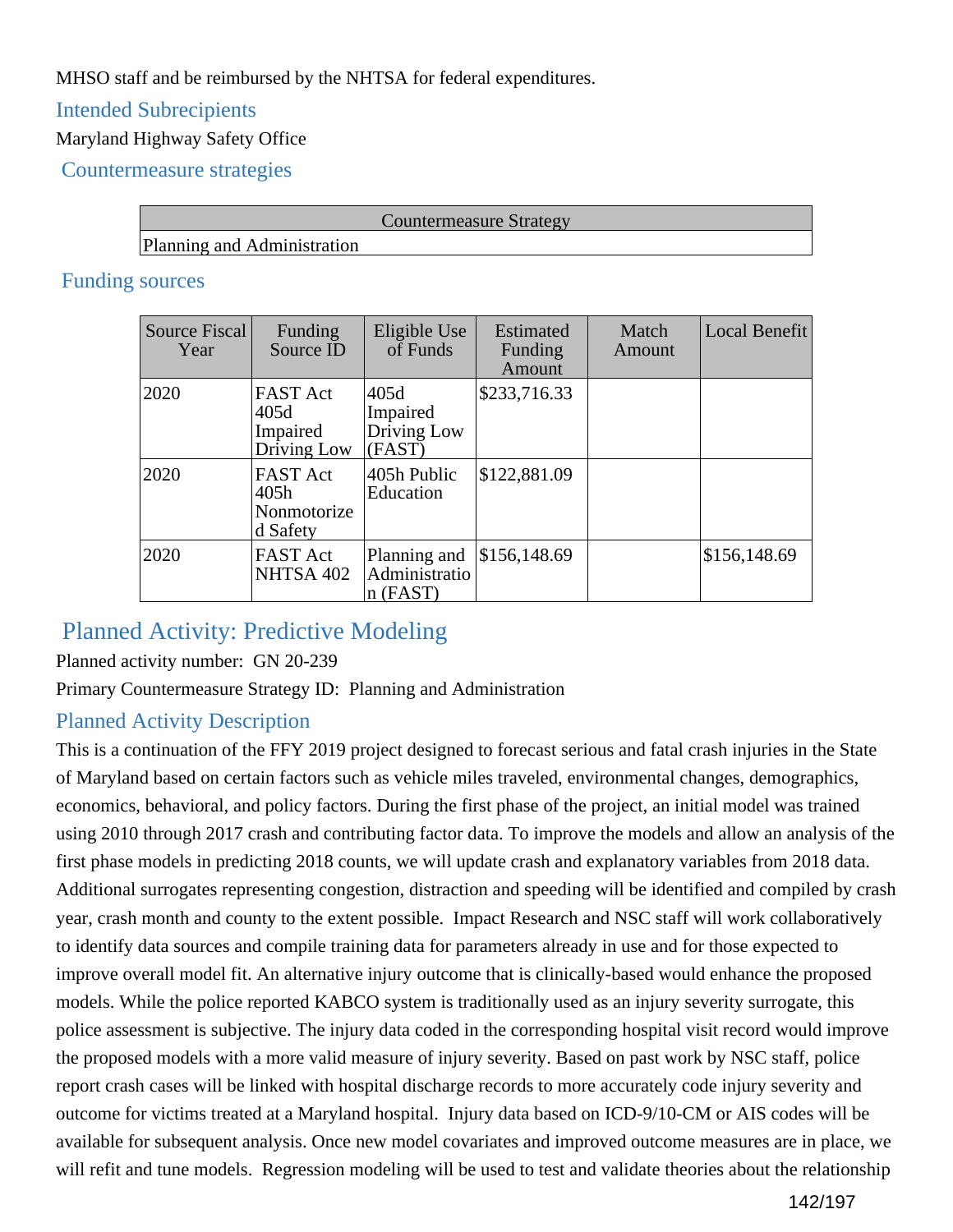between changes in traffic-related serious and fatal injuries with the compiled factors described above. We will apply Generalized Linear Mixed Modeling techniques to accommodate repeated measures and measured factors at two levels (jurisdiction and time). We will build five separate enhanced models: occupant, pedestrian, motorcycle, older and younger driver. The models will be used to develop forecasts of future roadway traffic casualty trends in Maryland possible given changes in key factors. To validate model performance, the research team will predict 2018 crash counts by county and month and compare predictions with actual data. Predictive accuracy will be measured based on the difference between the observed and predicted values for time periods not used for model training. We will create a technical report documenting data sources, methods, findings, and instructions for use of the online interface. We will provide an in-person briefing to review study methods, findings, and use of the user interface application. The 'application' itself will be a web-based product that can be used on any remote computer. Minimal maintenance will be required for its functionality and no additional funds are expected to be necessary.

### Intended Subrecipients

University of Maryland Baltimore, NSC

Countermeasure strategies

|                             | Countermeasure Strategy |
|-----------------------------|-------------------------|
| Planning and Administration |                         |

## Funding sources

| Source Fiscal<br>Year | Funding<br>Source ID         | Eligible Use<br>of Funds           | Estimated<br>Funding<br>Amount | Match<br>Amount | Local Benefit |
|-----------------------|------------------------------|------------------------------------|--------------------------------|-----------------|---------------|
| 12020                 | <b>FAST</b> Act<br>NHTSA 402 | <b>Traffic</b><br>Records<br>(FAST | \$100,613.25                   |                 | \$100,613.25  |

## Program Area: Police Traffic Services

## Description of Highway Safety Problems

To develop successful and effective solutions that address traffic issues on the roadways themselves, law enforcement agencies need staff personnel that are highly motivated, educated, and trained to enforce traffic safety laws. They must be adept at identifying, analyzing, and solving problems that help preserve local resources or tend to benefit public or private agencies in their solution.

Traffic safety in Maryland remains a primary public safety issue given the demands that confront law enforcement agencies, but, too often, traffic safety programs are not given a high priority by all public safety executives. Many local jurisdictions experience traffic safety problems that would benefit from local analysis and data-driven solutions. Likewise, as the need for more complete and accurate data continues to grow, there is a comparable need for training officers in the highly technical field of crash reconstruction.

The MHSO's implemented allocation methodology incorporates several safety program areas that have been identified as the most prevalent factors related to motor vehicle crashes in Maryland. By applying a weighting regimen, the MHSO's allocation formula provides a guide for highway safety funding that will apply the most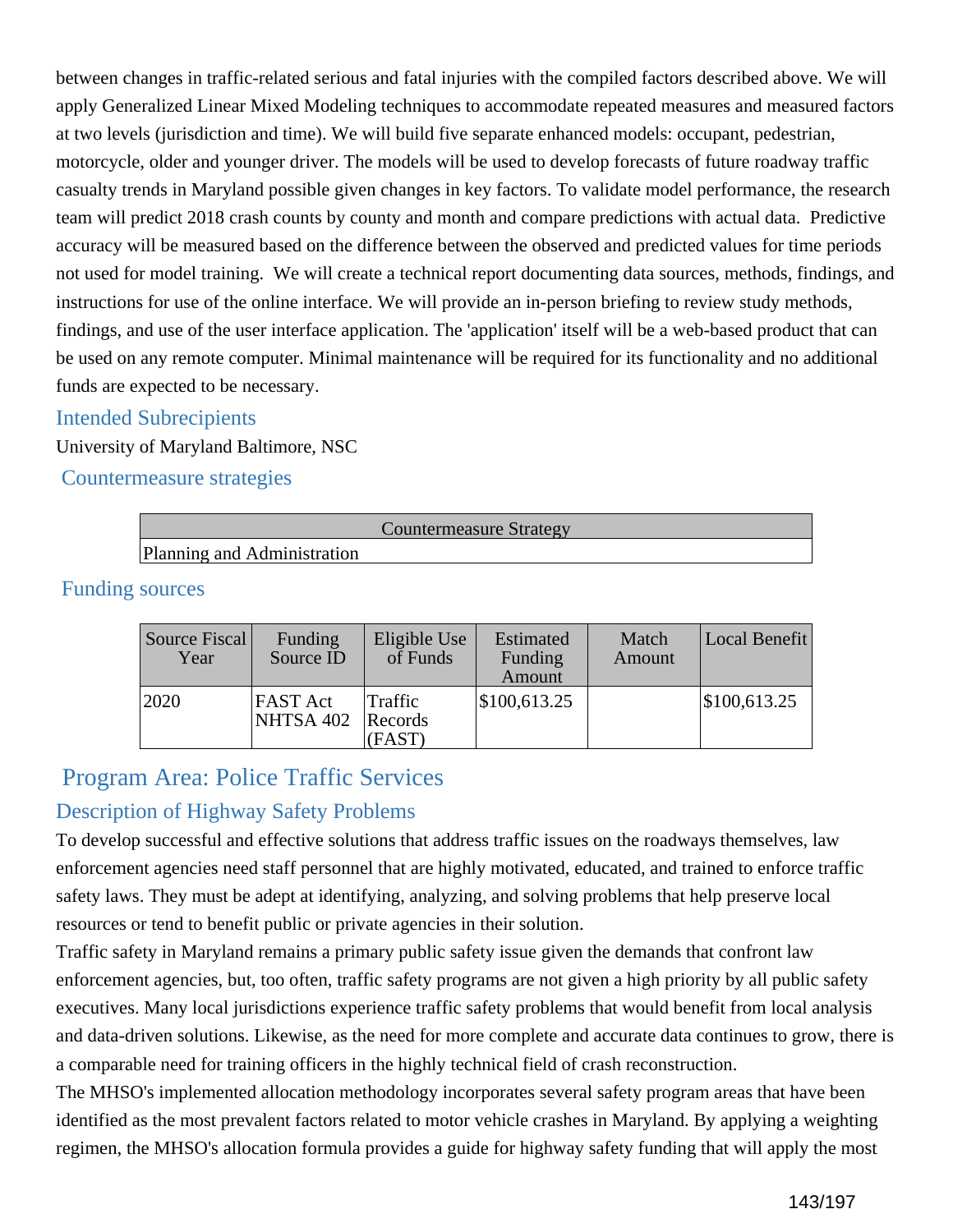money to areas with the most problems. Once total funding for each jurisdiction is determined, the MHSO reviews the frequencies and proportions of crash sub-categories (i.e. impaired, distracted, motorcycle, etc.) and compares these frequencies and proportions by law enforcement agency within each jurisdiction. Funding decisions are truly data-driven and provide guidance for the identification of jurisdictions that are most capable of reducing the State's total number of serious and fatal crashes.

#### Associated Performance Measures

| <b>Fiscal Year</b> | Performance<br>measure name                                                     | Target End Year | <b>Target Period</b> | <b>Target Value</b> |
|--------------------|---------------------------------------------------------------------------------|-----------------|----------------------|---------------------|
| 2020               | $ C-2 $ Number of $ 2020 $<br>serious injuries<br>in traffic crashes<br>(State) |                 | 5 Year               | 3029.4              |
| 2020               | $ C-1)$ Number of $ 2020$<br>traffic fatalities<br>(FARS)                       |                 | 5 Year               | 425.7               |

#### Countermeasure Strategies in Program Area

|                                | Countermeasure Strategy |  |
|--------------------------------|-------------------------|--|
| <b>Police Traffic Services</b> |                         |  |

## Countermeasure Strategy: Police Traffic Services

Program Area: Police Traffic Services

## Project Safety Impacts

New techniques and tools are emerging every day, and law enforcement needs State support for a more effective way to embrace these resources. The economies of scale make this kind of training invaluable to Maryland law enforcement professionals. Partner organizations such as the MSA and the MCPA recognize the training needs for law enforcement members that are not adequately met by State and local governments. Traffic safety is often neglected or diminished in importance, compared to what may seem more pressing law enforcement training issues experienced by individual agencies. Additionally, as noted in the Congressional Conference Report accompanying the FAST Act legislation, there is a growing concern for the dangers posed by unsecured loads on non-commercial vehicles. By developing projects combining a comprehensive public education campaign coupled with an HVE component, the MHSO hopes to address this concern.

 Consistent support for law enforcement efforts by the MHSO, in addition to training, will enable Maryland to ensure adequate enforcement of existing traffic safety laws.

## Linkage Between Program Area

Maryland is required by the FAST ACT to report on several key enforcement-based measures. Over the past several years, there has been a decline in overall enforcement output regarding certain categories such as seat belt citations and impaired driving arrests. The MHSO utilizes its Police Traffic Services Section and LELs to continue to educate enforcement partners on the impact of enforcement to overall traffic safety efforts.

 The MHSO's implemented allocation methodology incorporates several safety program areas that have been identified as the most prevalent factors related to motor vehicle crashes in Maryland. By applying a weighting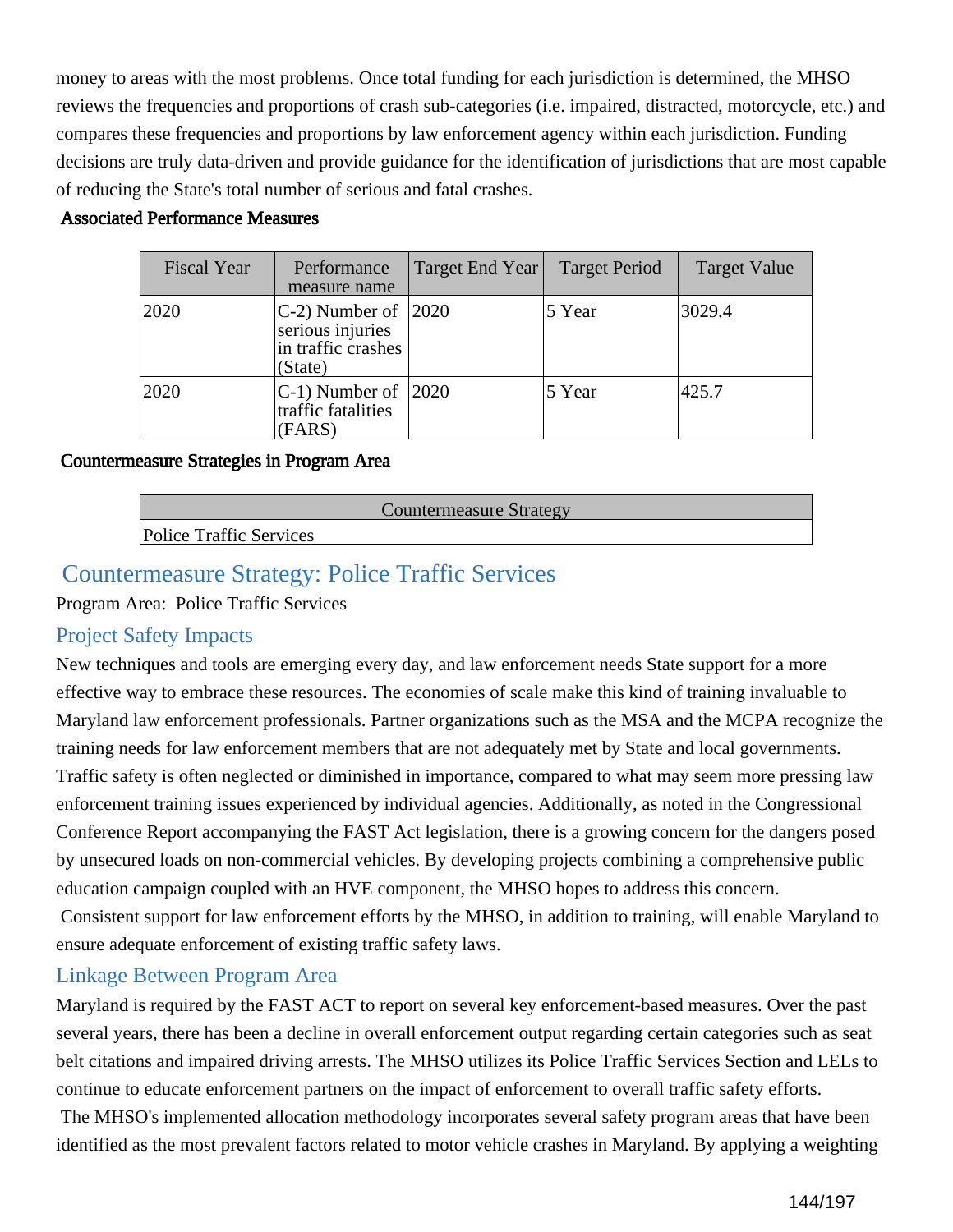regimen, the MHSO's allocation formula provides a guide for highway safety funding that will apply the most money to areas with the most problems. To further this effort, the MHSO was provided the frequencies and proportions of each sub-category by law enforcement agency within each jurisdiction so that once total funding for each jurisdiction is determined, further stratification may be completed by agency. Thus, the funding decisions are truly data-driven and provide guidance for the identification of jurisdictions that are most capable of reducing the State's total number of serious and fatal crashes.

#### Rationale

Throughout FFY 2019, the MHSO will support law enforcement training to emphasize the importance of highway safety, crash investigations, and accurate crash reporting through grants and will collaborate with the MCPA, MSA, and the Maryland Police and Correctional Training Commission on training and officer recognition. The MHSO coordinates a TSS certification for law enforcement officers, and the program will continue to be expanded throughout the coming year.

By continuing to implement its Leading Effective Traffic Enforcement Program (LETEP), the MHSO helps to systematically address many traffic safety and other public safety issues through a recognized training curriculum that makes traffic management a priority.

 The MSP, MDTA Police, and many local law enforcement agencies will receive funds for overtime enforcement to address the most pressing traffic safety challenges, using a data-driven approach.

#### Planned activities in countermeasure strategy

| Unique Identifier | <b>Planned Activity Name</b>                                       |
|-------------------|--------------------------------------------------------------------|
| GN 20-090         | Police Traffic Services - Statewide Crash<br><b>Recon Training</b> |
| $ GN 20-135$      | Police Traffic Services - Chiefs Conference                        |
| $ GN 20-209$      | <b>MML PEA Annual Conference Training</b>                          |
| $ GN 20-218$      | <b>Chesapeake Region Safety Council</b>                            |
| $ GN 20-270$      | Police Traffic Services - IACP HSC,<br><b>Commanders Summit</b>    |
| LE 20-284         | Police Traffic Services - Unsecured loads                          |

## Planned Activity: Police Traffic Services - Statewide Crash Recon Training

Planned activity number: GN 20-090

Primary Countermeasure Strategy ID: Police Traffic Services

#### Planned Activity Description

This project supports training to Maryland's Crash Reconstructionist personnel throughout the State by Maryland's Crash Reconstruction Committee.

Intended Subrecipients

Baltimore County Police Dept. - Crash Recon

Countermeasure strategies

Countermeasure Strategy

Police Traffic Services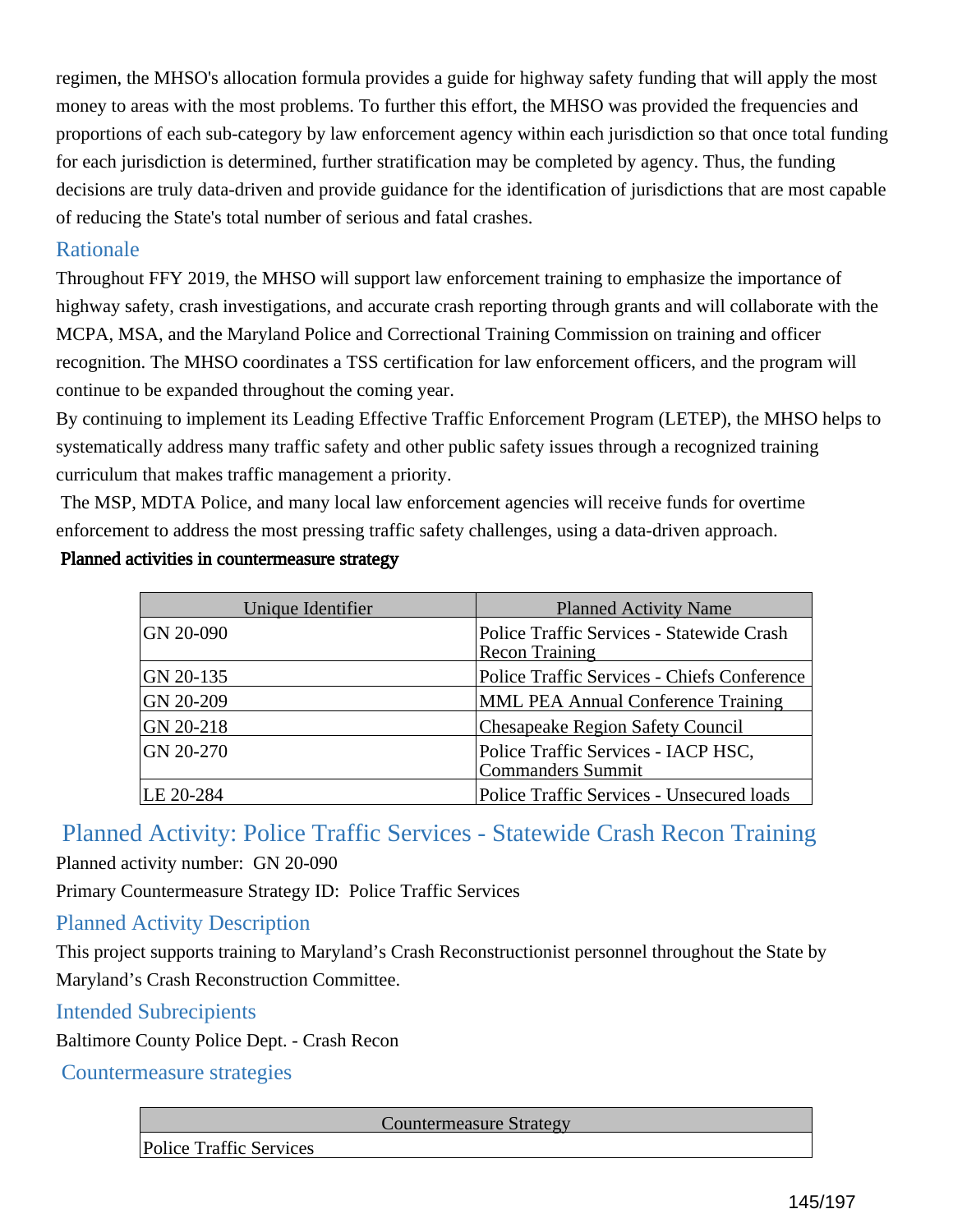## Funding sources

| Source Fiscal<br>Year | Funding<br>Source ID         | Eligible Use<br>of Funds                                   | Estimated<br>Funding<br>Amount | Match<br>Amount | Local Benefit |
|-----------------------|------------------------------|------------------------------------------------------------|--------------------------------|-----------------|---------------|
| 2020                  | <b>FAST Act</b><br>NHTSA 402 | Police Traffic $\frac{1}{35,105.00}$<br>Services<br>(FAST) |                                |                 | \$35,105.00   |

## Planned Activity: Police Traffic Services - Chiefs Conference

Planned activity number: GN 20-135

Primary Countermeasure Strategy ID: Police Traffic Services

#### Planned Activity Description

The Maryland Chiefs of Police Annual Training Conference held in September is the start of bridging the gap of these training needs. The top level executives are offered a verity of educational sessions. MCPA has partnered with MHSO to promote the states goal of Zero Deaths. Two ninety minute plenary training session are planned to help educate the executives on traffic safety issues, new and emerging trends, countermeasures and the goals of the SHSP. Leading Effective Traffic Enforcement Programs (LETEP) training is also scheduled to take place two times in 2020. This program which MCPA provides scholarships to, targets supervisors who are assigned with traffic safety and enforcement responsibilities.

This training allows the student access to tested practices that will allow for their development as a traffic safety leader within his or her department. Traffic Safety Specialist Program - Will host an annual awards luncheon for officers obtaining TSS status. Each officer will receive a uniform pin and certificate for recognition of TSS status. Annual Governor's Highway Safety Association Conference in Pittsburgh, Pennsylvania August 29- September 2, 2020. Four executive officers from Maryland agencies will attend. DRE Conference to be held in Ocean City, Maryland February 2020. Highway Safety Training for the Patrol Supervisor to be held in Ocean City, Maryland in March 2020. Annual DUI Conference held in Ocean City, Maryland during the month of October 2019.

## Intended Subrecipients

Maryland Chiefs of Police Association

Countermeasure strategies

|                                | Countermeasure Strategy |  |
|--------------------------------|-------------------------|--|
| <b>Police Traffic Services</b> |                         |  |

## Funding sources

| Source Fiscal<br>Year | Funding<br>Source ID         | Eligible Use<br>of Funds                          | Estimated<br>Funding<br>Amount | Match<br>Amount | Local Benefit |
|-----------------------|------------------------------|---------------------------------------------------|--------------------------------|-----------------|---------------|
| 2020                  | <b>FAST</b> Act<br>NHTSA 402 | Police Traffic \\$92,200.00<br>Services<br>(FAST) |                                |                 | \$92,200.00   |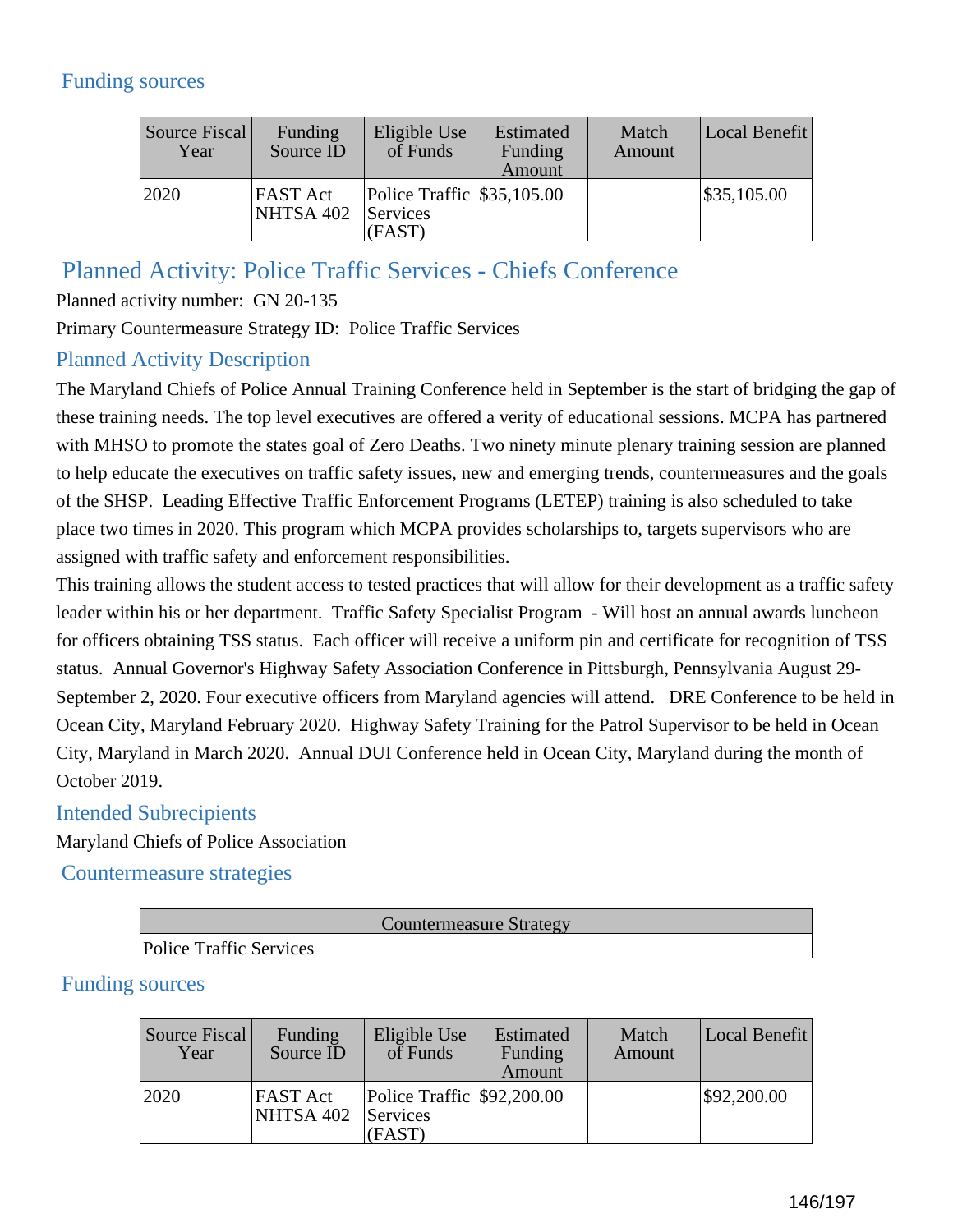## Planned Activity: MML PEA Annual Conference Training

Planned activity number: GN 20-209 Primary Countermeasure Strategy ID: Police Traffic Services

## Planned Activity Description

The Maryland Municipal League Police Executive Association Training Conference held in April offers top level executives a variety of educational sessions. Plenary training, along with a speaker, is planned to help educate executives on new and emerging traffic safety issues, countermeasures, and Maryland's traffic safety goals.

## Intended Subrecipients

Maryland Municipal League

Countermeasure strategies

|                                | Countermeasure Strategy |  |
|--------------------------------|-------------------------|--|
| <b>Police Traffic Services</b> |                         |  |

## Funding sources

| Source Fiscal<br>Year | Funding<br>Source ID         | Eligible Use<br>of Funds                              | Estimated<br>Funding<br>Amount | Match<br>Amount | Local Benefit |
|-----------------------|------------------------------|-------------------------------------------------------|--------------------------------|-----------------|---------------|
| 2020                  | <b>FAST Act</b><br>NHTSA 402 | Police Traffic \\$4,500.00<br>Services<br><b>FAST</b> |                                |                 | \$4,500.00    |

## Planned Activity: Chesapeake Region Safety Council

## Planned activity number: GN 20-218

Primary Countermeasure Strategy ID: Police Traffic Services

## Planned Activity Description

This project will support the Maryland Highway Safety Office's Law Enforcement Services Section. The section coordinates directly with office's largest group of grantee's--law enforcement. The law enforcement community across Maryland is a critical component of the state's strategy regarding highway safety. This project will support the hiring of four Law Enforcement Liaisons (LEL). The LEL's will ensure active engagement and collaboration between the MHSO and the local law enforcement community. They will oversee the MHSO's law enforcement grants (approx 90 grants) and projects, promote and coordinate participation in the MHSO's high visibility enforcement waves, recruit, coordinate and deliver training. It will also be the LEL's responsibilities to ensure alignment of law enforcement priorities within Maryland's Strategic Highway Safety Plan.

#### Intended Subrecipients

Chesapeake Region Safety Council

Countermeasure strategies

Countermeasure Strategy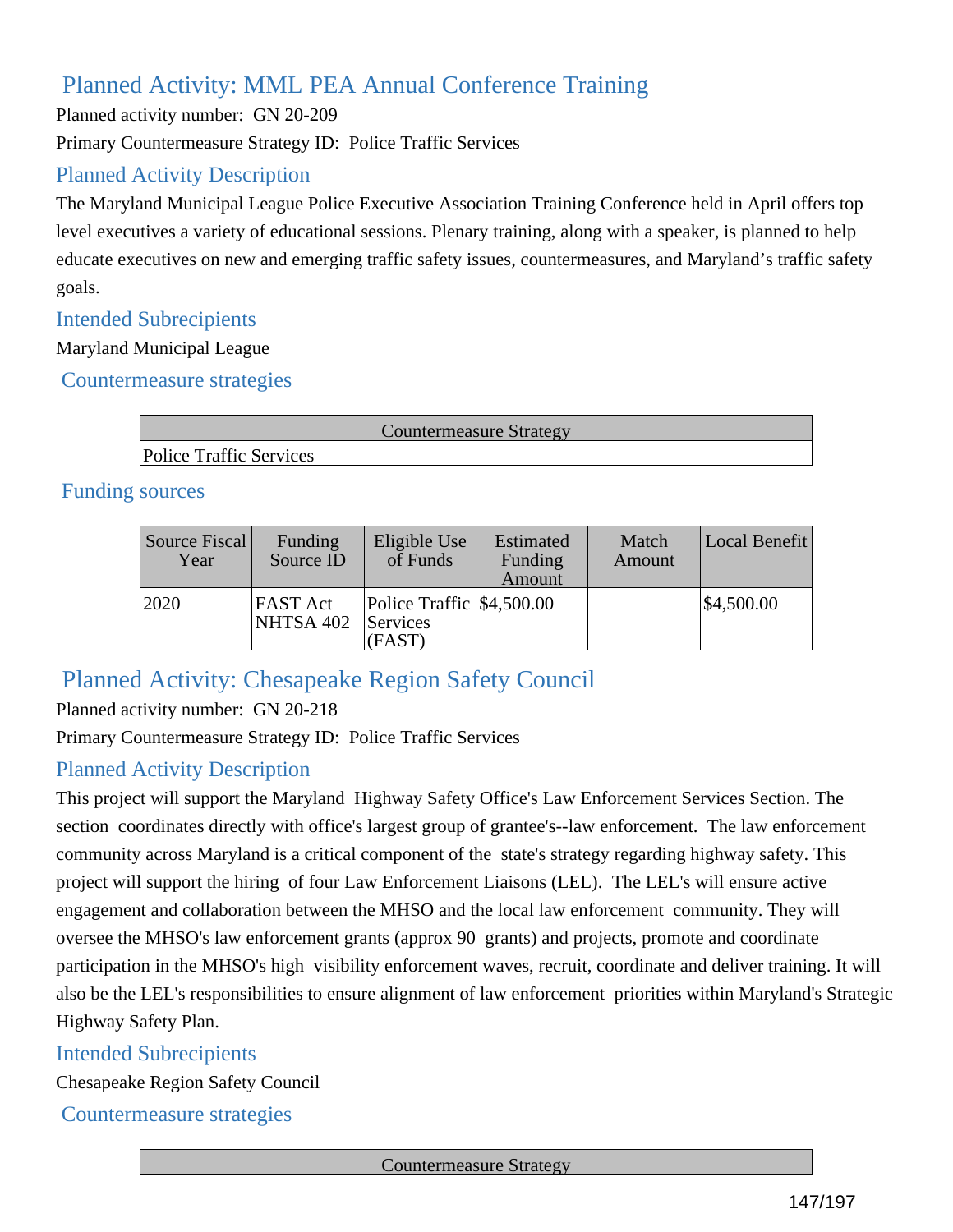#### Police Traffic Services

## Funding sources

| Source Fiscal<br>Year | Funding<br>Source ID         | Eligible Use<br>of Funds                                     | Estimated<br>Funding<br>Amount | Match<br>Amount | Local Benefit |
|-----------------------|------------------------------|--------------------------------------------------------------|--------------------------------|-----------------|---------------|
| 2020                  | <b>FAST Act</b><br>NHTSA 402 | Police Traffic $\frac{$231,264.00}{ }$<br>Services<br>(FAST) |                                |                 | \$231,264.00  |
| 2020                  | <b>FAST Act</b><br>NHTSA 402 | Police Traffic<br>Services<br>(FAST)                         |                                |                 |               |

Planned Activity: Police Traffic Services - IACP HSC, Commanders Summit

Planned activity number: GN 20-270

Primary Countermeasure Strategy ID: Police Traffic Services

## Planned Activity Description

The FOB Grant Coordinator will attend either the Lifesavers or DRE Conference. Notify all barrack commanders throughout the state that there is a mandated training summit. A portion of the summit will provide training that promotes highway safety. Commanders will return to their barracks with additional knowledge and best practices in the support of highway safety initiatives.

#### Intended Subrecipients

Maryland State Police

Countermeasure strategies

|                                | <b>Countermeasure Strategy</b> |
|--------------------------------|--------------------------------|
| <b>Police Traffic Services</b> |                                |

## Funding sources

| Source Fiscal<br>Year | Funding<br>Source ID         | Eligible Use<br>of Funds                                 | Estimated<br>Funding<br>Amount | Match<br>Amount | Local Benefit |
|-----------------------|------------------------------|----------------------------------------------------------|--------------------------------|-----------------|---------------|
| 2020                  | <b>FAST Act</b><br>NHTSA 402 | Police Traffic $\frac{1}{2}$ ,500.00<br>Services<br>FAST |                                |                 | \$2,500.00    |

## Planned Activity: Police Traffic Services - Unsecured loads

#### Planned activity number: LE 20-284

Primary Countermeasure Strategy ID: Police Traffic Services

## Planned Activity Description

This project will assist Maryland law enforcement in their vigilance of unsecured-load violations while also educating the public of the hazards associated with improperly secured loads and trailers. MDTA Police will identify and target unsecured-load safety issues, populations, and locations of concern through the collection, analysis and evaluation of data and information. In addition this project will serve to promote safe behaviors of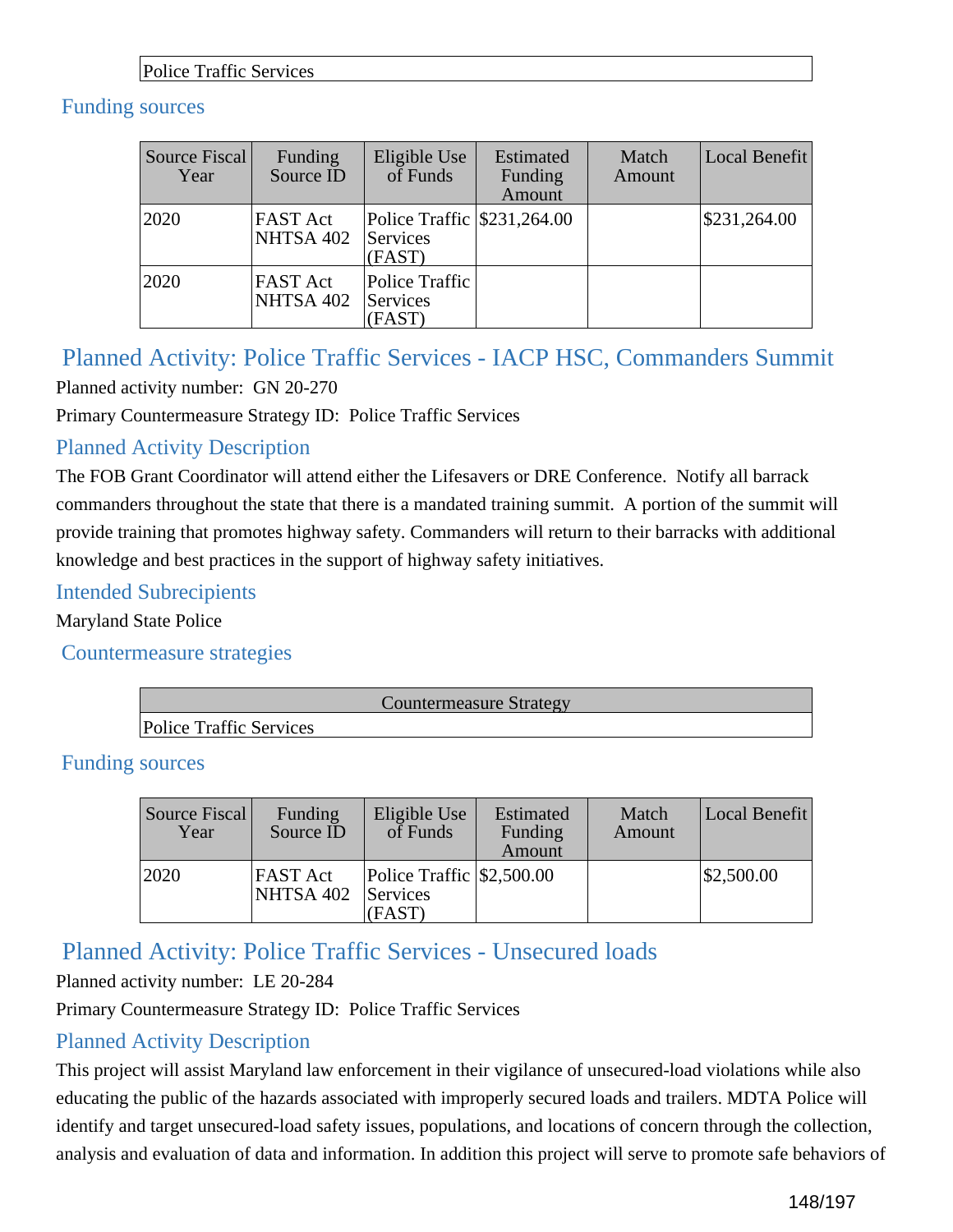all road users appropriate for the environment through education and enforcement initiatives.

#### Intended Subrecipients

Maryland Transportation Authority Police Department

Countermeasure strategies

|                                | Countermeasure Strategy |  |
|--------------------------------|-------------------------|--|
| <b>Police Traffic Services</b> |                         |  |

## Funding sources

| Source Fiscal<br>Year | Funding<br>Source ID         | Eligible Use<br>of Funds                         | Estimated<br>Funding<br>Amount | Match<br>Amount | Local Benefit |
|-----------------------|------------------------------|--------------------------------------------------|--------------------------------|-----------------|---------------|
| 2020                  | <b>FAST</b> Act<br>NHTSA 402 | Police Traffic \$20,000.00<br>Services<br>(FAST) |                                |                 | \$20,000.00   |

## Program Area: Traffic Records

## Description of Highway Safety Problems

## Problem Identification

Hardware, software, personnel, and procedures that capture, store, transmit, analyze, and interpret traffic safety data are critical components to Maryland's traffic records system. The datasets managed by this system include crash, driver licensing and history, vehicle registration and titling, commercial motor vehicle, roadway, injury control, citation/adjudication, and EMS/trauma registry data.

Maryland employs a two-tiered Traffic Records Coordinating Committee (TRCC), with both General (or technical) and Executive Councils, comprised of data owners, data managers, and data users with oversight and interest in the datasets listed above. MHSO staff serves on the TRCC General Council and subcommittees, and advises the TRCC Executive Council, which oversees and approves the Maryland Traffic Records Strategic Plan (TRSP).

The TRSP is a five-year plan that runs concurrent with the Maryland SHSP. Both the TRSP and SHSP went into effect January 2016 and will cover the years 2016 through 2020. The TRCC worked with the NHTSA on its most recent Traffic Records Assessment. Maryland accepted the final report in early December 2014, and the TRCC formed a Traffic Records Strategic Plan Steering Committee to oversee development of the next fiveyear plan for traffic records. After a year of development, the TRCC Executive Council accepted the plan in January 2016.

Recommendations from the 2014 assessment include Maryland's need to improve:

- TRCC's strategic planning abilities;
- Procedures, process flows, and interfaces for the crash data system;
- Data quality control programs for the crash, vehicle, driver, roadway, and injury surveillance data systems;
- Procedures and process flows for the roadway data system;
- · Interfaces with the citation and adjudication systems; and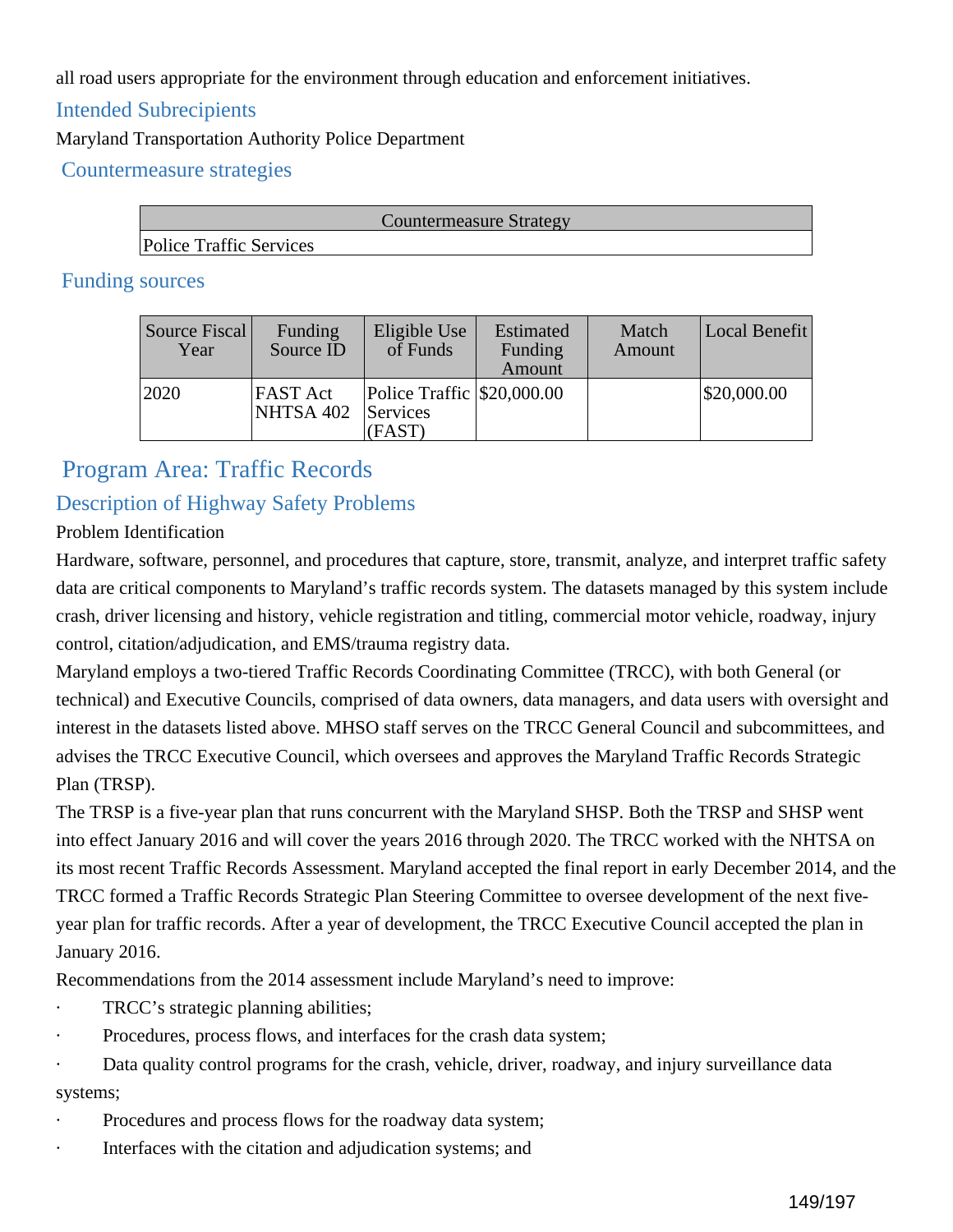· Interfaces with the injury surveillance systems.

Objectives in the TRSP are based on the 2010 and 2014 assessments, along with the Crash Data Improvement Program findings, and other needs determined by members of the TRCC, including the various partners in the process. The prioritization and selection process for projects requesting funds includes an evaluation of each project's ability to meet the priority objectives in the TRSP, considering the strategies in the SHSP and the fiveyear needs of the SHSP Emphasis Areas. Priority objectives are reviewed and determined annually by the TRCC Executive Council.

#### Solution

The accurate collection and timely dissemination of traffic records information are crucial to ensuring positive results from projects and strategies within the five-year plan. Data elements form the informational backbone for all the MHSO's programs and the SHSP itself. All activities, from enforcement to education, rely on good data, and the MHSO's focus is to provide effective data support and analysis for programs that can help the State meet traffic safety goals in reducing crashes and resulting injuries and fatalities.

Maryland's Traffic Records Executive Council's leadership goal is to develop a comprehensive statewide traffic records system that provides traffic safety professionals with reliable, accurate, and timely data to inform decisions and actions for implementing proven countermeasures and managing and evaluating safety activities to resolve traffic safety problems. The traffic records system encompasses the hardware, software, personnel, and procedures that capture, store, transmit, analyze, and interpret traffic safety data. This system is used to manage basic crash data from all law enforcement agencies, along with information on driver licensing and history, vehicle registration and titling, commercial motor vehicles, roadways, injury control efforts, citation and adjudication activities, and the EMS/trauma registry.

Maryland's Traffic Records Executive Council provides policy leadership to the TRCC and its efforts to continually review and assess the status of Maryland's traffic safety information system and its components. The TRCC oversees the development and update of the Traffic Records Strategic Plan to serve public- and private-sector needs for traffic safety information, to identify technologies and other advancements necessary to improve the system, and to support the coordination and implementation of system improvements. The MHSO participates on all levels of the TRCC through its own staff and through a grant-funded project at the NSC called the MCTSA, a more comprehensive, expert staff-based approach to provide services based on the CODES and other traffic records data and to meet the wide and varied needs of the MHSO and its partners. The MHSO is a member of the Crash Data Tri-Agency Council—consisting of the MSP, the MDOT SHA, and the MDOT MVA—which oversees policies and projects related to the crash data system. The MHSO is also represented on the ACRS Task Force, working with technical and policy experts named by the Tri-Agency Council to oversee continuing improvements of Maryland's newest electronic data system. The Tri-Agency Council and the ACRS Task Force act as subcommittees of the TRCC and share goals to meet the priority objectives set forth in the TRSP.

MHSO staff members work with subject matter experts from the MCTSA project to help manage the TRSP, and the MHSO continues the CODES program. These are some of the ways in which the MHSO relies on its many partner agencies to make data accessible for highway safety planning, as it employs various systems and programs, with the help of State agencies and grantees, to collect, maintain and analyze internal data information.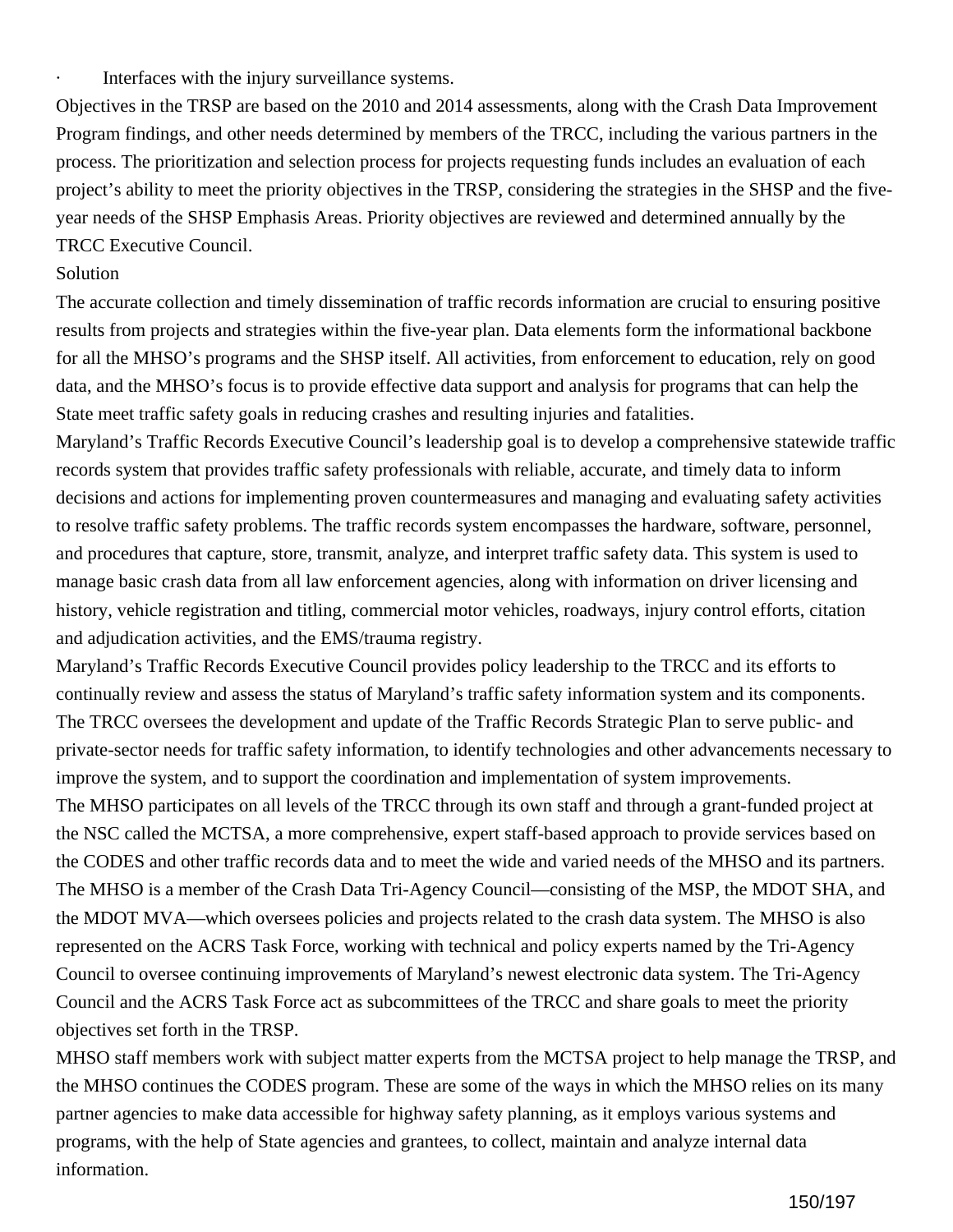The mission to provide data and analytical support to traffic safety professionals at the local, State, regional, and national levels drives the direction of the Traffic Records Program. Projects to be considered for funding by the Traffic Safety Information System Improvement Program must adhere to goals and objectives within the TRSP and provide support for the data needs of the traffic records community.

 The MHSO's implemented allocation methodology incorporates several safety program areas that have been identified as the most prevalent factors related to motor vehicle crashes in Maryland. By applying a weighting regimen, the MHSO's allocation formula provides a guide for highway safety funding that will apply the most money to areas with the most problems. Once total funding for each jurisdiction is determined, the MHSO reviews the frequencies and proportions of crash sub-categories (i.e. impaired, distracted, motorcycle, etc.) and compares these frequencies and proportions by law enforcement agency within each jurisdiction. Funding decisions are truly data-driven and provide guidance for the identification of jurisdictions that are most capable of reducing the State's total number of serious and fatal crashes.

#### Associated Performance Measures

| <b>Fiscal Year</b> | Performance<br>measure name                                                 | Target End Year | <b>Target Period</b> | <b>Target Value</b> |
|--------------------|-----------------------------------------------------------------------------|-----------------|----------------------|---------------------|
| 2020               | $C-2$ ) Number of 2020<br>serious injuries<br>in traffic crashes<br>(State) |                 | 5 Year               | 3029.4              |
| 2020               | $C-1$ ) Number of 2020<br>traffic fatalities<br>(FARS)                      |                 | 5 Year               | 425.7               |

Countermeasure Strategies in Program Area

Countermeasure Strategy Improves accessibility of a core highway safety database

Countermeasure Strategy: Improves accessibility of a core highway safety database Program Area: Traffic Records

#### Project Safety Impacts

The accurate collection and timely dissemination of traffic records information are crucial to ensuring positive results from projects and strategies within the five-year plan. Data elements form the informational backbone for all the MHSO's programs and the SHSP itself. All activities, from enforcement to education, rely on good data, and the MHSO's focus is to provide effective data support and analysis for programs that can help the State meet traffic safety goals in reducing crashes and resulting injuries and fatalities.

Maryland's Traffic Records Executive Council's leadership goal is to develop a comprehensive statewide traffic records system that provides traffic safety professionals with reliable, accurate, and timely data to inform decisions and actions for implementing proven countermeasures and managing and evaluating safety activities to resolve traffic safety problems. The traffic records system encompasses the hardware, software, personnel, and procedures that capture, store, transmit, analyze, and interpret traffic safety data. This system is used to manage basic crash data from all law enforcement agencies, along with information on driver licensing and history, vehicle registration and titling, commercial motor vehicles, roadways, injury control efforts, citation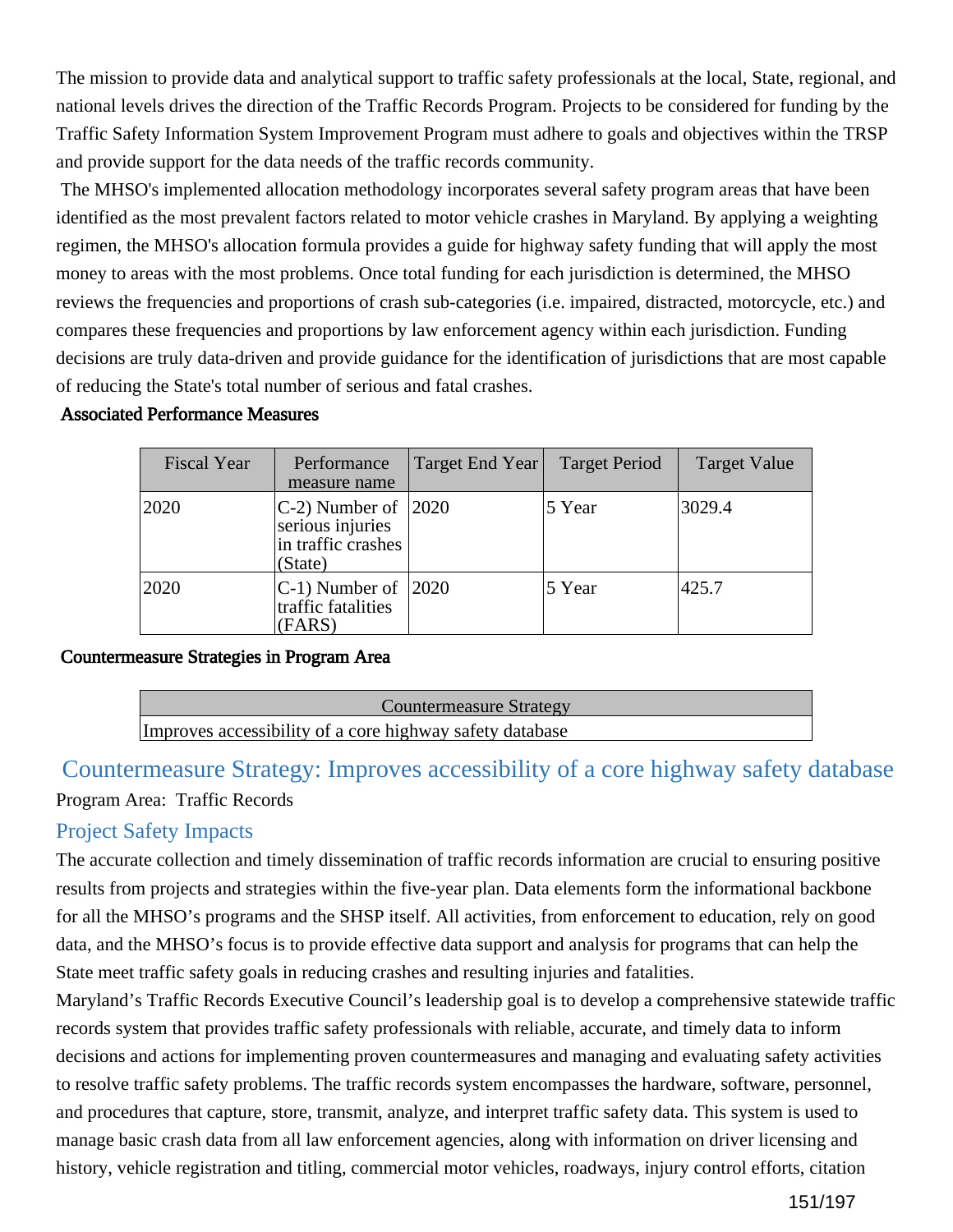and adjudication activities, and the EMS/trauma registry.

Maryland's Traffic Records Executive Council provides policy leadership to the TRCC and its efforts to continually review and assess the status of Maryland's traffic safety information system and its components. The TRCC oversees the development and update of the Traffic Records Strategic Plan to serve public- and private-sector needs for traffic safety information, to identify technologies and other advancements necessary to improve the system, and to support the coordination and implementation of system improvements. The MHSO participates on all levels of the TRCC through its own staff and through a grant-funded project at the NSC called the MCTSA, a more comprehensive, expert staff-based approach to provide services based on the CODES and other traffic records data and to meet the wide and varied needs of the MHSO and its partners. The MHSO is a member of the Crash Data Tri-Agency Council—consisting of the MSP, the MDOT SHA, and the MDOT MVA—which oversees policies and projects related to the crash data system. The MHSO is also represented on the ACRS Task Force, working with technical and policy experts named by the Tri-Agency Council to oversee continuing improvements of Maryland's newest electronic data system. The Tri-Agency Council and the ACRS Task Force act as subcommittees of the TRCC and share goals to meet the priority objectives set forth in the TRSP.

## Linkage Between Program Area

Goals are prioritized for appropriate components of the traffic records information system, with objectives developed based on the periodic assessments, ongoing TRCC evaluation and input, and other state agencyidentified needs. The TRCC sets performance measures for priority objectives identified in the TRSP, which are reviewed regularly throughout each year. Systems are evaluated for quantitative progress, such as improved timeliness and completeness, with reports submitted to NHTSA at least annually. Additionally, MHSO grants are evaluated during and after implementation through grantee reporting using proven process evaluation measures.

 The MHSO's implemented allocation methodology incorporates several safety program areas that have been identified as the most prevalent factors related to motor vehicle crashes in Maryland. By applying a weighting regimen, the MHSO's allocation formula provides a guide for highway safety funding that will apply the most money to areas with the most problems. To further this effort, the MHSO was provided the frequencies and proportions of each sub-category by law enforcement agency within each jurisdiction so that once total funding for each jurisdiction is determined, further stratification may be completed by agency. Thus, the funding decisions are truly data-driven and provide guidance for the identification of jurisdictions that are most capable of reducing the State's total number of serious and fatal crashes.

## Rationale

Quality data is the cornerstone to any effective traffic safety program. The MHSO funds numerous projects, as outlined in the selection criteria above, to improve traffic records systems throughout the State and to effectively deliver quality data products to partners.

#### Planned activities in countermeasure strategy

| Unique Identifier | <b>Planned Activity Name</b>                          |
|-------------------|-------------------------------------------------------|
| $IGN 20-045$      | Traffic Records Data Improvement and<br>Accessibility |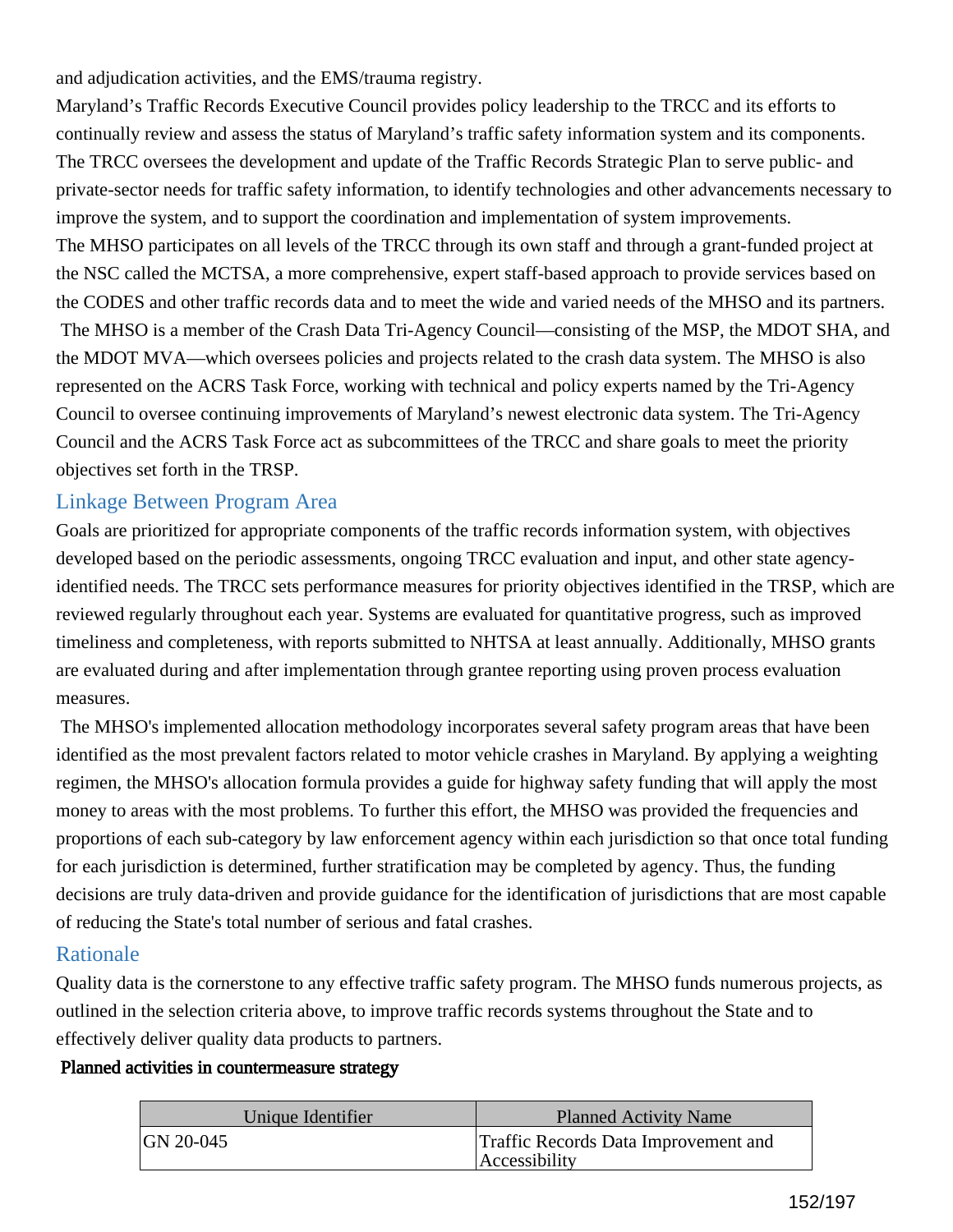| $ GN 20-137$ | <b>MSA Training &amp; Conferences</b> |
|--------------|---------------------------------------|
| $ GN 20-232$ | Traffic Records - MCTSA               |

## Planned Activity: Traffic Records Data Improvement and Accessibility Planned activity number: GN 20-045

Primary Countermeasure Strategy ID: Improves accessibility of a core highway safety database

## Planned Activity Description

This project will focus on specific strategies that will improve the ability to use data driven analysis to reduce crashes and deaths on Maryland roads as follows:

1. Collect traffic safety related datasets, and perform data correction, analysis, quality control and assurance checks, management, mining, storage, and visualization

• Data Collection, Correction, Management, Mining & Storage: The data to be collected includes crashes, citations, transportation data such as road centerlines and AADT, census data, liquor license locations, and crime data as needed. Crashes will encompass MDOT SHA statewide crash dataset, MSP ACRS open portal crash data, and crash data from Baltimore City DOT. Citations include Databak ETIX, and JPortal ETIX. We will continue to collect and update statewide liquor license data; and will confirm and verify contacts, establish consistent updates and relationships, establish a plan for how to use this data in RAVEN and other products, how to display and analyze this data, and determine our attribution. We will also obtain specific datasets collected from various agencies to be included in RAVEN and other products as requested. Once this data is collected, it will be processed and reviewed for accuracy. If data needs correction, we will follow our established procedures to correct the data, and store it properly for use in RAVEN and mapping and analysis projects. Our goal is to always increase the accuracy threshold, return corrected data to collection agencies if the mechanism exists, and use improved data for our RAVEN application. Once we correct this data, we plan to consider ways to share this updated data back to individual agencies through a secure FTP or other methods if possible.

• Data Quality Control & Assurance Checks: After data is collected, the first step is to perform an in-depth data quality control and assurance check on the dataset. This would include a spatial check of location accuracy and mapped vs. un-mapped locations, and a check on accuracy and consistency of attribution. One example is to create a data comparison and accuracy report for 2016 vs. 2017 Baltimore City crash data. We will also provide accuracy reports for MDOT SHA vs. MSP open portal crash data, which will be sent to both agencies upon completion. In addition to the quarterly ETIX maps, we will provide accuracy and geocoding reports to all agencies receiving map products with feedback on specific areas of improvement for data collection, particularly with locations.

• Data Analysis: Once the data is collected and checked for quality and accuracy, the team will use a wide range of statistical software and spatial analysis tools in ArcGIS to create reports and analyses. Any findings will be communicated to our customers in an effective way, and analysis processes will be documented. The datasets will be compared to identify trends or problems that could affect the quality of our products. In past products, we have provided summary statistics in the form of charts and graphs, and will continue to provide these, but will also apply operational research and statistical techniques to improve the overall use in identifying trends, areas of statistical interest, correlation between datasets, etc.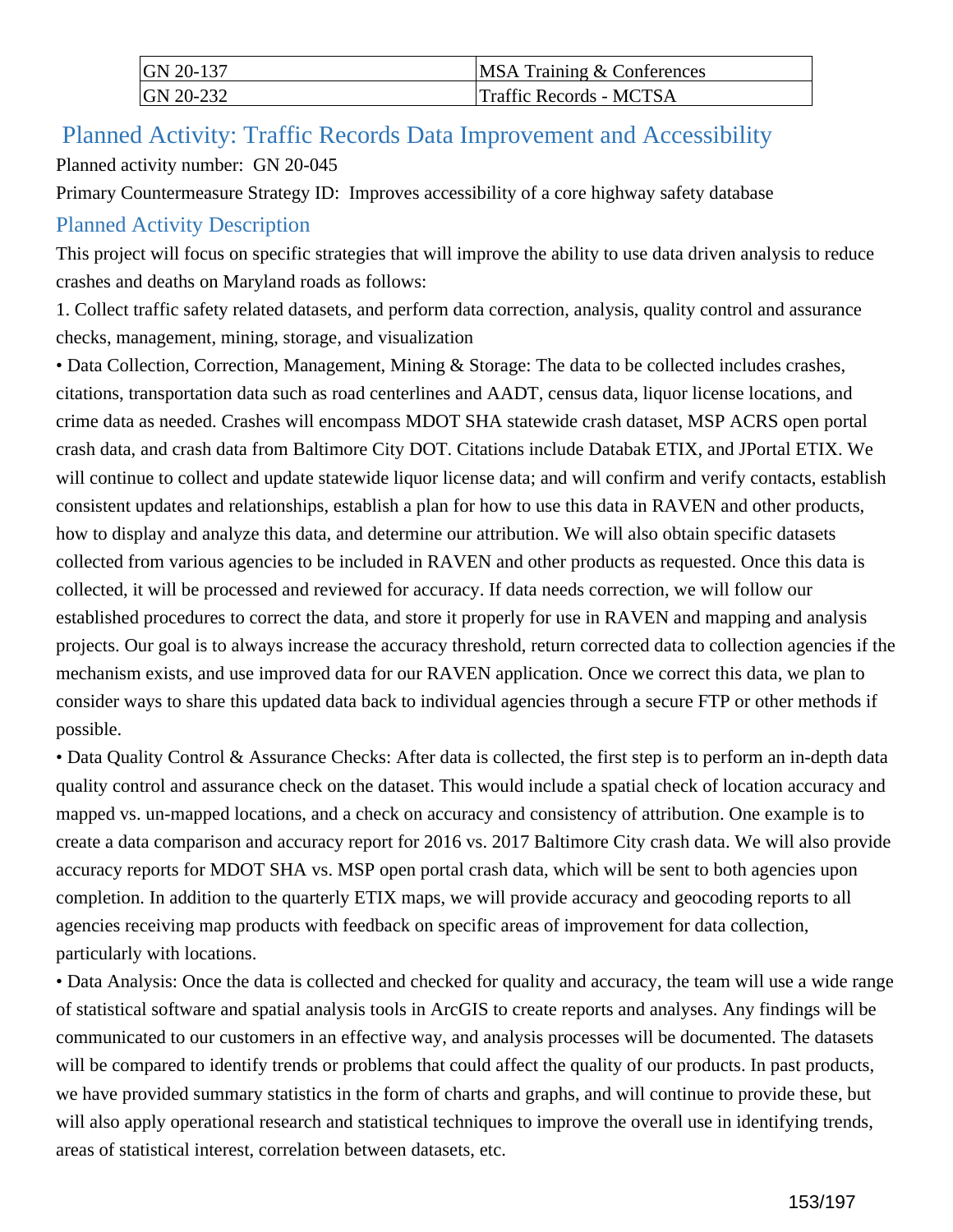• Data Visualization: Once the data is analyzed, the next step is to display it in a visually appealing and easy to understand format. This would include continual updates to map formats to make them easy to understand and gather the most important data quickly. New tools for displaying the data in a spatially appealing format to be researched and tested for future analysis. In addition to the evolving map component of our products, other data visualization products will be implemented to provide a quality analysis. Linear infographics will continue to provide to show a non-spatial way to display a linear route with a breakdown of crashes and ETIX citations along that roadway. Intersection infographics have been created to display and breakdown intersections of major routes that can provide information on the direction of crashes and the liquor establishments near that intersection. Temporal topologies incorporate a high-level data visualization technique that can easily display important information about the day and time that crashes/citations are occurring. Alongside these physical data visualization products, an online component has been created in the form of an interactive web mapping application, RAVEN, to display a variety of datasets to law enforcement for a quick analysis. The testing and implementation of the linear risk terrain model will be under way, and will be adapted to additional focus areas beyond impaired driving. The efforts will continue to allow products to be easily understood, displaying the most important data and analysis firsthand, while remaining visually appealing.

2. Utilize GIS Spatial Analysis and Mapping techniques to develop products for MHSO and LEA's

 Washington College will support DUI teams and other LEA's that partner with MHSO with dedicated GIS analysts, supported by student interns, to provide timely analysis of data needed to determine appropriate areas for patrols, DUI interdiction, and checkpoints. Monthly reports and analysis with GIS mapping products will be provided, in addition to specific products created for LEA's by request. The mapping and analysis provided can be generally broken down into these three main areas:

• Crash Data Mapping & Analysis – Crash data provides a wealth of information, including but not limited to, severity, driver behaviors, roadway characteristics, and temporal data. Crash data is used for a variety of products and focus areas, and can be as simple as statewide or county overviews of crash points/hotspots, or more complex like DDACTS (Data Driven Approaches to Crime & Traffic Safety). As access to crash data becomes timelier, we can update our maps and analysis to see if trends are shifting or confirm that problem areas remain consistent over time.

• ETIX Citation Mapping & Analysis – ETIX citations are downloaded from the Maryland Judiciary and District Courts Web Portal on a regular basis. ETIX data can be queried by fields such as date, county, or type of citation, depending on the analysis being performed. The ETIX citation data includes the geographic coordinates, at which a given citation was issued, allowing these citations to be displayed on a map in ArcGIS. ETIX data is used in multiple MHSO products to accomplish a variety of goals; the Quarterly Analysis Reports provide information regarding alcohol-related stops occurring within a given county over a certain time-period, while the Holiday Analysis Reports utilize ETIX data to predict where future DUI incidents are most likely to occur. ETIX citations are also used in our general traffic related analyses such as Aggressive Driving Reports and Infographics.

• SHSP Focus Area Mapping & Analysis – Washington College will provide support to all six of the Emphasis Area (EA) teams focused on the each of the first strategies. The first strategy in each of the EA teams focuses efforts on clean and accurate data to analyze. For example, products were developed for the Aggressive Driving EA team to be used in conjunction with the Aggressive Driving Are a Public Threat (ADAPT) HVE waves.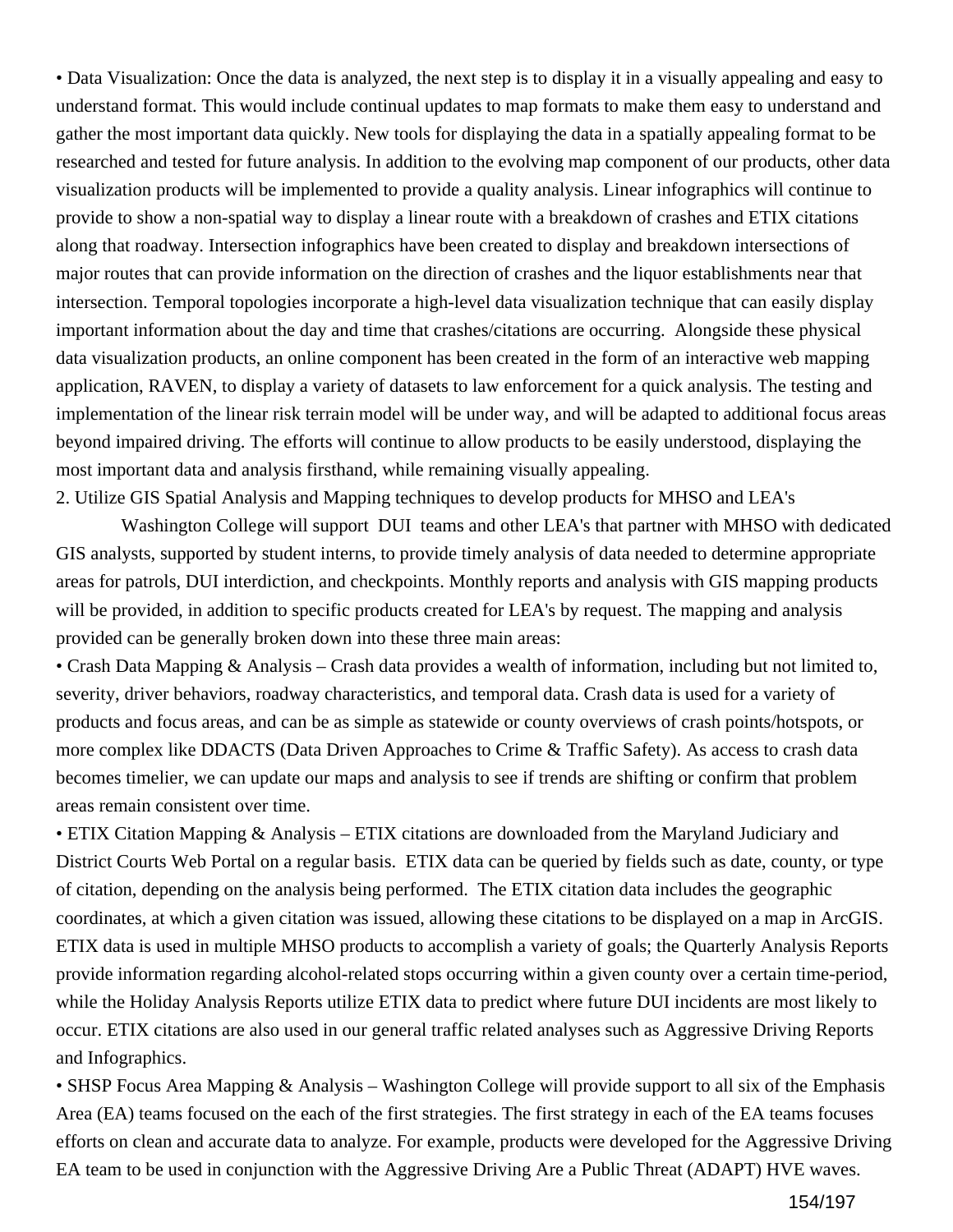Producing a standardized product will allow the program to be analyzed to determine if the data and the enforcement are decreasing aggressive driving in those pre-determined areas. Another example is the educational research that was completed for the DUI EA team. This analysis cross tabulated multiple datasets to analyze and find a target audience to educate those living in Langley Park. Most of our existing assistance was focused on statewide analyses, however, we have most recently analyzed data for the SHSP on a county level for Howard, Washington, Frederick, and Prince George's counties.

3. Attend conferences, and provide training sessions, presentations, webinars, and technical support to MHSO staff, LEA partners, EA teams, etc. on all products/services provided by Washington College, in addition to GIS techniques and processes for traffic safety related datasets.

For our partners and users to take advantage of improved accessibility to all traffic safety related datasets, they will require training to understand how to utilize the data they will be receiving. Staff will attend conferences as approved by MHSO to highlight the work done by Washington College that is related to traffic safety. Washington College will also host training sessions, webinars, and presentations on how GIS can be used in the traffic safety/impaired community. We will also provide training on how to use the RAVEN web mapping application. In addition to a data dictionary and user's manual, a video tutorial and series of webinars will be created to reach the widest audience. Technical support for MHSO staff and LEA partners on the use of RAVEN and other GIS processes will be given. We can also provide online introductory, intermediate, and advanced ArcGIS courses, as well as provide training for other tools and statistical software packages used by LEA's. Webinars and trainings can be expanded to how to use ArcGIS Spatial Analyst and Network Analyst extensions specifically for traffic safety related datasets. Training can also be given to partners that have the need to complete a specific process. For example, we can provide training to Baltimore City DOT on the process of increasing accuracy for spatial location of crashes, and even work with them to develop a SOP or presentation that details the process. Other resources can be created such as how-to guide's and hands-on training for how to bring Excel spread sheets into ArcGIS, how to create temporal topologies, how to download and use Open Portal crash data, how to transform spatial data into infographics, and how to write custom scripts for automated processing. Analysts from other agencies can utilize our resources by working in our lab, or through site visits to show analysts how to use GIS and other tools for mapping traffic related data. We plan to host three training events throughout the year at our facilities on topics related to mapping and analysis for traffic safety professionals. Each training session can host 16 attendees, for a total of 48 attendees. 4. Maintain, update, expand, and promote RAVEN web mapping application

We will continue to maintain and update RAVEN with current data, and add requested layers to the application. All data will be stored on an ArcGIS web service capable of providing a secure password protected web application accessible online by users. Access is intended for TRCC members, MHSO partners, and SHSP partners as needed. We plan to promote RAVEN by attending conferences, meetings, webinars, online & inperson training, and providing technical support and resources, in addition to producing marketing materials and advertisements. The banner and calendar features of RAVEN will be a place to highlight application updates, and any future training information. A newsletter will also be utilized to feature updates and coming features to the RAVEN application.

5. Engage in analysis and development related to traffic safety

Washington College will engage in analysis and development to improve our processes, and to gain a better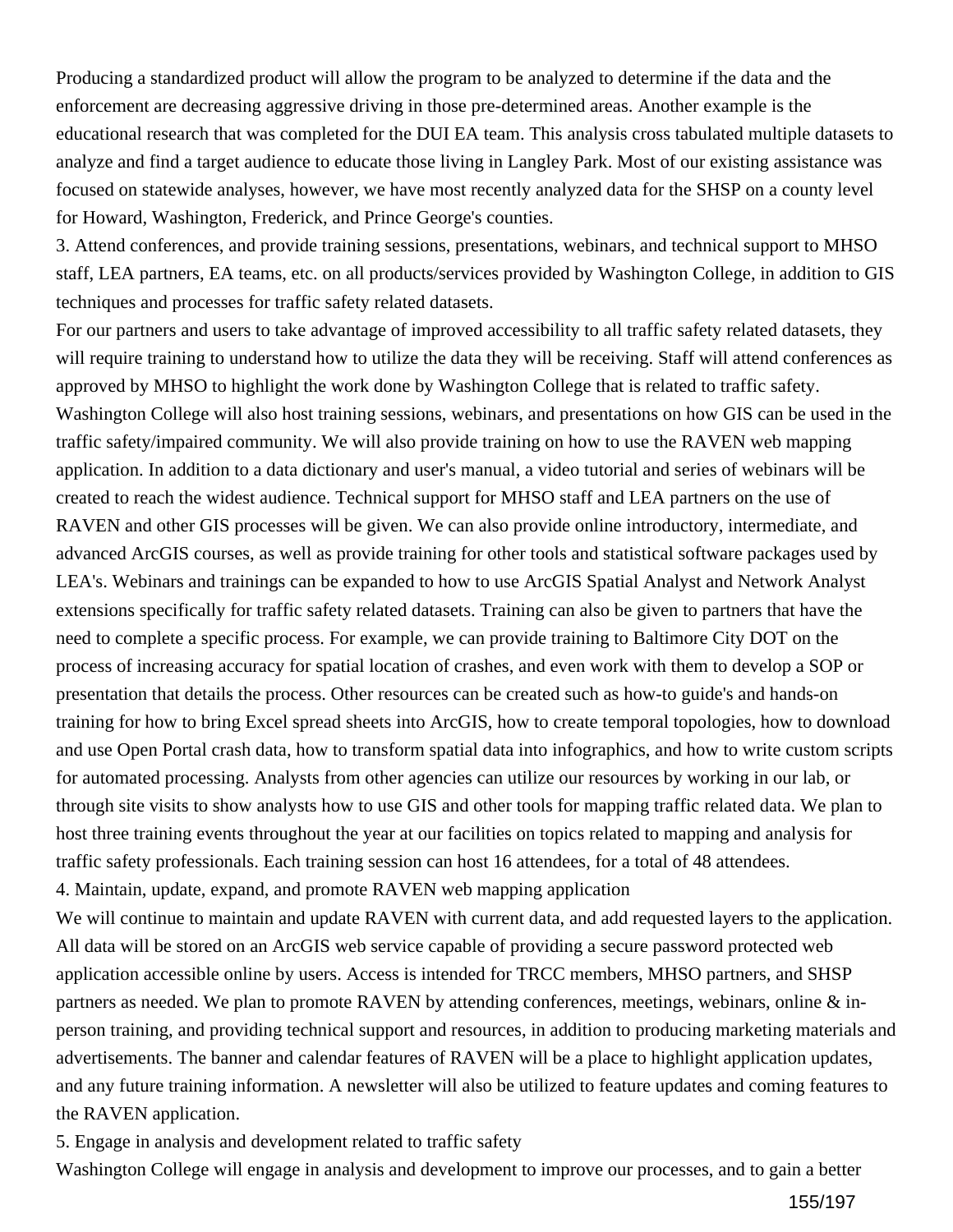understanding of traffic safety data. Some tasks include normalizing citations and crashes by AADT, etc. to be used for analysis purposes, developing a plan for collecting additional datasets such as non-ETIX citations, additional crash data not reported in ACRS/SHA (Federal crash data, and crash data from surrounding states), and analyzing MSP/ACRS open portal crash data at a more in-depth level. The grantee will also evaluate models and methods for predicting crashes, which will be used in the development and testing of risk terrain models.

#### 6. Administrative support

 Washington College will continue to utilize resources to document all project related tasks, time spent on grant activities, and to prepare quarterly reports for MHSO. In addition to general administrative grant support, Washington College will also administer a customer satisfaction survey, general satisfaction with products and services and specific product feedback from customers to help us tailor products to needs. The team will also provide data, images, maps, etc. for MHSO reports and presentations by request.

## Intended Subrecipients

#### Washington College

Countermeasure strategies

| Countermeasure Strategy                                  |
|----------------------------------------------------------|
| Improves accessibility of a core highway safety database |

#### Funding sources

| Source Fiscal<br>Year | Funding<br>Source ID                      | Eligible Use<br>of Funds         | Estimated<br>Funding<br>Amount | Match<br>Amount | Local Benefit |
|-----------------------|-------------------------------------------|----------------------------------|--------------------------------|-----------------|---------------|
| 2020                  | <b>FAST</b> Act<br>$405c$ Data<br>Program | $405c$ Data<br>Program<br>(FAST) | \$561,403.95                   |                 |               |

## Planned Activity: MSA Training & Conferences

#### Planned activity number: GN 20-137

Primary Countermeasure Strategy ID: Improves accessibility of a core highway safety database

#### Planned Activity Description

The Maryland Sheriffs; Association will hold an annual training meeting at Rocky Gap Conference Center to educate executive law enforcement leaders on traffic safety initials and engagement. Provide traffic records training for law enforcement officers to enhance enforcement efforts by attending the TRCC Conference in August 2020.

## Intended Subrecipients

Maryland Sheriffs' Association, Inc.

Countermeasure strategies

Countermeasure Strategy Improves accessibility of a core highway safety database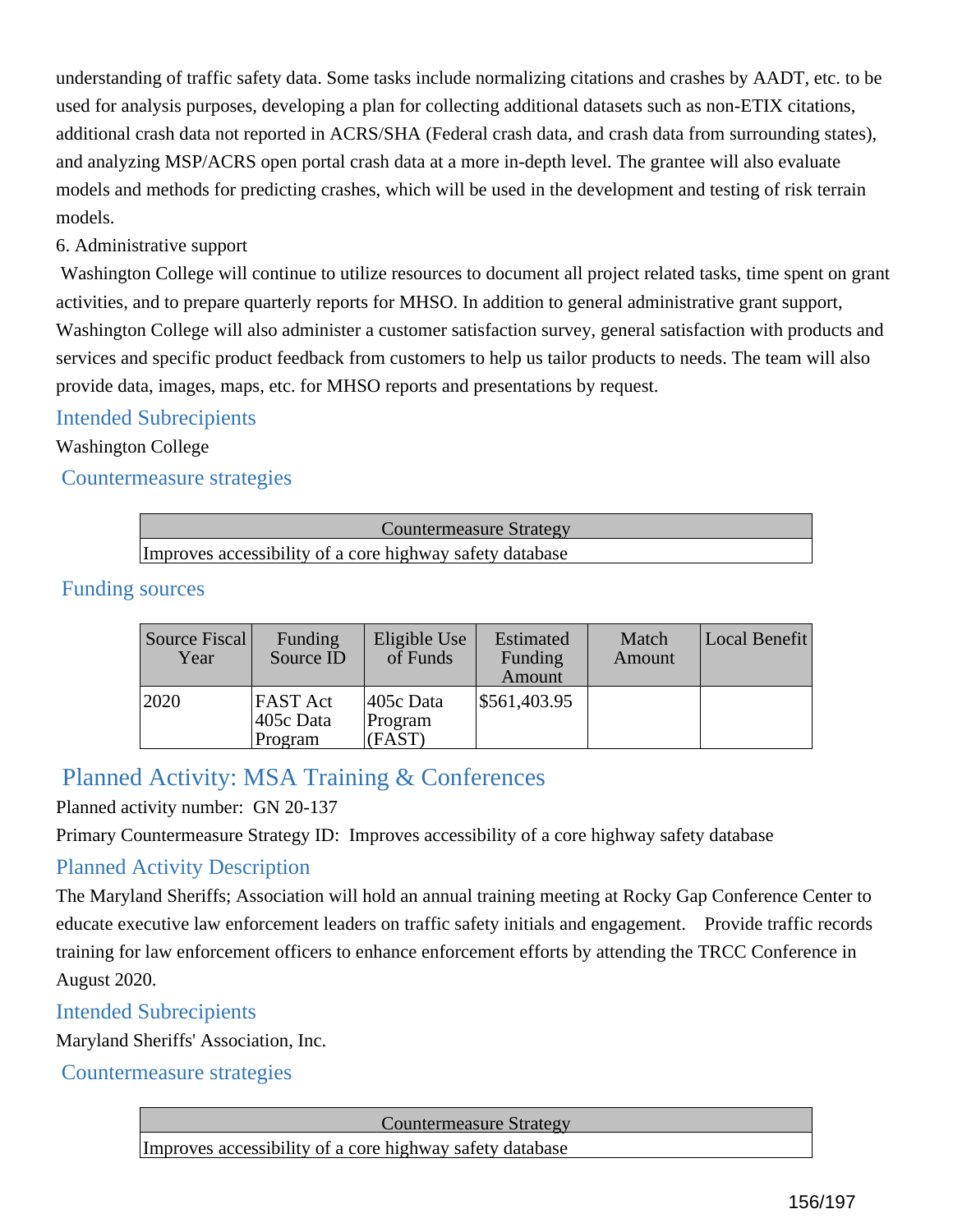#### Funding sources

| Source Fiscal<br>Year | Funding<br>Source ID  | Eligible Use<br>of Funds      | Estimated<br>Funding<br>Amount | Match<br>Amount | Local Benefit         |
|-----------------------|-----------------------|-------------------------------|--------------------------------|-----------------|-----------------------|
| 2020                  | FAST Act<br>NHTSA 402 | Traffic <br>Records<br>(FAST) | \$7,700.00                     |                 | $\frac{1}{37,700.00}$ |

## Planned Activity: Traffic Records - MCTSA

Planned activity number: GN 20-232

Primary Countermeasure Strategy ID: Improves accessibility of a core highway safety database

#### Planned Activity Description

As a grantee for the Highway Safety Office, the NSC functions as an epidemiological resource and data warehouse that makes use of datasets related to highway safety that are provided by several different state agencies. The NSC provides the state with a data sharing network and integrated system that avoids unnecessary duplication of costs and personnel administration. The Federal Highway Administration's (FHWA) preliminary guidelines published in October 2005, Strategic Highway Safety Plans: A Champions' Guide to Saving Lives (Interim Guidance to Supplement SAFETEA-LU Requirements)', clearly states that data are critical in the development of an effective Strategic Highway Safety Plan (SHSP). The strength of the SHSP is in the State's ability to identify, analyze, prioritize, and evaluate reliable data.

The Crash Outcome Data Evaluation System (CODES) data warehouse is positioned as the premiere program to support this function for Maryland. Nationally the CODES program has generated over 100 years of integrated data using the CODES2000 software to link databases collected during the period 1995-2015. Areas of interest generated by the use of CODES data and identified as priority areas at both the state and federal levels include: (1) description of total pre-hospital, emergency department, inpatient, rehabilitation and other health care charges by payer source (private, workers' compensation, Medicare, Medicaid, etc.); (2) crash injury patterns by type and severity; and (3) hospital charges by factors such as safety equipment use, vehicle type, geographical location, and others. CODES findings allow agencies to appropriately implement a public health approach to address both state and national traffic safety concerns and to develop comprehensive evaluation measures. CODES data may be used to provide outputs on all levels of the public health problem-solving paradigm: 1) identify, define, and measure the traffic safety problem; 2) identify risk, protective and other key factors that can help define the community profile; 3) develop and implement appropriate traffic safety countermeasures; and 4) evaluate population-based changes/interventions meant to improve the health of the population at-large.

In addition to the warehousing and analysis capabilities, the NSC will assist the Traffic Records Coordinating Committee, serving as a facilitator to the administration of the program. The Maryland TRCC is a three-tier statewide taskforce with Executive, Technical, and Sub-committee task force Councils. The TRCC follows set rules, provides leadership to maximize data quality, accessibility and improvements, and addresses strategies outlined in Maryland's Strategic Highway Safety Plan. Committees meet regularly and have recorded meeting agendas and minutes. The NSC will work closely with stakeholders from the TRCC infrastructure to: (a) follow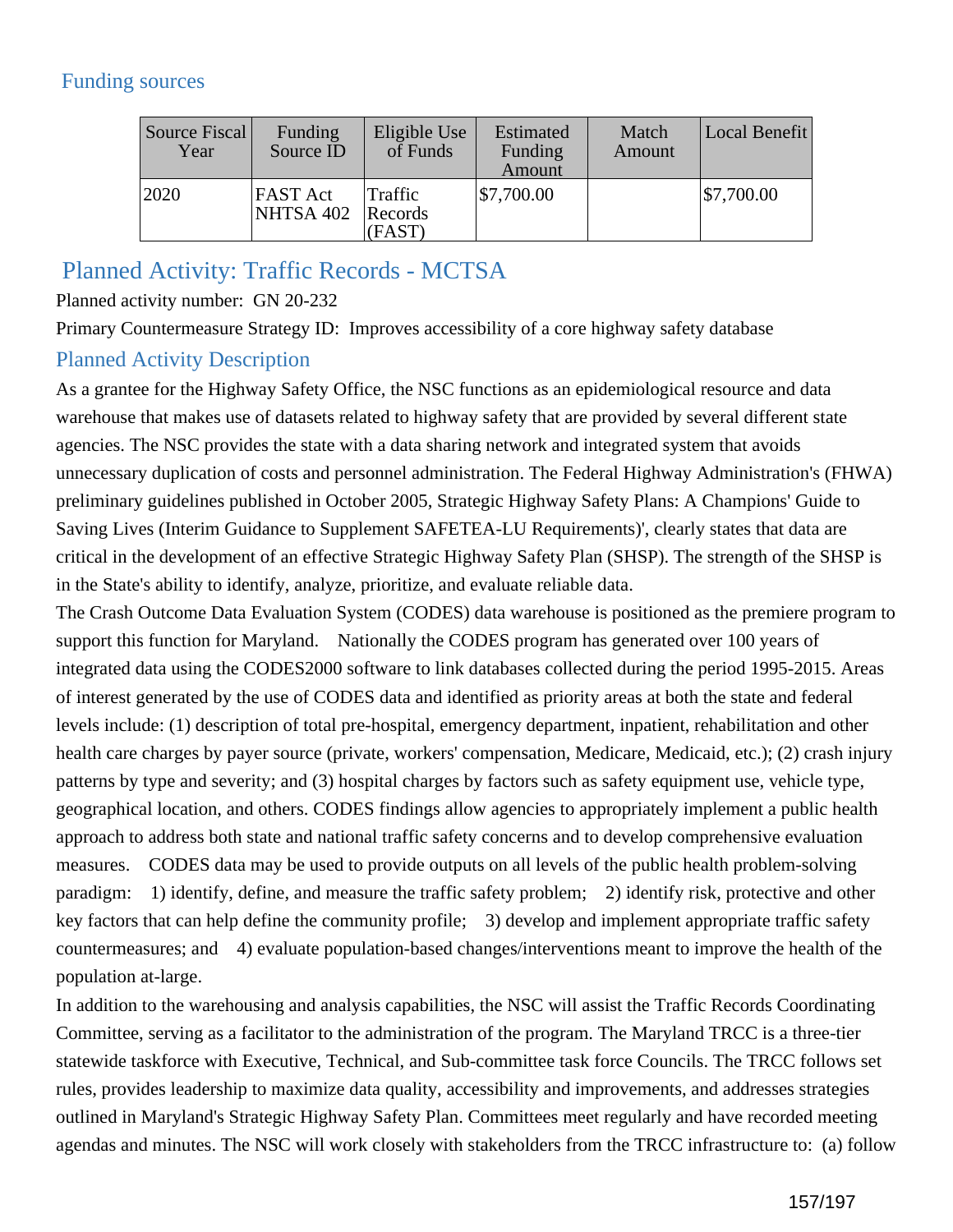best practice methods to enhance the overall structure of the TRCC, (b) improve efficiency on data management by ensuring appropriate data usage and (d) develop proper evaluation methods to assess Maryland's TRCC. The NSC will also work with the MHSO to investigate the development of an 'evaluation' database to be used collaboratively by the MHSO's data partners. By compiling the contributions of other data partners (e.g., SHA, Washington College), an enhanced data set can be created to serve as a valuable resource for planning and evaluation. Ultimately, this data set would be created for inclusion in the MSP's data warehouse. As the MHSO prepares for the upcoming Traffic Records Assessment in 2019, the NSC will also assist with preparations and coordinate partners for the assessment.

The NSC proposes to collect quarterly survey data to identify and evaluate the knowledge, attitudes, beliefs, and behaviors of Maryland drivers. Four surveys will be created to coincide with MHSO events and campaigns that address the six emphasis areas as described in the SHSP: (1) Distracted driving, (2) Impaired driving, (3) Pedestrians/Bicycles, (4) Occupant protection, (5) Aggressive driving, and (6) Highway Infrastructure. Initially, chosen survey questions will be based on the emphasis area items that were originally included among the thirty-three questions contained in the 2014-15 MADS.

Final development of survey questions will be made in collaboration with MHSO staff within the first couple of months of the grant year. For ease of response and allowance for a quick turn-around in analysis, it is expected that each survey will contain 3 to 6 questions, in addition to several demographic items. Following creation of the four surveys, survey tools will be distributed by an independent contractor at local MVA offices, or other large convenient traffic safety-related events. Distribution of each survey will commence approximately six months prior to the corresponding campaign, with collection of the data taking place over the following twomonth period.

Another two-month period will be required for data entry, analysis of survey questions, and creation of the final written summary and presentation. The ultimate goal of the survey distribution will be to deliver and present results of each program area survey approximately two months prior to the corresponding campaign or event. To compensate for the limitations of convenience sampling, proportions in the sample will be adjusted, based on the Maryland demographic profile obtained in the most recent census. The adjustments will yield weighted survey findings that are more representative of the demographic population of the state and its jurisdictions. Analyses will be made available for possible presentation at conferences or Emphasis Area Team meetings as requested by MHSO.

#### Intended Subrecipients

University of Maryland, NSC

Countermeasure strategies

| Countermeasure Strategy                                  |  |
|----------------------------------------------------------|--|
| Improves accessibility of a core highway safety database |  |

#### Funding sources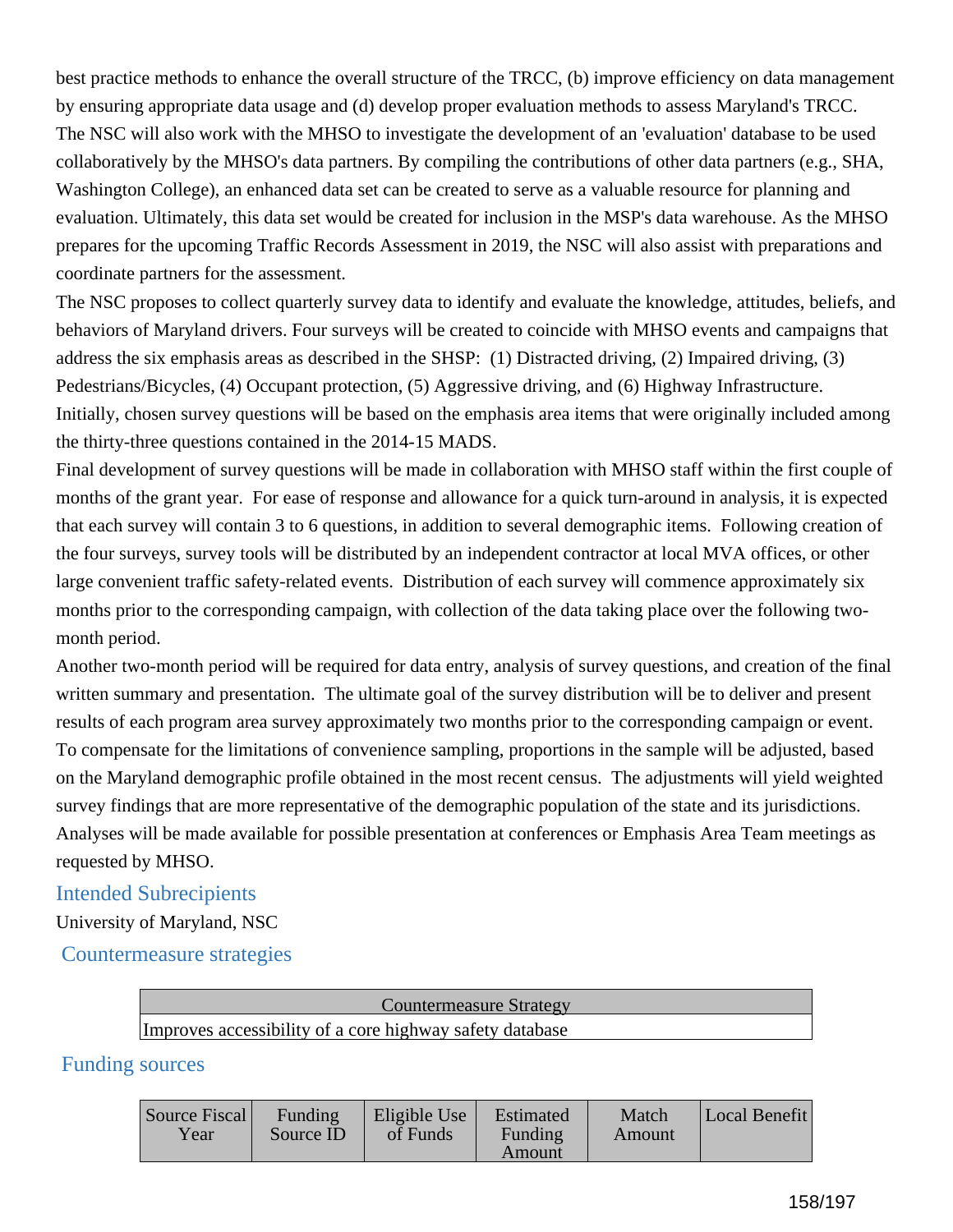| 2020<br><b>FAST Act</b><br>$405c$ Data<br>Program | $405c$ Data<br>Program<br>(FAST) | \$261,138.01 |  |  |
|---------------------------------------------------|----------------------------------|--------------|--|--|
|---------------------------------------------------|----------------------------------|--------------|--|--|

## Evidence-based traffic safety enforcement program (TSEP)

#### Planned activities that collectively constitute an evidence-based traffic safety enforcement program (TSEP):

| Unique Identifier       | <b>Planned Activity Name</b>    |
|-------------------------|---------------------------------|
| LE MHSO 2020 Aggressive | HVE - Aggressive                |
| LE MHSO 2020 Distracted | <b>HVE</b> - Distracted Driving |
| LE MHSO 2020 Impaired   | HVE - Impaired                  |
| LE MHSO 2020 Seat Belts | <b>HVE</b> - Seat Belts         |
| LE 20-266               | MSP - SPIDRE DUI Team           |

#### Analysis of crashes, crash fatalities, and injuries in areas of highest risk.

## Crash Analysis

The statewide problem identification process used in the development of the HSP was described in the previous section entitled "Problem Identification." Data analyses are designed to identify driver characteristics of those over-involved or over-represented in crashes, along with information revealing when, where, and why crashes are occurring. Key results summarizing the problems identified are presented in the statewide and individual program area sections of the HSP. These results are analyzed to determine typical driver demographics, along with the most frequent locations, day/month of most frequent crashes, and most frequent times of day for each problem area. Thus, the most effective program outlines for any problem area will provide current information for typical driver behavior, along with the time of day, day of week and month of year of greatest frequency, along with most frequent locations of total, serious injury, and fatal crashes in each category. These causal factors provide quantitative evidence to shape awareness, education, and enforcement strategies, and to make overtime enforcement efforts and communications efforts as effective as possible in subsequent years. As an example, for impaired driving crash prevention and enforcement efforts combined with occupant protection efforts, Maryland crash statistics indicate that awareness, education, and prevention efforts are most effectively targeted to those who drive between 9 p.m. and 4 a.m. from Thursday through Sunday, in the months of April through October. The typical driver involved in impaired crashes, and least likely to be using seat belts, is male, and aged 21 to 49. The most typical locations are noted for impaired and occupant protection efforts in at least nine of Maryland's 24 county/city jurisdictions. These types of information help State traffic safety and law enforcement officials target effective enforcement and education efforts.

 The same targeted analytical approach is used to address and qualify all serious traffic safety problems in Maryland. Enforcement agencies receiving MHSO grant funding are required to outline and use a localized, data-driven approach to identify the enforcement issues and locations in their jurisdictions. Data documenting the identified highway safety issues must be included along with proposed strategies in the funding applications submitted to the MHSO for consideration. All law enforcement agencies are required to utilize HVE concepts when utilizing highway safety overtime funds, and various training opportunities at all levels of enforcement are provided to learn and implement these HVE techniques. Additionally, the MHSO provides a variety of statistical maps for law enforcement agencies statewide as a valuable resource in targeting and focusing on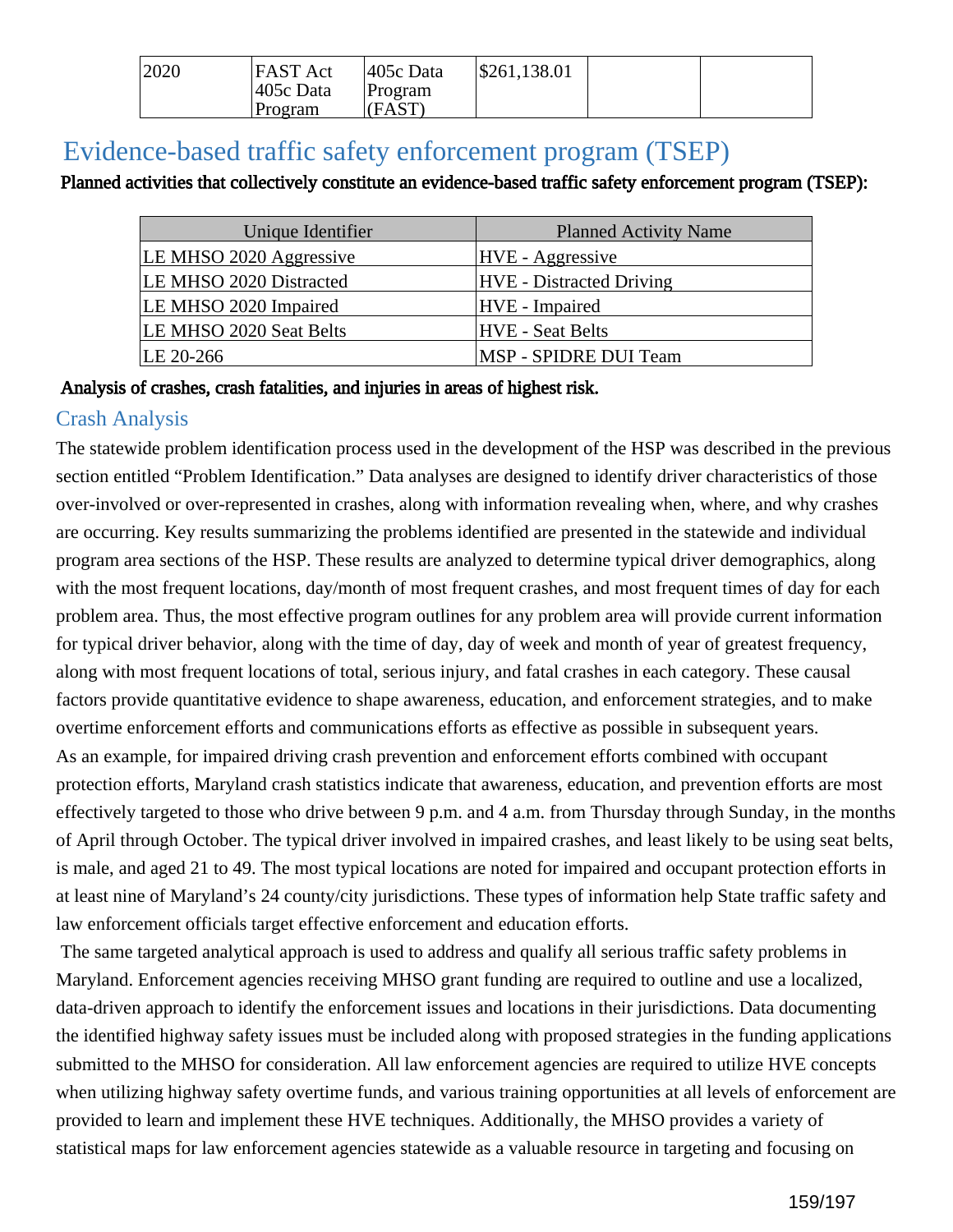high-risk enforcement and education/awareness locations.

#### Deployment of Resources

Maryland's evidence-based traffic safety enforcement methodology uses an integrated enforcement approach utilizing checkpoint inspections and saturation patrols, each as outlined in NHTSA's Countermeasures that Work guiding document. The data-driven, HVE methodology includes enforcement of traffic laws pertaining to impairment, speeding, occupant restraint usage, and other safety issues, coupled with enforcement patrols that saturate specific areas, which are well-documented in local media and describe the effort as an impaired-driving or other appropriate campaign. Such an effort typically includes uniformed law enforcement officers saturating a high-risk crash or incidence area and engaging the driving public by stopping as many violators as possible to serve as a deterrent to improper and dangerous driving. This highly visible approach provides a public perception of risk that driving without following the law can and will result in a traffic stop, resulting in a citation, or an arrest in the case of impaired driving. This occurs often in concurrence with associated national crackdowns or campaigns and mobilizations, helps Maryland provide continuous Specific and General Deterrence of improper and unsafe driving from the causal factors outlined above.

In-depth, comprehensive enforcement efforts, combined with background and evidence provided on grant applications, guide Maryland's efforts to allocate funds to law enforcement agencies to conduct priority areaspecific overtime enforcement services based on specific problem identification and recent statistical results. The MHSO uses several sources of data to determine funding allocations. The State's 24 jurisdictions are divided into three groups based on average population over the most recent three-year period for which data is available. The most populous jurisdictions make up the top group and the least populated make up the third group. Within each group, crashes (serious injury and fatal) and citations (DUI, speed and unbelted) per vehicle miles traveled are calculated by jurisdiction.

Average ranks per jurisdiction are computed across crash and citation fields and applied to the previous year's funding allocations to determine revised funding proportions. Crash and enforcement data are used initially to determine the proper percentage of funding to be disbursed to jurisdictions within the groups. Subjective measures such as demographics, enforcement and outreach capacity, geographical considerations, seasonal fluctuations in traffic, and past performance are then used to refine the figures. From that process, each jurisdiction receives a total allocation of funding to be used in the next fiscal year. The MHSO continues to work with its data consultants to ensure that funding allocations are based on the most recent data available and that formulas are accurate, reasonable, and achievable. This methodology ensures that enforcement funding is allocated to the areas in greatest need and to the agencies that are most capable of implementing the appropriate countermeasures.

The MHSO uses both quantitative and qualitative criteria to measure the desired outcomes of the MHSO's law enforcement grant programs that utilize overtime enforcement funds, including those in the aggressive driving, distracted driving, impaired driving, occupant protection, and pedestrian safety program areas. The MHSO employs a monitoring system for law enforcement reporting data that engages law enforcement partners, grant managers and MHSO team members. In addition to the productivity of officers working overtime enforcement grants, an analysis of crashes, crash fatalities, and serious injuries is utilized by MHSO staff throughout the grant monitoring process. The MHSO's four LELs provide more direct contact with individual agencies across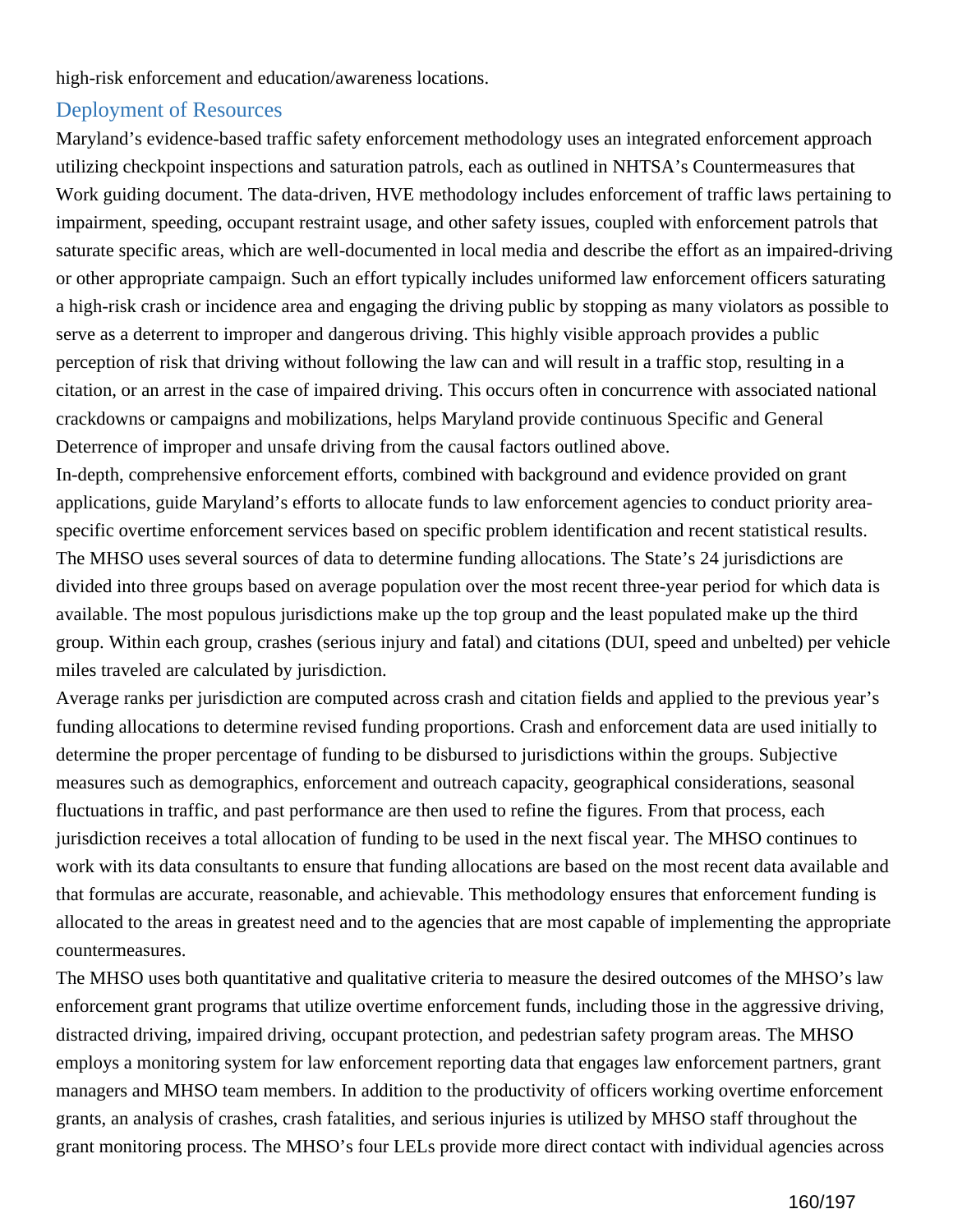the State. By developing relationships with law enforcement managers and traffic supervisors, the LELs closely monitor project success and efficiently provide information, training, and outreach materials.

 Through this comprehensive approach, the MHSO and its law enforcement partners continually follow up, evaluate, and adjust enforcement plans accordingly. This approach improves effectiveness, enhances understanding and support of programs, and utilizes highway safety resources as efficiently as possible.

## Effectiveness Monitoring

To ensure law enforcement projects remain adaptable to any situation, various tracking mechanisms are utilized to enable MHSO program managers and law enforcement managers throughout Maryland to gain quick insights into the progress of each project. Monthly progress reports are required from each agency receiving grant funding to ensure an understanding of the goals and outcomes measuring outputs of each project. These reports must include data on the activities conducted, such as the times worked, the numbers of vehicle contacts, and the numbers of citations issued. This type of continuous monitoring allows for small or large adjustments as needed within each jurisdiction in sufficient time to provide for the most efficient use of resources.

 Constant critique and feedback is maintained throughout the enforcement program between the MHSO and each law enforcement agency. This ensures continuous communication during the planning, implementation, monitoring and evaluation phases of the project. The MHSO achieves this continuity by assigning an LEL to each law enforcement agency as their project manager. The Law Enforcement Services Section Chief, working in conjunction with the MHSO Chief, develops, maintains, and cultivates professional relationships with top law enforcement executives across the State to build the required top-down support for traffic enforcement efforts.

# High-visibility enforcement (HVE) strategies

Planned HVE strategies to support national mobilizations:

|                                 | <b>Countermeasure Strategy</b> |
|---------------------------------|--------------------------------|
| <b>HVE</b> - Distracted Driving |                                |
| HVE - Impaired                  |                                |
| HVE - Seat Belt                 |                                |
|                                 |                                |

HVE planned activities that demonstrate the State's support and participation in the National HVE mobilizations to reduce alcohol-impaired or drug impaired operation of motor vehicles and increase use of seat belts by occupants of motor vehicles:

| Unique Identifier       | <b>Planned Activity Name</b>    |
|-------------------------|---------------------------------|
| LE MHSO 2020 Distracted | <b>HVE</b> - Distracted Driving |
| LE MHSO 2020 Impaired   | HVE - Impaired                  |
| LE MHSO 2020 Seat Belts | <b>HVE</b> - Seat Belts         |

# 405(b) Occupant protection grant

## Occupant protection plan

 State occupant protection program area plan that identifies the safety problems to be addressed, performance measures and targets, and the countermeasure strategies and planned activities the State will implement to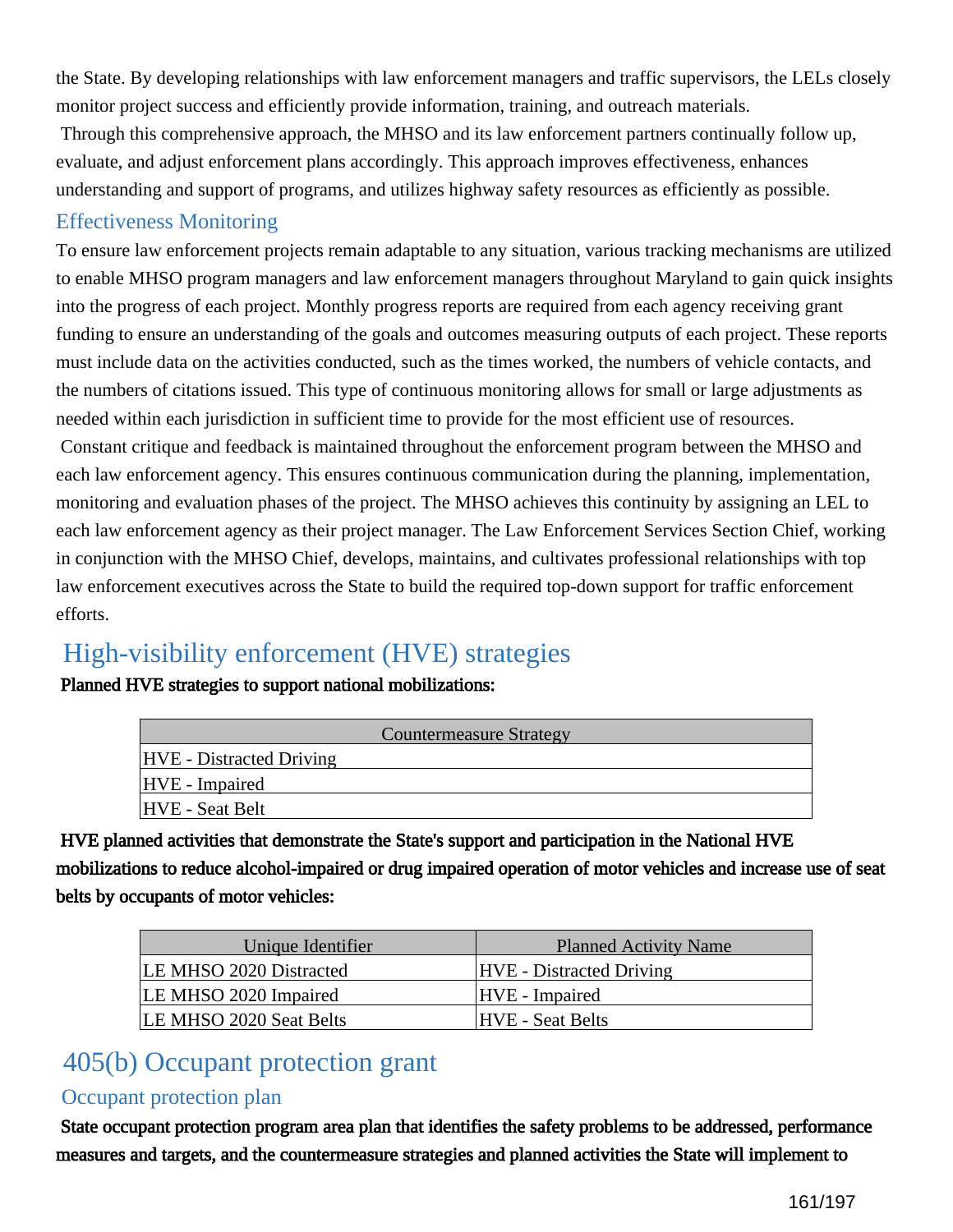#### address those problems:

Program Area Name Occupant Protection (Adult and Child Passenger Safety)

#### Participation in Click-it-or-Ticket (CIOT) national mobilization

#### Agencies planning to participate in CIOT:

| 33 Statewide Law Enforcement Agencies |
|---------------------------------------|
| Maryland Highway Safety Office        |

#### Description of the State's planned participation in the Click-it-or-Ticket national mobilization:

#### Planned Participation in Click-it-or-Ticket

The national CIOT mobilization serves as a cornerstone for NHTSA's seat belt awareness and education program and coordinated enforcement efforts across Maryland. The primary target market for the CIOT campaign – men aged 18 to 44 – results from research that shows this gender/age demographic is least likely to wear seat belts, among all demographics. Each year during the months of May and November, Maryland law enforcement agencies conduct coordinated HVE efforts at various times, delivering the CIOT, Day and Night message. The mobilization is supported by national and local paid and earned media campaigns. Maryland does not typically pay for daytime seat belt enforcement, given the higher observational survey usage rates reported during daylight hours, but continued enforcement by law enforcement partners is strongly encouraged. Daytime seatbelt demonstration projects are funded in jurisdictions (and on roadways) where survey data indicates a significant number of drivers/occupants are unbelted. Maryland's plan to support CIOT for FFY 2020 is as follows:

| <b>Wave Dates</b>     | Activity                                                                                                                                                                                                      |
|-----------------------|---------------------------------------------------------------------------------------------------------------------------------------------------------------------------------------------------------------|
| November 17-28, 2019  | Media: Fall CIOT: Paid and Earned                                                                                                                                                                             |
| November 24-25, 2019  | Enforcement Period: CIOT night-time<br>enforcement around Thanksgiving travel                                                                                                                                 |
| Nov-December 2019     | Campaign Pre-planning: May 2020 efforts                                                                                                                                                                       |
| May 11-May, 2020      | Media: CIOT; Paid and Earned                                                                                                                                                                                  |
| May 18-May 31, 2020   | <b>Enforcement Period: includes Memorial</b><br>Day holiday                                                                                                                                                   |
| May 18-20, 2020       | Media: CIOT press event; date and<br>speakers TBD                                                                                                                                                             |
| June 1-7, 2020        | <b>Survey: Seat Belt Observation Survey</b>                                                                                                                                                                   |
| June 2020             | Media: Seat belt message included with<br>media for ADAPT                                                                                                                                                     |
| <b>July 2020</b>      | Campaign Pre-planning: Fall CIOT<br>campaign                                                                                                                                                                  |
| August-September 2020 | Media: Press release to announce the State<br>use rate and enforcement data (citations and<br>warnings issued); goal is to achieve<br>broadcast through the Governor's Office<br>and to report data to NHTSA. |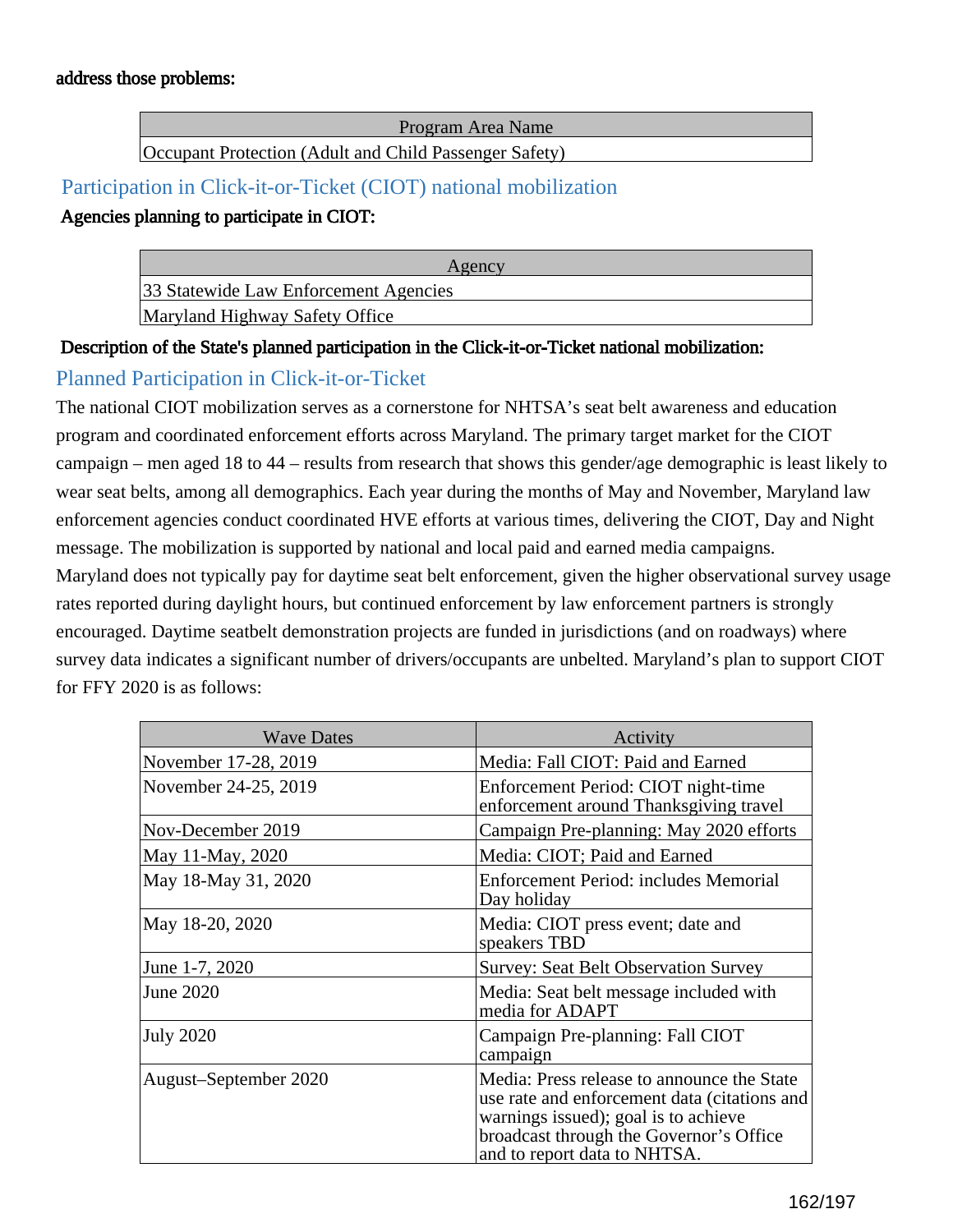| August-September 2020 | Media: Seat belt messaging included as a<br>component of paid DUI prevention |
|-----------------------|------------------------------------------------------------------------------|
|                       | campaigns                                                                    |

List of Task for Participants & Organizations

#### Child restraint inspection stations

 Countermeasure strategies demonstrating an active network of child passenger safety inspection stations and/or inspection events:

Countermeasure Strategy

Child Restraint System Inspection Station(s)

Planned activities demonstrating an active network of child passenger safety inspection stations and/or inspection events:

| Unique Identifier | <b>Planned Activity Name</b>      |  |
|-------------------|-----------------------------------|--|
| $ GN 20-013 $     | Maryland Kids In Safety Seats     |  |
| $ GN 20-254 $     | <b>SAFE KIDS Frederick County</b> |  |

Total number of planned inspection stations and/or events in the State.

Planned inspection stations and/or events: 22

 Total number of planned inspection stations and/or events in the State serving each of the following population categories: urban, rural, and at-risk:

Populations served - urban: 9

Populations served - rural: 14

Populations served - at risk: 9

 CERTIFICATION: The inspection stations/events are staffed with at least one current nationally Certified Child Passenger Safety Technician.

## Child passenger safety technicians

 Countermeasure strategies for recruiting, training and maintaining a sufficient number of child passenger safety technicians:

Countermeasure Strategy

Child Restraint System Inspection Station(s)

Planned activities for recruiting, training and maintaining a sufficient number of child passenger safety technicians:

| Unique Identifier | <b>Planned Activity Name</b>  |
|-------------------|-------------------------------|
| GN 20-013         | Maryland Kids In Safety Seats |
| LE 20-264         | <b>MSP</b> - CPS Techs        |

Estimate of the total number of classes and the estimated total number of technicians to be trained in the upcoming fiscal year to ensure coverage of child passenger safety inspection stations and inspection events by nationally Certified Child Passenger Safety Technicians.

Estimated total number of classes: 8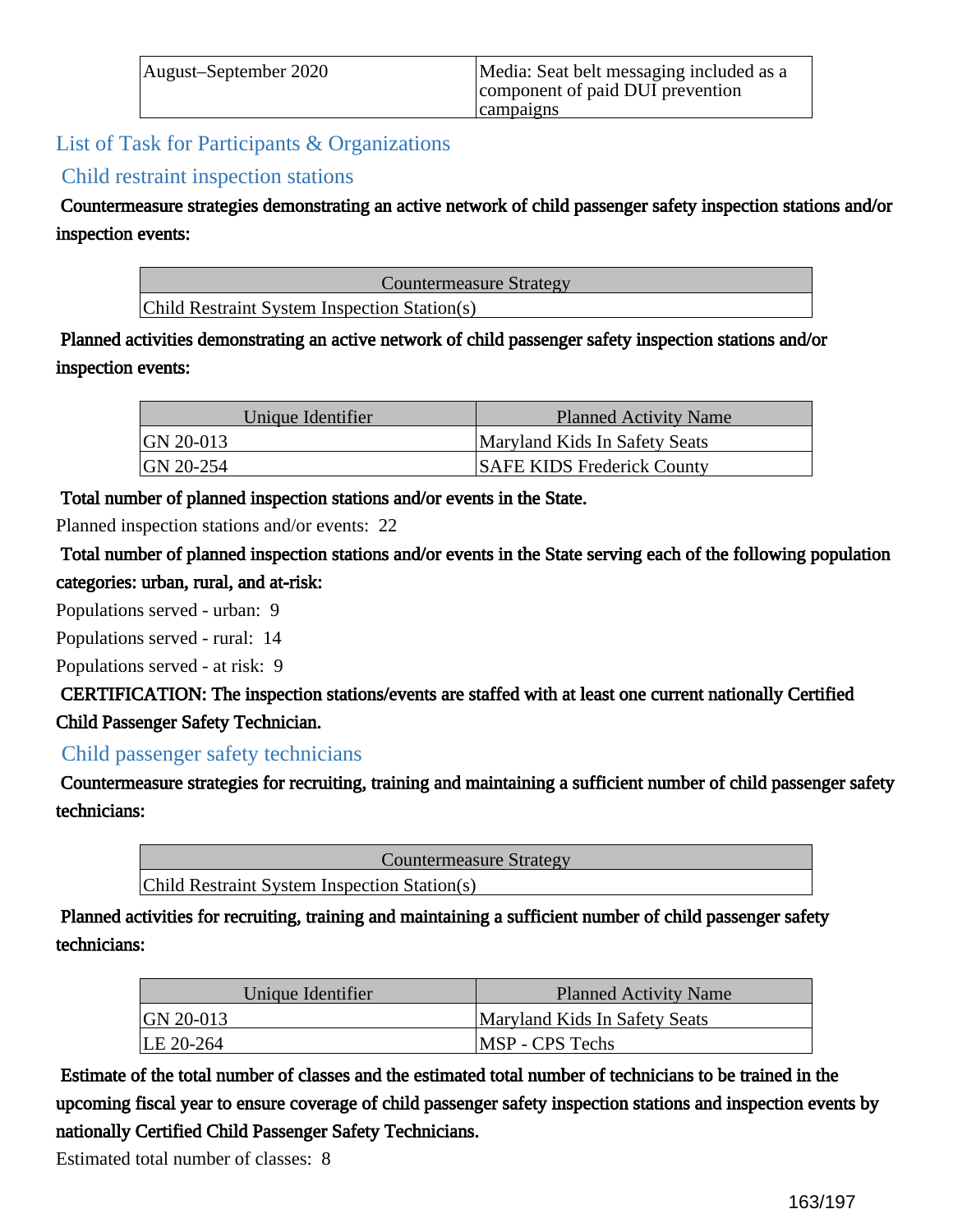Estimated total number of technicians: 80

#### Maintenance of effort

 ASSURANCE: The lead State agency responsible for occupant protection programs shall maintain its aggregate expenditures for occupant protection programs at or above the level of such expenditures in fiscal year 2014 and 2015.

## 405(c) State traffic safety information system improvements grant Traffic records coordinating committee (TRCC)

Meeting dates of the TRCC during the 12 months immediately preceding the application due date:

| <b>Meeting Date</b> |
|---------------------|
| 8/16/2017           |
| 11/8/2017           |
| 11/16/2017          |
| 1/31/2018           |
| 5/2/2018            |
| 5/30/2018           |
| 8/22/2018           |
| 11/7/2018           |
| 11/27/2018          |
| 3/20/2019           |
| 5/15/2019           |

#### Name and title of the State's Traffic Records Coordinator:

Name of State's Traffic Records Coordinator: Douglas Mowbray

Title of State's Traffic Records Coordinator: Traffic Records Program Manager

#### TRCC members by name, title, home organization and the core safety database represented:

List of TRCC members

| Last   | First  | Title                                      | Organization                                                                                                         | <b>Core Safety</b><br>Database |
|--------|--------|--------------------------------------------|----------------------------------------------------------------------------------------------------------------------|--------------------------------|
| Akundi | Bala   | Principal<br>Transportation<br>Engineer    | <b>Baltimore</b><br>Regional<br>Transportation<br><b>Board</b><br>(BRTB)/Baltimo<br>re Metropolitan<br>Council (BMC) | General                        |
| Auman  | Kim    | Epidemiologist /<br>Project<br>Coordinator | National Study<br>Center for<br>Trauma amp<br>EMS (NSC)                                                              | General                        |
| Aviles | Alexis | Intern                                     | <b>NSC</b>                                                                                                           | General                        |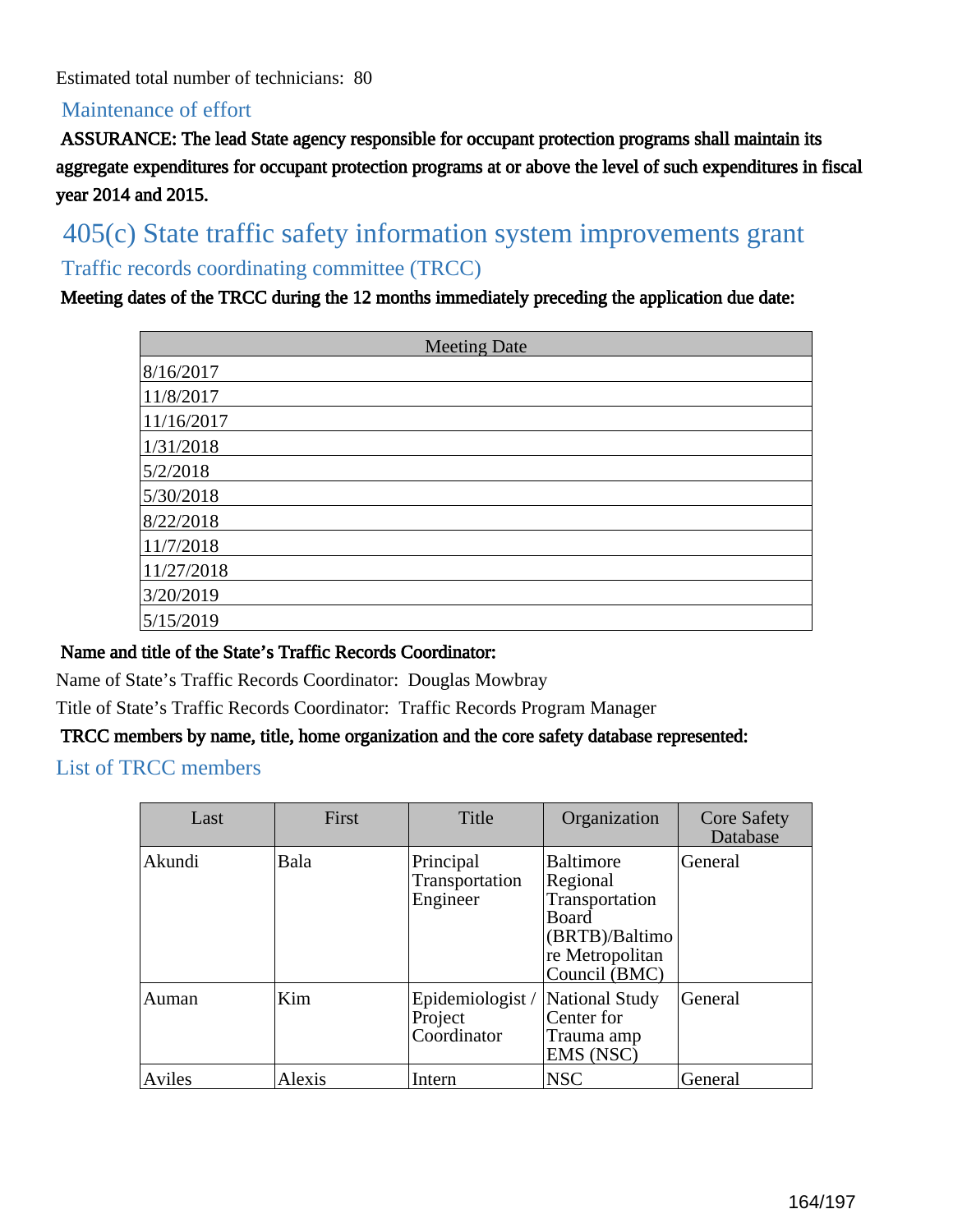| <b>Balthis</b>      | Dave         | Chief,<br>Information<br>Technology and<br><b>Communications Services</b> | MD Institute for<br>Emergency<br>Medical<br><b>Systems</b><br>(MIEMSS)                                          | Injury<br>Surveillance<br><b>Systems</b>    |
|---------------------|--------------|---------------------------------------------------------------------------|-----------------------------------------------------------------------------------------------------------------|---------------------------------------------|
| <b>Barnett-Wake</b> | Robin        | Project Manager<br>(MSCAN)                                                | <b>MDOT SHA</b>                                                                                                 | Crash                                       |
| Bowman              | Summer       | <b>Acting State</b><br>Programs<br>Specialist                             | <b>Federal Motor</b><br><b>Carrier Safety</b><br>Administration                                                 | General                                     |
| <b>Brinkley</b>     | David        | Secretary                                                                 | Department of<br>Budget and<br>Management<br>(DBM)                                                              | General                                     |
| <b>Bristow</b>      | Colin        | <b>MDOT SHA-</b><br><b>MSP Liaison</b>                                    | <b>Maryland State</b><br>Police<br>(MSP)/MDOT<br>SHAMaryland<br><b>State Police</b><br>(MSP)/MDOT<br><b>SHA</b> | General                                     |
| <b>Browne</b>       | <b>Brian</b> | Specialist                                                                | Senior Technical District Court of<br>Maryland                                                                  | Citation/Adjudic<br>ation                   |
| <b>Burch</b>        | Cindy        | Local SHSP                                                                | <b>BMC</b>                                                                                                      | General                                     |
| Chandar             | Subha        | Deputy Director, Maryland<br>Environmental<br><b>Health Bureau</b>        | Department of<br>Health (MDH)                                                                                   |                                             |
| Chavez              | Allie        | Research<br>Analyst                                                       | <b>NSC</b>                                                                                                      | General                                     |
| Comfort             | Paul W.      | Administrator                                                             | <b>MDOT MTA</b>                                                                                                 | General                                     |
| Corea               | Chris        | <b>First Sergeant</b>                                                     | <b>MSP</b>                                                                                                      | Crash; Citation                             |
| Coster              | Greg         | <b>Central Records</b><br>Division                                        | <b>MSP</b>                                                                                                      | Crash                                       |
| Day                 | Rose         | Executive<br>Director,<br>Operations                                      | Maryland<br>Headquarters                                                                                        | District Court of Citation/Adjudic<br>ation |
| Deluca              | Kenneth      | Sergeant                                                                  | <b>Baltimore City</b><br>Police<br>Department                                                                   | Crash; Citation                             |
| Ennis               | David        | Regional<br>Program<br>Manager                                            | <b>National</b><br><b>Highway Traffic</b><br>Safety<br>Administration<br>(NHTSA)                                | General                                     |
| Fisher              | Ron          | Captain:<br>Commander,<br><b>Central Records</b><br>Division              | <b>MSP</b>                                                                                                      | Crash                                       |
| Folden              | William      | Crash<br>Reconstructionis<br>t                                            | <b>NSCNSC</b>                                                                                                   | General                                     |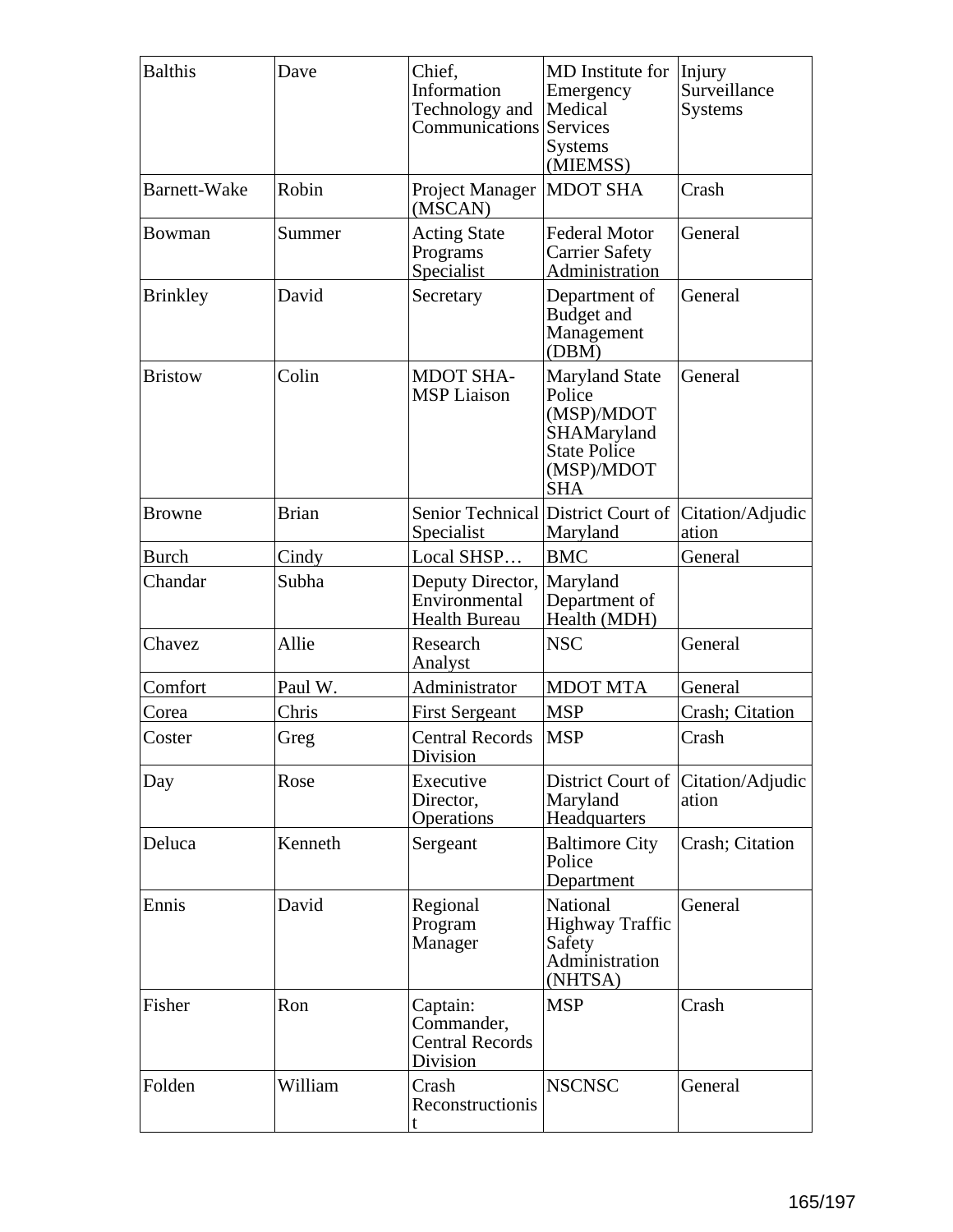| Foster          | Patrick                   | Engineering<br>Analyst                                  | <b>Traffic Safety</b><br>Division, Office<br>of Engineering,<br>Prince<br>Georgeaposs<br>County | Crash; Roadway                           |
|-----------------|---------------------------|---------------------------------------------------------|-------------------------------------------------------------------------------------------------|------------------------------------------|
| Fothergill      | Leo                       | <b>GIS</b> Project<br>Manager                           | <b>MDOT MTA</b>                                                                                 | Crash                                    |
| Fueston         | V. Glenn                  | Executive<br>Director                                   | Governoraposs<br>Office of Crime<br>Control and<br>Prevention                                   | General                                  |
| Goldfarb        | <b>Bruce</b>              | Spokesman                                               | Office of the<br><b>Chief Medical</b><br>Examiner                                               | Injury<br>Surveillance<br><b>Systems</b> |
| Habtemariam     | Hiwut                     | <b>Crash Analysis</b>                                   | <b>MDOT SHA</b>                                                                                 |                                          |
| Hackett         | Semia                     | Bicycle and<br>Pedestrian<br>Program<br>Manager         | Department of<br><b>Public Works</b><br>and<br>Transportation                                   | General                                  |
| Hancock         | Stephanie                 | Regional<br>Administrator                               | <b>NHTSA</b>                                                                                    | General                                  |
| Harkness        | Jim                       | Deputy Director<br>of Engineering                       | <b>MDOT MDTA</b>                                                                                | Crash; Roadway                           |
| Hurwitz         | Gladys                    | Transportation<br>Planner                               | <b>MDOT</b>                                                                                     | General                                  |
| Jebaraj         | Jeyan                     | Senior GIS<br>Analyst                                   | Maryland<br>Department of<br>Information<br>Technology<br>(DOIT)                                | General                                  |
| <b>Jeffers</b>  | <b>Breck</b>              | Transportation<br>Management<br>Engineer                | Federal<br>Highway<br>Administration<br>(FHWA)                                                  | General                                  |
| <b>Jeffries</b> | Tom                       | Director, Police<br>Records                             | <b>MDOT MDTA</b><br>Police                                                                      | Crash                                    |
| Jolley          | Juleesa                   | Sergeant                                                | Ft. Meade                                                                                       | General                                  |
| Jones           | Jerry                     | Chief                                                   | <b>MDOT MDTA</b>                                                                                | General                                  |
| Jones           | Mujaihid                  | Sergeant                                                | <b>MSP</b>                                                                                      | Crash; Citation                          |
| Kar             | Puskar                    | Assistant<br><b>District</b><br>Engineer,<br>District 7 | <b>MDOT SHA</b>                                                                                 | Crash                                    |
| Kerns           | Tim                       | Director MHSO                                           | <b>MHSO</b>                                                                                     | General                                  |
| Klein           | Gary                      | Database<br>Administrator                               | <b>MDOT SHA</b>                                                                                 | Crash                                    |
| Knopp           | Daniel                    | Data Analyst                                            | <b>NSC</b>                                                                                      | General                                  |
| Landon          | Walter F.<br>quotPetequot | Advisor                                                 | Governoraposs<br>Office of<br>Homeland<br>Security                                              | General                                  |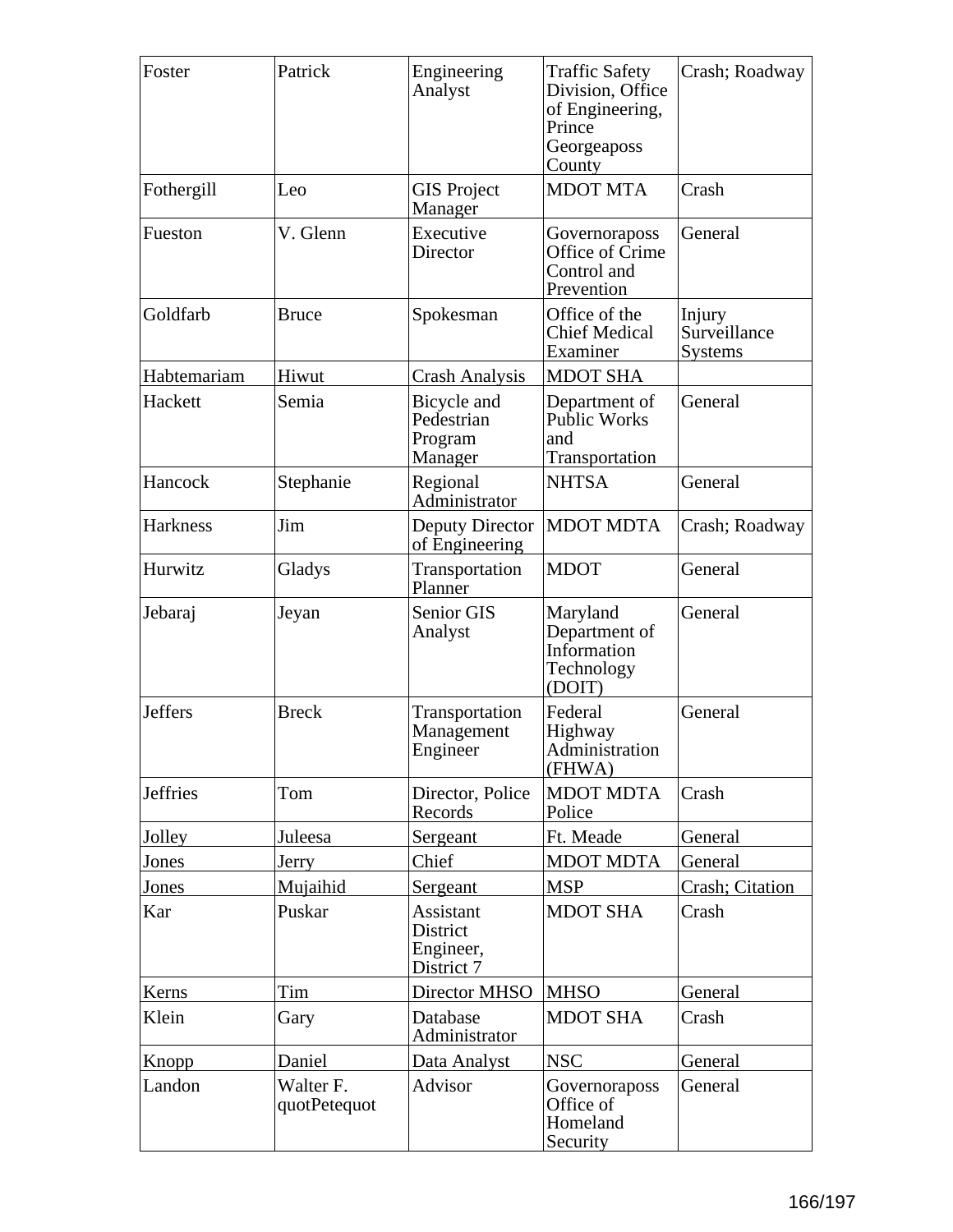| Lang            | Todd     | Director of<br>Transportation<br>Planning                                     | <b>BRTB/BMC</b>                                                                                                 | General        |
|-----------------|----------|-------------------------------------------------------------------------------|-----------------------------------------------------------------------------------------------------------------|----------------|
| Lasker          | Andrea   | Special Assistant Office of the<br>for Policy and<br>Program<br>Development   | Director.<br>Department of<br>Public Works<br>amp<br>Transportation,<br>Prince George's<br>County<br>Government | General        |
| Letnaunchyn     | Chris    | <b>Traffic Engineer</b>                                                       | Carroll County<br>Department of<br>Public Works                                                                 | Crash; Roadway |
| Linnehan        | Patrick  | Director of<br>Grants                                                         | <b>Maryland State</b><br>Police Office of<br>Strategic<br>Planning                                              | General        |
| Liu             | Ann      | Chief, Center for MDH<br>Environmental<br>amp<br>Occupational<br>Epidemiology |                                                                                                                 |                |
| Lynn            | Sean     | <b>GIS</b> Project<br>Manager                                                 | Washington<br>College<br>Geographic<br>Information<br>Systems (GIS)                                             | General        |
| Macleod         | Bill     | Director, TDSD                                                                | <b>MDOT SHA</b>                                                                                                 | Crash; Roadway |
| Matheny         | Bill     | <b>TDS</b>                                                                    | <b>MDOT SHA</b>                                                                                                 |                |
| McAlister       | Karyn C. | Bicycle and<br>Pedestrian<br>Program<br>Manager                               | Department of<br><b>Public Works</b><br>and<br>Transportation                                                   | General        |
| <b>McMaster</b> | Erica    | Project<br>Coordinator                                                        | Washington<br>College GIS                                                                                       | General        |
| Moe             | Peter    | Director, Driver<br><b>Safety Division</b>                                    | <b>MDOT MVA</b>                                                                                                 | Driver/Vehicle |
| Morrow          | Verlon   | Captain                                                                       | <b>MDOT MDTA</b><br>Police                                                                                      |                |
| Mowbray         | Douglas  | <b>Traffic Records</b><br>Program<br>Manager                                  | <b>MHSO</b>                                                                                                     | General        |
| Murphy          | Frank    | Senior Advisor                                                                | <b>Baltimore City</b><br><b>DOT</b>                                                                             | General        |
| Naff            | Bill     | Regional<br>Program<br>Manager                                                | <b>NHTSA</b>                                                                                                    | General        |
| Pack            | Michael  | Director                                                                      | <b>CATT</b><br>Laboratory,<br><b>UMCP</b>                                                                       | General        |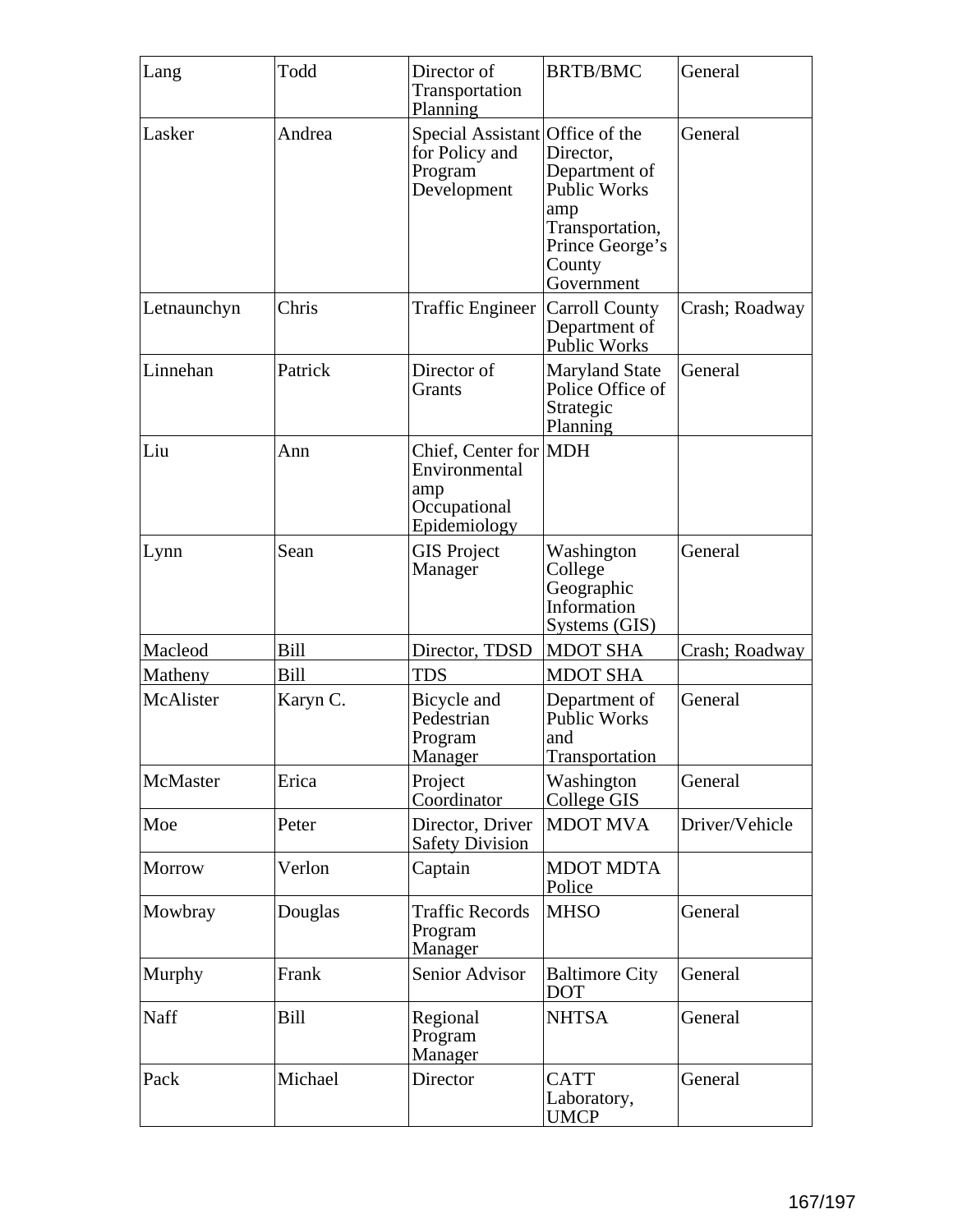| Parish         | Diedre         | Program<br>Manager,<br>Division of<br>Information<br>Technology           | <b>MDOT MDTA</b>                                                          | General                                  |
|----------------|----------------|---------------------------------------------------------------------------|---------------------------------------------------------------------------|------------------------------------------|
| Patel          | Jay            | Project Engineer MDOT SHA                                                 |                                                                           | Crash; Roadway                           |
| Price          | Michelle       | Detective (Crash Baltimore City<br>Team)                                  | Police<br>Department                                                      | Crash; Citation                          |
| Reigrut        | Kevin          | Secretary                                                                 | <b>MDOT MDTA</b>                                                          | Crash; Roadway                           |
| Ricko          | Richard        | Major                                                                     | <b>MDOT MDTA</b><br>Police                                                |                                          |
| Robinson       | Jeanne         | Database<br>Consultant                                                    | <b>Baltimore City</b><br>Department of<br>Transportation                  | Crash                                    |
| Rock-Foster    | Charlene       | <b>FARS Analyst</b>                                                       | <b>MSP</b>                                                                | Crash                                    |
| Rogers         | Deborah        | Director,<br>Vehicle<br>Programs                                          | <b>MDOT MVA</b>                                                           | Vehicle                                  |
| Rotz           | John           | Assistant Chief,<br><b>Motor Carrier</b><br>Division                      | <b>MDOT</b><br><b>SHAMDOT</b><br><b>SHA</b>                               | Crash                                    |
| <b>Russell</b> | James          | Captain;<br>Commander,<br>Automative<br>Safety<br>Enforcement<br>Division | <b>Maryland State</b><br>Police Office of<br>Strategic<br>Planning        | Crash                                    |
| Scarboro       | Mark           | Director of<br>Research /<br><b>Interim Director</b>                      | STAR/NSC                                                                  | General                                  |
| Sheffer        | Michel         | <b>GIS</b><br>Coordinator/Ass SHAMDOT<br>istant Division<br>Chief         | <b>MDOT</b><br><b>SHA</b>                                                 | Roadway                                  |
| Shin           | Hyeonshic      | Professor                                                                 | Morgan State<br>University<br><b>National</b><br>Transportation<br>Center | General                                  |
| Shipley        | Alicia         | <b>GIS Analyst I</b>                                                      | Washington<br>College GIS                                                 | General                                  |
| Sihota         | <b>Bineeta</b> |                                                                           | <b>Baltimore City</b><br>Department of<br>Transportation                  | General                                  |
| <b>Simms</b>   | Marcia         | Regional<br>Program<br>Manager                                            | <b>NHTSA</b>                                                              |                                          |
| Sokol          | Matthew        |                                                                           | <b>DOIT</b>                                                               | General                                  |
| Thompson       | William        | Director, Data<br>Management                                              | <b>MIEMSS</b>                                                             | Injury<br>Surveillance<br><b>Systems</b> |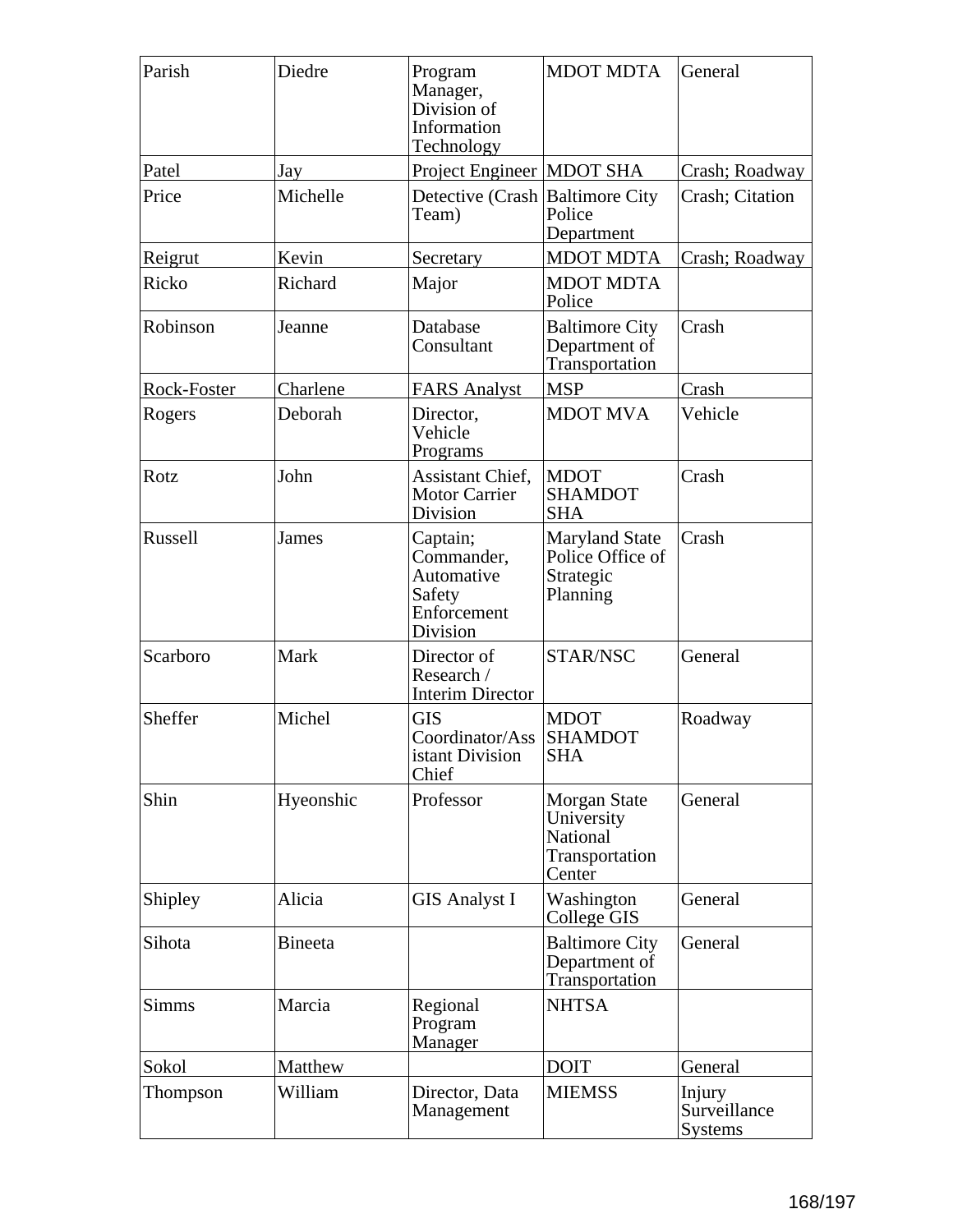| Vronch           | Lisa  |                                                | Dept. of Public<br>Safety amp<br>Correctional<br>Services | General |
|------------------|-------|------------------------------------------------|-----------------------------------------------------------|---------|
| Wellman          | Susie | Data Processing<br>and Quality<br>Assurance    | <b>MHSO</b>                                               | Crash   |
| Williams         | Ida   | Director                                       | <b>MSP</b>                                                | Crash   |
| <b>Zielinski</b> | Adam  | Sergeant, Traffic National Park<br>Safety Unit | Service                                                   | Crash   |
| Zimmerman        | Erica | Intern                                         | <b>NSC</b>                                                | General |

| <b>TRCC</b> Executive<br><b>Council Full</b><br>Members |            |                                                                      |                       |                                       |
|---------------------------------------------------------|------------|----------------------------------------------------------------------|-----------------------|---------------------------------------|
| Oscar                                                   | Ibarra     | Chief.<br>Information<br>Management<br>and Program<br>Administration | <b>HSCRC</b>          | Injury<br>Surveillance<br>System      |
| Michael                                                 | Leahy      | Secretary                                                            | <b>DOIT</b>           | <b>IT-General</b>                     |
| John                                                    | Morrissey  | Chief Judge,<br>District Court of<br>Maryland                        | Maryland<br>Judiciary | Citation/Adjudic<br>ation             |
| Chrissy                                                 | Nizer      | Administrator                                                        | <b>MDOT MVA</b>       | Driver; Vehicle                       |
| William                                                 | Pallozzi   | Colonel;<br>Secretary of<br><b>State Police</b><br>(Superintendent)  | <b>MSP</b>            | <b>Crash</b> ; Citation               |
| James F.                                                | Ports, Jr. | Deputy<br>Secretary for<br>Operations                                | <b>MDOT</b>           | Crash;<br>Roadway;<br>Driver; Vehicle |
| Dennis R.                                               | Schrader   | Secretary                                                            | <b>MDH</b>            | Injury<br>Surveillance<br>System      |
| Gregory                                                 | Slater     | Administrator                                                        | <b>MDOT SHA</b>       | Roadway; Crash                        |
| Theodore                                                | Delbridge  | Executive<br>Director                                                | <b>MIEMSS</b>         | Injury<br>Surveillance<br>System      |
| <b>Proxy Members</b>                                    |            |                                                                      |                       |                                       |
| <b>Steve</b>                                            | Colby      | Deputy CIO                                                           | <b>DOIT</b>           | <b>IT-General</b>                     |
| Tawn                                                    | Gregory    | Captain;<br>Technology and<br>Information<br>Management              | <b>MSP</b>            | Crash; Citation                       |
| Howard                                                  | Haft       | Deputy<br>Secretary, Public<br><b>Health Services</b>                | <b>MDH</b>            | Injury<br>Surveillance<br>System      |
| W. Lance                                                | Schine     | Deputy<br>Secretary                                                  | <b>DOIT</b>           | <b>IT-General</b>                     |

Traffic Records System Assessment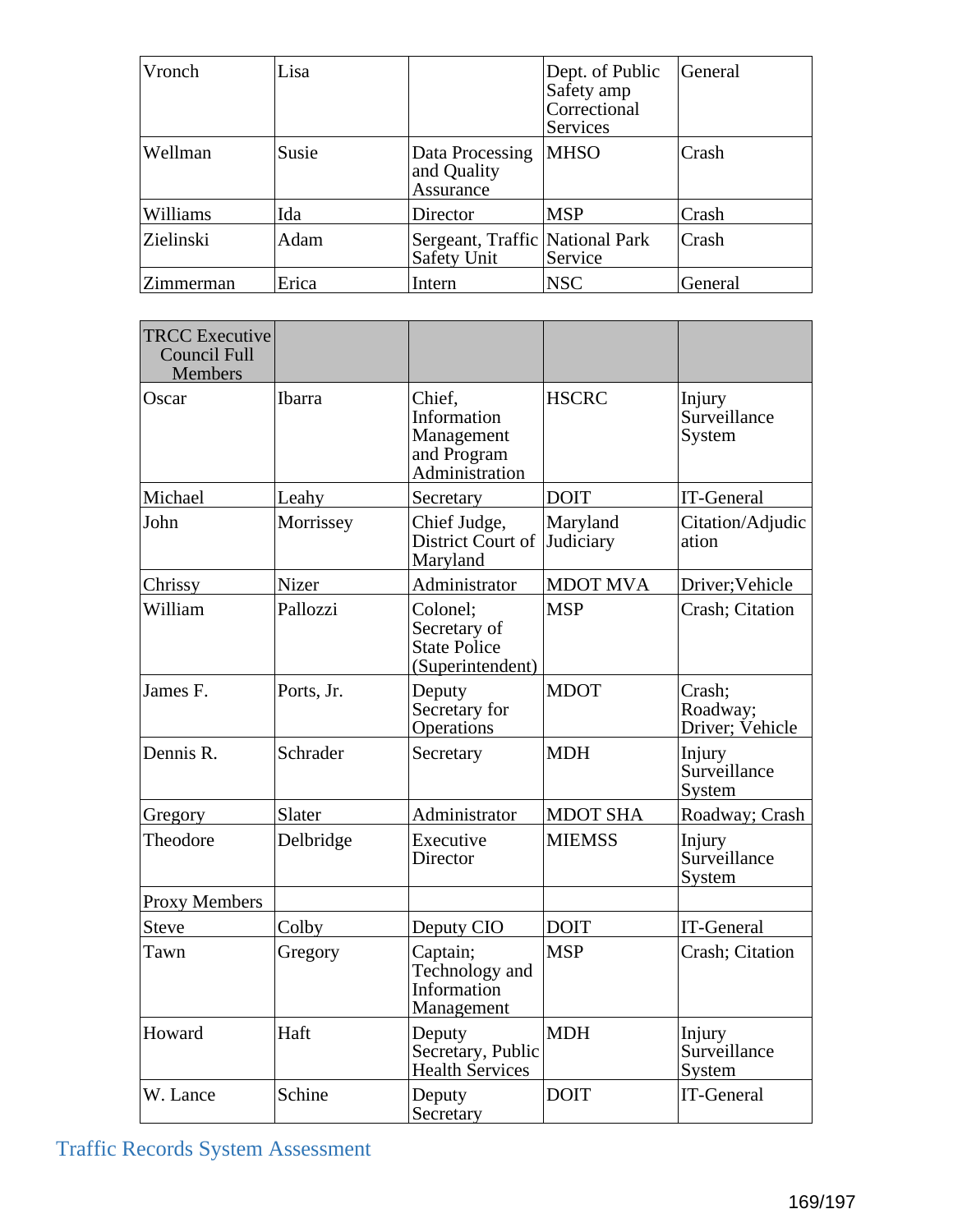Appendix 4: Update to Traffic Records Assessment Recommendations

| <b>MARYL</b><br><b>AND</b><br><b>TRAFFI</b><br>$\mathcal{C}$<br><b>RECOR</b><br><b>DS</b><br><b>ASSESS</b><br><b>MENT</b><br><b>RECOM</b><br><b>MENDA</b><br><b>TIONS</b><br><b>DECEM</b><br><b>BER</b><br>2014 | <b>REC</b><br><b>LABEL</b> | <b>RECOM</b><br><b>MENDA</b><br><b>TION</b>                                                                                                                                                                                  | <b>Not</b><br><b>Address</b><br>ed | $\rm No$<br>Progress | Pending<br>Action | Some<br>Progress | nt<br>Progress | Significa Complet<br>e |
|-----------------------------------------------------------------------------------------------------------------------------------------------------------------------------------------------------------------|----------------------------|------------------------------------------------------------------------------------------------------------------------------------------------------------------------------------------------------------------------------|------------------------------------|----------------------|-------------------|------------------|----------------|------------------------|
| <b>Notes</b>                                                                                                                                                                                                    | SP <sub>1</sub>            | Strength<br>en the<br>TRCCap<br><b>OSS</b><br>abilities<br>for<br>strategic<br>planning<br>that<br>reflect<br>best<br>practices<br>identifie<br>d in the<br>Traffic<br>Records<br>Program<br>Assessm<br>ent<br>Advisor<br>y. |                                    |                      |                   | ü                |                |                        |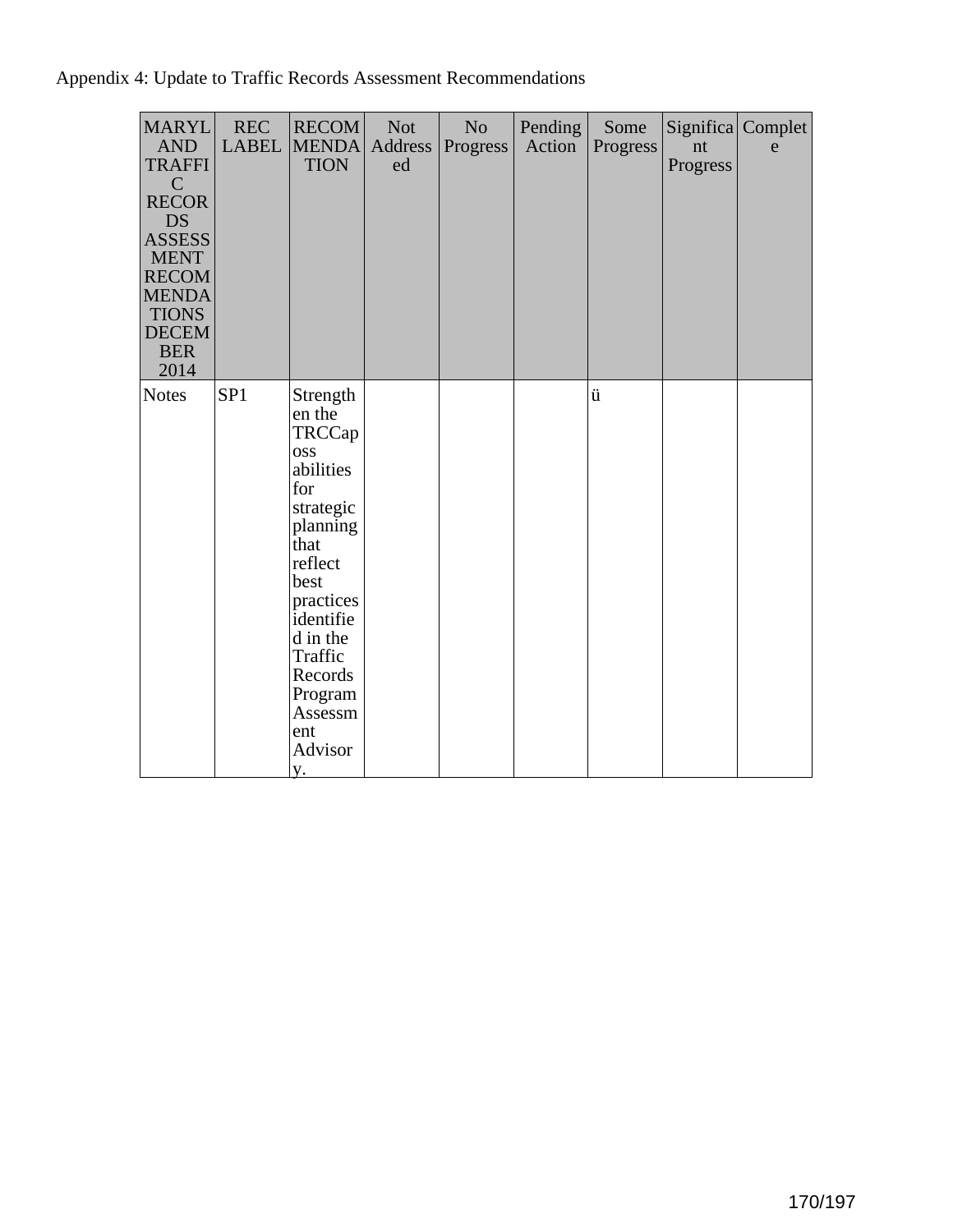| Incorpor Crash1<br>ated<br><b>TRA</b><br>recomm<br>endation<br>s and<br>consider<br>ations<br>into<br>TRSP.<br>Some of<br>the<br>action<br>items in<br>the<br><b>TRSP</b><br>have<br>been<br>complete<br>or are<br>ongoing,<br>but an<br>inventor<br>y has not<br>been<br>complete                                                       |        | Improve<br>the<br>procedur<br>es/<br>process<br>flows for<br>the<br>Crash<br>data<br>system<br>that<br>reflect<br>best<br>practices<br>identifie<br>d in the<br>Traffic<br>Records<br>Program<br>Assessm<br>ent<br>Advisor<br>у. |  | ü |  |
|------------------------------------------------------------------------------------------------------------------------------------------------------------------------------------------------------------------------------------------------------------------------------------------------------------------------------------------|--------|----------------------------------------------------------------------------------------------------------------------------------------------------------------------------------------------------------------------------------|--|---|--|
| Improve<br>ments<br>were<br>made to<br>the<br><b>ACRS</b><br>supervis<br><b>or</b><br>screen,<br>but the<br><b>ACRS</b><br>Task<br>Force<br>has been<br>disbande<br>d.<br><b>MMUC</b><br>C 5 was<br>thorough<br>ly<br>reviewed<br>and<br>recomm<br>endation<br>s and<br>improve<br>ments<br>are<br>under<br>consider<br>ation by<br>MSP. | Crash2 | Improve<br>the<br>interface<br>s with<br>the<br>Crash<br>data<br>system<br>that<br>reflect<br>best<br>practices<br>identifie<br>d in the<br>Traffic<br>Records<br>Program<br>Assessm<br>ent<br>Advisor<br>у.                     |  | ü |  |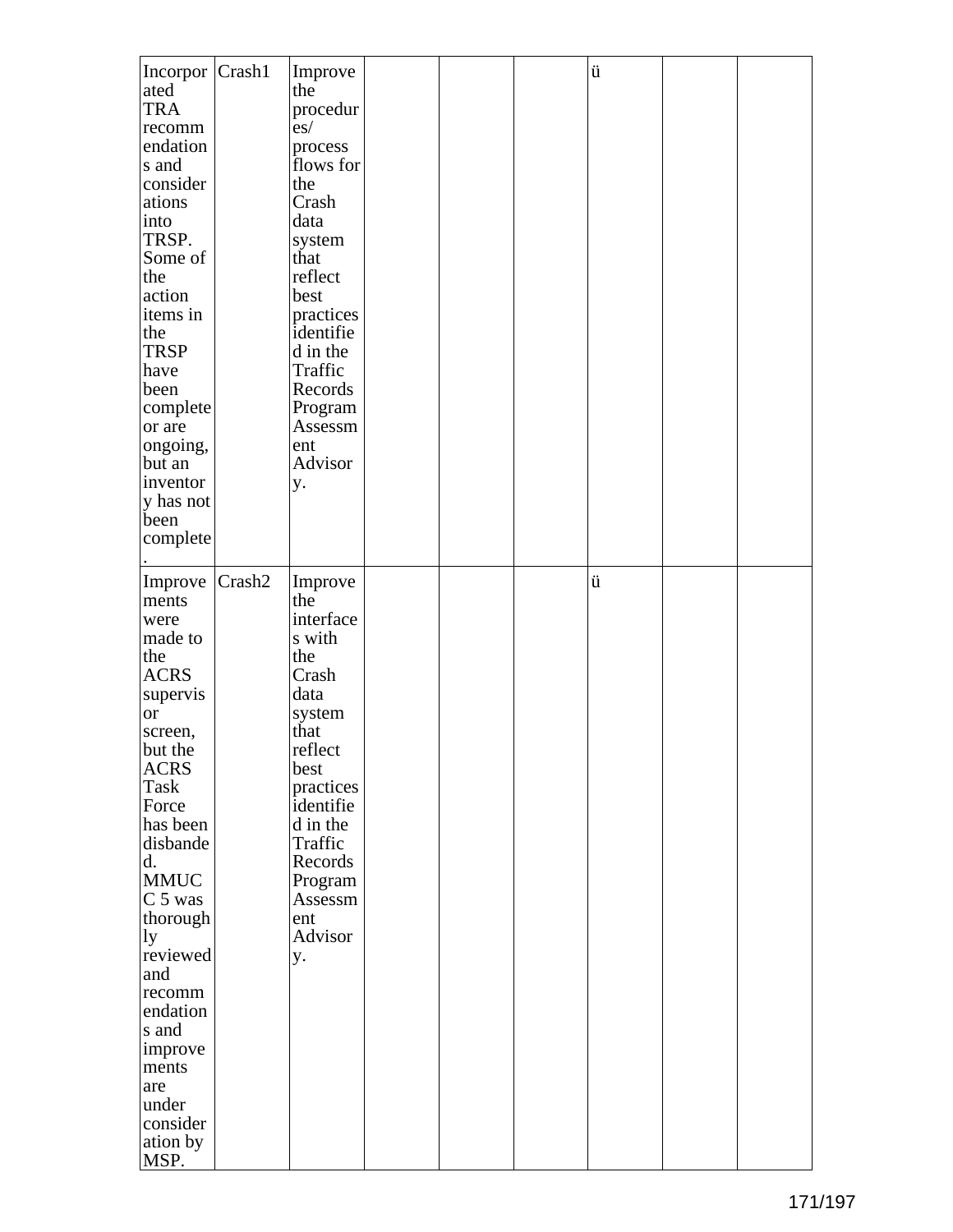| Informal Crash3<br>discussi<br>ons have<br>happene<br>$ d \text{ to link} $<br>$crash +$<br>EMS,<br>but<br>logistics<br>have not<br>been<br>finalized<br>. The $\,$<br>state<br>roadway<br>file is<br>still<br>being<br>planned<br>for<br>incorpor<br>ation<br>into the<br>crash<br>data<br>system.                             |                    | Improve<br>the data<br>quality<br>control<br>program<br>for the<br>Crash<br>data<br>system<br>that<br>reflects<br>best<br>practices<br>identifie<br>d in the<br>Traffic<br>Records<br>Program<br>Assessm<br>ent<br>Advisor<br>у. |  |   | ü |  |
|---------------------------------------------------------------------------------------------------------------------------------------------------------------------------------------------------------------------------------------------------------------------------------------------------------------------------------|--------------------|----------------------------------------------------------------------------------------------------------------------------------------------------------------------------------------------------------------------------------|--|---|---|--|
| Improve<br>ments<br>were<br>made to<br>the<br><b>ACRS</b><br>supervis<br> or<br>screen,<br>but the<br><b>ACRS</b><br>Task<br>Force<br>has been<br>disbande<br>d. MSP<br>continue<br>s to train<br>users on<br>ACRS,<br>but there<br>is no<br>formal<br>program<br>to track<br>and train<br>and<br>improve<br>the crash<br>data. | Vehicle1   Improve | the<br>applicabl<br>e<br>guidelin<br>es for<br>the<br>Vehicle<br>data<br>system<br>that<br>reflects<br>best<br>practices<br>identifie<br>d in the<br>Traffic<br>Records<br>Program<br>Assessm<br>ent<br>Advisor<br>у.            |  | ü |   |  |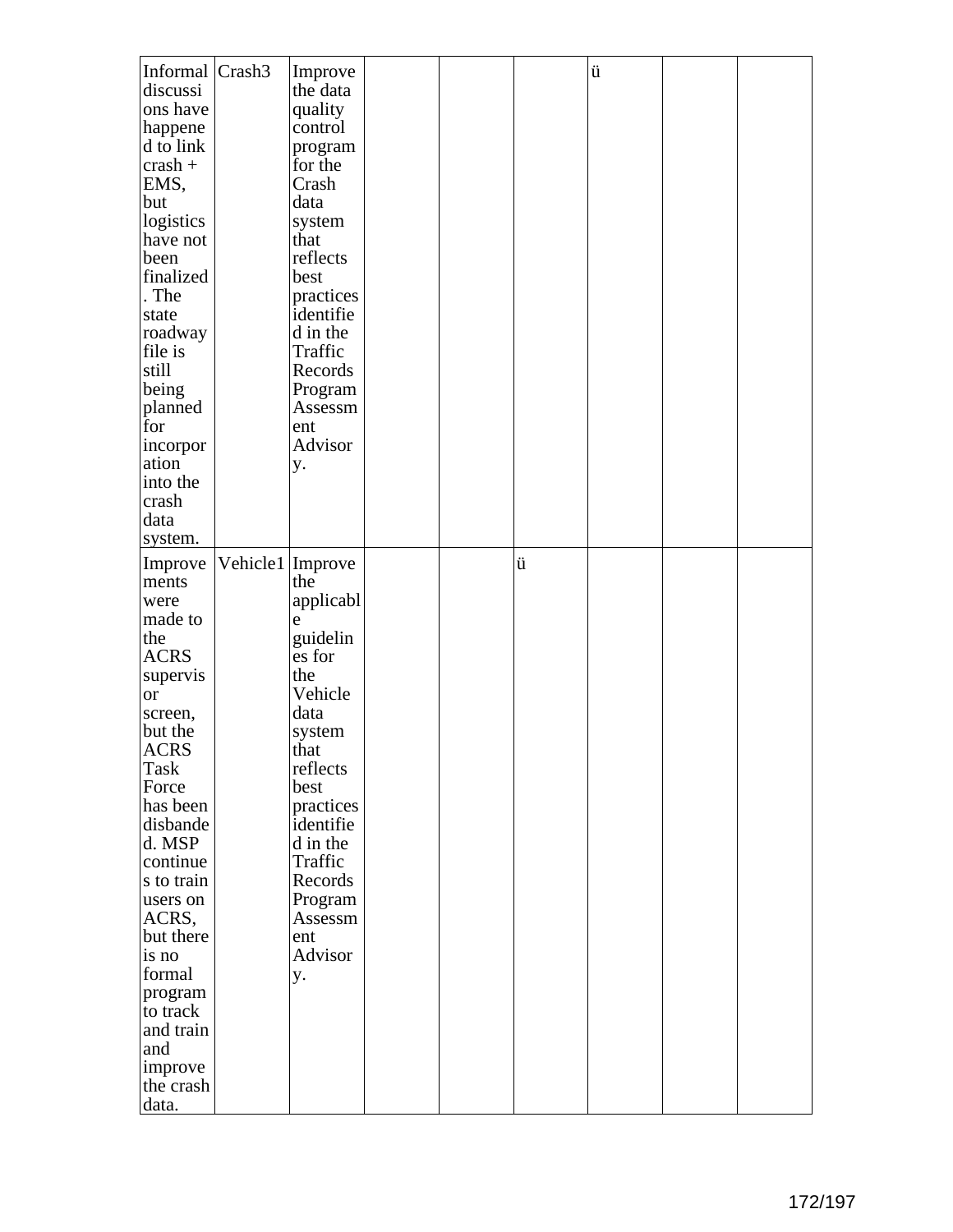| The<br>MDOT | Vehicle2 Improve | the data  |  | ü |  |  |
|-------------|------------------|-----------|--|---|--|--|
| MVA is      |                  | quality   |  |   |  |  |
| restructu   |                  | control   |  |   |  |  |
| ring the    |                  | program   |  |   |  |  |
| data        |                  | for the   |  |   |  |  |
| systems     |                  | Vehicle   |  |   |  |  |
| and its     |                  | data      |  |   |  |  |
| associate   |                  | system    |  |   |  |  |
| d           |                  | that      |  |   |  |  |
| documen     |                  | reflects  |  |   |  |  |
| tation,     |                  | best      |  |   |  |  |
| so this     |                  | practices |  |   |  |  |
| recomm      |                  | identifie |  |   |  |  |
| endation    |                  | d in the  |  |   |  |  |
| is on       |                  | Traffic   |  |   |  |  |
| hold        |                  | Records   |  |   |  |  |
| pending     |                  | Program   |  |   |  |  |
| those       |                  | Assessm   |  |   |  |  |
| develop     |                  | ent       |  |   |  |  |
| ments.      |                  | Advisor   |  |   |  |  |
|             |                  | y.        |  |   |  |  |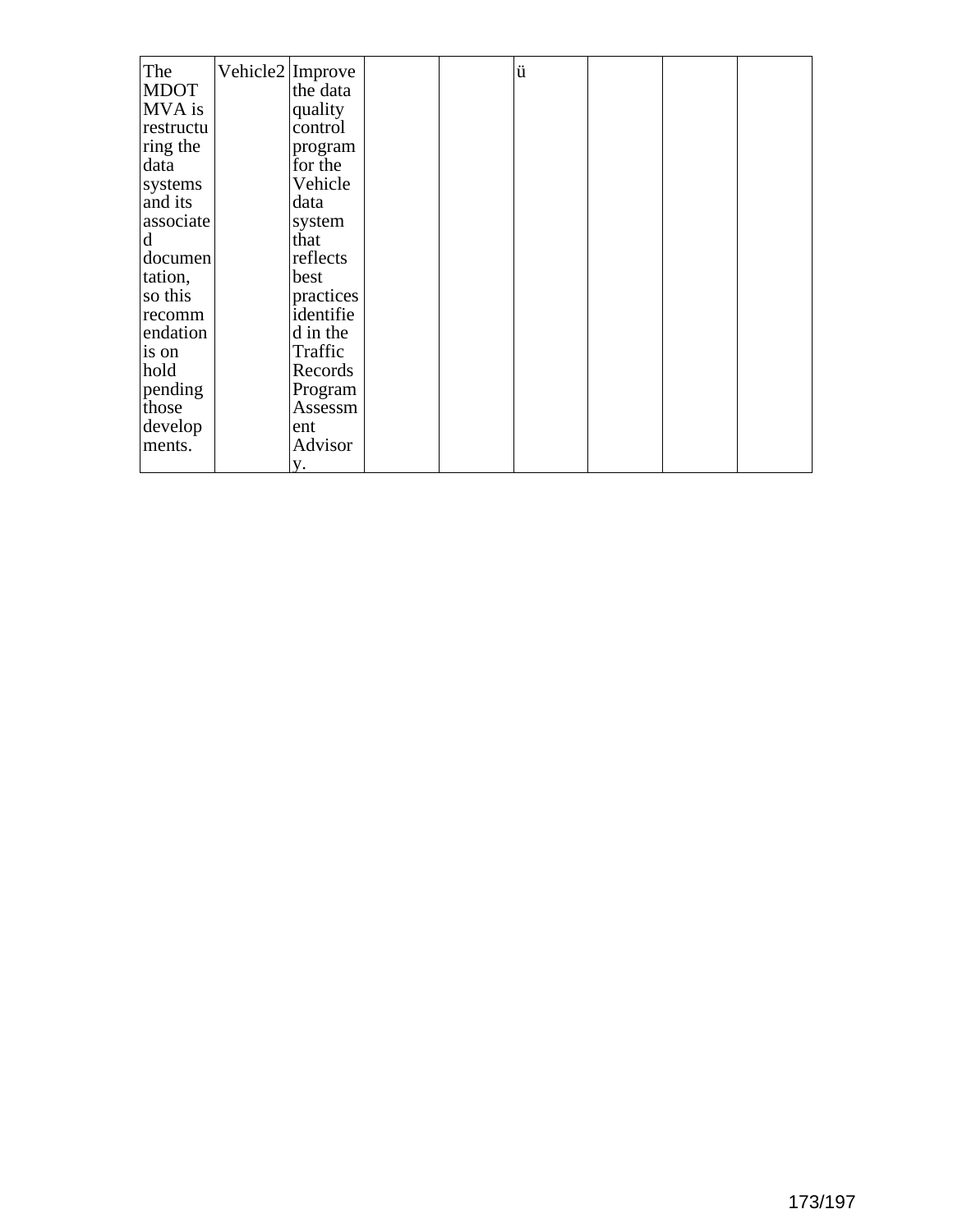| The         | <b>REC</b>   | <b>RECOM</b> Not |    | N <sub>o</sub> | Pending             | Some     |          | Significa Complet |
|-------------|--------------|------------------|----|----------------|---------------------|----------|----------|-------------------|
| <b>MDOT</b> | <b>LABEL</b> | MENDA Address    |    | Progress       | Action <sup>1</sup> | Progress | nt       | e                 |
| MVA is      |              | <b>TION</b>      | ed |                |                     |          | Progress |                   |
| restructu   |              |                  |    |                |                     |          |          |                   |
| ring the    |              |                  |    |                |                     |          |          |                   |
| data        |              |                  |    |                |                     |          |          |                   |
| systems     |              |                  |    |                |                     |          |          |                   |
| and its     |              |                  |    |                |                     |          |          |                   |
| associate   |              |                  |    |                |                     |          |          |                   |
| $\mathbf d$ |              |                  |    |                |                     |          |          |                   |
| documen     |              |                  |    |                |                     |          |          |                   |
| tation,     |              |                  |    |                |                     |          |          |                   |
| so this     |              |                  |    |                |                     |          |          |                   |
| recomm      |              |                  |    |                |                     |          |          |                   |
| endation    |              |                  |    |                |                     |          |          |                   |
| is on       |              |                  |    |                |                     |          |          |                   |
| hold        |              |                  |    |                |                     |          |          |                   |
|             |              |                  |    |                |                     |          |          |                   |
| pending     |              |                  |    |                |                     |          |          |                   |
| those       |              |                  |    |                |                     |          |          |                   |
| develop     |              |                  |    |                |                     |          |          |                   |
| ments.      |              |                  |    |                |                     |          |          |                   |
| The         |              |                  |    |                |                     |          |          |                   |
| <b>MDOT</b> |              |                  |    |                |                     |          |          |                   |
| MVA is      |              |                  |    |                |                     |          |          |                   |
| restructu   |              |                  |    |                |                     |          |          |                   |
| ring the    |              |                  |    |                |                     |          |          |                   |
| data        |              |                  |    |                |                     |          |          |                   |
| systems     |              |                  |    |                |                     |          |          |                   |
| and its     |              |                  |    |                |                     |          |          |                   |
| associate   |              |                  |    |                |                     |          |          |                   |
| $\mathbf d$ |              |                  |    |                |                     |          |          |                   |
| documen     |              |                  |    |                |                     |          |          |                   |
| tation,     |              |                  |    |                |                     |          |          |                   |
| so this     |              |                  |    |                |                     |          |          |                   |
| recomm      |              |                  |    |                |                     |          |          |                   |
| endation    |              |                  |    |                |                     |          |          |                   |
| is on       |              |                  |    |                |                     |          |          |                   |
| hold        |              |                  |    |                |                     |          |          |                   |
| pending     |              |                  |    |                |                     |          |          |                   |
| those       |              |                  |    |                |                     |          |          |                   |
| develop     |              |                  |    |                |                     |          |          |                   |
| ments.      |              |                  |    |                |                     |          |          |                   |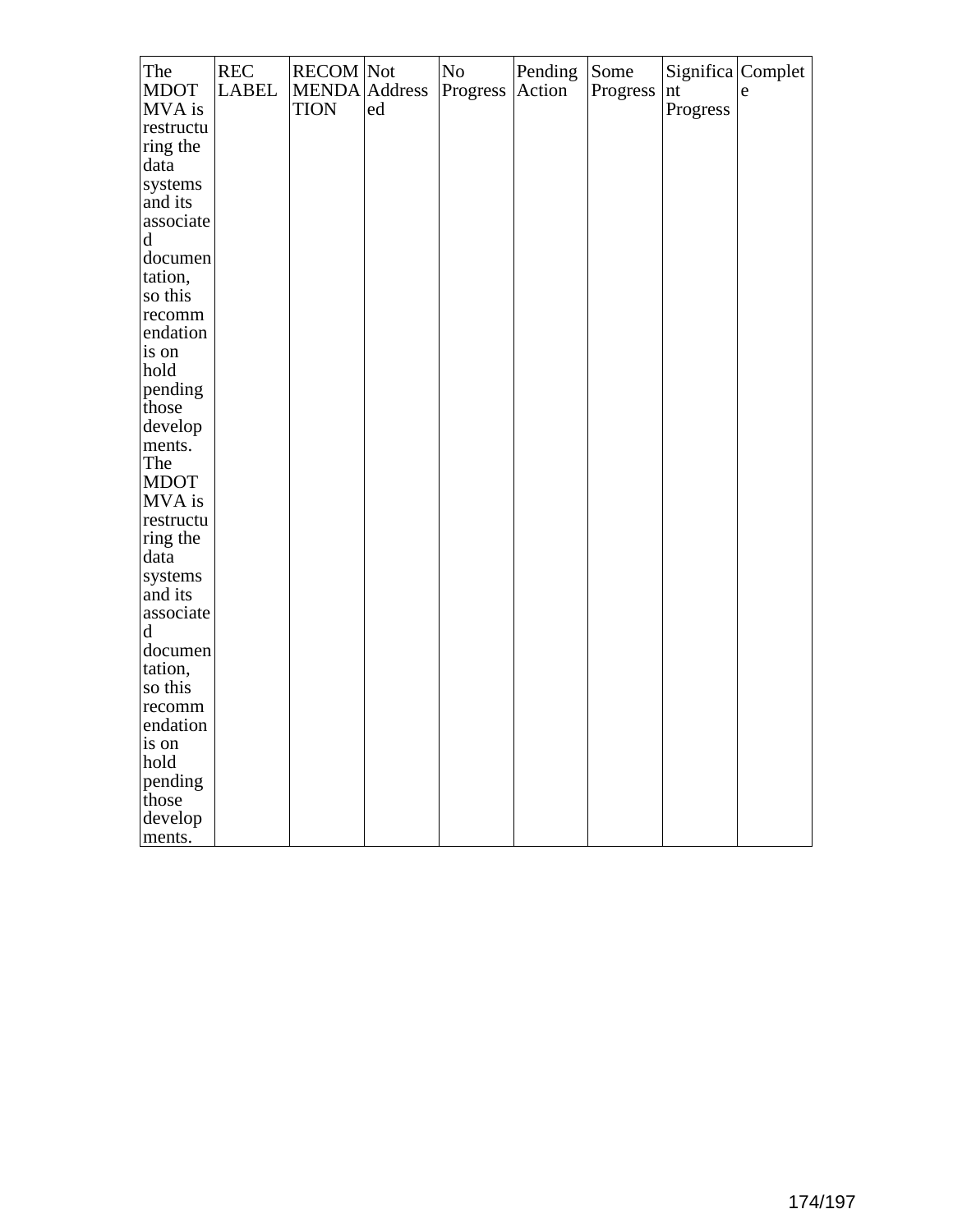| Notes                                                                                                                                                                                                                            | Driver1             | Improve<br>the<br>descripti<br>on and<br>contents<br>of the<br>Driver<br>data<br>system<br>that<br>reflect<br>best<br>practices<br>identifie<br>d in the<br>Traffic<br>Records<br>Program<br>Assessm<br>ent<br>Advisor<br>у.      |  | ü |  |  |
|----------------------------------------------------------------------------------------------------------------------------------------------------------------------------------------------------------------------------------|---------------------|-----------------------------------------------------------------------------------------------------------------------------------------------------------------------------------------------------------------------------------|--|---|--|--|
| The<br><b>MDOT</b><br>MVA is<br>restructu<br>ring the<br>data<br>systems<br>and its<br>associate<br>$ {\rm d}$<br>documen<br>tation,<br>so this<br>recomm<br>endation<br>is on<br>hold<br> pending<br>those<br>develop<br>ments. | Driver <sub>2</sub> | Improve<br>the data<br>quality<br>control<br>program<br>for the<br>Driver<br>data<br>system<br>that<br>reflects<br>best<br>practices<br>identifie<br>d in the<br>Traffic<br>Records<br>Program<br>Assessm<br>ent<br>Advisor<br>y. |  | ü |  |  |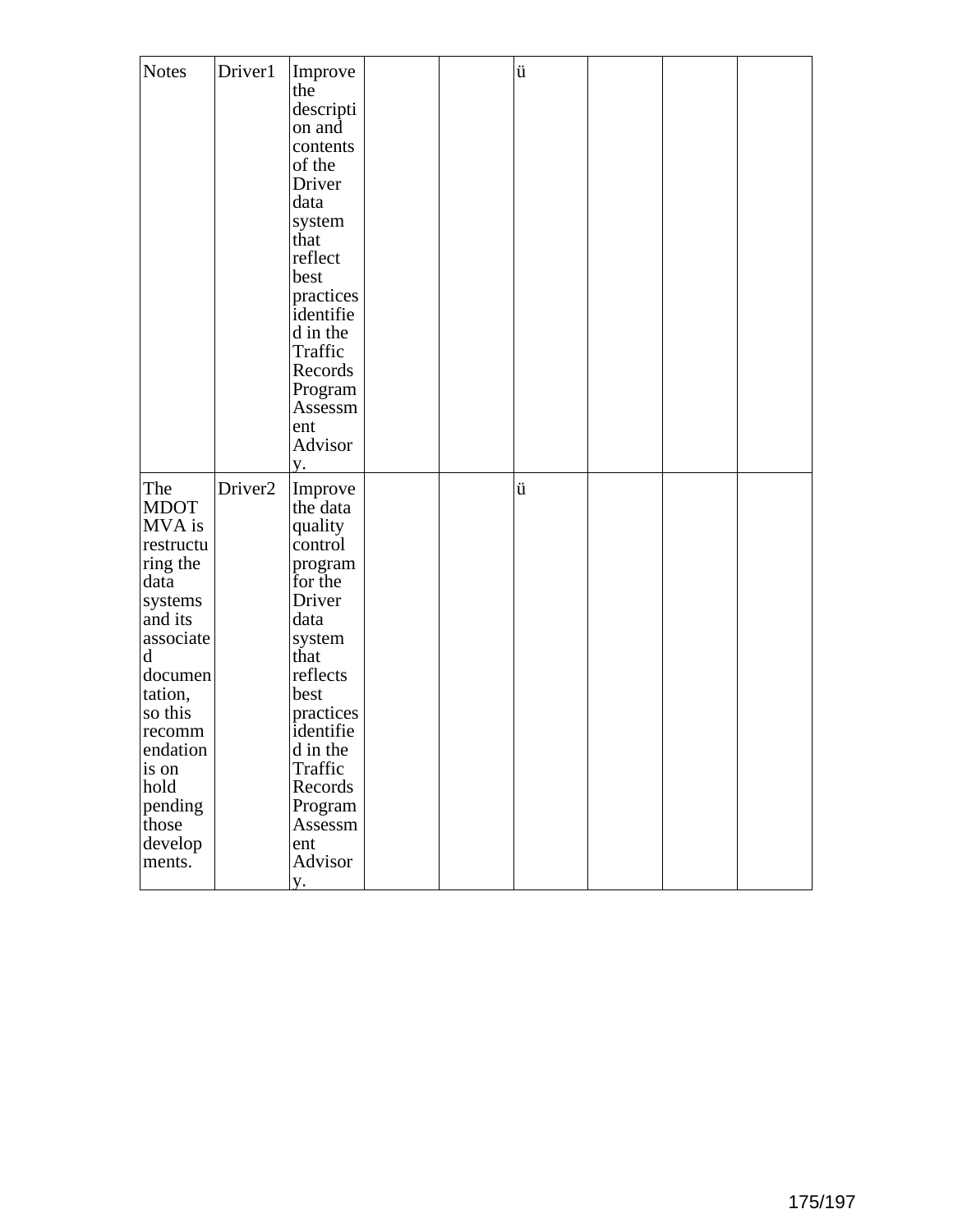| The<br><b>MDOT</b> | Roadwa<br>y1 | Improve<br>the     |  |  | ü |  |
|--------------------|--------------|--------------------|--|--|---|--|
| MVA is             |              | procedur           |  |  |   |  |
|                    |              | es/                |  |  |   |  |
| restructu          |              |                    |  |  |   |  |
| ring the           |              | process            |  |  |   |  |
| data               |              | flows for          |  |  |   |  |
| systems            |              | the                |  |  |   |  |
| and its            |              | Roadwa             |  |  |   |  |
| associate          |              | y data             |  |  |   |  |
| d                  |              | system             |  |  |   |  |
| documen            |              | that               |  |  |   |  |
| tation,            |              | reflects           |  |  |   |  |
| so this            |              | best               |  |  |   |  |
| recomm             |              | practices          |  |  |   |  |
| endation           |              | identifie          |  |  |   |  |
| is on              |              | d in the           |  |  |   |  |
|                    |              | Traffic            |  |  |   |  |
| hold               |              |                    |  |  |   |  |
| pending            |              | Records            |  |  |   |  |
| those              |              | Program            |  |  |   |  |
| develop            |              | Assessm            |  |  |   |  |
| ments.             |              | ent                |  |  |   |  |
|                    |              | Advisor            |  |  |   |  |
|                    |              | у.                 |  |  |   |  |
| As the             | Roadwa       | Improve            |  |  | ü |  |
| Marylan  y2        |              | the data           |  |  |   |  |
| d                  |              | quality            |  |  |   |  |
| Centerli           |              | control            |  |  |   |  |
| ne                 |              |                    |  |  |   |  |
|                    |              | program<br>for the |  |  |   |  |
| project            |              |                    |  |  |   |  |
| is                 |              | Roadwa             |  |  |   |  |
| finalized          |              | y data             |  |  |   |  |
|                    |              | system             |  |  |   |  |
| documen            |              | that               |  |  |   |  |
| tation of          |              | reflects           |  |  |   |  |
| the                |              | best               |  |  |   |  |
| procedur           |              | practices          |  |  |   |  |
| es and             |              | identifie          |  |  |   |  |
| processe           |              | d in the           |  |  |   |  |
| s are              |              | Traffic            |  |  |   |  |
| being              |              | Records            |  |  |   |  |
| develope           |              | Program            |  |  |   |  |
| d.                 |              | Assessm            |  |  |   |  |
| Marylan            |              | ent                |  |  |   |  |
| d                  |              | Advisor            |  |  |   |  |
| complete           |              | у.                 |  |  |   |  |
| d a                |              |                    |  |  |   |  |
| Roadwa             |              |                    |  |  |   |  |
| y Safety           |              |                    |  |  |   |  |
| Data               |              |                    |  |  |   |  |
| Capabili           |              |                    |  |  |   |  |
| ties               |              |                    |  |  |   |  |
| Assessm            |              |                    |  |  |   |  |
| ent with           |              |                    |  |  |   |  |
|                    |              |                    |  |  |   |  |
| high               |              |                    |  |  |   |  |
| marks.             |              |                    |  |  |   |  |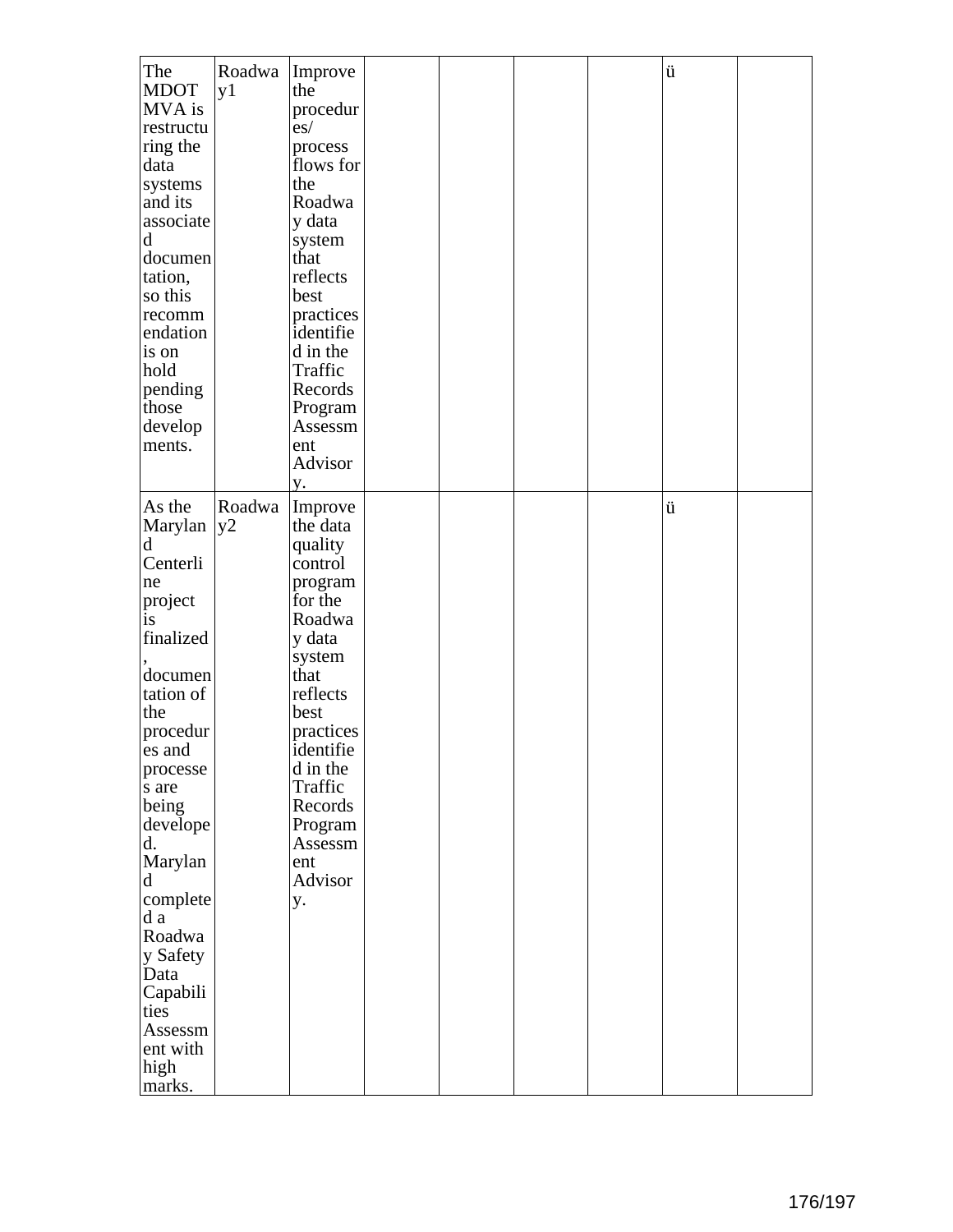| Through Citation<br>the<br>Marylan<br>d<br>Centerli<br>ne<br>project,<br>quality<br>control<br>mechani<br>sms are<br>being<br>impleme<br>nted for<br>all<br>roadway<br>data.                                                   | L                          | Improve<br>the data<br>dictionar<br>y for the<br>Citation<br>and<br>Adjudica<br>tion<br>systems<br>that<br>reflects<br>best<br>practices<br>identifie<br>d in the<br>Traffic<br>Records<br>Program<br>Assessm<br>ent<br>Advisor<br>y. |  | ü |  |
|--------------------------------------------------------------------------------------------------------------------------------------------------------------------------------------------------------------------------------|----------------------------|---------------------------------------------------------------------------------------------------------------------------------------------------------------------------------------------------------------------------------------|--|---|--|
| The<br>court<br>system<br>is in the<br>final<br>phases<br>of a<br>compreh<br>ensive<br>upgrade<br>Maryla<br>nd<br>Electroni<br>c Courts<br>MDEC)<br>to bring<br>all levels<br>of court<br>onto the<br>same<br>data<br>platform | Citation<br>$\overline{2}$ | Improve<br>the<br>interface<br>s with<br>the<br>Citation<br>and<br>Adjudica<br>tion<br>systems<br>that<br>reflect<br>best<br>practices<br>identifie<br>d in the<br>Traffic<br>Records<br>Program<br>Assessm<br>ent<br>Advisor<br>у.   |  | ü |  |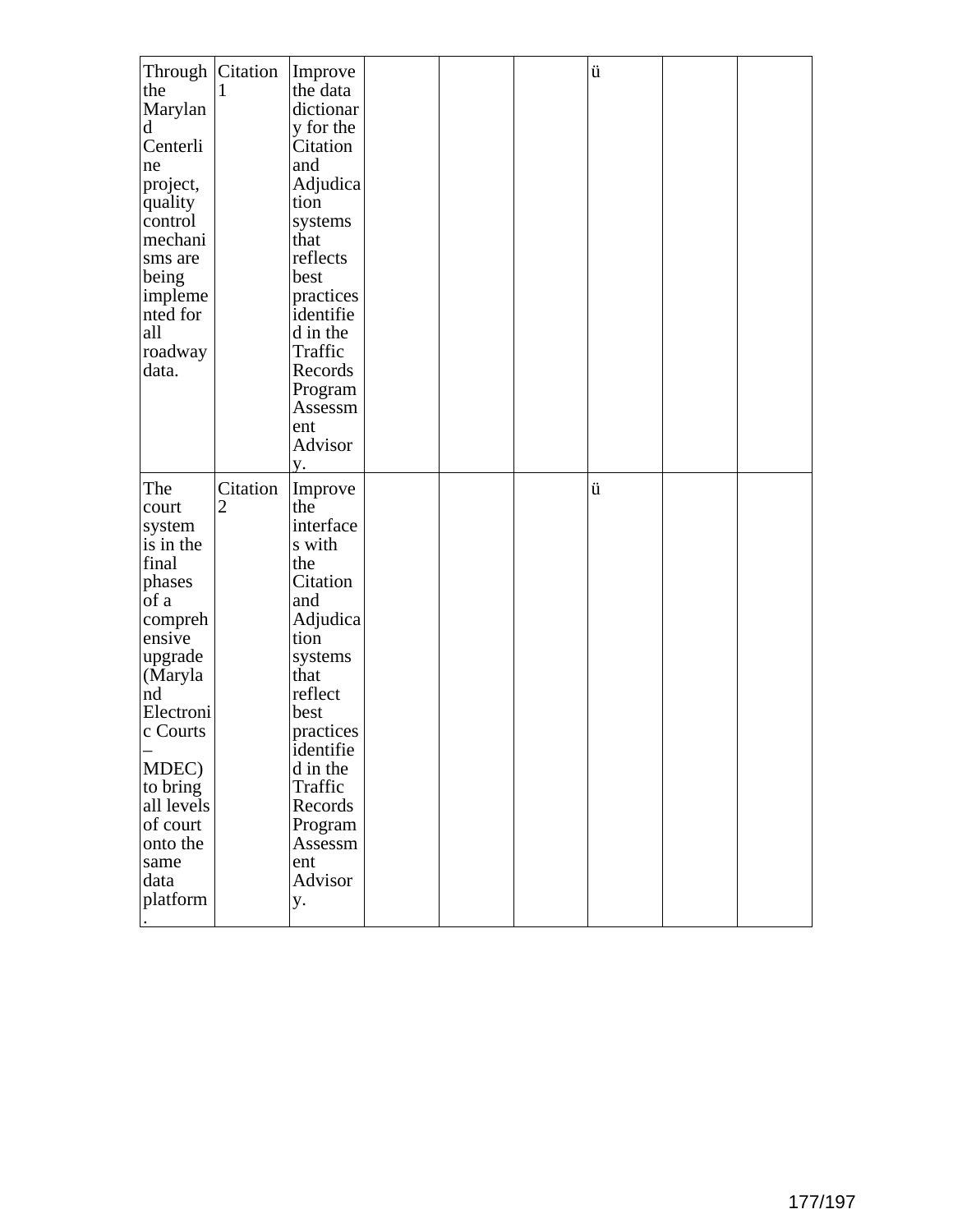| The<br>court<br>system<br>is in the<br>final<br>phases<br>of a<br>compreh<br>ensive<br>upgrade<br> (Maryla<br>nd<br>Electroni<br>c Courts<br>MDEC)<br>to bring<br>all levels<br>of court<br>onto the<br>same<br>data | <b>REC</b><br><b>LABEL</b> | <b>RECOM</b> Not<br>MENDA Address<br><b>TION</b>                                                                                                                                                                           | ed | No<br>Progress | Pending<br>Action | Some<br>Progress | nt<br>Progress | Significa Complet<br>e |
|----------------------------------------------------------------------------------------------------------------------------------------------------------------------------------------------------------------------|----------------------------|----------------------------------------------------------------------------------------------------------------------------------------------------------------------------------------------------------------------------|----|----------------|-------------------|------------------|----------------|------------------------|
| platform<br>Notes                                                                                                                                                                                                    | ISS <sub>1</sub>           | Improve<br>the<br>interface<br>s with<br>the<br>Injury<br>Surveilla<br>nce<br>systems<br>that<br>reflect<br>best<br>practices<br>identifie<br>d in the<br>Traffic<br>Records<br>Program<br>Assessm<br>ent<br>Advisor<br>у. |    |                |                   |                  | ü              |                        |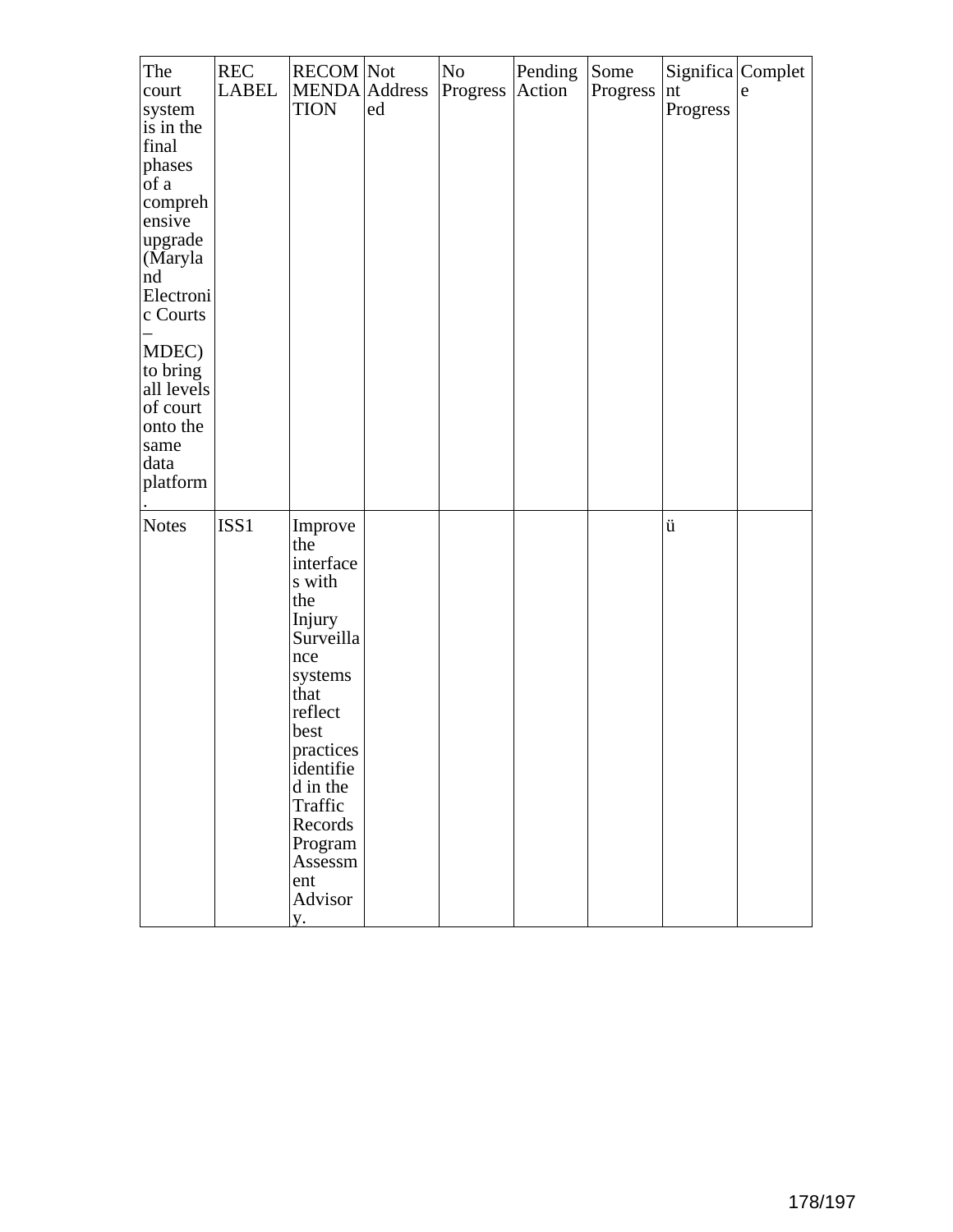| The       | ISS <sub>2</sub> | Improve   |  |  | ü |  |
|-----------|------------------|-----------|--|--|---|--|
| EMS       |                  | the data  |  |  |   |  |
| and       |                  | quality   |  |  |   |  |
| Trauma    |                  | control   |  |  |   |  |
| Registry  |                  | program   |  |  |   |  |
| systems   |                  | for the   |  |  |   |  |
| are       |                  | Injury    |  |  |   |  |
| interfaci |                  | Surveilla |  |  |   |  |
| ng using  |                  | nce       |  |  |   |  |
| the       |                  | systems   |  |  |   |  |
| ImageTr   |                  | that      |  |  |   |  |
| end       |                  | reflects  |  |  |   |  |
| Field     |                  | best      |  |  |   |  |
| Bridge.   |                  | practices |  |  |   |  |
|           |                  | identifie |  |  |   |  |
|           |                  | d in the  |  |  |   |  |
|           |                  | Traffic   |  |  |   |  |
|           |                  | Records   |  |  |   |  |
|           |                  | Program   |  |  |   |  |
|           |                  | Assessm   |  |  |   |  |
|           |                  | ent       |  |  |   |  |
|           |                  | Advisor   |  |  |   |  |
|           |                  | у.        |  |  |   |  |

| June 15, 2019 status        | Number | %      |
|-----------------------------|--------|--------|
| Not addressed               |        | 0%     |
| No progress                 |        | 0%     |
| Pending Action              | 4      | 28.57% |
| <b>Some Progress</b>        | n      | 42.86% |
| <b>Significant Progress</b> | 4      | 28.57% |
| Complete                    |        | 0%     |
| Total                       | 14     | 100%   |

## Traffic Records for Measurable Progress

Appendix 7: Maryland's Traffic Safety Information System Improvement Program (FFY2019) Problem Identification

Hardware, software, personnel, and procedures that capture, store, transmit, analyze, and interpret traffic safety data are critical components to Maryland's traffic records system. The datasets managed by this system include crash, driver licensing and history, vehicle registration and titling, commercial motor vehicle, roadway, injury control, citation/adjudication, and EMS/trauma registry data.

Maryland employs a two-tiered Traffic Records Coordinating Committee (TRCC), with both General (or technical) and Executive Councils, comprised of data owners, data managers, and data users with oversight and interest in the datasets listed above. MHSO staff serves on the TRCC General Council and subcommittees, and advises the TRCC Executive Council, which oversees and approves the Maryland Traffic Records Strategic Plan (TRSP).

The TRSP is a five-year plan that runs concurrent with the Maryland SHSP. Both the TRSP and SHSP went into effect January 2016 and will cover the years 2016 through 2020. The TRCC worked with the NHTSA on its most recent Traffic Records Assessment. Maryland accepted the final report in early December 2014, and the TRCC formed a Traffic Records Strategic Plan Steering Committee to oversee development of the next five-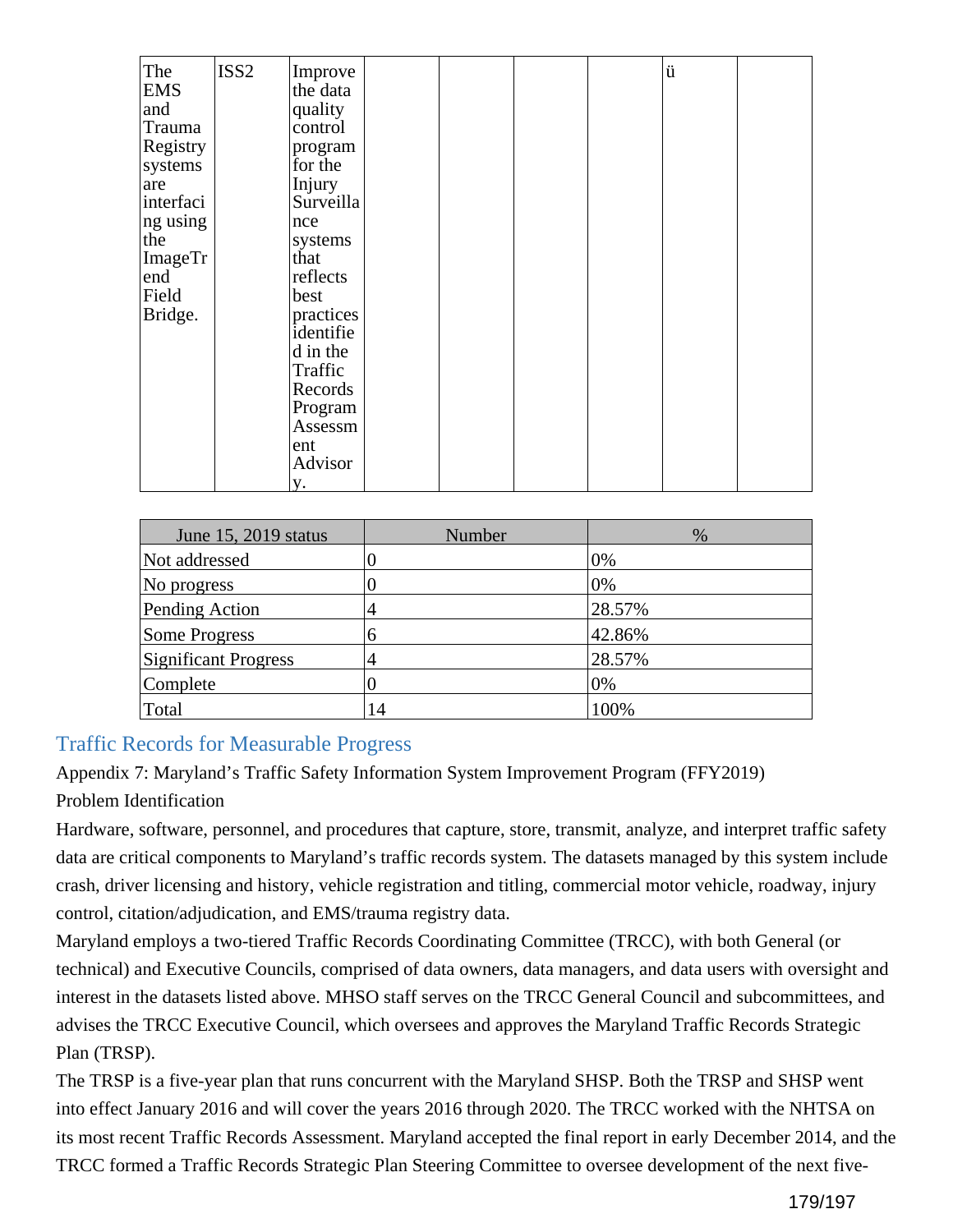year plan for traffic records. After a year of development, the TRCC Executive Council accepted the plan in January 2016.

Recommendations from the 2014 assessment include Maryland's need to improve:

TRCC's strategic planning abilities;

Procedures, process flows, and interfaces for the crash data system;

Data quality control programs for the crash, vehicle, driver, roadway, and injury surveillance data systems;

Procedures and process flows for the roadway data system;

Interfaces with the citation and adjudication systems; and

Interfaces with the injury surveillance systems.

Objectives in the TRSP are based on the 2010 and 2014 assessments, along with the Crash Data Improvement Program findings, and other needs determined by members of the TRCC, including the various partners in the process. The prioritization and selection process for projects requesting funds includes an evaluation of each project's ability to meet the priority objectives in the TRSP, considering the strategies in the SHSP and the fiveyear needs of the SHSP Emphasis Areas. Priority objectives are reviewed and determined annually by the TRCC Executive Council.

Solution

The accurate collection and timely dissemination of traffic records information are crucial to ensuring positive results from projects and strategies within the five-year plan. Data elements form the informational backbone for all the MHSO's programs and the SHSP itself. All activities, from enforcement to education, rely on good data, and the MHSO's focus is to provide effective data support and analysis for programs that can help the State meet traffic safety goals in reducing crashes and resulting injuries and fatalities.

Maryland's Traffic Records Executive Council's leadership goal is to develop a comprehensive statewide traffic records system that provides traffic safety professionals with reliable, accurate, and timely data to inform decisions and actions for implementing proven countermeasures and managing and evaluate safety activities to resolve traffic safety problems. The traffic records system encompasses the hardware, software, personnel, and procedures that capture, store, transmit, analyze, and interpret traffic safety data. This system is used to manage basic crash data from all law enforcement agencies, along with information on driver licensing and history, vehicle registration and titling, commercial motor vehicles, roadways, injury control efforts, citation and adjudication activities, and the EMS/trauma registry.

Maryland's Traffic Records Executive Council provides policy leadership to the TRCC and its efforts to continually review and assess the status of Maryland's traffic safety information system and its components. The TRCC oversees the development and update of the Traffic Records Strategic Plan to serve public- and private-sector needs for traffic safety information, to identify technologies and other advancements necessary to improve the system, and to support the coordination and implementation of system improvements.

The MHSO participates on all levels of the TRCC through its own staff and through a grant-funded project at the NSC called the MCTSA, a more comprehensive, expert staff-based approach to provide services based on the CODES and other traffic records data and to meet the wide and varied needs of the MHSO and its partners. The MHSO is a member of the Crash Data Tri-Agency Council—consisting of the MSP, the MDOT SHA, and the MDOT MVA—which oversees policies and projects related to the crash data system. The MHSO is also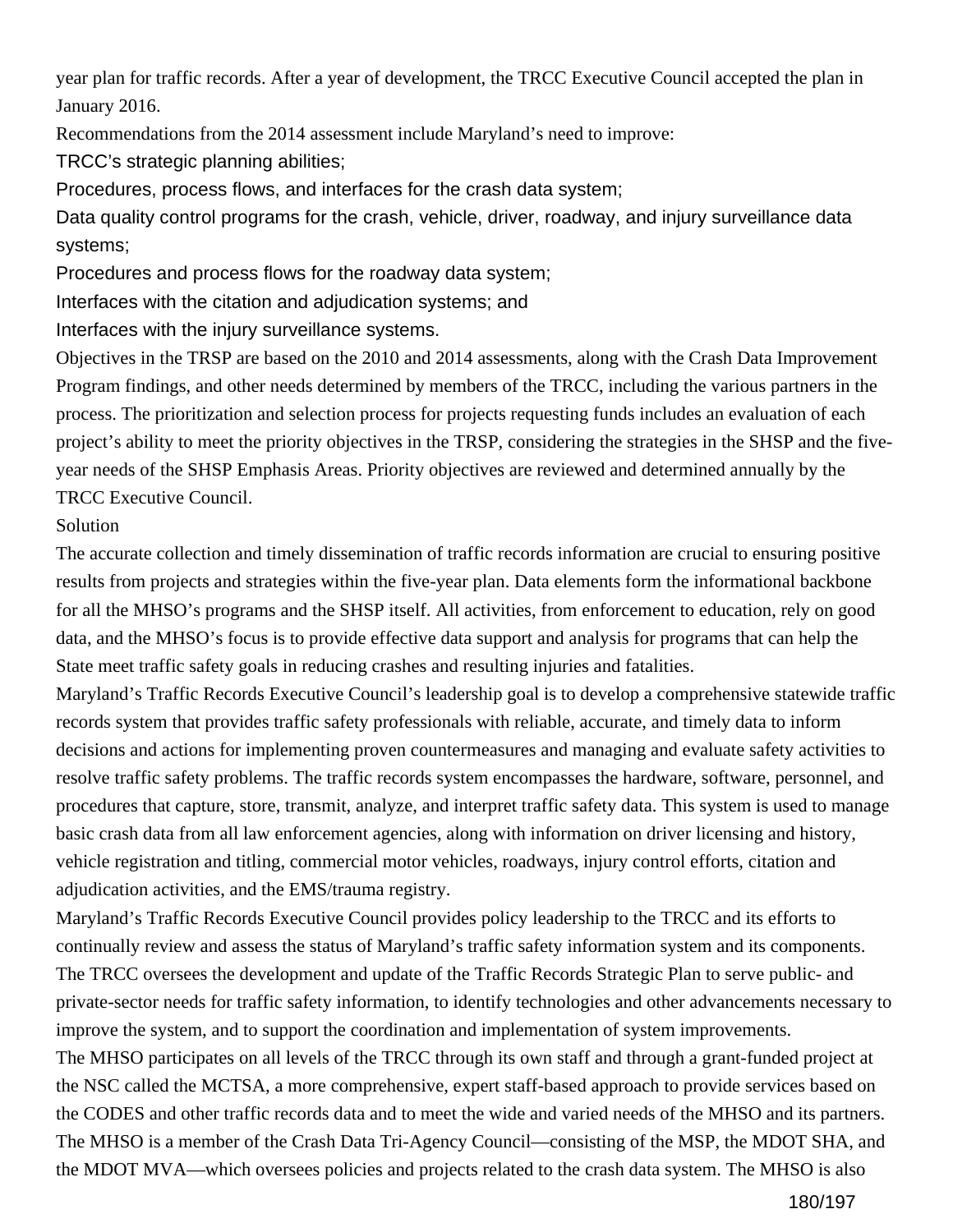represented on the ACRS Task Force, working with technical and policy experts named by the Tri-Agency Council to oversee continuing improvements of Maryland's newest electronic data system. The Tri-Agency Council and the ACRS Task Force act as subcommittees of the TRCC and share goals to meet the priority objectives set forth in the TRSP.

MHSO staff members work with subject matter experts from the MCTSA project to help manage the TRSP, and the MHSO continues the CODES program. These are some of the ways in which the MHSO relies on its many partner agencies to make data accessible for highway safety planning, as it employs various systems and programs, with the help of State agencies and grantees, to collect, maintain and analyze internal data information.

The mission to provide data and analytical support to traffic safety professionals at the local, State, regional, and national levels drives the direction of the Traffic Records Program. Projects to be considered for funding by the Traffic Safety Information System Improvement Program must adhere to goals and objectives within the TRSP and provide support for the data needs of the traffic records community.

#### Action Plan

Traffic safety information system projects funded for FFY 2020 are listed below in bullet form. Each grant is described in the body of the HSP. The grantee agencies are as follows:

Maryland Highway Safety Office

Maryland Sheriff's Association

University of Maryland Baltimore, NSC

#### Washington College

### Evaluation

Goals are prioritized for appropriate components of the traffic records information system, with objectives developed based on the periodic assessments, ongoing TRCC evaluation and input, and other state agencyidentified needs. The TRCC sets performance measures for priority objectives identified in the TRSP, which are reviewed regularly throughout each year. Systems are evaluated for quantitative progress, such as improved timeliness and completeness, with reports submitted to NHTSA at least annually. Additionally, MHSO grants are evaluated during and after implementation through grantee reporting using proven process evaluation measures.

### Performance Measures

# Citation Data: Completeness: 0.67 percent improvement

Percentage of e-citations with no longitude and latitude coordinates (i.e., x/y). We assess the traffic citations issued by law enforcement to ensure there is a location for each. In the period assessed just prior to this FFY 2020 submission, a 0.40 percent decrease in the number of citations without an x/y was found, which is calculated by looking at the total number of citations with no x/y divided by the total number of citations, and then comparing the same a year later, and there were fewer citations with no x/y coordinates as a percent of all citations written.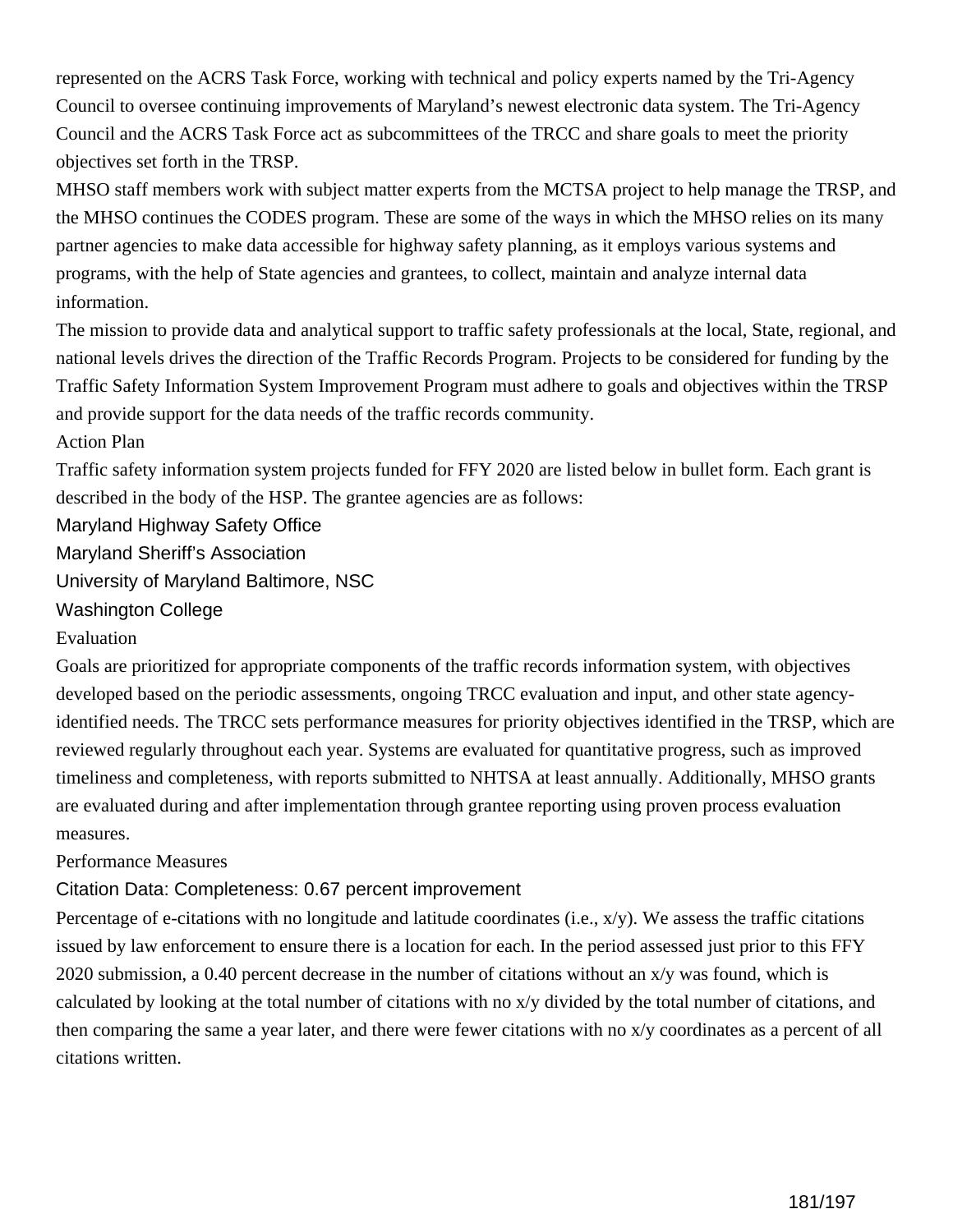| <b>ETIX Citations</b><br>Location<br>Analysis April<br>1st 2017 to<br>March 31st 2018 | <b>Citation Data</b>                                                    | Location In<br>Maryland | Outside of<br>Marylandaposs<br>Boundaryaposs | No XYS  |
|---------------------------------------------------------------------------------------|-------------------------------------------------------------------------|-------------------------|----------------------------------------------|---------|
| Total ETIX<br>Citations                                                               | Raw Data                                                                | $\left( \right)$        | 480,449                                      | 454,902 |
| 935,351                                                                               | Raw Data with<br><b>Updated XYs</b>                                     | 480,070                 | 379                                          | 454,902 |
| 935,351                                                                               | Raw Data with<br><b>Updated XYs</b><br>and No Identical<br><b>Stops</b> | 260,463                 | 164                                          | 211,449 |
| 472,076                                                                               |                                                                         |                         |                                              | 22.61%  |

| <b>ETIX Citations</b><br>Location<br>Analysis April<br>1st 2018 to<br>March 31st 2019 | <b>Citation Data</b>                                                    | Location In<br>Maryland | Outside of<br>Marylandaposs<br>Boundaryaposs | No XYS   |
|---------------------------------------------------------------------------------------|-------------------------------------------------------------------------|-------------------------|----------------------------------------------|----------|
| <b>Total ETIX</b><br>Citations                                                        | Raw Data                                                                | $\theta$                | 447,765                                      | 467,472  |
| 915,237                                                                               | Raw Data with<br><b>Updated XYs</b>                                     | 445,183                 | 2,581                                        | 467,473  |
| 915,237                                                                               | Raw Data with<br><b>Updated XYs</b><br>and No Identical<br><b>Stops</b> | 237,679                 | 1,598                                        | 203,273  |
| 442,550                                                                               |                                                                         |                         |                                              | 22.21%   |
|                                                                                       |                                                                         |                         |                                              | $-0.40%$ |

2. EMS Data: Completeness: 6.7 (or 1.8) percent improvement

% Potential MVC Transports with "Blank" Cause of Injury: Statewide FY 2017 Baseline – 20.7%. In FY2018, 405c funds were used to improve validations in the EMS system. This set a baseline for measuring in subsequent years the improvements using validation in the EMS Patient Care Reporting System. A cooperative relationship has been maintained between the Maryland Department of Transportation's Highway Safety Office (MHSO), the TRCC, and the Maryland Institute for Emergency Medical Services Systems (MIEMSS) for the achievement of a mutually important common goal in the reduction of motor vehicle crash related patient morbidity and mortality. Additionally, both agencies value the importance of timely, complete, and accurate data as it pertains to the prehospital patient assessment, care, and outcome. However, data collection for all incident responses has become extensive and multi-faceted for responding personal with the growth of the electronic Maryland Emergency Medical Services Data System (eMEDS®). eMEDS records related to Motor Vehicle Crash (MVC) transports represent 29.3% of all injury transports in FY 2017. This category for EMS transport is second only to falls (45.6%). Within the MVC group, 20.7% of these records were identified as "MVC" based upon the Emergency Medical Dispatch (EMD) code variable "Dispatch Complaint Code" (the reason given by the 911 dispatch operator for this call) was a MPDC 29 code (Traffic/Transportation Accident), but the "Cause of Injury" response was found to be "blank". This distribution varies by EMS jurisdiction across the state (range: 1.45% to 38.71%) This fact may adversely affect the count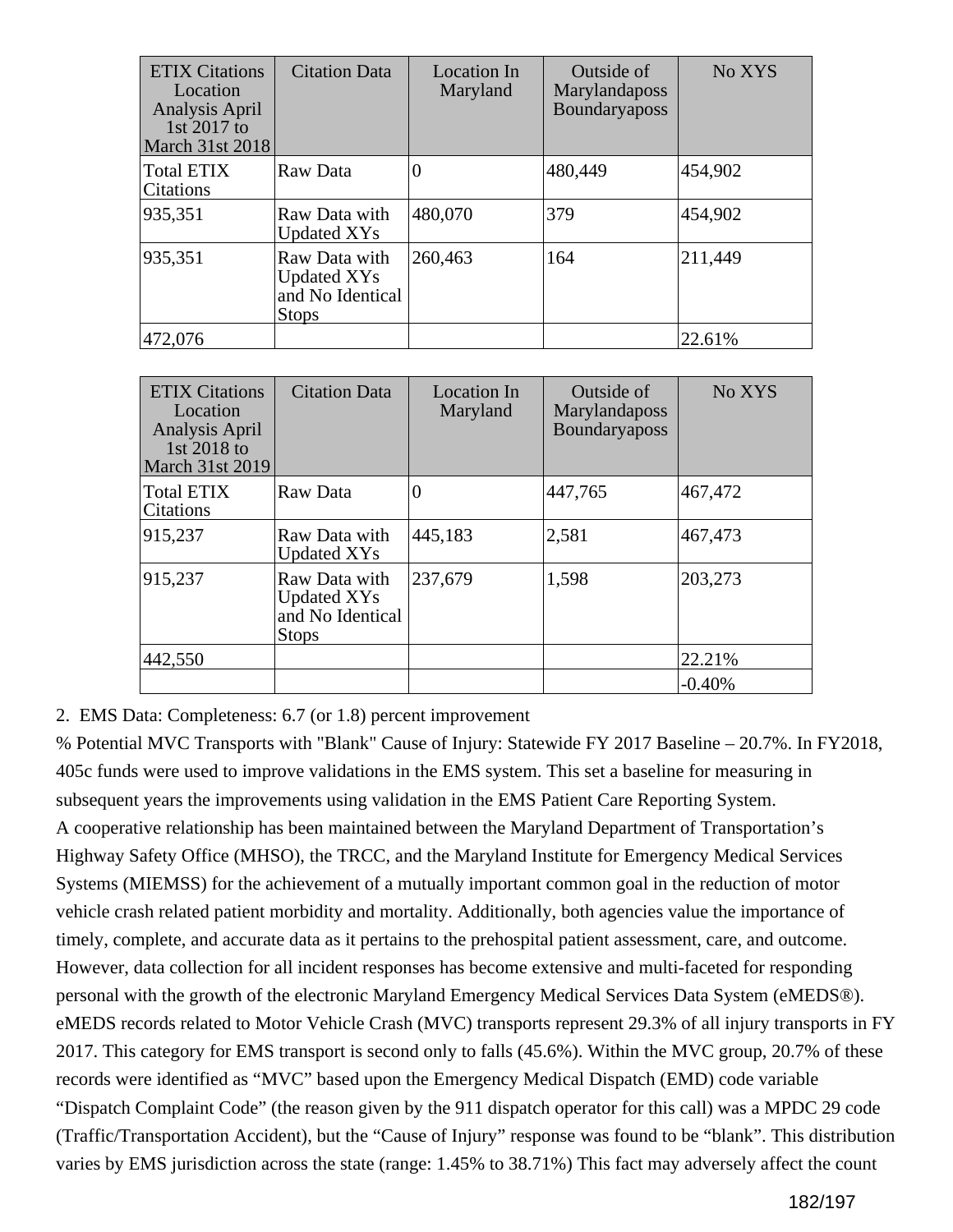or query inclusion of MVC related incidents. Logical checks tailored to specific jurisdictional Dispatch Complaint Codes is the only means that would permit a means of validity checks at the time of record creation and submission.

Comparing the baseline of blank cause of injuries with a period of time when the validation rules came on board with many jurisdictions, there was an improvement in fewer blank causes. Comparing 2017 to 2018, there was still an improvement, though slightly smaller than the select period of time in the middle column.

| Potenti<br>al<br><b>MVC</b><br>Transp<br>orts<br>Submit<br>ted in<br>eMED<br><b>S®</b> | <b>State</b><br>Fiscal<br>Year<br>2017<br>and<br>3rd<br>and<br>4th<br>Quarte<br>r FFY<br>2018              |                                                                                                                                                                                      | <b>State</b><br><b>FY</b><br>2017           | April<br>2018<br>throug<br>$\mathbf{h}$<br>Septe<br>mber<br>2018                                              | Calend<br>ar<br>Year<br>2018                                                                                            |                                                                                 |                                                                           | Query<br>Distrib<br>ution                              | Measu<br>re 1                                                                                              | Measu<br>re <sub>2</sub>                                                                                                              |
|----------------------------------------------------------------------------------------|------------------------------------------------------------------------------------------------------------|--------------------------------------------------------------------------------------------------------------------------------------------------------------------------------------|---------------------------------------------|---------------------------------------------------------------------------------------------------------------|-------------------------------------------------------------------------------------------------------------------------|---------------------------------------------------------------------------------|---------------------------------------------------------------------------|--------------------------------------------------------|------------------------------------------------------------------------------------------------------------|---------------------------------------------------------------------------------------------------------------------------------------|
| Query<br>Distrib $ re 1$<br>ution                                                      | Measu                                                                                                      | Measu<br>re 2                                                                                                                                                                        | Query<br>Distrib<br>ution                   | Measu   Measu<br>re 1                                                                                         | re <sub>2</sub>                                                                                                         | Maryla Elite<br>nd<br><b>EMS</b><br>Elite<br>Jurisdi<br>ctional<br>Progra<br>ms | Imple<br>mentat<br>ion<br>DateEl<br>ite<br>Imple<br>mentat<br>ion<br>Date | Total<br>Potenti<br>al<br><b>MVC</b><br>Transp<br>orts | $\%$<br>al<br><b>MVC</b><br>orts<br>with<br>any<br>Know<br>n<br><b>MVC</b><br>Cause<br>οf<br><b>Injury</b> | $\%$<br>Potenti Potenti<br>al<br><b>MVC</b><br>Transp Transp<br>orts<br>with<br>quotBl<br>ankqu<br><b>ot</b><br>Cause<br>of<br>Injury |
| Total<br>al<br><b>MVC</b><br>Transp Transp<br>orts                                     | $\%$<br>al<br><b>MVC</b><br>orts<br>with<br>any<br>Know<br>n<br><b>MVC</b><br>Cause<br>of<br><b>Injury</b> | $\%$<br>Potenti   Potenti   Potenti   Potenti   Potenti   Potenti   ny<br>al<br>$\overline{\text{MVC}}$<br>Transp<br>orts<br>with<br>quotBl<br>ankqu<br>ot<br>Cause<br>∣of<br>Injury | Total<br>al<br><b>MVC</b><br>Transp<br>orts | $\%$<br>al<br><b>MVC</b><br>Transp<br>orts<br>with<br>any<br>Know<br>n<br><b>MVC</b><br>Cause<br>of<br>Injury | $\%$<br>al<br><b>MVC</b><br>Transp<br>orts<br>with<br>quot <sub>Bl</sub><br>ankqu<br><b>ot</b><br>Cause<br>ΟÌ<br>Injury | Allega<br>Count<br>y                                                            | 5/7/20<br>18                                                              | 479                                                    | 93.2%                                                                                                      | 17.1%                                                                                                                                 |
| 212                                                                                    | 88.7%                                                                                                      | 6.2%                                                                                                                                                                                 | 333                                         | 83.5%                                                                                                         | 6.3%                                                                                                                    | Anne<br>Arund<br>el<br>Count<br>v                                               | 5/29/2<br>018                                                             | 3,665                                                  | 92.2%                                                                                                      | 17.1%                                                                                                                                 |
| 1138                                                                                   | 91.4%                                                                                                      | 11.5%                                                                                                                                                                                | 2282                                        | 81.0%                                                                                                         | 11.6%                                                                                                                   | <b>Baltim</b><br>ore<br>City                                                    | 10/22/<br>2018                                                            |                                                        |                                                                                                            |                                                                                                                                       |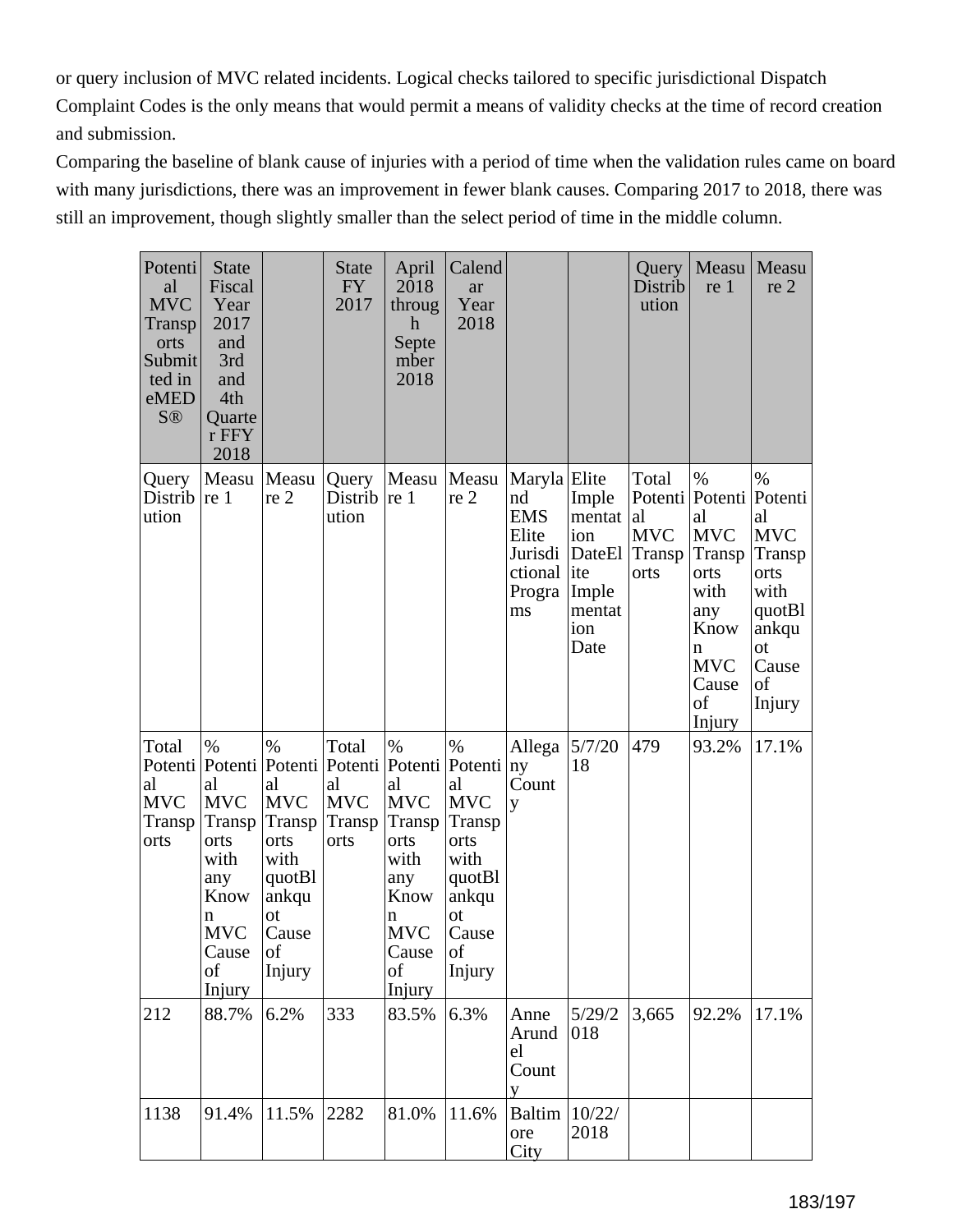|      |       |       | 426  | 77.9% | 15.0% | <b>Baltim</b><br>ore<br>Count<br>v         | 7/24/2<br>018 | 6,441 | 92.4% | 15.8% |
|------|-------|-------|------|-------|-------|--------------------------------------------|---------------|-------|-------|-------|
| 1085 | 87.7% | 11.6% | 2974 | 80.0% | 11.7% | Calver<br>t.<br>Count<br>V                 | 8/28/2<br>018 | 535   | 87.4% | 32.0% |
| 26   | 84.6% | 16.1% | 174  | 64.9% | 29.3% | Caroli<br>ne<br>Count<br>V                 | 6/11/2<br>018 | 209   | 91.7% | 19.6% |
| 58   | 82.8% | 10.8% | 105  | 74.3% | 8.6%  | Carroll 1/1/20<br>Count<br>V               | 19            |       |       |       |
|      |       |       |      |       |       | Cecil<br>Count<br>y                        | 8/1/20<br>18  | 958   | 91.1% | 15.6% |
| 156  | 93.6% | 7.1%  | 403  | 86.6% | 6.2%  | Charle<br>${\bf S}$<br>Count<br>V          | 6/1/20<br>18  | 851   | 94.0% | 9.5%  |
| 324  | 93.8% | 6.9%  | 577  | 87.2% | 5.4%  | Dorch<br>ester<br>Count<br>v               | 5/21/2<br>018 | 286   | 92.7% | 23.8% |
| 93   | 86.0% | 5.1%  | 152  | 83.6% | 4.6%  | Frederi 10/1/2<br>ck<br>Count<br>V         | 018           |       |       |       |
|      |       |       | 377  | 80.6% | 11.7% | Garrett 5/7/20<br>Count<br>V               | 18            | 205   | 93.6% | 16.6% |
| 68   | 91.2% | 1.4%  | 116  | 90.5% | 2.6%  | Harfor 7/30/2<br>$\mathbf d$<br>Count<br>v | 018           | 1,412 | 92.3% | 17.6% |
| 195  | 95.4% | 6.7%  | 586  | 85.7% | 7.8%  | Howar<br>d<br>Count<br>V                   | 12/1/2<br>018 |       |       |       |
|      |       |       | 86   | 77.9% | 15.1% | Kent<br>Count<br>V                         | 6/11/2<br>018 | 66    | 83.1% | 10.6% |
| 29   | 93.1% | 12.1% | 72   | 88.9% | 8.3%  | Montg<br>omery<br>Count<br>V               | 9/4/20<br>18  | 5,647 | 92.8% | 23.7% |
| 314  | 90.8% | 35.0% | 2022 | 61.2% | 32.2% | Prince<br>Georg<br>eaposs<br>Count<br>V    | 10/1/2<br>018 |       |       |       |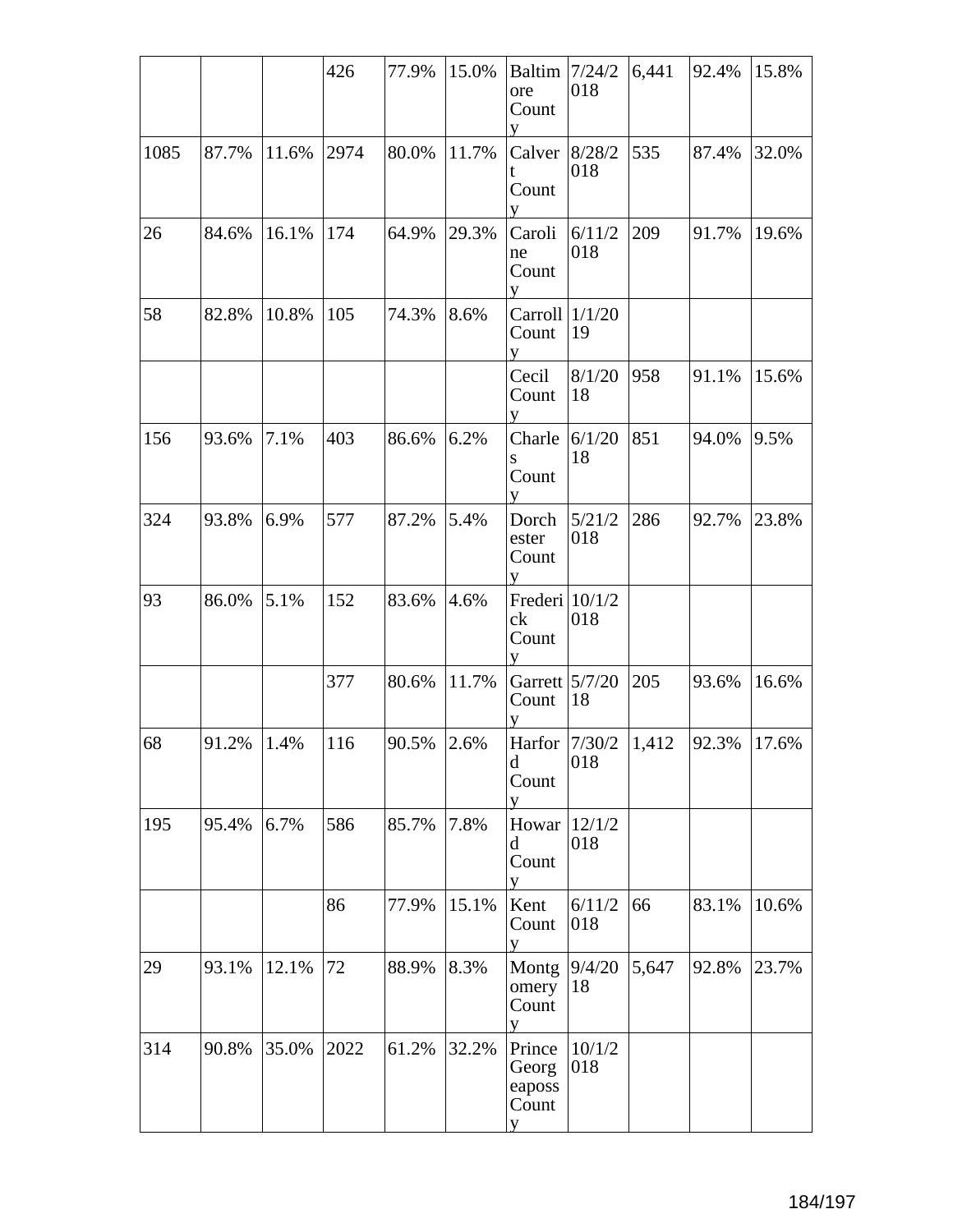|     |       |       | 1888 | 56.5% | 36.3% | Queen<br>Annea<br>poss<br>Count<br>$\mathbf{V}$ | 12/18/<br>2017 | 360    | 94.0% | 16.1% |
|-----|-------|-------|------|-------|-------|-------------------------------------------------|----------------|--------|-------|-------|
| 154 | 96.1% | 3.1%  | 317  | 88.3% | 5.0%  | Somer<br>set<br>Count<br>y                      | 7/16/2<br>018  | 109    | 85.7% | 16.5% |
| 17  | 88.2% | 15.0% | 55   | 78.2% | 12.7% | St.<br>Marya<br>poss<br>Count<br>V              | 7/16/2<br>018  | 727    | 87.6% | 23.7% |
| 149 | 86.6% | 8.6%  | 343  | 80.8% | 8.5%  | Talbot<br>Count<br>V                            | 12/18/<br>2017 | 294    | 97.5% | 5.8%  |
| 166 | 96.4% | 10.8% | 340  | 86.2% | 9.7%  | Washi<br>ngton<br>Count<br>V                    | 6/25/2<br>018  | 994    | 90.7% | 13.3% |
| 291 | 87.6% | 7.9%  | 563  | 82.2% | 7.5%  | Wico<br>mico<br>Count<br>V                      | 5/14/2<br>018  | 996    | 94.6% | 10.7% |
| 391 | 91.3% | 6.0%  | 709  | 88.0% | 5.5%  | Worce<br>ster<br>Count<br>y                     | 5/14/2<br>018  | 462    | 92.7% | 11.3% |
| 238 | 87.8% | 2.1%  | 322  | 85.7% | 2.8%  |                                                 |                |        |       |       |
|     |       |       |      |       |       | Grand<br>Total                                  |                | 24,696 | 91.7% | 17.9% |

Traffic Records Supporting Non-Implemented Recommendations

See 'Pending Actions'

Appendix 4: Update to Traffic Records Assessment Recommendations

Traffic Records for Model Performance Measures

Appendix 5: Performance Measures

| <b>EMS</b>    |                                                                                                                                 |  |
|---------------|---------------------------------------------------------------------------------------------------------------------------------|--|
| Accessibility | Increase the number of users<br>that report successfully<br>accessing EMS data for<br>research purposes.                        |  |
| Accuracy      | Increase the percentage of<br>correct/accurate values in<br>data elements that do not<br>have a state-level validation<br>rule. |  |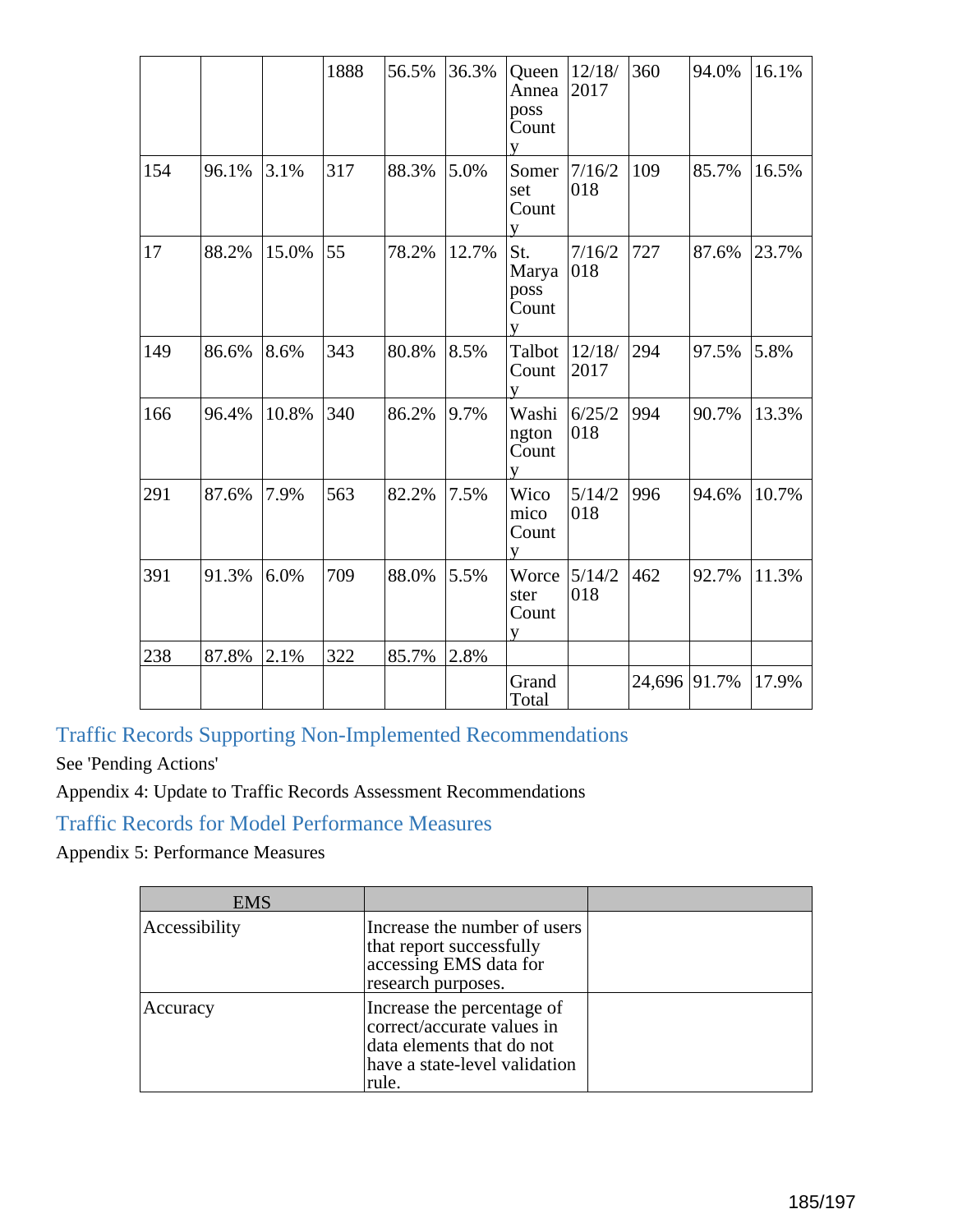| Completeness                 | Reduce the percentage of<br>missing/unknown values in<br>data elements that do not<br>have a state-level validation<br>rule.                           | FFY2020 Performance<br>Measure. |
|------------------------------|--------------------------------------------------------------------------------------------------------------------------------------------------------|---------------------------------|
| Integration                  | Increase the percentage of<br>Medevac flight records that<br>match to trauma registry<br>records.                                                      |                                 |
| <b>Timeliness</b>            | Reduce the amount of time<br>from submission of the<br>patient care report to<br>approval and inclusion in<br>state file.                              |                                 |
| Uniformity                   | Increase the compliance<br>with the NEMSIS standard<br>as the state implements the<br>Elite platform.                                                  |                                 |
| Trauma Registry              |                                                                                                                                                        |                                 |
| Accessibility                | Increase the number of users<br>that report successfully<br>accessing trauma registry<br>data for research purposes.                                   |                                 |
| Accuracy                     | Increase the percentage of<br>correct/accurate values in<br>data elements (e.g., compare<br>time of patient arrival to<br>EMS arrival time).           |                                 |
| Completeness                 | Reduce the percentage of<br>missing/unknown values in<br>data elements that do not<br>have a state-level validation<br>rule.                           |                                 |
| Integration                  | Increase the percentage of<br>trauma registry records that<br>match to EMS patient care<br>reports.                                                    |                                 |
| <b>Timeliness</b>            | Reduce the time from<br>discharge/final disposition to<br>inclusion in state file.                                                                     |                                 |
| Uniformity                   | Increase compliance with<br>the National Trauma Data<br>Standard (TQIP for the<br>participating centers).                                              |                                 |
| <b>ED</b> /Inpatient records |                                                                                                                                                        |                                 |
| Accessibility                | Increase the number of users<br>that report successfully<br>accessing emergency<br>department or inpatient<br>discharge data for research<br>purposes. |                                 |
| Accuracy                     | Minimize the number of<br>resubmissions for error<br>corrections each quarter.                                                                         |                                 |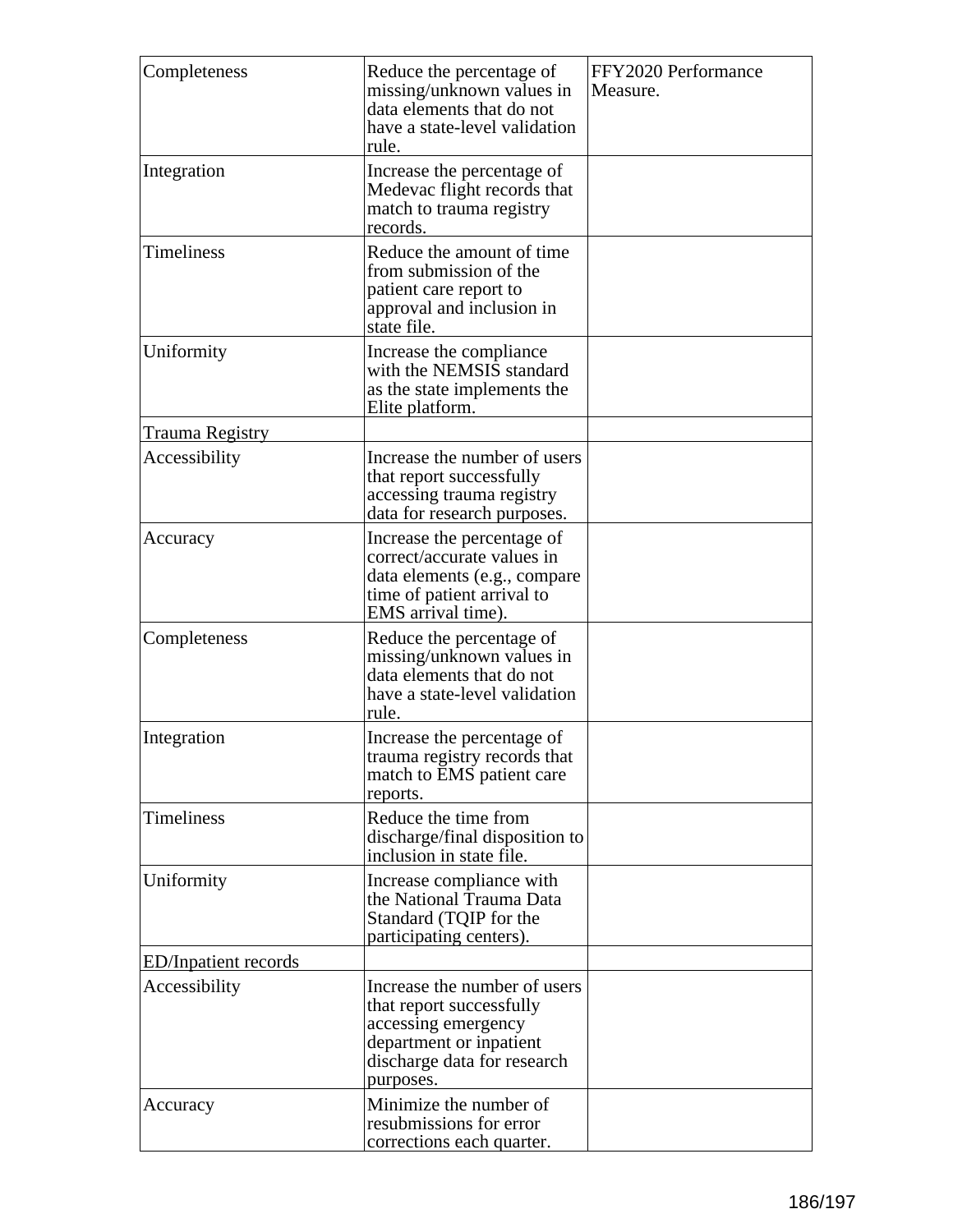| Completeness      | Reduce the percentage of<br>missing/unknown values in<br>data elements that do not<br>have a state-level validation<br>rule.                                                                                    |                                                                                                                                                                                                                                                                                                                                                            |
|-------------------|-----------------------------------------------------------------------------------------------------------------------------------------------------------------------------------------------------------------|------------------------------------------------------------------------------------------------------------------------------------------------------------------------------------------------------------------------------------------------------------------------------------------------------------------------------------------------------------|
| Integration       | Increase the percentage of<br>records with a traffic crash<br>E-code and MAISgt1 that<br>link to crash reports.<br>Increase the percentage of<br>records with an EMS<br>transport that link to the<br>EMS file. |                                                                                                                                                                                                                                                                                                                                                            |
| <b>Timeliness</b> | Reduce the number of days<br>from the end of the quarter<br>to when the file is ready for<br>research/dissemination.                                                                                            |                                                                                                                                                                                                                                                                                                                                                            |
| Uniformity        | Increase compliance with<br>the most recent Uniform<br>Billing Standard.                                                                                                                                        |                                                                                                                                                                                                                                                                                                                                                            |
| Roadway           |                                                                                                                                                                                                                 |                                                                                                                                                                                                                                                                                                                                                            |
| Accessibility     | Increase the number of local<br>engineering users that report<br>successfully accessing state<br>roadway data for research<br>purposes.                                                                         | Increase the number of local<br>engineering users that report<br>successfully accessing state<br>roadway data for research<br>purposes from 33% to 100%<br>by December $31, 2021$                                                                                                                                                                          |
| Accuracy          | Increase the percentage of<br>correct/accurate values in<br>data elements that do not<br>have a state-level validation<br>rule.                                                                                 | Increase the percentage of<br>correct/accurate values in<br>data elements that do not<br>have a state-level validation<br>rule from 70% to 100% by<br>December 31, 2021. Increase<br>the percentage of<br>correct/accurate values in<br>data elements that do not<br>have a state-level validation<br>rule from $70\%$ to $100\%$ by<br>December 31, 2021. |
| Completeness      | Increase the percentage of<br>Baltimore City streets and/or<br>alleys captured in the state<br>file.                                                                                                            | Increase the percentage of<br>Baltimore City streets and/or<br>alleys captured in the state<br>file from $60\%$ to $100\%$ by<br>December 31, 2020.                                                                                                                                                                                                        |
| Integration       | Increase the percentage of<br>crash reports with location<br>information that matches the<br>state roadway file.                                                                                                | Increase the percentage of<br>crash reports with location<br>information that matches the<br>state roadway file from X to<br>90% by December 31, 2021                                                                                                                                                                                                      |
| <b>Timeliness</b> | Reduce the number of days<br>needed to incorporate<br>roadway changes/additions<br>to the state file.                                                                                                           | Reduce the number of days<br>needed to incorporate<br>roadway changes/additions<br>to the state file from 365 to<br>less than 90 days by<br>December 31, 2020.                                                                                                                                                                                             |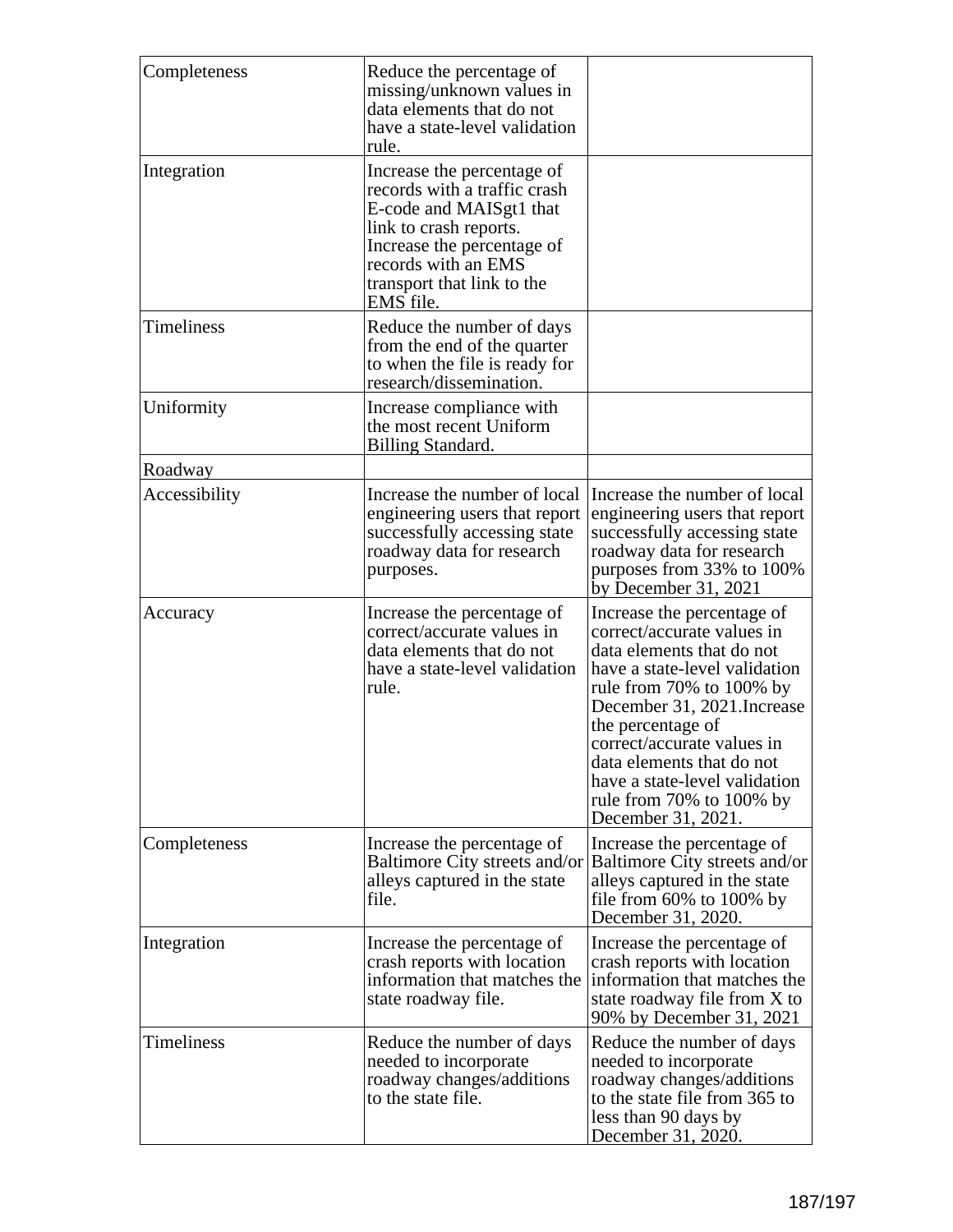| Uniformity | Increase compliance with         | Increase the percentage of    |
|------------|----------------------------------|-------------------------------|
|            |                                  |                               |
|            | the Model Inventory for          | <b>MIRE</b> Compliant FDEs in |
|            | Roadway Elements                 | the state file from 65% to    |
|            | guidelines and Fundamental       | 100% by December 31,          |
|            | Data Elements.                   | 2022.                         |
|            | Number of MIRE                   |                               |
|            | <b>Fundamental Data Elements</b> |                               |
|            |                                  |                               |
|            | for Non-Local (based on          |                               |
|            | functional classification)       |                               |
|            | Number<br>Paved Roads.           |                               |
|            | of MIRE Fundamental Data         |                               |
|            | Elements for Local (based)       |                               |
|            | on functional classification)    |                               |
|            | Paved Roads.<br>Number           |                               |
|            | of MIRE Fundamental Data         |                               |
|            |                                  |                               |
|            | <b>Elements for Unpaved</b>      |                               |
|            | Roads. Increase compliance       |                               |
|            | with the Model Inventory for     |                               |
|            | Roadway Elements                 |                               |
|            | guidelines and Fundamental       |                               |
|            | Data Elements.                   |                               |
|            | Number of MIRE                   |                               |
|            |                                  |                               |
|            | <b>Fundamental Data Elements</b> |                               |
|            | for Non-Local (based on          |                               |
|            | functional classification)       |                               |
|            | Paved Roads.<br>Number           |                               |
|            | of MIRE Fundamental Data         |                               |
|            | Elements for Local (based)       |                               |
|            | on functional classification)    |                               |
|            | Paved Roads.<br>Number           |                               |
|            | of MIRE Fundamental Data         |                               |
|            |                                  |                               |
|            | <b>Elements for Unpaved</b>      |                               |
|            | Roads. Increase compliance       |                               |
|            | with the Model Inventory for     |                               |
|            | <b>Roadway Elements</b>          |                               |
|            | guidelines and Fundamental       |                               |
|            | Data Elements.                   |                               |
|            | Number of MIRE                   |                               |
|            | <b>Fundamental Data Elements</b> |                               |
|            |                                  |                               |
|            | for Non-Local (based on          |                               |
|            | functional classification)       |                               |
|            | Paved Roads.<br>Number           |                               |
|            | of MIRE Fundamental Data         |                               |
|            | Elements for Local (based        |                               |
|            | on functional classification)    |                               |
|            | Paved Roads.<br>Number           |                               |
|            | of MIRE Fundamental Data         |                               |
|            |                                  |                               |
|            | <b>Elements for Unpaved</b>      |                               |
|            | Roads. Increase compliance       |                               |
|            | with the Model Inventory for     |                               |
|            | <b>Roadway Elements</b>          |                               |
|            | guidelines and Fundamental       |                               |
|            | Data Elements.                   |                               |
|            | Number of MIRE                   |                               |
|            | <b>Fundamental Data Elements</b> |                               |
|            |                                  |                               |
|            | for Non-Local (based on          |                               |
|            | functional classification)       |                               |
|            | Paved Roads.<br>Number           |                               |
|            | of MIRE Fundamental Data         |                               |
|            |                                  |                               |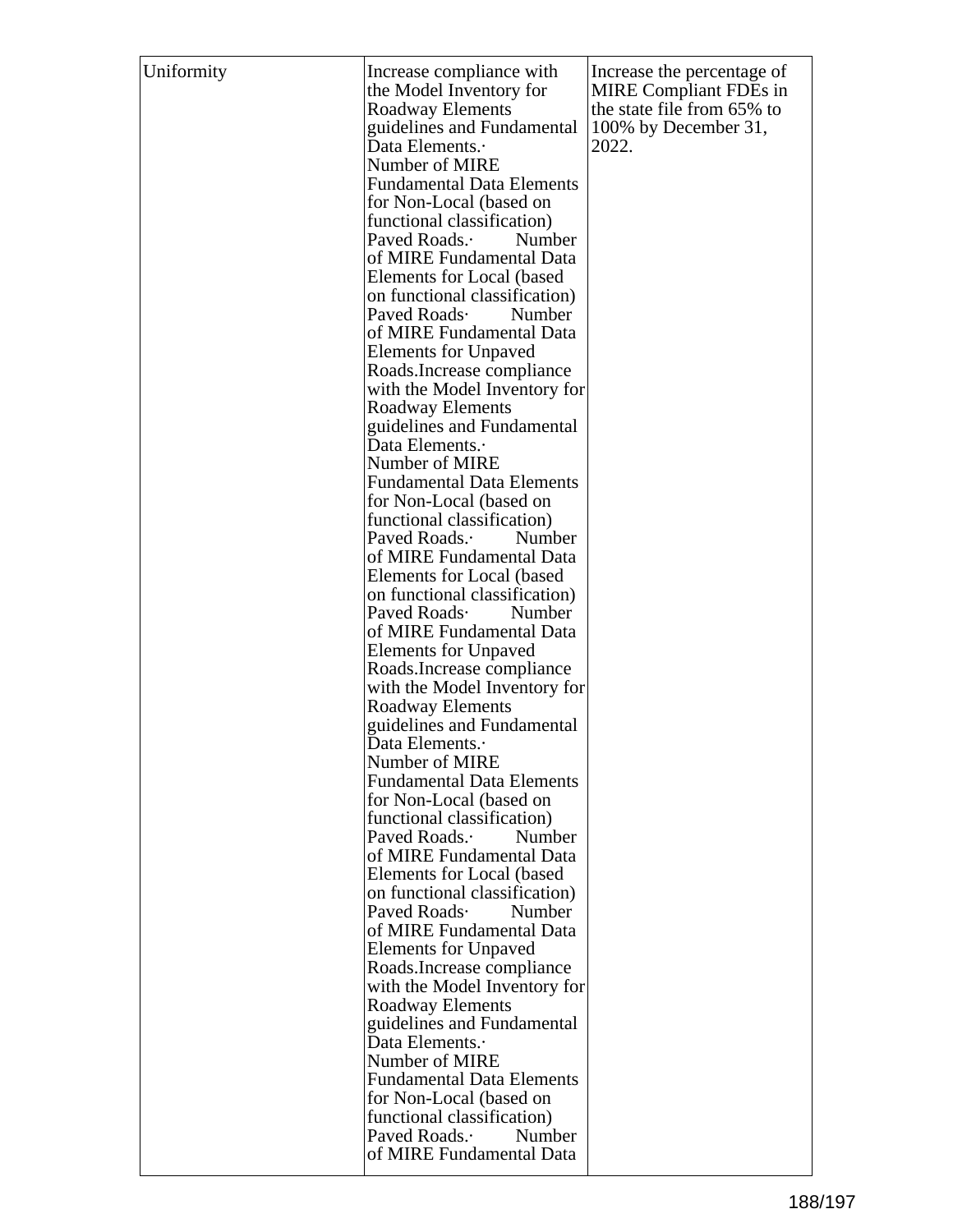|               | Elements for Local (based)<br>on functional classification)<br>Paved Roads Number<br>of MIRE Fundamental Data<br><b>Elements for Unpaved</b><br>Roads. |  |
|---------------|--------------------------------------------------------------------------------------------------------------------------------------------------------|--|
| Crash         |                                                                                                                                                        |  |
| Accessibility | Increase the number of users<br>that report successfully<br>accessing crash report data<br>from the Open Data Portal.                                  |  |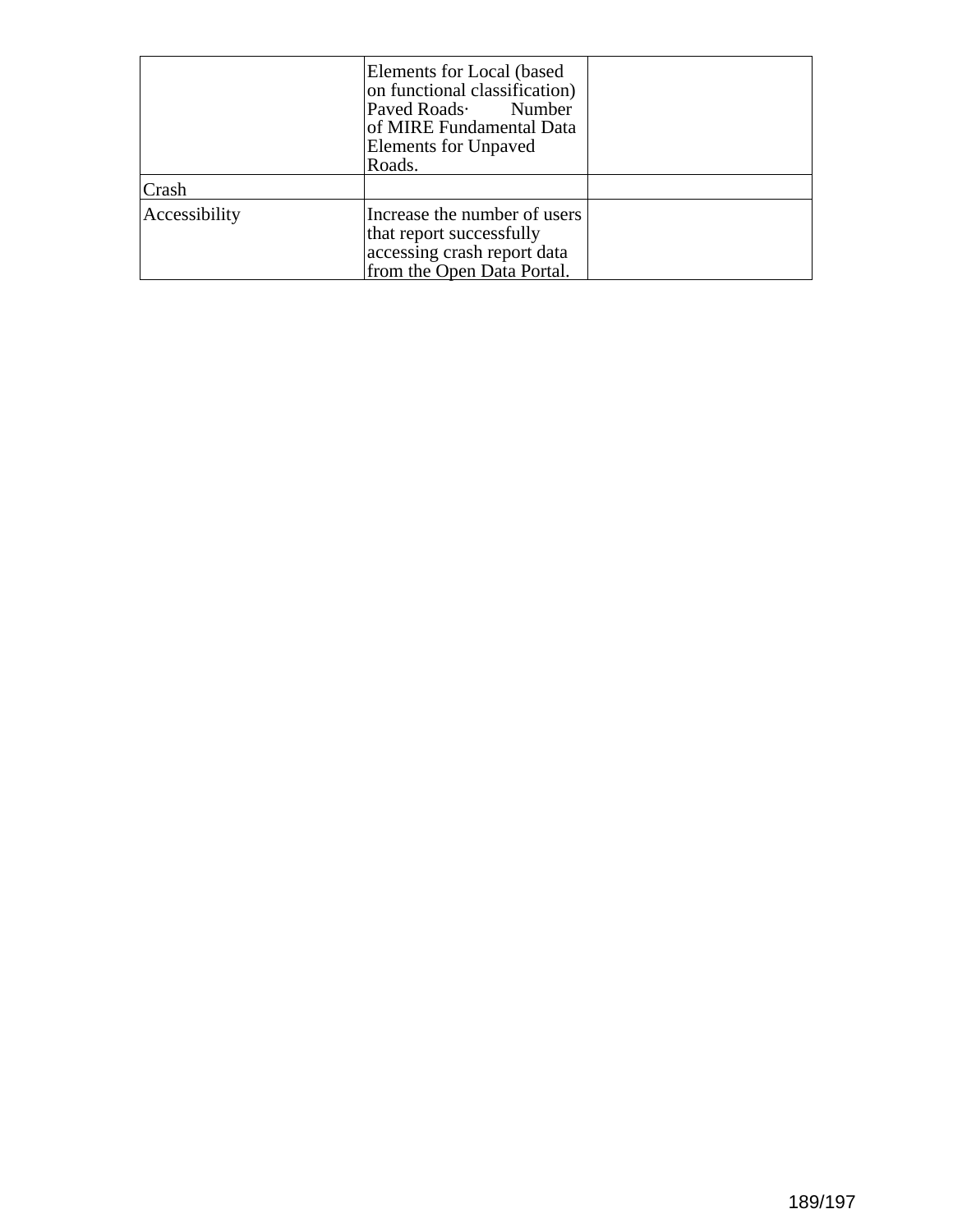| Accuracy | Increase the percentage of      |  |
|----------|---------------------------------|--|
|          | crash reports with a citation   |  |
|          |                                 |  |
|          | number that matches the         |  |
|          | corresponding record            |  |
|          | numbers in the citation file.   |  |
|          | (indicate an association with)  |  |
|          |                                 |  |
|          | a crash (PD, PI,                |  |
|          | fatal)).*Decrease the number    |  |
|          | of crash reports marked as      |  |
|          | "off road."**Increase the       |  |
|          |                                 |  |
|          | Percentage of crashes with      |  |
|          | longitude and latitude          |  |
|          | coordinates (i.e., $x/y$ ) with |  |
|          | values inside the state of      |  |
|          | Maryland (where the crashes     |  |
|          |                                 |  |
|          | would have had to occur).       |  |
|          | Increase the percentage of      |  |
|          | crash reports with a citation   |  |
|          | number that matches the         |  |
|          |                                 |  |
|          | corresponding record            |  |
|          | numbers in the citation file.   |  |
|          | (indicate an association with)  |  |
|          | a crash (PD, PI,                |  |
|          | fatal)).*Decrease the number    |  |
|          |                                 |  |
|          | of crash reports marked as      |  |
|          | "off road."**Increase the       |  |
|          | Percentage of crashes with      |  |
|          | longitude and latitude          |  |
|          | coordinates (i.e., $x/y$ ) with |  |
|          |                                 |  |
|          | values inside the state of      |  |
|          | Maryland (where the crashes     |  |
|          | would have had to occur).       |  |
|          | Increase the percentage of      |  |
|          | crash reports with a citation   |  |
|          |                                 |  |
|          | number that matches the         |  |
|          | corresponding record            |  |
|          | numbers in the citation file.   |  |
|          | (indicate an association with)  |  |
|          | a crash (PD, PI,                |  |
|          |                                 |  |
|          | fatal)).*Decrease the number    |  |
|          | of crash reports marked as      |  |
|          | "off road."**Increase the       |  |
|          | Percentage of crashes with      |  |
|          | longitude and latitude          |  |
|          |                                 |  |
|          | coordinates (i.e., $x/y$ ) with |  |
|          | values inside the state of      |  |
|          | Maryland (where the crashes     |  |
|          | would have had to occur).       |  |
|          |                                 |  |
|          | Increase the percentage of      |  |
|          | crash reports with a citation   |  |
|          | number that matches the         |  |
|          | corresponding record            |  |
|          | numbers in the citation file.   |  |
|          |                                 |  |
|          | (indicate an association with)  |  |
|          | a crash (PD, PI,                |  |
|          | fatal)).*Decrease the number    |  |
|          | of crash reports marked as      |  |
|          | "off road."**Increase the       |  |
|          |                                 |  |
|          | Percentage of crashes with      |  |
|          |                                 |  |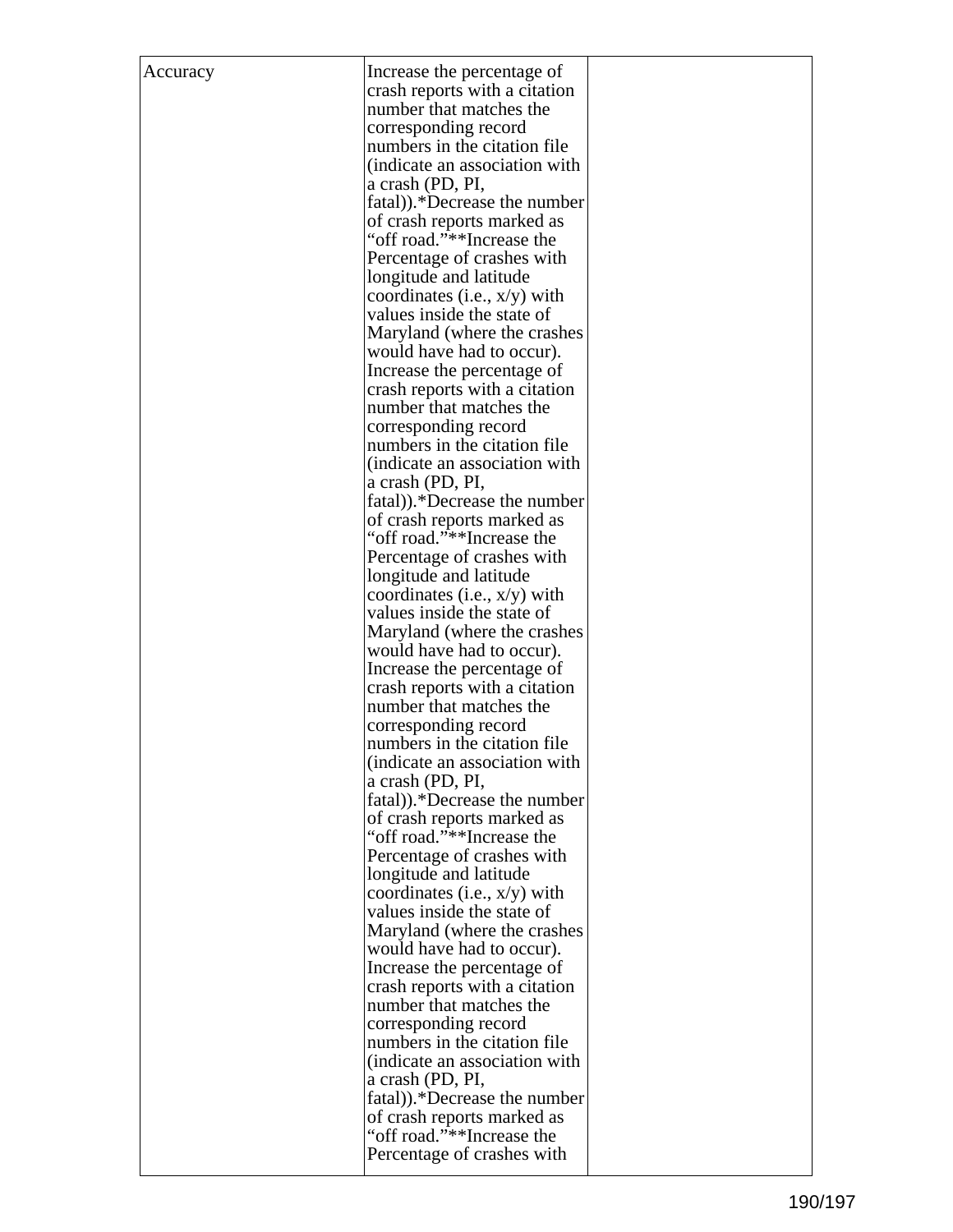|                       | longitude and latitude<br>coordinates (i.e., $x/y$ ) with<br>values inside the state of<br>Maryland (where the crashes<br>would have had to occur).<br>Increase the percentage of<br>crash reports with a citation<br>number that matches the<br>corresponding record<br>numbers in the citation file.<br>(indicate an association with<br>a crash (PD, PI,<br>fatal)).*Decrease the number<br>of crash reports marked as<br>"off road."**Increase the<br>Percentage of crashes with<br>longitude and latitude<br>coordinates (i.e., $x/y$ ) with<br>values inside the state of<br>Maryland (where the crashes<br>would have had to occur). |  |
|-----------------------|---------------------------------------------------------------------------------------------------------------------------------------------------------------------------------------------------------------------------------------------------------------------------------------------------------------------------------------------------------------------------------------------------------------------------------------------------------------------------------------------------------------------------------------------------------------------------------------------------------------------------------------------|--|
| Completeness          | Reduce the percentage of<br>missing/unknown values on<br>crash reports that should<br>have a citation number (as<br>identified in the citation<br>file).                                                                                                                                                                                                                                                                                                                                                                                                                                                                                    |  |
| Integration           | Increase the percentage of<br>injury (KABCO 2-5) crash<br>records that link to an EMS<br>record.                                                                                                                                                                                                                                                                                                                                                                                                                                                                                                                                            |  |
| <b>Timeliness</b>     | Reduce the number of days<br>from the end of the quarter<br>to when the data is posted on<br>the Open Data Portal.                                                                                                                                                                                                                                                                                                                                                                                                                                                                                                                          |  |
| Uniformity            | Increase compliance with<br>the Model Minimum<br>Uniform Crash Criteria and<br>ANSI D.16.                                                                                                                                                                                                                                                                                                                                                                                                                                                                                                                                                   |  |
| Citation/Adjudication |                                                                                                                                                                                                                                                                                                                                                                                                                                                                                                                                                                                                                                             |  |
| Accessibility         | <b>UNKNOWN</b>                                                                                                                                                                                                                                                                                                                                                                                                                                                                                                                                                                                                                              |  |
| Accuracy              | Increase the percentage of<br>citations that indicate an<br>association with a crash (PD,<br>PI, fatal) that will match a<br>corresponding crash record<br>(citation number listed on<br>crash report).                                                                                                                                                                                                                                                                                                                                                                                                                                     |  |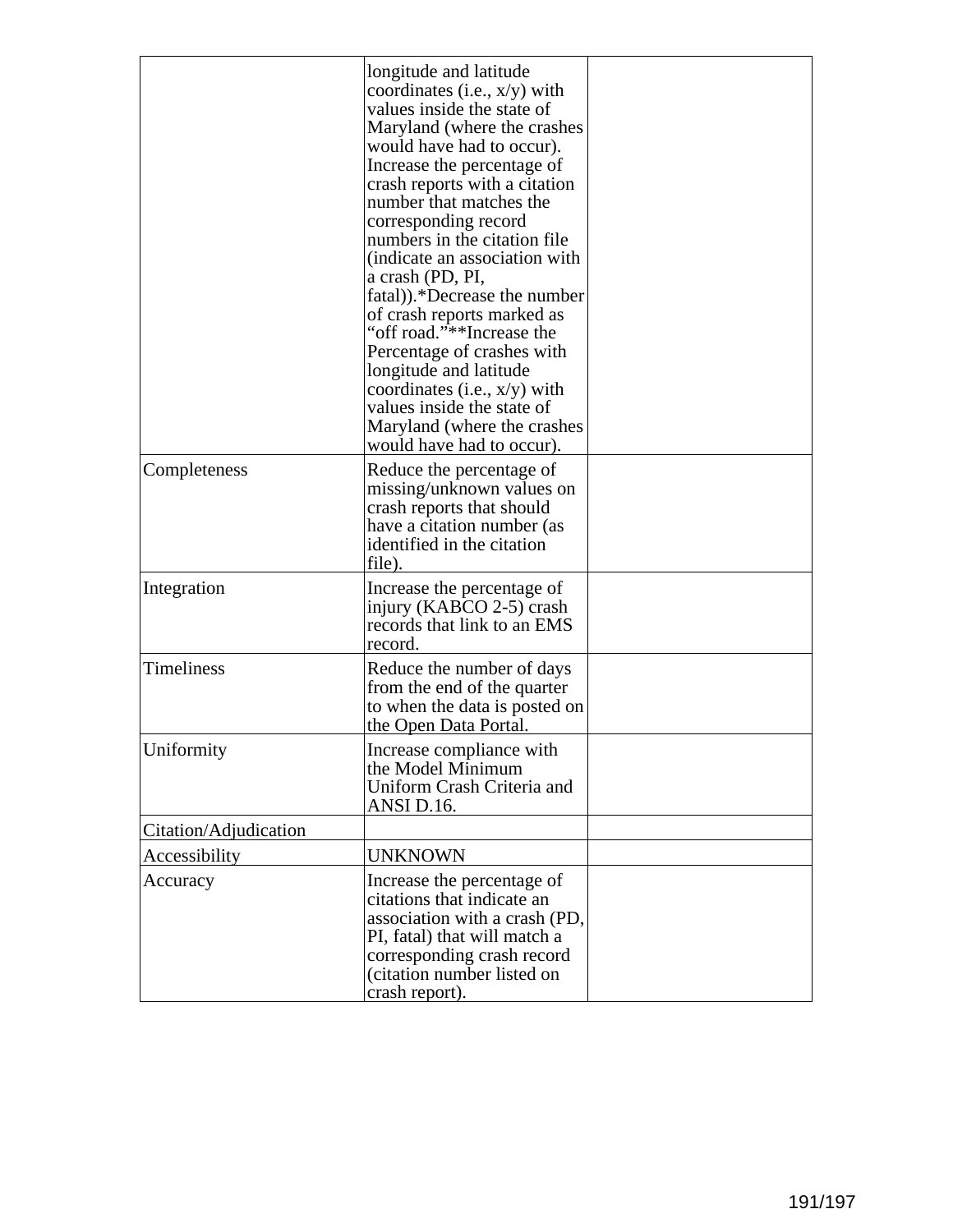| Completeness  | Reduce the percentage of<br>missing/unknown values on<br>crash reports that should<br>have a citation number (as<br>identified in the citation<br>file).***Reduce the number<br>of missing x/y coordinates<br>on citations issued to<br>motorists. Reduce the<br>percentage of<br>missing/unknown values on<br>crash reports that should<br>have a citation number (as<br>identified in the citation<br>file).***Reduce the number<br>of missing x/y coordinates<br>on citations issued to<br>motorists.Reduce the<br>percentage of<br>missing/unknown values on<br>crash reports that should<br>have a citation number (as<br>identified in the citation<br>file).***Reduce the number<br>of missing x/y coordinates<br>on citations issued to<br>motorists. | FFY2020 Performance<br>Measure. |
|---------------|---------------------------------------------------------------------------------------------------------------------------------------------------------------------------------------------------------------------------------------------------------------------------------------------------------------------------------------------------------------------------------------------------------------------------------------------------------------------------------------------------------------------------------------------------------------------------------------------------------------------------------------------------------------------------------------------------------------------------------------------------------------|---------------------------------|
| Integration   | Increase the percentage of<br>citations given to Maryland<br>drivers that may be linked to<br>the correct driver record.                                                                                                                                                                                                                                                                                                                                                                                                                                                                                                                                                                                                                                      |                                 |
| Timeliness    | Reduce the amount of time.<br>between the violation being<br>issued and inclusion in the<br>court file (and available to<br>judges).                                                                                                                                                                                                                                                                                                                                                                                                                                                                                                                                                                                                                          |                                 |
| Uniformity    | <b>UNKNOWN</b>                                                                                                                                                                                                                                                                                                                                                                                                                                                                                                                                                                                                                                                                                                                                                |                                 |
| Driver        |                                                                                                                                                                                                                                                                                                                                                                                                                                                                                                                                                                                                                                                                                                                                                               |                                 |
| Accessibility | Increase the number of law<br>enforcement users that<br>report successfully accessing<br>driver history data at the<br>roadside.                                                                                                                                                                                                                                                                                                                                                                                                                                                                                                                                                                                                                              |                                 |
| Accuracy      | Increase the number of data<br>elements that can be<br>matched between the<br>impaired driving forms for<br>administrative adjudication<br>(DR15, DR15a, and (order)<br>of suspension)).                                                                                                                                                                                                                                                                                                                                                                                                                                                                                                                                                                      |                                 |
| Completeness  | Reduce the percentage of<br>missing/unknown values in<br>Driver Improvement<br>Program (DIP) records that<br>are added to the driver file.                                                                                                                                                                                                                                                                                                                                                                                                                                                                                                                                                                                                                    |                                 |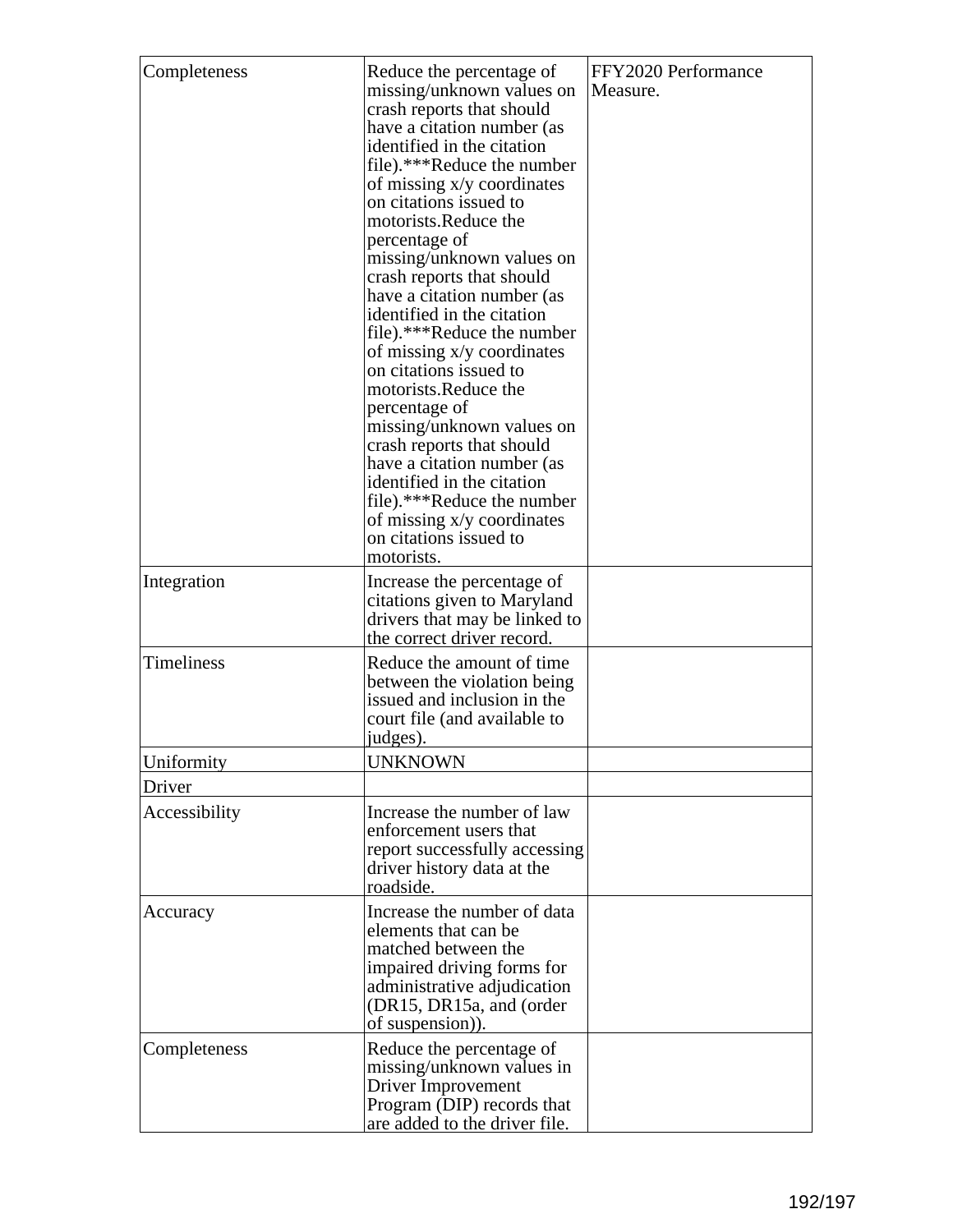| Integration       | Increase the percentage of<br>driver education records that<br>successfully link to a driver<br>record.                                                               |  |  |
|-------------------|-----------------------------------------------------------------------------------------------------------------------------------------------------------------------|--|--|
| <b>Timeliness</b> | Increase the percentage of<br>error records that are<br>corrected and resubmitted<br>within 24 hours.                                                                 |  |  |
| Uniformity        | Increase consistency among<br>impaired driving-related<br>fields in the multitude of<br>Ignition Interlock Program<br>files.                                          |  |  |
| Vehicle           |                                                                                                                                                                       |  |  |
| Accessibility     | Increase the number of law<br>enforcement users that<br>report successfully accessing<br>vehicle registration data at<br>the roadside.                                |  |  |
| Accuracy          | Increase the percentage of<br>records with correct<br>associated values among<br>critical elements in the<br>vehicle file (e.g., vehicle<br>body type and fuel type). |  |  |
| Completeness      | Reduce the percentage of<br>missing/unknown/mismatch<br>ed values in the vehicle file<br>(e.g., vehicle body type and<br>fuel type)                                   |  |  |
| Integration       | Increase the percentage of<br>vehicle owner records that<br>successfully link to a driver<br>record.                                                                  |  |  |
| Timeliness        | Increase the percentage of<br>vehicle records posting to<br>the state file within 30 days<br>of the sale of vehicle.                                                  |  |  |
| Uniformity        | Increase consistency among<br>vehicle-related fields in the<br>multitude of Ignition<br>Interlock Program files.                                                      |  |  |

# State traffic records strategic plan

 Strategic Plan, approved by the TRCC, that— (i) Describes specific, quantifiable and measurable improvements that are anticipated in the State's core safety databases (ii) Includes a list of all recommendations from its most recent highway safety data and traffic records system assessment; (iii) Identifies which recommendations the State intends to address in the fiscal year, the countermeasure strategies and planned activities that implement each recommendation, and the performance measures to be used to demonstrate quantifiable and measurable progress; and (iv) Identifies which recommendations the State does not intend to address in the fiscal year and explains the reason for not implementing the recommendations: Planned activities that implement recommendations: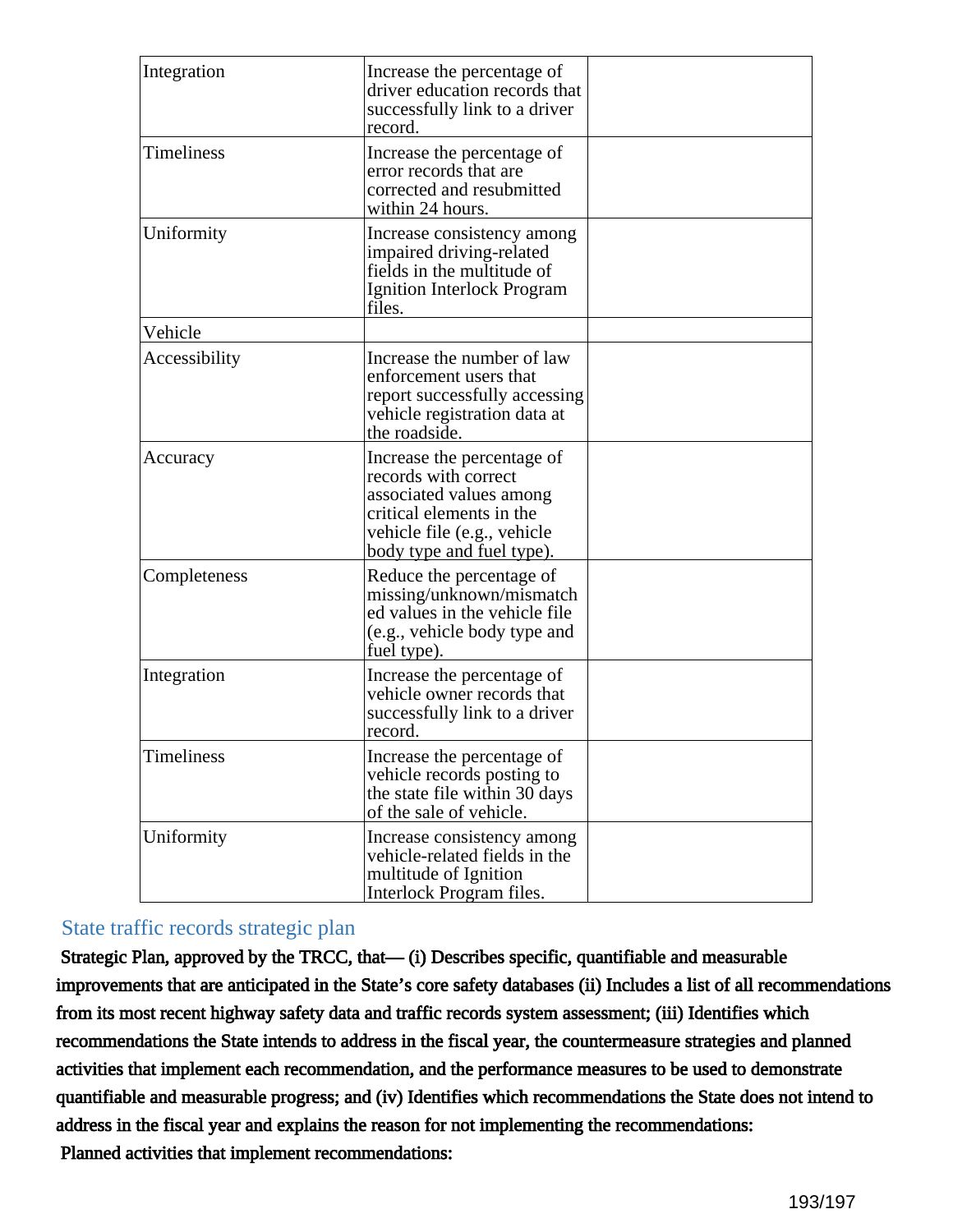| Unique Identifier | <b>Planned Activity Name</b>                          |
|-------------------|-------------------------------------------------------|
| GN 20-278         | <b>MHSO Staffing Grant 2</b>                          |
| GN 20-137         | <b>MSA Training &amp; Conferences</b>                 |
| $ GN 20-232 $     | Traffic Records - MCTSA                               |
| GN 20-045         | Traffic Records Data Improvement and<br>Accessibility |

### Quantitative and Measurable Improvement

 Supporting documentation covering a contiguous 12-month performance period starting no earlier than April 1 of the calendar year prior to the application due date, that demonstrates quantitative improvement when compared to the comparable 12-month baseline period.

# State Highway Safety Data and Traffic Records System Assessment

 Date of the assessment of the State's highway safety data and traffic records system that was conducted or updated within the five years prior to the application due date:

Date of Assessment: 12/3/2014

## Requirement for maintenance of effort

 ASSURANCE: The lead State agency responsible for State traffic safety information system improvements programs shall maintain its aggregate expenditures for State traffic safety information system improvements programs at or above the average level of such expenditures in fiscal years 2014 and 2015

# 405(d) Impaired driving countermeasures grant

# Impaired driving assurances

Impaired driving qualification: Low-Range State

 ASSURANCE: The State shall use the funds awarded under 23 U.S.C. 405(d)(1) only for the implementation and enforcement of programs authorized in 23 C.F.R. 1300.23(j).

 ASSURANCE: The lead State agency responsible for impaired driving programs shall maintain its aggregate expenditures for impaired driving programs at or above the average level of such expenditures in fiscal years 2014 and 2015.

# 405(f) Motorcyclist safety grant

# Motorcycle safety information

 To qualify for a Motorcyclist Safety Grant in a fiscal year, a State shall submit as part of its HSP documentation demonstrating compliance with at least two of the following criteria:

Motorcycle rider training course: Yes Motorcyclist awareness program: Yes Reduction of fatalities and crashes: No Impaired driving program: No Reduction of impaired fatalities and accidents: No Use of fees collected from motorcyclists: No Motorcycle rider training course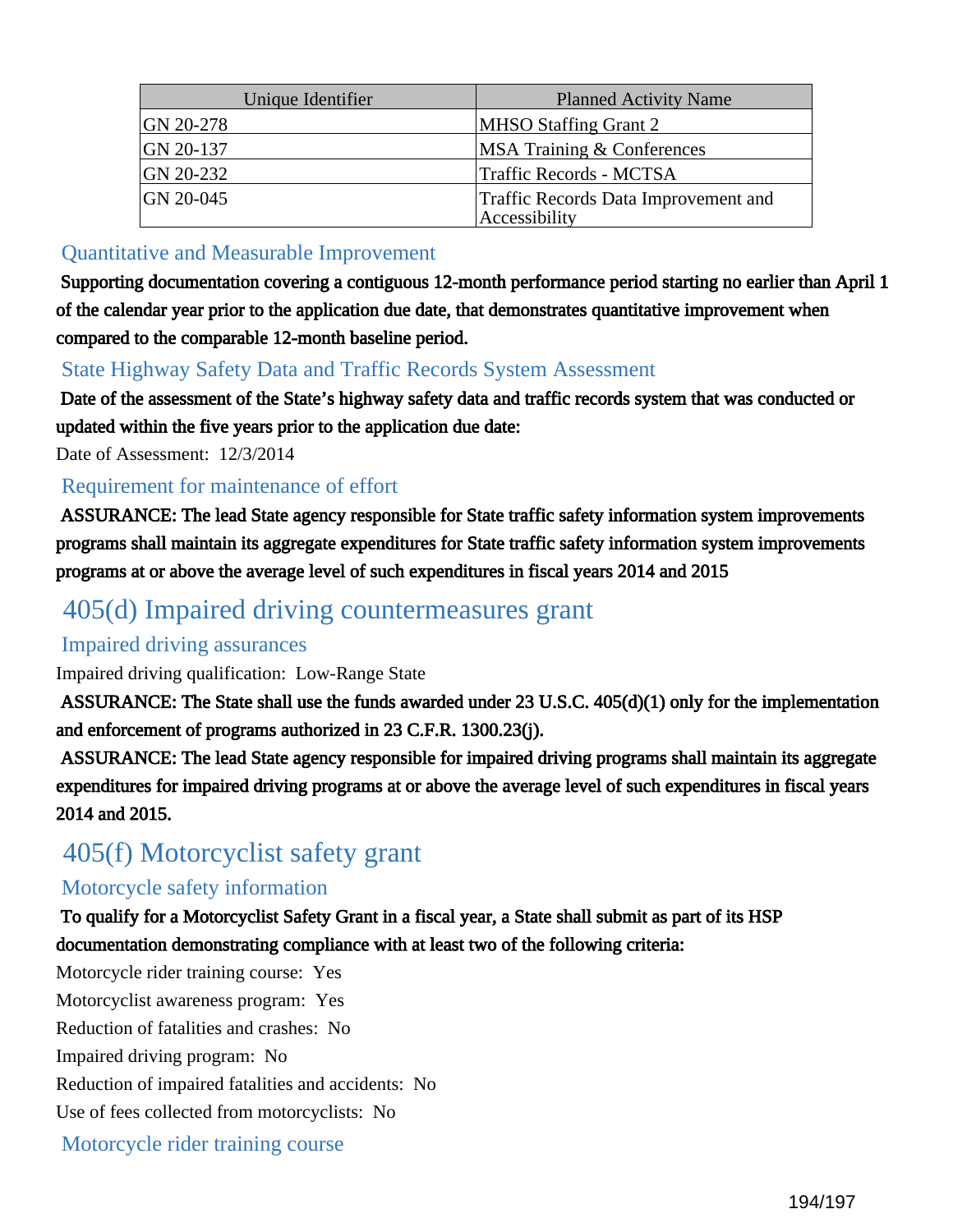#### Name and organization of the head of the designated State authority over motorcyclist safety issues:

State authority agency: Marylnd motor Vehicle Administration State authority name/title: Christine Nizer; Administrator

 Introductory rider curricula that has been approved by the designated State authority and adopted by the State: Approved curricula: (i) Motorcycle Safety Foundation Basic Rider Course Other approved curricula:

CERTIFICATION: The head of the designated State authority over motorcyclist safety issues has approved and the State has adopted the selected introductory rider curricula.

 Counties or political subdivisions in the State where motorcycle rider training courses will be conducted during the fiscal year of the grant and the number of registered motorcycles in each such county or political subdivision according to official State motor vehicle records, provided the State must offer at least one motorcycle rider training course in counties or political subdivisions that collectively account for a majority of the State's registered motorcycles.

| <b>County or Political Subdivision</b> | Number of registered motorcycles |
|----------------------------------------|----------------------------------|
| Allegany                               | 2,404                            |
| <b>Anne Arundel County</b>             | 13,551                           |
| <b>Baltimore City</b>                  | 3,681                            |
| <b>Baltimore County</b>                | 13,962                           |
| Carroll                                | 6,914                            |
| Cecil County                           | 3,818                            |
| <b>Charles County</b>                  | 4,521                            |
| <b>Frederick County</b>                | 8,226                            |
| <b>Harford County</b>                  | 7,488                            |
| <b>Howard County</b>                   | 4,876                            |
| <b>Montgomery County</b>               | 11,564                           |
| Prince George's County                 | 10,359                           |
| <b>Washington County</b>               | 4,921                            |
| Wicomico                               | 2,176                            |

### Total number of registered motorcycles in State.

Total # of registered motorcycles in State: 118,143

### Motorcyclist awareness program

Name and organization of the head of the designated State authority over motorcyclist safety issues.

State authority agency: Maryland Motor Vehicle Administration

State authority name/title: Christine Nizer; Administrator

 CERTIFICATION: The State's motorcyclist awareness program was developed by or in coordination with the designated State authority having jurisdiction over motorcyclist safety issues.

 Performance measures and corresponding performance targets developed for motorcycle awareness that identifies, using State crash data, the counties or political subdivisions within the State with the highest number of motorcycle crashes involving a motorcycle and another motor vehicle.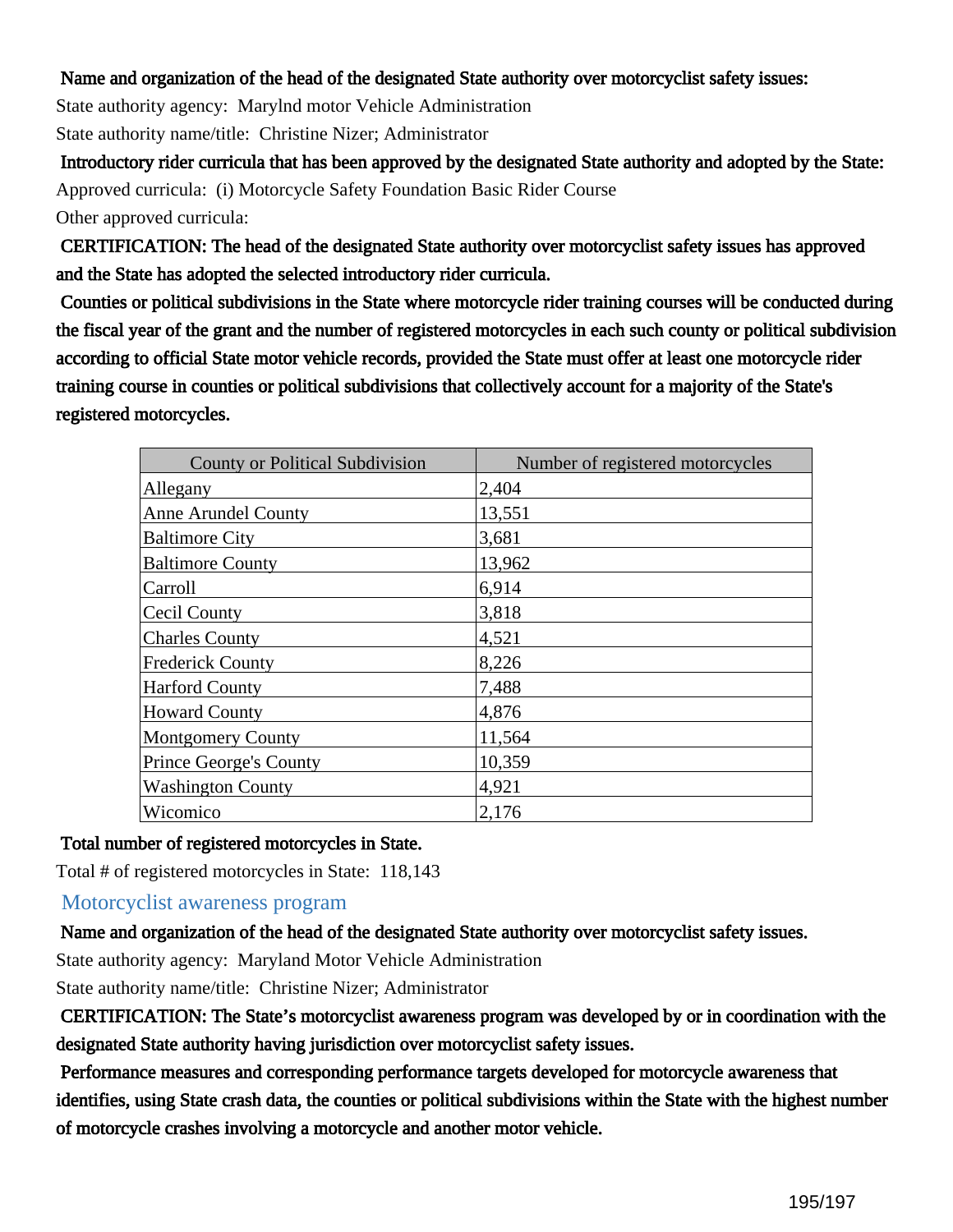|      | Fiscal Year   Performanc<br>e measure<br>name                                               | Target<br>Period | Year | Target Start Target End<br>Year | Target<br>Value | Sort Order |
|------|---------------------------------------------------------------------------------------------|------------------|------|---------------------------------|-----------------|------------|
| 2020 | $C-7$<br>Number of<br>motorcyclis<br>t fatalities<br>(FARS)                                 | 5 Year           | 2016 | 2020                            | 64.1            | 7          |
| 2020 | $C-8$<br>Number of<br>unhelmeted<br>motorcyclis<br>t fatalities<br>(FARS)                   | 5 Year           | 2016 | 2020                            | 7.40            | 8          |
| 2020 | Number of<br>motorcycle<br>-involved<br>fatalities on<br>all roads<br>(State data)          | 5 Year           | 2016 | 2020                            | 60.2            | 21         |
| 2020 | Number of<br>motorcycle<br>-involved<br>serious<br>injuries on<br>all roads<br>(State data) | 5 Year           | 2016 | 2020                            | 248.9           | 22         |

Counties or political subdivisions within the State with the highest number of motorcycle crashes (MCC) involving a motorcycle and another motor vehicle.

| <b>County or Political Subdivision</b> | # of MCC involving another motor vehicle |
|----------------------------------------|------------------------------------------|
| Allegany                               | 12                                       |
| <b>Anne Arundel County</b>             | 78                                       |
| <b>Baltimore City</b>                  | 98                                       |
| <b>Baltimore County</b>                | 139                                      |
| Carroll                                | 19                                       |
| Cecil County                           | 20                                       |
| <b>Charles County</b>                  | 29                                       |
| <b>Frederick County</b>                | 29                                       |
| <b>Harford County</b>                  | 29                                       |
| <b>Howard County</b>                   | 21                                       |
| <b>Montgomery County</b>               | 79                                       |
| <b>Prince George's County</b>          | 112                                      |
| <b>Washington County</b>               | 30                                       |
| Wicomico                               | 25                                       |

Total number of motorcycle crashes (MCC) involving a motorcycle and another motor vehicle:

Total # of MCC crashes involving another motor vehicle: 943

 Countermeasure strategies and planned activities that demonstrate that the State will implement data-driven programs in a majority of counties or political subdivisions where the incidence of crashes involving a